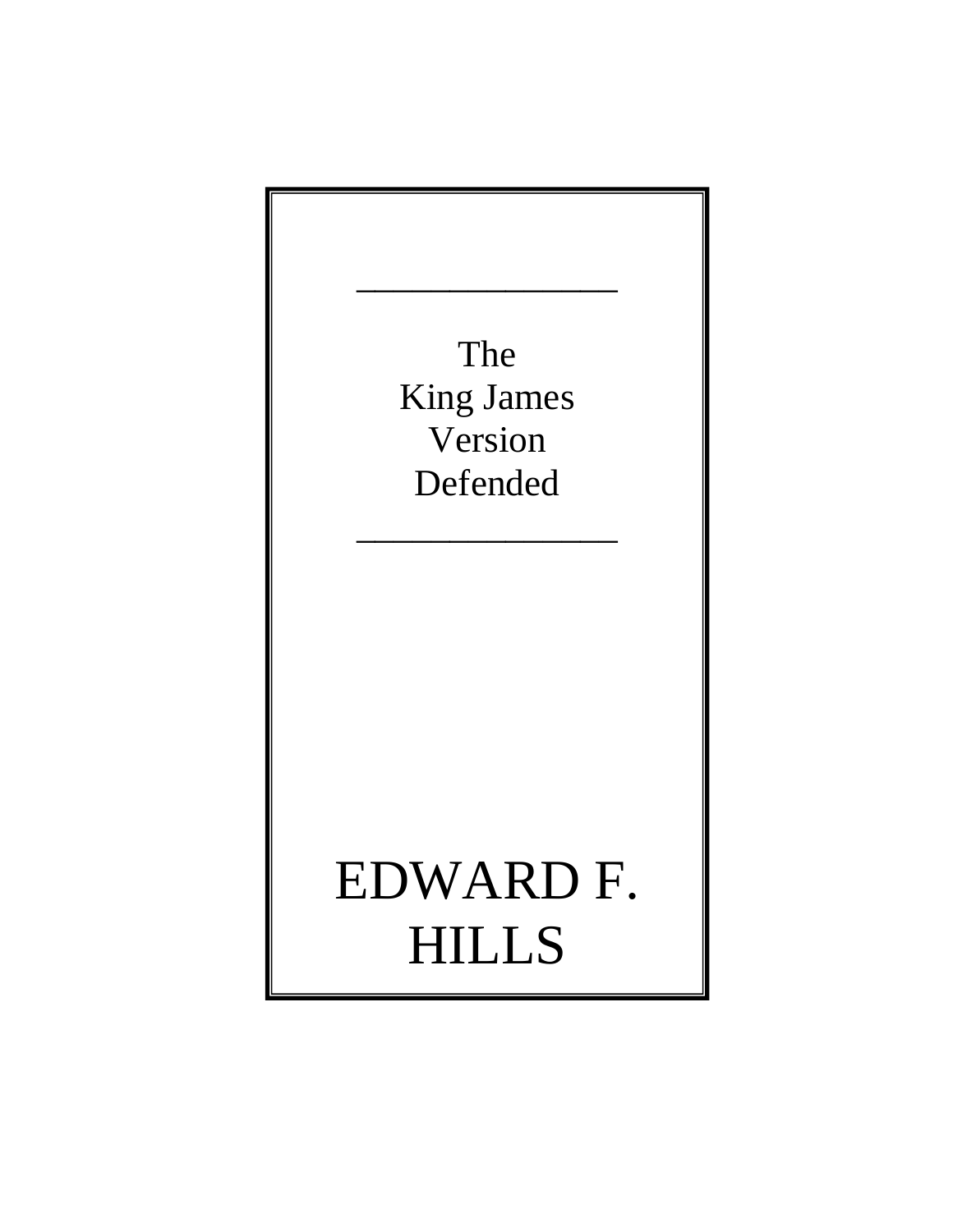# PREFACE

If, indeed, we are in the midst of "a revival of the almost century-old view of J.W. Burgon" (Eldon Jay Epp, "New Testament Textual Criticism in America: Requiem for a Discipline," *Journal of Biblical Literature* 98 [March 1979]: 94-98.), the question naturally arises: How did such a development come to pass? Our answer in a large measure is to be found at the doorstep of Edward F. Hills (1912-1981), in his comprehensive work *The King James Version Defended: A Christian View of the New Testament Manuscripts* (1956). This publication was, in its day, an indication to the established school of New Testament text criticism that Burgon was not without an advocate from within its own ranks, even if such a position were only to be regarded as an anomaly (v. Bruce M. Metzger, *The Text of the New Testament: Its Transmission, Corruption, and Restoration* [1968], p. 136 n. l; J. Harold Greenlee, *Introduction to New Testament Textual Criticism* [1964], p. 82 n. 2).

Recently, however, his contribution has brought new entrants into the textual arena who have followed his lead (if not his entire methodology) and thus have opened for fresh debate a forum for the defense of the Byzantine text. Hills lived to see this gratifying development, noting thankfully that his work was finally being seen by some as more than just a "scholarly curiosity" *(a la* Greenlee op. cit.). On the contrary, he will now be regarded as the Father of this 20th century revival of the Majority Text.

It is, nevertheless, ironic that of all who have offered a contribution to the Byzantine text defense, Edward F. Hills is the only bonafide New Testament text critic to do so since the days of Scrivener, Burgon and Hoskier. Why then are his views not playing a larger role in this current stage of the debate? An answer in part is to be found in a sentiment expressed to this author by Gordon Fee when he was asked why Hills had been ignored in the lively exchange that took place in the *Journal of the Evangelical Theological Society* (Vol. 21, nos. 1&2 1978). His response was that Hills' works were "museum pieces." This impression, no doubt, is a result of Hills choosing to publish himself, rather than go through the conventional publishing channels. But, the climate then—in 1956 was not that of today. It is, therefore, high time to dispel forever any such unrealistic and flippant impressions.

Moreover, the time has now come for this present edition to make its unique contribution felt. Unique in that, while Hills was the only recognized, published New Testament text critic to advocate the primacy of the Byzantine text either in his day or in the present, no one since has been more innovative than he was in attempting to integrate his confessional, theological perspective with the discipline of New Testament text criticism. This is a taboo that even the recent Majority Text advocates have attempted not to transgress, preferring to work from within a purely scientific framework. But Hills' training under J. Gresham Machen, John Murray, R. B. Kuiper and most especially, Cornelius Van Til, would not allow him to rest content with the neutral method to which he had been initiated at the University of Chicago and Harvard. Kuiper recognized the value of this integrational approach to a highly specialized discipline, in which few confessing evangelicals had ever distinguished themselves, in his preface to the first edition of this work:

For more than a decade he [Hills] has taken a special interest in New Testament Textual Criticism. The subject of his dissertation, written in partial fulfillment of the requirements for the Th.D. degree was: *The Caesarean Family of New Testament*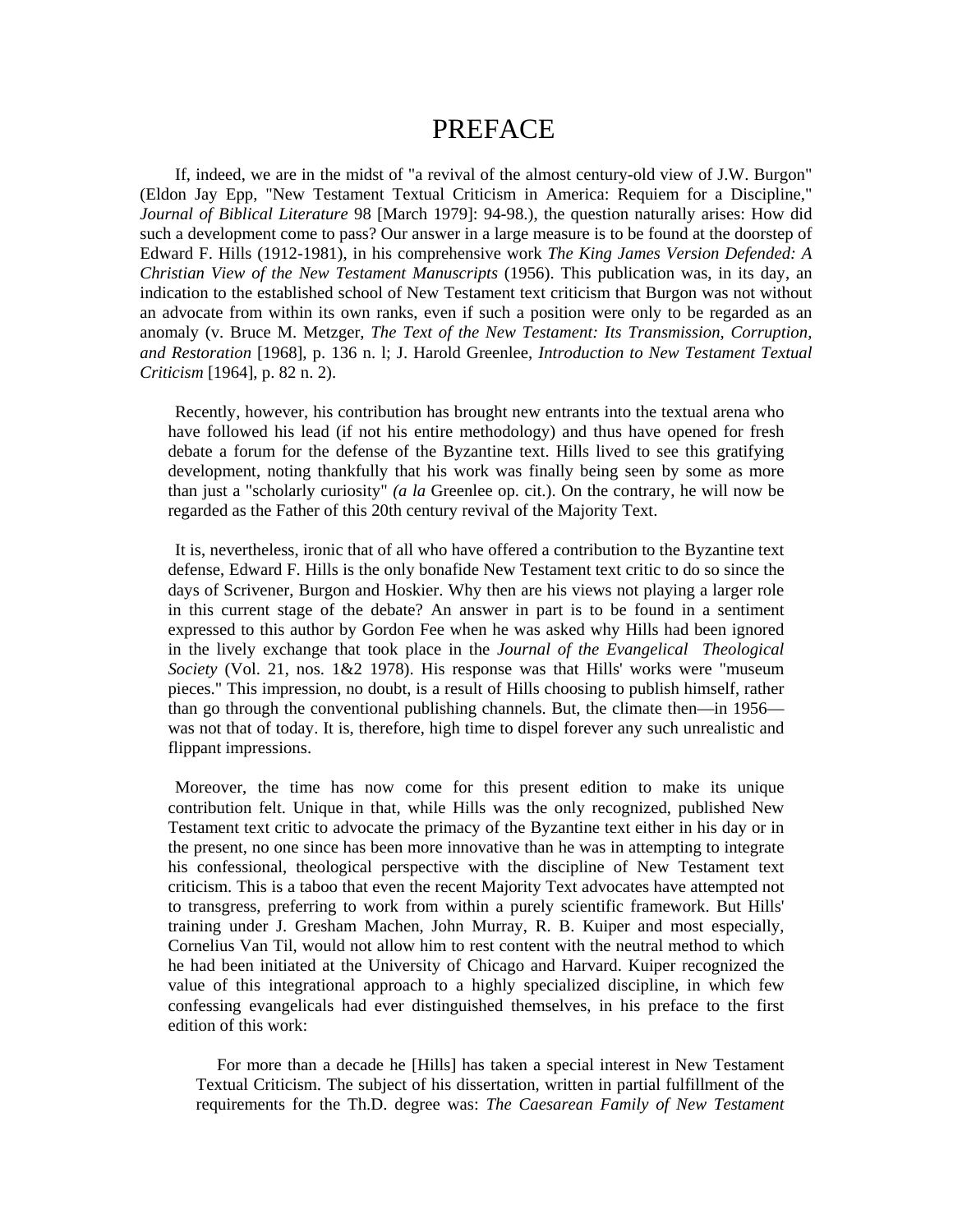*Manuscripts.* The *Journal of Biblical Literature* has published three articles by him, each bearing directly on the field of his special interest: "Harmonizations in the Caesarean Text of Mark" in 1947, "The Interrelationship of the Caesarean Manuscripts" in 1949, and "A New Approach to the Old Egyptian Text" in 1950. Professor C. S. C. Williams of Oxford University took cognizance of the first of these articles in *Alterations to the Text of the Synoptic Gospels and Acts* (1951), and the second was referred to by G. Zuntz, another Oxford Professor, in *The Text of the Epistles* (1953).

It is evident that Dr. Hills is entitled to a hearing because of his scholarship. I think it no less evident that he deserves a respectful hearing because of his theological convictions. This is not just another book on New Testament Textual Criticism. On the contrary, its approach to that theme is decidedly unique. Dr. Hills founds his criticism of the New Testament text squarely and solidly on the historic doctrines of the divine inspiration and providential preservation of Holy Scripture, and it is his firm conviction that this is the only proper approach. Hence, he not only differs radically with those critics who have a lower evaluation of the Bible, but is also sharply critical of those scholars whose evaluation of the Bible is similar to his but who have, in his estimation, been persuaded that they ought not to stress the orthodox view of Scripture in their study of the New Testament text.

Underlying this position taken by Dr. Hills is a philosophy of truth. God is truth. Because God is one, truth exists as unity. And as God is the author of all diversity, truth also exists as diversity. In a word, there is *the truth,* and there are also *truths.* By reason, which is a precious gift of the common grace of God, the unbeliever can, and actually does, grasp many truths. But for the proper integration of truths and knowledge of the truth, faith in God, as He has revealed Himself in Holy Scriptures, is indispensable. Hence, in every department of learning the conclusions of reason must be governed and controlled by the truth which is revealed in God's Word and is perceived by faith. Any so-called neutral science which seems equally acceptable to the faithful and faithless but sustains no conscious relationship to the Scriptures is by that very token headed in the wrong direction.

Applied to the subject in hand this means that, while willingly granting that believers may well be indebted to unbelieving critics for a number of facts concerning the Scriptures, Dr. Hills insists that the interpretation and correlation of the facts can safely be entrusted only to believing students of the Word. That they too are fallible goes without saying.

Conservative Scholars have long taken that position with reference to the so-called higher criticism. Said James Orr under the head *Criticism of the Bible* in the 1915 edition of the *International Standard Bible Encyclopedia:* "While invaluable as an aid in the domain of Biblical introduction (date, authorship, genuineness, contents, destination, etc.) it manifestly tends to widen out illimitably into regions where exact science cannot follow it, where often, the critic's imagination is his only "law". In the same article he also stated that "textual criticism has a well-defined field in which it is possible to apply exact canons of Judgment". However, the question may well be asked whether unbelieving critics have not in that discipline too at times given broad scope to their imagination. Significantly Orr went on to say: "Higher criticism extends its operations into the textual field, endeavoring to get behind the text of the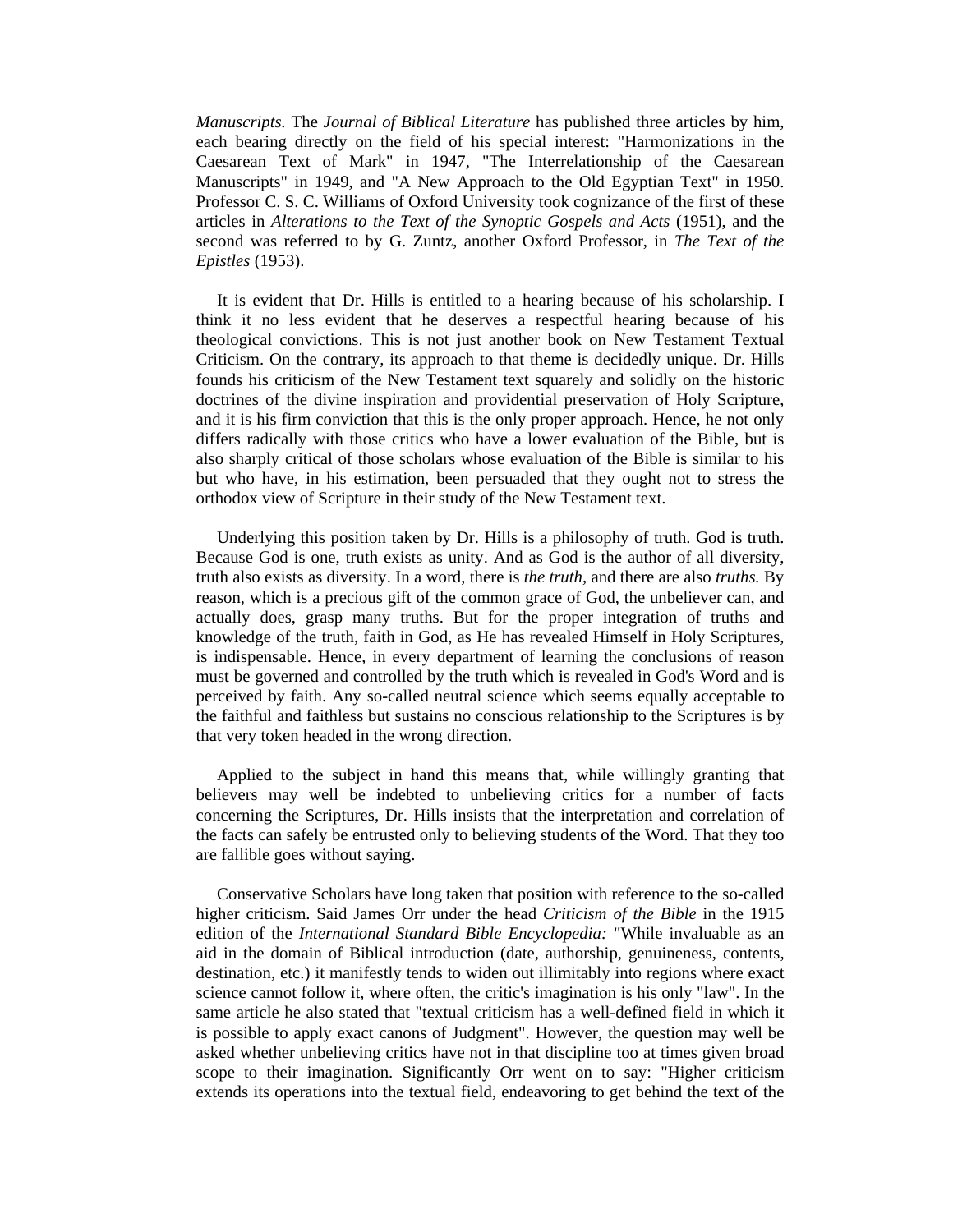existing sources, and to show how this 'grew' from simpler beginnings to what now is. Here, also, there is wide opening for arbitrariness". And of the Biblical criticism in general he said: "A chief cause of error in its application to the record of a supernatural revelation is the assumption that nothing supernatural can happen. This is the vitiating element in much of the newer criticism".

The assertion appears to be warranted that the position which was implicit in Dr. Orr's teaching forty years ago has become explicit in this book by Hills.

Recently Hills has received a degree of vindication from John H. Skilton, Professor of New Testament, Emeritus, and former head of the New Testament Department at Westminster Theological Seminary, for the conscious, theological element in his method:

For men who accept the Bible as the Word of God, inerrant in the original manuscripts, it should be out of the question to engage in the textual criticism of the Scriptures in a "neutral" fashion—as if the Bible were not what it claims to be . . . Whether one realizes it or not, one makes a decision for or against God at the beginning, middle, and end of all one's investigating and thinking. This is a point which Cornelius Van Til has been stressing in his apologetics and which Edward F. Hills has been appropriately making in his writings on textual criticism. All along the line it is necessary to insist, as Hills does, that 'Christian, believing Bible study should and does differ from neutral, unbelieving Bible study.' He is quite correct when he reminds us that 'to ignore...the divine inspiration and providential preservation of the New Testament and to treat its text like the text of any other book is to be guilty of a fundamental error which is bound to lead to erroneous conclusions.' *(The New Testament Student Vol. 5,1982 pp. 5-6)* 

Finally, it must be stated that Hills did not hold to an uncritical, perfectionist view of the TR as some have assumed *(Believing Bible Study* 2d. ed. p. 83); nor did he advocate with absolute certainty the genuineness of the *Johannine Comma (The King James Version Defended p.* 209). What he did argue for, however, was a "canonical" view of the text *(KJV Defended p.* 106), because, in his experience, this was the only way to be assured of "maximum certainty" *(KJV Defended* pp. 224-225) versus the results of a purely naturalistic approach to the text of the New Testament.

Reformation Day 1983

Philadelphia, Pennsylvania

Theodore P. Letis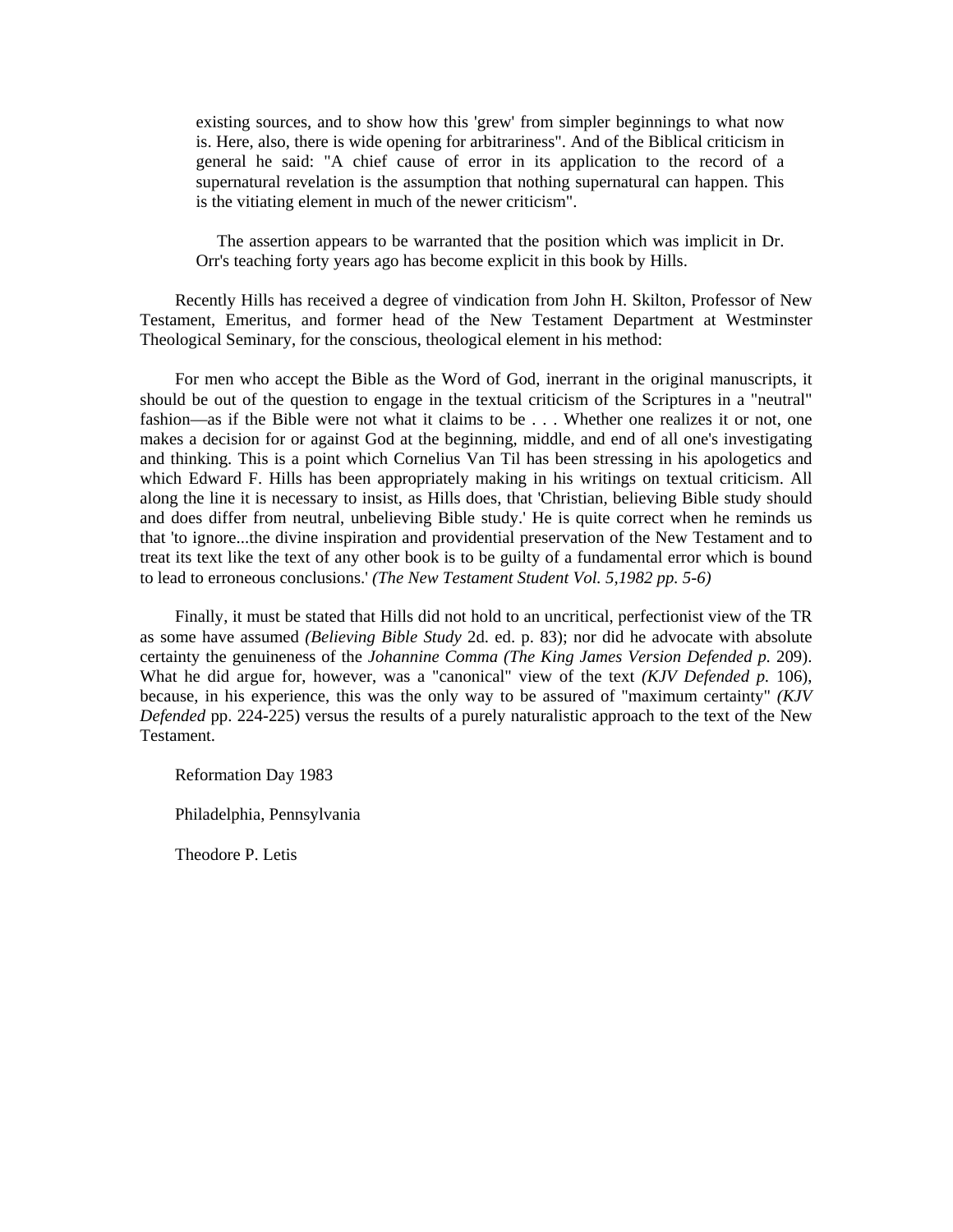# INTRODUCTION

# **TEXTUAL CRITICISM AND CHRISTIAN FAITH**

Old books have sometimes been likened to little ships which have sailed across the tides of time, bearing within themselves their precious freight of ancient knowledge and culture. None of these books, however, has enjoyed an uninterrupted voyage over the century stretching seas. The vessels which commenced the journey have perished, and their cargoes have been subject to frequent re-shipment in the course of their perilous passage. The original manuscripts of these ancient works have long since been lost, and they have come down to us only in copies and copies of copies, which were produced by the pens of scribes during the progress of the intervening ages. And just as cargoes of merchandise are likely to incur damage whenever they are transferred from one vessel to another, so the copying and recopying of manuscripts has resulted in some damage to their cargoes of words, which are commonly called their *texts.*  Textual criticism, therefore, is the attempt to estimate this damage and, if possible, to repair it.

Has the text of the New Testament, like those of other ancient books, been damaged during its voyage over the seas of time? Ought the same methods of textual criticism to be applied to it that are applied to the texts of other ancient books? These are questions which the following pages will endeavor to answer. An earnest effort will be made to convince the Christian reader that this is a matter to which he must attend. For in the realm of New Testament textual criticism as well as in other fields the presuppositions of modern thought are hostile to the historic Christian faith and will destroy it if their fatal operation is not checked. If faithful Christians, therefore, would defend their sacred religion against this danger, they must forsake the foundations of unbelieving thought and build upon their faith, a faith that rests entirely on the solid rock of holy Scripture. And when they do this in the sphere of New Testament textual criticism, they will find themselves led back step by step (perhaps, at first, against their wills) to the text of the Protestant Reformation, namely, that form of New Testament text which underlies the King James Version and the other early Protestant translations.

## 1. The Importance Of Doctrine

The Christian Church has long confessed that the books of the *New* Testament, as well as those of the *Old,* are divine Scriptures, written under the inspiration of the Holy Spirit. "We have learned from none others the plan of our salvation, than from those through whom the Gospel has come down to us, which they did at one time proclaim in public, and at a later period by the will of God, handed down to us in the Scriptures, to be the ground and pillar of our faith.

The Scriptures are perfect, inasmuch as they were uttered by the Word of God and His Spirit." So wrote Irenaeus (1) in the second century, and such has always been the attitude of all branches of the Christian Church toward the New Testament.

Since the doctrine of the *divine inspiration* of the New Testament has in all ages stimulated the copying of these sacred books, it is evident that this doctrine is important for the history of the New Testament text, no matter whether it be a true doctrine or only a belief of the Christian Church. But what if it be a true doctrine? What if the original New Testament manuscripts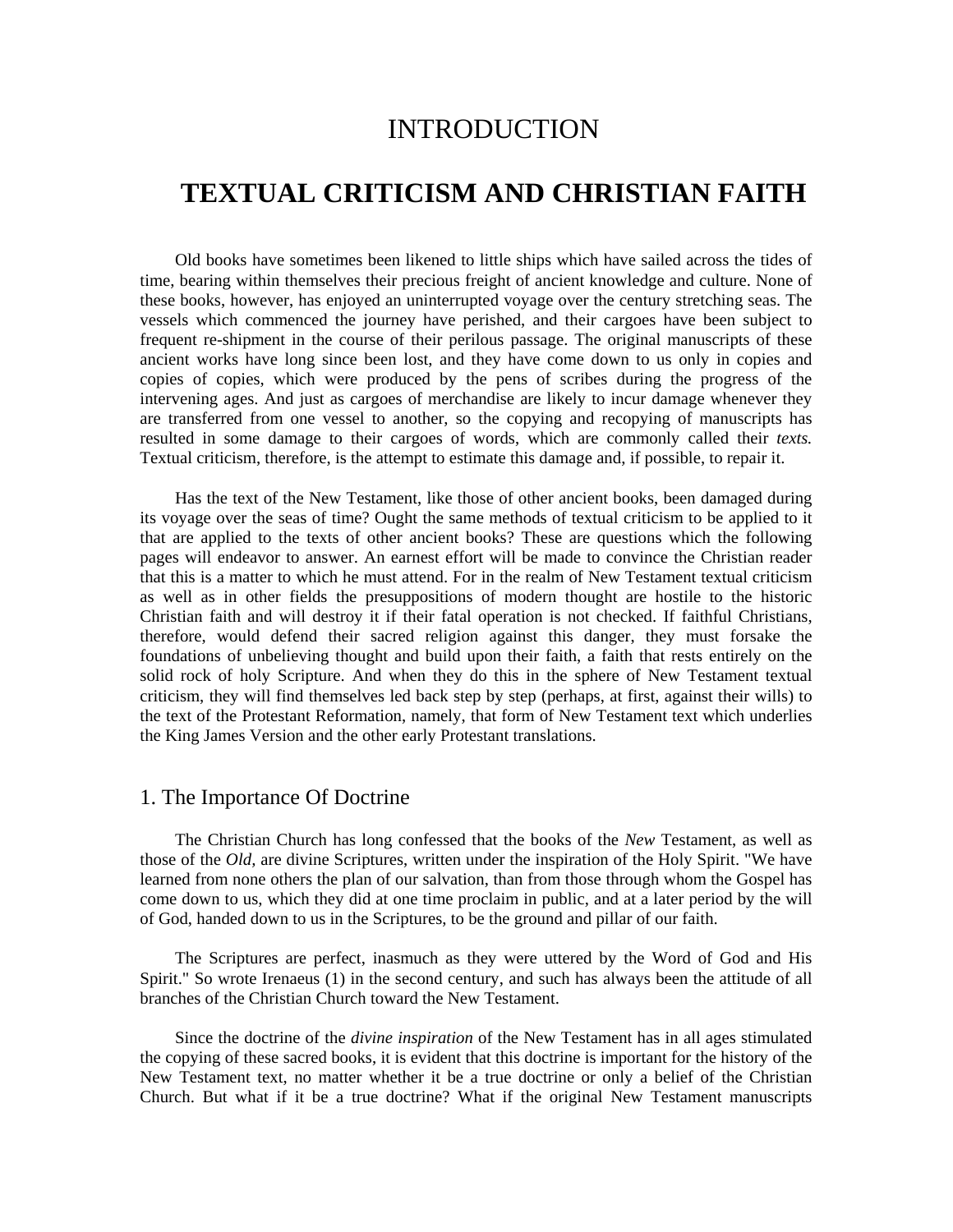actually were inspired of God? If the doctrine of the *divine inspiration* of the New Testament is a true doctrine, then New Testament textual criticism is different from the textual criticism of ordinary books.

If the doctrine of the *divine inspiration* of the Old and New Testament Scriptures is a true doctrine, the doctrine of the *providential preservation* of the Scriptures must also be a true doctrine. It must be that down through the centuries God has exercised a special, providential control over the copying of the Scriptures and the preservation and use of the copies, so that trustworthy representatives of the original text have been available to God's people in every age. God must have done this, for if He gave the Scriptures to His Church by inspiration as the perfect and final revelation of His will, then it is obvious that He would not allow this revelation to disappear or undergo any alteration of its fundamental character.

Although this doctrine of the *providential preservation* of the Old and New Testament Scriptures has sometimes been misused, nevertheless, it also has always been held, either implicitly or explicitly, by all branches of the Christian Church as a necessary consequence of the *divine inspiration* of these Scriptures. Thus Origen in the third century was expressing the faith of all when he exclaimed to Africanus, "Are we to suppose that that Providence which in the sacred Scriptures has ministered to the edification of all the churches of Christ, had no thought for those bought with a price, for whom Christ died!" (2)

If, now, the Christian Church has been correct down through the ages in her fundamental attitude toward the Old and New Testaments, if the doctrines of the *divine inspiration* and *providential preservation* of these Scriptures are true doctrines, then the textual criticism of the New Testament is different from that of the uninspired writings of antiquity. The textual criticism of any book must take into account the conditions under which the original manuscripts were written and also those under which the copies of these manuscripts were made and preserved. But if the doctrines of the divine inspiration and providential preservation of the Scriptures are true, then THE ORIGINAL NEW TESTAMENT MANUSCRIPTS WERE WRITTEN UNDER SPECIAL CONDITIONS, UNDER THE INSPIRATION OF GOD, AND THE COPIES WERE MADE AND PRESERVED UNDER SPECIAL CONDITIONS, UNDER THE SINGULAR CARE AND PROVIDENCE OF GOD.

## 2. Two Methods Of New Testament Textual Criticism

The New Testament textual criticism of the man who believes the doctrines of the divine inspiration and providential preservation of the Scriptures to be true ought to differ from that of the man who does not so believe. The man who regards these doctrines as merely the mistaken beliefs of the Christian Church is consistent if he gives them only a minor place in his treatment of the New Testament text, a place so minor as to leave his New Testament textual criticism essentially the same as that of any other ancient book. But the man who holds these doctrines to be true is inconsistent unless he gives them a prominent place in *his* treatment of the New Testament text, a place so prominent as to make his New Testament textual criticism *different*  from that of other ancient books, for if these doctrines are true, they demand such a place.

Thus there are two methods of New Testament textual criticism, the *consistently Christian*  method and the *naturalistic* method. These two methods deal with the same materials, the same Greek manuscripts, and the same translations and biblical quotations, but they interpret these materials differently. The consistently Christian method interprets the materials of New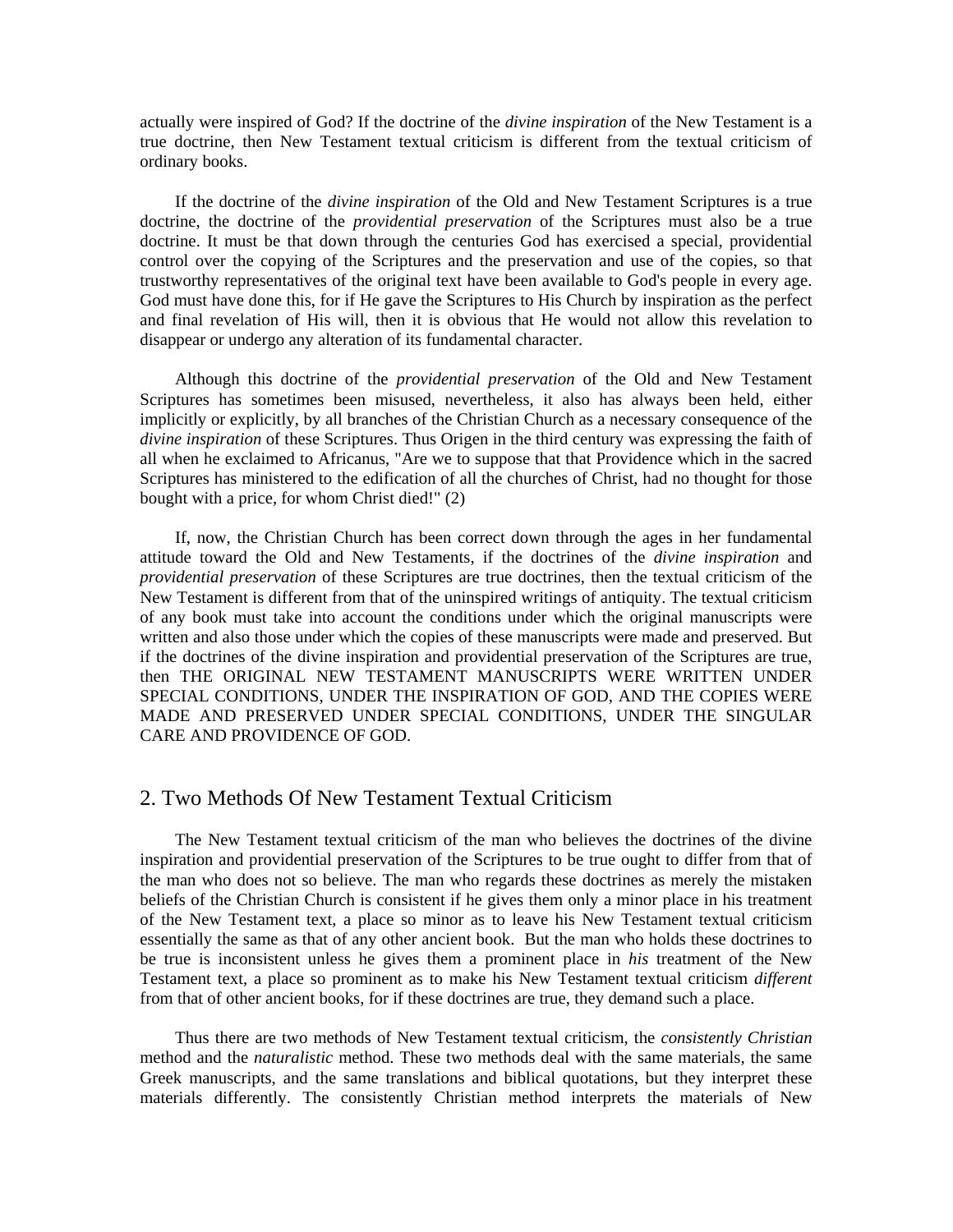Testament textual criticism in accordance with the doctrines of the divine inspiration and providential preservation of the Scriptures. The naturalistic method interprets these same materials in accordance with its own doctrine that the New Testament is nothing more than a human book.

Sad to say, modern Bible-believing scholars have taken very little interest in the concept of consistently Christian New Testament textual criticism. For more than a century most of them have been quite content to follow in this area the naturalistic methods of Tischendorf, Tregelles, and Westcott and Hort. And the result of this equivocation has been truly disastrous. Just as in Pharaoh's dream the thin cows ate up the fat cows, so the principles and procedures of naturalistic New Testament textual criticism have spread into every department of Christian thought and produced a spiritual famine. The purpose of this book, therefore, is to show that in the King James (Authorized) Version we still have the bread of life and in demonstrating this to defend the historic Christian faith.

In the world, which He has created, and in the holy Scriptures which He has given God reveals *Himself,* not merely information about Himself, but HIMSELF. Hence the thinking of a Christian who receives this divine revelation must differ fundamentally from the thinking of naturalistic scholars who ignore or deny it. In this book we shall endeavor to prove that this is so, first in the field of science second in the realm of philosophy, and third in the sphere of Bible study, and especially in New Testament textual criticism.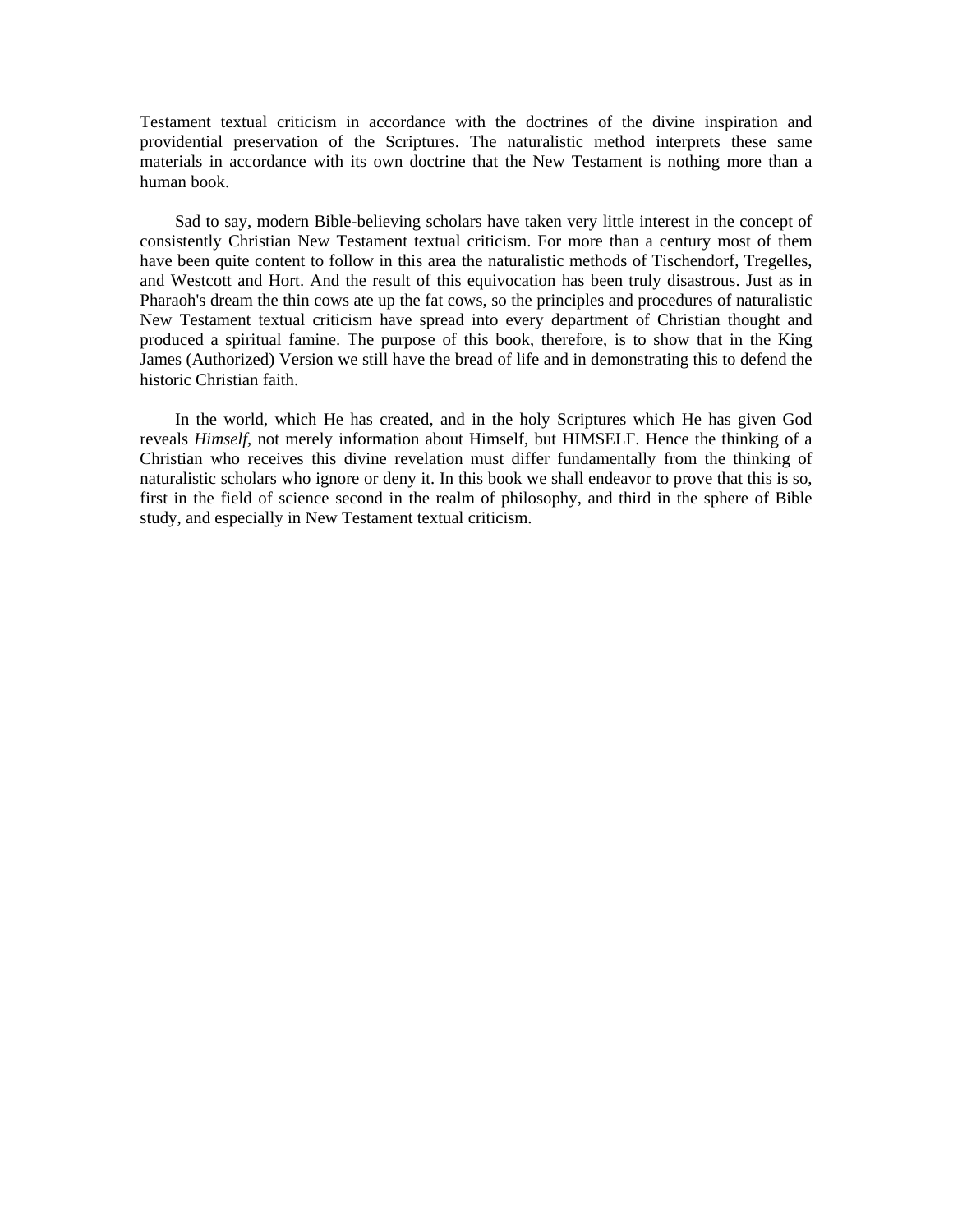# CHAPTER ONE

# **GOD'S THREE-FOLD REVELATION OF HIMSELF**

How do we know that there is a God? How do we know that the Bible is God's Word, infallibly inspired and providentially preserved? How do we know that Jesus Christ is God's eternal Son? We know all this because of God's revelation of Himself. In nature, in the Scriptures, and in the Gospel of Christ God reveals *Himself,* not mere evidences of His existence, not mere doctrines concerning Himself, not a mere history of His dealings with men, but HIMSELF. In nature God reveals Himself as the almighty Creator God, in the Scriptures God reveals Himself as the faithful Covenant God, and in the Gospel of Christ, which is the saving message of the Scriptures, God reveals Himself as the triune Saviour God. In this present chapter, therefore, we will discuss God's three-fold revelation of Himself, the foundation of the Christian view of the world and of the Bible and its text.

## 1. In Nature God Reveals Himself As The Almighty Creator God

Modern ethnologists and anthropologists have discovered that belief in God is general among men. It is found even in savage and uncivilized tribes who have never read the Bible or heard of Christ. "About the existence of some form of monotheism," Paul Radin (1954) tells us, "among practically all primitive peoples there can be little doubt.'' (1) W. Schmidt (1931) also states that even among the African Pygmies there is "the clear acknowledgement and worship of a Supreme Being." (2) According to Nieuwenhuis (1920), this idea of God was produced "by the impression which the universe made as a whole on reflecting men, as soon as they set about trying to understand the world round about them." (3)

But these discoveries of modern investigators were anticipated long ago by the inspired psalmist, who exclaimed, O *LORD our Lord, how excellent is Thy NAME in all the earth!* (Psalm 8:1). What is God's Name? As many scholars and theologians have pointed out, God's name is His revelation of *Himself.* God's name is excellent *in all the earth.* God the Creator is present everywhere in the world which He has made, actively and objectively revealing *Himself* in all His divine excellence. In the regular motions of the stars and planets He reveals His power and glory (Psalm 19:1; Isa. 40:26). In the immense variety of living things and their harmonious interaction He reveals His wisdom (Psalm 104:24). In the rain, sunshine and harvest He reveals His goodness and His tender mercies (Psalm 145:9; Acts 14:17). In the human conscience He reveals His righteousness. writing on the heart of man His moral law (Rom. 2:15). And in the universal prevalence of death and its attendant sickness and suffering He reveals His wrath and coming judgment (Rom. 5:12).

Because God the Creator is present everywhere revealing Himself in the world which He has made, all men of every tribe and nation may know God if they will and do know Him at least in part. *Because that which may be known of God is manifest in them; for God hath shewed it unto them* (Rom. 1:19). Atheism and agnosticism are inexcusable. *For the invisible things of him from the creation of the world are clearly seen, being understood by the things that are made, even His eternal power and Godhead, so that they are without excuse* (Rom. 1:20). Idolatry and all other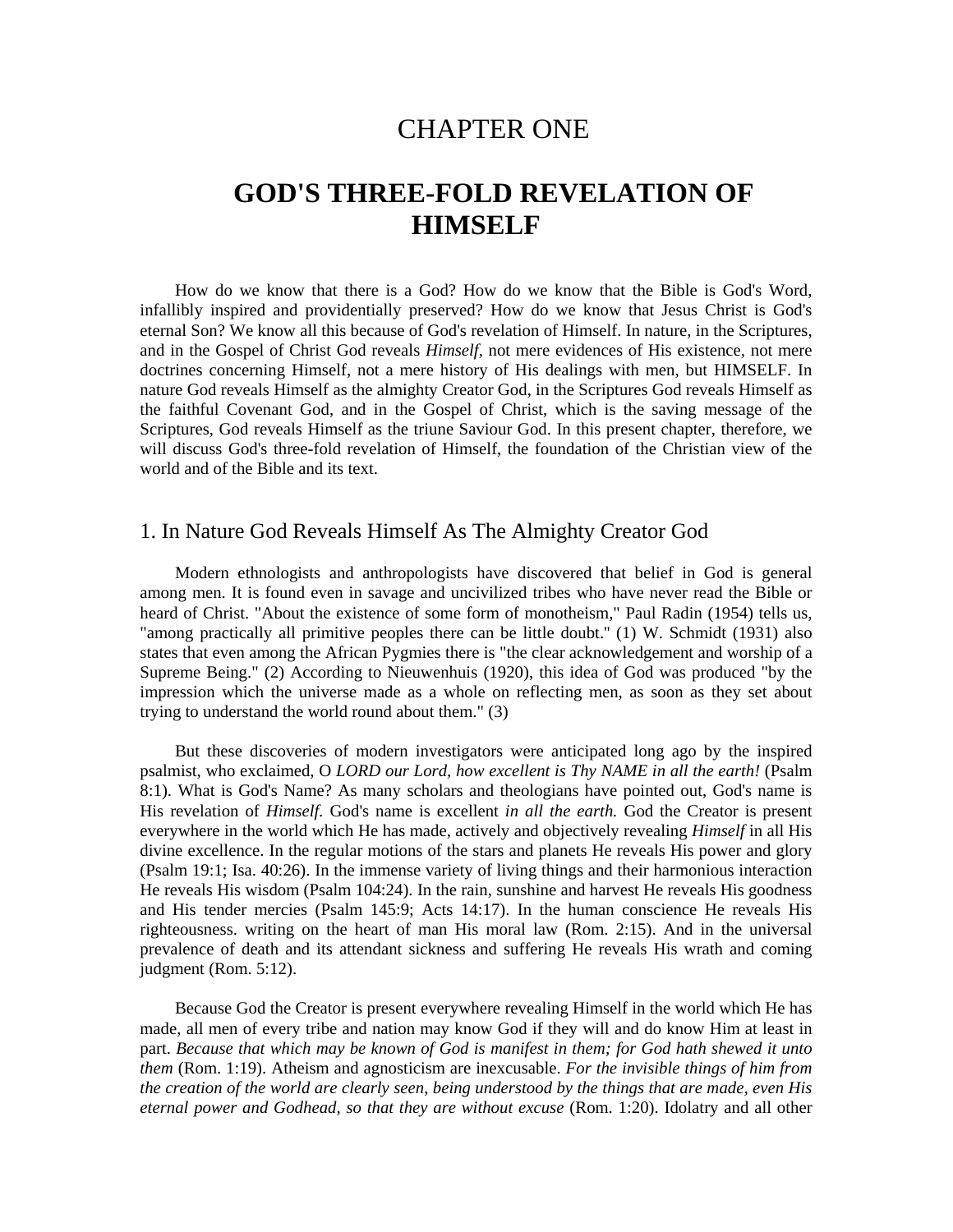false doctrines and observances constitute a departure from this natural knowledge of God, an apostasy which is motivated by human pride and vanity. *Because that, when they knew God, they glorified Him not as God, neither were thankful; but became vain in their imaginations, and their foolish heart was darkened* (Rom. 1:21).

God reveals Himself in the world which He has created. How can we be sure of this? We can be sure of this upon the authority of the holy Bible. As John Calvin observed long ago, (4) the sacred Scriptures are the God-given eyeglasses or contact lenses (to speak in ultra-modern terms) which correct our spiritual vision and enable our sin-darkened minds to see aright God's revelation of Himself in nature (Psalm 119:130). Therefore the guidance of the Bible is necessary in the study of the natural sciences. In the Bible God has inscribed the basic principles which give unity to scientific thought and provide the answers to ultimate scientific questions. In order to prove this let us consider some of these questions in the light of holy Scripture.

#### **(a) What the Bible Teaches Concerning Astronomy**

When we believe in God as the Creator of the universe and receive the revelation which He has made of Himself in nature and the holy Scriptures, then for the first time the mysteries of astronomy become comprehensible, at least in principle. Then for the first time we understand how astronomers with their tiny human minds can know as much as they do know concerning the vastness of the heavens. Then we learn once and for all that the universe is finite and that, however vast it may appear to our human eyes, in the eyes of God it *is a very little thing (Isa*. 40:15). As Thiel (1967) has observed whether the universe is large or small depends on the way you look at it. According to Thiel, if the nebulae were the size of pinheads the space between them would be no more than a hand's breadth. (5) And in God's sight the nebulae are mere pinheads. Indeed, the Scriptures teach us that compared with God's infinite greatness the whole universe is *less than nothing and vanity* (Isa. 40:17,22). God created the whole universe according to His wisdom (Psalm 104:24). He understands it completely, and to man He gives the wisdom to understand it partially. And it is from this wisdom which God gives that all that is true in astronomy and every other department of science is derived. *For with Thee is the fountain of life: in Thy light shall we see light* (Psalm 36:9).

*In the beginning God created the heaven and the earth* (Gen. 1:1) How long ago was that beginning? There are many who say that this must have been ten billion years ago, because light takes this long to reach the earth from the farthest quasi-stellars. But this argument has no cogency for those who believe in the omnipotent Creator. If God created the stars and put them in their places in space, why couldn't He have brought down their light to the earth in an instant of time? There is no need, therefore, to "re-interpret" the first chapter of Genesis and thus to obscure its plain meaning with modern glosses and rationalizations. On the contrary, the more we let this sublime introduction to the written Word of God tell its own story the more reasonable and up-to-date we see it to be.

The first two verses of Genesis 1 tell us how the whole universe was brought into being by the creative act of God, in an unformed state at first, perhaps as mere energy out of which matter was later constituted. The rest of this first Bible chapter describes to us how the Spirit of God, who *moved upon the face of the waters,* brought the whole creation out of its original formless condition into an estate of entire perfection. And it was in reference to the earth that this creative power was first exercised. No mention is made of the sun, moon and stars until after the earth is freed from its layers of water and carpeted with grass and herbs. The sun, moon and stars, on the other hand, are younger than the earth, having been created, or at least brought into their present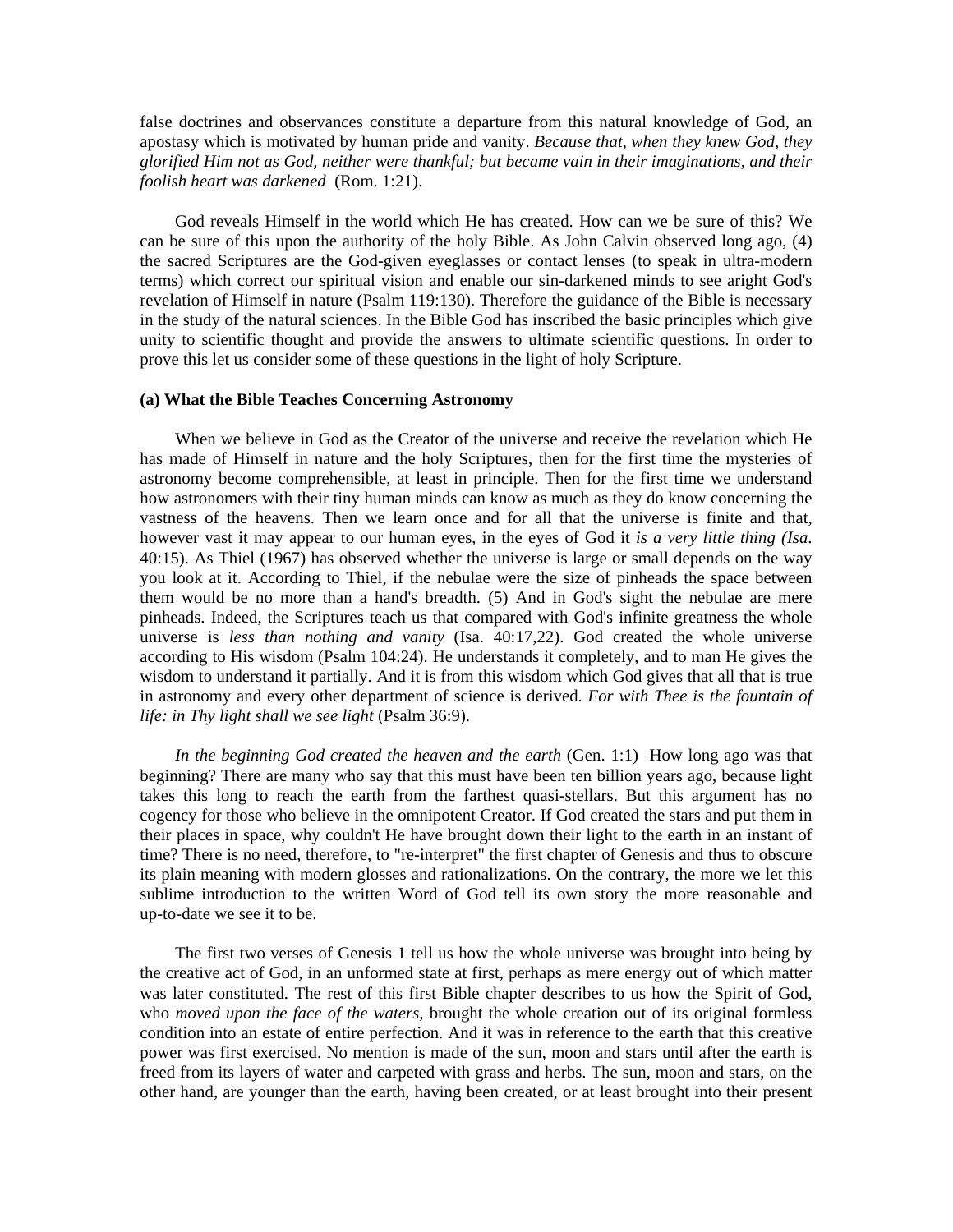state, on the fourth day. Next the seas and the dry land were populated with living creatures, and then finally man was created in God's image with a mind attuned to heaven's harmonies and a God-given ability to search out its mysteries.

Although the Bible is entirely true and cannot be in any way affected by the opinions of men, nevertheless it is of interest to note that some of the latest developments in the realm of astronomy agree with what the Bible has always taught concerning the natural world. For example, astronomers for many years believed that the sun was at the center of the universe and ridiculed the Bible for speaking of the sun as moving and the earth as standing still. "The Copernican heliocentric cosmogony," Shapley (1960) observes, "prevailed for more than three centuries and widened its range in that the sun eventually was considered to be not only central in its own planetary family, and in full command through gravitation, but also appeared to be the central object for the whole stellar world." But in 1917 this heliocentric cosmogony was found to have been a mistake. "The sun is no longer thought to be in a central position," Shapley continues, but has now been relegated "to the edge of one ordinary galaxy in an explorable universe of billions of galaxies." (6) Evidently, then, the sun is of little significance in itself. Millions and millions of other stars are larger and more impressive. The sun is important chiefly because its rays nourish the earth and the lives of men who are created in God's image. And this is what the Bible has always taught (Gen. 1:14-18). This is what Jesus teaches (Matt. 5:45).

The earth, then, is more important than the sun because it is the abode of men, God's image bearers. It was on earth that the Son of God was crucified for sinners. It is to earth that He shall return to judge the living and the dead. It is to emphasize this central importance of the earth in the plan of God and in history that the Bible speaks of the earth as being at rest and the sun as moving. And even from a strictly scientific point of view this manner of speaking is not regarded as incorrect. For according to Einstein: (7) and most modern scientists, (8) all motion is relative, and one may say with equal justification either that the earth moves and the sun is at rest or that the sun moves and the earth is at rest. Einstein's relativity theory, however, depends on his definition of simultaneity as coincidence in time and space relative to an observer, and this definition is contrary to fact. Observation clearly shows that simultaneous events always occur at the same time but never in exactly the same place. Even simultaneous flashes in a mirror occur at different locations on the mirror.

For this reason and many others scientists will eventually be compelled to lay Einstein's theory aside, and when they do they will probably find that the true view of the universe is that which Tycho Brahe (1546-1601) (9) proposed 400 years ago. He maintained that the earth rotated on its axis and that the sun, moon and planets revolved about the earth. This hypothesis agrees remarkably with the biblical data and is mathematically sound, according to Christian mathematicians such as J. N. Hanson (10) and W. van der Kamp. (11)

#### **(b) What the Bible Teaches Concerning the Fossils**

We pass now to geology, the science which deals with the earth and its history. The type of geology which is accepted today by almost everybody is *uniformitarian* geology. Its basic principle is that geologic changes in the past have been effected gradually by the same processes that are at work in the present. The Scriptures, however, do not support this assumption but tell us of a great catastrophe, namely, the Genesis flood, which alone is adequate to account for the observed geologic phenomena. The following therefore is a brief summary of the principal points at issue: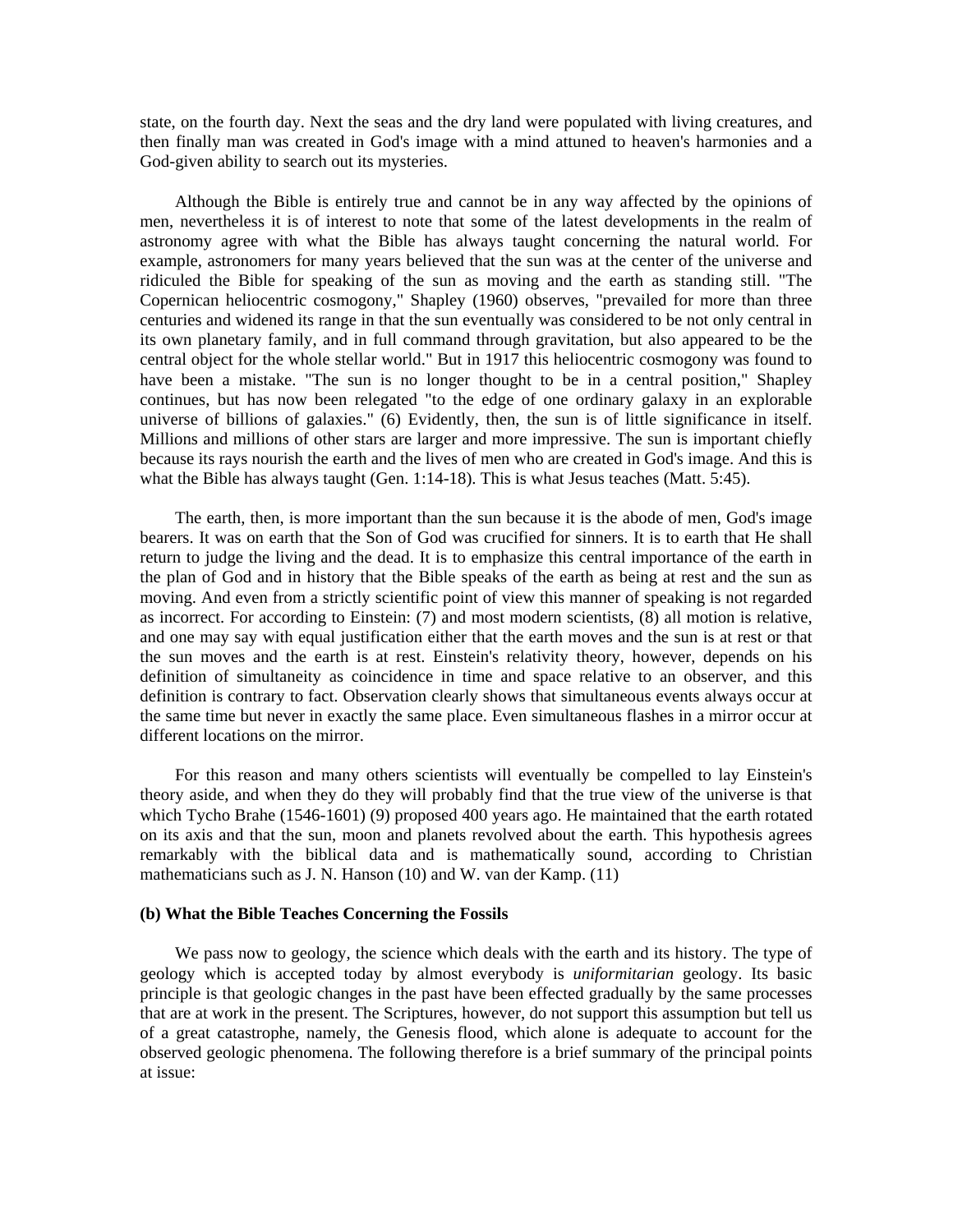*( 1 ) The warm climates of geologic times.* The evidence of the fossils indicates that warm climates once prevailed in regions which are now covered with arctic ice and snow. Sub-tropical heat, it is said, was experienced in Greenland. Why this tremendous difference between ancient and modern climatic conditions? Uniformitarian geologists are hard put to it to find an answer to this question. A rather recent (1954) symposium of scientists stressed changes in the sun's radiation as the cause of changes of climate here on earth, (12) but astronomer F. Hoyle (1955) says that there is no evidence that any such variation in solar radiation took place. (13)

The Bible, however, provides the solution of this problem. The uniformly mild climate which once prevailed everywhere is to be attributed to the invisible vapor canopy which enveloped the earth in the days before the flood, namely, *the waters above the firmament*, which God established in their places on the second creation day (Gen. 1:7). The effect of this canopy would be to distribute the sun's warmth in uniform fashion throughout the earth and to prevent the formation of cold fronts and the occurrence of wind storms. At the onset of the flood *the windows of heaven were opened (*Gen. 7:11), that is to say, the vapor canopy was precipitated on the earth in the form of torrential *rains* which completely flooded it. The Bible indicates that this was the first time it had ever rained. Before the flood mists watered the ground (Gen. 2:6). After the flood Noah saw a rainbow for the first time (Gen. 9:13).

(2) *Volcanoes and lava flows.* In past geologic ages, we are told, volcanic lava flowed much more plentifully than it does today, both spouting from craters and pushing upward from great cracks in the earth's surface. A stupendous rock formation more than one thousand miles in length along the Canadian and Alaskan shore was formed in this way. The great plateaus of northwestern United States, covering 200,000 square miles, were built by oozing lava, as was also the famous Deccan Plateau in India. Other plateaus of this kind occur in South America and South Africa. Most of the oceanic islands also were produced primarily through volcanic action. (14)

The presence of all this volcanic lava on the earth's surface contradicts the leading principle of uniformitarian geology, namely, that the geologic work of the past was accomplished by the same natural forces that can be observed today. Plainly it was a catastrophe that produced these lava flows, and the Bible indicates what this catastrophe was, to wit, the Noachian deluge. Not only were *the windows of heaven opened,* but *the fountains of the great deep were broken up*  (Gen. 7:11), and through the resulting fissures both in the sea floor and also in the land surfaces the vast lava deposits observable today were spewed forth.

*(3) How were the fossils buried?* Uniforrnitarian geologists have never given a consistent answer to this all important question. Instead they assert a paradox. The fossils, they maintain, were buried quickly, but the rocky strata in which these fossils are buried were laid down very slowly. The reason, Simpson (1960) tells us, why there are so many missing links in the evolutionary fossil chain is that these missing animals were not buried quickly enough. "The possession of readily preservable hard parts is clearly not enough in itself to assure that a given organism will indeed be preserved as a fossil. The overwhelming majority of organisms are quickly destroyed or made unrecognizable, hard parts and all, by predation, by scavenging, by decay, by chemical action, or by attrition in transport. The few that escape that fate must (with a few exceptions) be buried quickly (within days or at most a few years) in sediments free of organisms of decay or chemicals competent to destroy the hard parts.'' (15) Howells (1959) says the same thing, observing that it is not easy to become a fossil, (16) and Rhodes (1962) also informs us that the preservation of an organism almost always involves rapid burial. (17)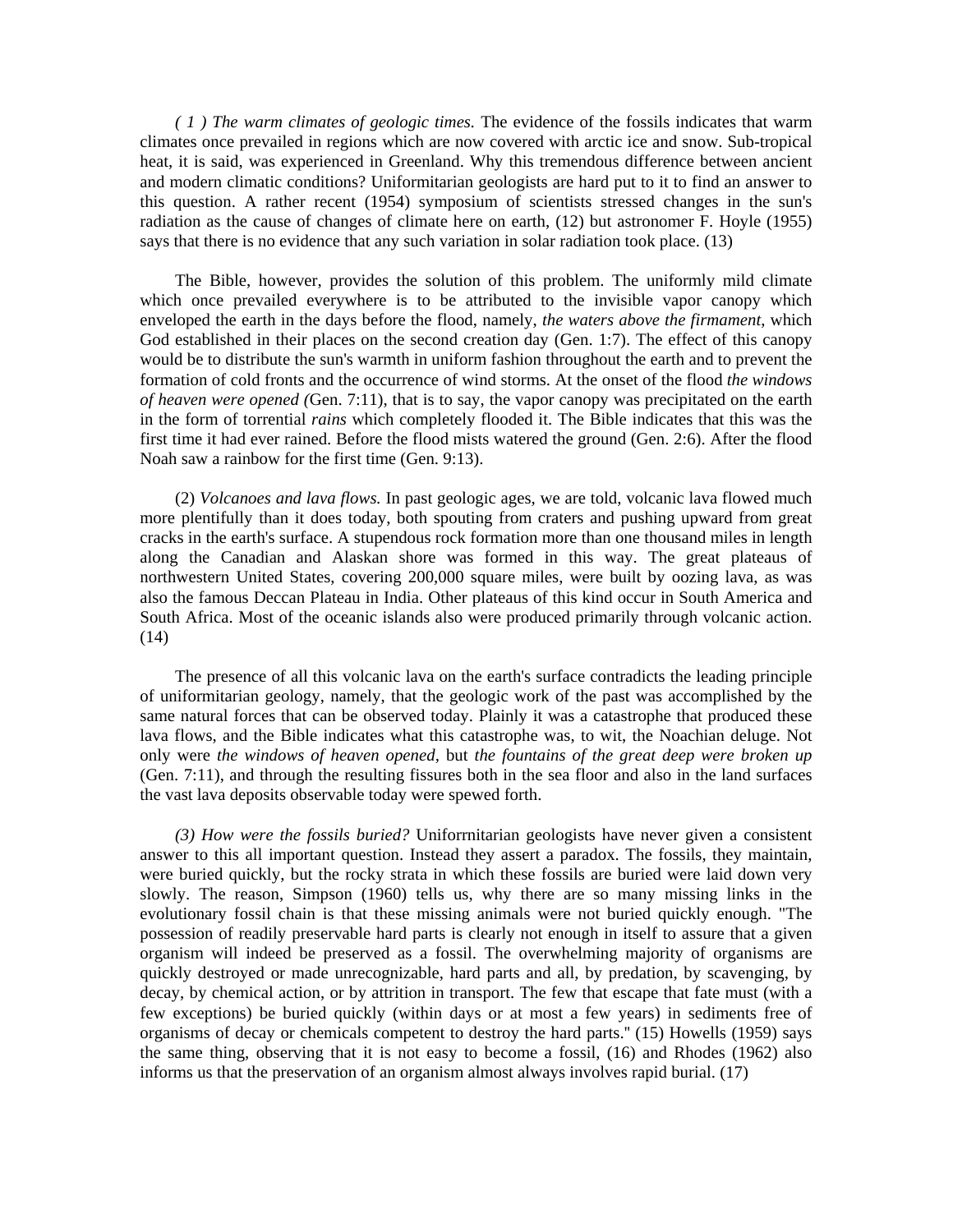If the fossils must have been buried quickly in order to become fossils, doesn't it follow that the strata in which the fossils are buried must also have been laid down quickly? Not so, the geologists strangely maintain. In accordance with their uniformitarian dogma these scientists insist that these strata were laid down by the same slow processes which are in operation today. Zeuner (1952), for example, agrees with Bradley's earlier (1929) estimate that during the Eocene period the mean rate of the deposition of the strata was only one foot in 3,000 years. (18) And according to Dorf (1964), the volcanic sediments in Yellowstone Park were laid down at the rate of three-quarters of an inch a year, and this rate is 100 times faster than that estimated for sand or mud sediments of comparable age in the Gulf Coast region of North America. (19)

The fossils were buried quickly, but the strata in which the fossils are buried were laid down very slowly! Uniformitarian geologists would rather insist on this paradox than admit the reality of the Genesis flood. There is abundant evidence, however, that the strata were laid down and the fossils buried in a great world-wide flood. How otherwise can the frequent occurrence of "fossil graveyards" be explained? The Baltic amber deposits, for example, contain flies from every region of the earth. The Cumberland Bone Cave in Maryland is filled with fossils of both arctic and tropical regions. The La Brea Pits in Los Angeles have yielded thousands of specimens of all kinds of animals both living and extinct. In Sicily hippopotamus beds occur so extensive that they have been mined as a source of commercial charcoal. Frozen mammoths and an immense number of tusks have been discovered in Siberia. At Agate Springs, Nebraska, a vast aggregate of fossil animal bones have been found jumbled together. (20) And according to Macfarlane (1923), there is evidence of sudden destruction of fish life over vast areas. (21)

*(4) The fossil order out of order.* One of the strongest pillars of uniformitarian geology is the alleged invariability of the order of the fossil-bearing strata. The ages of the rock strata are determined by the kind of fossils that are found in them. The strata containing the simpler forms of life are always older. The strata containing the more complex forms of life are always younger. The younger strata are always on top.

This theory, however, often contradicts the facts of nature. Often the younger strata are on the bottom and the older on top. In the Alps such "inverted" arrangements of the fossil-bearing strata occur "on a grand scale" (Geikie). The 19th century geologists explained them by supposing that the strata had been folded together and thus turned upside down. They admitted, however, that there was no physical evidence for this hypothesis. Thus Geikie (4th ed. 1903) acknowledged that "the strata could scarcely be supposed to have been really inverted, save for the evidence as to their true order of succession supplied by their included fossils." (22)

Another hypothesis by which to explain the "inverted" order of fossiliferous strata was that "thrust-faults" had occurred, that is to say, sections of the strata had been raised and pushed up on top of adjacent sections. But B. Willis (1893), U. S. government geologist, had this to say concerning assumed thrust-faults in the southern Appalachians. "These faults of great length, dividing the superficial crust into crowded scales, have provoked the wonder of the most experienced geologists. The mechanical effort is great beyond comprehension, but the effect upon the rocks is inappreciable." (23) Another example of a supposed thrust-fault for which no evidence can be found is the Lewis over-thrust of Montana which measures 135 miles in length and 15 miles in breadth. Here also, according to a recent government survey (1959), the rubble which would naturally be produced by the movement of such a vast quantity of rock is conspicuously absent. (24)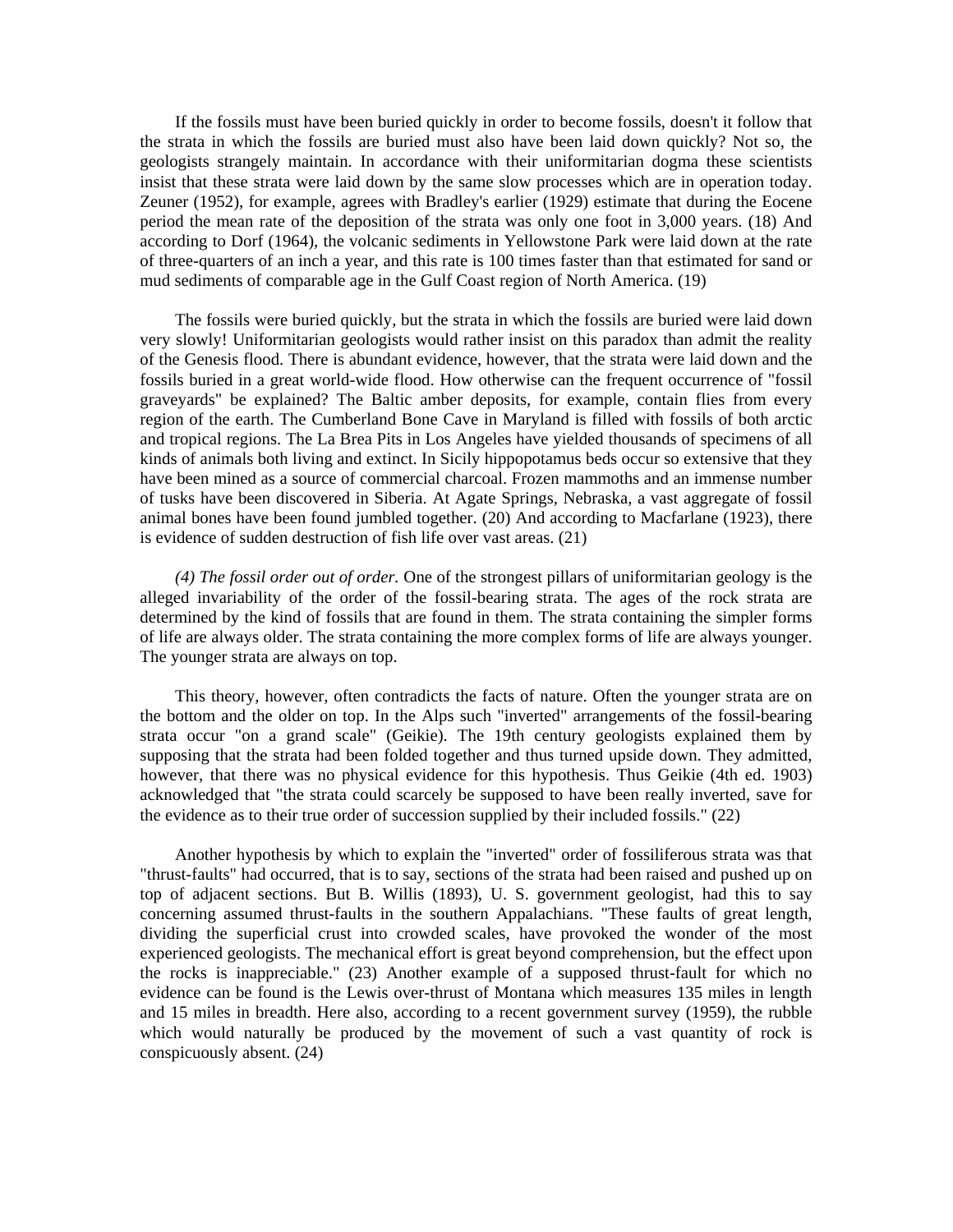Thus for one hundred years uniformitarian geologists have been putting forth paradoxes. To explain the "inverted" order of the strata they have been assuming tremendous folds and thrust-faults which strangely enough have left no evidence of their occurrence.

But if we acknowledge the reality of the Genesis flood, we no longer need to "explain" the strata but can take them as they come. As Whitcomb and Morris (1960) point out, the bottom-most strata would normally contain the trilobites and brachiopods, because their mobility was least (they would find it hardest to avoid entombment), their specific gravity was greatest (they would sink most easily in the flood waters), and their habitat was lowest (living on the sea bottoms, they would most quickly be affected by the breaking up of the fountains of the great deep). The fish would naturally be found in the middle strata, since in these three respects they occupy an intermediate position. And the reptiles, mammals, and birds would tend to take their places in the higher strata, since their mobility was greatest (they could most easily escape the entrapping sediments), their specific gravity was least (their bodies could float the longest on the surface of the waters), and their habitat was highest (they would be the last to be reached by the advancing flood ). These factors would account for the general order to be found in the fossil-bearing strata, an order due not to an ascending evolutionary scale of life but to the circumstances under which the fossils were buried in the deluge sediments. And since these circumstances often varied locally, there were often instances in which the more usual order was reversed. (25)

*(5) Mountains, plateaus, and canyons.* According to Leet and Judson (1954), the formation of every mountain system on the globe has involved the following two-fold process: first, thousands of feet of sedimentary rocks were accumulated in great marine basins that slowly sank; second, these sedimentary rocks were slowly elevated to form mountains. (26) In other words, the bottoms of certain seas kept sinking down until the streams had washed in a collection of sediment (dirt, sand, etc.) as deep as the mountains are high. Then the bottoms of these seas came up again and lifted all this sediment thousands of feet into the air, and thus the lofty peaks of Tibet were formed, and also the Alps, the Andes, and the Rockies. But why should the bottoms of these seas (marine basins) move down and up, first receiving sedimentary deposits and then pushing them up into the air? Three possible causes have been suggested for this alleged phenomenon, namely, thermal contraction, convection currents, and continental drift. (27) Wilson (1963) believes that the Himalayan mountains could have been thrown up by the collision of India with the Asian land mass. (28) No one of these explanations, however, seems to be generally satisfactory to scientists.

Not only the mountains but the high plateaus that lie next to them are full of problems for the uniformitarian geologist. One such plateau region occupies some 250,000 square miles, extending over most of Arizona and Utah and also large portions of Colorado and New Mexico. It is here that the Grand Canyon is found as well as its smaller but scarcely less spectacular sister canyons. The walls of these canyons are composed of thousands of feet of sedimentary rock strata lying horizontally. According to Leet and Judson, this whole region was pushed up from the bottom of a sea without any disturbance of the horizontal position of the strata. In defense of this hypothesis these authors point to the fact that the rivers which are thought to have hollowed out the canyons flow in curves called meanders. These curves, it is maintained, were established before the uplift began, and the uplift was so gentle that it did not disturb them, (29) But according to Whitcomb and Morris, such notions are vulnerable from the standpoint of hydromechanics. A river which is downcutting enough to excavate a canyon will not continue to flow in curves but will straighten itself out due to gravitational pull. (30)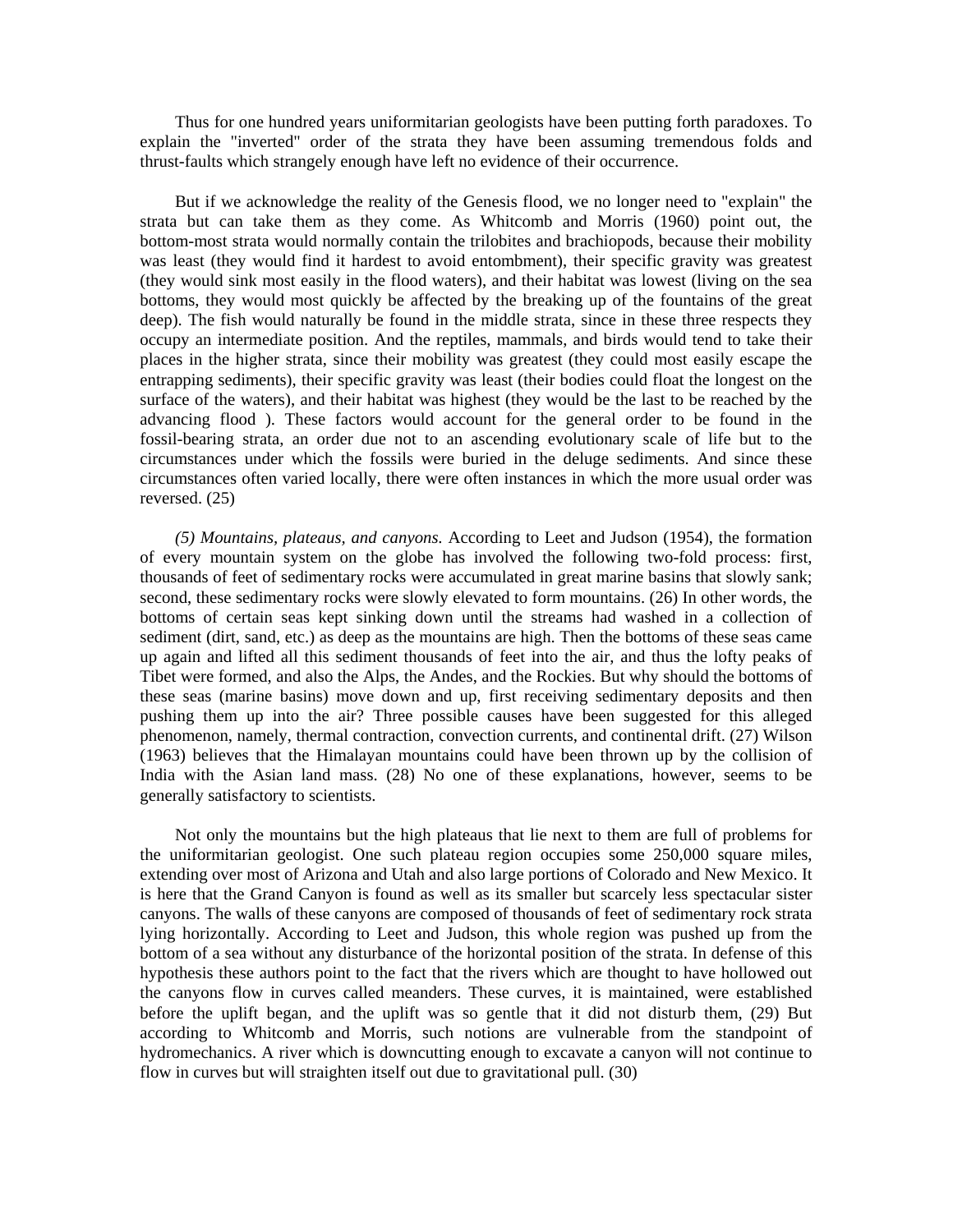The mountains and canyons of which we have been speaking and also the submarine canyons and the rifts which have recently been discovered in the ocean floor can be satisfactorily explained only in terms of the Genesis flood. These effects indicate the process by which God removed the swollen flood waters from off the land after they had accomplished their work of divine justice and purification. In order to accommodate the water which had fallen from the overhead vapor canopy and would never be returned thither, the oceans were made larger and deeper. And as the seas were widened and deepened, the continents were compelled to rise to make room for the displaced earth crust. As part of this general elevation of the continents, the mountains were lifted up to their present lofty heights. Cracks occurred at various angles in the sediments, and along these cracks torrents of flood water poured down, driven by the force of gravity, to the ample new storage space created by the sinking ocean floors and the rising continents. Thus quickly and efficiently the Grand Canyon was formed and also its sinuous sister canyons. And all this is suggested in Psalm 104:6-9, where the coming and going of the Genesis flood is vividly described. (31)

(6) *The coming of the glaciers.* The Genesis flood narrative also provides the best explanation of the extensive glaciation which took place in past ages, the causes of which are still a matter of debate among uniformitarian geologists. In the words of Whitcomb and Morris, "The combined effect of the uplift of the continents and mountain-chains and the removal of the protective vapor blanket around the earth could hardly have failed to induce great snow and ice accumulations in the mountains and on the land areas near the poles. And these glaciers and ice caps must have continued to accumulate and spread until they reached latitudes and altitudes at which the marginal temperatures caused melting rates in the summers adequate to offset accumulation rates in the winters." (32) Later the earth would be replenished with a new generation of plants and animals. These would fill the air with carbon dioxide, thus warming the atmosphere and causing the glacial ice to recede. Also the carbon dioxide emitted by the volcanoes during the flood would contribute to this warming effect as soon as the volcanic dust had settled. (33)

(7) *Searching for the missing links*. For over a century uniformitarian geologists and paleontologists have been searching for the missing links in the evolutionary fossil chain, but today these links are still missing. "It is a feature," Simpson (1960) tells us, "of the known fossil record that most taxa appear abruptly. They are not, as a rule, led up to by a sequence of almost imperceptibly changing forerunners such as Darwin believed should be usual in evolution." (34) And according to Rhodes (1962), the Cambrian fauna appears with "Melchisedechian" abruptness, (35) without any obvious ancestors, and the same is true of most of the major groups of organisms.

The most interesting fossil specimens, of course, are those which are said to bridge the gap between apes and men. Some of these, however, were evidently merely apes and not men at all. Such were the Australopithecines. whose brains were only ape-size. At one time it was said that they walked erect like men, but Zuckerman (1964) denied this, (36) and today R. E. F. Leakey (1971) admits that the Australopithecines may have progressed on their knuckles like the extant African apes. (37) Other alleged sub-human specimens were in all probability simply diseased. For example, Sir Arthur Keith suggested that the Rhodesian man might have been the victim of a hyper-active pituitary gland, and Hooton (1946) thought it possible that the Neanderthal men had been suffering from a similar malady. (38)

(8) *Dating the strata and the fossils.* Attempts to date the strata and the fossils by radioactivity methods reveal the unreliability of these procedures. In 1969 Australopithecus boisei was considered 600,000 years old. (39) In 1961 his date was pushed back to 1,750,000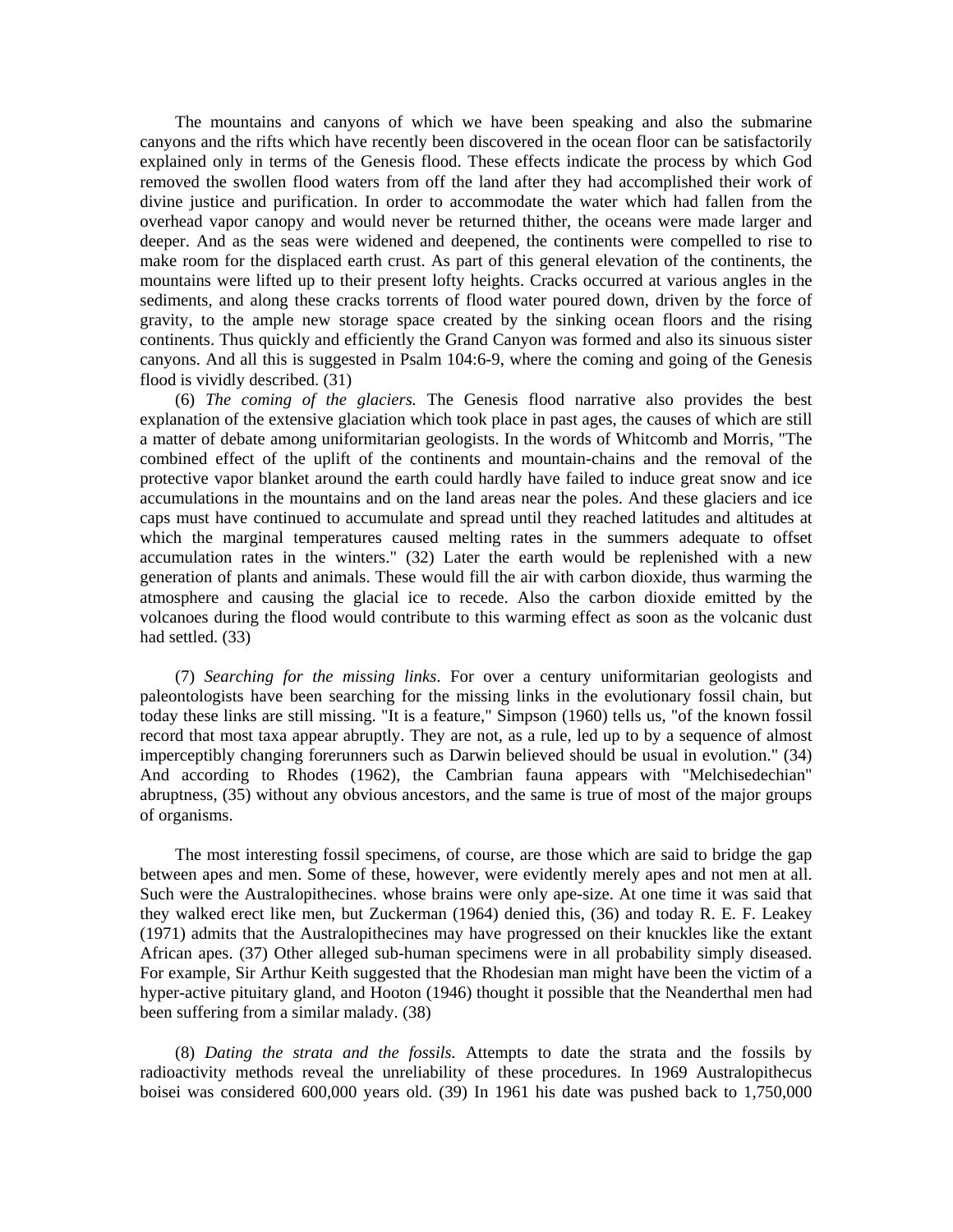years ago by use of the potassium-argon method. (40) Recently (1970) R. E. F. Leakey has pushed this date still farther back to 2,600,000 years ago. (41) In 1965 Bryan Patterson of Harvard found an australopithecine arm bone which he dated at 2,500,000 years ago. In 1967 he found an australopithecine jaw bone. He then dated the jaw bone at 5,500,000 years ago and pushed the date of the arm bone back to 4,000,000 years ago. (42)

#### **(c) What the Bible Teaches Concerning Space and Time**

Isaac Newton (1642-1727), the father of theoretical physics, was a firm believer in the concepts of *absolute space* and *absolute time*. In his *Principia* (1686) he writes as follows: "Absolute space, in its own nature, without relation to anything external, remains always similar and immovable.... Absolute motion is the translation of a body from one absolute place to another." (43) Thus for Newton space was an existing *thing*, an infinite, immovable tank or framework in which bodies moved and in reference to which their movements could be calculated. Newton regarded space as co-eternal with God. In his Optics (1704) Newton even went so far as to call space God's *sensorium*. (44) And, similarly, Newton regarded time as a perpetual stream that flowed on and on quite independently of God. "Absolute, true, and mathematical time, of itself, and from its own nature, flows equably without relation to anything external, and by another name is called duration." (43)

For two hundred years Newton's views regarding absolute space and absolute time were generally adhered to by physicists. In 1887, however, Michelson and Morley, two American scientists, discovered that the velocity of light is the same in all directions and is not affected by the movement of the earth through space. This discovery contradicted some of Newton's basic principles, and it was to reconcile this difficulty that Einstein in 1905 published *his special relativity theory*, featuring the following operational definition of time: "Suppose that when an event E happens to me on earth a flash of light is sent out in all directions. Any event that happens to any body anywhere in the universe after this flash of light reaches it is definitely after the event E. Any event anywhere in the universe which I could have seen before event E happened to me is definitely before event E. All other events are simultaneous with event E, since they cannot be demonstrated to be either before or after E and that which is neither before nor after is simultaneous." (45)

On the basis of his operational definition of time Einstein defined motion as progress through a four-dimensional space-time continuum. And in his *general relativity theory*, published in 1915, Einstein went on to define gravity as the effect of the curvature of this continuum. There is, however, an inconsistency in Einstein's operational definition of time. As Reichenbach observes, (46) Einstein made a distinction between the simultaneity of events next to each other and the simultaneity of events far apart from each other. Events next to each other, he maintained, are simultaneous if the observer can know that they are coincident in time and space. Events far apart from each other are simultaneous if the observer cannot know that they are not coincident in time and space. But how can the knowledge or lack of knowledge of a human observer determine the simultaneity of external events? Surely Einstein taught pantheism in the guise of science.

In view of this logical flaw it is not surprising that Einstein's theories are being threatened experimentally. In 1970 Endean and Allen, two British scientists, concluded that electromagnetic fields in the turbulent Crab Nebula are traveling at about 372,000 miles per second, or twice the velocity of light. (47) This is contrary to Einstein's special relativity theory, which makes the velocity of light an absolute that can never be surpassed. Also, as Huffer (1967) (48) and Dixon (1971) (49) remind us, there is evidence that there may be stars which consist entirely of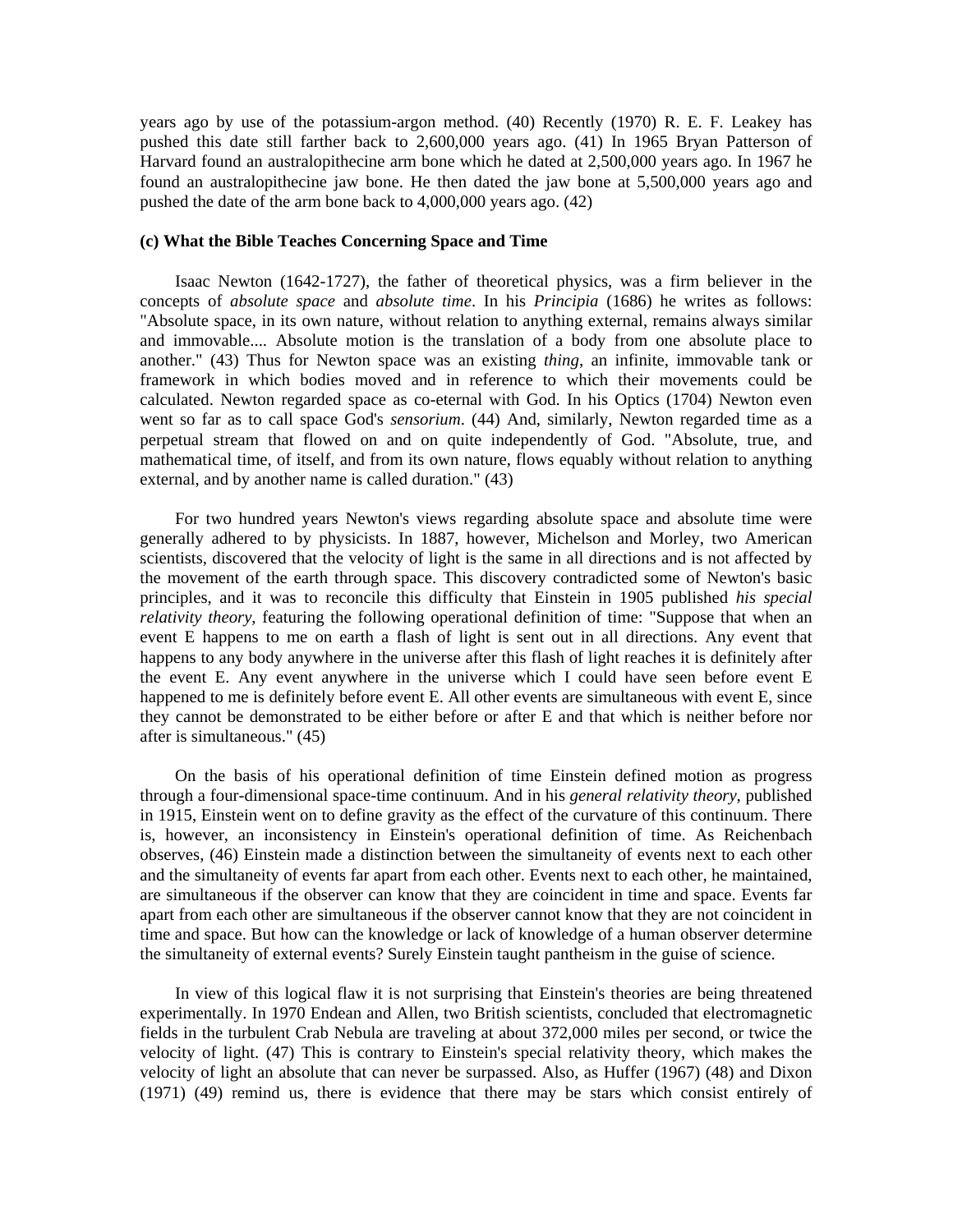negatively charged anti-matter. This, if true, may endanger Einstein's gravitational theory. At least Burbidge and Hoyle (1958) (50) and Gamow (1961) (51) have expressed such fears.

Newton conceived of time and space as two disconnected absolutes independent of God. In pantheistic fashion Einstein made simultaneity his leading concept but was compelled to operate inconsistently with two discordant definitions of simultaneity. In the Bible, on the other hand, God reveals Himself as the only Absolute*. I am God, and there is none else; I am God, and there is none like Me* (Isa. 46:9 ) . God's eternal plan for all things is the only ultimate continuum. *Declaring the end from the beginning, and from ancient times the things that are not yet done, saying, My counsel shall stand, and I will do all My pleasure* (Isaiah 46:10). God created space and time when He created the world and began to fulfill His plan. (For further discussion of Newton and Einstein see *Believing Bible Study*, pp. 165-171, 224.)

#### **(d) What the Bible Teaches Concerning Causation and Chance**

Scientists for many years have been accustomed to define causation in terms of human prediction. If from a preceding event a following event can be predicted, then the preceding event is considered to be the cause of the following event. Einstein (1934) says that it was Isaac Newton who began to define causation in this way and that this definition is the only one that is completely satisfactory to modern physicists. (52) Similarly, Bridgman (1955) says that the ability to predict is tied up with the ideas of cause and effect. (53)

In the 1920's, however, physicists discovered that the behavior of atomic particles, taken individually, can not be predicted. No matter how hard the physicists strive to make their measurements accurate, a large element of uncertainty will always remain. In 1927 Heisenberg stated this fact scientifically in his famous *uncertainty principle*. (54) According to Jeans (1947), this principle states that it is impossible to determine both the *position* and the *velocity* of an atomic particle with perfect precision. If we *decrease* our uncertainty in regard to the *position* of the particle, by that very action we *increase* our uncertainty in regard to its *velocity* and *vice versa*. The product, moreover, of the two uncertainties can never be reduced below a certain minimum value. (55)

We see now why so many physicists say that there is no causation in the sub-atomic realm and hence no causation at all, since the atomic particles are the basic units out of which the larger world of nature is constructed. They say this because they identify causation with prediction. Two events are causally connected when the second can be predicted from the first. But there can be no such prediction at the sub-atomic level, because at this level, according to the Heisenberg uncertainty principle, the accurate measurements needed for such prediction are impossible. Hence, since *causation* and *prediction* are regarded as synonymous, it is maintained that there is no causation in the sub-atomic realm. According to Heisenberg (1958), classical physics and causality have only a limited range of applicabllity. (56) According to Bridgman ( 1955 ), the law of cause and effect must be given up. (57) And Max Born (1951) tells us that all the laws of nature are really laws of chance in disguise, that is to say, laws of statistical probability. (58)

This statistical probability to which Born refers rests on a principle first discovered in the 18th century when records of births and deaths began to be kept by municipal and national governments. According to this principle, statistics of large groups are regular. That is to say, there is a regularity about large groups of similar events, even when these events seem to occur entirely by accident. For example, it was found that there was a certain regularity about male and female births. Everywhere, year after year, the number of male births was found slightly to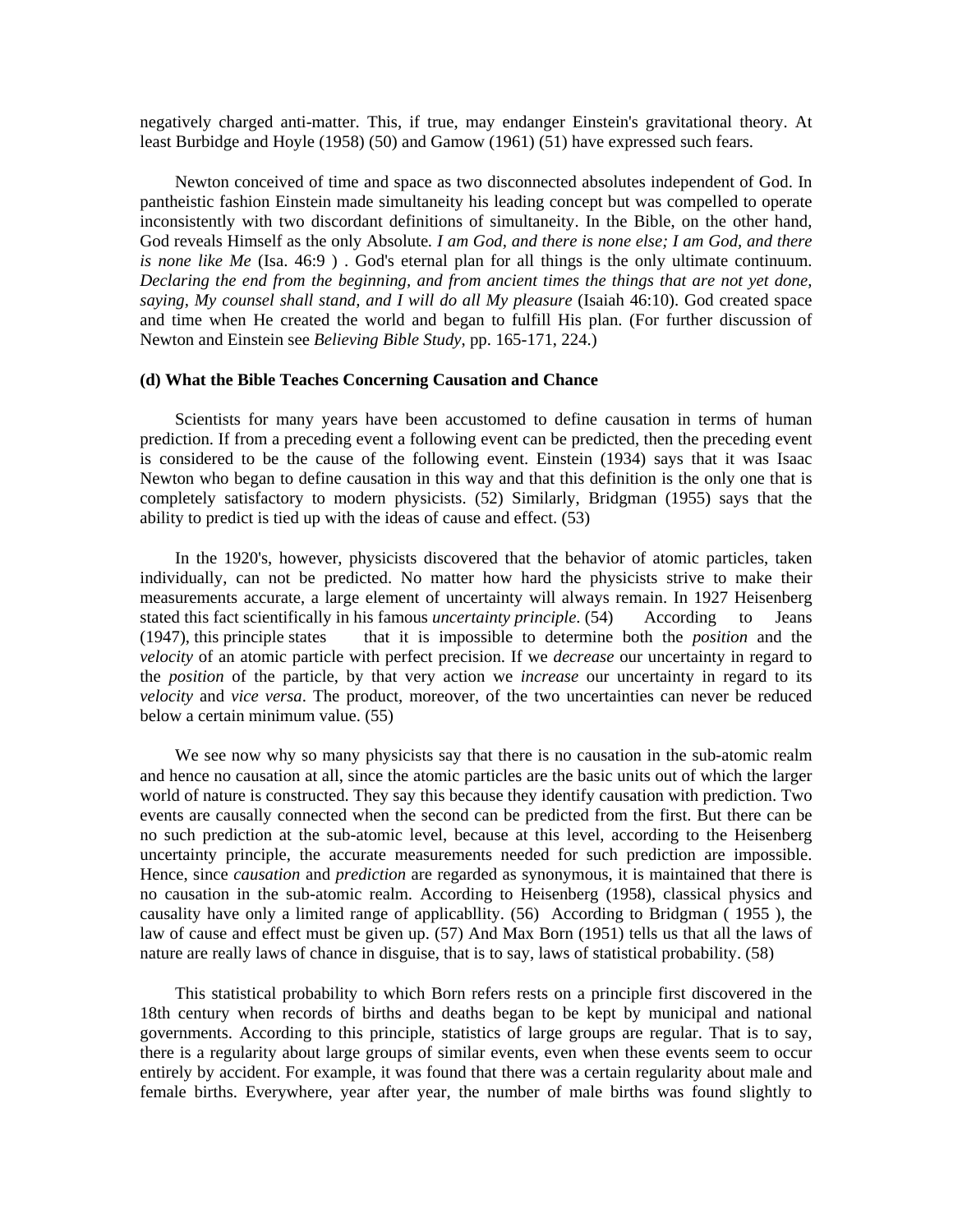exceed the number of female births. In the early 19th century also inspection of government records by the Belgian statistician Quetelet brought to light many other instances of statistical regularity in the seemingly accidental features of life. For example, Quetelet showed (or claimed to show) that year after year the number of suicides bore a fixed ratio to the total number of deaths. (59)

As this statistical regularity began to be discovered, mathematicians began to deal with it mathematically by applying to it the terminology and rules of the probability calculation which had been first formulated in France during the 1650's for the solution of gambling problems. For example, when dealing with birth statistics they began to speak of the chance of a boy being born rather than a girl and to calculate it as slightly more than one half. It was in this way, Cramer tells us, that actuarial mathematics was developed and used in the rapidly expanding insurance business. And from insurance the use of statistical probability theory spread into other fields until now its range of applications extends, as Cramer observes, over practically all branches of natural, technical and social science. Automatic computers, for example, make their predictions on the basis of statistical probability. (60)

But if the universe is governed by the laws of chance or statistical probability, what *is* statistical probability, and why does it work the way it does? What is back of statistical probability? According to Born, (61) you are not supposed to ask these questions, and he ridicules those who do ask them. Statistical probability is simply to be accepted as an unanalyzable governing principle of the universe. But is it scientific to reject causation as meaningless and then to put in its place an unanalyzable something which you call statistical probability? Even Einstein (62) and other well known physicists have had their doubts about this. Bridgman (1959), for example, concedes that a world governed by pure chance is completely inconceivable. For then, he goes on to say, he might in the next instant turn into his dog Towser and Towser into his Ford. (63)

Only the Bible has the solution to this problem which baffles top-flight scientists. For the Bible defines causation ultimately not in terms of human prediction but in terms of God's works of creation and providence. The God who created the atomic particles also controls and guides them. *He worketh all things after the counsel of His own will* (Eph. 1:11). Hence causation is still operative in the subatomic realm, even though scientists may never be able to measure or observe its action.

*The eternal God is thy refuge, and underneath are the everlasting arms* (Deut. 33:27). God rules and reigns even in the seemingly accidental features of life, the flight of an arrow shot at random (1 Kings 22:34), the trampling of a jostling crowd (2 Kings 7:18-20), the casting of lots (Prov. 16:33), the falling of a sparrow from its nest (Matt. 10:29). If we put our trust in Christ, then we know that He so preserves us that not a hair can fall from any of our heads without the will of our heavenly Father; yea, that all things must be subservient to our salvation*. And we know that all things work together for good to them that love God, to them who are the called according to His purpose* ( Rom. 8:28). May the good Lord help us to believe this always.

## 2. In The Scriptures God Reveals Himself As The Faithful Covenant God

The Scriptures are the God-given eyeglasses which correct our faulty spiritual vision and enable us to see aright the revelation which God makes of Himself in the world which He has created. This is the first aspect in which the Bible presents itself. But the Bible also fulfills a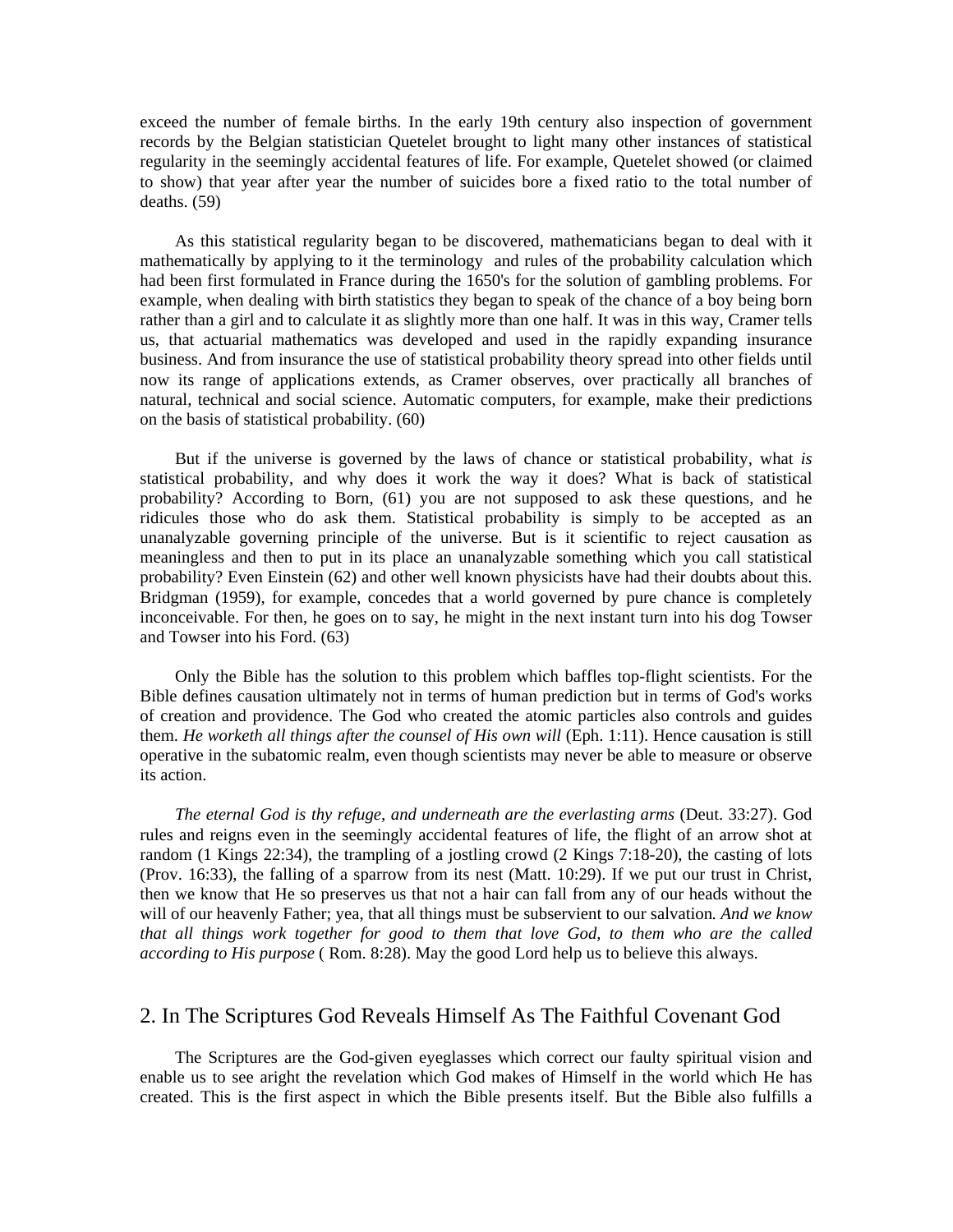second function. The Bible is a record book in which is outlined the history of God's dealings with men from the creation to the final judgment. In the Bible God reveals Himself as a covenantmaking, covenant-keeping God. For God's ways with men differ from His ways with plants and animals. God deals with men by way of covenant. He makes His promises and keeps them. All He requires of us on our part is faith and obedience. *All the paths of the LORD are mercy and truth unto such as keep His covenant and His testimonies* (Psalm 25:10).

Hence the Bible is *the Book of the Covenant*. This is the name which was bestowed upon the holy Scriptures when they were first given at Mount Sinai. Here God met with His people and promised that if they would keep His covenant He in turn would be their God (Exodus 19:4-6). Here God called Moses to the mountain top and revealed to him His laws and judgments. And here Moses inscribed these sacred statutes in *the Book of the Covenant*, the first portion of the holy Scriptures to be committed to writing, and then read them in the ears of all the people. *And he took the Book of the Covenant, and read in the audience of the people: and they said, All that the LORD hath said will we do, and be obedient* (Exodus 24:7).

#### **(a) The Covenant of Works**

Adam, when God created him, was perfect (Gen. 1:31). He was created in God's image and given dominion over God's creatures (Gen. 1: 27-28 ) . Adam obeyed God instinctively, just as dogs bark instinctively and elephants trumpet and lions roar. But God was not satisfied with mere instinctive and automatic obedience on the part of man. From mankind God desires a conscious choice of that which is good, a deliberate dedication of the whole self to the will of God, a devotion which is based on faith in God's promises. For this reason therefore God entered into a *Covenant of Works* with Adam and his descendants, of whom he was the legal head and representative.

This Covenant of Works which God made with Adam and his posterity was negative in form. *Of the tree of the knowledge of good and evil, thou shalt not eat of it: for in the day that thou eatest thereof thou shalt surely die* (Gen. 2:17). But although the form of the commandment was negative, the intention of it was positive. In the Covenant of Works God required of our first parents perfect and entire obedience even in such a seemingly insignificant matter as the eating of the fruit of a tree. If they had complied with this condition, the Bible indicates that they would have been permitted to eat of the tree of life (Gen. 3:22) and together with their descendants would have been confirmed in perpetual holiness. And in this happy state they would have fulfilled to perfection the God-given mandate *to replenish the earth and subdue it* (Gen. 1:28). For it was God's will that Adam and his posterity should erect upon earth a sinless civilization and culture the splendor of which we cannot now have even the faintest conception, a civilization in which every gift of God would be used properly and to the fullest advantage and in which sin, suffering and death would be unknown.

But Adam violated the Covenant of Works, and hence all these pleasant prospects were blasted. By partaking of the forbidden fruit he brought upon himself and all mankind all these miseries which have been mentioned and also the liability to eternal punishment (Rom. 5:12; 1 Cor. 15:21).

#### **(b) The Covenant of Grace**

When God created Adam, He gave him dominion over the earth and assigned him the duty of subduing it and of cultivating its resources to his Creator's glory (Gen. 1:28). This divine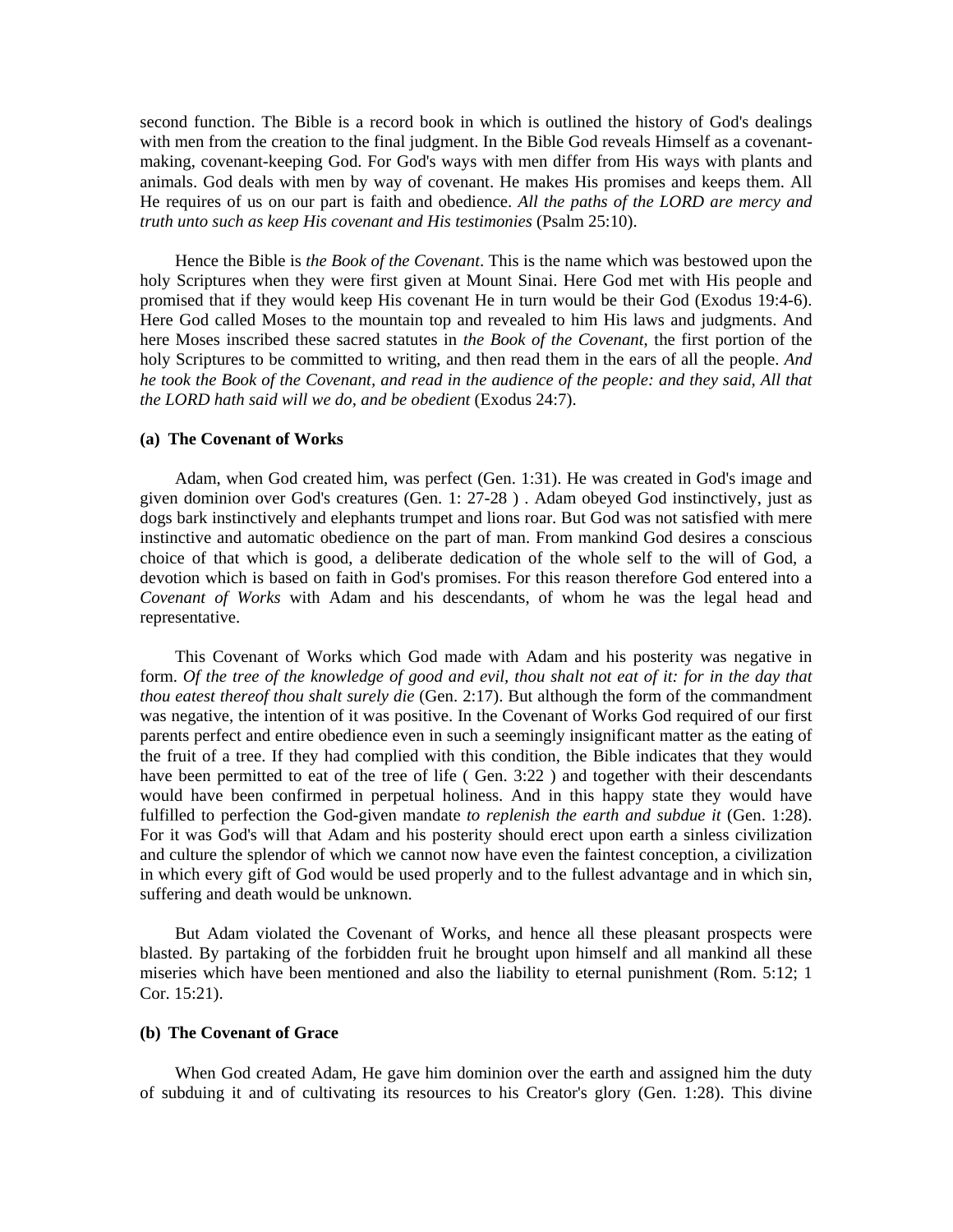command however, has never been fulfilled. Sinful men now exercise dominion in the earth not as the servants of God but as the thralls and minions of Satan, *the god of this world* (2 Cor. 4:4), by whose wiles their first father Adam was seduced into his first transgression.

But the sabotage and subversion of Satan could not thwart the plan and program of God. Even before He created the world God had provided the remedy for Adam's sin. In the eternal *Covenant of Grace* He had appointed Jesus Christ His Son to be the Second Adam who would do what the first Adam failed to do, namely, fulfill the broken Covenant of Works still binding on all mankind*. The first man Adam was made a living soul: the last Adam was made a quickening Spirit. The first man is of the earth, earthy: the second Man is the Lord from heaven* (1 Cor. 15:45, 47).

In the Gospel of John the Lord Jesus Christ frequently testifies that He came down from heaven to accomplish the task assigned to Him by God the Father in the eternal Covenant of Grace. *I came down from heaven*, He tells the unbelieving Jews, *not to do Mine own will, hut the will of Him that sent Me* (John 6:38). To accomplish this work of redemption was His delight. It nourished and sustained Him*. My meat is to do the will of Him that sent Me, and to finish His work* (John 4:34). Every moment of His earthly ministry our Saviour labored unremittingly in the performance of this divine duty. *I must work the works of Him that sent Me while it is day: the night cometh when no man can work* (John 9:4). Only when He had finished the work which His Father had given Him to do, was He ready to lay down His life*. I have glorified Thee on the earth: I have finished the work which Thou gayest Me to do* (John 17:4).

What then is that work which Christ, the Second Adam, came down from heaven to do? He came to save His people, to redeem those whom God the Father had given Him before the foundation of the world in the eternal Covenant of Grace. *Father, the hour is come; glorify Thy Son, that Thy Son also may glorify Thee: As Thou hast given Him power over all flesh, that He should give eternal life to as many as Thou hast given Him* (John 17:1-2). Those whom the Father has given to Christ in eternity shall be raised up in glory at the last day*. This is the Father's will which hath sent Me, that of all which He hath given Me I should lose nothing, but should raise it up again at the last day* (John 6 39). They can never be separated from the love of God in Christ. *No man is able to pluck them out of My Father's hand* (John 10:29).

Does this mean that any sinner is excluded? No! Only those that exclude themselves by their own sin and unbelief. In the Gospel Jesus assures us that all those that come unto Him in faith shall be saved. *All that the Father giveth Me shall come to Me; and him that cometh to Me I will in no wise cast out* (John 6:37). It is the will of God the Father that all those that believe on His Son shall receive the gift of everlasting life and have a part in the blessed resurrection. *And this is the will of Him that sent Me, that everyone which seeth the Son, and believeth on Him, may have everlasting life: and I will raise him up at the last day* (John 6:40). If we believe in Christ, then we know that we have been chosen in Him before the foundation of the world and are safe forever in the shelter of His redeeming love. *My sheep hear My voice, and I know them, and they follow Me: And I give unto them eternal life; and they shall never perish, neither shall any man pluck them out of My hand* (John 10:27-28).

*As in Adam all die, even so in Christ shall all be made alive* (1 Cor. 15:22). Just as Adam represented his descendants in the Garden of Eden, so Christ, the Second Adam, represented His people throughout His whole life on earth and at Gethsemane and on the cross. During the whole course of His earthly ministry Jesus did what Adam didn't do. He perfectly obeyed the will of God. He *became obedient unto death, even the death of the cross* (Phil. 2:8). By His life of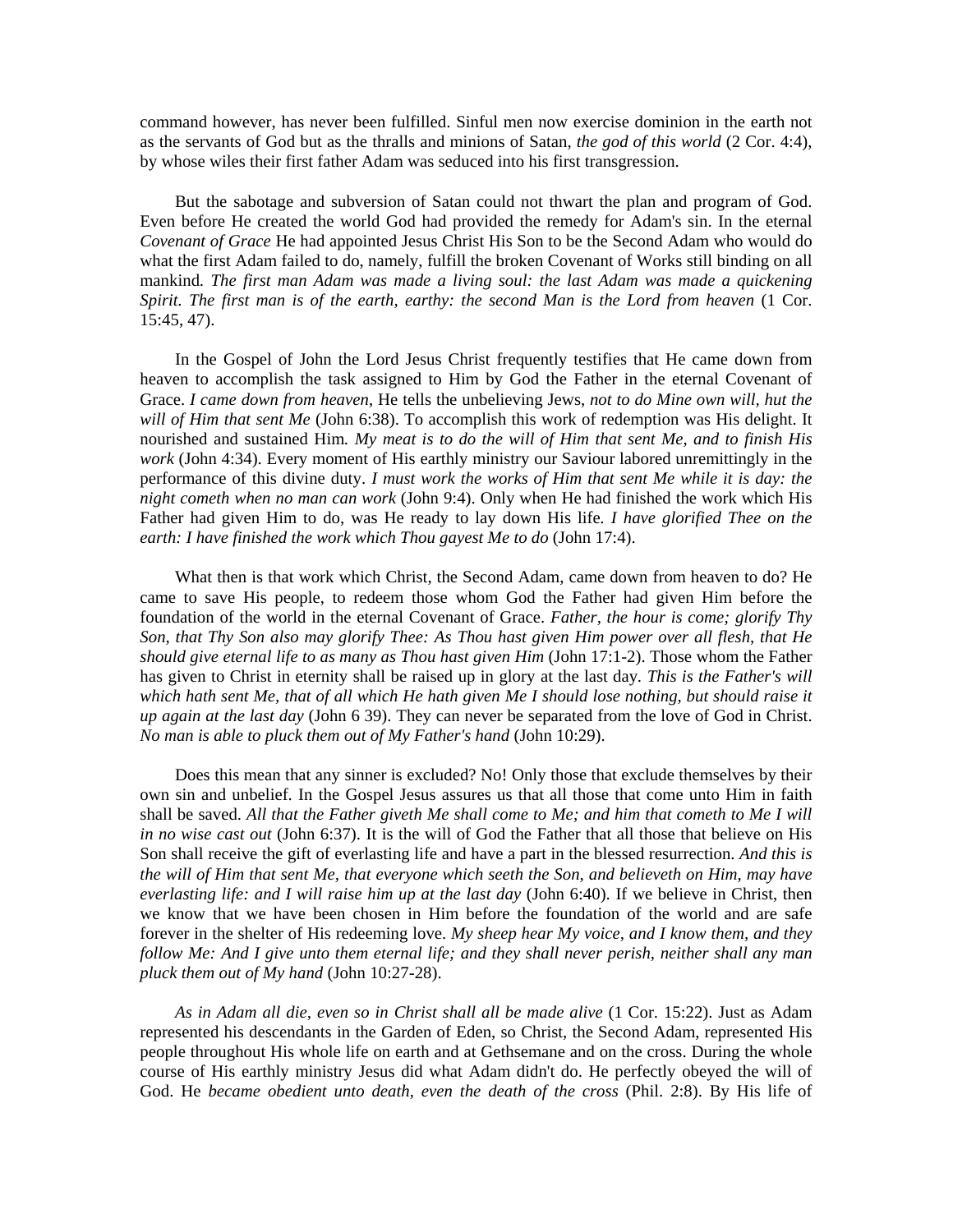perfect obedience and by His sufferings and death Jesus completely fulfilled the requirements of the Covenant of Works and paid the penalty of its violation. Through His obedience Christ earned for His people the gift of righteousness and delivered them from the deadly consequences of Adam's sin. *For as by one man's disobedience many were made sinners, so by the obedience of One shall many be made righteous* (Rom. 5:19). And it was on the grounds of His obedience also that Jesus Christ, the Second Adam, claimed for His people the reward of everlasting life with Him. *Father, I will that they also, whom Thou hast given Me, be with Me where I am; that they may behold My glory, which Thou hast given Me: for Thou lovedst Me before the foundation of the world* (John 17:24).

All God's dealings with men, therefore, from the creation to the final judgment, are summed up and comprehended in these two covenants, the Covenant of Works and the Covenant of Grace. In the Scriptures the Covenant of Works is also called the Old Covenant because it was the first to be established in time. The Covenant of Grace, on the other hand, is often called the New Covenant because it was disclosed later and was not fully revealed until after the death and resurrection of Christ.

#### **(c) The Old Testament—Emphasis on the Covenant of Works**

The Bible, then is the *Book of the Covenant*. This has been its name from the beginning because in it God reveals Himself as a covenant-making, covenant-keeping God. But there is another fact, a very familiar fact, which we must notice concerning the Bible. The Bible is divided into two parts, the *Old Testament* or *Covenant* and the *New Testament* or *Covenant*. (The Greek word *diatheke* can be translated either *testament* or *covenant*.) This two-fold division goes back to the Apostle Paul, who was the first to apply the name *Old Testament* to the ancient Hebrew Scriptures. The Jews, Paul said, read these Scriptures but did not understand them because of their unbelief. *But their minds were blinded: for until this day remaineth the same vail untaken away in the reading of the Old Testament; which vail is done away in Christ* (2 Cor.  $3:14$ ).

But why are the Hebrew Scriptures called the *Old* Testament? Because in them the emphasis is on the Covenant of Works. As we read through the Old Testament from Genesis to Malachi, this fact cannot fail to attract our attention.

According to Genesis 2, the very first dealing which God had with Adam was the establishment of the Covenant of Works. Before God brought the animals to Adam to name and rule and before He created Eve to share in Adam's world-wide dominion, He first of all placed our common father in this solemn, covenantal relationship (Gen. 2:17). The Covenant of Works therefore casts its somber shadow over the books and chapters of the Old Testament, beginning almost with the very first page. The angels barred the guilty pair from Paradise in order that they might be ever mindful of their violation of this law (Gen. 3:24).

This also was God's purpose in giving the Ten Commandments to the children of Israel at Mount Sinai, namely, to remind them once again that they all lay under the shadow of the broken Covenant of Works. *The Law entered*, Paul tells us, that *the offence might abound* (Rom. 5:20). God gave His people His holy Law in order that they might clearly understand that they were sinners and could not save themselves by their own good works. In this sense the Law of Moses was but a restatement and renewal of the original Covenant of Works made with Adam in the Garden of Eden. In this capacity the Law pronounced a curse on all those that violated any of its ordinances*. Cursed be he that confirmeth not all the words of this Law to do them* (Deut. 27:26).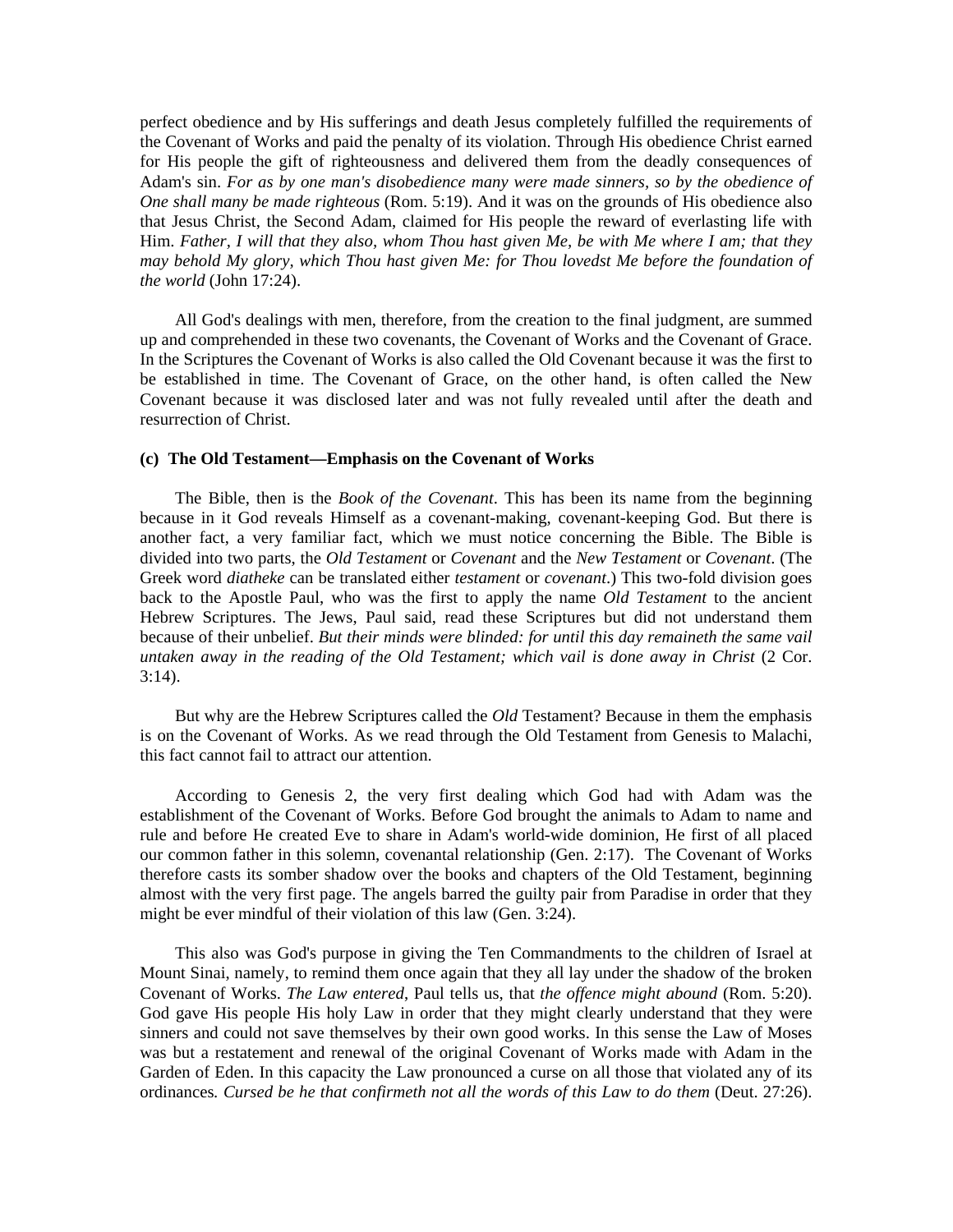And conversely in the Law God offered life only to those who kept all its provisions*. Ye shall therefore keep My statutes, and My judgments: which if a man do, he shall live in them: I am the LORD* (Lev. 18:5).

In the history of Israel also this same emphasis is continued. Repeatedly the children of Israel turned aside from the Covenant which God made with them at Mount Sinai. Repeatedly God visited them with punishment at the hands of their heathen neighbors. *The house of Israel and the house of Judah have broken My Covenant which I made with their fathers. Therefore, thus saith the LORD, Behold, I will bring evil upon them, which they shall not be able to escape; and though they shall cry unto Me, I will not hearken unto them (Jer. 11:10-11). Through such* chastisements the people of God were again reminded of the broken Covenant of Works.

But even in the Old Testament these dark shadows are penetrated by the light of God's grace. As soon as Adam and Eve had sinned, the provisions of the eternal Covenant of Grace were revealed to them in the proteangelium, the first preaching of the Gospel. God announced to Satan in their hearing*, I will put enmity between thee and the woman, and between thy seed and her seed; it shall bruise thy head, and thou shalt bruise his heel* (Gen. 3:15). Jesus Christ, the Second Adam, was to be born of woman and by His active and passive obedience to the will of God was to defeat the stratagems of Satan. *For this purpose the Son of God was manifested, that He might destroy the works of the devil* (1 John 3:8).

Not only so but later God established the eternal Covenant of Grace on earth, in a preliminary way, with Abraham, "the father of the faithful." *I will bless them that bless thee, and curse him that curseth thee: and in thee shall all families of the earth be blessed* (Gen. 12:3). In this way God preached the Gospel beforehand to Abraham and foretold the calling of the gentiles and their justification by faith (Gal. 3:8*). Look now toward heaven, and tell the stars, if thou be able to number them: and He said unto him, So shall thy seed be* (Gen. 15:5).

Still later the Old Testament prophets looked forward to the coming of the Messiah and the complete and final ratification of the eternal Covenant of Grace. *Then the eyes of the blind shall be opened, and the ears of the deaf shall be unstopped. Then shall the lame man leap as an hart, and the tongue of the dumb sing: for in the wilderness shall waters break out, and streams in the desert (Isa. 35:5-6). Then God's Spirit shall be poured out on all flesh* (Joel 2:28). *Then there shall be a fountain opened to the house of David and to the inhabitants of Jerusalem for sin and for uncleanness* (Zech. 13:1). And these expectations were summed up by the prophet Jeremiah when he foretold the coming of the New Covenant*. Behold, the days come, saith the LORD that I will make a new Covenant with the house of Israel, and with the house of Judah. I will put My law in their inward parts, and write it in their hearts; and will be their God, and they shall be My people* (Jer. 31:31, 33).

#### **(d) The New Testament—Emphasis on the Eternal Covenant of Grace**

The Christian Scriptures are called the *New* Testament. Why? Because in them the emphasis is on the New Covenant foretold by Jeremiah and the other ancient Hebrew prophets. The New Covenant is the eternal Covenant of Grace completely and finally established on earth and ratified by the shed blood and death of Jesus Christ, the Second Adam. For this reason the New Covenant is also called the New *Testament*. It is the last will and testament of Jesus Christ which became effective only after His death upon the cross*. For where a testament is, there must also of necessity be the death of the testator. For a testament is of force after men are dead: otherwise it is of no strength at all while the testator liveth* (Heb. 9:16-17).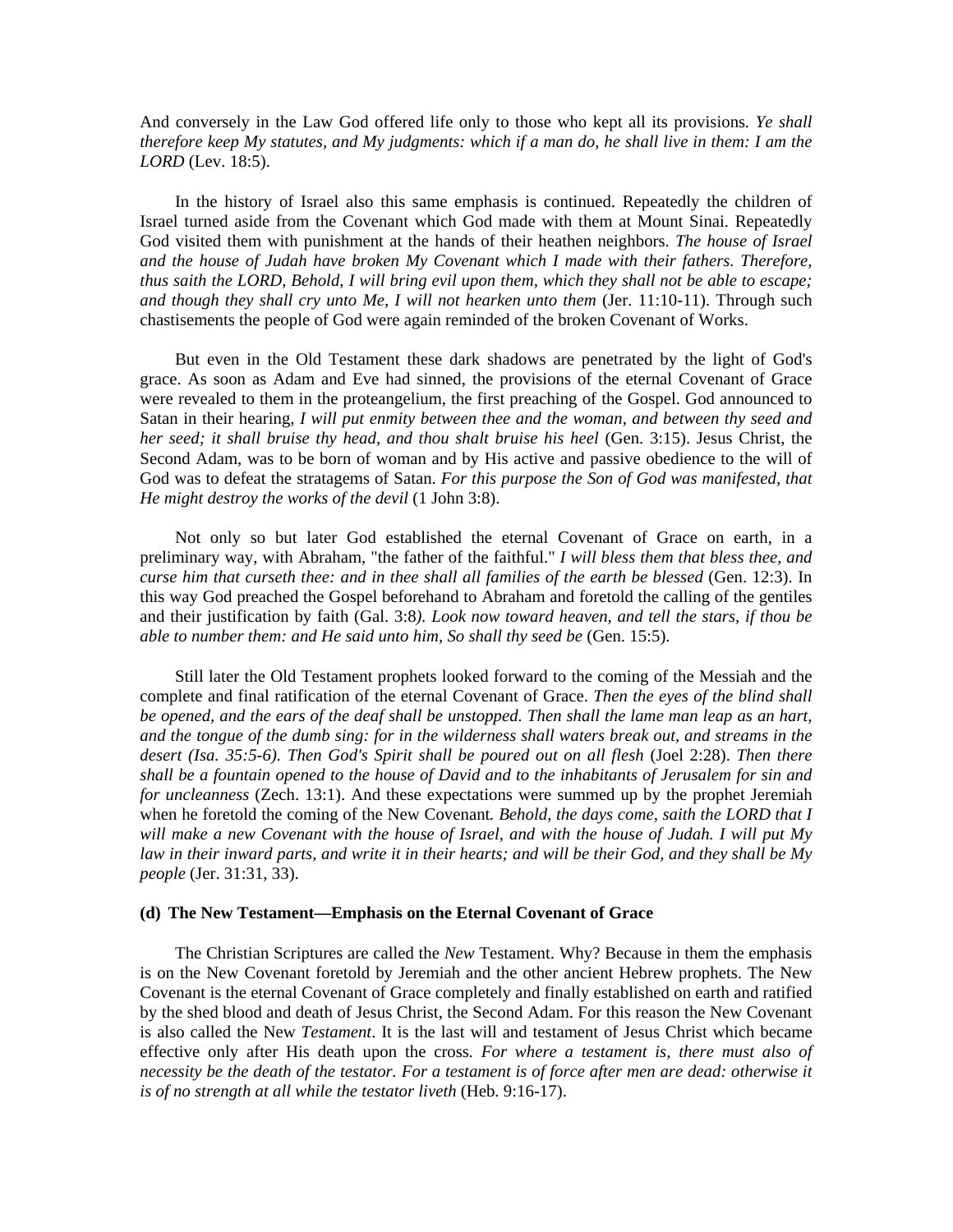*This cup is the New Testament in My blood, which is shed for you* (Luke 22:20). In this manner at the holy Supper the Lord Jesus Christ instructed His Apostles concerning His last will and testament. Its provisions, however, did not become clear to them until after their Lord's death and resurrection. These included the following benefits:

(1) *Deliverance from the Covenant of Works*. It was Christ's will that under the New Covenant His people should be delivered entirely from the shadow of the broken Covenant of Works, and this deliverance He began to accomplish as soon as the Last Supper was finished. *And when they had sung an hymn, they went out into the mount of Olives. And they came to a place called Gethsemane* (Mark 14:26, 32). Here in the Garden of Gethsemane Christ the Second Adam did what the first Adam failed to do in the Garden of Eden. In agony, with supplication, Jesus overcame the temptations of Satan and the power of darkness. Then in His final act of obedience upon the cross our Saviour delivered us completely from the curse of the law of works. *Christ hath redeemed us from tile curse of the Law, being made a curse for us: for it is written, Cursed is every one that hangeth on a tree* (Gal. 3:13 ) .

(2) *The Outpouring of the Holy Spirit*. At the last Supper also Jesus announced a second benefit which the New Covenant would bring His people, namely, union with Himself*. I am the vine*, He told His Apostles, *ye are the branches* (John 15:5). This union became effective after His resurrection and ascension into heaven when at Pentecost He poured out the Holy Spirit upon His disciples. *Therefore being by the right hand of God exalted, and having received of the Father the promise of the Holy Ghost, He hath shed forth this which ye now see and hear* (Acts 2:33). So Peter describes the Holy Spirit's coming. And since Pentecost all true believers are indwelt by the Holy Spirit and are united by Him in deathless bonds to Jesus Christ, the Second Adam. *We, being many, are one body in Christ* (Rom. 12:5). Hence Christians are and should be nothing else than a new race of holy men and women. The early Church was supremely conscious of this fact. "What the soul is in the body Christians are in the world." Diognetus

(3) *The Calling of the Gentiles*. It was Christ's will that the gentiles also should participate in the blessings of the New Covenant. *Other sheep I have which are not of this fold: them also I must bring . . and there shall be one fold, and one shepherd* (John 10:16). The calling of the gentiles was an essential part of Christ's redemptive program. Hence after His resurrection He gave final expression to His divine purpose in the words of the "Great Commission*." Go ye therefore, and teach all nations, baptizing them in the name of the Father, and of the Son, and of the Holy Ghost: Teaching them to observe all things whatsoever I have commanded you: and lo, I am with you alway, even unto the end of the world* (Matt. 28:19-20).

At first, however, the disciples were perplexed as to how they should best obey this commandment of their risen and ascended Lord. Was it not through Abraham (Gen. 12:3) that all the families of the earth were to be blessed? Had not God promised to bestow His covenanted blessings upon Abraham and upon his seed*? For all the land which thou seest, to thee will I give it, and to thy seed for ever* (Gen. 13:15). And so would it not be best for the gentiles first to become Jews by being circumcised and then after this to become Christians by believing in Jesus? Would not this Judaizing type of evangelism be most pleasing to God? Would it not be most in line with the teaching of the Old Testament?

It was the Apostle Paul who solved this problem under the inspiration of the Holy Spirit. He pointed out to his fellow Christians that Christ was the seed of Abraham to which God was referring in Gen. 13:15. *Now to Abraham and to his seed were the promises made. He saith not,*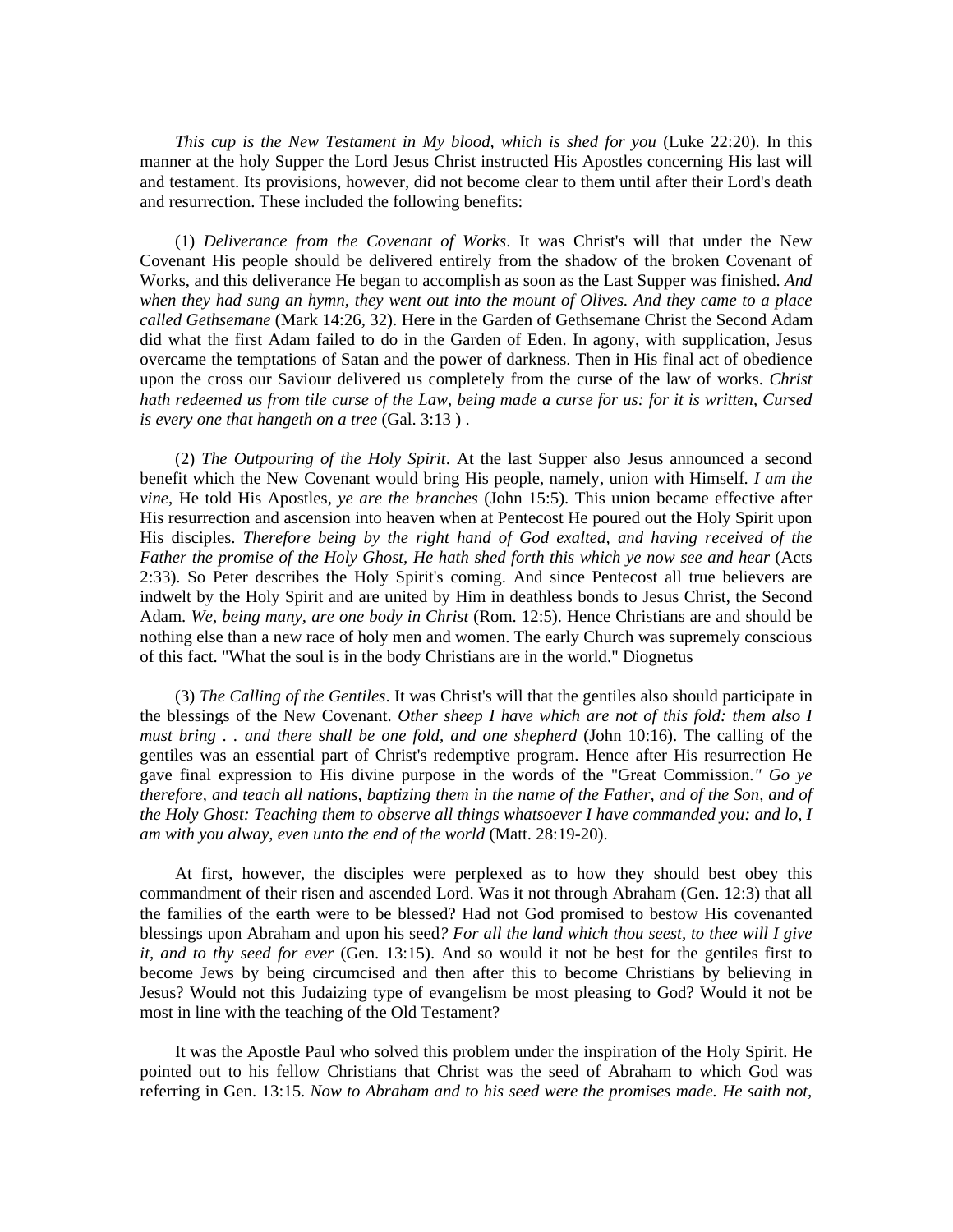*And to seeds, as of many; but as of one, And to thy seed, which is Christ* (Gal. 3:16). Hence the covenant which God made with Abraham was but an earthly manifestation of the eternal Covenant of Grace which God made with Jesus Christ His Son before the foundation of the world. The gentiles, therefore, need not be circumcised or become Jews in any fleshly way. If they believe in Christ and are united to Him by the Holy Spirit, then they are the spiritual children of Abraham. *If ye be Christ's. then are ye Abraham's seed, and heirs according to the promise*  (Gal. 3:29). The unbelieving Jews, on the other hand, who reject Christ are covenant breakers. Like Ishmael and Esau they are children of Abraham after the flesh but not after the Spirit (Rom. 9:8, 12). Both Jews and gentiles must be justified by faith (Rom. 3:29-30). Both Jews and gentiles must be united in one body to Christ (Eph. 2:15).

#### **(e) Future Provisions of the Covenant of Grace**

When we come to consider the future provisions of the Covenant of Grace, we enter the region of unfulfilled prophecy, an area in which there is a measure of disagreement among Bible-believing Christians. In this brief summary therefore we shall seek to emphasize the points on which all Christians agree.

(1) *The Evangelization of the World*. Jesus tells us that before He comes again the Gospel must be preached to all nations. *And this Gospel of the Kingdom shall be preached in all the world for a witness unto all nations; and then shall the end come* (Matt. 24 14). Jesus does not say that the whole world must be converted but rather that the whole world must be evangelized. All nations must hear the Gospel. With our modern means of communication, especially radio and television, the fulfillment of this condition in the near future is a distinct possibility even from a human point of view.

(2) *The Conversion of the Jews*. The evangelization of the world will be followed by the conversion of the Jews. *Blindness in part*, Paul tells us, *is happened to Israel, until the fulness of the Gentiles be come in* (Rom. 11:25). The Jews are like olive branches which have been broken off the olive tree through unbelief. In their place the gentiles, like wild olive branches, have been grafted in (Rom. 11:17). When the Jews are converted to Christ, they will be grafted back into their own olive tree (Rom. 11:24). The return of the Jews to Palestine seems undoubtedly to be the prelude to their promised conversion on a national scale.

(3) *The Advent of the Antichrist*. The last days shall also be marked by the advent of the antichrist. This event is predicted by the Apostle Paul. Before Christ comes again, he tells the Thessalonians, there shall first come a falling away in which *the man of sin, the son of perdition*, shall be revealed (2 Thess. 2:3). This antichrist shall be the personal and final embodiment of the evil tendencies which have been at work in the Church since the days of the Apostles (2 Thess. 2:7; 1 John 2:18). His power as a world ruler shall be both political and religious. Daniel depicts him from the political side (Dan. 11:41-45), Paul portrays him from the religious point of view (2) Thess. 2:4-10), and John presents both aspects of his abominable career (Rev. 13:1-17). His reign shall bring in the great tribulation but the period of his ascendancy shall be short (Matt. 24:21-22).

(4) *Christ's Return, the Resurrection and Judgment*. The Lord Jesus Christ shall come again from heaven *with power and great glory* (Matt. 24:30) and destroy the antichrist (2 Thess. 2:8). This second coming of Christ shall be followed by the resurrection and judgment*. For as the Father hath life in Himself, so hath He given to the Son to have life in Himself, and hath given Him authority to execute judgment also because He is the Son of man. Marvel not at this: for the*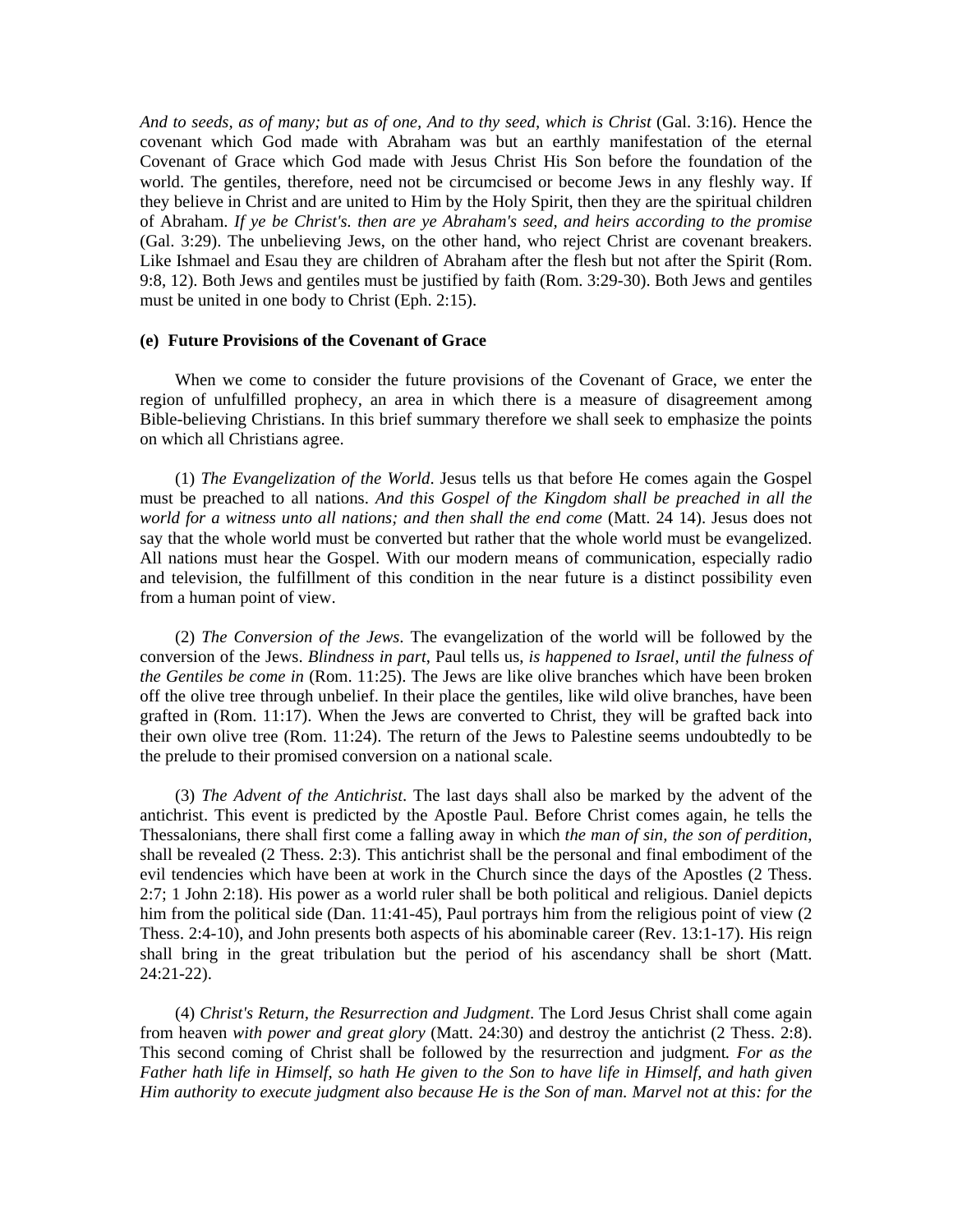*hour is coming, in the which all that are in the graves shall hear His voice and shall come forth; they that have done good, unto the resurrection of life, and they that have done evil, unto the resurrection of damnation* (John 5:26-29). Resurrected believers will be caught up to meet the Lord as He comes, and believers who are living at the time of the Lord's return will be transformed and made partakers in this heavenly rapture (1Cor.15:50-55; 1 Thess. 4:16-17). This resurrection and rapture of the believers is the result of their union with Christ, the Second Adam (1 Cor. 15:22).

(5) *The New Heaven and the New Earth*. After the resurrection and judgment Christ's redemptive program shall culminate in the complete renewal of the universe. *And I saw a new heaven and a new earth: for the first heaven and the first earth were passed away; and there was no more sea* (Rev. 21:1). The way to the tree of life shall lie open to all in virtue of Christ's active obedience (Rev. 22:2, 14). And because of Christ's passive obedience the curse entailed by Adam's first transgression shall be removed (Rev. 22:3). Sorrow, and crying, and pain shall be no more (Rev. 21:4). The people of Christ shall see His face and bear His name and reign with Him for ever and ever (Rev. 22:3-5). Christ's Church, which is His body, shall abide throughout all ages in glorious union with her exalted Head (Eph. 5:23-27).

The Bible, therefore, is the Book of the Covenant. In it God reveals Himself as a covenant-making, covenant-keeping God. The Covenant of Works which He made with Adam in Eden He fulfills in the eternal Covenant of Grace, in Jesus Christ, the Second Adam, in redeemed humanity, the members of Christ's body, and in the restitution of all things (Acts 3:21).

## 3. In The Gospel God Reveals Himself As The Triune Saviour God

The Bible is the key to the proper understanding of nature and of science. It provides us with the God-given eyeglasses which correct our faulty spiritual vision and enable us to see aright the revelation which God makes of Himself in the world which He has created. And the Bible is also the key to the proper understanding of human history. It is the Book of the Covenant which teaches us God's ways with men. In it God reveals Himself as a covenant-making, covenantkeeping God. But this is not all that must be said concerning the Bible. For the Bible is, above all, the Gospel. The Bible is a message from the spiritual world. The Bible is good news from God. In this Gospel Christ reveals Himself as Prophet, Priest, and King. In this message God reveals Himself in Christ as the triune Saviour God.

#### **(a) In the Gospel Christ Reveals Himself as Prophet**

A message requires a messenger to deliver it. Christ is this Messenger. He is the Angel of the Covenant (Mal. 3:1), the Supreme Prophet whose coming was foretold by Moses long before. *The LORD thy God will raise up unto thee a Prophet from the midst of thee, of thy brethren, like unto me; unto Him ye shall hearken* (Deut. 18:15). And as Prophet Jesus invites and warns.

*Ho, every one that thirsteth, come ye to the waters* (Isa. 55:1). In the Gospel Christ takes up this theme of the ancient prophet, inviting sinners to Himself that they may partake of the water of life freely. If any man thirst, let him come unto Me and drink (John 7:37). In His parables He summons them to joy and everlasting gladness. *My oxen and my fatlings are killed, and all things are ready: come unto the marriage* (Matt 22:4). In His witnessing and public preaching He gently calls them to eternal peace and quietude*. Come unto Me, all ye that labour and are heavy laden, and I will give you rest* (Matt. 11:28).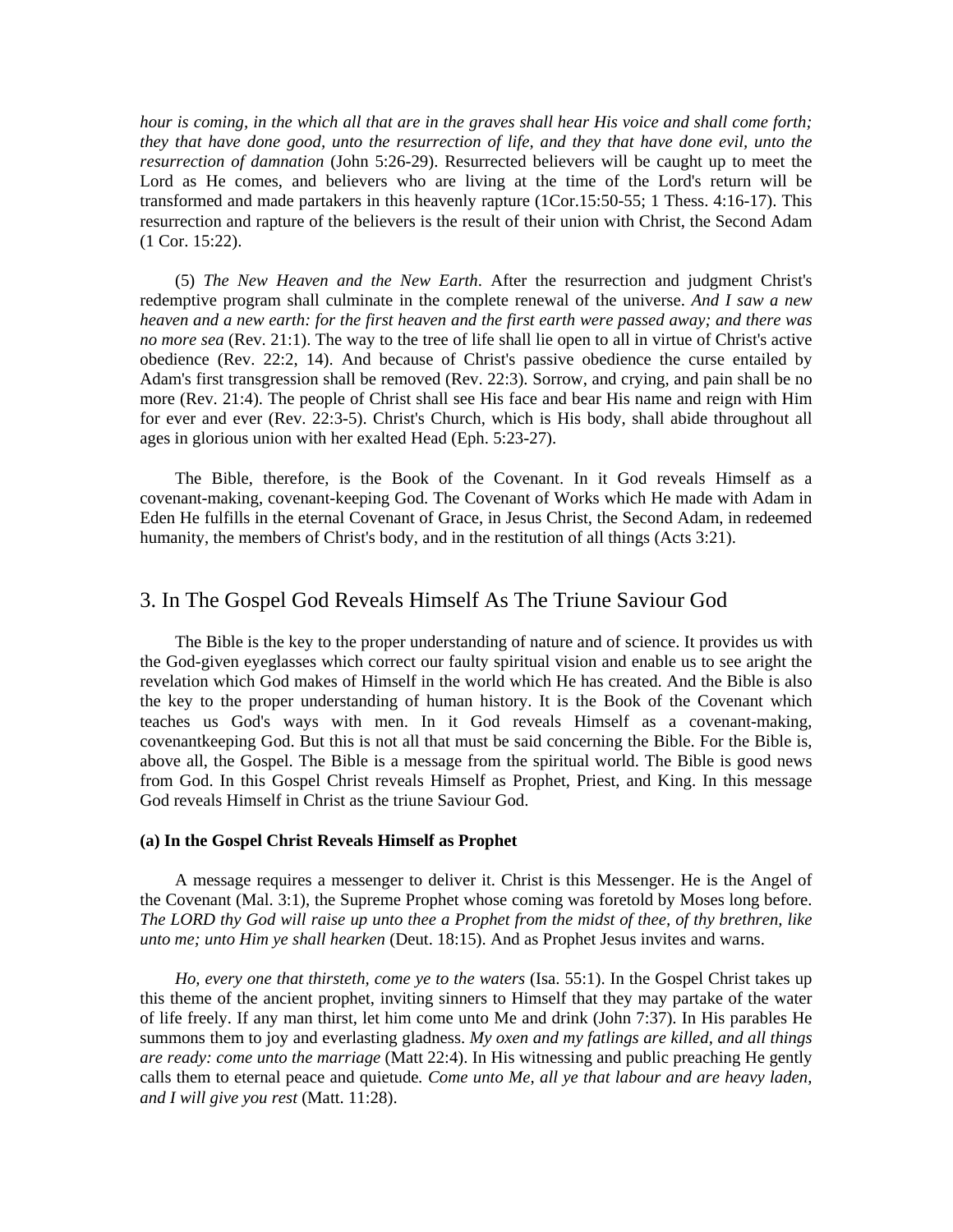*How shall we escape, if we neglect so great salvation* (Heb. 2:3)? As a faithful Prophet Jesus warns us that we shall not escape. In severest terms He made this plain to the Pharisees who rejected Him. *Ye serpents, ye generation of vipers, how can ye escape the damnation of hell* (Matt. 23:33)? Those that hate the light and choose darkness must perish in the darkness. *He that believeth not is condemned already, because he hath not believed in the name of the only begotten Son of God. And this is the condemnation, that light is come into the world, and men loved darkness rather than light, because their deeds were evil* (John 3:18-19).

"How doth Christ execute the office of a prophet? Christ executeth the office of a prophet in revealing to us by His word and Spirit the will of God for our salvation." (Shorter Catechism)

#### **(b) In the Gospel Christ Reveals Himself as Priest**

At Mount Sinai God ordained Aaron and his sons to the priesthood for the special purpose of offering up sacrifices to atone for the sins of His chosen people Israel. Each of the various priestly sacrifices symbolized some aspect of the atoning death of Christ. For example! the law of Moses provided that before the offerer slew his sacrificial animal he should place his hand upon its head (Lev. 4:29). This was an act of faith by which the offerer indicated that he was presenting the animal as his substitute to bear the punishment which his sin deserved. So also the blood of the Passover lamb, which saved them from the angel of death (Exodus 12:3-30), was prophetic of the blood of Christ which would save them from the just wrath of God. And, above all the blood of the bullock and the goat, which each year on the day of atonement was sprinkled upon the mercy seat of the ark (Lev. 16:14-15), was typical of the poured-out blood of Jesus, which fully satisfies God's justice and thus provides the basis for His forgiveness.

In the Gospel Christ reveals Himself as the great High Priest who has offered up Himself a sacrifice for believers upon the cross and is now making intercession for them at the throne of God. *Wherefore He is able also to save them to the uttermost that come unto God by Him, seeing He ever liveth to make intercession for them* (Heb. 7:25). As High Priest also He urges sinners to come unto Him. *For we have not an High Priest which cannot be touched with the feeling of our*  infirmities; but was in all points tempted like as we are yet without sin. Let us therefore come *boldly unto the throne of grace, that we may obtain mercy, and find grace to help in time of need* (Heb. 4:15-16). And since Christ is our High Priest, we have no more need of an earthly priesthood. Every believer is a priest unto God through Christ*. Ye are a chosen generation, a royal priesthood, an holy nation, a peculiar people* (1 Peter 2:9). Every believer has access to God through Christ, the great High Priest*. Therefore being justified by faith, we have peace with God through our Lord Jesus Christ, by whom also we have access by faith into this grace wherein we stand, and rejoice in hope of the glory of God* (Rom. 5:1-2).

"Christ therefore in very deed is a lover of those who are in trouble or anguish, in sin and death, and such a lover as gave Himself for us; who is also our High Priest, that is to say, a Mediator between God and us miserable and wretched sinners. What could be said, I pray you, more sweet and comfortable than this?" (Martin Luther) (64)

#### **(c) In the Gospel Christ Reveals Himself as King**

In the Gospel the Lord Jesus Christ reveals Himself not only as a Prophet and a Priest but also as a King. Jesus Christ was born a King*. The book of the generation of Jesus Christ, the Son of David, the son of Abraham* (Matt. 1:1). Such is the beginning of Matthew's Gospel. Jesus was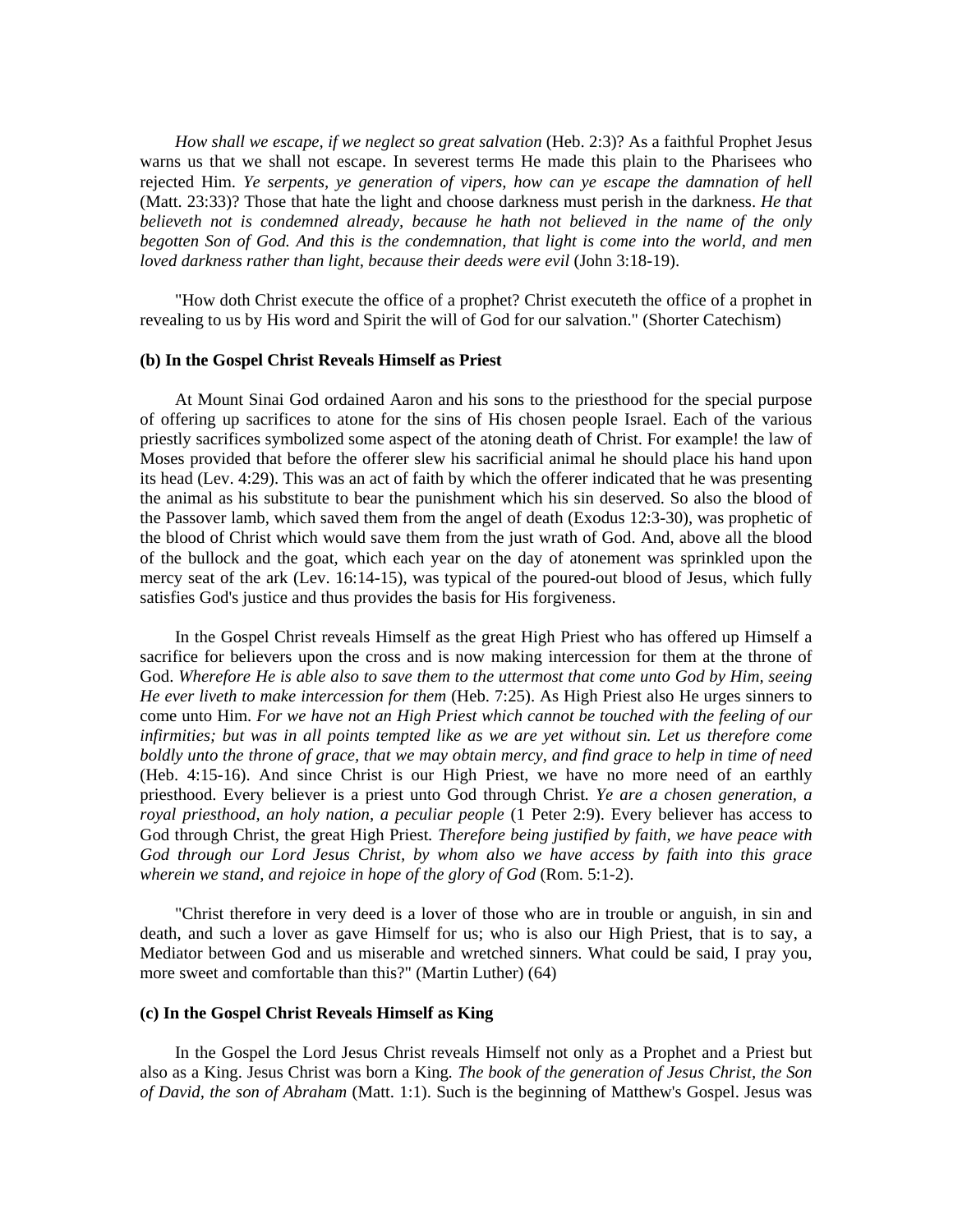of the kingly line of David, the legal heir to David's messianic throne. He is David's greater Son. At the very outset of His earthly ministry He announced the coming of the Kingdom*. The time is fulfilled, and the kingdom of God is at hand* (Mark 1:15). He was condemned to death as one who claimed royal dignity (Luke 23:2) and on this account was mocked and spat upon (Matt. 27:29-30). And when He was crucified, this superscription was placed above Him, JESUS OF NAZARETH, THE KING OF THE JEWS (John 19:19).

Christ's kingdom is, in the first place, a kingdom of *power*. After He rose from the dead, He entered into full possession of this aspect of His royal dominion. This we know from His parting words to His Apostles. *All power is given unto Me in heaven and in earth* (Matt. 28:18). And this glad assurance is echoed by the Apostle Paul, who speaks as follows of the risen and exalted Christ: *Wherefore God also hath highly exalted Him, and given Him a name which is above every name: That at the name of Jesus every knee should bow, of things in heaven, and things in earth, and things under the earth, and that every tongue should confess that Jesus Christ is Lord, to the glory of God the Father* (Phil. 2:9-11). In His kingdom of power, therefore, Christ is reigning as the Second Adam, bruising Satan's head under His heel (Gen. 3:15) and conquering all His foes, including finally even death itself. *For He must reign, till He hath put all enemies under His feet. The last enemy that shall be destroyed is death* (1 Cor. 15:25-26).

In the second place, Christ's kingdom is a kingdom of *grace*. *The kingdom of heaven*, Jesus says, *is like unto a certain king, which made a marriage for his son, and sent forth his servants to call them that were bidden to the wedding* (Matt. 22:2-3). Three things, Jesus tells us, are required of those who would accept this gracious invitation and enter into the heavenly kingdom. First, they must be born again. *Verily, verily, I say unto thee, Except a man be born of water and of the Spirit, he cannot enter into the kingdom of God* (John 3:5). Second, they must *hear the word of the kingdom* (Matt. 13:19) and understand it. *But he that received seed into the good ground is he that heareth the word and understandeth it; which also beareth fruit, and bringeth forth, some an hundred-fold, some sixty, some thirty* (Matt. 13:23). Third, they must be converted. *Verily I say unto you, Except ye be converted and become as little children, ye shall not enter into the kingdom of heaven* (Matt. 18:3).

Hence the Gospel is often called the Gospel of the kingdom because by it Christ calls His people into His kingdom of grace. This is the Gospel which Jesus Himself preached during the days of His earthly ministry. *Now after that John was put in prison, Jesus came into Galilee, preaching the Gospel of the kingdom of God and saying, The time is fulfilled, and the kingdom of God is at hand: repent ye and believe the Gospel* (Mark 1:14-15). This is the Gospel which was preached by Christ's Apostles. The Samaritans, we are told, were baptized *when they believed Philip, preaching the things concerning the kingdom of God and the name of Jesus Christ* (Acts 8:12). This was the Gospel which was preached by Paul at Rome. *And Paul dwelt two whole years in his own hired house and received all that came in unto him, preaching the kingdom of God and teaching those things which concern the Lord Jesus Christ with all confidence, no man forbidding him* (Acts 28:30-31). And this is the Gospel which shall be preached throughout the whole world before the end of this present age*. And this Gospel of the kingdom shall be preached in all the world for a witness unto all nations; and then shall the end come* (Matt. 24:14).

Christ must reign, Christ must conquer! And with the coming of Christ's final victory God's program for the world shall have been completed. Then Christ shall give back His kingdom of power and of grace to God the Father, since the purpose for which it exists shall have been accomplished. *Then cometh the end, when He shall have delivered up the kingdom to God, even the Father, when He shall have put down all rule and all authority and power. And when all*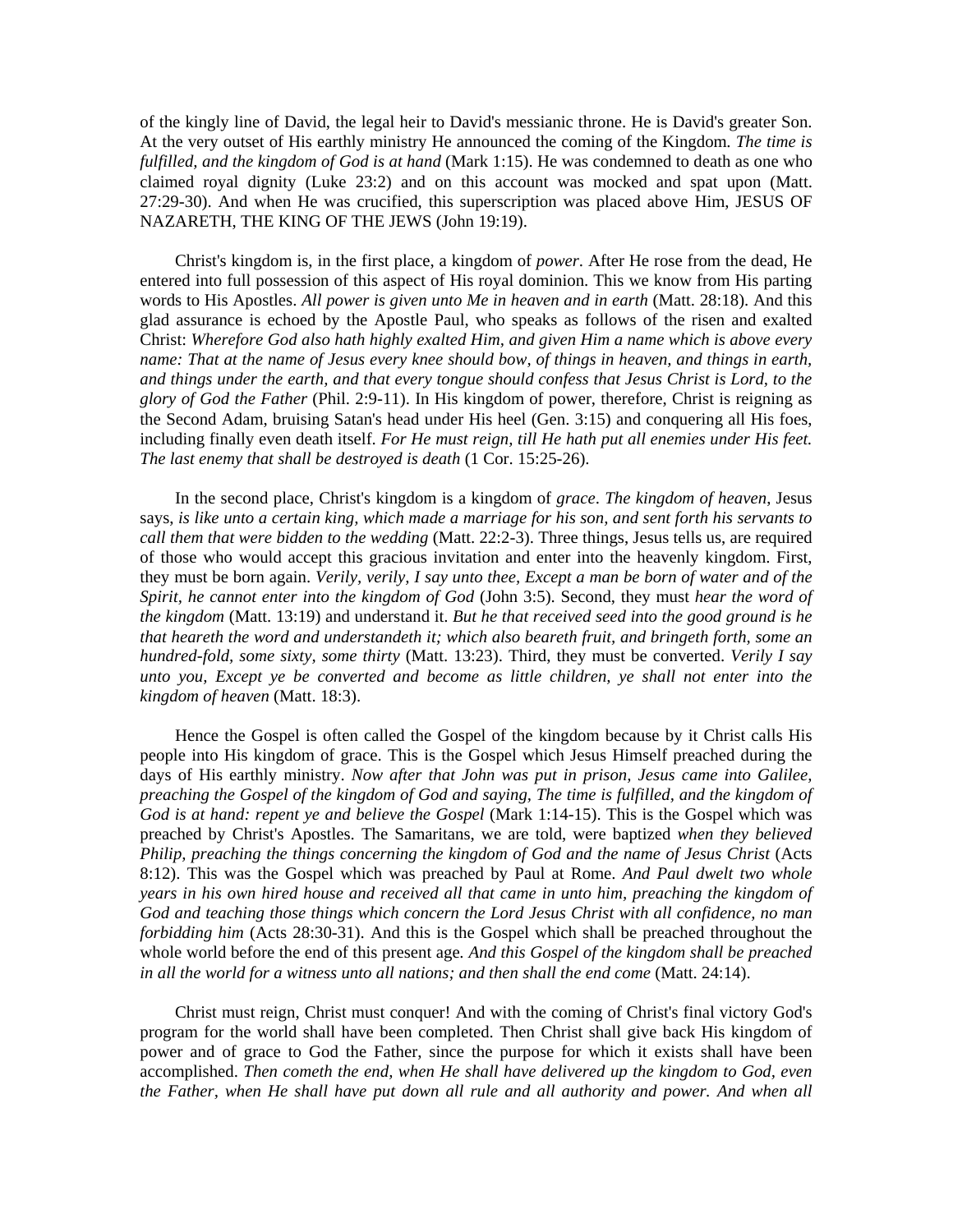*things shall be subdued unto Him, then shall the Son also Himself be subject unto Him that put all things under Him, that God may be all in all* (1 Cor. 15:24, 28). Then when all is finished, Christ's kingdom shall assume its third and final form, namely that of everlasting glory. Jesus Christ the Son of God shall sit down upon His divine throne and with the Father and the Holy Ghost shall reign throughout eternity as the triune Saviour God.

*Blessing, and honour, and glory, and power, be unto Him that sitteth upon the throne, and unto the Lamb for ever and ever* (Rev. 5:13). Jesus Christ! King of power! King of grace! King of glory! The triune Saviour God!

"O victorious, O royal, O strong, princely soul-Conqueror, ride prosperously upon truth: stretch out Thy sceptre as far as the sun shines, and the moon waxeth! Put on Thy glittering crown, O Thou Maker of kings, and make but one stride, or one step of the whole earth, and travel in the greatness of Thy strength." (Samuel Rutherford) (65)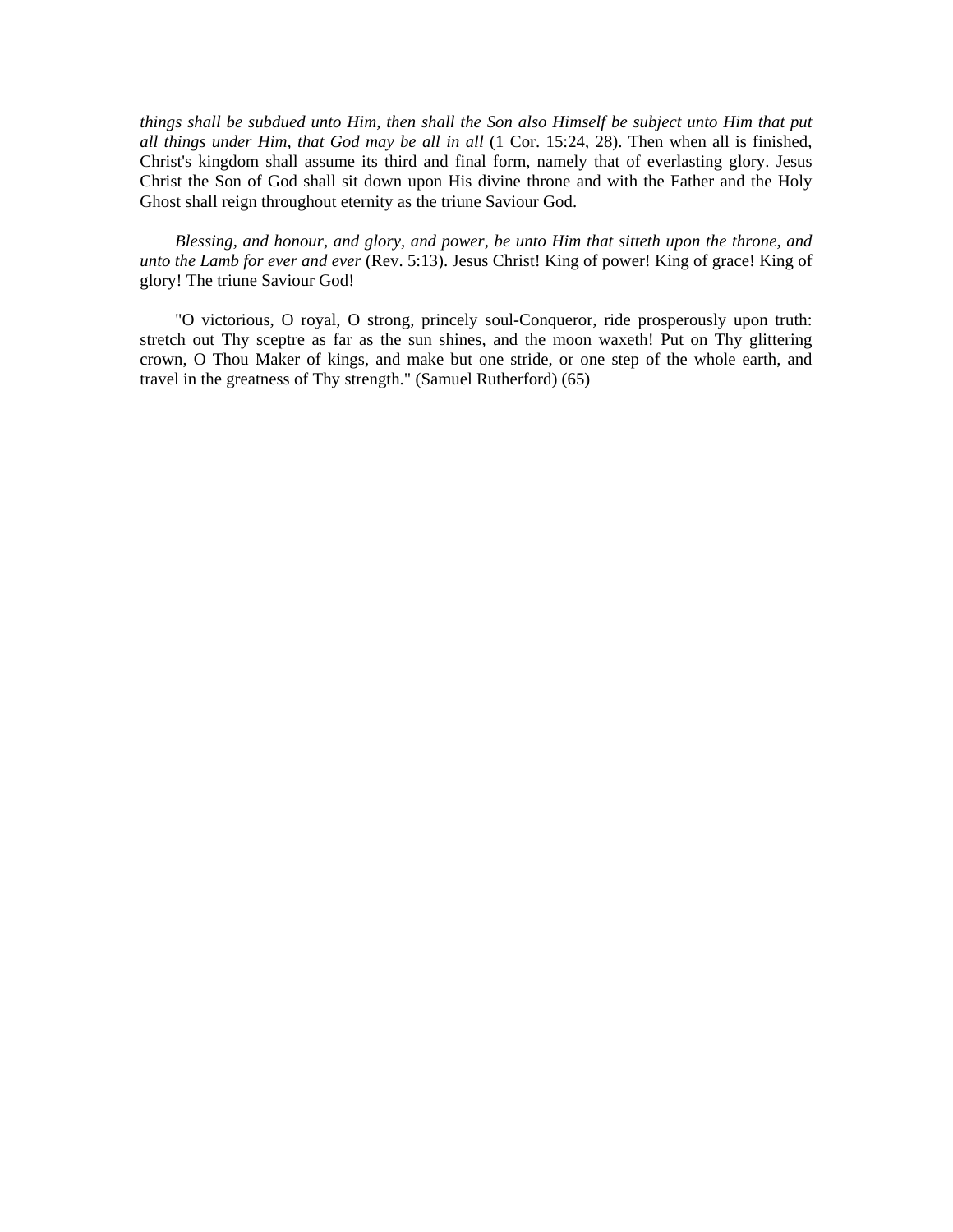# CHAPTER TWO

# **A SHORT HISTORY OF UNBELIEF**

God reveals Himself in the world which He has made, in the holy Scriptures and in the Gospel of Jesus Christ His Son. In this three-fold way God reveals not merely information about Himself but HIMSELF. But if God reveals Himself so openly and plainly as this why are there so few that know Him? Why is His very existence denied and ignored by so many? The Bible gives us the answer to this question. It tells us that this prevailing ignorance concerning God is because of sin and the blinding power of Satan. *If our Gospel be hid, it is hid to them that are lost, in whom the god of this world hath blinded the minds of them which believe not, lest the light of the glorious Gospel of Christ, who is the image of God, should shine unto them* (2 Cor. 4:3-4).

In this present chapter we shall endeavor to give a short history of this satanic blindness of unbelief from earliest times down to the present day and show how it has affected the textual criticism of the Bible.

## 1. Ancient Forms Of Unbelief

Under ancient forms of unbelief we include heathenism and the various philosophies that developed out of heathenism. These age-old errors may fittingly be called unbelief because they all involve the denial of God the Creator as He reveals Himself in the world which He has made.

#### **(a) False Sacrifices and the Growth of Heathenism**

Heathenism (the worship of many gods and idols) began as a satanic perversion of the divine ordinance of animal sacrifice. The Scriptures tell us that not long after the first sin of Adam and Eve Abel, their younger son, began to offer up animal sacrifices unto God. And this he did with God's approval as a sign and pledge of his faith in Christ, the promised Redeemer (Heb. 11:4). But Adam's elder son, Cain, was seduced by the devil (John 8:44) to offer God false, unbloody sacrifices and then, when they were not approved, to slay his brother Abel in a fit of jealous rage. And this sin, the Bible seems to indicate, was the beginning of a false sacrificial system which was continued among the descendants of Cain until the Flood, introduced again after the Flood by Noah's unbelieving son Ham, and then carried to the ends of the earth when the nations were scattered at Babel. At the instigation of the devil (Deut. 32:17; Ps. 106:37) in every land these heathen nations offered sacrifices and worship to the forces of nature, to spirits, to the souls of the dead, and even to birds and beasts and creeping things (Rom. 1:23).

In order to justify their false religious practices these heathen nations rejected God's revelation of Himself in nature and substituted all manner of foolish myths and absurd cosmogonies. The Hindus, for example, posited a golden egg as the source of this present world. (1) The early Greeks also derived the universe from a similar cosmic egg which was split in two, one half constituting the heavens and the other the earth. (2) And according to the Babylonian creation saga, the god Marduk constructed heaven and earth with the two halves of the monster Tiamet after he had killed her and mutilated her body. (3) It is to absurdities such as these that Paul refers in the passage just mentioned*. Because that when they knew God, they glorified Him*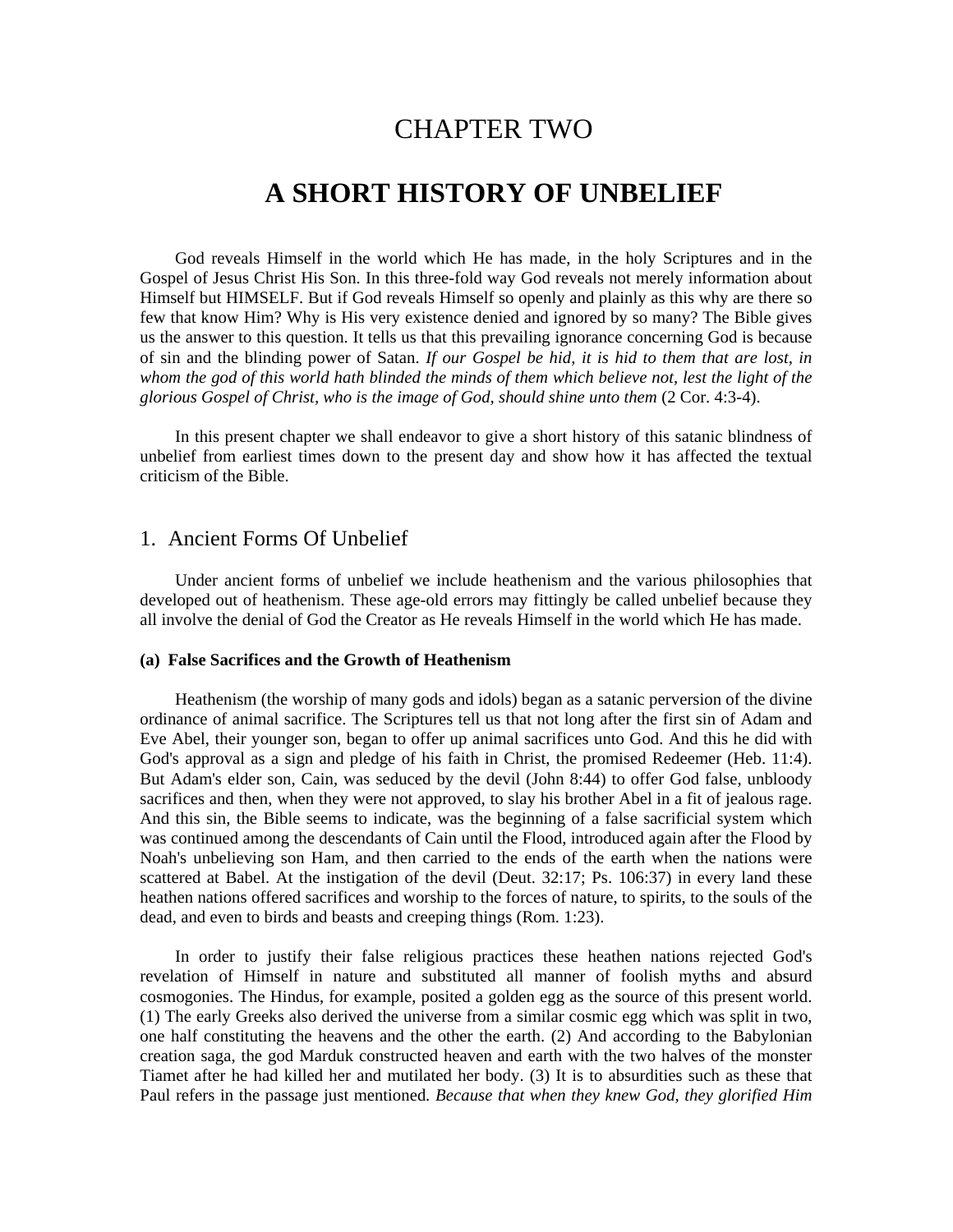*not as God, neither were thankful; but became vain in their imaginations, and their foolish heart was darkened* (Rom. 1:21).

But although the heathen had rejected the true God, they could not escape the accusation of their consciences (Rom. 2:15) and the fundamental realities of the spiritual world. Studies in comparative religion indicate that in heathenism there were three areas of major concern. *First*, there was the menace of hostile spiritual powers. Demons were feared the world over, and charms and incantations were devised to ward off their malignant influences. In Babylonia especially these counter-measures were erected into a pseudoscience. (4) *Second*, there was the mystery of the after-life and the problem of providing for its needs. Some of the most characteristic features of Egyptian civilization stem from this interest. The embalming, the mummifying, the pyramids in which the dead kings were buried, all these were part of the care bestowed upon the dead. *Third*, there was anxiety over the judgment after death and the consequences of this great assize. In texts written on the inside of coffins and in inscriptions found in pyramids the Egyptians recorded their conceptions of the rewards and punishments which await men in the next world. (5) Similarly the Greek Orphic literature abounds in descriptions of fearful torments visited upon the wicked after death. (6)

In these heathen thought-ways there was undoubtedly much that was absurd. But, on the whole, the thinking of these ancient heathen was not nearly so foolish as that of modern materialists who derive mind from matter, who deny that there is any essential difference between right and wrong, and who have generated the present tidal crime-wave by their insanely obstinate contention that no one ought to be punished for anything he does but merely "rehabilitated." The heathen were more realistic than these modern unbelievers because they perceived that mind is spirit and that they themselves were spirits as far as their minds were concerned. From this they went on to reason, quite correctly, that there must be other spirits and that some of these spirits must be evil, seeing that there is evil in the world. They saw also that wrong must be avenged and that therefore there must be judgment and penalties after death.

At a much later date these ideas were developed by the Persian thinker Zoroaster (c. 650 B.C.) into an ethical dualism in which two uncreated beings strove together in perpetual conflict. One of these was the good god Ahura Mazda, the other the evil god Angra Mainyu. (7) It is probable, however, that Zoroaster borrowed from the revealed religion of the Israelites and especially from the biblical teaching concerning Satan, "the Adversary." We read in II Kings 17:6 that before the birth of Zoroaster captive Israelites were settled in the territory of the Medes and Persians, and it may be from them that Zoroaster obtained some of his conceptions.

#### **(b) Eastern Philosophy—The Transmigration of Souls. Ancestor Worship**

Belief in the transmigration of souls has in all ages been a common feature of heathenism everywhere. This is the theory that after death the soul is reborn into another body, a notion which has dominated the thinking of hundreds of millions of Asiatics ever since it made its appearance in India some time after 1000 B. C. Hinduism and Buddhism are built upon it. Both these religions presuppose that man is caught in an eternally revolving wheel of birth and death, an endless series of reincarnations. How can a man escape this ceaseless cycle of rebirths? Two answers were given to this question.

The Hindus sought relief through the absorption of the human soul (atman) into the world-soul, which they called "the self-existent Brahman." This Brahman they regarded as the only reality. The material world which can be seen and touched was only an appearance. It was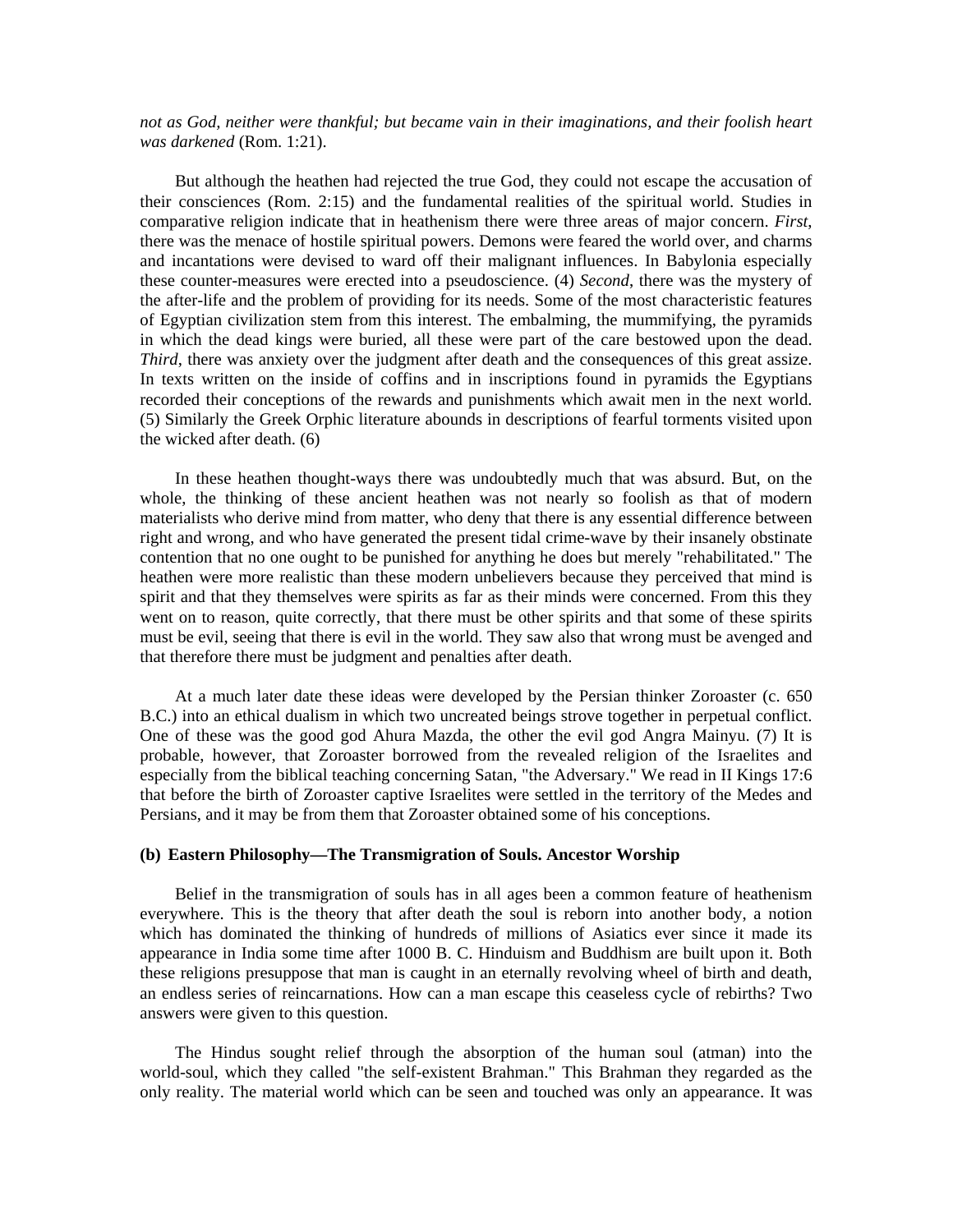maya (illusion). By spiritual disciplines and ascetic practices it was possible for an earnest seeker to arrive at the insight that his individual soul (atman) was one with the world-soul (Brahman). When this mystic knowledge was attained, the cycle of rebirths came to an end. (8)

Buddha (557-477 B.C.), on the other hand, taught that salvation came only through the extinction of the human soul. Strictly speaking, he even denied that there was such a thing as a soul. He believed only in a succession of rebirths. Each existence depended on a previous existence just as one lamp is lighted from another. To terminate this cycle Buddha offered his famous eight-fold path. Those that followed this program would extinguish their desire for life and enter into Nirvana, a word which means literally, "blowing out the light." (9)

In China the two great molders of thought were Lao-tse (b. 604 B.C.) and Confucius (551-478 B.C.). Lao-tse was the founder of the Taoist system, the only native Chinese philosophy. He emphasized *tao*, the way of nature. He regarded the operations of nature as effortless and purposeless. The wise man therefore must conform to nature by living an effortless and quiet life. (10) Confucius, on the other hand was unphilosophic, occupying himself entirely with religious ceremonies and ethics. Filial piety was the essence of his ethical system. A son who respects and obeys his father will be a kind brother, sincere friend, and loyal subject. (11) The religion of China, however, antedates these two sages by many centuries and may be defined as a union of nature worship and ancestor worship, a mixture which encouraged the veneration of spirits of every kind. (12) It is probable that the great bulk of the Chinese people still continue in bondage to spirit worship despite the efforts of the present communist regime to replace this ancient superstition with the materialistic atheism of modern unbelief.

#### **(c) The Greek Philosophy —Materialism and Idealism**

In contrast with Eastern thinkers, the early Greek philosophers were chiefly concerned with the external world, and this they interpreted in a materialistic way. Even God they regarded as in some sense material. According to Thales (c. 600 B.C. ), water was the basic constituent of the universe. To this underlying cosmic fluid he attributed a certain divinity, declaring that "all things are full of gods.'' (13) Anaximander (611-545 B.C.) believed that the universal was an infinite (*boundless*) something which was "immortal and indestructible, unbegotten and incorruptible." This boundless substance controlled the motion of all things, and in this sense Aneximander called it "the deity.'' (14) Anaximenes (d. 499 B.C.) regarded air as the basic substance underlying all things, and this air he spoke of as a "god." (15) Heracleitus (540-480 B.C.) assigned the primary place in the universe to fire, which he thought of as the universal reason (*logos*). (16) And two hundred years later this theory was revived by the Stoics, who also made fire the fundamental element and regarded it as the creative world-reason *(logos spermatikos*). (17)

These materialistic hypotheses led to the conclusion that nothing in the universe was permanent, since water, air, and fire were all subject to change. This meant, as Protagoras (c. 450 B.C. ) and other critics pointed out, that there was no possibility of permanent truth. (18) It was to combat such skepticism as this that the later Greek thinkers developed their idealistic philosophies. These idealists divided the universe into two worlds, the world of matter which was always changing and the world of ideas which never changed.

There was a difference of opinion, however, as to what these unchangeable ideas were. The Pythagoreans (c. 450 B.C.) thought of them as mathematical ideas. (19) Socrates (470-399 B.C.) gave them an ethical connotation. (20) According to Plato (427-347 B.C.), these ideas were all summed up and included in the *Idea of the Good*, the supreme and immutable purpose of the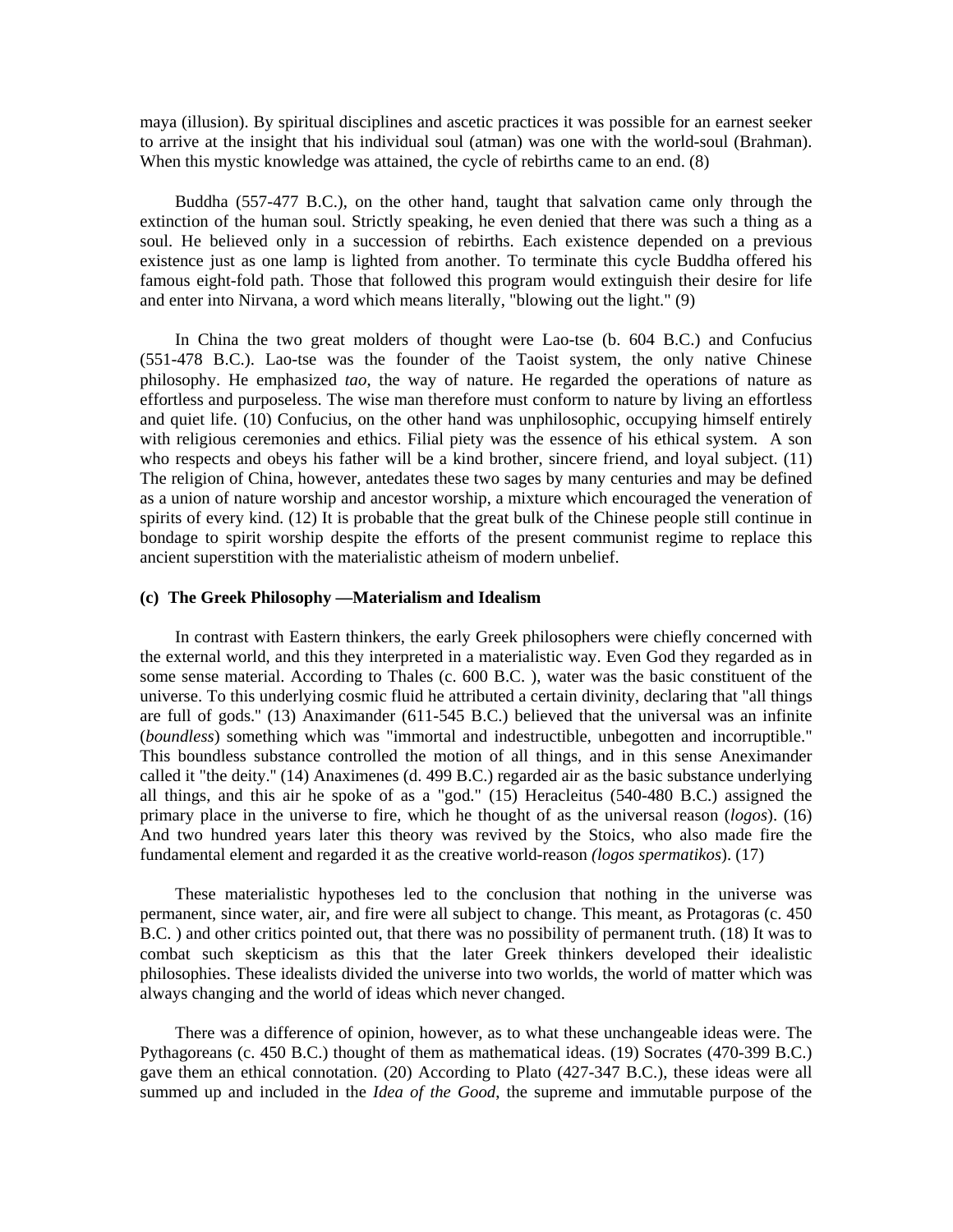universe. Late in life Plato added the concept of the *World-Builder (Demiurge)* that molds and shapes the world of matter, using the *Idea of the Good* as a pattern. Because of this many scholars have claimed that Plato believed in a personal God. But Plato himself warned that he was speaking mythically. It is probable therefore that Plato's *World-Builder* is merely a personification of his *Idea of the Good*, introduced by him to bridge the gap between the world of ideas and the world of matter and thus to provide a place in his philosophy for the physical sciences. (21)

#### **(d) The Philosophy of Aristotle**

Aristotle (384-322 B.C.), Plato's most famous disciple, developed a philosophy which attempted to be neither idealism nor materialism but a fusion of these two tendencies. According to Aristotle, matter is mere *possibility* and ideas are the *forms* that limit and guide this possibility. Matter, he taught, never exists by itself but only in union with these forms that limit and guide it. Perhaps a reference to a children's guessing game may serve to illustrate these basic tenets of Aristotle's philosophic system. One child says, "I am thinking of something." Then the other child tries to determine what it is by a series of questions. "Is it alive? Is it an animal? Is it a vertebrate? Is it a mammal? Is it a meat-eating mammal? Is it a dog? Is it our dog Fido?" The something of which the first child is thinking represents Aristotle's matter. At first it has the possibility of being almost anything, but then it is limited successively by the second child's questions, which represent Aristotle's forms, until finally it takes definite shape as the individual, existing dog Fido. In some such way, according to Aristotle, the forms limit matter, dividing it into classes and sub-classes, until finally individual organisms are arrived at and brought into existence.

Thus Aristotle viewed the world as an eternal process. Always the forms are limiting matter, dividing it into classes, sub-classes, and finally individual organisms. Always matter is moving up through the forms until these individual organisms are brought into existence. Always these organisms are growing to maturity and passing away only to be succeeded by new organisms of the same sort which in their turn are produced by this same union of matter and form. Hence for Aristotle God was not the Creator who brought the universe into being out of nothing at a definite time. Like Plato, Aristotle conceived of God as merely the highest form or idea. According to Aristotle, God moves the world by being "the object of the world's desire." Matter moves *up* toward God through its union with the forms. In this Aristotle differed from Plato, who connected ideas and matter by having the World-Builder (*Demiurge*) come *down* to the world of matter from the world of ideas. (22)

## 2. Philosophy In The Early And Medieval Church

*Beware lest any man spoil you through philosophy and vain deceit, after the tradition of men, after the rudiments of the world and not after Christ* (Col. 2:8). Here Paul warns against the ever present danger of corrupting the truth of God with the false philosophies of unbelieving men, and even a brief survey of the impact of Greek philosophy upon the early and medieval Church shows how much this warning was needed.

#### **(a) Philosophy in the Early Church**

From the second century B.C. onward the influences of Greek philosophy were at work among the Jews, especially those that dwelt at Alexandria in Egypt. Here the renowned Jewish thinker Philo (20 B.C. - 42 A.D.) constructed a philosophic system which attempted to combine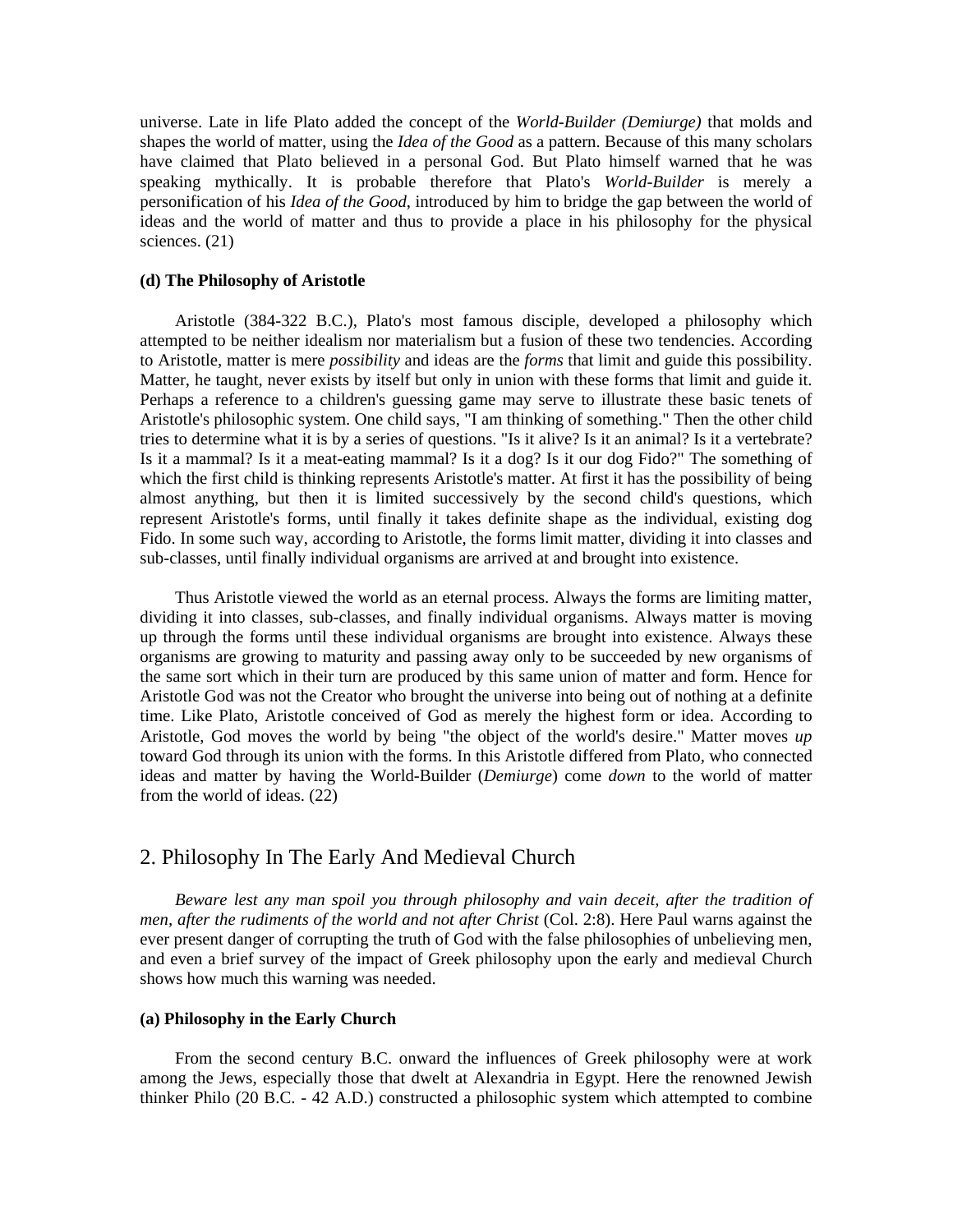the teaching of the Old Testament with the theories of Plato and the *logos* doctrine of Heracleitus and the Stoics. It was in this last direction particularly that he sought a link between Greek philosophy and the sacred Hebrew Scriptures. The ancient Greek version of the Old Testament (the Septuagint) used the term *logos* to translate the Hebrew term *dabar* (word). Philo interpreted these biblical passages in a Greek sense. According to Philo, they refer to *the Logos*, the highest of all divine forces and the means by which God created the world, not out of nothing as the Bible teaches but in Greek fashion out of already existing substance. The *Logos* was employed by God to do this work because, Philo maintained, God Himself was too exalted to bring Himself into contact with defiling matter. (23)

The influences of Greek thought can be seen also in many of the heresies which plagued the Church in the early Christian centuries. One of the earliest of these was *Gnosticism*, which flourished around 150 A.D. Enlarging on the concepts of Plato and Philo, the Gnostics placed between the highest God and the world of matter many Eons or beings, including not only the Demiurge and the Logos but also Christ and Jesus, who were regarded as two separate entities. Other heretical views of the incarnation in the early Church are as follows: *docetism*, the theory that Christ's human nature was not real but merely an appearance; *adoptionism*, the assertion that Jesus was born a mere man and then became the Son of God through the indwelling of the Logos and the descent of the Holy Spirit upon Him at baptism; *Sabellianism*, the teaching of Sabellius (220 A.D. ) that the Father, the Son, and the Holy Spirit are merely three ways in which God has revealed Himself. And finally, these false doctrines culminated in the greatest heresy of all, namely, the contention of Arius (318 A.D.) that before the foundation of the world God the Father had created the Son out of nothing. (24)

Amid this welter of heretical teaching there was danger that the orthodox Christian faith would perish, but in the sacred Scriptures and especially in the Gospel of John God had provided the remedy for this perilous situation. Writing under the inspiration of the Holy Spirit, this "beloved disciple" had expounded the true meaning of the Hebrew term *dabar* and the Greek term *logos. In the beginning was the Word and the Word was with God, and the Word was God* (John 1:1). The reference was to Christ the eternal Son of God. He is *the Word, the light of men* (John 1:4), who *was made flesh* and revealed His glory (John 1:14). Guided therefore by these teachings d the New Testament Scriptures, the Church was able to formulate at Nicaea (324 A.D.) and at Chalcedon (451 A.D.) the true doctrine of the holy Trinity and of the incarnation of Christ. Three Persons, Father, Son and Holy Ghost, but one God. Two natures, divine and human, but one Person. (25)

#### **(b) Doctrinal Decline—Priestcraft, Image Worship, the Papacy**

The triumphs of the Christian faith at Nicaea and Chalcedon were followed by a long period of doctrinal decline in which errors of every sort multiplied and entrenched themselves. The power of the priesthood and the papacy steadily increased as the New Testament doctrine of the universal priesthood of believers was more and more forgotten. Out of veneration for the martyrs and their relics grew the worship of innumerable saints and images. The spread of monasticism induced thousands of misguided souls to renounce the world and in the shelter of cloisters and convents to seek to please God with all manner of ascetic practices and man-made disciplines. The saints who lived in this monastic way were thought to have done more than the law of God required and thus to have laid up extra credits with God. Drawing on these extra credits (the *Treasury of merit*), the popes claimed the power to sell *Indulgences* to less perfect Christians, shortening or remitting altogether their punishment in purgatory after death. Thus Christianity, a religion of God's free grace, had been transformed almost entirely into a religion of works. (26)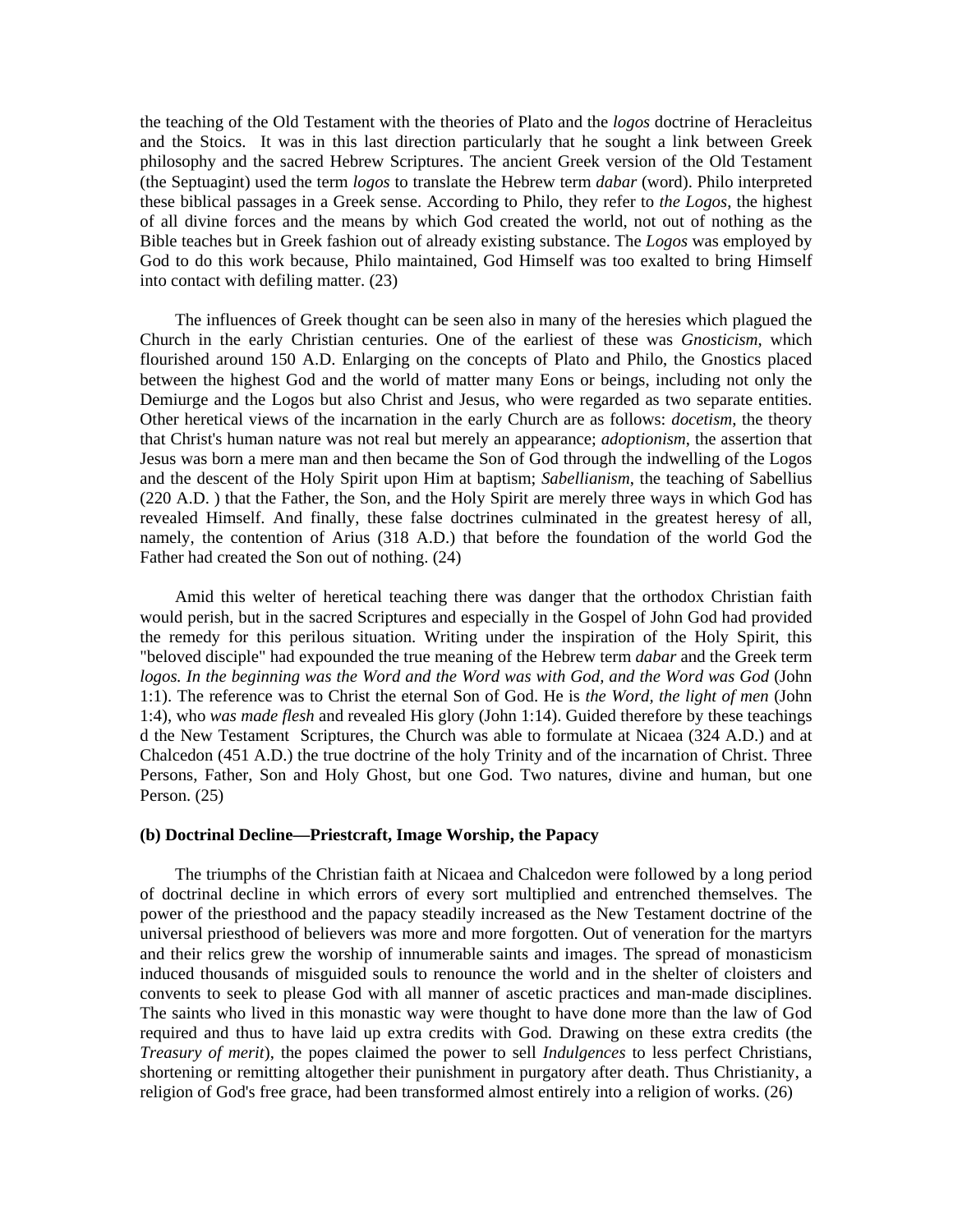#### **(c) The Rise and Progress of Mohammedanism**

Mohammedanism is the earliest and largest of the cults which have followed in the wake of Christianity. Its founder Mohammed ( 570-632 A.D. ), like many other false teachers, claimed to be the Comforter Whom Jesus had promised His disciples (John 14:26). He made this identification by changing the Greek word *Paracletos* (Comforter) to *Periclytos* (Illustrious) and then equating it with his own name Ahmed, which also meant *Illustrious*. (27) He also claimed that the religion which he preached was not younger but actually older than either Judaism or Christianity, being a restoration of the original religion of Abraham and Ishmael. Mohammed called his religion *Islam* (surrender). Believers were to surrender to the will of God just as Abraham did when he was willing to sacrifice his son Isaac. They were also to renounce all idols and believe in one God just as Abraham (according to tradition) renounced the idols of his father Terah (Azer). Other religious duties were to pray five times a day, to give alms, to fast during the daylight hours in the month Ramadan (in which the Koran had been revealed), and to make at least one pilgrimage to Mecca.

Mohammed proclaimed himself "the messenger of Allah and the seal of the prophets," in other words, the last and greatest of them. Among the prophets whom he claimed to supersede he included most of the outstanding biblical characters, for example, Noah, Abraham, Ishmael, Isaac, Jacob, Moses, Solomon, John the Baptist, and Jesus. He acknowledged the virgin birth of Jesus but denied His deity. "The Messiah, Jesus son of Mary, was only a messenger of Allah. Allah is but one God. Far be it from Him that He should have a son." (28) Instead Mohammed deified his Koran which, he maintained, confirmed and superseded the Law and the Gospel that had been revealed to Moses and Jesus respectively. According to Mohammed, the Koran was a hidden, heavenly book which had been sent down to the earthly plane on a certain night of the month Ramadan. Beginning with that night, Mohammed claimed, the angel Gabriel read to him at intervals out of the Koran, one section at a time. As each portion of the Koran was made known to him, Mohammed would go forth and recite it to the people. They in turn would either write it down or commit it to memory, and from these written and oral sources the present Koran was compiled soon after Mohammed's death by the caliphs Abu Bakr and Othman. (29)

Orthodox Mohammedans (Sonnites) believe that the Koran is eternal and uncreated, subsisting in the very essence of God. According to them, Mohammed himself held this same view and called anyone who denied it an infidel. In spite of this, however, there have been Mohammedan sects that have disputed this doctrine, especially the Motazalites who very rightly pointed out that this deification of the Koran involved the belief in two eternal beings and thus denied the unity of God. (30) This controversy shows us clearly that the Mohammedan doctrine of Scripture is only a crude caricature of the true, trinitarian, Christian doctrine. The Scriptures of the Old and New Testaments are eternal (Psalm 119:89) but not as an uncreated, eternal book. They are eternal in the same sense that God's decrees are eternal. They are the product of God's eternal act. They *are the words of eternal life* (John 6:68) which God the Father gave to Jesus Christ His Son in the eternal Covenant of Grace for the salvation of sinners. *For I have given unto them the words which Thou gayest Me* (John 17:8).

For more than one thousand years Mohammedanism was the chief external foe of Christianity. The death of Mohammed was succeeded by a century of conquest in which Syria, Egypt, North Africa and Spain speedily passed into the possession of his followers. Turned back at Tours by Charles Martel in 732, the Mohammedan menace remained quiescent for seven hundred years and then flared up again with renewed intensity after the capture of Constantinople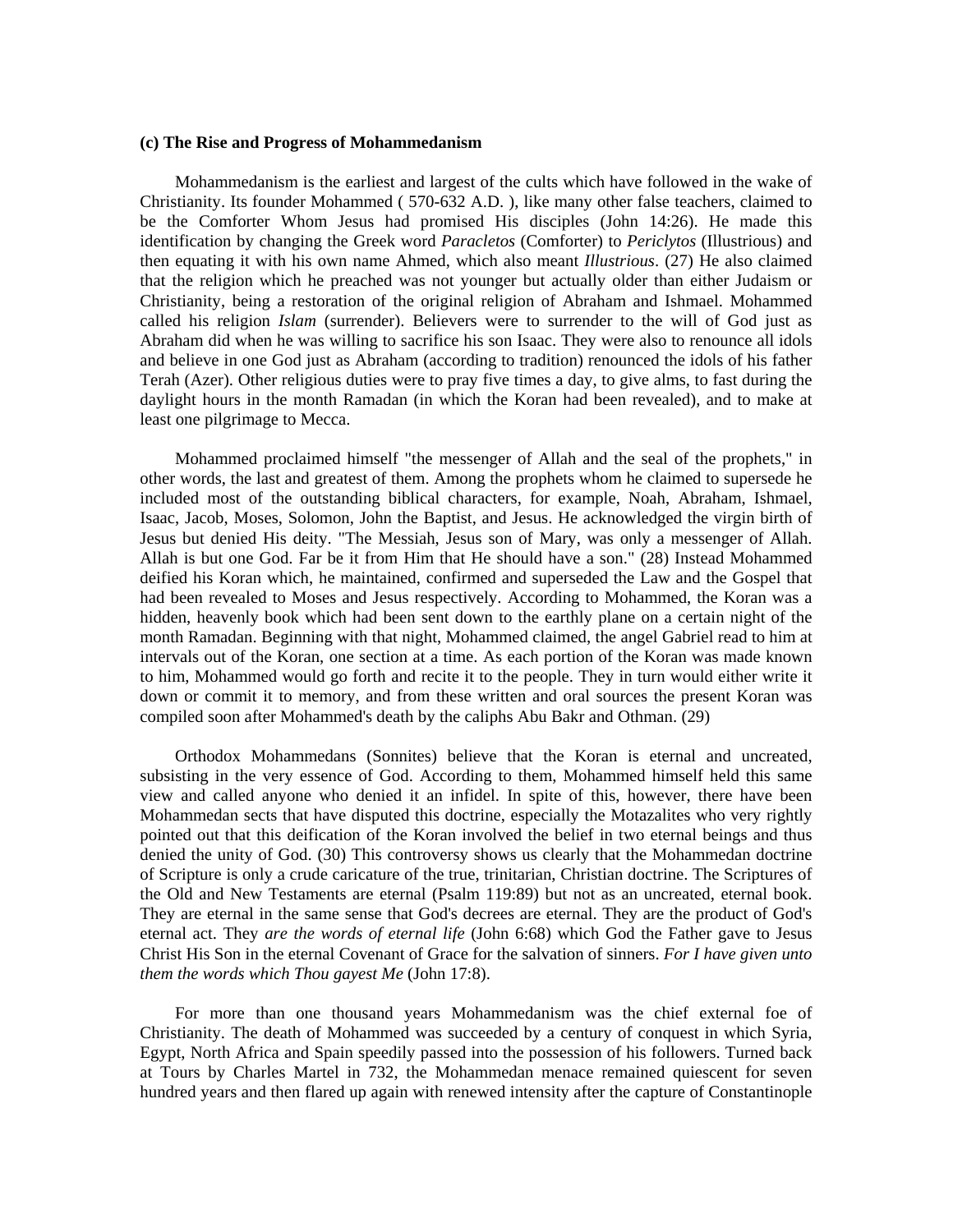in 1453 by the Turks. Under Suleyman the Magnificent (r. 1520-1566) Turkish power extended deep into central Europe and dominated the Mediterraneen. It was not until the Turks were defeated in the great naval battle of Lepanto in 1571 that the tide began to turn against them.

These Mohammedan conquests, tragic though they were, clearly reveal the guiding hand of God's providence. In the first place, they served to isolate and preserve the True New Testament Text until the time came for its transferal to Western Europe. In the second place, by diverting the attention of the Roman Catholic powers during the first critical years of the Reformation they helped to save Protestantism from annihilation. And finally, it is possible that through these conquests the way has been prepared for the fulfillment of biblical prophecy. Perhaps the coming national conversion of the Jews will include their Mohammedan neighbors, these sons of Ishmael who like unbelieving Israel are children of Abraham after the flesh but not after the Spirit. It may be that thus will be brought to pass the saying of Isaiah. *In that day shall Israel be the third with Egypt and with Assyria, even a blessing in the midst of the land. Whom the LORD of hosts shall bless, saying, Blessed be Egypt My people, and Assyria the work of My hands, and Israel Mine inheritance* (Isaiah 19:24-25).

#### **(d) The Scholastic Philosophy—Faith and Reason**

During the middle-ages the study of Aristotle's philosophy flourished greatly, at first among the Nestorians in Syria, then among the Mohammedans, then among the Jews, (31) and finally in the educational centers of Western Europe, where it developed into the Scholastic Philosophy. This was the attempt to harmonize the dogmas of the Roman Catholic Church with the teachings of Aristotle, an effort which placed new emphasis on the relation of faith to reason.

The prevailing tendency of scholasticism was to make reason and faith independent of each other, the former ruling in the realm of nature, the latter in the realm of grace. It became customary to say that Aristotle was Christ's forerunner in things pertaining to nature and John the Baptist in things pertaining to grace. The schoolmen differed, however, as to the degree of separation existing between reason and faith. Albertus Magnus (1193-1280) denied that there was any real contradiction between faith and reason. Faith, he insisted, was not contrary to reason but above it. All the dogmas of Roman Catholicism, he maintained, either agreed with the philosophy of Aristotle or at least could not be proved false on Aristotelian grounds. Duns Scotus (d. 1308), on the other hand, admitted that the Roman Catholic dogmas were contrary to the philosophy of Aristotle but held that these dogmas should be believed in anyway on the authority of the Roman Catholic Church. In such cases Duns operated with two levels of truth. What was false on the level of reason was true on the level of faith. (32)

Thomas Aquinas (1225-1274) used Aristotle's philosophy as a foundation for the Roman Catholic religion of works. As has been stated, Aristotle taught that God moves the world by being "the object of the world's desire" and that matter moves up toward God through its union with the forms. Thomas applied this Aristotelian concept to the moral realm. Man strives for the highest end, and the highest end of all is to gain a knowledge or vision of God. Man attains this end through meritorious deeds and through the grace supplied by the sacraments of the Church. Thus not only in a physical sense but also in a spiritual way man moves upward in the scale of being toward God, the object of his soul's desire. (33) This is somewhat similar to the modern theory of theistic evolution, and many Roman Catholics today are attempting to bring Aquinas up to date by substituting evolutionism for Aristotelianism as the philosophic element in his system.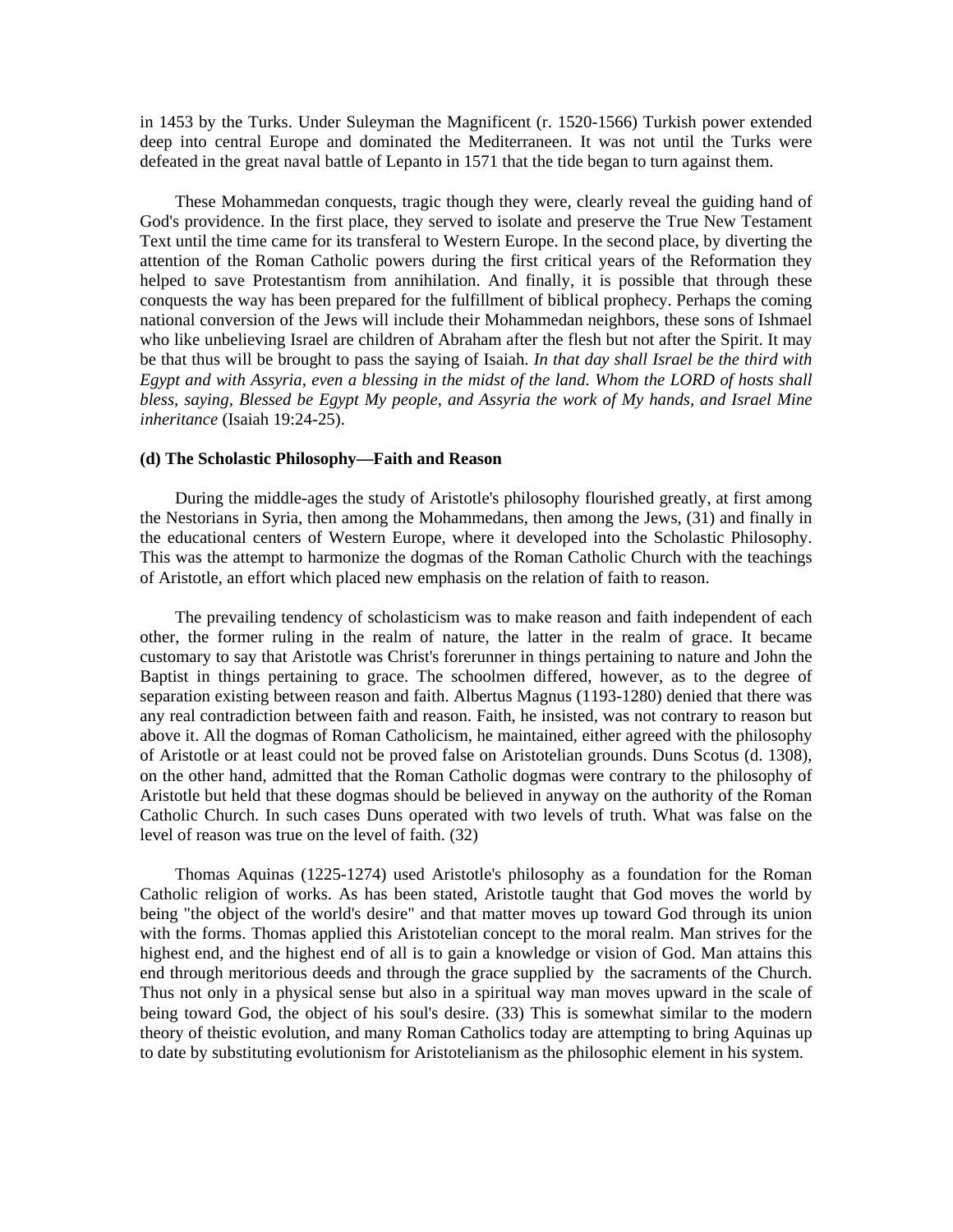In philosophy and science, therefore, Roman Catholicism has followed its usual procedure of absorbing non-Christian elements rather than rejecting and refuting them. And the same has always been true in the political and ecclesiastical spheres. Today, for example, the Church of Rome is trying hard to draw Greek Catholics, Protestants, socialists, and even communists under its mantle in order that through the addition of these groups its ecumenical organization may become all-powerful. Hence the Roman Catholic conception of faith has always been that of blind obedience, the promise to believe whatever the Roman pontiff at any given moment officially decides must be believed.

In order, then, to understand the relationship of faith to reason we must first of all take a biblical view of our faith. If I really believe in God, then God is real to me, more real to me even than my faith in Him. For if it is the other way round, if my faith in God is more real to me than God Himself, then I am not believing but doubting. Hence in thinking about our faith and in describing it to others we must begin with that which is most real, namely, God. We must confess that God *is*, that He reveals Himself in the world, in the Scriptures, and in the Gospel of Christ, and that our faith in Him and in Jesus Christ His Son is not the product of our sinful, human minds and wills but the gracious gift of His Holy Spirit (Eph. 2:8). In this book, therefore, we are striving to present only this biblical and consistent view of Christian faith. This is why we defend the Traditional New Testament Text, the Textus Receptus, and the King James Version. In them God draws nigh and reveals himself.

After we take a biblical view of faith, we are then able to take a biblical view of reason and of its relationship to faith. Reason is the mental faculty by which we know the facts, the temporal truths which God establishes through His works of creation and providence. Faith is the spiritual faculty by which, through the power of the Holy Spirit, we lay hold on God Himself, the Supreme Truth, as He reveals Himself in and through the facts. Hence faith is not a "super-added" gift, as many of the medieval schoolmen supposed, not reason's cap and crown, but its foundation. We defend the Christian faith by showing that it is the only foundation on which the facts can be arranged and that all the attempts of unbelievers to substitute other foundations result only in confusion and chaos*. For other foundation can no man lay than that is laid which is Jesus Christ* (I Cor. 3:11)

Anselm (1033-1109), the "father of scholastic philosophy," was emphatic in his insistence on faith as the foundation of reason and knowledge. "I believe," he declared, "in order that I may understand. (34) But this biblical emphasis on the priority of faith did not long continue. For one thing, Anselm himself lost sight of it in his famous "ontological" argument for the existence of God. Taking a neutral view of his idea of God, he first regarded it as merely a part of his mental experience and then attempted to prove that it was a necessarily true idea. And in Anselm's successors, as we have seen, the Roman Catholic conception of faith as submission to ecclesiastical authority tended inevitably to place faith and reason in separate spheres.

Hence it was not until the Protestant Reformation that the reconciliation of faith and reason became possible. Then it was that believing scholars and theologians began to describe their faith consistently, taking as their starting point that which is most real to every true believer, namely, God, who reveals Himself in the world, in the Scriptures, and in the Gospel of Christ. Such a description opens the way to a better understanding of the intellectual implications of our Christian faith. We see that we are not only justified by faith *but renewed in knowledge* (Col. 3:10). By faith we lay hold on Christ, reason's only true and sure foundation. *And we know that the Son of God is come, and hath given us an understanding, that we may know Him that is true,*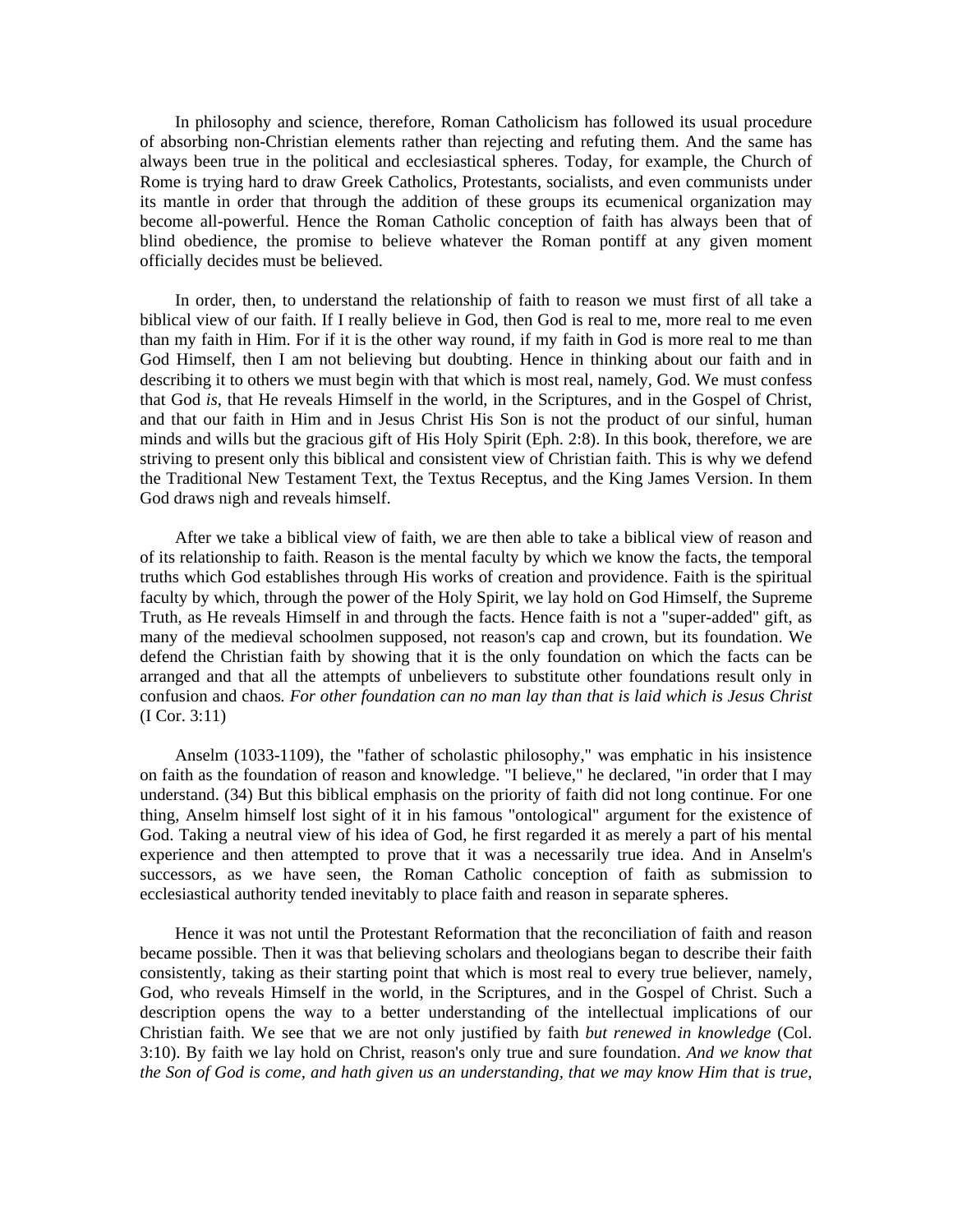*and we are in Him that is true, even in His Son Jesus Christ. This is the true God, and eternal life* (I John 5:20).

### 3. Revelation And The Protestant Reformation

What does God reveal in the *word* which He has created, in the holy Scriptures, and in the Gospel of Christ? Does He reveal *Himself*, or does He merely reveal information concerning Himself? This is a question of deepest interest to every earnest Christian. For if in nature, in the Scriptures, and in the Gospel of Christ God didn't reveal Himself but only information concerning Himself, our Christian faith would never bring us near to God. We would know certain facts about God, but we would not know God. We would believe in certain doctrines about Christ, but we would not believe in Christ as a Person. But thanks be to God that this is not the case. For the Bible itself teaches us that God's revelation is a revelation of HIMSELF, not of mere information concerning Himself.

#### **(a) The Protestant Reformers and the Living Word of God**

God reveals HIMSELF, not mere information concerning Himself. The Protestant Reformers understood this fact. To them the Bible was no mere book of doctrine but the revelation of the living God. In the Bible Christ revealed Himself. Martin Luther emphasized this in the preface of his German New Testament version (1522). "Briefly, St John's Gospel and his first Epistle, St. Paul's Epistles, especially those to the Romans, Galatians, Ephesians, and St. Peter's First Epistle: these are the books which shew thee Christ and teach all which it is needful and blessed for thee to know, even if you never see nor hear any other book or any other doctrine." (35)

It is true that Luther in his zeal pushed this principle too far, even to the point of making some unfavorable remarks concerning Hebrews, James, Jude and Revelation, alleging that these New Testament books did not present Christ clearly enough. But these were mere hasty criticisms which had no permanent effect on the development of Lutheran doctrine. Under the guidance of the Holy Spirit Lutheran churches soon united in confessing their faith in the canonical Scriptures of the Old and New Testaments "as the only judge, norm, and rule, according to which, as by the only touchstone, all doctrines are to be examined." (The Formula of Concord, 1576) (36)

John Calvin also regarded God's revelation of Himself as a present reality which ought to guide and govern the whole of human life. This was the theme of the opening chapters of his *Institutes*, namely, God's revelation of Himself in nature, the clarification and amplification of this revelation in the Scriptures, and the certification and confirmation of this revelation by the testimony of the Holy Spirit in the hearts of believers. And in the *French Confession* (1559) Calvin and his followers gave a finished statement of their faith in the books of holy Scripture. "We know these books to be canonical, and the sure rule of our faith, not so much by the common accord and consent of the Church, as by the testimony and inward illumination of the Holy Spirit, which enables us to distinguish them from other ecclesiastical books upon which, however useful, we can not found any articles of faith." (37)

#### **(b) The Thirty Nine Articles and the Westminster Confession**

The official position of the Church of England (Episcopal Church), as defined in the *Thirty Nine Articles* (1562), was in agreement with the Protestant Reformers as far as the authority of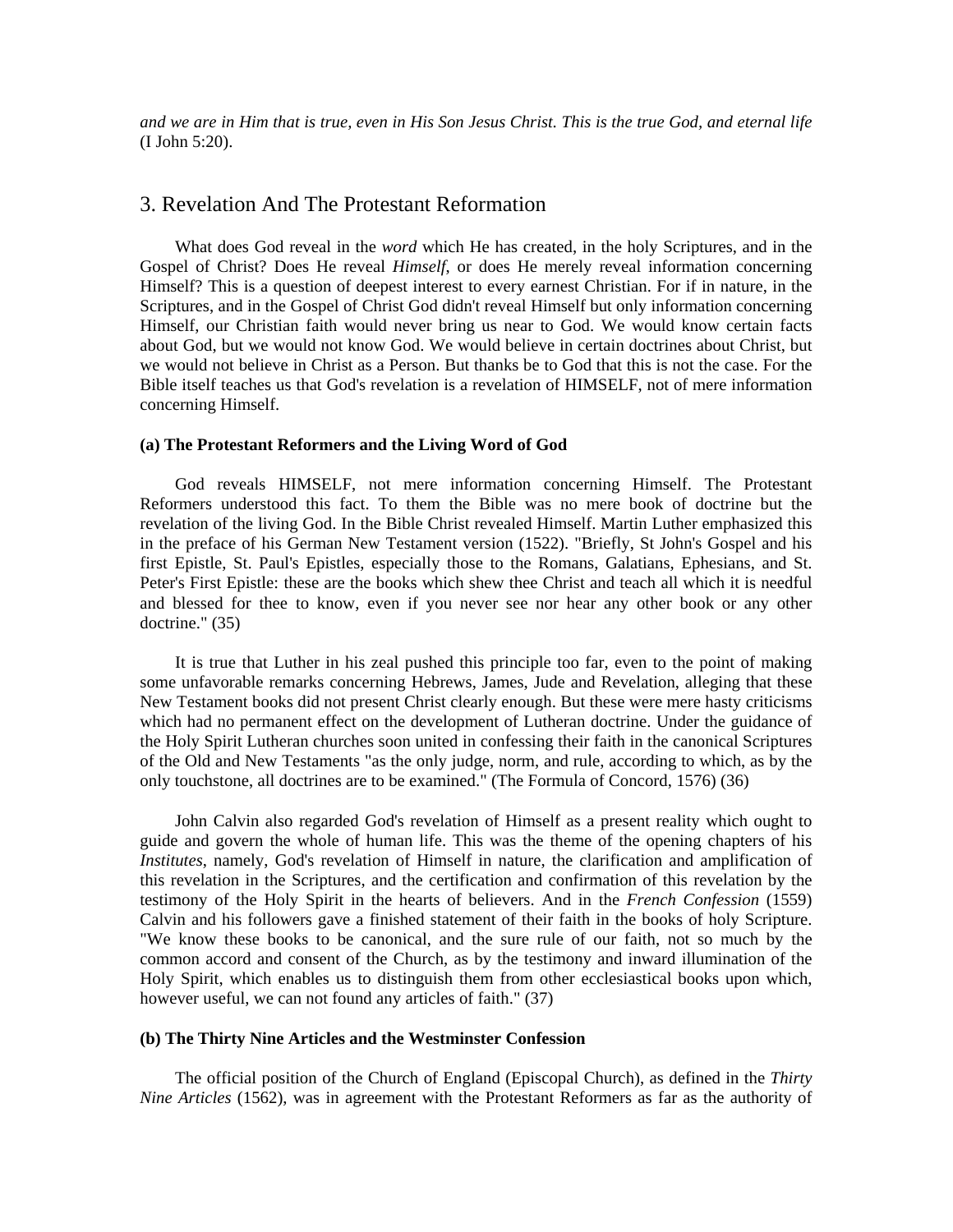the Bible was concerned. "Holy Scripture containeth all things necessary to salvation: so that whatsoever is not read therein, nor may be proved thereby, is not to be required of any man, that it should be believed as an article of the Faith, or be thought requisite or necessary to salvation. In the name of the Holy Scripture we do understand those canonical Books of the Old and New Testament, of whose authority was never any doubt in the Church." (38) This Article was included in the *Methodist Articles of Religion*, an abridgement of the *Thirty Nine Articles* prepared by John Wesley and adopted by American Methodists in 1784. (39)

The first chapter of the *Westminster Confession* is generally regarded as containing the fullest exposition of the orthodox Protestant faith concerning the holy Scriptures. The section on the testimony of the Holy Spirit is especially notable and reads (substantially) as follows: "We may be moved and induced by the testimony of the Church to an high and reverent esteem of the holy Scripture; and the heavenliness of the matter, the efficacy of the doctrine, the majesty of the style, the agreement of all the parts, the purpose of the whole (which is to give all glory to God), the full explanation it makes of the only way of man's salvation, the many other incomparable excellencies, and the entire perfection of it, are arguments by which it abundantly proves itself to be the Word of God. But our full persuasion and assurance of its infallible truth and divine authority is from the inward work of the Holy Spirit, bearing witness by and with the Word in our hearts." (40)

This *Westminster Confession* was adopted not only by Presbyterians (1647) but also by Congregationalists (1658) (41) and by Baptists (1677). (42) Some parts of the Confession were altered to agree with Congregational and Baptist convictions, but in regard to the chapter on the Scriptures all three denominations found themselves in complete accord.

## **(c) The Decline of Protestantism—Dead Orthodoxy, Pietism, Modernism**

By the middle of the 17th century all the great Protestant creeds had been formulated, but instead of going forward in the strength of this achievement Protestantism entered soon after into a long process of decline which has continued unto the present day in spite of intervening periods of revival and missionary effort. One of the factors that brought about this decline was the development of *dead orthodoxy*. Many orthodox Protestants came to regard Christianity as mainly a system of doctrine set forth in a creed and confirmed by proof-texts taken from the Bible. Hence the Gospel was preached and taught in a cold, dead way merely as information concerning God and not as God's revelation of *Himself*. The result of this emphasis was all too often a dead faith, which, because it was centered on a creed and not on God Himself, soon withered away and was replaced by various forms of unbelief and finally by modernism.

The second factor in the decline of Protestantism was *pietism*. The pietists endeavored to combat the evils of dead orthodoxy, but in their protest against the misuse of creeds they went too far in the other direction. Their tendency was to ignore creeds altogether and to emphasize the feelings at the expense of the intellect. "Use your heart and not your head," was their slogan. The result was an unthinking emotionalism which left the door open to many errors and eventually to modernism.

God is truth. But He is also more than truth. He is a living Person. Therefore divine revelation is more than a revelation of the truth concerning God. It is this, but it is also more than this. It is God's revelation of *Himself*. In nature, in the Scriptures, and in the Gospel of Christ God reveals HIMSELF. When once we understand this and commit ourselves to God through Jesus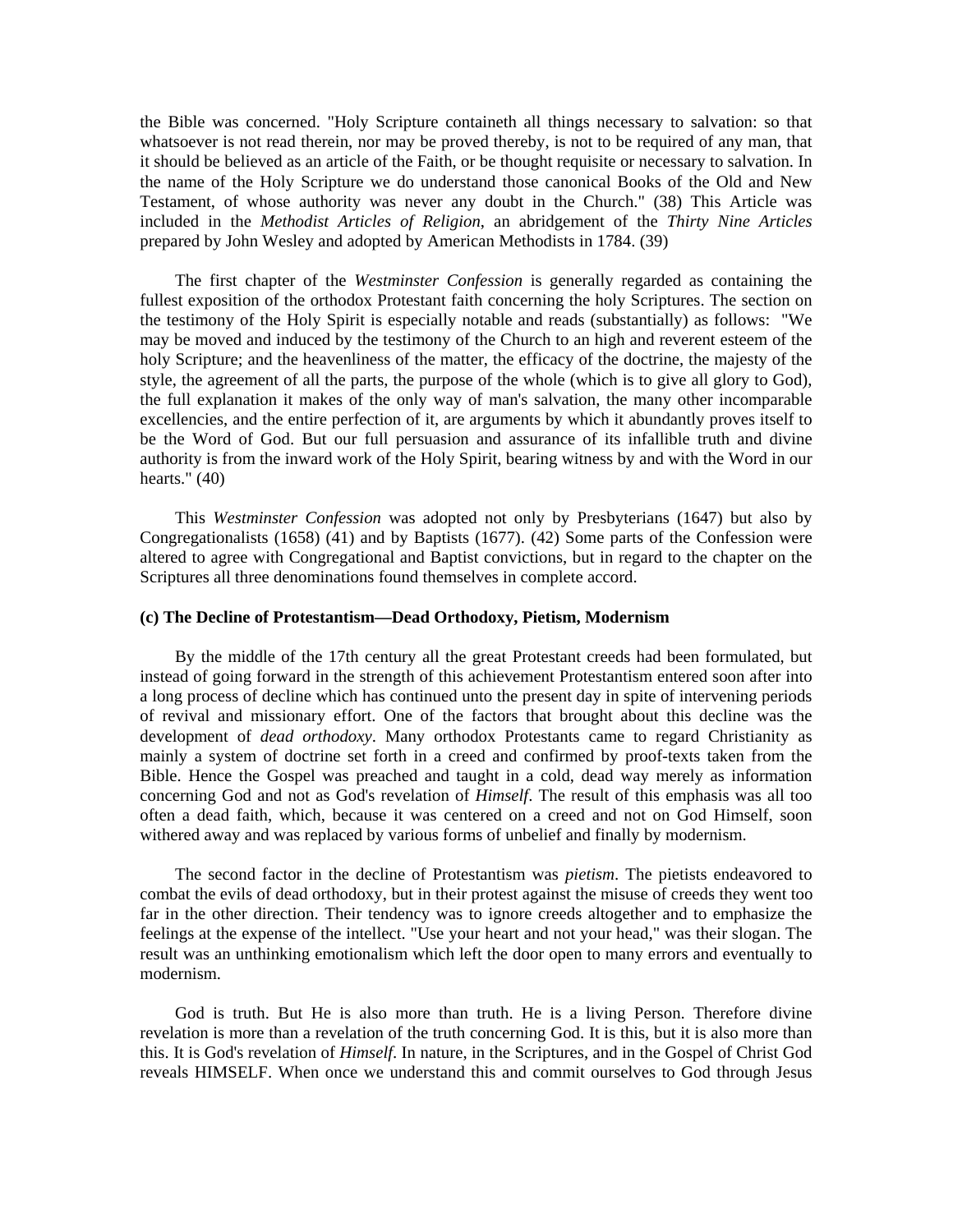Christ His Son, then we cut off all occasion to dead orthodoxy and pietism and arm ourselves to do battle against the modernism which results from these two errors.

# 4. Modern Philosophy—The Neutral World-View

Modern philosophy made its appearance immediately after the Protestant Reformation. The leaders of this new movement ridiculed both sides in the then current religious controversy. "Once there was a man," they quipped, "who had two sons, one Catholic and one Protestant. And so each brother converted the other, and God had mercy on them both because of their zeal." But in order to escape punishment these early modern philosophers denied that they were antichristian. They were only being impartial, they insisted, and unprejudiced. And from this claim has arisen the modern world-view, which has always pretended to be neutral and unbiased in all religious matters.

Weakened by dead orthodoxy and pietism, conservative Protestants of the late 17th and 18th centuries failed to resist the rising neutral world-view as vigorously as they should have done. Instead of taking their stand upon God's revelation of Himself in holy Scripture and pointing out that the neutral world-view is not really neutral but antichristian and full of contradictions, they began to adopt it themselves, especially in those areas of thought not specifically covered by their Reformation creeds, namely, philosophy and biblical introduction and above all New Testament textual criticism. Soon a serious inconsistency developed in the thinking of orthodox Protestants. At their colleges and theological seminaries especially students and teachers alike were torn between two world-views. In their study of systematic theology they maintained the believing world-view of the Protestant Reformation, but in their study of philosophy, biblical introduction, and New Testament textual criticism they adopted the neutral world-view of Post-Reformation rationalism. Today this illogical state of affairs is still being perpetuated in a few theological schools, but most of them have resolved the tension by becoming completely modernistic. The purpose of this book is to endeavor to reverse this trend by promoting consistently Christian thought especially in the sphere of New Testament textual criticism.

### **(a) Rationalistic Philosophy—Descartes, Spinoza, Leibniz**

The early modern philosophers were rationalists. They made reason (the thinking mind) the starting point of their philosophical systems. And of these rationalistic philosophers the very earliest was Rene Descartes (1596-1650), who is usually considered the founder of modern philosophy. Descartes is famous for his use of doubt as a philosophical method. (43) He began by doubting everything that it was possible for him to doubt. He doubted not only the existence of God but also the demonstrations of mathematics, the existence of the material world, and even the existence of his own body. Finally, however, Descartes came to something which he could not doubt, namely, the existence of his own mind. Even while he was doubting, he was thinking. Hence he could not doubt that his mind existed. "I think, therefore I am." This, he believed, was the rock-bottom foundation of certainty on which he could build his philosophical system. (44)

After Descartes had established that it was impossible for him to doubt the existence of his own mind, he reversed his reasoning. Discarding doubt as a philosophical method, he endeavored to argue his way back to certainty, using as stepping-stones the very convictions that he had previously doubted. He now asserted that the existence of God was not doubtful after all, because the idea of a perfect God which he had in his mind could not have come from an imperfect, doubting being like himself but must have been created in his mind by a perfect God. Therefore it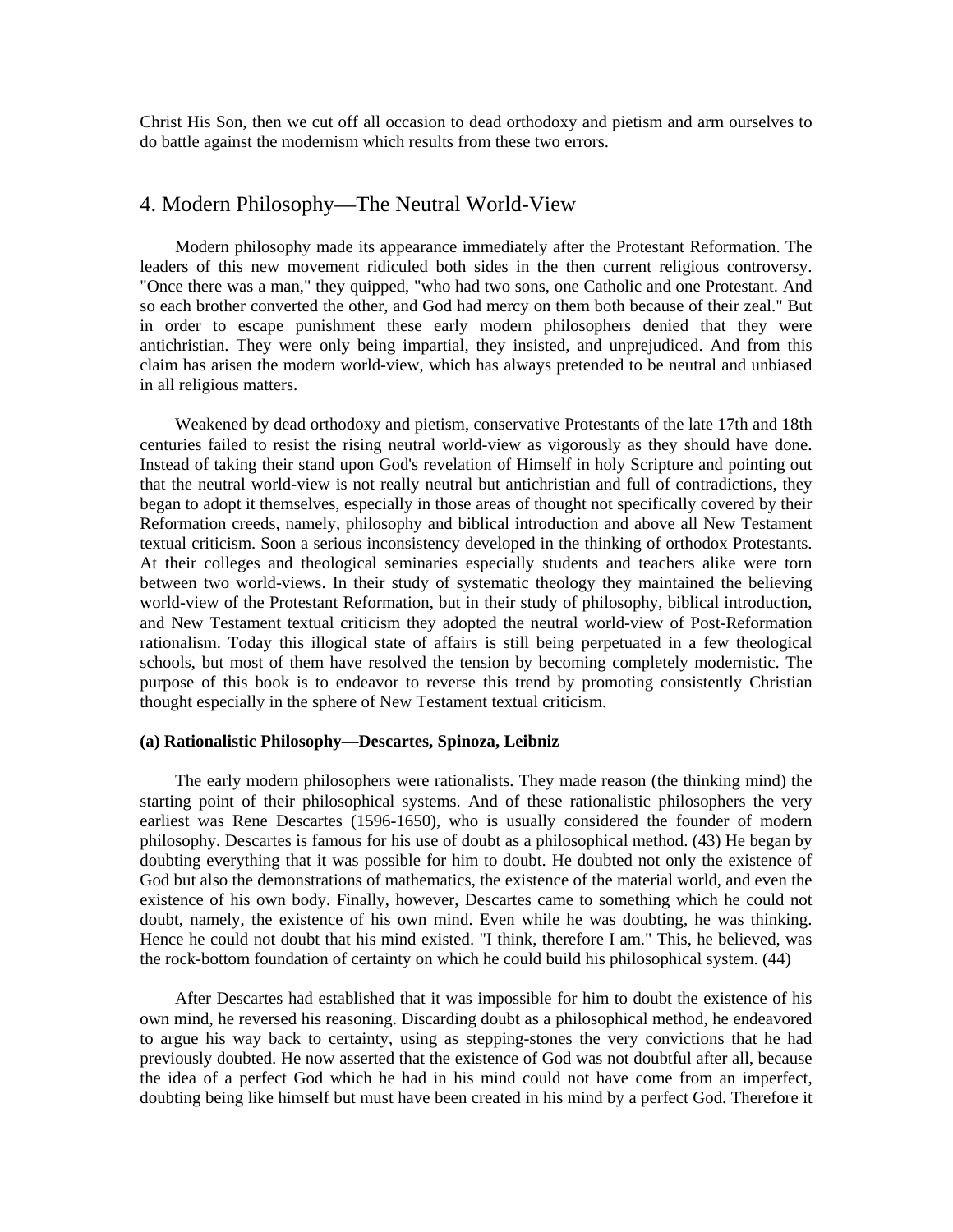must be that a perfect God exists and that the material world exists. For surely a perfect God would not deceive him by causing him to think that a material world existed if it did not in fact exist. (45)

But Descartes' attempt to regain his certainty through these arguments is very illogical. For if it is actually possible to doubt the existence of God and the material world and everything else except self-existence, then it is forever impossible to be certain about anything except self-existence. Everything else, having been doubted, must remain uncertain. Hence no Christian ought to adopt Descartes' philosophy since it casts doubt on the existence of God.

Two other famous rationalistic philosophers were Baruch Spinoza (1632-1677) and G. W. Leibniz (1646-1716). They believed that through the use of reason alone it was possible to deduce the fundamental nature of God and the universe. Spinoza was a pantheist. Indeed the term *pantheism* was invented to characterize his philosophy. He believed that there was but one basic substance of which both God and the universe were composed. According to Spinoza, God is nature viewed as active (*natura naturans*), and the universe is nature viewed as passive (*natura naturata*). (46)

Leibniz believed that the universe is composed of simple substances or souls, which he called *monads*. In non-living matter the monads are unconscious, in a stupor, so to speak. In animals the monads are conscious. In human beings the monads are rational. As rational beings we acknowledge God as the *sufficient reason* or cause of our existence. The monads have no communication with each other but cooperate according to a harmony which has been pre-established by God. (47)

## **(b) Empirical Philosophy—Locke, Berkeley. Hume**

The above mentioned rationalistic philosophers (Descartes, Spinoza and Leibniz) conceived of thought as consisting chiefly of *innate* ideas which were implanted in the human mind at birth and which developed as the human mind developed. The philosophers whom we shall now consider were *empiricists* (from the Greek word *empeiria* meaning experience). They denied the existence of innate ideas and regarded thought as simply a series of mental experiences.

The first of these empirical philosophers was John Locke (1632-1704). (48) In his famous *Essay on Human Understanding* (1690) he sought to demonstrate that the ideas commonly thought to be innate were not really so since they were not found in idiots or children or savages, a contention which modern investigation has not substantiated. At birth, Locke asserted, the human mind is "white paper, void of all characters, without any ideas". (49) He believed that ideas enter the mind only through *sensation* (sense experience, e.g., seeing, touching, hearing, etc.) or through *reflection* ("the notice which the mind takes of its own operations and the manner of them"). (50) Hence, in his theory of knowledge, Locke came perilously close to maintaining that the mind can know nothing else than its own ideas. "Since the mind, in all its thoughts and reasonings, hath no other immediate object but its own ideas, which it alone does or can contemplate, it is evident that our knowledge is only conversant about them." (51) Locke, however, was inconsistent and so declined to develop his philosophy to the point of complete skepticism. He allowed the existence of the material world as the source of sense experience and even insisted that we can be certain of our own existence, of causation, and of the existence of God, conclusions which by no means follow from the premises which he laid down.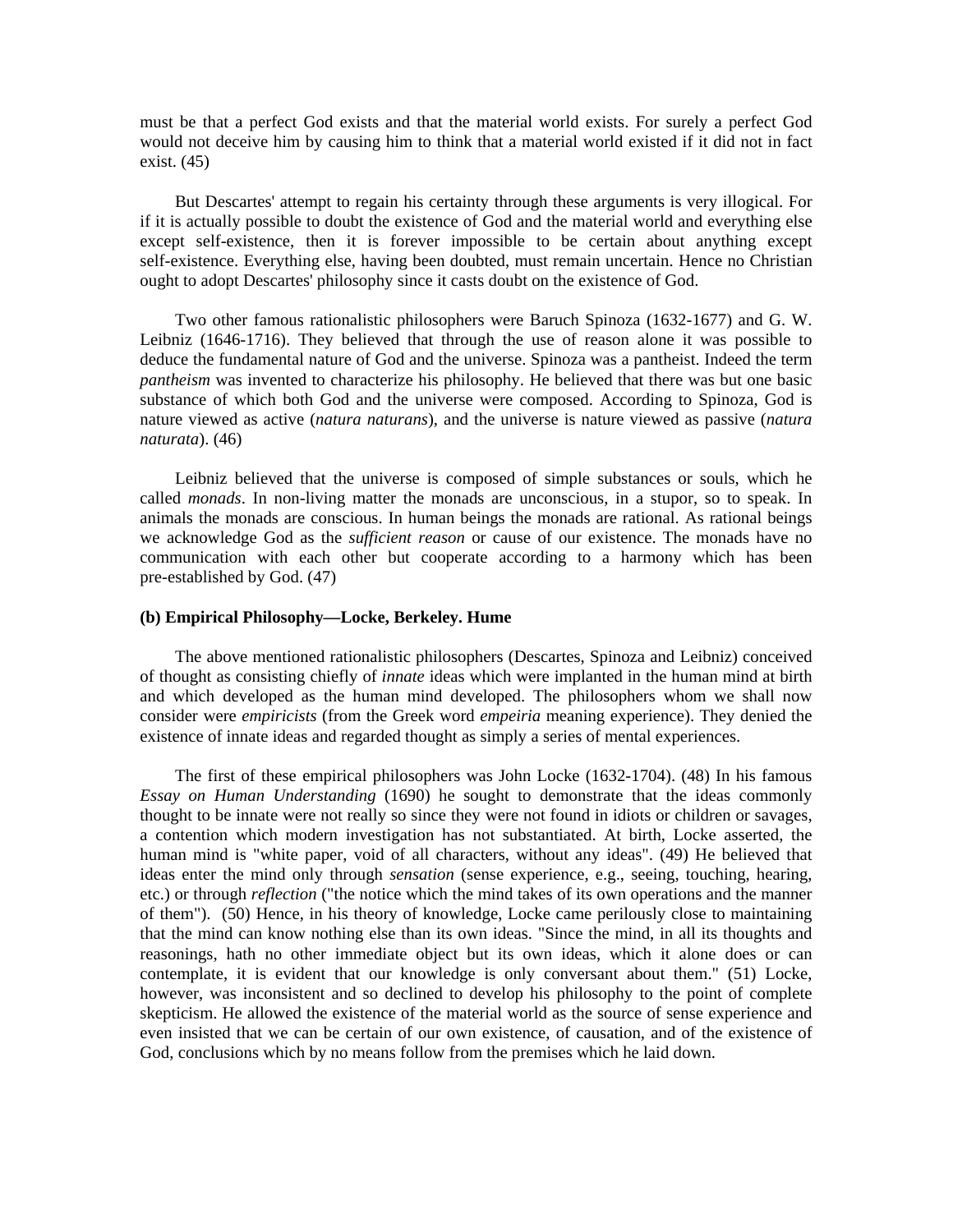George Berkeley (1685-1753) and David Hume (1711-1776) carried Locke's principles to their logical conclusion. Berkeley, who later became Anglican Bishop of Cloyne in southern Ireland, used Locke's philosophy as the basis of his famous argument against materialism. He contended that only spirits and ideas exist. Matter does not exist, he maintained, because we do not experience matter but only our idea of matter. Hence matter is God's idea, and the creation described in Genesis was not a creation of matter but only a creation of spirits (angels and men) with whom God could share His idea of matter. (52)

Hume pushed on to other extreme positions. He denied not only the existence of matter but also his own self-existence on the ground that he was not able to experience his self but only his ideas. Likewise, he denied causation, asserting that he could not experience it but only a succession of events in time. (53)

### **(c) Critical Philosophy—Immanuel Kant**

The skepticism of David Hume concerning causation stimulated Immanuel Kant (1724-1804), one of the world's most influential thinkers, to develop his *critical philosophy*, an investigation of the powers and the limitations of the human mind. (54)

In his *Critique of Pure Reason* (1781) and his *Prolegomena* (1783) Kant dealt with the problem of human knowledge. (55) According to Kant, we cannot know things as they are in themselves but only as they appear to us in our human experience. Whenever our minds begin to speculate about things as they are in themselves apart from our human experience of them, we run into *antinomies* (contradictions). We find that there are two sides to each question. Arguments of equal validity can be found to support either the *thesis* (affirmative) or the *antithesis* (negative), so that we cannot determine which side to take. Hence we can know nothing certain concerning things as they are in themselves. Certain knowledge, Kant insisted, is confined to the realm of experience. Space, time and causation are valid concepts because they are facts of our experience.

Such, in brief, was Kant's reply to Hume. But many subsequent philosophers have denied that Kant really refuted Hume, because Kant simply assumed what Hume denied, namely, that the human mind experiences causation. Also many subsequent philosophers have accused Kant of inconsistency. He seems to imply that things in themselves are causes of human experience, and this would make causation not merely a fact of experience but also one of the things in themselves of which we can know nothing certain.

In his *Foundations of the Metaphysics of Morals* (1785) and his *Critique of Practical Reason* (1788) Kant discussed the concepts God, freedom and immortality and their relation to the moral law. (56) According to Kant, it is impossible either to prove or to disprove the existence of God intellectually, but it is helpful to have a rational faith in God as a moral Governor who will reward us in a future life in proportion to our worthiness, our conformity, that is, to the moral law. But we must not think of God as a Law-giver or of the moral law as determined by God's will. Obedience to such a law, Kant maintained, would not be true worthiness. It would be *heteronomy*, obedience to the law of another. In order to be truly free and worthy, Kant insisted, a man must be his own law-giver. He must be *autonomous*. He must obey only the moral law which his own reason supplies, the *categorical imperative* which orders him to behave as he would wish everyone in the whole universe to behave. "Act as though the maxim of your action were by your will to become a universal law of nature." We must obey this *categorical imperative* for duty's sake alone, not from any other motive, not even out of regard for God.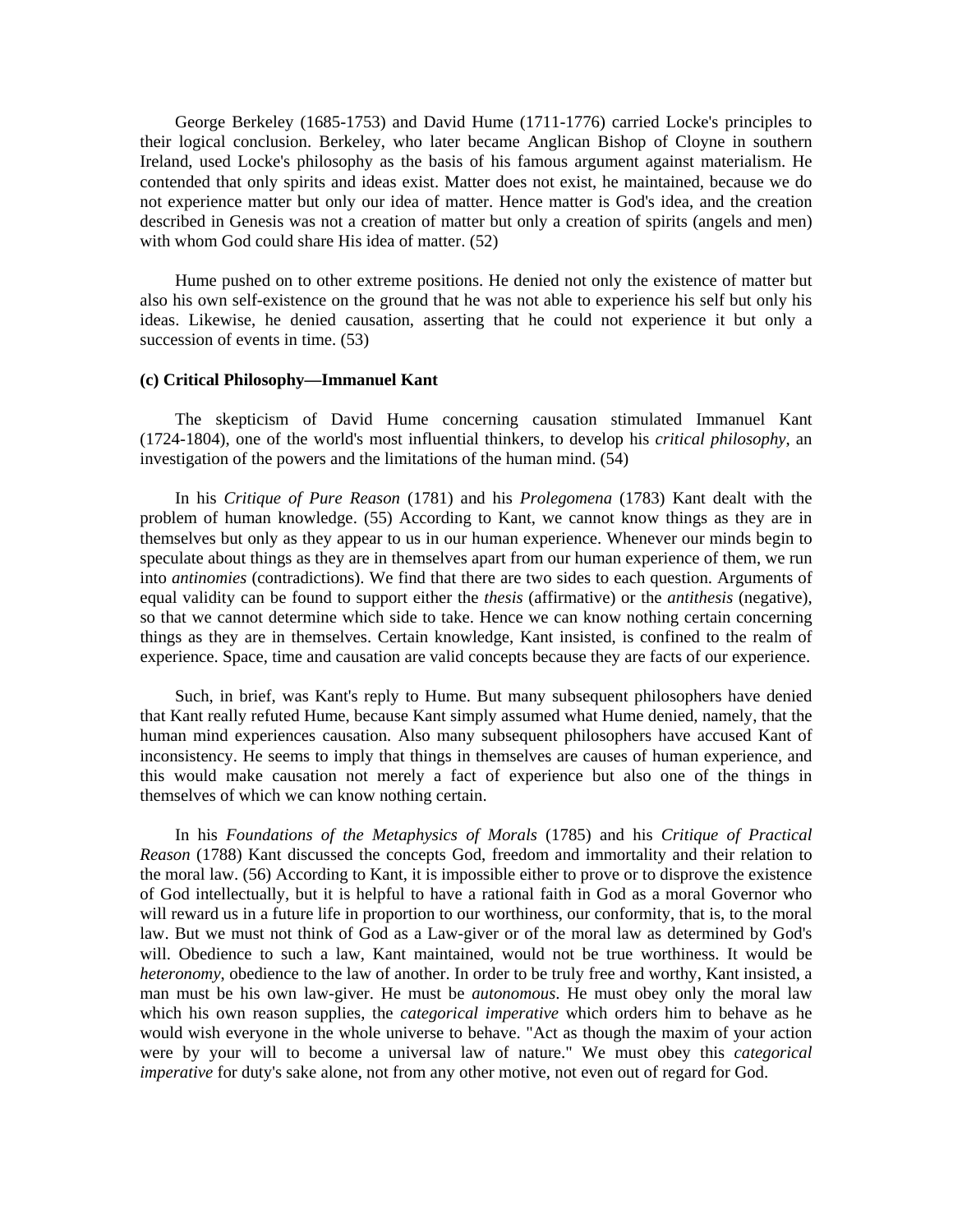In his *Religion within the Limits of Reason Alone* (1793) Kant attempted "to discover in Scripture that sense which harmonizes with the holiest teaching of reason," (57) that is, with his own philosophy. According to Kant, Adam's sin is an allegory which symbolizes our failure to obey the *categorical imperative* for duty's sake alone. Regeneration is the resolve to give this imperative the required single-minded obedience. Satan represents the evil principle in human nature. The Son of God is a personification of the good principle. The kingdom of God is "an ethical commonwealth." It will come on earth when the transition is made from an "ecclesiastical faith to the universal religion of reason."

## **(d) The Philosophy of History—Georg W. F. Hegel**

Georg W. F. Hegel (1770-1831 ) developed his *philosophy of history* as an alternative to the critical philosophy of Immanuel Kant. (58) More clearly than most subsequent thinkers Hegel discerned the basic fallacy in Kant's approach to the knowledge question. Kant's critical philosophy, Hegel observed, was an attempt "to know before we know." (59) In other words, Kant tried to isolate the human mind from the rest of reality and analyze it all by itself. This, Hegel pointed out, is a mistake. We can know nothing certain about the human mind unless we know something certain about the whole of reality, of which the human mind is but a part. We can not know a part until we know the whole.

Instead, however, of receiving by faith God's revelation of Himself in nature, in the Scriptures, and in the Gospel of Christ and finding in this revelation the necessary universal knowledge, Hegel turned his back on the orthodox Christian faith and sought the solution of his problem in a pantheism similar to that of Spinoza. Philosophy, Hegel maintained, must be a system. "Unless it is a system a philosophy is not a scientific production." (60) At the center of Hegel's philosophic system is the *Idea*. This Idea is the *Absolute*. It is not logically dependent on any other idea, but all other ideas are logically dependent on it. Hence the Idea is the logical ground, or explanation, of the universe.

According to Hegel, philosophy is divided into three parts. "I. Logic: the science of the Idea in and for itself. II. The Philosophy of Nature: the science of the Idea in its otherness. III. The Philosophy of Spirit: the science of the Idea come back to itself out of that otherness.'' (61) The reason for this three-fold division of philosophy was Hegel's belief that the universe is constantly engaged in a threefold process which Hegel called *Dialectic* (a Greek philosophical term signifying the discovery of truth through discussion). Logic is continually converting itself into Nature (the material world) and then returning to itself as Spirit. *Thesis* (affirmation) is always transforming itself into *antithesis* (negation) and then coming back as *synthesis* (a combination of the two). Hence, according to Hegel it is "narrow" and "dogmatic" to assume that of two opposite assertions the one must be true and the other false. We ought rather to recognize, Hegel insisted, that in such cases both propositions contain elements of higher truth.

Hegel regarded human history as the third phase of the universal process (*Dialectic*). Human history is the Idea returning to itself as Spirit It is Spirit seeking to know itself. According to Hegel, the essence of Spirit is freedom. Hence freedom is the theme of human history. History, Hegel taught, is divided into three periods. First, the period of the ancient, oriental nations who were governed by despots and knew only that *one* (the despot) was free. Second, the period of the Greeks and Romans who were free themselves but kept slaves and so knew only that *some* are free. Finally, there is the period of the Germanic nations, who live under constitutional monarchies and know that *all men* are free. For Hegel freedom was inseparably connected with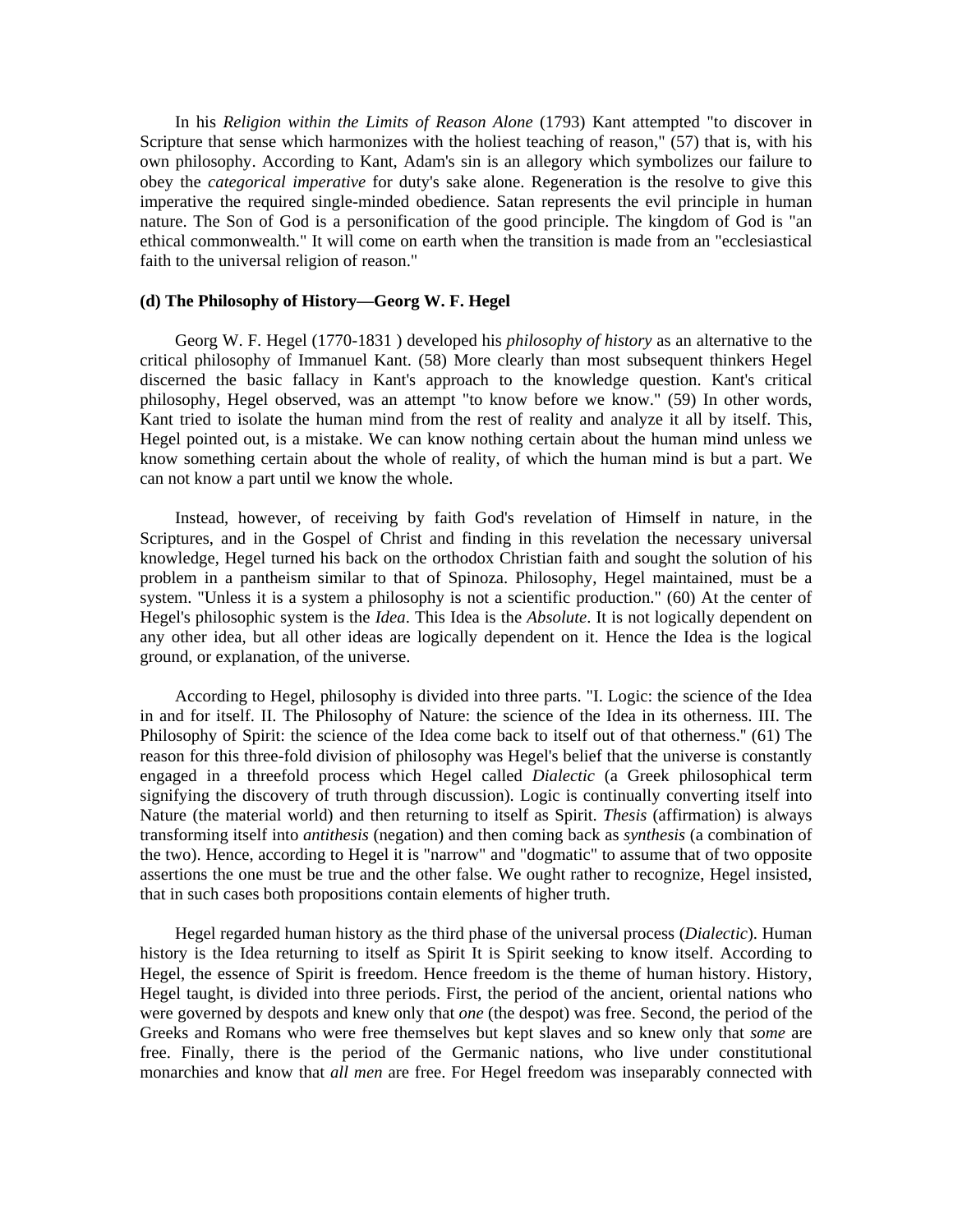the State and reached its most perfect form under a constitutional monarchy. "The State is the Divine Idea as it exists on earth." (62)

## **(e) Philosophy Since Hegel—Neo-Kantianism. Existentialism**

During the latter part of the nineteenth century there was a trend away from Hegelianism back to the philosophy of Kant and his completely untenable position that it is possible to know something certain about a part of reality without knowing anything certain about reality as a whole. Various schools of *Neo-Kantians* adopted distinctive attitudes toward this fundamental problems. (63) At Marburg they attempted to solve it by denying that there is any reality outside of human experience. At Heidelberg they ignored it, concentrating rather on Kant's doctrine of the will and the categorical imperative. At Goettingen A. Ritschl and his followers pursued a similar course in the theological field. "Theology without metaphysics," was their slogan. God is love and only love. It was in this sense that the Ritschlians called God Father. Christ they conceived of as the Founder of the Kingdom of God, the ethical commonwealth described by Immanuel Kant. They regarded Him as God, but not really. Only in the sense that for them He had "the value" of God. (64) This Ritschlianism was preached vigorously in the United States by Walter Rauschenbusch (1861-1918) under the title of "the social Gospel" and became the quasi-official theology of the Federal Council of Churches. (65) As such it was a factor in the socialistic legislation of the New Deal era.

*Existentialism* is a philosophical movement begun in Denmark by Soren Kierkegaard (1813-1855). Kierkegaard's leading thought was that the different possible conceptions of life are so sharply at variance with each other that we must choose between them. Hence his catchword *either/or*. (66) Moreover, each particular person must make this choice for himself. Hence his second catchword *the individual*. Life is always pressing on and forever leading to new possibilities and new decisions. Hence we ever stand before the unknown. We cannot be sure that the future will resemble the past. Hence a logically connected philosophy such as Hegel's is impossible. Our choices must be made by jerks and leaps. Only thus, Kierkegaard insisted, will we do justice to our individual existences. (67)

Existentialism was revived after World War I by Jaspers (1883-1969) (68) and Heidegger (born 1889) (69) and popularized after World War II by Sartre (born 1905). (70) Like Kierkegaard, these philosophers emphasized the individual life situation of each human being and its possibilities, the necessity of choosing between these possibilities, the background of death and nothingness and the accompanying dread and nausea, the choice itself and the freedom obtained by this act of will. These factors they regarded as the necessary components of authentic existence. In the theological field the leading existentialist was Karl Barth (1886-1968) who equated the experience of existential choice with the Christian doctrine of revelation. It is, he maintained an encounter with the hidden God. (71)

## 5. The Growth Of Atheism—Materialism, Positivism, The Denial Of Truth

As the modern age progressed, more and more unbelievers threw off the cloak of neutrality in religious matters, openly disclosing the underlying atheism, and this trend has continued until finally it has become dominant everywhere. This rapid growth of atheism illustrates the impossibility of being neutral toward God's revelation of Himself in nature, in the Scriptures, and in the Gospel of Christ. When men start their thinking from this neutral position, atheism is always the logical consequence.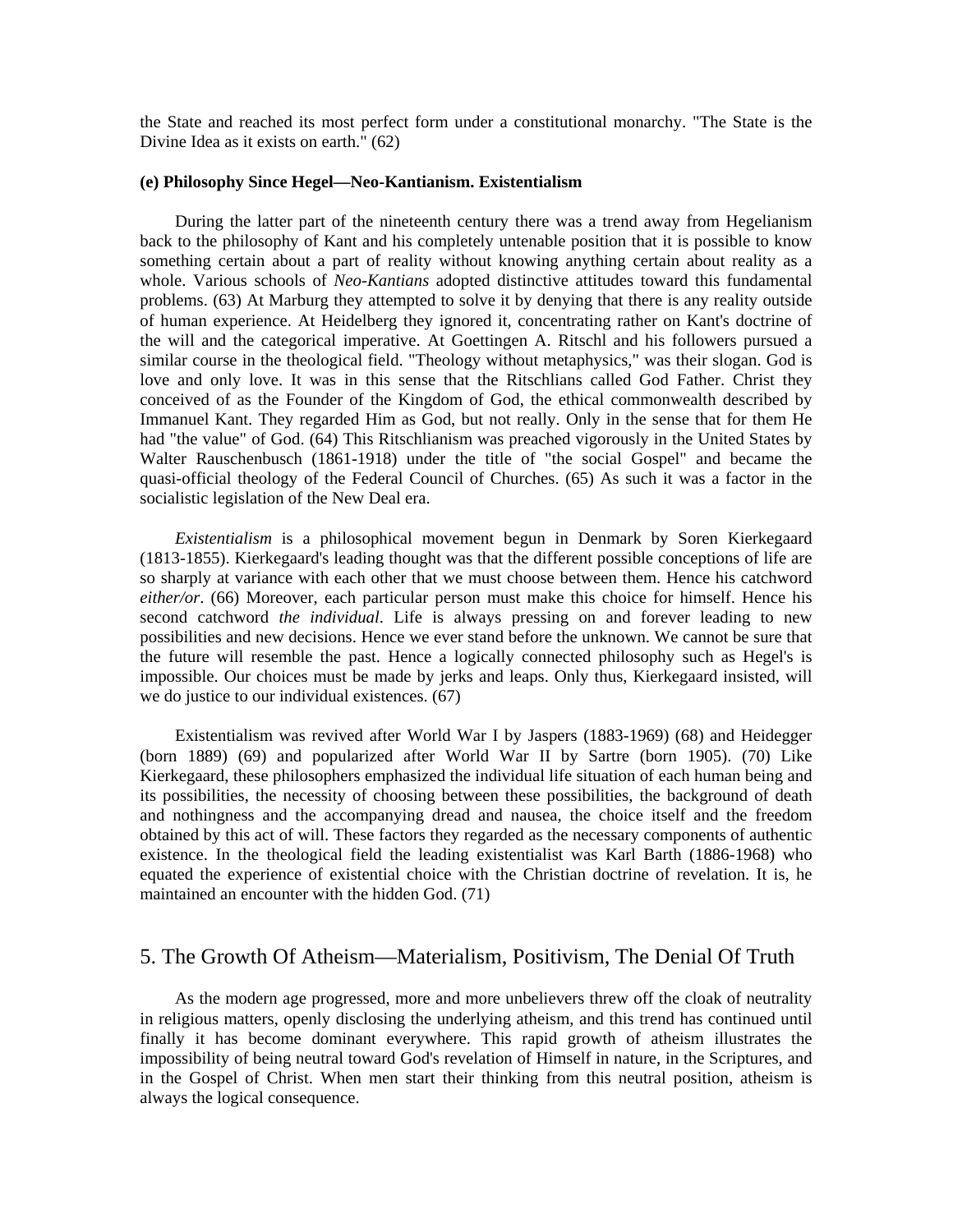#### **(a) Materialism—La Mettrie, Holbach, Moleschott, Vogt**

*Materialism*, the view that only matter exists, is one of the most common forms of atheism. La Mettrie, a French physician, was an atheist of this type. In 1748 he published a notorious treatise entitled *Man A Machine* (72) in which he denied existence of the soul and ridiculed the natural evidences of the existence of God. Similarly, in 1770 Holbach published in Paris his *System of Nature*, which has been called "the Bible of materialism." In it he maintained that belief in God leads to priestcraft and persecution and interferes with natural morality. (73) And after the French Revolution such materialistic atheism became increasingly common. For example, Moleschott (1852) taught that thought is produced by phosphorus ("without phosphorus no thought"), and Vogt (1855) asserted that thought stands in the same relation to the brain as gall to the liver or urine to the kidneys. (74)

The principal argument of the materialists against Christianity has always been their demand that the relationship between soul and body be explained in materialistic terms. But this demand is inconsistent and absurd. For the soul by definition is spiritual. Therefore its relationship to the body must be spiritual. Hence it is illogical to demand that this relationship be explained materialistically. And materialism also involves many other absurdities. For example, if thoughts come from matter, then scientific theories about matter must themselves be forms of matter. And if thoughts are forms of matter, then even fanciful and absurd thoughts, such as golden mountains, round squares, centaurs and winged horses, must all be forms of matter and as such have a real and material existence or subsistence. Then a proposition must be a material substance and truth a physical or bodily state.

## **(b) The Origin of Life—Pasteur, Darwin, Huxley, Haeckel**

During the 19th century the controversy between materialists and orthodox Christians shifted from the question of the relation of soul and body to the question of the origin of life. This change was brought about by the theory of evolution, which logically involves some type of spontaneous generation. At first this was no problem, for from the days of the ancient Greeks until the mid-19th century almost everyone believed that life could be generated spontaneously. For example, the famous Brussels physician Van Helmont (1577-1644) claimed to have generated live mice by placing a dirty shirt in a bowl of wheat germs and keeping it there for three weeks. William Harvey (1578-1657), the discoverer of the circulation of the blood, believed that worms and insects could be spontaneously generated from decayed matter, and Descartes and Isaac Newton held similar views. Even Lamarck mentioned the possibility of the spontaneous generation of mushrooms. (75) But in 1862 Louis Pasteur proved that no known form of life, not even bacteria, could be generated spontaneously, and evolutionists were compelled to adjust their theory to this new discovery. (76)

Some evolutionists made this adjustment by giving God a small part in the evolutionary process. God, they said, created the first germ of life, and then evolution did the rest. This was the view that Darwin had already advanced publicly in his *Origin of Species*. (77) Privately, however, he preferred a materialistic explanation of the origin of life, suggesting that life might have arisen from a protein compound in a warm pool in which ammonia and phosphoric salts, light, heat, electricity and other ingredients were present. (78) Huxley and Haeckel, Darwin's foremost disciples, believed that life had originated in the sea. When some slime was dredged up from the bottom of the ocean, Huxley proclaimed it the simplest form of living matter and named it after Haeckel, but later it proved to be only some inorganic salts. (79)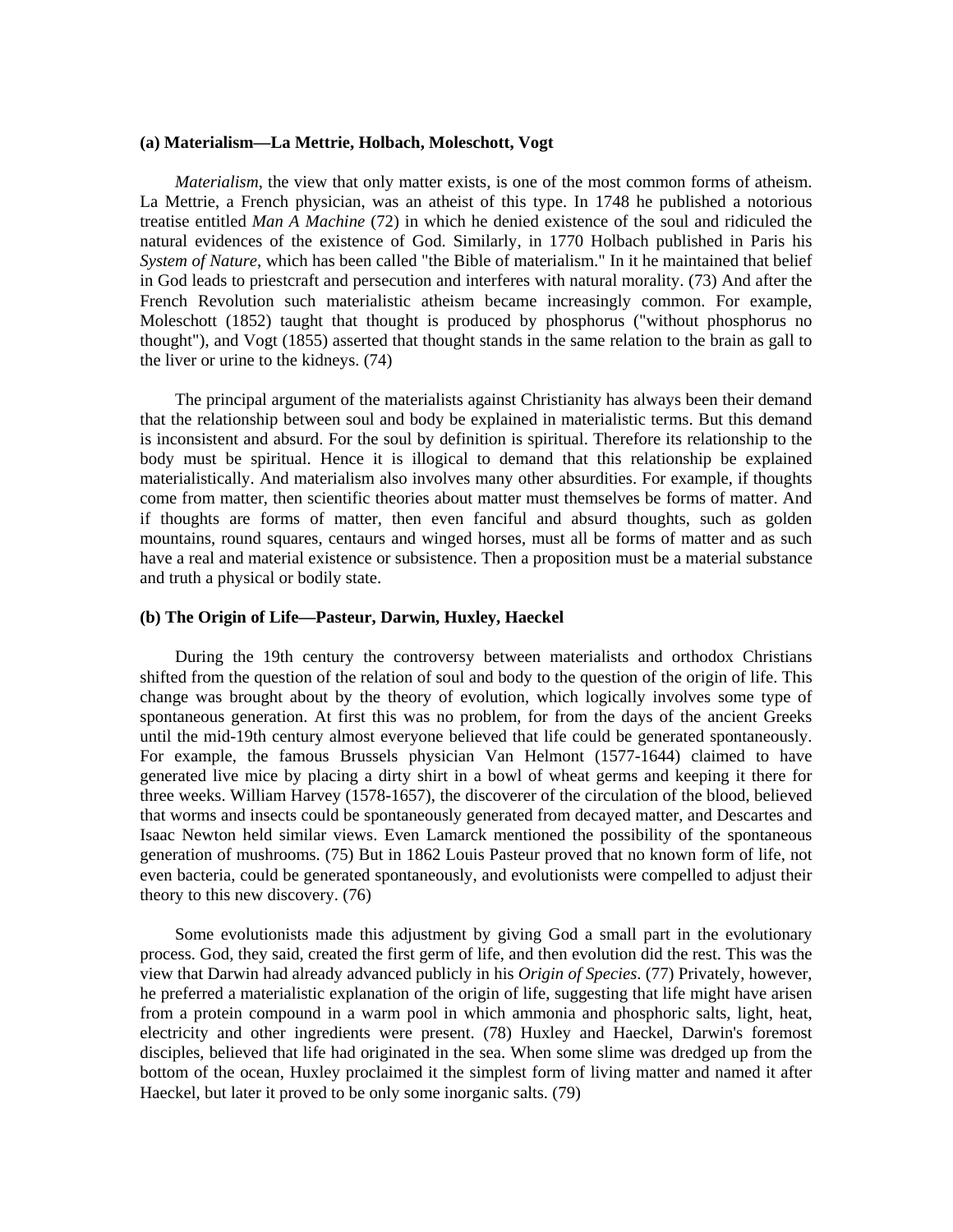Present-day followers of Darwin, Huxley and Haeckel look eagerly to space science to confirm their views. In 1959, for example, Urey and Miller expressed their opinion that all the projected space flights and the high costs of such developments would be fully justified if they were able to establish the existence of life on either Mars or Venus. (80) And in the same year M. Calvin named the moon, Venus and Mars as three non-terrestrial environments which might possibly contain life or the traces of life. (81) But subsequent investigations have not encouraged these hopes. Astronauts have walked the moon and found it lifeless. Three American and two Russian spacecraft have sailed past Venus and sent back their reports. According to this new data, Venus is the hottest of all the planets with temperatures reaching 1,000 degrees F. thus rendering the existence of life impossible. (82) As for Mars, in 1976 this planet was canvassed very carefully for signs of life but with negative results. Two space craft were landed on Mars with equipment to test the soil and transmit the results to earth, but the experiments were inconclusive. (83)

What about the possibility of creating life in a scientific laboratory? Some materialists claim that this feat has already been accomplished. Experiments with viruses, for example, have sometimes been so interpreted. Viruses are minute particles which cause certain diseases. When they are not in the cells of an organism which they can infect, viruses seem entirely lifeless, even forming crystals after the manner of inorganic chemicals. But as soon as a virus penetrates a living cell, it reproduces (makes copies of) itself just as if it were alive. Viruses, moreover, consist of two parts, a protein shell and a core of nucleic acid (DNA or RNA). (84) In 1955 at the University of California H. L. Fraenkel-Conrat accomplished the remarkable feat of disassembling two breeds of the tobacco mosaic virus and then successfully combining the protein shells of one breed with the RNA nuclei of the other. But as Fraenkel-Conrat himself observed, this was not a creation of life but an analysis of biologically active structures in terms of chemistry. (85)

Other experiments have proceeded along similar lines. In 1957 A. Kornberg and his associates in St. Louis caused DNA nucleic acid molecules to reproduce themselves by mixing a small "primer" of DNA with a ferment (enzyme) taken from colon bacteria and then adding the proper building materials of nucleic acid (nucleotides). (86) And in 1965 Spiegelman and Haruna of the University of Illinois did the same thing with RNA nucleic acid, using a ferment (enzyme) taken from cells infected by a certain virus, a small amount of RNA as a primere - magnesium salts, and the proper building-materials. (87) But as Dobzhansky (1964) admits, such experiments, though very impressive, do not really involve the creation of life from non-living constituents, since some of the materials are taken from living cells and, in any case, no living cell is produced. (88)

## **(c) Positivism—Comte. Russell, The Vienna Circle**

Positivism was a type of scientific atheism first advocated by Auguste Comte (1798-1857). His fundamental doctrine was the alleged three stages of human thought. The first stage, according to Comte, was the *theological*. As men passed through this stage, they were first fetish-worshipers, second polytheists, and finally monotheists. The second stage was *metaphysical*. In this stage men no longer referred phenomena to supernatural beings but to unseen causes, to occult powers or forces which can not be detected by the senses. But this stage, Comte believed, had also been outgrown, and thinking men had now entered the third stage of development, to wit, the *positive* stage. Men living in this third stage have come to recognize that there are no spiritual agencies in the universe, no efficient causes, nothing but facts discoverable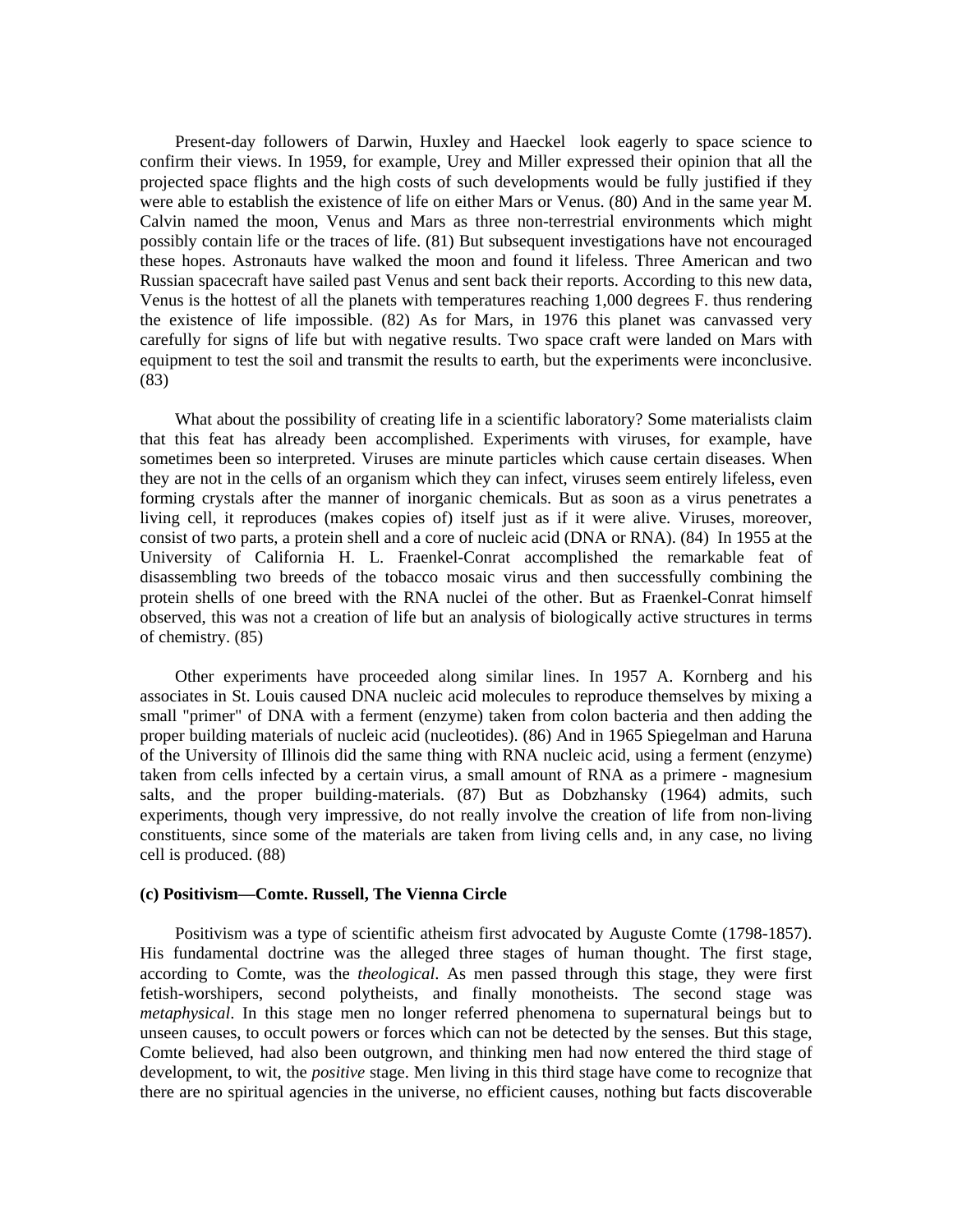by the senses, nothing but events which take place according to natural law. In this positive stage, Comte insisted, it has become evident that theological and metaphysical problems are insoluble and senseless. All that we ought to attempt is to discover and systematize the laws of nature. (89)

Comte's wide-ranging theories won him friends and adherents in England as well as in France. John Stuart Mill and the historian Thomas Buckle were numbered among his admirers. Of the later 19th-century positivists Kirchhoff and Mach, noted physicists, were especially prominent. And throughout the century there were many other scientists who, though they refused the positivistic label, yet by their contempt for religion and metaphysics showed themselves to be thoroughly imbued with the positivistic spirit.

Early in the 20th century, however, positivists began to discover that they had not really succeeded in eliminating metaphysical problems. They had only created a new one, namely, the problem of *meaning*. For if the religious and metaphysical ideas of the past are meaningless, how can positivists be sure that their own ideas have meaning? What is meaning? What does "meaning" mean? (90) The study of this question was given the name *Semantics* (science of meaning ).

Semantic studies were carried on first in England by Bertrand Russell in the early 1900's. A pioneer and outstanding authority in the field of symbolic logic, he applied this technique to the propositions of Kant and other great philosophers of the past in order to discover their meaning or lack of meaning. This procedure he called *logical analysis*. (91) Although Russell refused to be called a positivist, he leaned in this direction, and his achievements in symbolic logic had great influence on 20th-century positivism, so much so that it soon became known as logical positivism.

Shortly after World War I a group of logical positivists, usually spoken of as "the Vienna Circle", began to meet together at the University of Vienna under the leadership of Moritz Schlick, a professor of scientific philosophy there. (92) Ludwig Wittgenstein, who had studied logic under Bertrand Russell, was also influential in the group, although he never actually attended any of its meetings. (93) In Poland also during this same period similar groups were active. (94) Then during the 1930's interest in logical positivism spread to many lands, especially after the rise of Hitler to power, an event which had a scattering effect upon the whole movement. Many of its leaders fled to the United States and began to teach logical positivism and semantics in American Universities. And at the same time Alfred Korzybski, Stuart Chase, and S. I. Hayakawa introduced these subjects to the American public at the popular level. (95)

These semantic studies, however, have not led to any satisfactory conclusion. Positivists now maintain that meaning is a matter of convention. Whether you find meaning in a proposition or not depends on the semantic system which you adopt, the linguistic rules which you choose. Positivists say that they prefer to follow a semantic system in which only propositions, which can be verified experimentally, are meaningful. (96) But this is a purely arbitrary and subjective way to handle the question of meaning. If meaning is anything at all, it must be objective and independent of our wills. The Christian finds this meaning in God, his Creator, and in Jesus Christ, his Redeemer and Saviour.

### **(d) Cybernetics—The Philosophy of Automation**

A new era in the history of materialism seems to have begun in 1948, for this was the year in which Norbert Wiener (1894-1964), professor at Massachusetts Institute of Technology and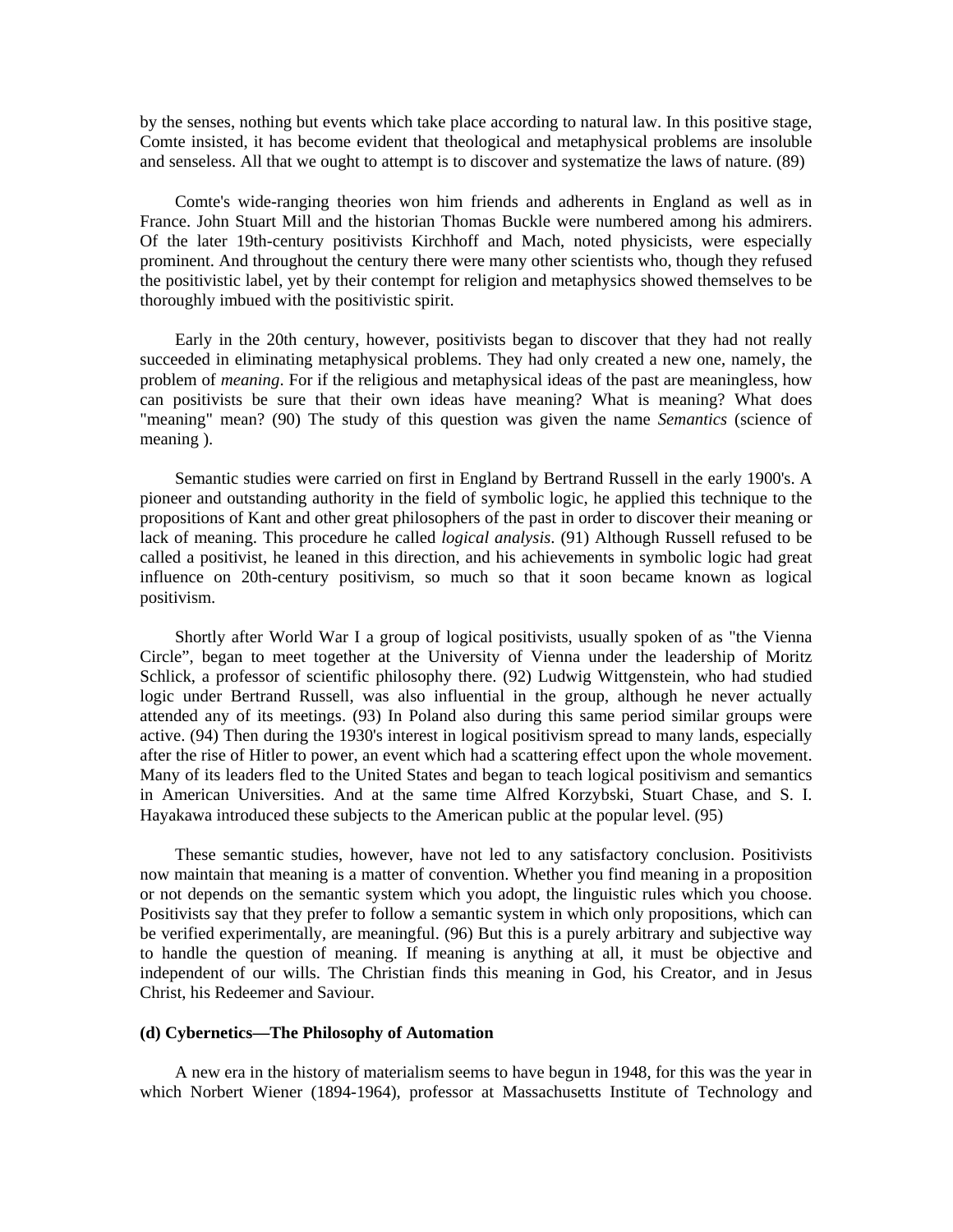world famous pioneer in the field of automation, published his well known book *Cybernetics*, *or Control and Communication in the Animal and the Machine*. The word *cybernetics* was derived from the Greek word *kybernetike*, which means *the art of steering*. Thus the title of the book conveyed Wiener's central thesis that there is no fundamental difference between animals and machines and that even human beings are basically mechanical. The principles, Wiener argued, that are valid in the realms of communication-engineering and automation can be applied also to human life. (97)

Wiener tells us that he was led to these conclusions through his work on anti-aircraft guns during World War II. These guns were aimed by computers which calculated the position of the enemy aircraft on the basis of statistical probability. If the gun failed to score a hit, radar-pulses would be reflected back to the gun both from its own bursting shell and from the enemy aircraft. (98) These radar-pulses would set in operation a correctional process called "feedback," namely an electrical current which was "fed back" into the gun's computer. This "feedback" would then correct the calculations of the computer and thus improve the aim of the gun. Computerized encounters such as these were regarded as contests between two machines, the automatic gun on the one hand and the enemy pilot and his aircraft on the other.

Wiener's work on anti-aircraft guns was soon utilized in the field of communication-engineering (telegraph, telephone, radio, television). In this realm also there is a contest between two opposing forces. The first of these is called *information*. When a message is received over a wire or over the radio waves, the exact content of the message is never absolutely certain. And so out of all the possibilities the most probable is selected by means of mechanical devices which operate on the principle of statistical probability. "Information" is the process by which this selection is made. The second and opposing process is called *entropy*, the scientific name for the electrical disturbances which break up the message and render its reception difficult by making all the possibilities equally probable. The use of Wiener's methods of computing probabilities provided a way to eliminate these electrical disturbances more completely and thus to improve the reception of messages.

Out of these principles of communication-engineering and automation Wiener developed his philosophic system. He regarded the history of the universe as a gigantic struggle in which *entropy* and *information* are pitted against each other. Entropy, he maintained, is the disintegrative force which dissolves the universe by making all the possibilities equally probable and thus doing away with all distinctiveness. Information is the constructive force which uses "feedback" (Wiener's new name for adaptation to environment) to make some possibilities more probable than others and thus to set in motion the process of evolution. Both human beings and machines are products of evolution. Human beings must be used humanly. Since they are high grade machines, they should be assigned tasks involving decision making. Boring drudgery should be reserved for machines of a lower order. But in the last analysis, according to Wiener, all human striving is in vain. Entropy must win the victory over information, and the history of the universe must end in chaos.

Wiener's cybernetic philosophy has been eagerly adopted by evolutionists the world over and now reigns almost supreme in scientific circles, but like all other materialistic thought structures it falls down when handled critically. What is back of the possibility out of which both entropy and information are said to flow? If nothing is back of it, why is there any possibility? Why isn't everything impossible? And what is back of the statistical probability which is said to guide both entropy and information? If nothing is back of it but chance, why isn't there chaos right now? Why don't all the possibilities become equally probable at this very moment? And in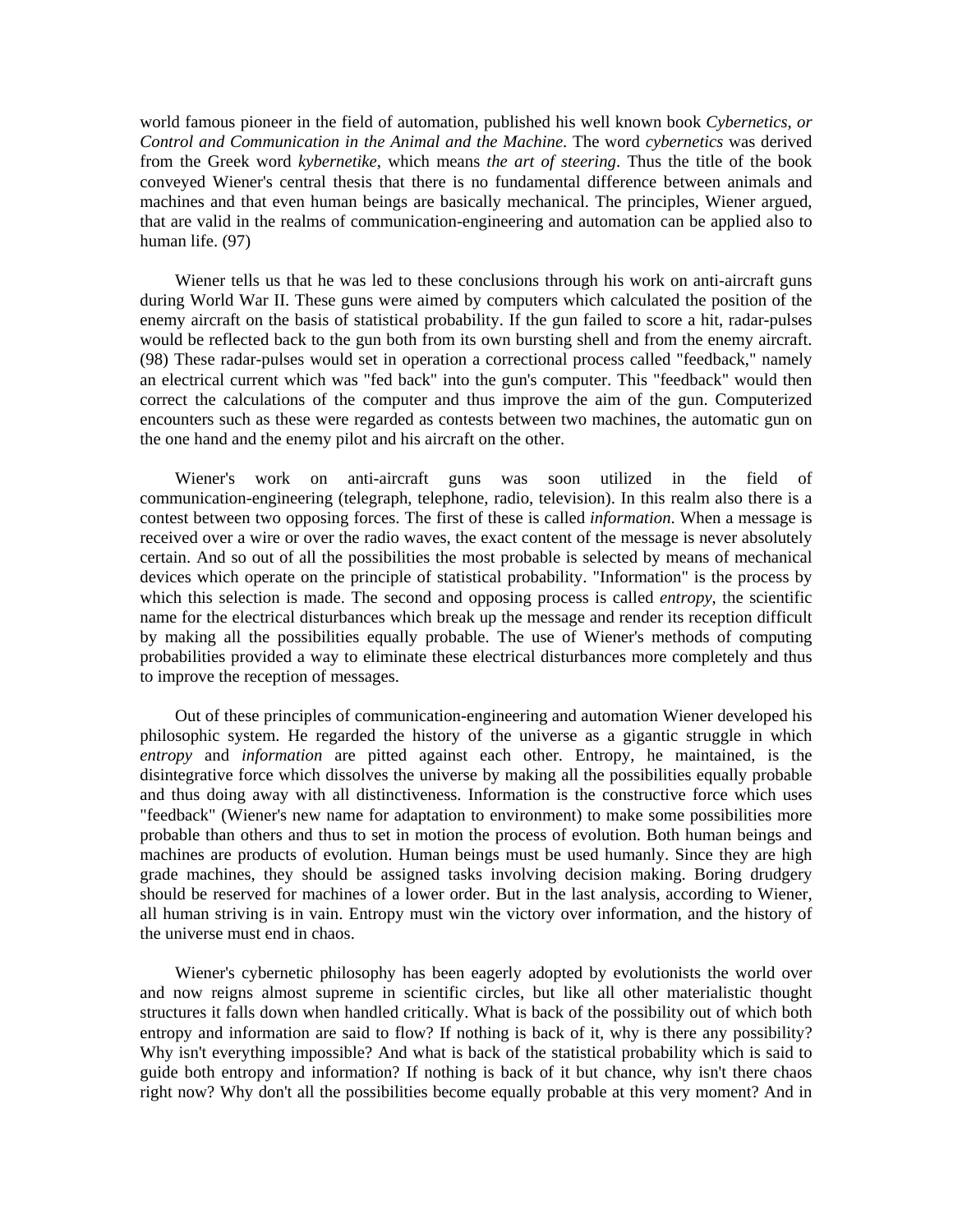what sense can Wiener claim that his materialistic philosophy is true? For if materialism is true, then all ideas, theories and philosophies must be forms of matter or states of matter and as such cannot meaningfully be said to be true.

## **(e) Truth and Certainty, Probability and Error. Common and Saving Grace**

Most modern scientists are convinced of one thing, however much they may differ in regard to other matters, namely, that science has no use for absolute or final truth. Professor Margenau (1963) of Yale is quite passionate, even violent, in his expression of this conviction. Science, he declares, harbors no absolute or final truth. Final truth, he asserts, is stagnant knowledge. Only a fool looks for it. Only a feeble soul insists on truth by revelation. (99) And others have expressed themselves similarly. For example, the eminent scientific philosopher Hans Reichenbach (1938) maintained that human knowledge includes no truth. "All we have," he said, "is an elastic net of probability connections floating in open space." (100)

But can the situation be as these scientists picture it? Can there be probability without truth? Is it possible to abolish truth and leave nothing but probability? Analysis shows that this is not possible. For when a scientist says that his theory is probable, he means that it is *true* that his theory is probably *true*. He does not mean that it is probable that his theory is probably probable, for this would be nonsense. In other words, probability makes no sense unless there is also truth.

It cannot be, therefore, that all propositions are merely probable. Some propositions must be permanently true. Otherwise the probability concept becomes meaningless. What are these permanently true propositions? God gives the answer to this question. The permanently true propositions are those propositions by which God reveals Himself in nature, in the holy Scriptures, and in the Gospel of Christ which is the saving message of the Scriptures.

God is the God of truth. Through Moses He proclaims Himself as such*. A God of truth and without iniquity, just and right is He* (Deut. 32:4). And Jesus tells His disciples*, I am the way, the truth and the life: no man cometh unto the Father, but by Me* (John 14:6). The significance of these biblical statements and many others like them is explained by the fact that the biblical word for truth is *emunah*, which means *firmness, steadfastness, faithfulness*. God is the Truth, the Supreme Reality on which all other realities depend, the unshakable firmness which supports the universe which He has created, the unchangeable steadfastness, the ultimate faithfulness. Truth is an attribute of God, one of the aspects of His infinite and eternal Being. *His mercy is everlasting; and His truth endureth to all generations* (Psalm 100:5).

If God is truth, what then is probability, and how does probability differ from certainty? In answering these questions we must remember that God is infinite and that therefore not all aspects of His revelation of His truth are equally clear to our finite human minds. Regarding the revelation which God makes of His operations in the kingdom of nature this is obviously so. *Lo these are parts of His ways: but how little a portion is heard of Him? but the thunder of His power who can understand?* (Job. 26:14). And in the realm of spiritual things also, in the study of the Scriptures, our limited human intelligence loses itself in wonder at the depths of the divine knowledge. *O the depth of the riches both of the wisdom and knowledge of God! how unsearchable are His judgments, and His ways past finding out!* (Rom. 11:33).

According to the Bible therefore, the difference between probability and certainty can be defined in the following way: Certainty is our clear perception of God's clearly revealed truth, especially His revelation of Himself in nature, in the holy Scriptures, and in the Gospel of Christ.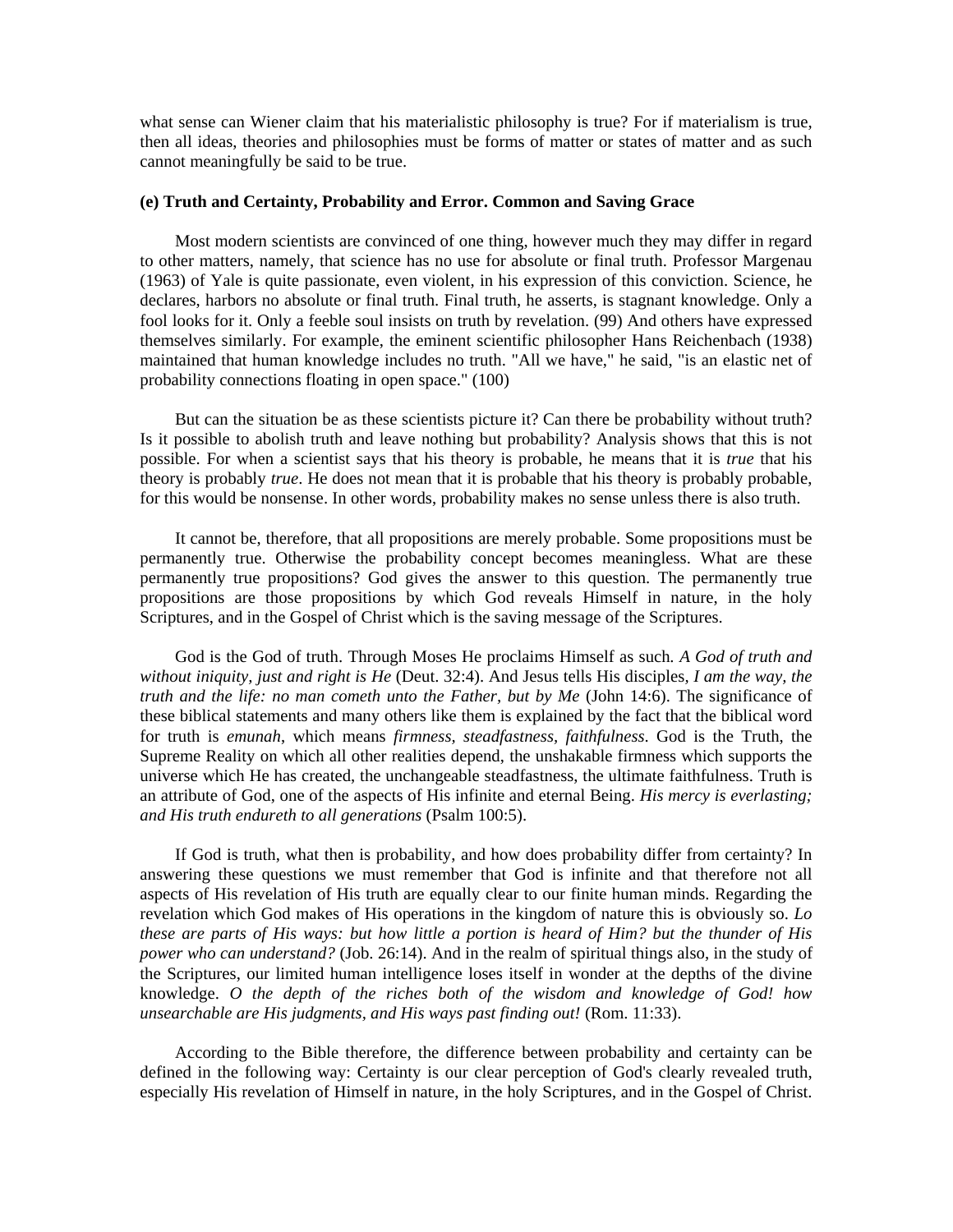Probability, on the other hand, is our dimmer perception of God's less clearly revealed truth. In other words, God's clearly revealed truth suggests further truth less clearly revealed, and this suggests yet further truth still less clearly revealed, and so we go forward until at last we stand before the unrevealed truth, namely, the secret things of God (Deut. 29:29). Similarly, statistical probability is the truth suggested, in varying degrees of clarity, by the statistical regularity which God establishes in the world and maintains by His providence.

But what about error and falsehood? Where do they come from? The Bible teaches us that Satan, the father of lies, is the ultimate source of both these great evils (John 8:44). From the very beginning down to the present time Satan has spread his falsehoods far and wide by means of doubt, denial, and deception. By casting clouds of doubt upon God's clearly revealed truth he makes it seem only probable. For example, Satan said to Eve*, Yea, hath God said, Ye shall not eat of every tree of the garden?* (Gen. 3:1). Did God really say anything like this? Then from doubt Satan brings sinners farther to an open denial of God's truth. *Ye shall not surely die*, Satan assured Eve (Gen. 3:4). And having thus prepared the way, Satan completes his work of deception by suggesting a false alternative to take the place of the rejected truth. *For God doth know that in the day ye eat thereof, then your eyes shall be opened, and ye shall be as gods, knowing good and evil* (Gen. 3:5). By such false hypotheses and theories down through the ages Satan has ensnared the lost members of our fallen human race and made them his willing captives (2 Tim. 2:26).

By his deceits and stratagems Satan reigns over the minds and hearts of unbelieving sinners and over their civilization and culture. He is the *god of this world* (2 Cor. 4:4). Yet even here he does not hold undisputed sway. For the Bible teaches that the Holy Spirit exercises a restraining influence over the minds and hearts of sinful men which prevents their wickedness from attaining its full potential and thwarts the evil purposes of the devil. This influence of the Holy Spirit does not save sinners. It merely restrains their wickedness, often making them capable of an outward righteousness (Matt. 5:20). It is called *common grace* because it is bestowed upon all unbelieving sinners in common, both upon those who like Nicodemus later repent and believe (John 19:39) and upon those who like the rich, young ruler persist in unbelief and finally perish (Mark 10:22). To this common grace of the Holy Spirit is to be attributed all the relative truth and goodness that is to be found in unbelieving thought and life. When the Holy Spirit withdraws this restraining influence, public morality sinks to record lows, as in the days before the flood (Gen. 6:3), in the days of the Roman Empire (Rom.1:24), and also, it seems, today.

It is possible, therefore, and useful to make a distinction between Truth and facts. Truth is eternal. It is an attribute of God. Facts, on the other hand, are the temporal truths which God establishes by His works of creation and providence. Facts are revealed by God to men through their thought processes, and in the facts God reveals Himself. Because of common grace unbelievers are able to know many facts. Often their knowledge of the facts is much more extensive than that of most believers. But since unbelievers reject God's revelation of Himself in the facts, their knowledge of the facts is incomplete, and their thinking is full of fallacies and inconsistencies.

When a sinner repents and believes in Christ, he is lifted out of the realm of *common grace* into the realm of *saving grace*. The Holy Spirit no longer merely restrains his sin but progressively eradicates it. The converted sinner becomes a new creature in Christ and acquires a new way of looking at every question (2 Cor. 5:17). He no longer sees the truth as unbelievers do in disconnected flashes but as an organic whole which has its center in God's clear revelation of Himself in nature, in the holy Scriptures, and in the Gospel of Christ. Beginning at this central point, he strives to follow this divine truth out into every sphere of thought and then to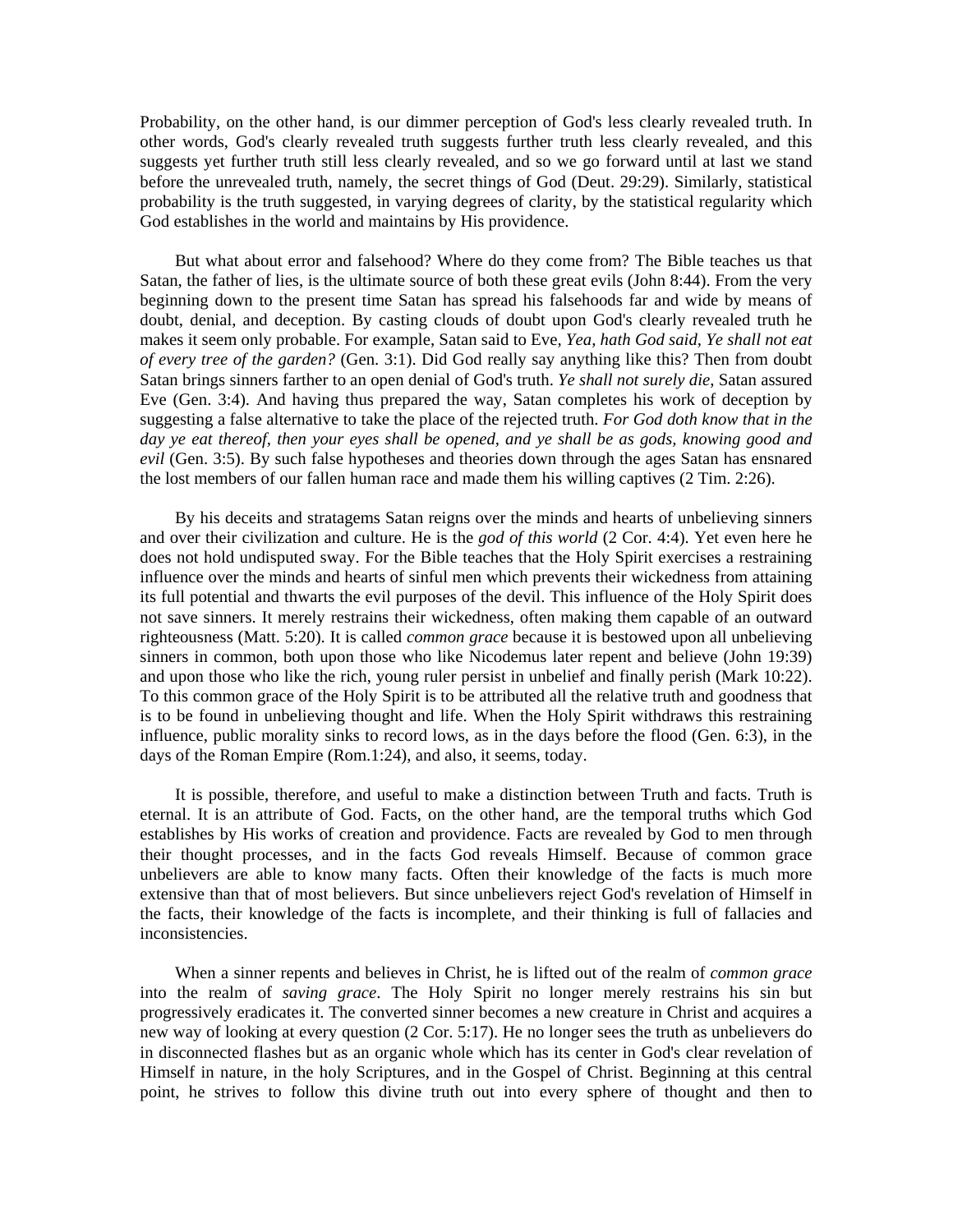communicate this truth to others. *Thou hast given a banner to them that fear Thee; that it may be displayed because of the truth* (Psalm 60:4).

## **(f) Christian Truth Versus Godless Economic Theory**

Currently there is perhaps no area of human thought in which the application of Christian truth is more needed than in the realm of economics and sociology, for it is here that Satan today seems to be making his most deadly impact. It is fitting therefore that we conclude our history of unbelief with a few remarks in this field.

The modern science of economics is generally considered to have originated with the Scottish philosopher Adam Smith, who in 1776 published a book that won him lasting fame, entitled, *An Inquiry into the Nature and Causes of the Wealth of Nations*. In this treatise Smith contended that there are three factors on which the wealth of any nation depends, namely, labor, capital, and the law of supply and demand. The operation of these three factors should be left to the control of private individuals without any government interference or control. "All systems either of preference or of restraint, therefore, being thus completely taken away, the obvious and simple system of natural liberty establishes itself of its own accord. Every man, as long as he does not violate the laws of justice, is left perfectly free to pursue his own interest in his own way, and to bring both his industry and capital into competition with those of any other man, or order of men." (101) This principle of non-interference on the part of government has often been called the *laissez-faire* (hands-off) principle.

Adam Smith's famous book had far-reaching effects. For one thing, it transformed economics from a practical concern into an academic matter. Soon economics was taught in universities and written about in scholarly publications by theorists, many of them with little actual experience in commerce and industry. Then, as the years rolled by, these scholarly "economists" grew more ambitious. No longer content merely to teach and write but desiring to rule, they gravitated more and more toward socialism. Discarding Adam Smith's principle of *laissez-faire*, they founded organizations and political parties to work for state ownership and control of economic resources. One of the best known of these socialistic associations was organized in 1884 by a group of English radicals. Since their strategy was to bring about social changes gradually, they named themselves the Fabian Society after the ancient Roman general Fabius, who won a decisive victory through the policy of delay. Not less sinister, all through the later 19th century there lurked in the background the communist party of Marx, Engels, Bukharin, and Lenin, who developed Adam Smith's emphasis on the importance of labor into a program of world-wide revolution and world-wide governmental ownership and control allegedly for the benefit of the workers.

The catastrophic changes of World War I fanned all these smoldering embers into flames which reached our own country in 1933. Since that date the government of the United States has fallen increasingly under the domination of subversive elements (socialists, Fabians, communists) commonly called the "Liberal-left." With this Liberal-left at the helm, our American ship of state has met with disaster after disaster, especially in the international sphere. Since World War II communists have taken over Eastern Europe, China, Cuba, and parts of other regions such as Indochina, the Near East, Africa, and South America. More than one billion human beings have been enslaved. And when we come to armaments, the situation is still more frightful. In 1962 the United States had 2 1/2 to 10 times as much nuclear firepower as the Soviet Union. (102) In 1972, after the signing of the Salt I armament agreement in Moscow, Dr. Henry Kissinger acknowledged that the Soviets had a 3-to-1 advantage over the United States in explosive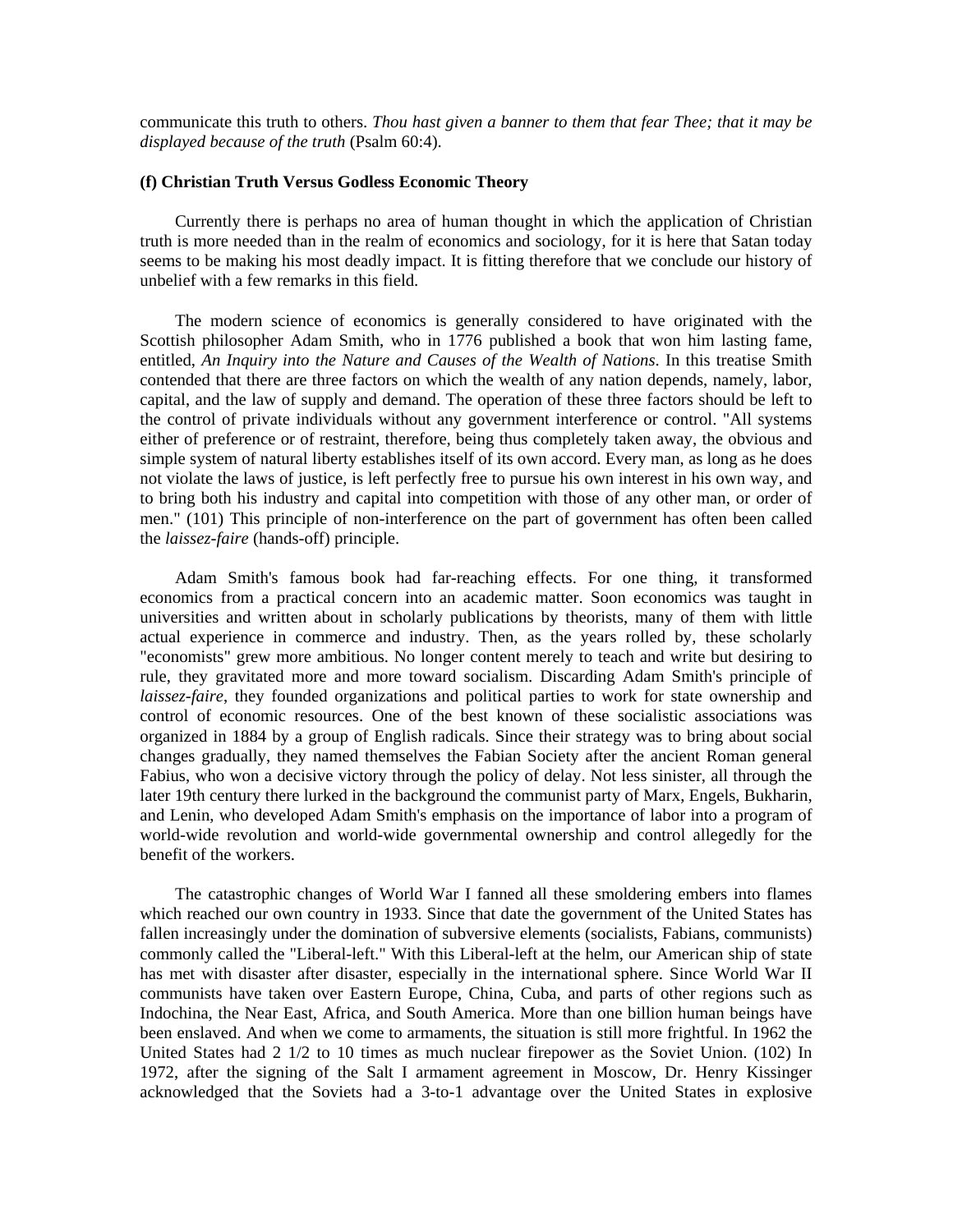tonnage. (103) But the only response of the Liberal-left to this terrible danger has been to cancel the B-1 Bomber, delay production of the neutron bomb, and give away the Panama Canal.

For many years it has been evident that the long-term objective of the Liberal-left leaders is to bring about the surrender of the United States to the Soviet Union. This drastic step, they believe, is necessary in order to establish a World Government. In 1958 the U. S. Senate was thrown into furor by tidings of a book entitled "Strategic Surrender," which had been prepared by the Rand Corporation, the first and greatest of the federal government "think-factories," and distributed to the U. S. Air Force. (104) In 1961 a bulletin was prepared by the State Department proposing surrender of military power to a United Nations Peace Force. (105) This also was discussed in the Senate, but this time there was no furor. Instead the bulletin was defended by a liberal Senator as "the fixed, determined, and approved policy of the Government of the United States of America." (106) In 1963 a study was made by a group of 60 scientists and engineers headed by Nobel-prize-winning physicist Eugene P. Wigner in the area of civil defense. The group proposed a tunnel grid system which for the price of \$38 billion would provide all U. S. cities of over 250,000 population with protection against nuclear attack. Their report was submitted to the Defense Department and placed in storage. (107) Similarly, on Feb. 9, 1967, the Joint Chiefs of Staff recommended a plan providing a thin anti-missile defense for the entire United States and added protection for the 50 largest cities. (108) A bill endorsing this plan was passed by the Senate 86 to 2 on Mar. 21, 1967, but Defense Secretary McNamara said it would be too expensive (\$4 billion a year for 10 years), and so nothing was done about it. (109)

In 1969 appropriations were voted for two anti-missile sites, but only one was constructed, and even this was abandoned in 1975. In contrast, the Russians have a fully operative anti-missile system around Moscow. Most of their new factories are built away from large urban areas, and Russian society is now equipped to go underground at short notice, with immense shares of foodstocks buried. Missile sites also have been hardened to about 15 times the strength of those in the United States. (110)

If the projected "strategic surrender" of the United States to a Russian dominated United Nations actually takes place, Bible-believing Christians everywhere will be facing persecution and death, and the preaching of the Gospel will well nigh cease. Until Jesus comes, therefore we must do our duty as Christian citizens. We must expose and oppose the evil program of the Liberal-left and work for the re-armament and security of our country. All available resources must be allocated to this end. Wasteful programs must be discontinued.

Does this mean that we are to return to the economic doctrines of Adam Smith? Not quite. For Smith was a skeptic, a friend of David Hume, and because he was a skeptic he failed to appreciate, or even to consider, the most important of all the causes of the wealth of nations, namely, the blessing of God and the influence of Christian Truth. *But seek ye first the kingdom of God and His righteousness; and all these things shall be added unto you* (Matt. 6-33). Even earthly interests prosper best under the sunlight of the Gospel. This is why even unbelievers, even those who reject the Saviour whom the Gospel proclaims, prefer to live in Christian countries rather than non-Christian countries and in Protestant countries rather than in Roman Catholic countries. And the testimony of history is to the same effect. The Near East, for example, was once the richest region in Christendom, but after the Mohammedan conquest it speedily became poverty stricken. At the time of the Reformation Spain and Italy were the most wealthy nations in Europe, while England was poor and Scotland barbarous. Then the Gospel came to Britain, and this relationship was reversed. And in all North and South America the only wealthy nation is our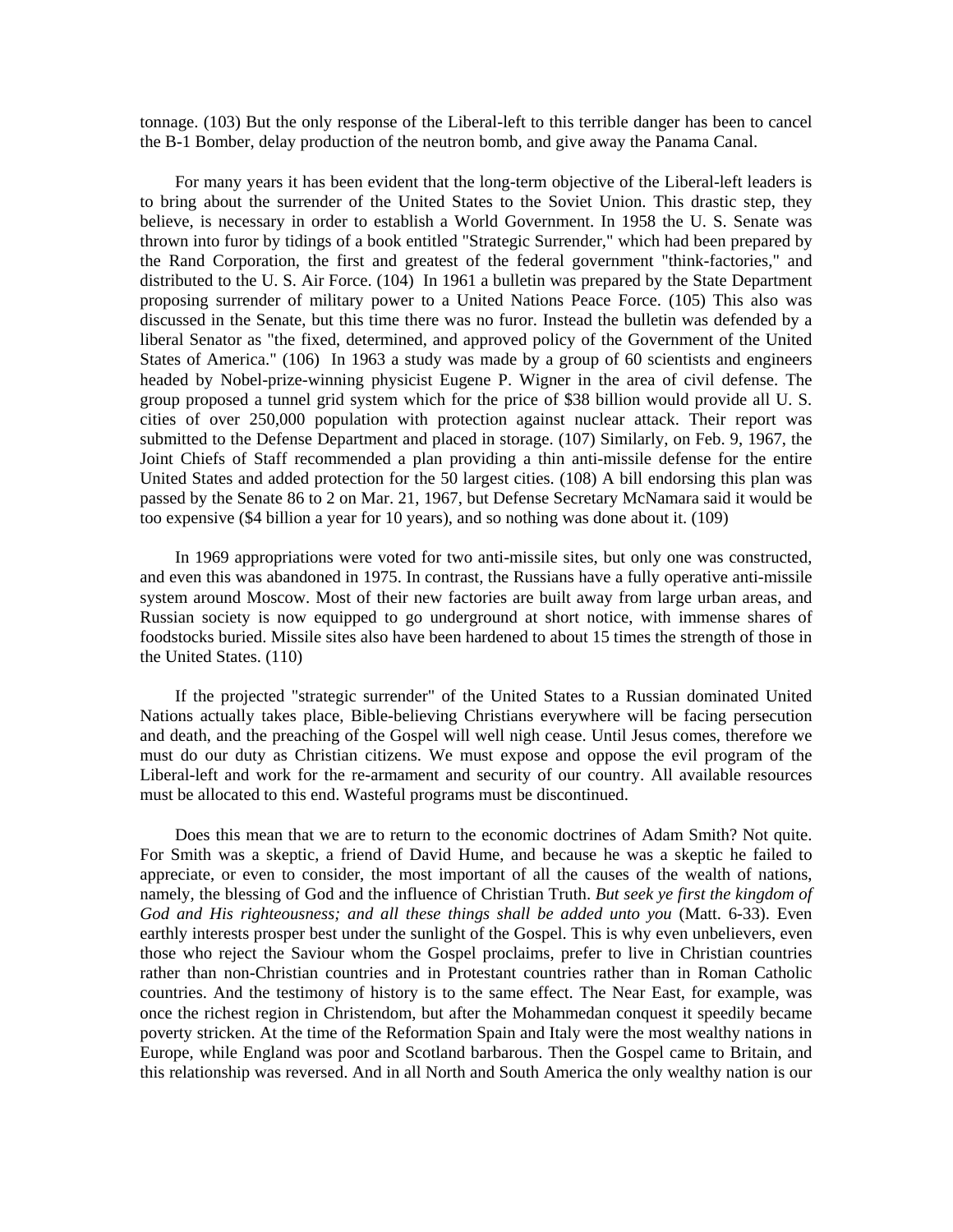own United States, in which alone (with the exception of the Protestant provinces of Canada) the preaching of the Gospel has had free course.

While defending our country, therefore, we must not forget to defend the Bible, for this is still more basic. Honesty, moral purity, and trust in God are the foundations of national and personal prosperity, and these fundamentals are taught only in the holy Scriptures. *Two things have I required of Thee; deny me them not before I die: Remove far from me vanity and lies: give me neither poverty nor riches; feed me with food convenient for me* (Prov. 30:7-8*). But my God shall supply all your need according to His riches in glory by Christ Jesus* (Phil. 4:19).

#### **(g) Victorious Faith! —The Difference Between Faith and Doubting**

*Jesus answered and said unto them, Verily I say unto you, If ye have faith and doubt not, ye shall not only do this which is done to the fig tree, but also if ye shall say to this mountain, Be thou removed, and be thou cast into the sea; it shall be done* (Matt. 21:21). Here Jesus promises us that if we *have faith* and *doubt not*, even that great mountain of unbelief which now encompasses the earth shall fall before us. But how do we obtain this faith? How do we know whether we have it or not? How can we tell whether we are believing or doubting? What is the difference between faith and doubting? The Bible answers these questions in the eleventh chapter of Hebrews.

*He that cometh to God must believe that He is, and that He is a rewarder of them that diligently seek Him* (Heb. 11 :6b). If I truly believe in God, then God is more real to me than anything else I know, more real even than my faith in Him. For if anything else is more real to me than God Himself, then I am not believing but doubting. I am real, my experiences are real, my faith is real, but God is more real. Otherwise I am not believing but doubting. I cast myself therefore on that which is most real, namely God Himself. I take God and Jesus Christ His Son as the starting point of all my thinking.

*This is the victory that overcometh the world, even our faith* (1 John 5:4). In the past true believers won great victories for God through their faith. *Who through faith subdued kingdoms, wrought righteousness, obtained promises, stopped the mouths of lions, quenched the violence of fire, escaped the edge of the sword, out of weakness were made strong, waxed valiant in fight, turned to flight the armies of aliens* (Heb. 11:33-34). Today we also can be victorious through faith if we doubt not, if we take God and His revelation of Himself in holy Scripture as the starting point of all our thinking. In science, in philosophy, in New Testament textual criticism, and in every other field of intellectual endeavor, our thinking must differ from the thinking of unbelievers. We must begin with God.

(For further discussion consult *Believing Bible Study*, pp. 2-3, 219-222.)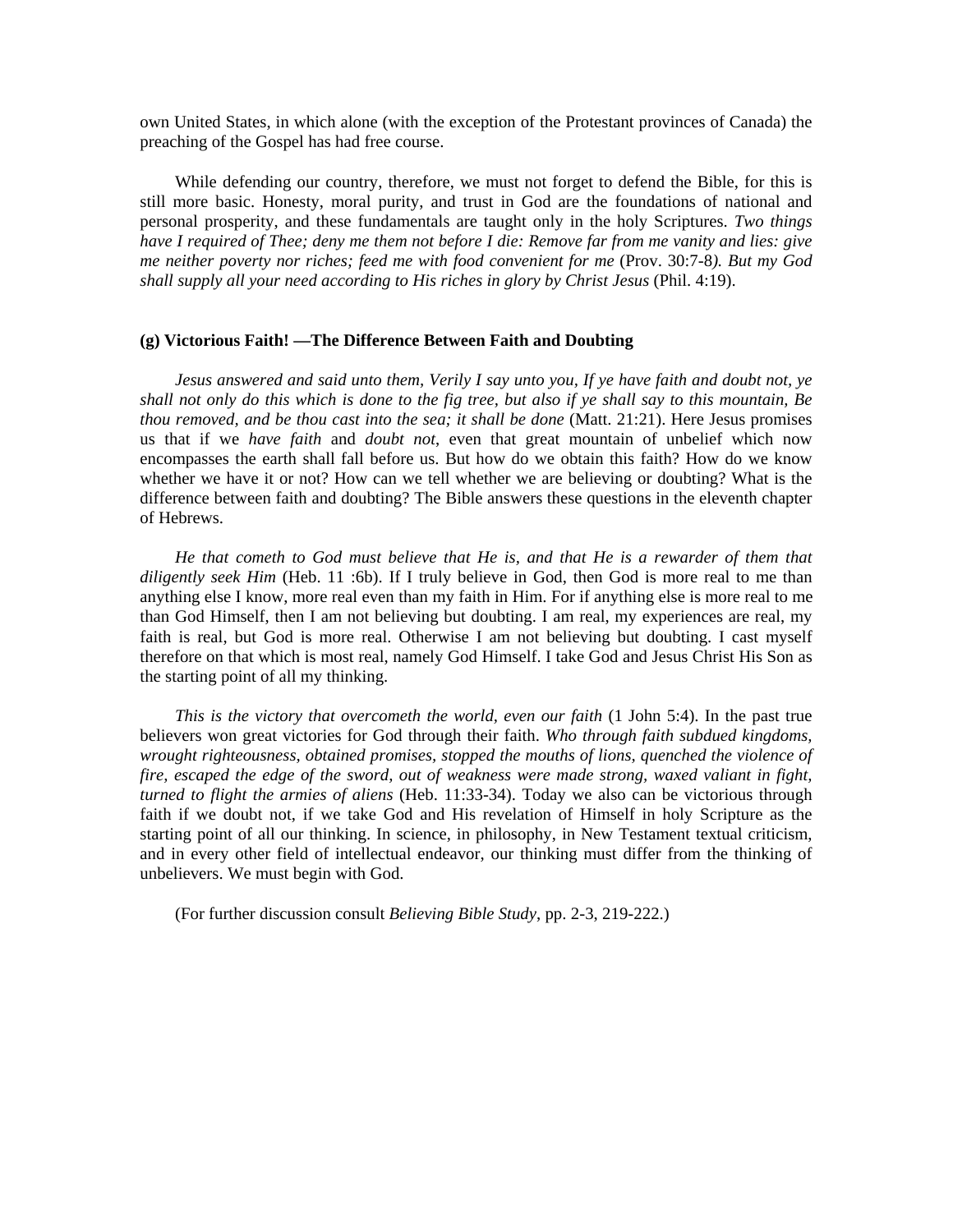# CHAPTER THREE

# **A SHORT HISTORY OF MODERNISM**

There are many scholars today who claim to be orthodox Christians and yet insist that the New Testament text ought not to be studied from the believing point of view but from a neutral point of view. (1) The New Testament text, they maintain, ought to be treated just as the texts of other ancient books are treated. And in this they are followers of Westcott and Hort (1881), who still remain the best known advocates of this neutral principle.

In this present chapter we will endeavor to point out the error of this neutral, naturalistic New Testament textual criticism and to show how it has led to skepticism and modernism.

## 1. The Skeptical Tendency Of Naturalistic New Testament Textual Criticism

The following short history of New Testament textual criticism will show how the use of the naturalistic method leads inevitably to skepticism regarding the New Testament text.

## **(a) The Reformation Period—The Theological Approach to the New Testament Text**

New Testament textual criticism cannot properly be said to have begun until the New Testament was first placed in print in 1516, one year before the commencement of the Protestant Reformation. Hence the first New Testament textual critics were editors such as Erasmus (1466-1536), printers such as Stephanus (1503-1559), and Reformers such as Calvin (1509-1564) and Beza (1519-1605). A study of Calvin's commentaries and the notes of Erasmus and Beza indicates that these 16th-century scholars had not worked out any clearly defined system of New Testament textual criticism. In this department of biblical study they were unmethodical, and some of their remarks concerning the New Testament canon and text reflect the humanistic culture in which they had been reared. But in their actual editing and printing of the New Testament they were guided by the common faith in the Received Text. For in their appeal to the New Testament against the errors of the papacy and the Roman Catholic doctrinal system these Reformers were not introducing a novelty but were falling back on a principle which long before the Reformation had been acknowledged by everyone. For centuries it had been commonly believed that the currently received New Testament text, primarily the Greek text and secondarily the Latin text, was the True New Testament Text which had been preserved by God's special providence. It was out of this common faith, therefore, that the printed Textus Receptus was born through the editorial labors of Erasmus and his successors under the guiding hand of God. Hence during the Reformation Period the approach to the New Testament text was theological and governed by the common faith in holy Scripture, and for this reason even in those early days the textual criticism of the New Testament was different from the textual criticism of other ancient books.

### **(b) The Age of Rationalism - The Naturalistic Approach to the New Testament Text**

After the commencement of the 17th century rationalists began to arise who laid aside the theological approach to the New Testament text and took up in its stead the naturalistic approach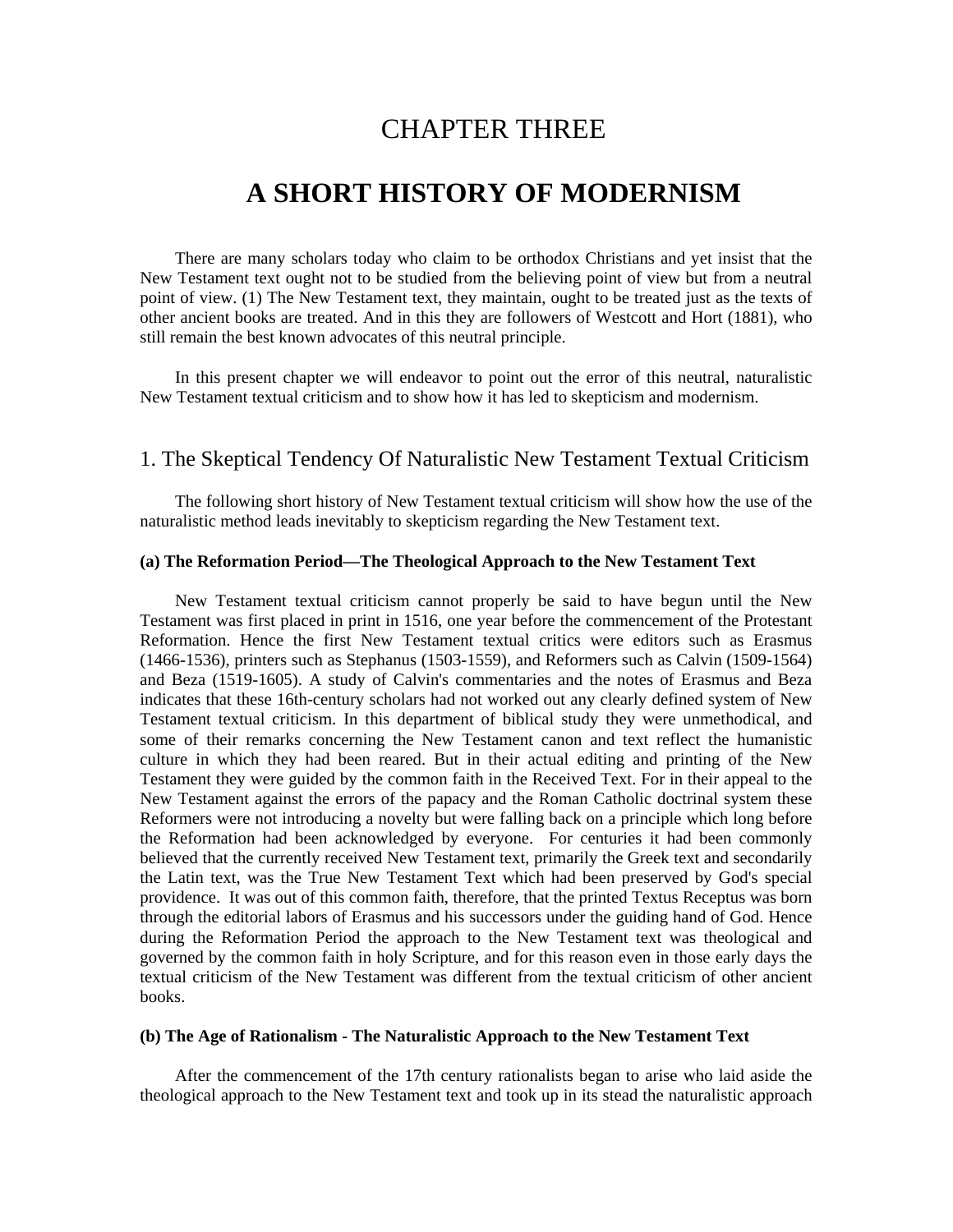which makes no distinction between the text of the New Testament and that of a purely human book. Denying the common faith, they handled the New Testament text in a wholly secular way. One of the most famous of these rationalists was Hugo Grotius (1583-1645), celebrated Dutch statesman and theologian. In his *Annotations* (pub. 1641-50) Grotius made a number of conjectural emendations, in the New Testament text. (2) a procedure which was then customary in the editing of ancient classical authors. And in 1658 Stephen Courcelles, professor at the Arminian College in Amsterdam, continued this trend by publishing an edition of the New Testament containing some of the conjectures of Grotius and also some of his own mixed indiscriminately with variant readings drawn from the New Testament manuscripts. (3) This action on Courcelles' part created alarm among orthodox Christians and awakened new interest in the problem of the New Testament text.

In 1675 John Fell, Dean of Christ Church and later Bishop of Oxford, suggested a new way of attacking this problem. In places in which the New Testament manuscripts differed from each other we should think of the scribes that copied the manuscripts rather than of the original apostolic authors. By noticing all the various ways in which these scribes made mistakes, we would be able to detect false readings and thus finally arrive at the true reading by a process of elimination. (4) This suggestion was taken seriously by Gerhard von Maestricht, an official of the city of Bremen, who in 1711 published 43 rules for New Testament textual criticism most of which dealt with the mistakes scribes were likely to make. (5) And this shift of attention from the inspired authors of the New Testament to the uninspired scribes that copied it was another step toward a completely naturalistic New Testament textual criticism.

In 1720 Richard Bentley (1662-1742), famous Cambridge scholar, proposed a thoroughly naturalistic method of New Testament textual criticism. What he advocated was the rejection of the printed Greek New Testament text altogether and of the readings of the majority of the manuscripts and the construction of a new text by comparing the oldest Greek New Testament manuscripts with the oldest manuscripts of the Latin Vulgate. He believed that these ancient Greek and Latin manuscripts would agree very closely and that this close agreement would make it possible to recover the New Testament text in the form in which it existed at the time of the Council of Nicaea (325 A.D.). (6) He also believed that this method of textual criticism would improve the "barbarous" style of the existing New Testament text and "make it more worthy of a revelation." (7)

J. A. Bengel (1687-1752) was an orthodox German Lutheran except in the realm of New Testament textual criticism. Here like Bentley he inclined toward rationalism. He claimed to believe in the providential preservation of the Scriptures, but when he began to deal with the New Testament text he laid this doctrine on the shelf as an unworkable principle. "Concerning the care of the early Church for the purity of the manuscripts and concerning the fruits of this care, whatever is clearly taught must be eagerly and piously maintained. But it is certainly difficult to explain through what churches and ages this care extended, and whatever it was it did not keep from coming into existence those variant readings which circulate today and which are more easily removed when their origin is known." (8)

In his own textual criticism Bengel relied on Bentley's method of comparing various classes of manuscripts with each other. (9) Also he laid great stress on a rule which he himself had formulated: "The hard reading is to be preferred to the easy reading." (10) When there is a choice, Bengel argued, between a reading which is hard to understand and a reading which is easy to understand, the hard reading must be the genuine one, because the orthodox scribes always changed the hard readings to make them easy. Hence, according to Bengel, the orthodox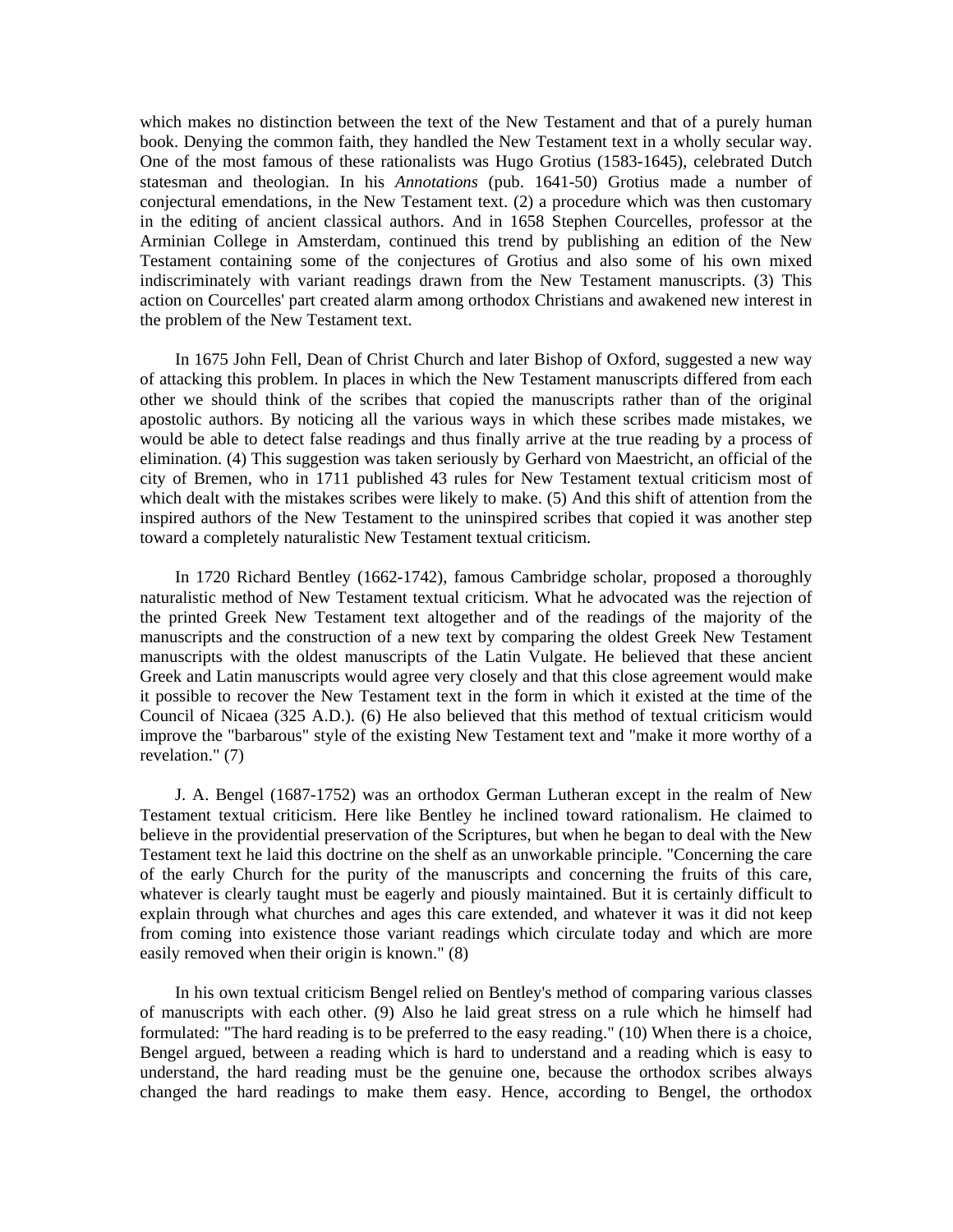Christians had corrupted their own New Testament text. This hypothesis amounted to a denial of the doctrine that God by His special providence had preserved the True Text down through the ages in the usage of believers. It is no wonder therefore that an outcry was raised against Bengel by conservative Christians in Germany.

## **(c) The Age of Enlightenment—The Skeptical Approach to the New Testament Text**

The last half of the 18th century in Germany was the age of "enlightenment" in which rationalism was positively encouraged by Frederick II, the "philosopher king," who reigned over Prussia 46 years (1740-86). Under these conditions the skepticism inherent in the naturalistic method of New Testament textual criticism was clearly brought out.

Johann Semler (1725-91), professor at Halle, was the first textual critic to suggest that the New Testament manuscripts had been edited, not merely copied, by the ancient scribes. (11) He was bold also in some of his conjectures concerning the New Testament text. For example, he believed that chapter 9 of 2 Corinthians was a fragment inserted by the scribes in its present location and that chapter 16 of Romans was originally a letter to the Corinthians that got attached to Romans by mistake. (12) And in other respects also Semler revealed himself as one of the first modernists. He believed that both the Old and the New Testament canons had grown by degrees and that therefore the Scriptures were not inspired in the traditional sense. According to Semler, the teaching of Jesus and the Apostles contained Jewish conceptions of merely "local" and "temporal" value which it was the task of scientific exegesis to point out. (13)

J. J. Griesbach (1745-1812), pupil of Semler and professor at Jena, early declared himself a skeptic regarding the New Testament text. In 1771 he wrote, "The New Testament abounds in more glosses, additions, and interpolations purposely introduced than any other book." (14) And during his long career there is no indication that he ever changed this view. He was noted for his critical editions of the New Testament and for the comprehensive way in which he worked out a classification of the New Testament manuscripts into three "rescensions" or ancestral groups. (15) He also developed the thought implicit in Bengel's rule, "The hard reading is to be preferred to the easy reading." Like Bengel he interpreted this rule to mean that the orthodox Christians had corrupted their own New Testament text. (16) According to Griesbach, whenever the New Testament manuscripts varied from each other, the orthodox readings were to be ruled out at once as spurious. "The most suspicious reading of all," Griesbach wrote, "is the one that yields a sense favorable to the nourishment of piety (especially monastic piety)." And to this he added another directive: "When there are many variant readings in one place, that reading which more than the others manifestly favors the dogmas of the orthodox is deservedly regarded as suspicious."

Griesbach's skepticism was shared by J. L. Hug (1765-1846), who in 1808 advanced the theory that in the 2nd century the New Testament text had become deeply degenerate and corrupt and that all the extant New Testament texts were merely editorial revisions of this corrupted text. (17) And Carl Lachmann (1793-1851) continued in this same skeptical vein. He believed that from the extant manuscripts it was not possible to construct a text which would reach any farther back than the 4th century. To bridge the gap between this reconstructed 4th-century text and the original text Lachmann proposed to resort to conjectural emendation. In 1831 he published an edition of the Greek New Testament which reflected his views. (18)

## **(d) Westcott and Hort—The Light That Failed**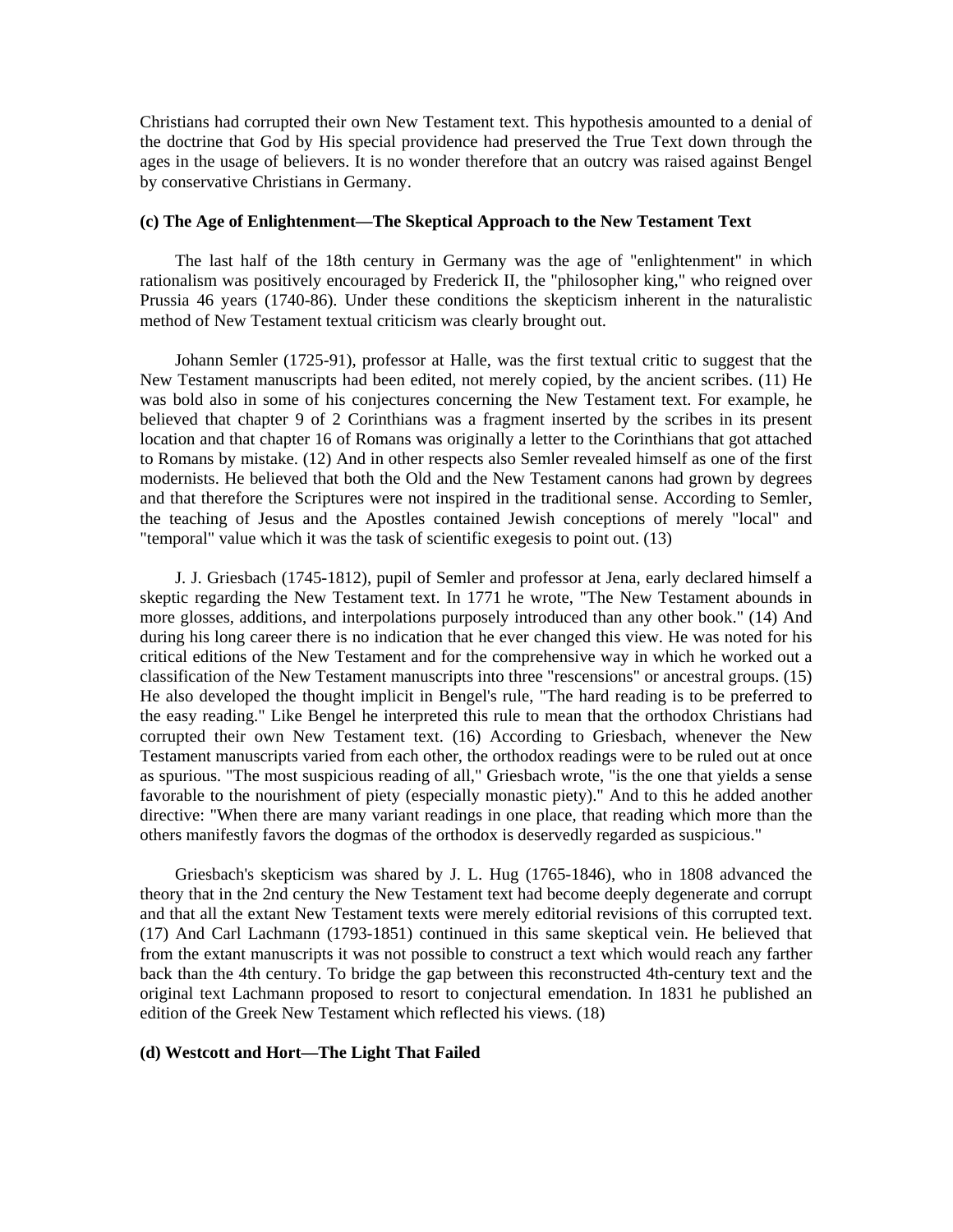In the 1860's manuscripts *Aleph* and *B* were made available to scholars through the labors of Tregelles and Tischendorf, and in 1881 Westcott and Hort (19) published their celebrated *Introduction* in which they endeavored to settle the New Testament text on the basis of this new information. They propounded the theory that the original New Testament text has survived in almost perfect condition in these two manuscripts, especially in *B*. This theory attained almost immediately a tremendous popularity, being accepted everywhere both by liberals and conservatives. Liberals liked it because it represented the latest thing in the science of New Testament textual criticism. Conservatives liked it because it seemed to grant them that security for which they were seeking. But since this security had no foundation in faith, it has not proved lasting. For in the working out of their theory Westcott and Hort followed an essentially naturalistic method. Indeed, they prided themselves on treating the text of the New Testament as they would that of any other book, making little or nothing of inspiration and providence. "For ourselves," Hort wrote, "we dare not introduce considerations which could not reasonably be applied to other ancient texts, supposing them to have documentary attestation of equal amount, variety, and antiquity." (20)

Soon Westcott and Hort's theory began to lose its hold in the liberal and radical camp. In 1899 Burkitt (21) revived Hug's theory that all extant texts are editorial revisions of a lost primitive text, a position later adopted by Streeter (22) and other noted textual critics. The skepticism of Griesbach and other early critics was also revived, and with a vengeance. As early as 1908 Rendel Harris declared that the New Testament text had not at all been settled but was "more than ever, and perhaps finally, unsettled." (23) Two years later Conybeare gave it as his opinion that "the ultimate (New Testament) text, if there ever was one that deserves to be so called, is for ever irrecoverable." (24) And in 1941 Kirsopp Lake after a lifetime spent in the study of the New Testament text, delivered the following judgment: "In spite of the claims of Westcott and Hort and of von Soden, we do not know the original form of the Gospels, and it is quite likely that we never shall." (25)

Westcott and Hort professed to "venerate" the name of Griesbach "above that of every other textual critic of the New Testament." (26) Like Griesbach they believed that the orthodox Christian scribes had altered the New Testament manuscripts in the interests of orthodoxy. Hence like Griesbach they ruled out in advance any possibility of the providential preservation of the New Testament text through the usage of believers. But at the same time they were very zealous to deny that heretics had made any intentional changes in the New Testament text. "It will not be out of place," they wrote, "to add here a distinct expression of our belief that even among the numerous unquestionably spurious readings of the New Testament there are no signs of deliberate falsification of the text for dogmatic purposes." (27) The effect of this one-sided theory was to condemn the text found in the majority of the New Testament manuscripts and exonerate that of B and Aleph. This evident partiality, however, did not appeal to Rendel Harris (1926), who condemned all the manuscripts, including *B* and *Aleph*. All of them, he asserted, were "actually reeking" with "dogmatic falsifications." (28)

As the 20th century progressed, other distinguished scholars grew more and more skeptical. In 1937, for example, F. G. Kenyon revived Griesbach's contention that the text of the New Testament had not been as accurately preserved as the texts of other ancient books. "The textual history of the New Testament," Kenyon wrote, "differs materially from that of other ancient books. The works of classical literature were produced in peaceful conditions. They were copied by professional scribes.... They were not exposed to deliberate destruction, at any rate, until, after many centuries, the Christian Church made war on pagan literature. The textual tradition which has come down to us is probably that of the great libraries, where good copies were preserved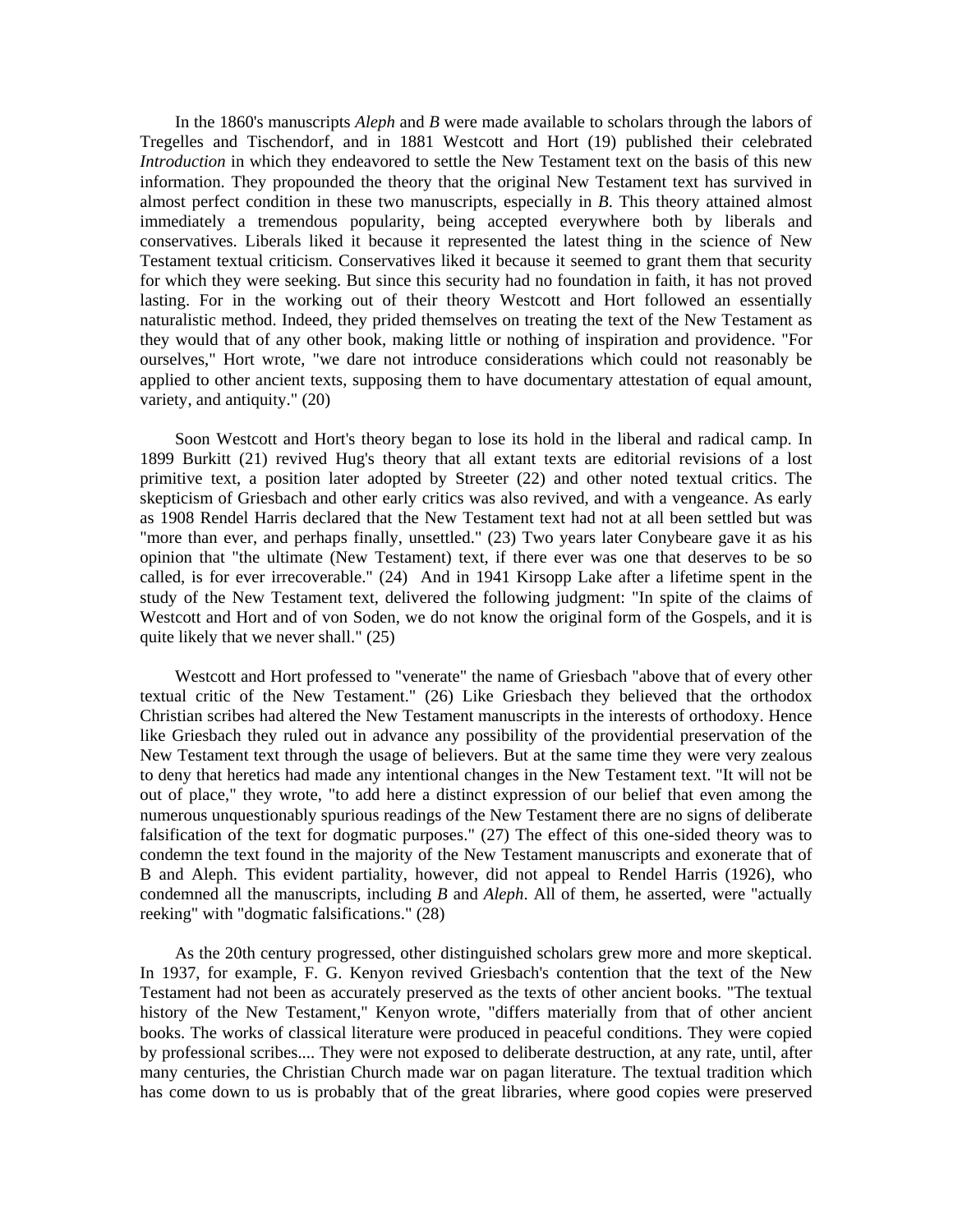under the eyes of men of letters.... In all these respects the fortunes of the Christian Scriptures were different. In the earliest days the Christians were a poor community, who would seldom have been able to command the services of professional scribes. There were no recognized centres for the promulgation of authorized copies of the Scriptures.... Then there was always the danger of destruction.... So long as Christianity was at best tolerated and at worst persecuted, the transcription and circulation of the Scriptures were exposed to difficulties from which the pagan literature was free." (29)

## **(e) New Testament Textual Criticism Since World War II**

Since World War II there has been little change of attitude on the part of naturalistic New Testament textual critics. As far as the recovery of the original New Testament text is concerned, pessimism is the order of the day. As G. Zuntz (1953) remarks, "the optimism of the earlier editors has given way to that scepticism which inclines towards regarding 'the original text' as an unattainable mirage." (30) H. Greeven (1960) also has acknowledged the uncertainty of the naturalistic method of New Testament textual criticism. "In general," he says, "the whole thing is limited to probability judgments; the original text of the New Testament, according to its nature, must be and remain a hypothesis.'' (31) And R. M. Grant (1963) expresses himself still more despairingly. "The primary goal of New Testament textual study," he tells us, "remains the recovery of what the New Testament writers wrote. We have already suggested that to achieve this goal is well nigh impossible." (32) Nor is K. W. Clark (1966) more hopeful. "Great progress has been achieved," he says, "in recovering an early form of text, but it may be doubted that there is evidence of one original text to be recovered." (33) And according to K. Aland (1970), the early New Testament text is "strongly" characterized by variations. (34)

## 2. Naturalistic Textual Criticism And Modernism

Does naturalistic textual criticism breed modernism? Let us review briefly the history of modernistic Bible study and draw our own conclusions.

### **(a) The Beginning of Modernism—The Denial of the Biblical Miracles**

Modernism may fittingly be said to have begun with the deists, a group of "free-thinkers" who were active during the early part of the 18th century in England, where they founded the Masonic Lodge. They taught that all religions are equally true since all of them, including Christianity, are merely republications of the original religion of nature. Reason, the deists insisted, and not the Bible is the supreme authority, since it is to human reason that the original religion of nature is most clearly revealed. And with this naturalistic outlook it is not surprising that some of the deists denied the reality of the miracles of the Bible. One of those that did so was Thomas Woolston (1669-1731), who ridiculed Christ's miracles and even the biblical account of Christ's resurrection. For this he was convicted of blasphemy and fined one hundred pounds. Being unable to pay, he spent the last four years of his life in prison. (35)

One hundred years later the German rationalists found a less offensive way of denying the miracles of Christ. These miracles, they asserted, were actual events which took place according to the laws of nature. The disciples, however, thought that these remarkable occurrences were miracles because they were ignorant of these natural laws. H. E. G. Paulus (1761-1851), theological professor at Heidelberg, was especially active in devising a naturalistic explanation for each one of the miracles of Christ. Jesus' walking on the water, Paulus explained, was an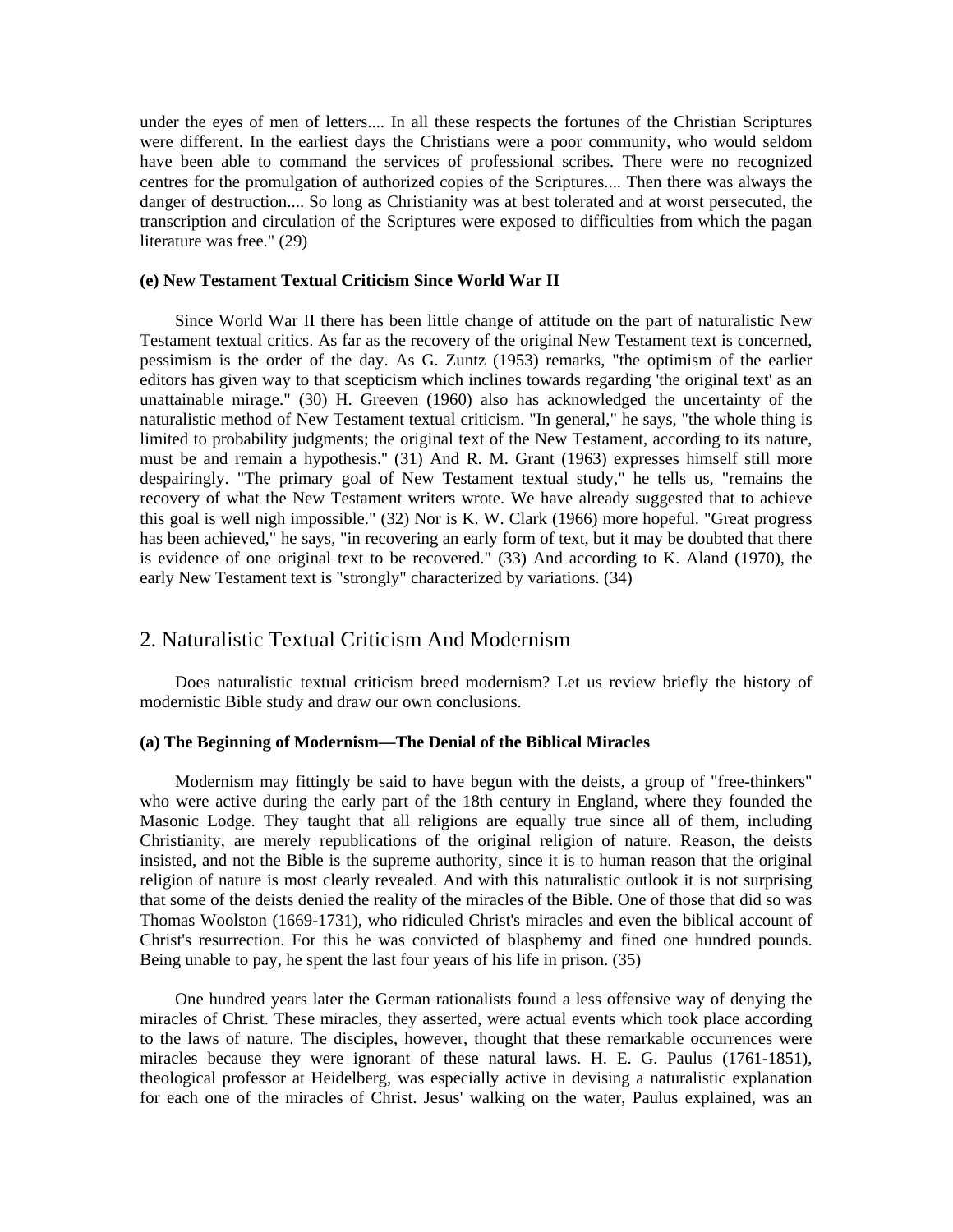illusion of the disciples. Actually Jesus was walking on the shore and in the mist was taken for a ghost. In the feeding of the five thousand Jesus and His disciples simply set a good example of sharing which was followed by others, and soon there was food enough for everybody. According to Paulus, Christ's resurrection took place because He did not really die upon the cross but merely swooned. The coolness of the tomb revived Him, and when an earthquake had rolled away the stone at the door of the tomb, He stripped off His grave clothes and put on a gardener's garment which He had managed to procure. (36)

These rationalistic explanations of the miracle-narratives in the Gospels were vigorously attacked by David Strauss (1808-74), who published his famous *Life of Jesus* in 1835. Strauss maintained that in these narratives the miracles are the main thing, the thing for which all the rest exists. Hence the rationalists were absurd in their contention that these narratives had grown up out of utterly trivial events on which a supernaturalistic interpretation had been wrongly placed. On the contrary, Strauss argued, all attempts to find a kernel of historical truth in these narratives must be given up. The miracle-narratives, he insisted, were simply myths. They were popular expressions of certain religious ideas which had been awakened in the minds of early Christians by the impact of Jesus' life. (37)

## **(b) The Rejection of John's Gospel—The Tuebingen School**

After the publication of Strauss' *Life of Jesus* the Gospel of John rapidly lost status in the opinion of naturalistic critics. Soon it was regarded as of little historical value, as a mere collection of unauthentic discourses put in the mouth of Jesus for theological purposes. The leader in this devaluation of the Gospel of John was F. C. Baur (1792-1860), professor at Tuebingen and founder of the "Tuebingen School" of New Testament criticism. According to the Tuebingen School, Matthew and Revelation represented a primitive Jewish gospel; Luke and the four principal Epistles of Paul (Romans, 1 and 2 Corinthians, and Galatians) represented a Pauline gospel, and the rest of the New Testament books, especially the Gospel of John, represented a compromise between these two conflicting tendencies in the early Church. And in order to give time for these doctrinal developments Baur maintained that the Gospel of John had not been written until 170 A.D. (38)

Baur's late date for the writing of the Gospel of John was soon found to be contrary to the evidence. The study of Church history revealed no such doctrinal conflict as Baur's theory required. Also the discovery of Tatian's Gospel Harmony in 1888 and of certain papyrus manuscripts in the 1930's and 1950's all indicated that the Gospel of John must have been written before 100 A.D. Naturalistic critics have long since conceded this, but in spite of this admission they have persisted still in denying that John's Gospel gives us a true picture of the historical Jesus and have supported this denial by various hypotheses.

Because of their zeal for episcopal government and the doctrine of apostolic succession many liberal scholars of the Church of England were reluctant to surrender completely the apostolic authorship of John's Gospel. J. A. Robinson (1902) dean of Westminster, was one of this sort. According to Robinson, the Apostle John wrote his Gospel when he was a very old man, so old that he could no longer distinguish fact from fiction. John's memory had so failed him, Robinson argued, that he confused the authentic words and deeds of Jesus with his own reveries and visions. (39) But could the Christ of John's Gospel have been invented by a doting old man? Is it not easier to believe John's own account of the matter, namely, that the Holy Spirit enabled him to remember Christ's words and to reproduce them accurately (John 14:26)?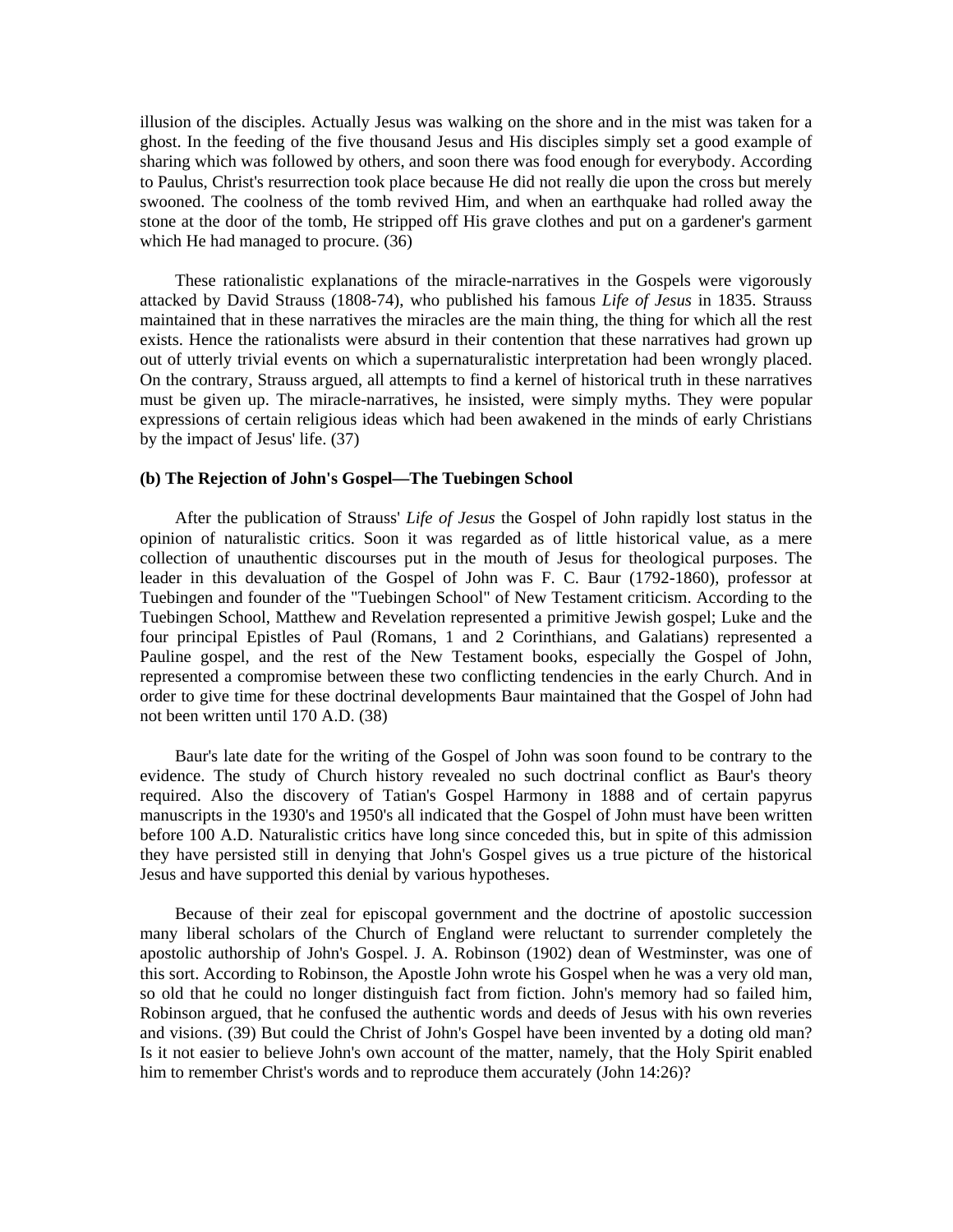The most common hypothesis, however, among naturalistic critics is that the Gospel of John was written not by the Apostle John but by another John called the Elder John, who lived at Ephesus at the end of the first century A. D. and who also wrote the Epistles of John. This would make the Gospel of John a forgery, since it claims to have been written by the disciple whom Jesus loved (John 21:24), that intimate follower who beheld Christ's glory (John 1:14), who leaned on His bosom (John 13:23), and who viewed with wondering eye the blood and water flowing down from His riven side (John 19:35). B. H. Streeter (1924) endeavored to soften the harshness of this consequence by speaking of the Elder John as a mystic, a prophet and a genius, (40) but these efforts at palliation are in vain. The fact still remains that in the verses cited and also in others, such as John 14:26, John's Gospel claims to have been written by a member of the apostolic band and that this would be a false claim if this Gospel had been written by the Elder John rather than the Apostle John. Is it possible that this book of the Bible, which more than any other lays the emphasis on truth, is a forgery? Is such brazen hypocrisy to be looked for in the Gospel of John? Does this paradox which the naturalistic critics would thrust upon us make sense?

Moreover, the evidence even for the existence of an Elder John distinct from the Apostle John is very slender, consisting only of a single reference in the *Church History* of Eusebius (323). In the third book of this History Eusebius quotes a statement of an older writer, namely, Papias (d. 160), bishop of Hierapolis. "If anyone ever came," Papias relates, "who had followed the elders, I inquired into the words of the elders, what Andrew or Peter or Philip or Thomas or James or John or Matthew, or any other of the Lord's disciples, had said, and what Aristion and the elder John, the Lord's disciples, were saying." (41)

Eusebius claimed that here Papias was mentioning two different Johns, placing the first John with the Apostles and assigning the second John a place outside the apostolic band by coupling his name with that of Aristion. But in interpreting Papias in this way Eusebius had an axe to grind. He disliked Revelation and was loath to admit that this last book of the Bible had been written by the Apostle John. His discovery of two Johns in this statement of Papias enabled him to suggest that Revelation had been written by Elder John and hence was not truly apostolic. Actually, however, there seems to be no good reason for finding more than one John in this excerpt from Papias. Because the Apostle John had outlived all the other Apostles Papias mentioned him twice, first among the Apostles as one that had spoken and second among the next generation as one that was still speaking at the time he was making his inquiries.

Critics used to believe that the Gospel of John had been written to present Christianity to the Greeks, but since the discovery of the Dead Sea Scrolls in 1947 efforts have been made to connect John's Gospel with the Jewish Sectarians at Qumran, where the scrolls were found. According to R. M. Grant (1963), this Gospel was written about 70 A.D. by a Jerusalem disciple of Jesus for the purpose of presenting Christianity to Jews of this sort. (42) But there is no evidence of any kind that this Jerusalem disciple ever lived. How then could this mighty genius have disappeared so completely from the pages of history? Why would the author of so renowned a Gospel have been forgotten so utterly by the Christian Church?

Is it not better to believe that the beloved disciple who wrote the Gospel of John was the Apostle John, the son of Zebedee? Is not this what the Gospel narrative implies? Is not this the unanimous testimony of the early ecclesiastical writers? What if the Gospel of John differs from the other three Gospels not in presenting a different Jesus but only in presenting a different facet of the infinitely complex character of the Son of God?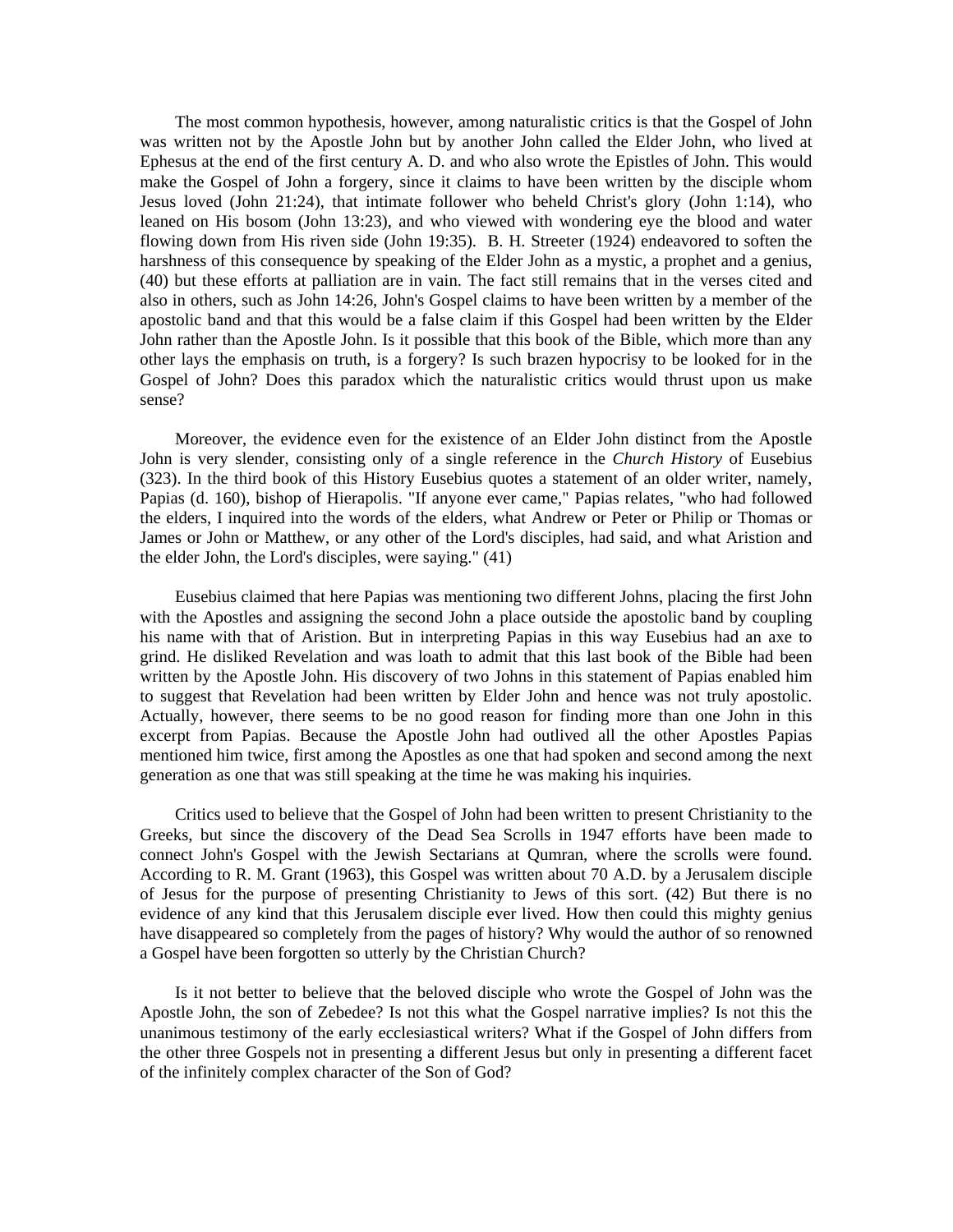### **(c) The Synoptic Problem—The Two-Document Theory**

Since the early 19th century it has been customary to call the first three Gospels (Matthew, Mark and Luke) by a common name, *Synoptic Gospels*, in order to distinguish them from the Gospel of John. This name seems to have been suggested by Griesbach's first edition of the Greek New Testament in which these three Gospels were printed as a *synopsis* in parallel columns. When these Gospels are arranged in this way, the question of their mutual relationship immediately presents itself. How are we to explain the large measure of agreement which exists between these three Gospels not only in content and wording but even in the order in which the subject matter is arranged. The problem of finding an answer to this question is called the "Synoptic problem."

There are three solutions of the Synoptic problem which have found acceptance with scholars. In the first place, there have been those who have believed that Matthew was written first and that Mark and Luke were copied, at least in part, from Matthew. This hypothesis was favored by Griesbach (1783), Hug (1808), and other early 19th century scholars. (43) It is also the official Roman Catholic position, having been decreed by the Pontifical Biblical Commission in 1912. (44)

A second hypothesis, once popular but now abandoned, was that the Synoptic Gospels were written independently of one another but were based on a common oral tradition derived from the Apostles. This view was advocated in Germany by Gieseler (1818) (45) and widely held in England in the mid-19th century, where it was zealously maintained by Alford (1849), (46) Westcott (1860), (47) and other well known scholars.

There is a third hypothesis, however, which for many years has been regarded by most scholars as the correct solution of the Synoptic problem. This is the "two-document" theory which was first promulgated in Germany by C. H. Weisse (1838). (48) According to this hypothesis, the authors of Matthew and Luke made common use of two documents. The first of these was the Gospel of Mark and the second a document usually referred to as Q which contained the sayings of Jesus. The common use which the authors of Matthew and Luke made of Mark accounts for the agreement of these two Gospels with each other in passages in which they both agree with Mark, and the common use which these same authors made of Q accounts for the agreement of their Gospels with each other in passages which are not found in Mark. B. H. Streeter's *The Four Gospels* (1924) is probably still the best presentation of the two-document theory in English. Indeed Kirsopp Lake (1937) (49) regarded it as the best treatment of the subject in any language. In this volume Streeter not only defended the two-document hypothesis but went on to expand it into a theory involving several other documentary sources.

The tendency of the two-document theory is obviously to deny the apostolic authorship of the Gospels. For it is impossible to believe that the Apostle Matthew would have relied on two documents written by others for his information concerning the life of Jesus and not on his own memory of his personal experience with his Lord. And it is almost equally difficult to suppose that Luke, the disciple and companion of the Apostle Paul, actually preferred to base his Gospel on information gathered up and written down by another rather than on that which he himself had obtained by personal contact with those who had walked and talked with Jesus. And, finally, the two-document theory is unfavorable also to the traditional view that the Gospel of Mark was written by a personal disciple of Peter. For if this Gospel had the authority of Peter behind it, it is hard to see how the authors of the other two Synoptic Gospels could have felt at liberty to revise it as drastically as they did, according to the two-document theory.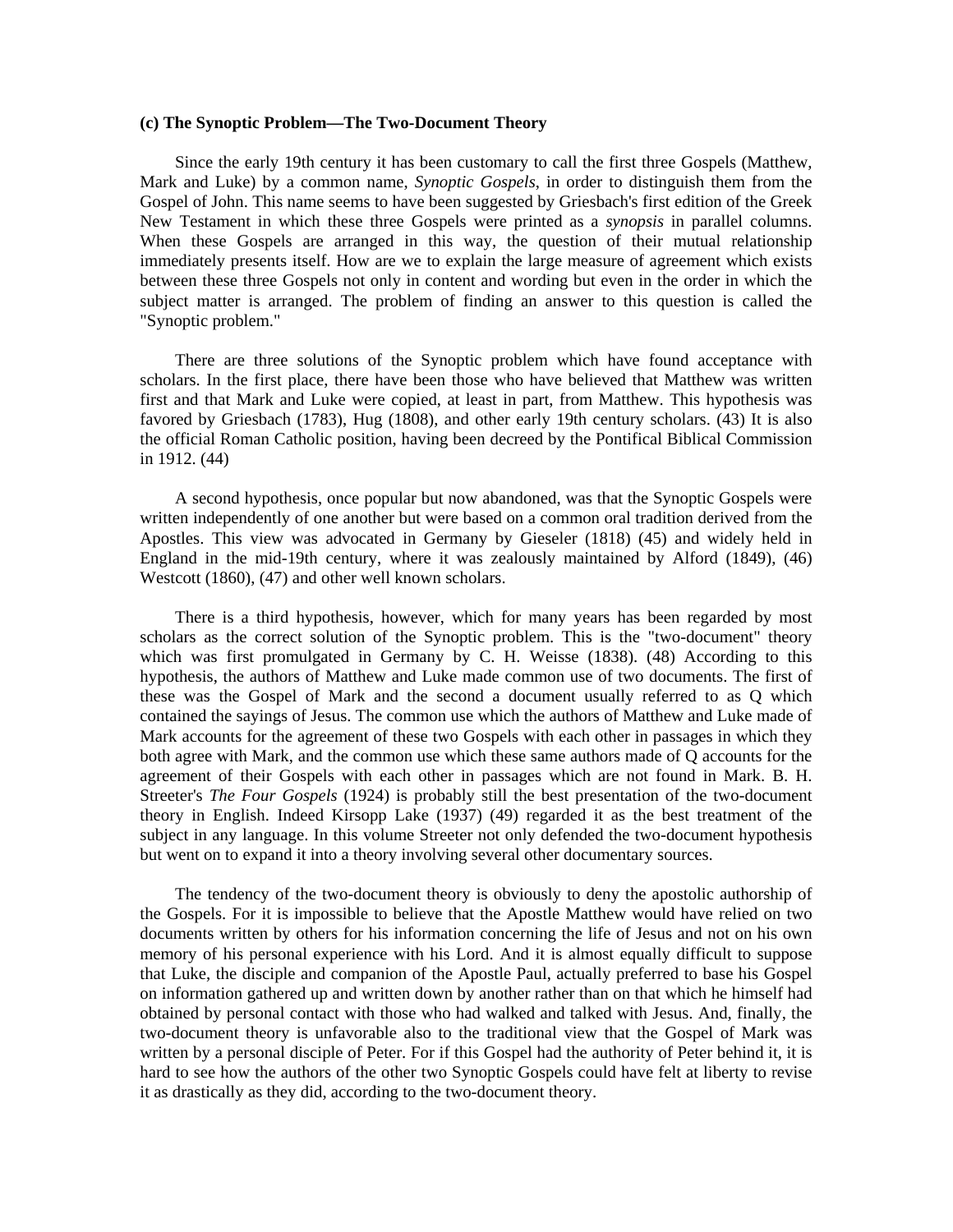But the two-document theory is not invulnerable. B. C. Butler (1951) proved this in his treatise on *The Originality of St. Matthew*. (50) In this volume Butler attacked with admirable clarity certain of the weak spots in Streeter's exposition of the two-document hypothesis. For example, Streeter was driven by the exigencies of his theory to believe that Mark and *Q* sometimes "overlapped," that is, contained divergent accounts of the same incident or saying. In these instances of "overlapping," Streeter believed, Luke followed *Q*. but Matthew "conflated" Mark and *Q*. that is, pieced them together in a very intricate and laborious manner. And in the same way Matthew "conflated" Mark with another source M whenever these two documents "overlapped." Streeter never gave any motive for this curious action on Matthew's part, and in regard to it Butler rightly remarks, "Such a mode of procedure on St. Matthew's part is not indeed impossible. But it is so improbable, that one may be forgiven for asking whether there is no other more satisfactory explanation of the data.'' (51) And in regard to another passage Butler observes that Streeter's hypothesis that Matthew "conflated" Mark and *Q* attributes to the Evangelist "a virtuosity as superhuman as it would be futile." (52)

Unfortunately, however, Butler's own solution of the Synoptic problem was scarcely satisfactory. According to Butler's hypothesis, Matthew wrote his Gospel in Aramaic during those early years of the Christian Church in which he and the other Apostles were still dwelling together in Palestine. Matthew's Aramaic Gospel was welcomed by his fellow Apostles and used by them to refresh their memories concerning Jesus' life and teachings. Later, after the Christian mission and movement had begun to take root in Greek-speaking towns and regions, Matthew made a translation of his Aramaic Gospel into Greek. This translation also was welcomed by the other Apostles and used as an aid in their apostolic preaching. When Peter, in his old age, was at Rome, he had with him a copy of this Greek Matthew. When Mark interviewed Peter to gather material for a second Gospel, Peter did not trust his memory but read to Mark selected passages from Matthew's Greek Gospel, making changes here and there. This is why Mark agrees very closely with Matthew in some places and differs in others. (53)

The preceding brief review shows the impossibility of solving the Synoptic problem on a naturalistic basis. The two supposedly underlying documents grow quickly to six or seven, and in addition there are conflations, translations, and editings. This problem can be solved only in a believing way. In dealing with the Gospel writers the fundamental emphasis must be on the inspiration of the Holy Spirit under which they wrote. It is this inspiration that binds the Synoptic Gospels together and is responsible for their agreements and their differences. Whether Matthew, Mark and Luke made use of a common oral tradition or whether they were familiar with one another's writings are interesting questions but not of vital importance. Certainly the Apostles and Evangelists had no need of written documents to refresh their memories of Jesus' words and works. The Holy Spirit brought these matters to their recall in accordance with the promise of the Saviour. *He shall teach you all things, and bring all things to your remembrance, whatsoever I have said unto you* (John 14:26).

#### **(d) Old Testament Higher Criticism—Moses Versus J. E. D and P**

The so-called "higher" criticism of the Old Testament began in 1753 with the publication of a treatise written by Jean Astruc, a French physician. In this work Astruc maintained that Moses had used sources in composing the book of Genesis. His argument for this conclusion was founded mainly on the first two chapters of Genesis, in which two distinct accounts of the creation of the world and of man are given. In the first chapter the name *Elohim* is used for God, in the second the name *Jehovah* (often translated LORD). According to Astruc, these facts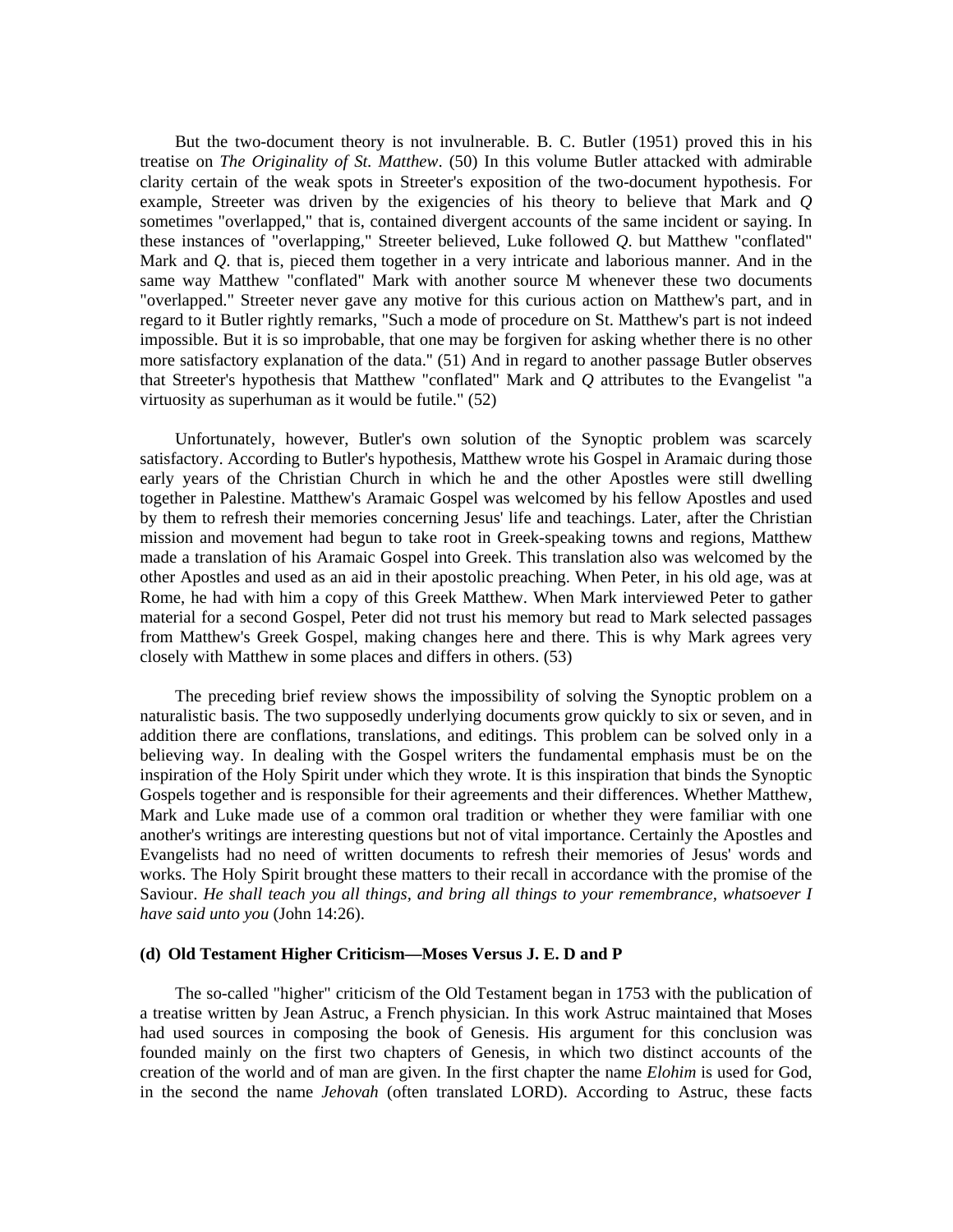indicated that Moses had used two distinct documents as sources when he wrote the book of Genesis. (54)

Later this same theory was developed more thoroughly in Germany by Eichhorn (1780), Vater (1802), De Wette (1806), Bleek (1822), Ewald (1823), and others. Source analysis was applied to all five books of the Pentateuch, and the conclusion was reached that these books were not written by Moses at all but by three other ancient authors, namely: (1) the *Elohist* (E), who wrote Genesis 1 and the other passages in which God is given the name *Elohim*; (2) the *Jehovist* (J), who wrote Genesis 2 and the other passages in which God is given the name *Jehovah*; (3) the *Deuteronomist* (D), who wrote the book of Deuteronomy. And in addition there was the *Redactor* (R), that is to say, the editor, who, according to the critics, put the documents E and J together long after the death of Moses. (55)

In 1853 Hupfeld divided the E document into two parts, namely, the *first Elohist*, who wrote Genesis 1, and the *second Elohist*, who wrote some of the later portions of the E document. (56) Then in 1865 Graf revolutionized Old Testament higher criticism with his hypothesis that Genesis 1 and the other passages that Hupfeld had assigned to the *first Elohist* had actually been written by priestly writers after the Babylonian Exile and then added to the Pentateuch by a priestly redactor (editor) about 445 B.C. In accordance with Graf's hypothesis these passages were labelled P (*priestly*) and were regarded as the latest rather than the earliest portions of Scripture. In other words, according to Graf and his supporters, the creation account of Genesis 1 was a late development in Jewish thought and one of the last sections to be added to the Old Testament. (57)

But these critics could not substantiate their theory. This inability was demonstrated by conservative scholars of the period and notably by William Henry Green of Princeton Seminary. "The critics," Dr. Green (1895) observed, "are obliged to play fast and loose with the text in a manner and to a degree which renders all their reasoning precarious." (58) The following are a few of the examples which Dr. Green gives of this precarious reasoning.

"Elohim occurs inconveniently for the critics in Gen. 7:9; hence Kautsach claims that it must have been originally Jehovah, while Dillmann insists that vss. 8-9 were inserted by R (the redactor). The critics wish to make it appear that two accounts of the flood, by P and J respectively, have been blended in the existing text; and that vss. 7-9 is J's account and vss. 13-16 that by P. But unfortunately for them, this is blocked by the occurrence in each one of the verses assigned to J of expressions foreign to J and peculiar to P; and to cap the climax, the divine name is not J's but P's. The repetition cannot, therefore, be wrested into an indication of a duplicate narrative, but simply, as its language clearly shows, emphasizes the fact that the entry into the ark was made on the self-same day that the flood began.

" 'And Jehovah shut him in' (Gen. 7:16b) occurs in the midst of a P paragraph; hence it is alleged that this solitary clause has been inserted from a supposed parallel narrative by J. But this overlooks the significant and evidently intended contrast of the two divine names in this verse, a significance to which Delitzsch calls attention, thus discrediting the basis of the critical analysis which he nevertheless accepts. Animals of every species went into the ark, as Elohim, the God of creation and providence, directed, mindful of the preservation of what He had made; Jehovah, the guardian of His people, shut Noah in.

"Isaac's blessing of Jacob (Gen. 27:27-28) is torn asunder because Jehovah in the first sentence is followed by Elohim in the second.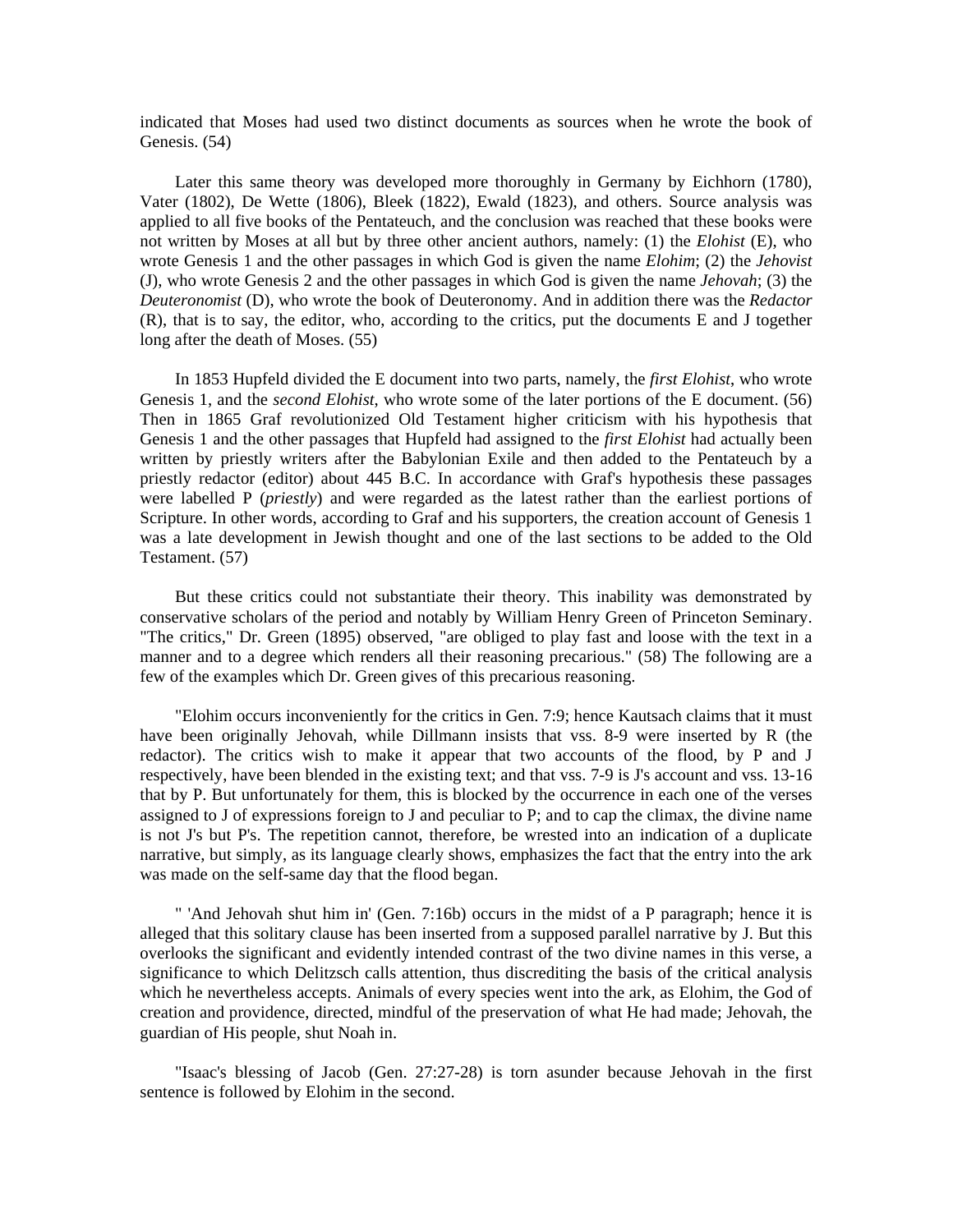"So Jacob's dream, in which he beholds the angels of Elohim (Gen. 28:12) and Jehovah (Gen. 28:13)" is also torn asunder; "although his waking (Gen. 28:16) from the sleep into which he had fallen (Gen. 28:11-12) shows that these cannot be parted Jacob's vow (Gen. 28:20-21) is arbitrarily amended by striking out 'then shall Jehovah be my God,' because of his previous mention of Elohim when referring to His general providential benefits.

"The story of the birth of Leah's first four sons (Gen. 29:31-35) and that of the fifth and sixth (Gen. 30:17-20) are traced to different documents notwithstanding their manifest connection, because Jehovah occurs in the former and Elohim in the latter.

"The battle with Amalek (Ex. 17:8-13) is assigned to E because of Elohim (Ex. 17:9); but the direction to record it, the commemorative altar, and the oath of perpetual hostility to Amalek (Ex. 17:14-16), which stand in a most intimate relation to it, are held to be from another document because of Jehovah." (59)

### **(e) Wellhausen's Reconstruction of the History of Israel**

In 1878 Julius Wellhausen published his famous *Prolegomena to the History of Ancient Israel*. (60) This was a complete reconstruction of Old Testament history in agreement with Graf's hypothesis, which accordingly was renamed the Graf-Wellhausen hypothesis. The history of Israel, Wellhausen maintained, began at Mt. Sinai, where Moses persuaded the Israelites to adopt Yahweh (Jehovah) as their tribal god. Ever afterwards they felt themselves to be Yahweh's people, and this feeling gave them a sense of national unity. But Moses gave them no laws. These were developed later after they had settled in the land of Canaan. This primitive legal code was transmitted orally until about 850 B.C. Then it was written down and incorporated in the J narrative and is now found in Exodus 20-23. (61)

Around 750 B.C., according to Wellhausen, a tremendous transformation of the religious thinking of ancient Israel began to take place. Mighty, prophetic reformers arose, such as Amos, Hosea and the first Isaiah, who publicly proclaimed that Yahweh was not a tribal deity but a righteous God who ruled all nations and would punish them for their sins, who would chastise even Israel. (62) This reform movement finally culminated in an exciting event which occurred about 621 B.C. Hilkiah the high priest found in the Temple the book of the law, which had been lost. This book was brought to king Josiah, who accepted it as genuine and called an assembly of the people in which he and the whole nation made a solemn covenant before Yahweh to keep all the commandments written in this book. This action, Wellhausen asserted, marked the entrance of the covenant-concept into Jewish thought. The covenant which Josiah made with Yahweh came to be regarded as typical. Ever after the Jews thought of themselves as Yahweh's covenant people. According to Wellhausen, however, the book that produced this profound effect was not an ancient book, as Josiah was led to believe, but the book of Deuteronomy, which had been written only a short time before by the leaders of the reform movement and placed in the Temple for the express purpose of being "discovered." (63) How Josiah and the people could have been so easily deceived the critics do not say.

And what about the biblical data that contradict Wellhausen's hypothesis? What about those passages which indicate that the book of Deuteronomy was known and obeyed in the days of Joshua and Samuel? In Deuteronomy the Israelites were forbidden to offer up sacrifices in any other location than the place which God should choose for this purpose (Deut. 12:13-14). Accordingly, in Joshua 22:10-34 we find the majority of the people zealous to obey this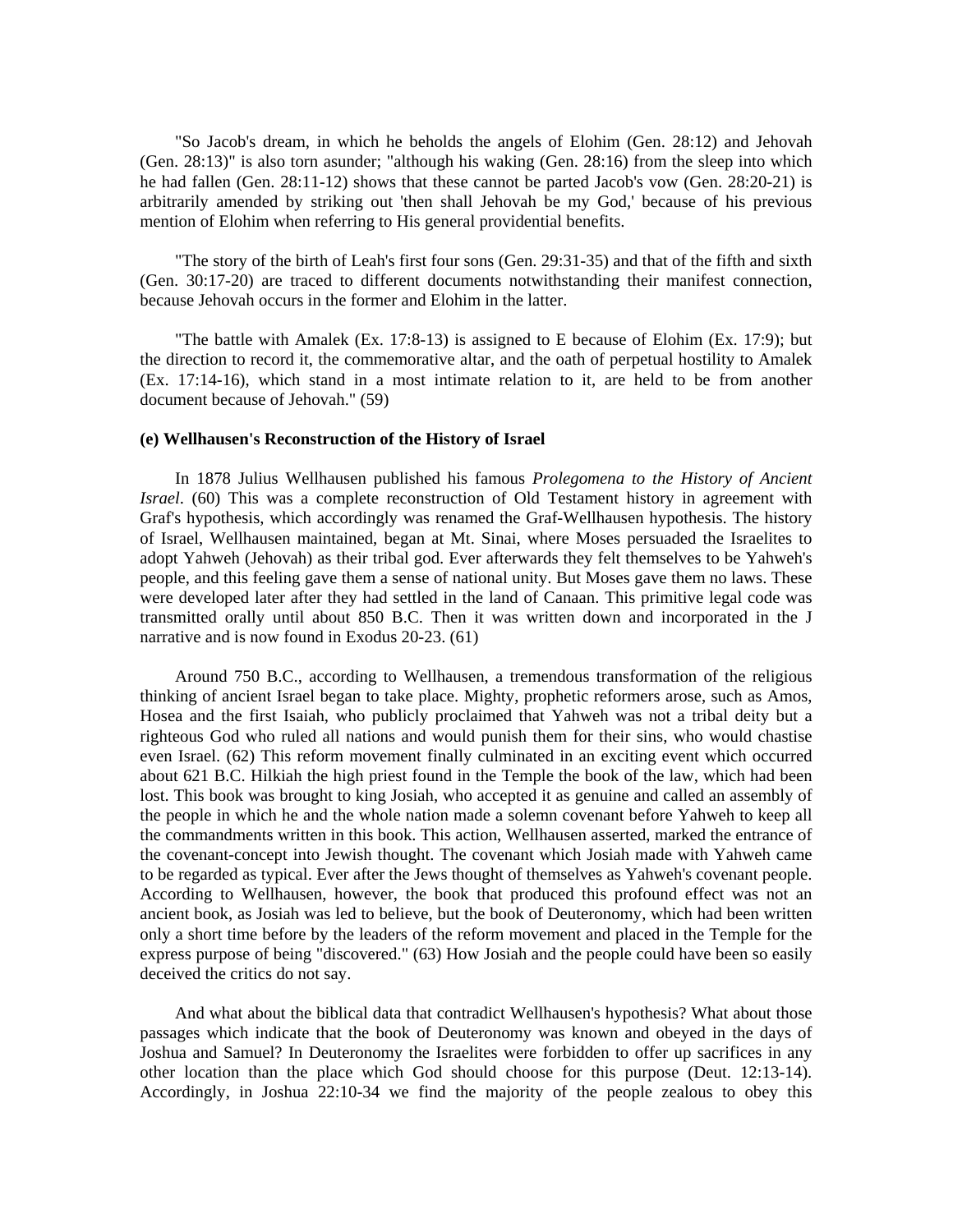commandment and ready to punish with the sword those who seemed to have violated it. Also in 1 Samuel, chapters 1 and 2, we find this Deuteronomic law in operation, with pious Israelites coming up every year to offer sacrifices at the Tabernacle in Shiloh. Solomon also, in his prayer of dedication, emphasized that the Temple was that single worship center which had been chosen for the nation by God (1 Kings 8:16). And throughout the sacred history even pious kings are censured for permitting sacrifices to be offered at the high places rather than in the Temple. Do not these facts prove that the book of Deuteronomy was in existence and known from the time of Moses onward?

Wellhausen had a ready answer to this question. These passages, he maintained, were the inventions of later authors and editors who desired to give the false impression that Deuteronomy had been written by Moses and had always been known in Israel. (64) And to prove his thesis Wellhausen pointed to other passages which, in his opinion, demonstrated that Deuteronomy with its commandment to sacrifice at one national worship-center was not known until the time of Josiah. According to Wellhausen, these passages indicated that Gideon, Manoah, Samuel, Saul, Elijah and Elisha all sacrificed wherever they pleased without any thought of a divinely appointed worship-center. (65) It was to put an end to this chaotic state of affairs, Wellhausen argued, and to centralize divine worship at the Temple at Jerusalem that the leaders of the reform movement wrote the book of Deuteronomy and persuaded king Josiah to accept it as a genuine writing of Moses.

In other words, according to Wellhausen, after these Deuteronomic reformers had perpetrated their pious fraud, they and their successors made false entries in the sacred records in order to cover their tracks. But at the same time they were so stupid as to leave untouched all those passages by means of which Wellhausen and other 19th century higher critics were able at last to expose their trickery. Surely this is an incredible paradox rather than a reasonable explanation of the biblical data.

According to the Graf-Wellhausen hypothesis, the Levitical laws of sacrifice and of ceremonial holiness were developed during the Babylonian exile by Ezekiel and other captive priests, and it was out of these formulations that the present book of Leviticus was put together after the exile by writers of the priestly school (P). (66) Here we have another unconvincing paradox. All during the time in which the glorious Temple of Solomon was standing, with the Ark of God inside it and all the sacred furniture, the priests, according to the critics, had no book of ceremonial law to "guide them. Then after the Ark had disappeared, the Temple had been burnt, and the people had been carried away to a foreign land, the complicated ritual of Leviticus was formulated for the first time. How very strange!

But if we recognize Moses as the author of the Pentateuch, the fantastic conjectures of the Graf-Wellhausen hypothesis give way to more balanced views concerning the sacrificial laws of ancient Israel. The first such law of sacrifice was revealed to Moses by God (Exodus 20:23-26) immediately after the giving of the Ten Commandments. Instead of images of gold and silver the Israelites were commanded to erect unto Jehovah an altar of earth and unhewn stone. This divine injunction was placed at the beginning of the Book of the Covenant, which Moses wrote soon after and read to the people and which the people promised to obey. It was the basic law of sacrifice. Later, after the Tabernacle was erected, God modified it so as to place the duty of sacrificing into the hands of the priests whom He had appointed for this purpose. This transfer Moses recorded in the book of Leviticus. Finally, in the book of Deuteronomy Moses instructed the people regarding the national worship-center which God would establish at some future time in the promised land. These modifications were usually in force, but on special occasions and in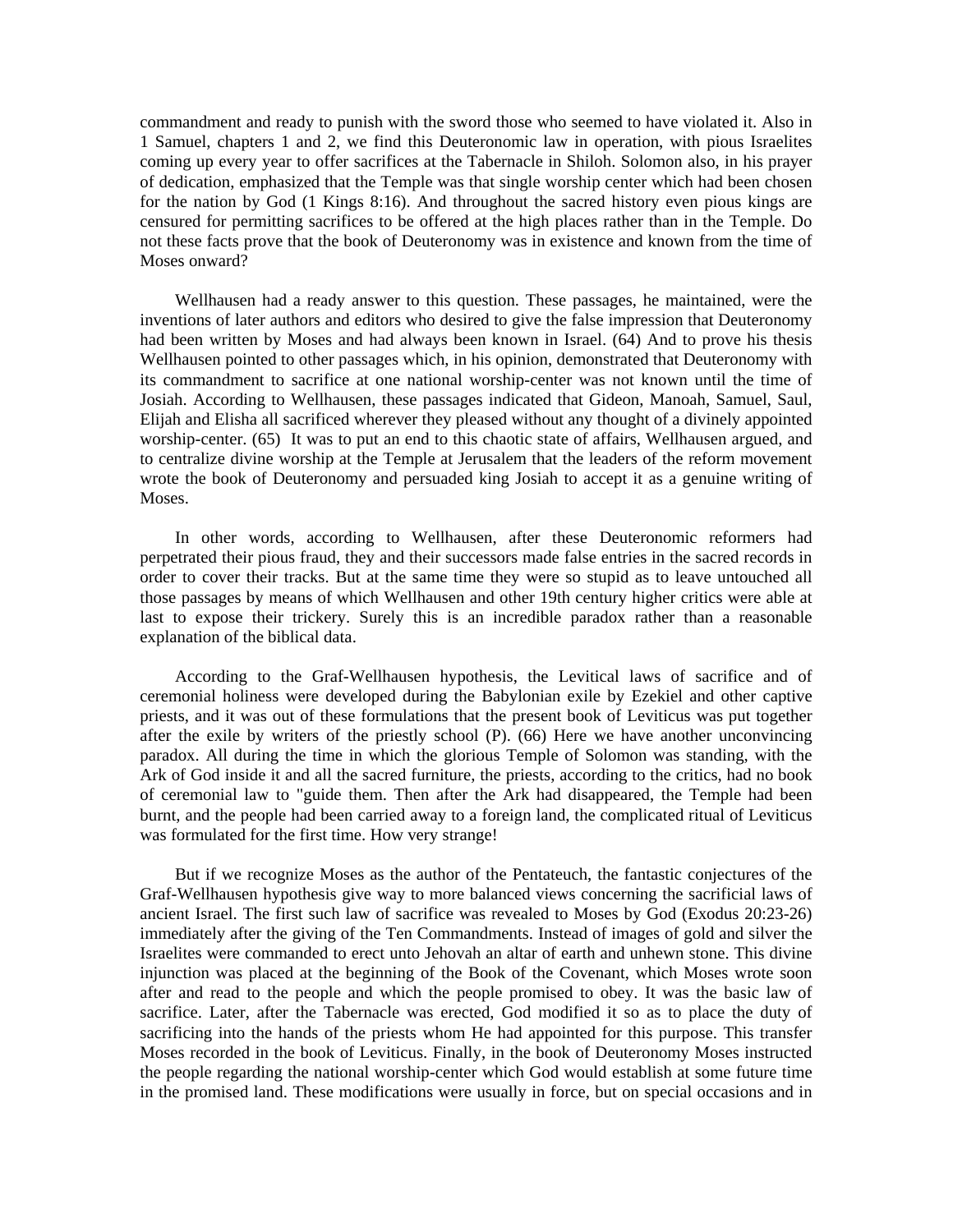times of chaos and confusion the law of sacrifice reverted to the original form in which it was first revealed to Moses at Mt. Sinai. For this reason the sacrifices of Gideon, Manoah, Samuel, Saul, Elijah and Elisha were acceptable to God even though they were not offered in the Tabernacle or the Temple.

### **(f) Modern Archeological Discoveries—Barthianism**

Although naturalistic Old Testament scholars still subscribe to the Graf-Wellhausen hypothesis, modern archeological discoveries have greatly weakened this critical reconstruction of Old Testament history. Beginning in the 1920's, a series of investigations in this field has shown that the Old Testament narratives are a good deal more accurate than was once thought possible. (67) This accuracy is hard to explain on the basis of Wellhausen's theory that these stories were transmitted orally until they were finally committed to writing about 850 B.C. Moreover, it has been demonstrated that writing was in common use long before the days of Moses. (68) There is no reason, therefore, on that score why Moses and other ancient Hebrews could not have written books. And, most important of all, Wellhausen's contention that the Israelites worshiped a tribal god has been challenged by the facts, since no instances of this tribal-god concept have been found in the religions of the ancient Orient. (69)

But if the ancient Israelites did not worship a tribal god, what did they worship? In 1933 Walther Eichrodt appealed to Karl Barth's theology for an answer to this question, (70) and since that time many other scholars have cane the same. Shifting the covenant-concept back from the reign of Josiah to the time of Moses, these Barthians assert that on Mt. Sinai Moses organized the children of Israel into a covenant community. The Old Testament is the witness of this community to the mighty acts of God, which began with the deliverance from Egyptian bondage. But according to these Barthian critics, it is impossible to tell what these acts of God really were because it is impossible to separate an act of God from the response of the community to that act. (71)

But what does all this mean historically? Were the ancient Israelites Barthians? If not, what was their status, religiously speaking? The critics have no firm answer to this question. According to Albright (1946), Moses was a monotheist. (72) But since 1955 it has been generally maintained that the Sinai covenant was modeled after the treaties of the ancient Hittite kings, (73) and this would imply, it seems, that the ancient Israelites were polytheists after all. If so, when did they become monotheists? Actually, however, the resemblance of these Hittite treaties to the Sinaitic covenant seems very slight. And the theory itself seems very improbable. For if the Israelites were such admirers of these Hittite treaty formulas, why did they not reproduce them in other Old Testament passages also? Why only in Exodus?

If, therefore, we desire to learn the true meaning of the Sinaitic covenant, we must turn neither to the Hittites nor to the Barthian theology nor to the Graf-Wellhausen hypothesis but to the Scriptures as the infallible Word and especially to the New Testament. There we find that at Sinai God introduced His holy Law as a school master to bring His people to Christ (Gal. 3:24).

## **(g) The Account of Moses' Death—Who Wrote It?**

If Moses wrote the Pentateuch, who wrote the account of Moses' death (Deut. 34:1-12)? Many conservative scholars say that it was added by an inspired scribe, but this is an entirely unnecessary hypothesis. If an inspired scribe was needed to write of Moses' death and burial, events which no man witnessed, why couldn't Moses have been that scribe? Why couldn't he have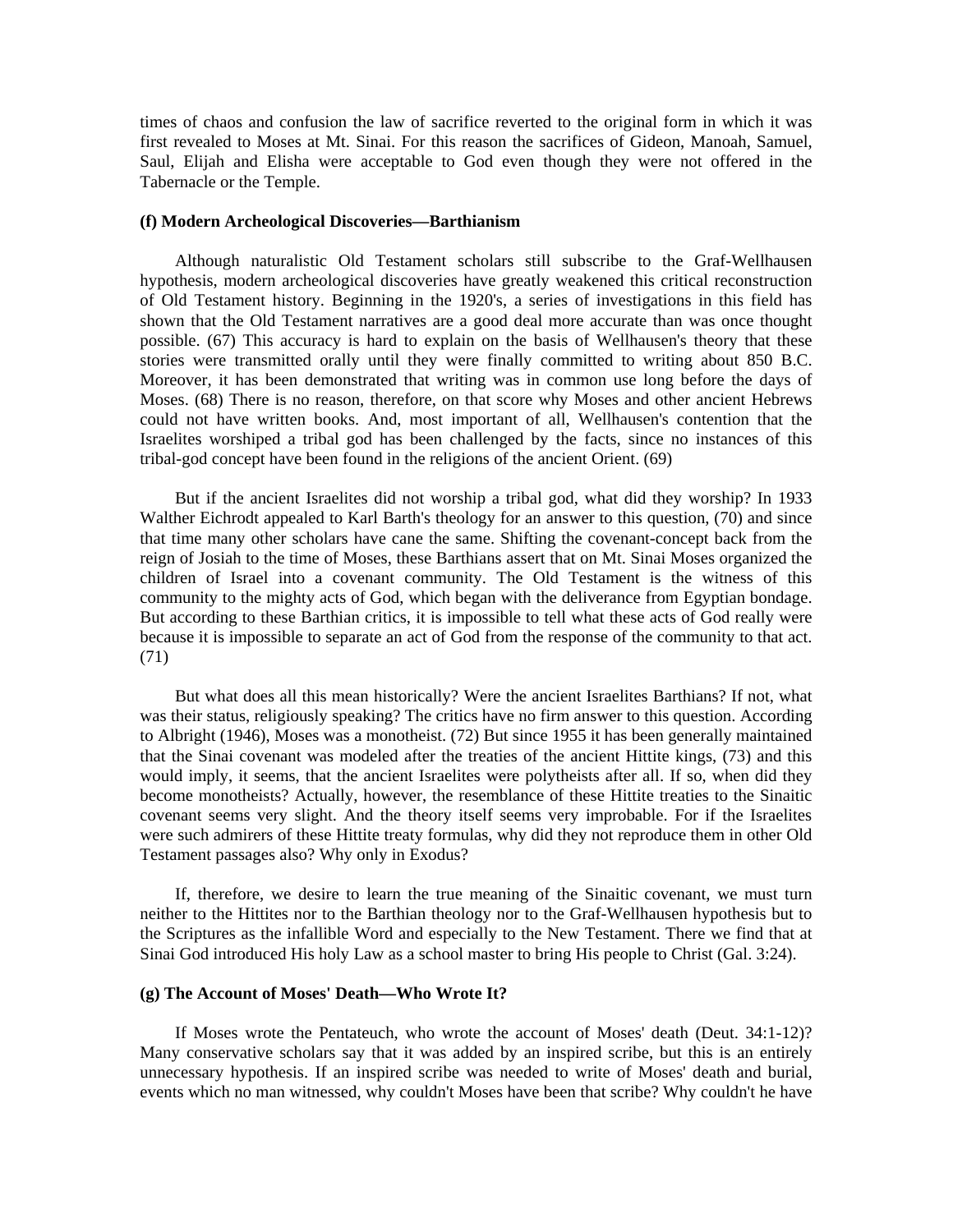been inspired to write of his own death beforehand? And in regard to the other objections which even before the advent of Old Testament higher criticism were raised by Spinoza (1670), Simon (1685), and LeClerc (1685), a similar answer may be returned. As Witsius (1692), the learned Hebraist, proved long ago, none of the verses pointed out by these 17th century rationalists can be demonstrated decisively to be of post-Mosaic origin. None of them necessarily implies that the author was looking back from a position in time later than that of Moses. (74)

#### **(h) Jesus and the Critics**

Jesus named Moses explicitly as the author of the Pentateuch. *Did not Moses give you the*  Law?, He asked the Jews (John 7:19). And again, remonstrating with these hardened unbelievers, He protested*, Had ye believed Moses, ye would have believed Me; for He wrote of Me* (John 5:46). Also in His controversy with the Saducees Jesus calls Exodus the book of Moses (Mark 12:26). And similarly Jesus recognized Moses, not P and D, as the author of Leviticus (Matt. 8:4) and Deuteronomy (Mark 10:5). Hence it is not surprising that critics who have adopted naturalistic views concerning the Pentateuch and the other Old Testament books have also adopted naturalistic views concerning Jesus, charging Him either with deceit or with ignorance and error. Let us now consider some of these views.

(1 ) *The Aristocratic Jesus*. Spinoza and LeClerc and other 17th-century rationalists assumed an aristocratic attitude in matters of religion. Although they thought themselves to have progressed to a higher state of knowledge, they deemed it best for the common people to continue in the religions in which they had been reared and to cultivate piety and a peaceful and quiet life. And they attributed to Jesus this same aristocratic tolerance of the errors of the masses. "It will be said, perhaps," LeClerc argued, "that Jesus Christ and the Apostles often quote the Pentateuch under the name of Moses, and that their authority should be of greater weight than all our conjectures. But Jesus Christ and the Apostles not having come into the world to teach the Jews criticism, we must not be surprised if they speak in accordance with the common opinion. It was of little consequence to them whether it was Moses or another, provided the history was true; and as the common opinion was not prejudicial to piety, they took no great pains to disabuse the Jews." (75) But to this notion Witsius well replied that if our Lord and His Apostles were not teachers of criticism, at any rate, they were teachers of truth. (76) As teachers of truth they could not have accommodated their doctrine to the errors of their time.

(2) *The Kenotic Jesus*. During the 19th century there were certain theologians and critics who adopted a kenotic view of Jesus. They believed that the incarnation of Jesus Christ, the Son of God, took place by means of a *kenosis*, which is the Greek word for *emptying*. At the incarnation, they maintained, Jesus Christ emptied Himself of His divine nature and became entirely human. They based this view on Phil. 2:7, where we are told that Christ *made Himself of no reputation* (literally, *emptied Himself*). In England one of the most prominent advocates of this *kenotic* interpretation of the incarnation of Christ was Charles Gore (1891), later bishop of Oxford. In his Bampton Lectures Gore argued that while on earth Christ had so far divested Himself of His divine omniscience that He participated not only in human ignorance but also in human error. According to Gore, "our Lord actually committed Himself to an error of fact in regard to the authorship of the 110th Psalm." In matters of Old Testament higher criticism, Gore contended, Jesus chose to be ignorant and mistaken. This, Gore maintained, was part of the *kenosis*, the divine self-emptying of Christ's incarnation. (77)

But if Jesus was so mistaken concerning the Old Testament, how can we trust Him in regard to other matters ? Praise God, then, that the kenotic view of Christ's incarnation is not true! While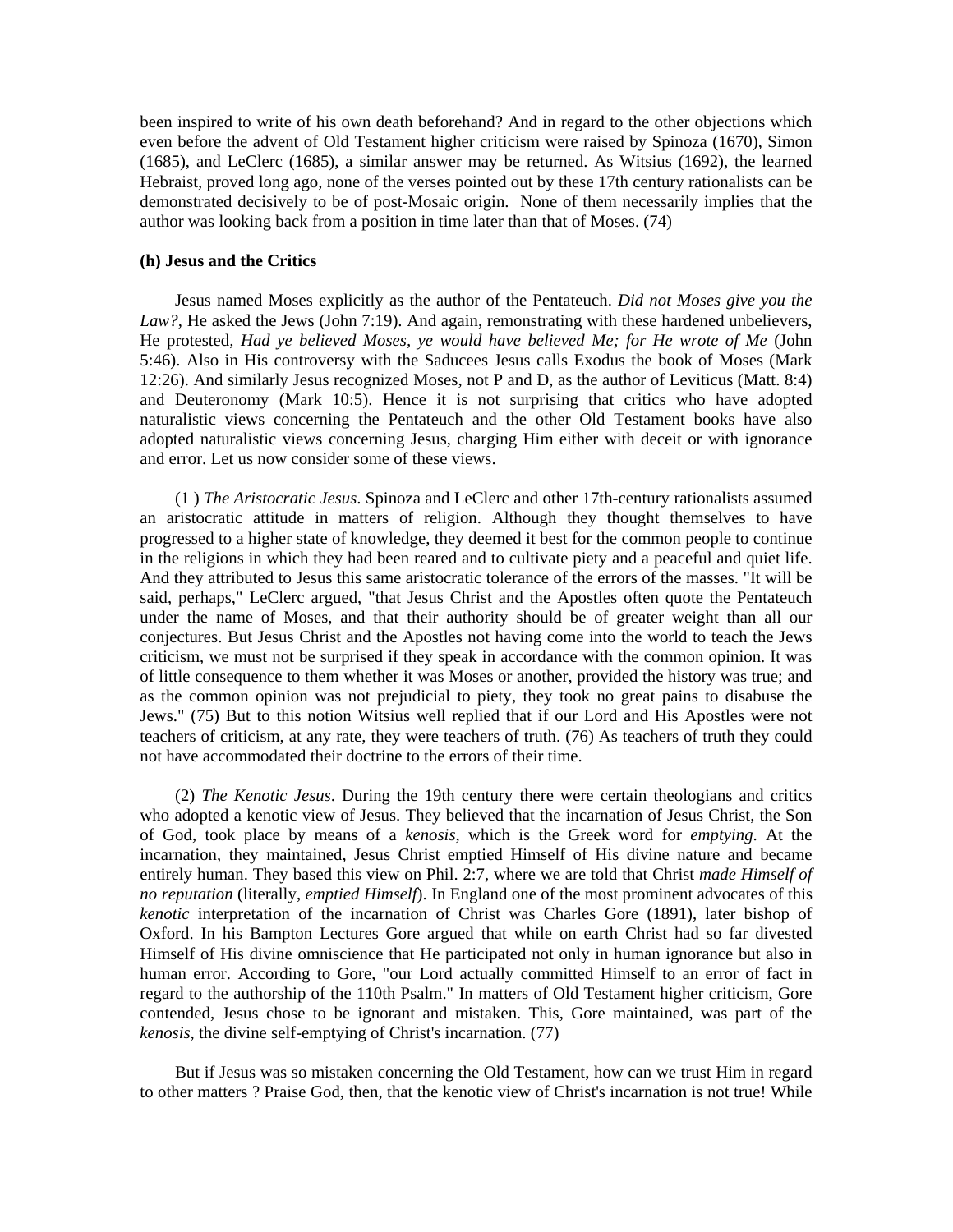on earth Christ veiled His divine glory, but He did not put it off. This is the true meaning of Phil. 2:7. Christ could not lay aside His Godhead, for His deity is unchangeable.

(3) *The Prophetic Jesus*. During the latter part of the 19th century most naturalistic scholars regarded Jesus as merely a great prophet or moral teacher. One of the best known advocates of this point of view was Adolf Harnack, famous professor of Church History at the University of Berlin. In his lectures on the *Essence of Christianity* ( 1900) Harnack grouped the teaching of Jesus under three heads: "Firstly, the kingdom of God and its coming. Secondly, God the Father and the infinite value of the human soul. Thirdly, the higher righteousness and the commandment of love." (78) According to Harnack, Jesus' chief concern was to preach the Fatherhood of God. The Gospel, Harnack declared, is "the Fatherhood of God applied to the whole of life." (79)

This, then, was one of the chief reasons why the 19th-century liberals were so eager to find the solution of their Synoptic problem. They believed that if only they could trace the Synoptic Gospels back to their sources they would recover the historical Jesus. They would see Jesus, they thought, as He really was, as merely a very great prophet and moral teacher and not as the divine Son of God that the early Christian Church had depicted Him as being. Such were the expectations of these naturalistic scholars, but their hopes were quickly disappointed. Even the earliest of the supposed sources were found to be theological documents. Even in Mark and Q Jesus appears as a supernatural Person, the Christ of God. William Wrede, a radical German scholar, was one of the first to point this out irrefutably in his celebrated treatise, *The Messianic Secret* (1901) (80) From the standpoint of unbelief this result was very strange, but from the standpoint of Christian faith it was just what might have been anticipated.

(4) The *Apocalyptic Jesus*. In his famous book, *The Quest of the Historical Jesus* (1906), Albert Schweitzer presented Jesus as one whose life was dominated by the prophecy of Daniel and especially by the expression *Son of Man* (Dan 7:13). According to Schweitzer, Jesus' ministry lasted only one year. All during that year Jesus was expecting that the Kingdom of God would come in a supernatural manner and that He would be revealed as the Messiah, the heavenly Son of Man. When he sent the twelve disciples out to preach, He thought that this supernatural event would occur before they returned, but He was disappointed in this hope. Finally, He became convinced that in order to bring this present world to an end and to usher in a new supernatural world it would be necessary for Him to die first. With this purpose in mind He went up to Jerusalem at Passover time and was crucified. (81) But in spite of this disaster, so Schweitzer maintained, a "mighty spiritual force" streamed forth from Jesus and became "the solid foundation of Christianity." (82) How could this have been so if Jesus had been the deluded fanatic that Schweitzer depicted Him as being?

(5) *The Kerygmatic Jesus*. Since World War I, and especially since World War II, the *kerygmatic* view of Jesus' life has increasingly dominated the theological scene. According to this view, the Jesus of the Synoptic Gospels is the product of the preaching (*kerygma*) of the Christian community. Early Christian preachers, it is said, used anecdotes of Jesus' life and sayings attributed to Him to drive home the points they were endeavoring to make. Later these anecdotes and sayings were compiled by editors, and from these compilations the Synoptic Gospels were produced. But by the method of *Form-criticism* (Formgeschichte) it is thought possible to analyze these Gospel narratives into their supposedly original fragments. This method, which was used in the study of German folklore, was applied to the New Testament immediately after World War I by K. L. Schmidt, M. Dibelius and R. Bultmann and widely adopted during the inter-war period. (83) And since World War II Form-criticism has thrived greatly, under the leadership of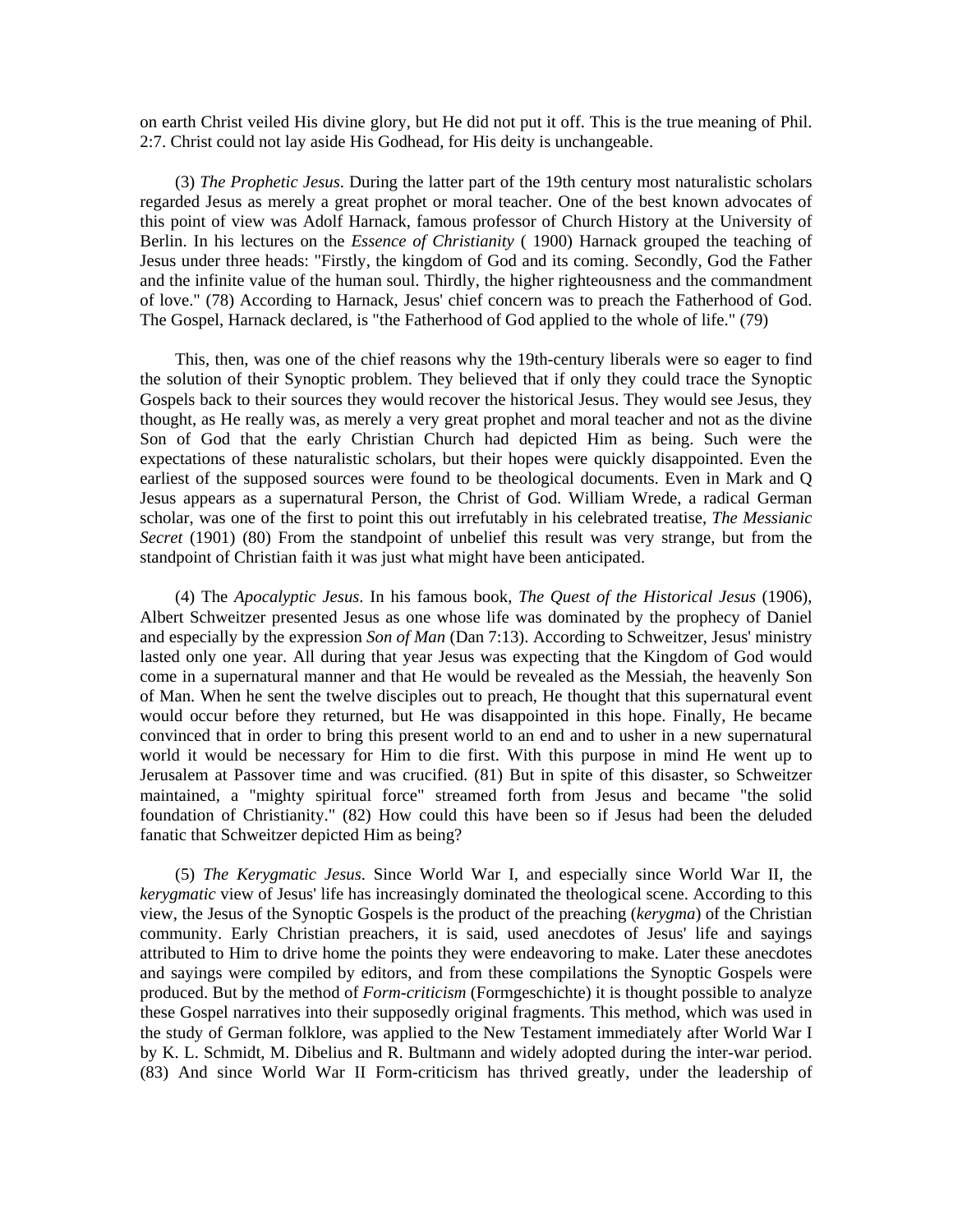Bultmann and also of younger scholars such as E. Kaesemann, G. Bornkamm and H. Conzelmann. (84)

Since World War II the Form-critics have devoted much attention to the "Son of Man problem." This problem deals with the use of the title *Son of Man* and with the origin and meaning of this designation. In the Synoptic Gospels the Son of Man is spoken of in three ways:  $(1)$  as coming, e.g. Mark 13:26; (2) as suffering death and rising again, e.g. Mark 10:33-34; (3) as now at work, e.g. Mark 2:10. (85) What is the basic meaning of this term, and why is it used in these three distinct senses? Did Jesus ever speak of the Son of Man, and if so, did He apply this title to Himself? Many Form-critics answer this last question in the negative. Jesus, they insist, never claimed to be the Son of Man, never even used this expression, some of them add. It was the primitive Christian community, they assert, that introduced this designation, first speaking of Jesus as the coming Son of Man and then extending the term to include Jesus' death and resurrection and the deeds of His earthly ministry. (86) But if Jesus owes the title Son of Man to the usage of the primitive Christian community, why is it that all traces of this popular usage have vanished? Why is it that in the New Testament with but few exceptions, the expression *Son of Man* is found only on the lips of Jesus? Form-critics confess that they have not been able to solve this problem. (87)

The solution of the "Son of Man problem" is found only in the fact of the incarnation. The term *Son of Man* was Jesus' own way of referring to His human nature as distinguished from His divine nature, to Himself as perfect Man, in which capacity He was active in the deeds of His earthly ministry, suffered and died and rose again, and shall appear in glory at the last day.

Perhaps more than any other group of naturalistic scholars the Form-critics are apt to go to extremes, especially in their attempts to bypass the Apostles and discover the origin of Christianity in the "Christian community." Contrary to the Book of Acts and the unanimous testimony of ancient ecclesiastical writers, they represent the Apostles as receiving instruction from the Christian community rather than founding the Christian community upon their doctrine. This is particularly the case with the Apostle Paul. Although Paul solemnly certified that the gospel which he preached was "not after man" nor "received of man" (Gal. 1:11-12), the Form-critics do not hesitate to contradict him and derive his doctrine from the Christian community. They maintain, for example, that some of Paul's most important doctrinal statements concerning the Person and work of Christ (Rom. 1:3-4; 4:25; Eph. 2:14-16, Phil. 2:6-11, Col. 1:15-20, 1 Tim. 3:16) were quotations from certain Christological hymns which had been composed by the Christian community. (88) In these passages therefore, according to the Form-critics, Paul was not teaching the Christian community anything but merely rehearsing to the community what he had learned from it. But who were these unknown hymn makers of the Christian community who were able to mold the thinking of the Apostle Paul? How could these profound theological geniuses have remained anonymous?

According to Conzelmann (1969), the Christian community was assembled "through the appearances of the Risen One and the preaching of the witnesses to these appearances!" (89) Are we to conclude from this, then, that Jesus' resurrection is a historical event? To this question Conzelmann gives a disappointing answer. A historian, he asserts, cannot prove that Jesus really rose from the dead but only that the disciples believed that Jesus did so. (90) But why did the disciples believe this? To this question the Form-critics merely give the Barthian answer that the disciples chose to believe so. "The Church had to surmount the scandal of the cross," Bultmann tells us "and did it in the Easter faith." (91) But why did the disciples choose to believe that Jesus rose from the dead? Because He really did so *and shewed Himself* to them *alive after His passion*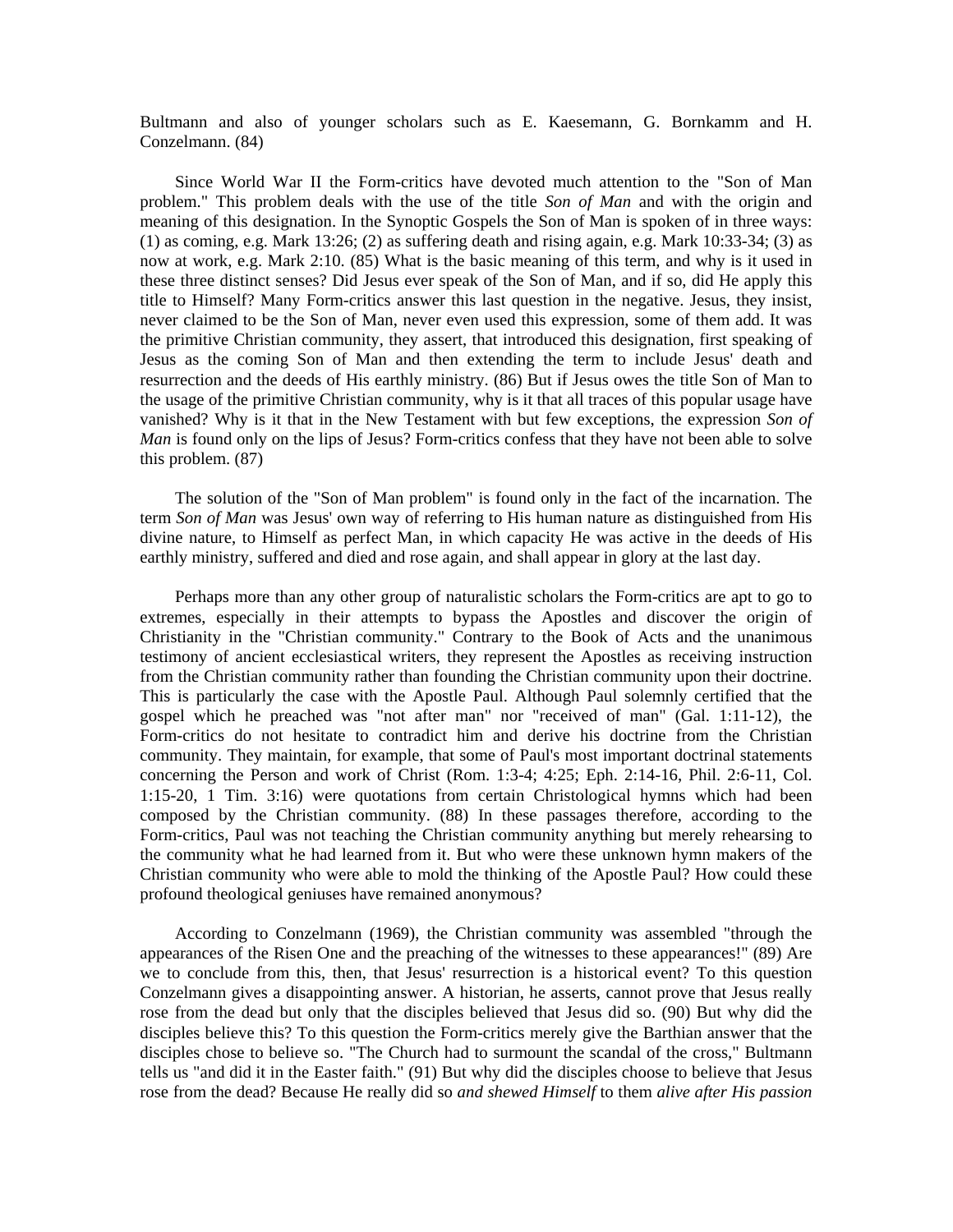*by many infallible proofs* ( Acts 1:3) . This is the simple answer of the Bible which Form-critics decline to accept but to which they can find no convincing alternative.

# 3. Naturalistic Textual Criticism And Apologetics

In the preceding pages it has been proved historically that the logic of naturalistic textual criticism leads to complete modernism, to a naturalistic view not only of the biblical text but also of the Bible as a whole and of the Christian faith. For if it is right to ignore the providential preservation of the Scriptures in the study of the New Testament text, why isn't it right to go farther in the same direction? Why isn't it right to ignore other divine aspects of the Bible? Why isn't it right to ignore the divine inspiration of the Scriptures when discussing the authenticity of the Gospel of John or the Synoptic problem or the authorship of the Pentateuch? And why isn't it right to ignore the doctrines of the Trinity and of the incarnation when dealing with the messianic consciousness of Jesus and the Son of Man problem?

Impelled by this remorseless logic, many an erstwhile conservative Bible student has become entirely modernistic in his thinking. But he does not acknowledge that he has departed from the Christian faith. For from his point of view he has not. He has merely traveled farther down the same path which he began to tread when first he studied naturalistic textual criticism of the Westcott and Hort type, perhaps at some conservative theological seminary. From his point of view his orthodox former professors are curiously inconsistent. They use the naturalistic method in the area of New Testament textual criticism and then drop it most illogically, like something too hot to handle, when they come to other departments of biblical study.

## **(a) Naturalistic Apologetics — The Fallacy of the Neutral Starting Point**

This inconsistency in regard to the textual criticism of the Bible and especially of the New Testament has historical roots which reach back three hundred years to the late 17th century. At that time the deists and other unbelievers came up with a novel suggestion. "Let us not," they proposed, "begin our thinking by assuming the truth of Christianity. Let us rather take as our starting point only those truths on which Protestants, Catholics, Jews, Mohammedans, and all good men of every religion and creed agree. Then, standing on this neutral platform of common agreement, let us test all religions and creeds by the light of reason."

Instead of rejecting this proposal as fundamentally unchristian, orthodox Protestant scholars accepted the challenge and during the 18th century developed various apologetic arguments, armed with which they endeavored to meet the unbelievers on their own chosen ground and, fighting in this neutral arena, to demonstrate the truth of historic Christianity and the error of infidelity. Unhappily, however, these orthodox champions did not realize that they had been out-maneuvered and that by the very act of adopting a neutral starting point they had already denied the faith that they intended to defend and had ensured that any argument that they might thereafter advance would be inconsistent.

## **(b) The Butler-Paley Apologetic System**

Joseph Butler (1692-1752) and William Paley (1743-1805) were the two authors of the neutral apologetic system which in many conservative theological seminaries during the 19th and early 20th centuries was taught side by side with the older Reformation faith without any due recognition of the basic difference between these two approaches to Christianity, the one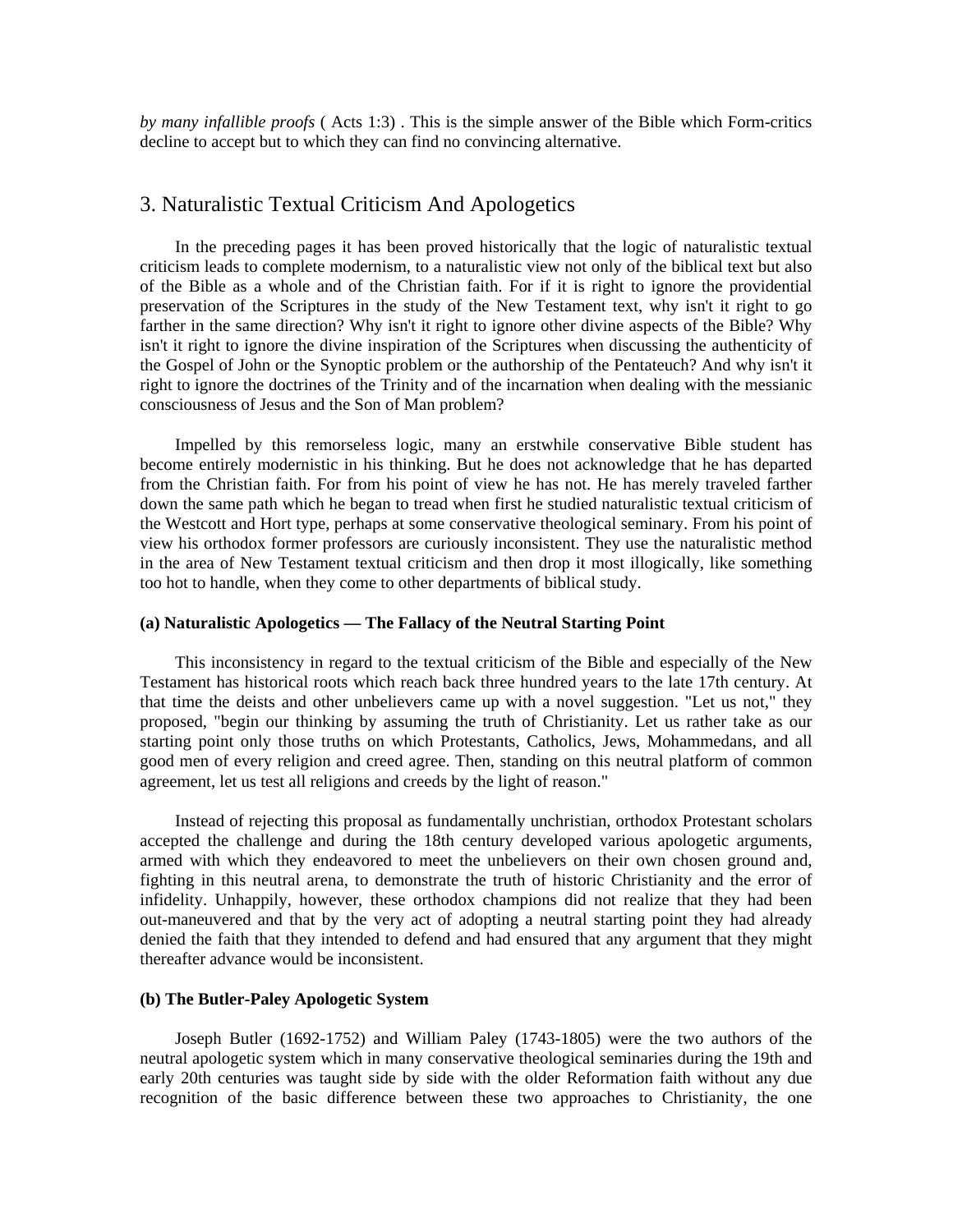beginning with *reason*, the common truths on which all good men agree, the other beginning with *revelation*, the divine truth on which all men, good or bad, *ought* to agree.

Butler, who later became bishop of Durham, published his famous *Analogy of Religion* in 1736. This book dealt with the *analogy* (similarity) existing between the Christian religion and the facts of nature, as they were known to the science of Butler's day. The book was divided into two parts, the first part dealing with "natural religion," i.e., religious truths revealed in nature as well as in the Bible, and the second part dealing with "revealed religion," i.e., religious truths revealed only in the Bible. The purpose of the book was to show deists and other unbelievers that the same difficulties which they found in the doctrines of Christianity were found also in the facts of nature. Hence Christianity, Butler contended, was, at the very least, just as probable as deism or any other form of unbelief. Therefore it was only prudent to accept Christianity at least on a probability basis, for probability, Butler reminded his readers, was "the very guide of life." (92) It is said, however, that on his death bed Butler came to recognize that Christianity cannot be received as a probability but only as the truth and that he died triumphantly repeating John 6:37.

Paley, archdeacon of Carlisle, published his *Evidences of Christianity* in 1794. In it he refuted the objections of the deists and of skeptics such as David Hume to the historicity of the miracles of Jesus. "There is satisfactory evidence," he contended, "that many professing to be original witnesses of Christian miracles, passed their lives in labors, dangers, and sufferings, voluntarily undergone in attestation of the accounts which they delivered, and solely in consequence of their belief of those accounts; and that they also submitted, from the same motives, to new rules of conduct." In other words, the sufferings which Jesus' disciples endured and their changed lives were proofs that the miracles to which they bore witness, actually occurred. And to this argument Paley added another, namely, the uniqueness of Jesus. Jesus was not an "enthusiast" or an "impostor," as others were who claimed to be Messiahs, but remained "absolutely original and singular." This uniqueness proved that Jesus was truly the Christ He claimed to be. (93)

No less famous was Paley's *Natural Theology*, published in 1802. In it Paley compared the universe to a watch. If in crossing a field we should find a watch, the intricate machinery of which it was composed would soon convince us that it had not existed from all eternity but had been constructed by a watchmaker. So the much more intricate machinery of the physical world and especially of the bodies of animals and men should convince us that the whole universe has been created by an all-wise God. In discoursing upon this theme Paley exhibited a very considerable knowledge of anatomy and used it to refute the theory of evolution, which in his day was just beginning to raise its head. (94)

Throughout the 19th century annotated editions of these works of Butler and Paley were used as textbooks in the colleges and theological seminaries of Great Britain and America and served as models for later apologetic writings. But although the Butler-Paley apologetic system accomplished much immediate good, in the long run its effect was detrimental to the Christian faith because it presented Christianity as merely a probability and not as the truth. Also it made the starting point of Christian thought dependent on the whims of unbelievers, since, according to the Butler-Paley system, we build our defense of the Christian faith upon the truths on which all men agree. And, finally, the Butler-Paley apologetic system, by its emphasis on probability and on a common starting point with unbelievers, encouraged orthodox Christians to think that they must deal with the text of holy Scripture in the same way in which unbelievers deal with it. Hence the Butler-Paley apologetic system contributed greatly to the spread of naturalistic textual criticism in orthodox Christian circles.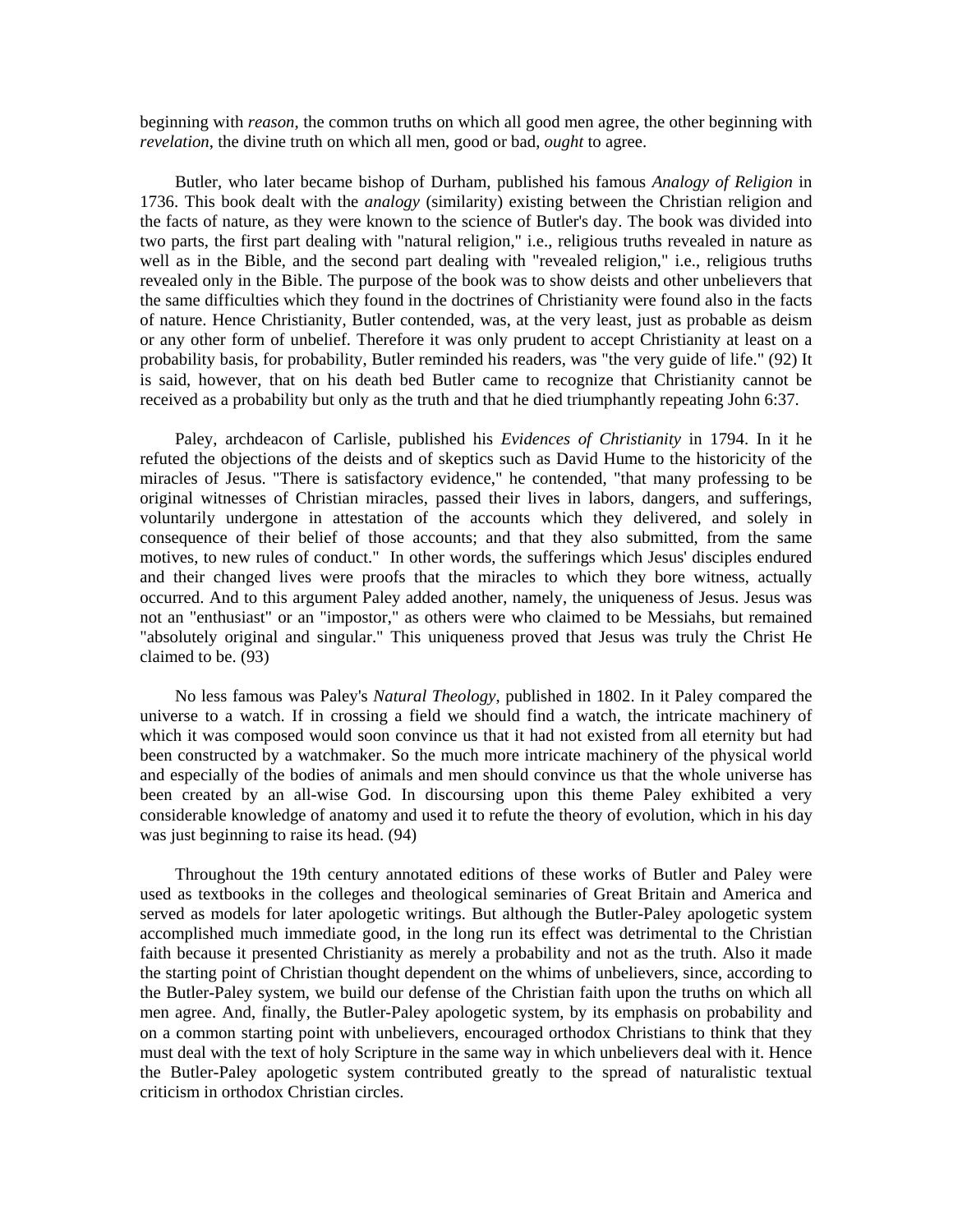### **(c) The Need for a Consistently Christian Apologetic System**

Today, therefore, there is great need for a consistently Christian apologetic system, for a defense of the Christian faith which takes as its starting point not the facts on which all men agree but the supreme fact on which all men *ought* to agree, namely, God's revelation of Himself in nature, in the holy Scriptures, and in the Gospel of Christ, the saving message of the Scriptures.

God reveals *Himself*, not mere doctrines concerning Himself, but HIMSELF. The Biblical doctrine of salvation reminds us that this is indeed a fact. I am saved by trusting in Jesus personally. But how can I believe in Jesus Christ as a Person unless He first reveal Himself? In the Gospel, therefore, Jesus Christ reveals Himself to me as the triune Saviour God, and not to me only but to all sinners everywhere. And God reveals Himself not only in the Gospel but also in the whole of Scripture as the faithful Covenant God and likewise in this great universe which His hands have made as the almighty Creator God.

This divine revelation is the starting point of a consistently Christian apologetic system. Taking our stand upon it, we point out the inconsistencies of unbelieving thought and then show how these difficulties can be resolved by a return to God's revealed Truth.

### **(d) How to Take Our Stand—Through the Logic of Faith**

How do we take our stand upon divine revelation? Only in one way, namely through the logic of faith. *For God so loved the world, that He gave His only begotten Son, that whosoever believeth in Him should not perish, but have everlasting life* (John 3:16). Since this Gospel is true, these conclusions logically follow: *First*, the Bible is God's infallibly inspired Word. This must be so, because if our salvation depends on our believing in Christ, then surely God must have left us an infallible record telling us who Jesus Christ is and how we may believe in Him truly and savingly. *Second*, the Bible has been preserved down through the ages by God's special providence. This also must be so, because if God has inspired the holy Scriptures infallibly, then surely He has not left their survival to chance but has preserved them providentially down through the centuries. *Third*, the text found in the majority of the biblical manuscripts is the providentially preserved text. This too must be true, because if God has preserved the Scriptures down through the ages for the salvation of men and the edification and comfort of His Church, then He must have preserved them not secretly in holes and caves but in a public way in the usage of His Church. Hence the text found in the majority of the biblical manuscripts is the true, providentially preserved text. *Fourth*, The providential preservation of the Scriptures did not cease with the invention of printing. For why would God's special, providential care be operative at one time and not at another time, before the invention of printing but not after it? Hence the first printed texts of the Old and New Testament Scriptures were published under the guidance of God's special providence.

Thus when we believe in Christ, the logic of our faith leads us to the true text of holy Scripture, namely, the Masoretic Hebrew text, the Textus Receptus, and the King James Version and other faithful translations. It is on this text, therefore, that we take our stand and endeavor to build a consistently Christian apologetic system.

(For further details regarding the logic of faith consult *Believing Bible Study*, pp. 55-66.)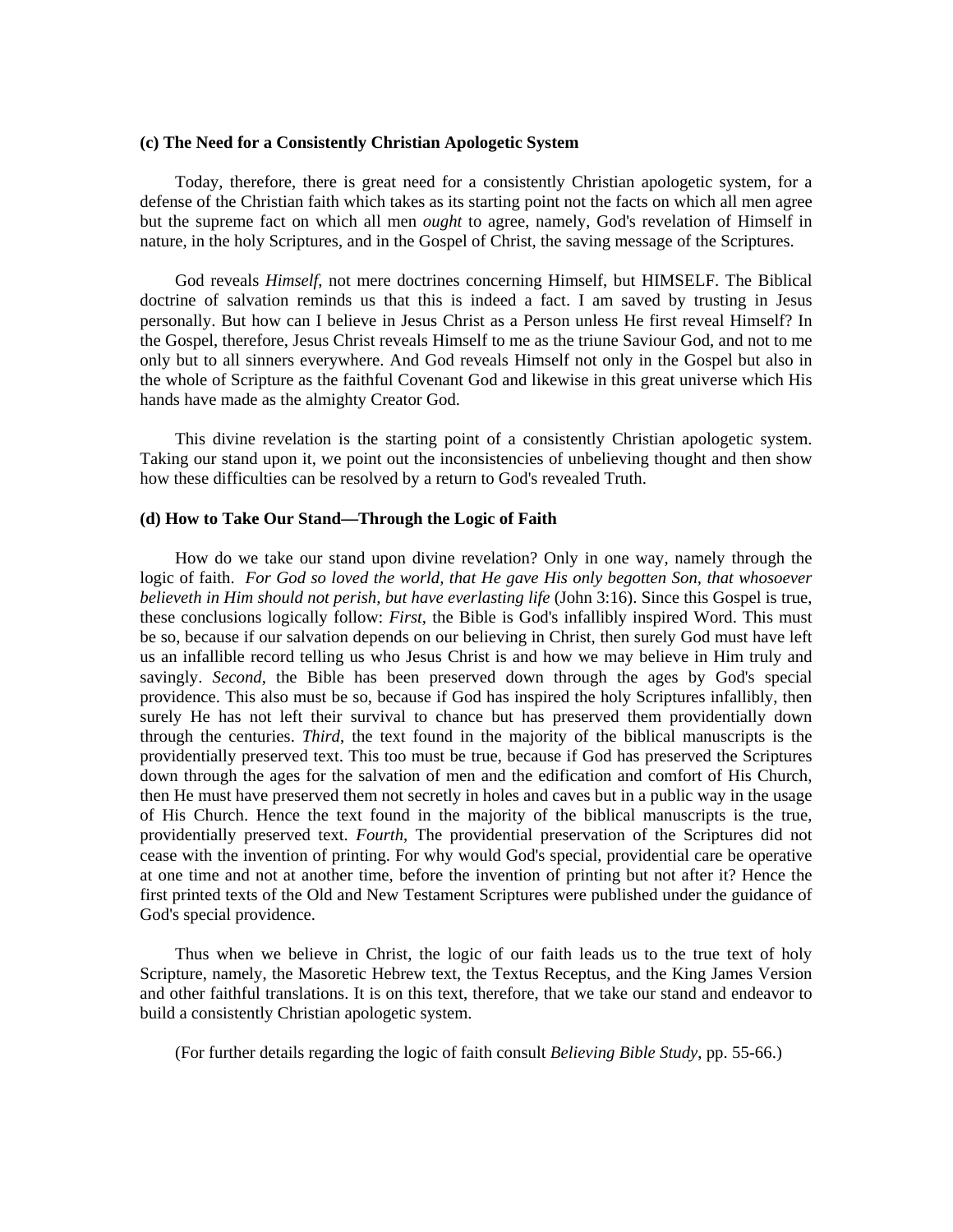# CHAPTER FOUR

# **A CHRISTIAN VIEW OF THE BIBLICAL TEXT**

In the Bible God reveals Himself in three ways: *First*, He reveals Himself as the God of creation, the almighty Creator God. In revealing Himself in this way, God not only repeats the revelation which He has already made of Himself in nature but also amplifies this revelation and makes it clearer. Hence the Scriptures are the God-given eyeglasses which correct our faulty spiritual vision and enable our sin-darkened minds to see aright the revelation which God makes of Himself in the world which He has created. *Second*, God reveals Himself as the God of history, the faithful Covenant God. In the Bible God gives a full account of His dealings with men by way of covenant. *Third*, God reveals Himself as the God of salvation. In the Gospel of Christ He offers Himself to sinners as the triune Saviour God.

But even this is not all that God does for sinners. In addition to revelation there is regeneration. Because of Adam's first transgression all men are sinners (Rom. 5:19). They hate God (Rom. 8:7) and reject His revelation of Himself as foolishness (1 Cor. 2:14). Therefore when God saves sinners, He regenerates them through the power of the Holy Spirit. He raises them up out of their death in sin and gives them the gift of faith (Eph. 2:1,8). Through the Spirit they are born again (John 3:5). They are saved through the renewing of the Holy Ghost (Titus 3:5). They believe in God as He reveals Himself in the holy Bible and trust their souls to Jesus Christ His Son.

When the Holy Spirit gives us the gift of faith, we immediately receive from God three benefits of Christ's redeeming grace. The first of these is *justification*. We are justified by faith (Rom. 3:28). When we believe in Christ His death is reckoned ours (Gal. 2:20), and we receive the gift of His righteousness (2 Cor. 5:21). The second is *adoption*. By faith we become the children of God (John 1:12) and joint heirs with Jesus Christ (Rom. 8:17). The third is *sanctification*. God begins to work within us by His Holy Spirit to will and to do of His good pleasure (Phil. 2:13) and to make us more and more like Christ our Lord (Eph. 4:13).

We are saved by faith! This is a mystery which we cannot fully understand, but it means that there are three things which we can and must do to obtain these benefits which Christ purchased by His atoning sacrifice and to know that we have been born again. In the first place, we must *repent*. Saving faith is a repentant faith. Jesus Christ Himself commands us to repent of our sins and believe the Gospel (Mark 1:15). In the second place, we must *receive* Christ as our only Lord and Saviour (John 1:12). How do we do this? By believing that He died for us upon the cross. *He loved me and gave Himself for me* (Gal.2:20). And in the third place, having so received Christ, we must *rest* in Him as He bids us do (Matt.11:28). When we thus rest in Christ, then we have assurance of faith. Then we know that we have truly received Him as Lord and Saviour.

Does this mean that our assurance comes from ourselves? Do we create our own assurance by our own will power, by our own repenting, receiving, and resting? Not at all! For if our assurance depended on ourselves, we would always be in doubt. We would never know certainly whether we were saved or not. We would never be sure that we had really repented or that we had actually received Christ and were truly resting in Him. Our assurance therefore comes from God. As we continue to trust in Christ, the Holy Spirit bears witness in our hearts that we are truly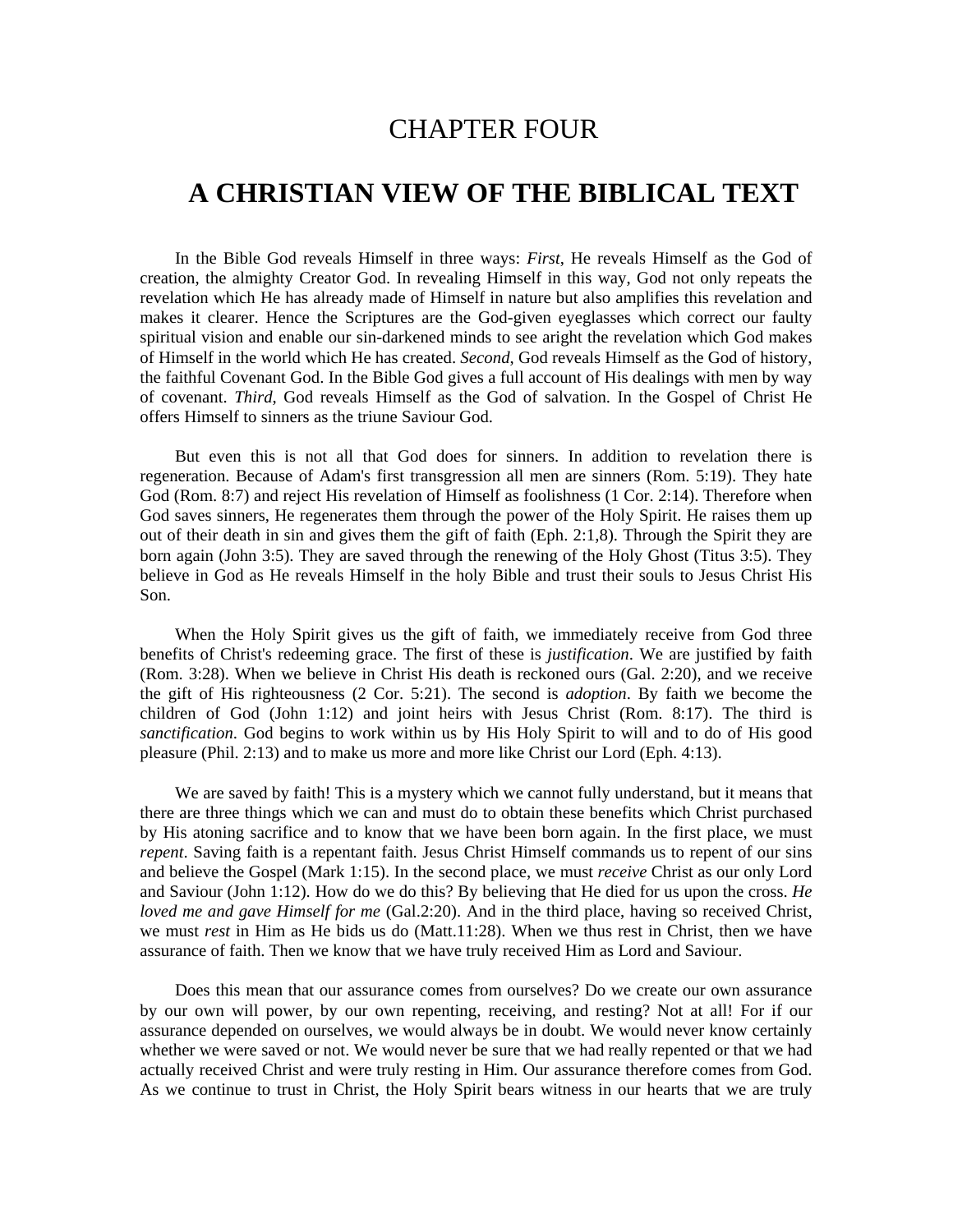God's children*. The Spirit itself beareth witness with our spirit, that we are the children of God*  (Rom. 8:16).

But how does the Holy Spirit testify to us that we are God's children? Does He do this in some private way apart from Scripture? Not at all! For this would dishonor the Scriptures. Then everyone would be seeking these private revelations of the Spirit and ignoring the revelation which He has given once for all in the holy Bible. The Holy Spirit therefore bears witness not apart from the Word but by and with the Word. He guides believers in their study of the Scriptures, and as He guides them, He persuades them that this blessed Book is truly God's Word and leads them more and more to trust the Saviour who reveals Himself in it*. But the anointing which ye have received of Him abideth in you, and ye need not that any man teach you: but as the same anointing teacheth you of all things, and is truth, and is no lie, and even as it hath taught you, ye shall abide in Him* (1 John 2:27).

## 1. The Principles Of Believing Bible Study

Three principles of believing Bible study are included in this conviction which we receive from the Holy Spirit that the Bible is truly God's Word. These are as follows: *first*, the infallible inspiration of the Scriptures; *second*, the eternal origin of the Scriptures; *third*, the providential preservation of the Scriptures.

## **(a) The Infallible Inspiration of the Scriptures**

The Holy Spirit persuades us to adopt the same view of the Scriptures that Jesus believed and taught during the days of His earthly ministry. Jesus denied explicitly the theories of the higher critics. He recognized Moses (Mark 12:26), David (Luke 20:42), and Daniel (Matt. 24:15) by name as the authors of the writings assigned to them by the Old Testament believers. Moreover, according to Jesus, all these individual Old Testament writings combined together to form one divine and infallible Book which He called "the Scriptures." Jesus believed that these Scriptures were inspired by the Holy Spirit (Mark 12:36), that not one word of them could be denied (John 10:35), that not one particle of them could perish (Matt. 5: 18), and that everything written in them was divinely authoritative (Matt. 4:4, 7, 10).

This same high view of the Old Testament Scriptures was held and taught by Christ's Apostles. *All Scripture*, Paul tells us, is *given by inspiration of God* (2 Tim. 3:16). And Peter adds, *No prophecy of the Scripture is of any private interpretation. For prophecy came not in old time by the will of man: but holy men of God spake as they were moved by the Holy Ghost* (2 Peter 1:20-21). The Scriptures were the living oracles through which God spoke (Acts. 7:38), which had been committed to the Jews for safekeeping (Rom. 3:2) which contained the principles of divine knowledge (Heb. 5:12), and according to which Christians were to pattern their own speech (1 Peter 4:11). To the Apostles, "It is written," was equivalent to, ``God says.''

Jesus also promised that the New Testament would be infallibly inspired just as the Old had been. *I have yet many things to say unto you*, He told His Apostles*, but ye cannot bear them now. Howbeit when He, the Spirit of truth, is come He will guide you into all truth: for He shall not speak of Himself; but whatsoever He shall hear, that shall He speak: and He will shew you things to come* (John 16:12-13). The Holy Spirit, Jesus pledged, would enable the Apostles to remember their Lord's teaching and understand its meaning (John 14:26). And these promises began to be fulfilled on the day of Pentecost when Peter was inspired to declare for the first time the meaning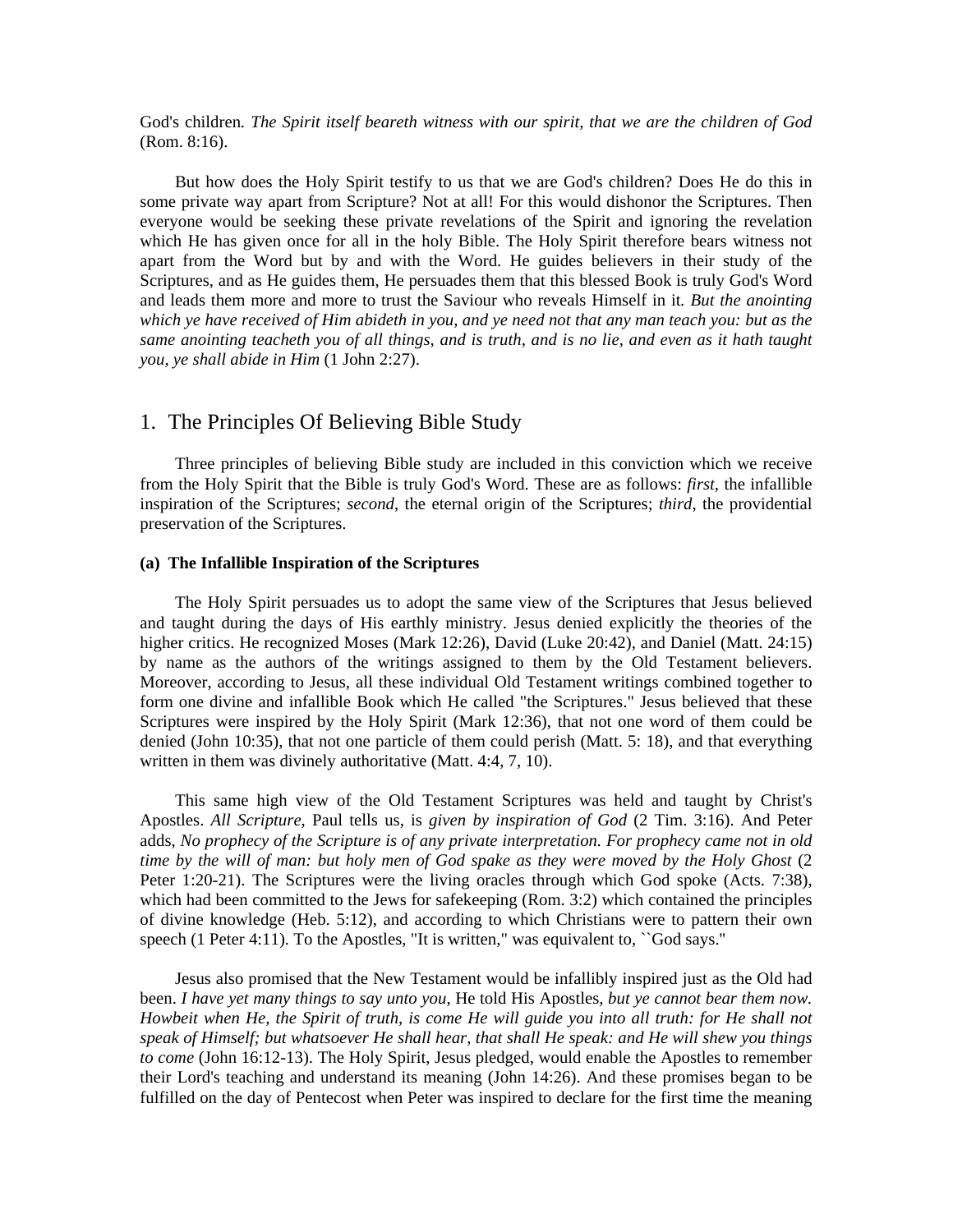of Christ's death and resurrection (Acts 2:14-36). Paul also was conscious of this same divine inspiration*. If any man think himself to be a prophet, or spiritual, let him acknowledge that the things that I write unto you are the commandments of the Lord* (1 Cor. 14:37). And in the last chapter of Revelation John the Apostle asserts the actuality of his inspiration in the strongest possible terms (Rev. 22: 18-19).

Jesus, therefore and His Apostles regarded both the Old and the New Testaments as the infallibly inspired Word of God, and the Holy Spirit, bearing witness in our hearts, assures us that this view was not mistaken.

#### **(b) The Eternal Origin of the Scriptures**

When He was on earth Jesus constantly affirmed that His message was eternal, that the very words which He spoke had been given to Him by God the Father before the creation of the world. *For I have not spoken of Myself*, He told the unbelieving multitude, *but the Father which sent Me, He gave Me a commandment, what I should say, and what I should speak. And I know that His commandment is life everlasting: whatsoever I speak therefore, even as the Father said unto Me, so I speak* (John 12:49-50). And in His "high-priestly" prayer Jesus also states emphatically that the words which He had spoken to His Apostles had been given to Him in eternity by God the Father. For I have given unto them the words which Thou gavest Me (John 178). The Scriptures, therefore, are eternal. When God established His-Covenant of Grace in eternity, He gave to Jesus Christ His Son *the words of eternal life* (John 6:68). These are the words that Christ brought down from heaven for the salvation of His people and now remain inscribed in holy Writ.

The Scriptures are eternal. Does this mean that there is an eternal Bible in heaven, or that the Hebrew and Greek languages in which the Bible is written are eternal? No, but it does mean that Jesus Christ, the divine Word, worked providentially to develop the Hebrew and Greek tongues into fit vehicles for the conveyance of His saving message. Hence in the writing of the Scriptures the Holy Spirit did not have to struggle, as modernists insist, with the limitations of human language. The languages in which the writing was done were perfectly adapted to the expression of His divine thoughts.

*For ever, O LORD, Thy Word is settled in heaven* ( Ps. 119: 89) . Although the Scriptures were written during a definite historical period, they are not the product of that period but of the eternal plan of God. When God designed the holy Scriptures in eternity, He had the whole sweep of human history in view. Hence the Scriptures are forever relevant. Their message can never be outgrown*. The grass withereth, the flower fadeth: but the Word of our God shall stand for ever* (Isa. 40:8). In the Scriptures God speaks to every age, including our own. *For whatsoever things were written aforetime were written for our learning, that we through patience and comfort of the Scriptures might have hope* (Rom. 15:4).

#### **(c) The Providential Presentation of the Scriptures**

Because the Scriptures are forever relevant, they have been preserved down through the ages by God's special providence. The reality of this providential preservation of the Scriptures was proclaimed by the Lord Himself during His life on earth. *Till heaven and earth pass, one jot or one tittle shall in no wise pass from the law, till all be fulfilled* (Matt. 5:18*). And it is easier for heaven and earth to pass, than one tittle of the law to fail* (Luke 16:17). Here our Lord assures us that the Old Testament text in common use among the Jews during His earthly ministry was an absolutely trustworthy reproduction of the original text written by Moses and the other inspired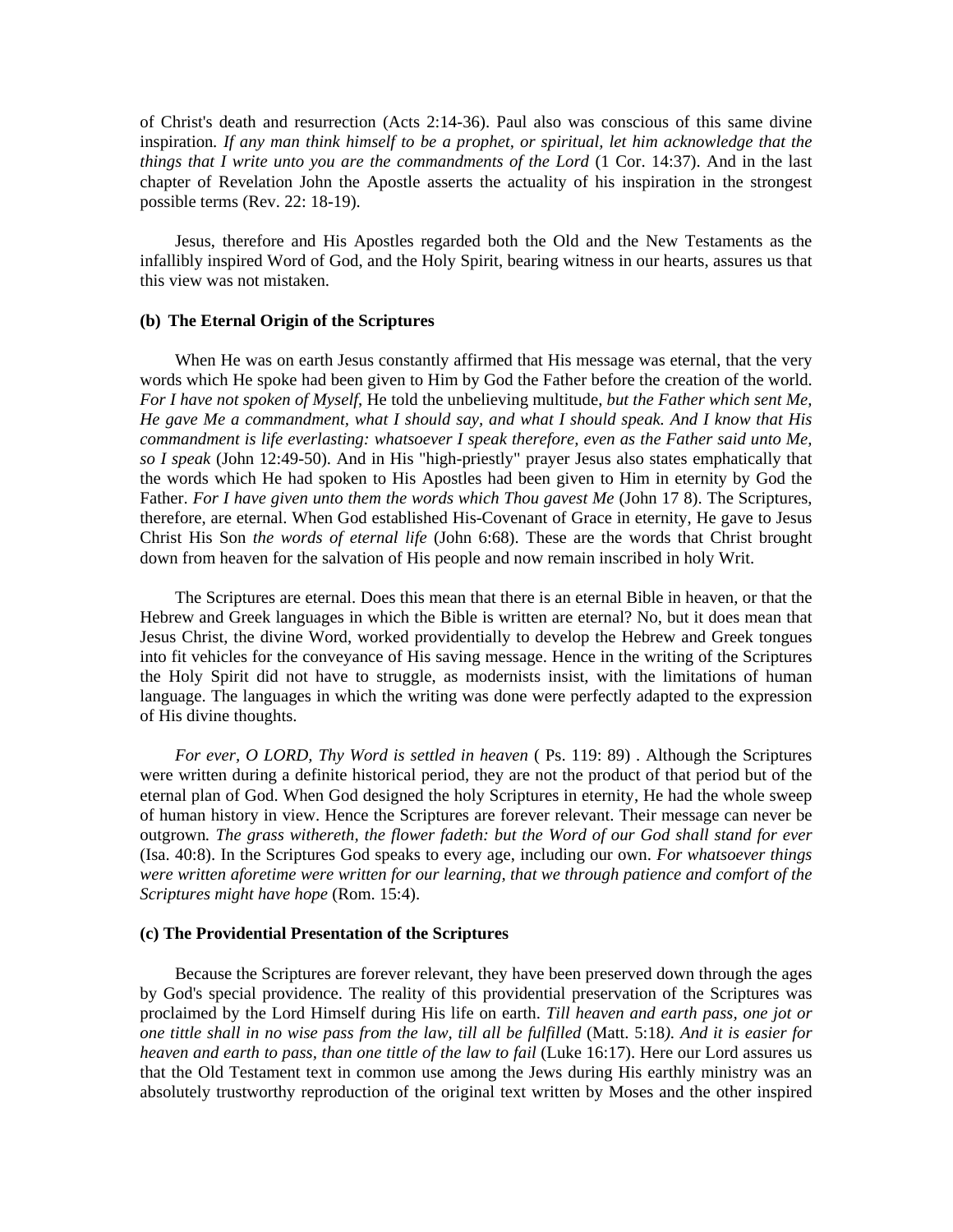authors. Nothing had been lost from that text, and nothing ever would be lost. It would be easier for heaven and earth to pass than for such a loss to take place.

Jesus also taught that the same divine providence which had preserved the Old Testament would preserve the New Testament too. In the concluding verses of the Gospel of Matthew we find His "Great Commission" not only to the twelve Apostles but also to His Church throughout all ages, *go ye therefore and teach all nations*. Implied in this solemn charge is the promise that through the working of God's providence the Church will always be kept in possession of an infallible record of Jesus' words and works. And, similarly, in His discourse on the last things He assures His disciples that His promises not only shall certainly be fulfilled but also shall remain available for the comfort of His people during that troubled period which shall precede His second coming. In other words, that they shall be preserved until that time. *Heaven and earth shall pass away, but My words shall not pass away* (Matt. 24:35; Mark 13:31; Luke 21:33).

## 2. How The Old Testament Text Was Preserved

In discussing the providential preservation of the holy Scriptures we must notice first a very important principle which accounts for the difference between Old Testament textual criticism and New Testament textual criticism. The Old Testament Church was under the care of the divinely appointed Aaronic priesthood, and for this reason the Holy Spirit preserved the Old Testament through this priesthood and the scholars that grouped themselves around it. The Holy Spirit guided these priests and scholars to gather the separate parts of the Old Testament into one Old Testament canon and to maintain the purity of the Old Testament text. In the New Testament Church, on the other hand, this special priesthood has been abolished through the sacrifice of Christ. Every believer is a priest before God, and for this reason the Holy Spirit has preserved the New Testament text not through any special priesthood but through the *universal priesthood of believers*, that is, through the usage of God's people, the rank and file of all those that truly trust in Christ.

With this distinction in mind let us consider briefly the history of the Old Testament text and then pass on to a discussion of the problems of New Testament textual criticism.

#### **(a) How the Priests Preserved the Old Testament Text**

The Hebrew Scriptures were written by Moses and the prophets and other inspired men to whom God had given prophetic gifts. But the duty of preserving this written revelation was assigned not to the prophets but to the *priests*. The priests were the divinely appointed guardians and teachers of the law. *And it came to pass, when Moses had made an end of writing the words of this law in a book, until they were finished, that Moses commanded the Levites, which bare the ark of the covenant of the LORD. saying, Take this book of the law, and put it in the side of the ark of the covenant of the LORD your God, that it may be there for a witness against thee* (Deut.31:24-26). Thus the law "was placed in the charge of the priests to be kept by them along side of the most sacred vessel of the sanctuary, and in its innermost and holiest apartment." (1) Also the priests were commanded, as part of their teaching function, to read the law to the people every seven years (Deut. 31:12). Evidently also the priests were given the task of making correct copies of the law for the use of kings and rulers, or at least of supervising the scribes to whom the king would delegate this work (Deut. 17:18).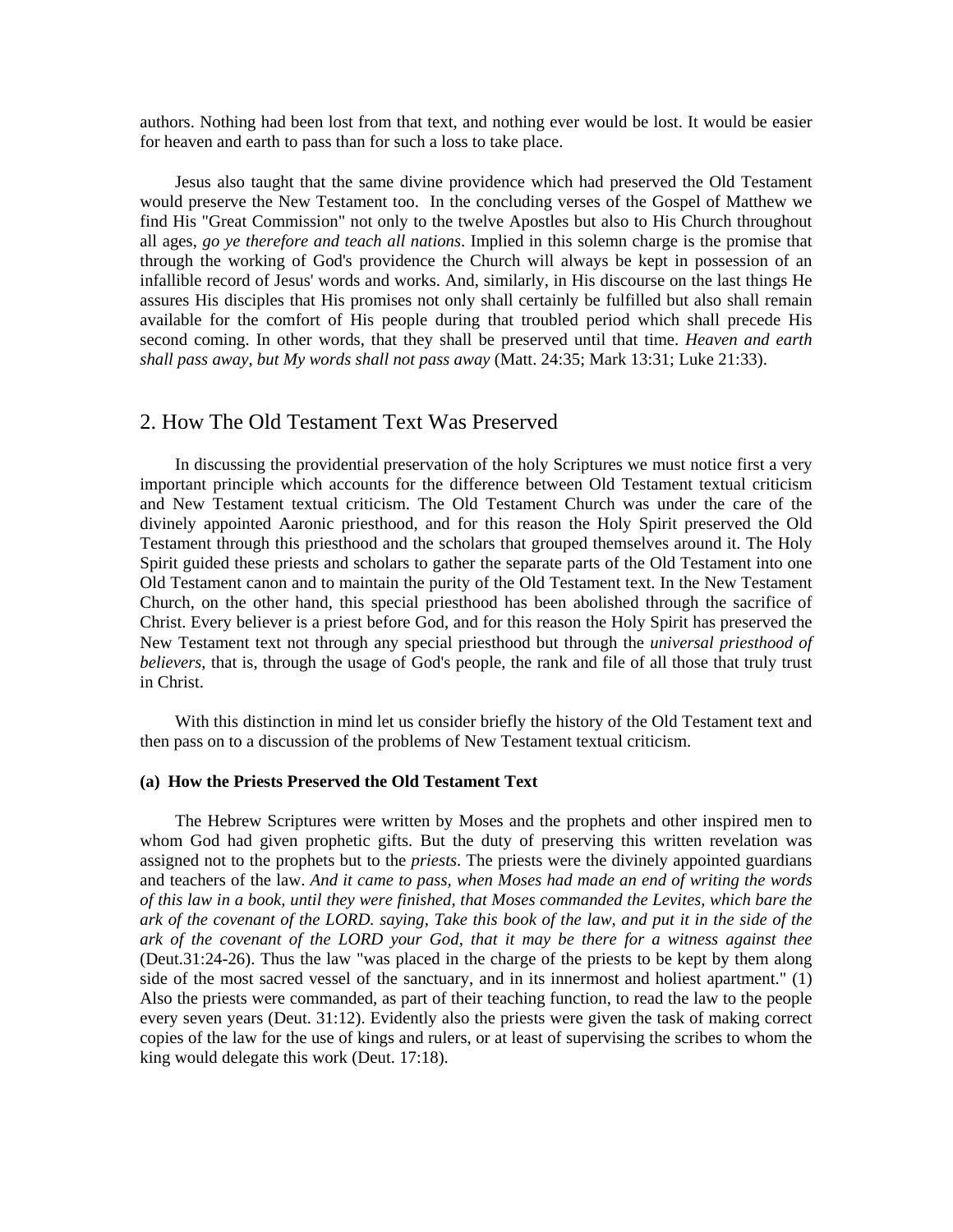Not only the Law of Moses but also the Psalms were preserved in the Temple by the priests, and it was probably the priests who divided the Hebrew psalter into five books corresponding to the five books of Moses. It was David, the sweet singer of Israel who taught the priests to sing psalms as part of their public worship service (1 Chron. 15:16,17). Like David, Heman, Asaph and Ethan were not only singers but also inspired authors, and some of the psalms were written by them. We are told that the priests sang these psalms on various joyful occasions, such as the dedication of the Temple by Solomon (2 Chron. 7:6), the coronation of Joash (2 Chron. 23:18), and the cleansing of the Temple by Hezekiah (2 Chron. 29:30).

How the other Old Testament books were preserved during the reigns of the kings of Israel and Judah we are not told explicitly, but it is likely that the books of Solomon were collected together and carefully kept at Jerusalem. Some of Solomon's proverbs, we are told, were copied out by *the men of Hezekiah king of Judah* (Prov. 25:1).

Except for periodic revivals under godly rulers, such as Asa, Jehoshaphat, Hezekiah, and Josiah, the days of the kings were times of apostasy and spiritual darkness in which the priests neglected almost entirely their God-given task of guarding and teaching God's holy law. This had been the case during the reigns of the ungodly rulers who had preceded the good king Asa. *Now for a long season Israel hath been without the true God, and without a teaching priest and without law* (2 Chron. 15:3). And during the reign of Manasseh the original copy of the Law had been mislaid and was not found again until Josiah's time (2 Kings 22:8). Because the priests were thus unfaithful in their office as teachers, Jerusalem was finally destroyed, and the Jews were carried away captive to Babylon (Mic.3:11-12). But in spite of everything, God was still watching over His holy Word and preserving it by His special providence. Thus when Daniel and Ezekiel and other true believers were led away to Babylon, they took with them copies of all the Old Testament Scriptures which had been written up to that time.

#### **(b) The Traditional (Masoretic) Hebrew Text of the Old Testament**

After the Jews returned from the Babylonian exile, there was a great revival among the priesthood through the power of the Holy Spirit *Not by might nor by power, but by my Spirit, saith the LORD of hosts* (Zech. 4:6). The Law was taught again in Jerusalem by Ezra the priest who *had prepared his heart to seek the law of the LORD, and to do it, and to teach in Israel statutes and judgments* (Ezra 7:10). By Ezra and his successors, under the guidance of the Holy Spirit, all the Old Testament books were gathered together into one Old Testament canon, and their texts were purged of errors and preserved until the days of our Lord's earthly ministry. By that time the Old Testament text was so firmly established that even the Jews' rejection of Christ could not disturb it. Unbelieving Jewish scribes transmitted this traditional Hebrew Old Testament text blindly but faithfully, until the dawn of the Protestant Reformation. As Augustine said long ago, these Jewish scribes were the librarians of the Christian Church. (2) In the providence of Gad they took care of the Hebrew Old Testament Scriptures until at length the time was ripe for Christians to make general use of them.

According to G. F. Moore (1927), the earliest of these scribes were called *Tannaim* (Teachers). These scribes not only copied the text of the Old Testament with great accuracy but also committed to writing their oral tradition, called *Mishna*. These were followed by another group of scribes called *Amoraim* (Expositors). These were the scholars who in addition to their work as copyists of the Old Testament also produced the Talmud, which is a commentary on the Mishna. (3)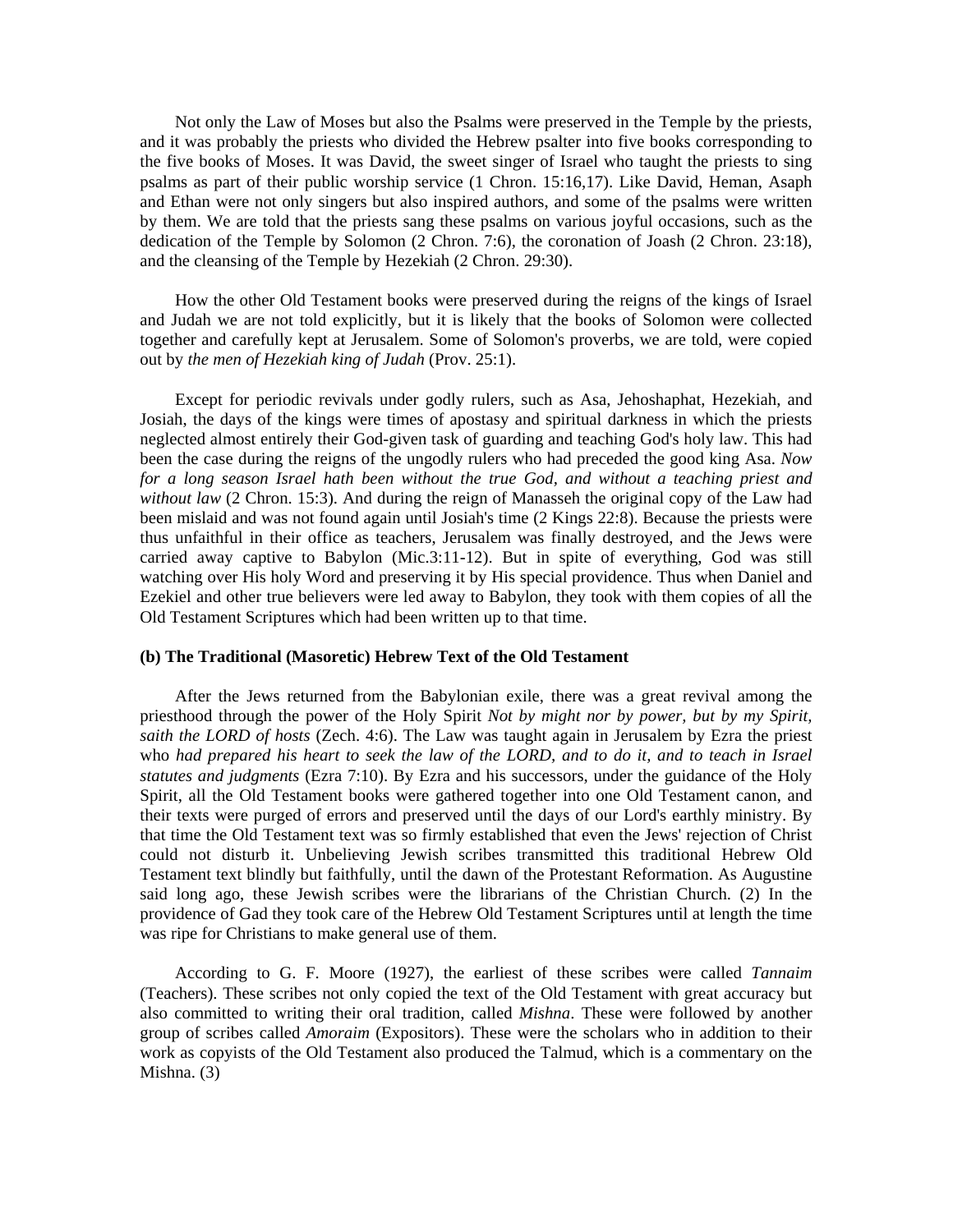The Amoraim were followed in the sixth century by the *Masoretes* (Traditionalists) to whom the Masoretic (Traditional) Old Testament text is due. These Masoretes took extraordinary pains to transmit without error the Old Testament text which they had received from their predecessors. Many complicated safeguards against scribal slips were devised, such as counting the number of times each letter of the alphabet occurs in each book. Also critical material previously perpetuated only by oral instruction was put into writing. It is generally believed that vowel points and other written signs to aid in pronunciation were introduced into the text by the Masoretes. (4)

It was this Traditional (Masoretic) text which was printed at the end of the medieval period. The first portion of the Hebrew Old Testament ever to issue from the press was the Psalms in 1477. In 1488 the entire Hebrew Bible was printed for the first time. A second edition was printed in 1491 and a third in 1494. This third edition was used by Luther in translating the Old Testament into German. Other faithful Protestant translations followed, including in due time the King James Version. Thus it was that the Hebrew Old Testament text, divinely inspired and providentially preserved, was restored to the Church, to the circle of true believers. (5)

#### **(c) The Greek Old Testament (Septuagint)**

Although the unbelief of the Jews and their consequent hostility deprived the Church for a time of the Hebrew Old Testament and of the benefits of Hebrew scholarship, still the providence of God did not permit that the Old Testament Scriptures should ever be taken away wholly from His believing people. Even before the coming of Christ God had brought into being the Septuagint, the Greek Old Testament translation which was to serve the Church as a temporary substitute until such a time as the ancient Hebrew Bible could be restored to her. According to tradition, this translation was made at Alexandria for the library of Ptolemy Philadelphus, king of Egypt, by a delegation of seventy Jewish elders, hence the name *Septuagint* (Seventy). According to Irwin (1949), however, and other modern scholars, the Septuagint was not produced in any such official way but arose out of the needs of the Alexandrian Jews. (6) The Pentateuch, it is said, was translated first in the 3rd century B. C., the other Old Testament books following later. From Alexandria the use of the Septuagint rapidly spread until in the days of the Apostles it was read everywhere in the synagogues of the Greek-speaking Jews outside of Palestine. Then, at length, converts from these Greek-speaking synagogues brought their Septuagint with them into the Christian Church.

When one studies the Old Testament quotations in the New Testament, one is struck by the inspired wisdom which the Apostles exhibited in their attitude toward the Septuagint. On the one hand, they did not invariably set this version aside and make new translations from the Hebrew. Such an emphasis on the Hebrew would have been harmful to the gentile churches which had just been formed. It would have brought these gentile Christians into a position of dependence upon the unbelieving Jewish rabbis, on whose learning they would have been obliged to rely for an understanding of the Hebrew Old Testament. But on the other hand, the Apostles did not quote from the Septuagint invariably and thus encourage the notion that this Creek translation was equal to the Hebrew Old Testament in authority. Instead, they walked the middle way between these two extremes. Sometimes they cited the Septuagint verbatim, even when it departed from the Hebrew in non-essential ways, and sometimes they made their own translation directly from the Hebrew or used their knowledge of Hebrew to improve the rendering of the Septuagint.

In the Epistle to the Hebrews there are three Old Testament quotations which have been the subject of much discussion. The first of these is Heb. 1:6, *And let all the angels of God worship*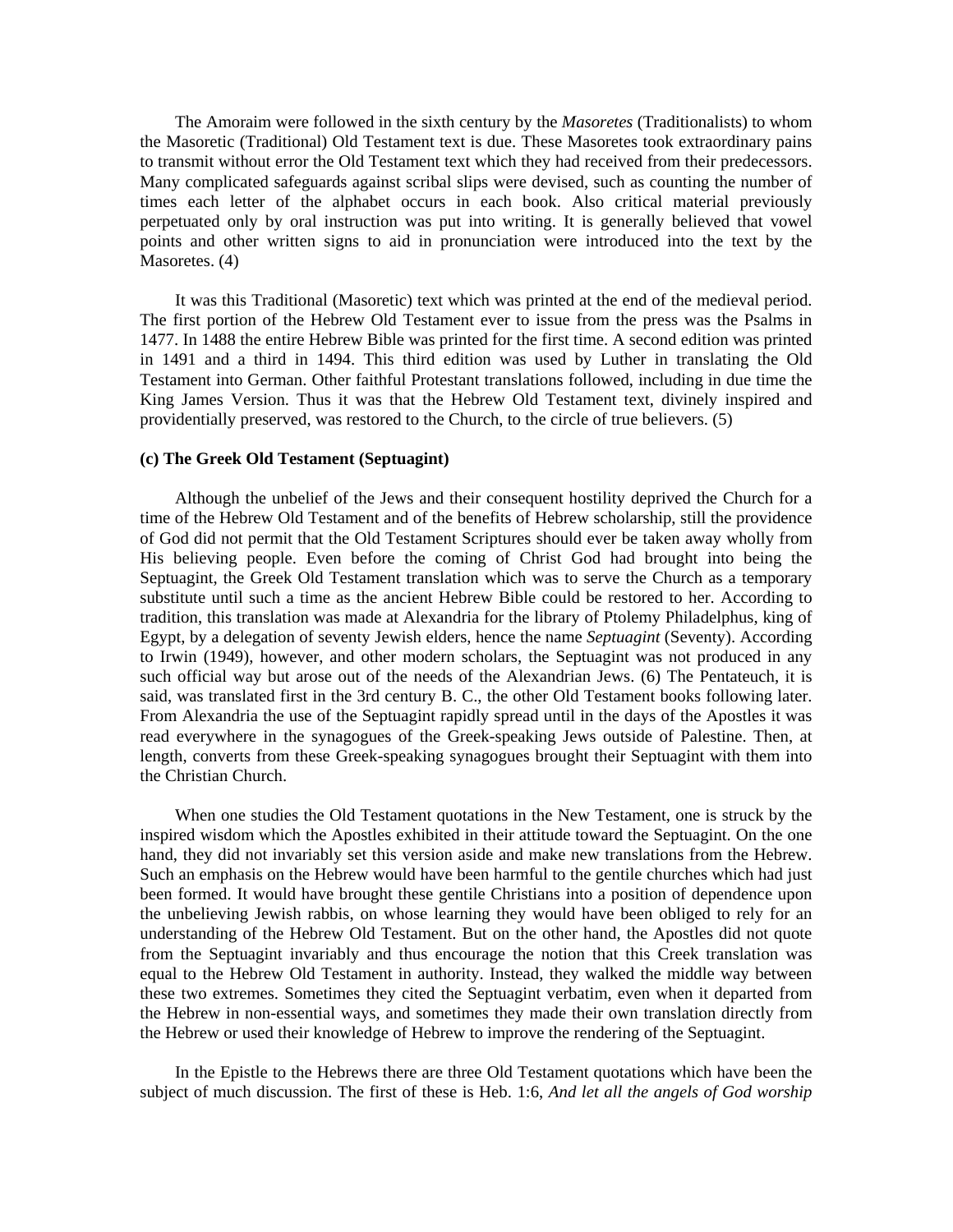*Him*. This clause is found in *Manuscript B* of the Septuagint as an addition to Deut. 32:43. On this basis the author of the Epistle to the Hebrews has often been accused of citing as Scripture a verse not found in the Hebrew Bible. The text of the Septuagint, however, is not certain at this point. *Manuscript A* reads*, And let all the angels of God give them (Him) strength*, and this is the reading adopted by Rahlfs (1935), one of the most recent editors of the Septuagint. If the reading of *A* is correct, then the text of *B* must have been changed at this point to agree with Heb. 1:6, and the author of the Epistle to the Hebrews could not be quoting it. He may have had Deut. 32:43 in mind, but the passage which he was actually citing was Psalm 97:7, which is found both in the Hebrew Old Testament and in the Septuagint and which reads (in the Septuagint), *worship Him all ye His angels.*

The second Old Testament quotation causing difficulty is Heb. 10:5, Sacrifice and offering *Thou wouldest not, but a body hast Thou prepared Me*. This is a quotation from Psalm 40:6 and is found in this form in the majority of the manuscripts of the Septuagint. The Hebrew text, however, reads *Mine ears hast Thou opened* instead of *but a body hast Thou prepared Me*. Because of this the author of the Epistle to the Hebrews has been accused also of using a mistranslation of the Hebrew text as a support for the Christian doctrine of Christ's atoning death. But this is not a necessary conclusion. For in Psalm 40 and in Heb. 10 the emphasis is not so much on the sacrifice of Christ's body as on Christ's willing obedience which made the sacrifice of His body effective. Because of this emphasis the inspired author of Hebrews was justified in regarding the Septuagint as sufficiently accurate to express this central meaning of the passage. The opening of Christ's ears to make Him an obedient servant he considered to be the first step in the preparation of Christ's body for His obedient sacrifice.

The third Old Testament quotation to present a problem is Heb. 11:21. *By faith Jacob, when he was a dying, blessed both the sons of Joseph; and worshiped, leaning upon the top of his staff*. This is usually thought to be a reference to Gen. 47:31, where the Hebrew text and the Septuagint differ, the former stating that Jacob *bowed himself upon the bed's head*, the latter that he bowed himself on the top of his staff. This difference is attributable to the fact that in Hebrew the words *bed* and *staff* are the same except for their vowel points, so that *bed* could easily be mistaken for *staff* and vice versa. It is usually said that Heb. 11:21 follows the Septuagint reading of Gen. 47:31, but this too is not a necessary conclusion, since actually Heb. 11:21 refers not to Gen. 47:31 but to Gen. 48:1-22. Here Jacob sat apparently, on the edge of his bed and may very well have had a staff in his hand.

#### **(d) The Latin Old Testament (Vulgate)—The Apocrypha**

The earliest Latin version of the Old Testament was a translation of the Septuagint. Scholars think that this translating was probably done at Carthage during the 2nd century. Many other such translations were made during the years that followed. In the fourth century Augustine reported that there was "an infinite variety of Latin translations," (7) and Jerome that there were as many texts of this version as there were manuscripts. (8) Jerome at first attempted to revise the Latin Old Testament, but in 390 he undertook the labor of producing a new translation directly from the Hebrew. This version, which Jerome completed in 405, later became known as the Latin Vulgate and is the official Bible of the Roman Catholic Church, having been so proclaimed at the Council of Trent (1546).

In his prologue to his translation of the Old Testament Jerome gave an account of the canonical Scriptures of the Hebrew Bible and enumerated them exactly. Then he added: "This prologue to the Scriptures may suit as a helmed preface to all the books which we have rendered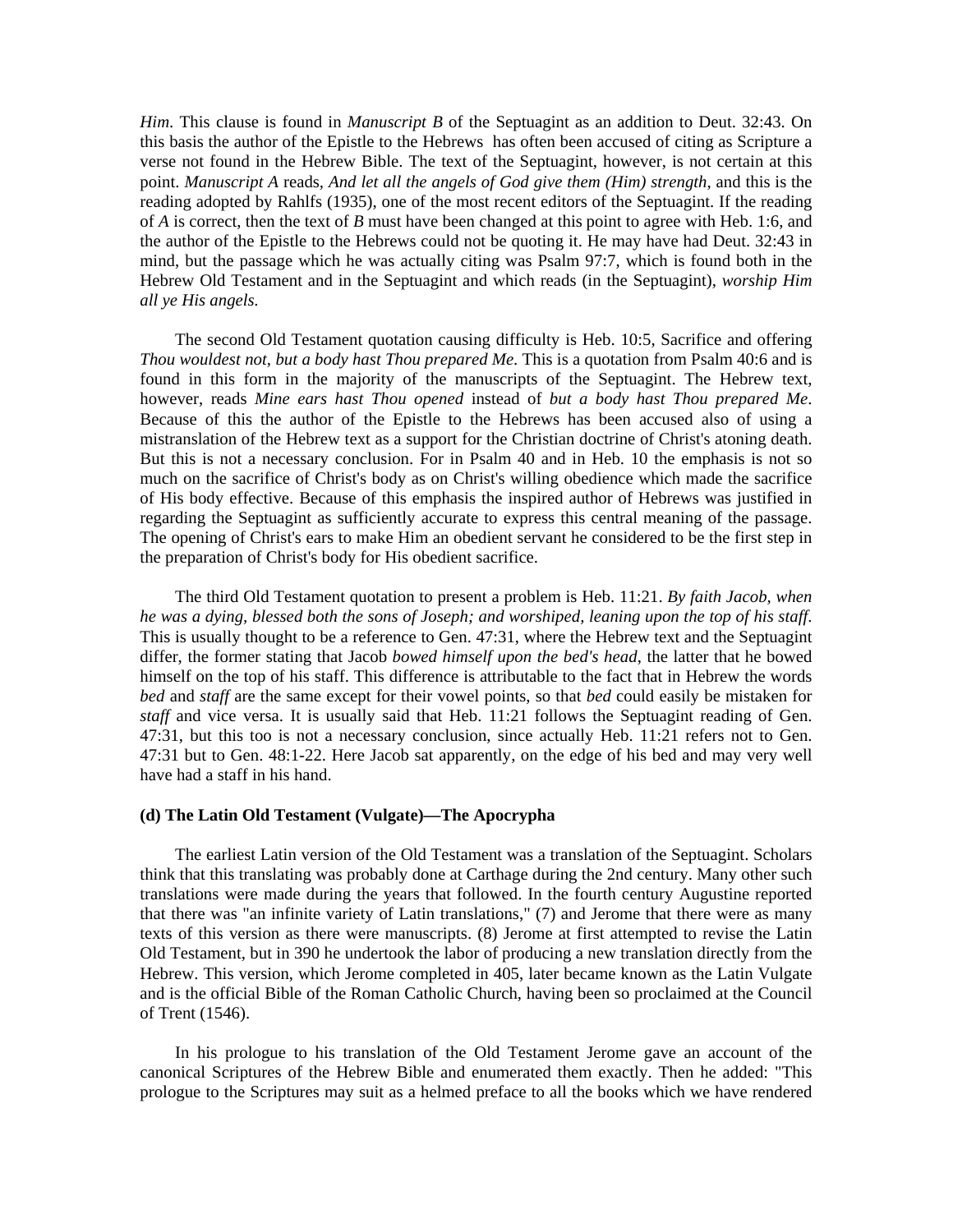from Hebrew into Latin, that we may know that whatever book is beyond these must be reckoned among the Apocrypha." (9) Thus Jerome was one of the first to use the term Apocrypha (noncanonical) to designate certain books which were included in the Septuagint and the Latin Old Testament versions but had never been part of the Hebrew Scriptures. The names of these apocryphal books are as follows: Tobit, Judith, Wisdom, Ecclesiasticus, Baruch, First and Second Maccabees, certain additions to the books of Esther and Daniel, First and Second Esdras, and the Prayer of Manasses. These books were written by Jewish authors between 200 B.C. and 100 A.D. Some of them were written in Hebrew or Aramaic and then translated into Greek. Others were written in Greek originally.

The Roman Catholic Church rejects First and Second Esdras and the Prayer of Manasses. Hence in the printed Latin Vulgate they are placed after the New Testament as an appendix and in small type. The other apocryphal books are mentioned by name in the decrees of the Council of Trent, where they are declared sacred and canonical and a solemn curse is pronounced against all those who will not receive them as such. Accordingly, in the printed Latin Vulgate they are interspersed without distinction among the other books of the Latin Old Testament.

Protestants have always opposed this attempt of the Roman Catholic Church to canonize the Apocrypha for several reasons. In the first place, it is contrary to the example of Christ and His Apostles. Never in the New Testament is any passage from the Apocrypha quoted as Scripture or referred to as such. This is admitted by all students of this subject, including present-day scholars such as B. M. Metzger (1957). (10) This fact is decisive for all those who acknowledge the divine authority and infallible inspiration of the New Testament writers. And all the more is this so if it be true, as Metzger and many other scholars have contended, that Paul was familiar with Wisdom, James with Ecclesiasticus, John with Tobit, and the author of Hebrews (who may have been Paul) with 2 Maccabees. (11) For if these Apostles knew these apocryphal books this well and still refrained from quoting or mentioning them as Scripture, then it is doubly certain that they did not accord these books a place in the Old Testament canon. According to C. C. Torrey (1945), however, only in the Epistle to the Hebrews is there clear evidence of a literary allusion to the Apocrypha. (12)

A second reason why the books of the Apocrypha cannot be regarded as canonical is that the Jews, the divinely appointed guardians of the Old Testament Scriptures, never esteemed them such. This fact is freely admitted by contemporary scholars. According to Torrey, the Jews not only rejected the Apocrypha, but after the overthrow of Jerusalem in 70 A.D., they went so far as to "destroy, systematically and thoroughly, the Semitic originals of all extra-canonical literature," including the Apocryphal, "The feeling of the leaders at that time," Torrey tells us, "is echoed in a later Palestinian writing (*Midrash Qoheleth*, 12,12): 'Whosoever brings together in his house more than twenty-four books (the canonical scriptures) brings confusion.' " (13) And additional evidence that the Jews did not recognize the Apocrypha as canonical is supplied by the Talmudic tract Baba Bathra (2nd century) and by the famous Jewish historian Josephus (c. 93 A.D.) in his treatise *Against Apion*. Neither of these sources make any mention of the Apocrypha in the lists which they give of the Old Testament books. For, as Torrey observes, the Jews had but one standard, acknowledged everywhere. Only such books as were believed to have been composed in either Hebrew or Aramaic before the end of the Persian period were received into the Old Testament canon. (14)

There is reason to believe, however, that the Greek-speaking Jews of Alexandria were not so strict as the Palestinian rabbis about the duty of shunning apocryphal books. Although these Alexandrian Jews did not recognize the Apocrypha as Scripture in the highest sense, nevertheless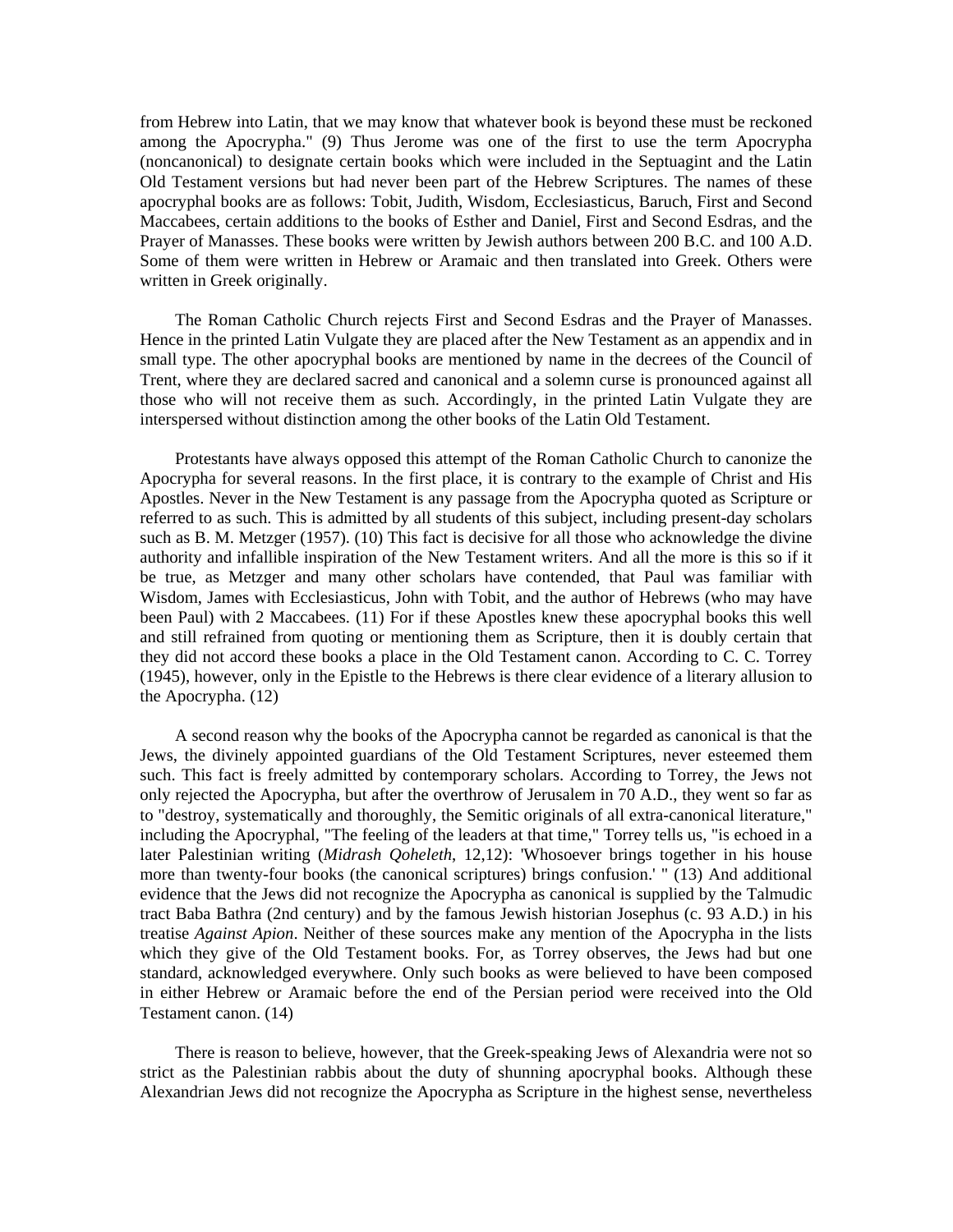they read these books in Greek translation and included them in their Septuagint. And it was in this expanded form that the Septuagint was transmitted to the early gentile Christians. It is not surprising therefore that those early Church Fathers especially who were ignorant of Hebrew would be misled into placing these apocryphal books on the same plane with the other books of the Septuagint, regarding them all as Scripture. Schuerer (1908) mentions Irenaeus, Tertullian, Clement of Alexandria, Cyprian, and others as having made this mistake. (15) And later investigators, such as Torrey, (16) Metzger, (17) and Brockington (1961), (18) have pointed out another factor which may have led numerous Christians into this error of regarding the Apocrypha as part of the Old Testament. This was the practice which Christians had, and are believed to have initiated, of writing their literature in codex (book) form rather than on rolls. A codex of the Septuagint would contain the Apocrypha bound together indiscriminately with the canonical Old Testament books, and this would induce many gentile Christians to put them all on the same level. Such at least appears to have been the popular tendency in the early and medieval Church.

But whenever early Christians set themselves seriously to consider what books belonged to the Old Testament and what did not the answer was always in favor of the Hebrew Old Testament. (19) This was the case with Melito (?-172), Julius Africanus (160-240), Origen (182-251), Eusebius (275-340), Athanasius (293-373) and many later Fathers of the Greek Church. In the Latin Church greater favor was shown toward the Apochrypha, but even here, as we have seen, the Apocrypha were rejected by Jerome (340-420). And in his preface to the books of Solomon Jerome further defined his position. "As the Church reads the books of Judith and Tobit and Maccabees but does not receive them among the canonical Scriptures, so also it reads Wisdom and Ecclesiasticus for the edification of the people, not for the authoritative confirmation of doctrine." (20) Augustine (354-430) at first defended the canonicity of the Apocrypha but later came to a position not much different from Jerome's. There should be a distinction, he came to feel, between the books of the Hebrew canon and the "deuterocanonical" books accepted and read by the churches. Pope Gregory the Great (540-604) also adopted Jerome's position in regard to the Apocrypha, and so did Cardinal Ximenes and Cardinal Cajetan at the beginning of the Protestant Reformation. (21) Hence, the decree of the Council of Trent canonizing the Apocrypha is contrary to the informed conviction of the early and medieval Church. And this is the third reason why Protestants reject it.

But although all Protestants rejected the Apocrypha as canonical Old Testament Scripture, there was still considerable disagreement among them as to what to do with these controversial books. Luther rejected 1 and 2 Esdras, and placed the other apocryphal books in an appendix at the close of the Old Testament, prefacing it with the statement: "Apocrypha — that is, books which are not regarded as equal to the holy Scriptures, and yet are profitable and good to read." (22) The early English Bibles, including finally the King James Version, placed the Apocrypha in the same location, and in addition the Church of England retained the custom of reading from the Apocrypha in its public worship services during certain seasons of the year. In opposition to this practice Puritans and Presbyterians agitated for the complete removal of the Apocrypha from the Bible. In 1825 the British and Foreign Bible Society agreed to this, and since this time the Apocrypha has been eliminated almost entirely from English Bibles (except pulpit Bibles).

#### **(e) The Pseudepigrapha—Enoch, Michael the Archangel, Jannes and Jambres**

In addition to the Apocrypha there are also the Pseudepigrapha. These are other non-canonical books which were held in high esteem by many early Christians but which, unlike the Apocrypha, were never included in the manuscripts of the Greek Septuagint or of the Latin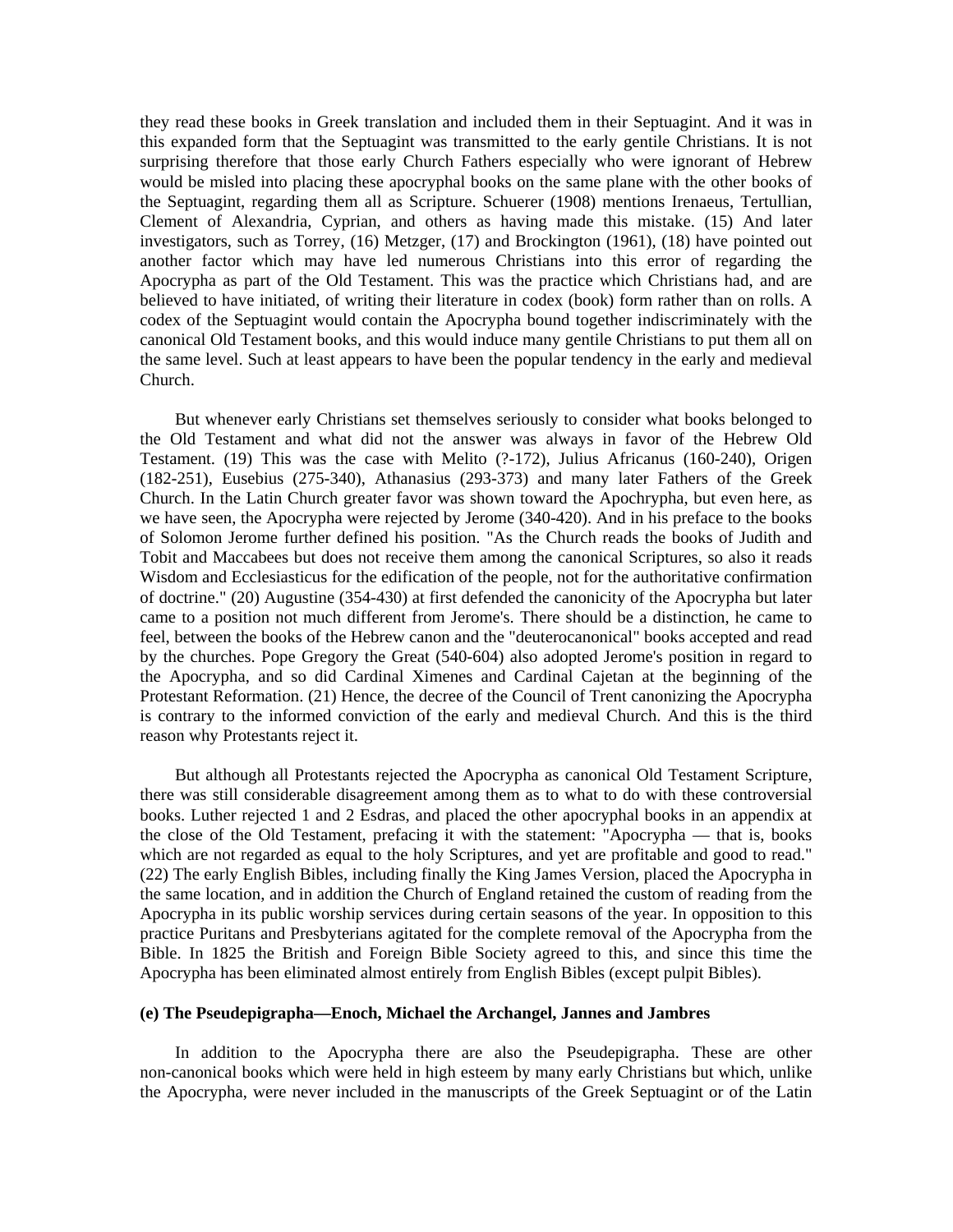Vulgate. Because of this circumstance the texts of many of these Pseudepigrapha were lost during the middle-ages and have been found again only in comparatively recent times. They are called Pseudepigrapha because most of them falsely claim to have been written by various Old Testament patriarchs. Actually, however, they were composed between 200 B.C. and 100 A.D., mostly by Jewish authors but in some cases perhaps by Christians. (23)

One of the best known of the Pseudepigrapha is the *Book of Enoch*, an Ethiopic version of which was discovered in Abyssinia by James Bruce (c. 1770). This Book is of special interest because Jude is commonly thought to have quoted it in his Epistle. *And Enoch also, the seventh from Adam, prophesied of these, saying, Behold, the Lord cometh with ten thousands of His saints to execute judgment upon all, and to convince all that are ungodly among them of all their ungodly deeds which they have ungodly committed, and of all their hard speeches which ungodly sinners have spoken against Him.* (Jude 14-15; Enoch 1:9). Among early Christians there were three reactions to this seeming quotation of the Book of Enoch on the part of Jude. (24) First there were those like Tertullian, who accepted both the Epistle of Jude and the Book of Enoch as canonical. Second, there were those (mentioned by Jerome) who rejected both the Epistle of Jude and the Book of Enoch. Third, there were those like Origen and Augustine, who accepted the Epistle of Jude as canonical but rejected the Book of Enoch. This third position was adopted by the Church at large and is undoubtedly the true one. For it is not certain that Jude actually did quote from the Book of Enoch. He may have been quoting a common source, a traditional saying handed down from remote antiquity. And even if he were quoting from the Book of Enoch, this would not necessarily mean that he was endorsing this book as a whole or vouching for its canonicity.

Jude 9 is another verse which is often attributed to the Pseudepigrapha. *Yet Michael the archangel, when contending with the devil he disputed about the body of Moses, durst not bring against him a railing accusation, but said, the Lord rebuke thee*. According to Origen and Didymus of Alexandria, Jude is here quoting from a non-canonical book *called The Assumption of Moses*. This book was lost for many centuries until in 1861 Ceriani published about a third of it from a manuscript in the Ambrosian Library at Milan. This manuscript comes to an end, however, before reaching the account of the death of Moses, and so there is no way of verifying the statements of Origen and Didymus concerning Jude's use of this book. (25) But even if the manuscript were complete and did contain the desired incident, it would still be preferable to suppose that Jude was quoting not *The Assumption of Moses* but a common source, probably an ancient oral tradition. For a similar instance is related by the prophet Zechariah (Zech. 3:1-3), and this indicates that encounters such as these between the good and evil angels were not fabulous but actual events.

There are also several verses of the Apostle Paul in which he has been accused of citing passages from lost non-canonical books as Scripture. In 1 Cor. 2:9, for example, Paul says, but as it is written, *Eye hath not seen, nor ear heard, neither have entered into the heart of man, the things which God hath prepared for them that love Him*. According to Origen, Paul quoted this verse from the *Apocalypse of Elijah*. Jerome denied this allegation but admitted that the verse occurred not only in the Apocalypse of Elijah but also in another non-canonical book entitled the *Ascension of Isaiah*. It is probable however, that Paul is here quoting freely from Isaiah 64:4. Such, at any rate, was the opinion of Clement of Rome (c. 90) and of Jerome. And the same may be said concerning Eph. 5:14, where Paul writes*, Wherefore he saith, Awake thou that sleepest, and arise from the dead, and Christ shall give thee light*. Here again Paul seems to be quoting freely, this time from Isaiah 60:1, in spite of the statement of Epiphanius (c. 390) that these words were also found in the Apocalypse of Elijah. For, as Robertson and Plummer (1911) observe, it is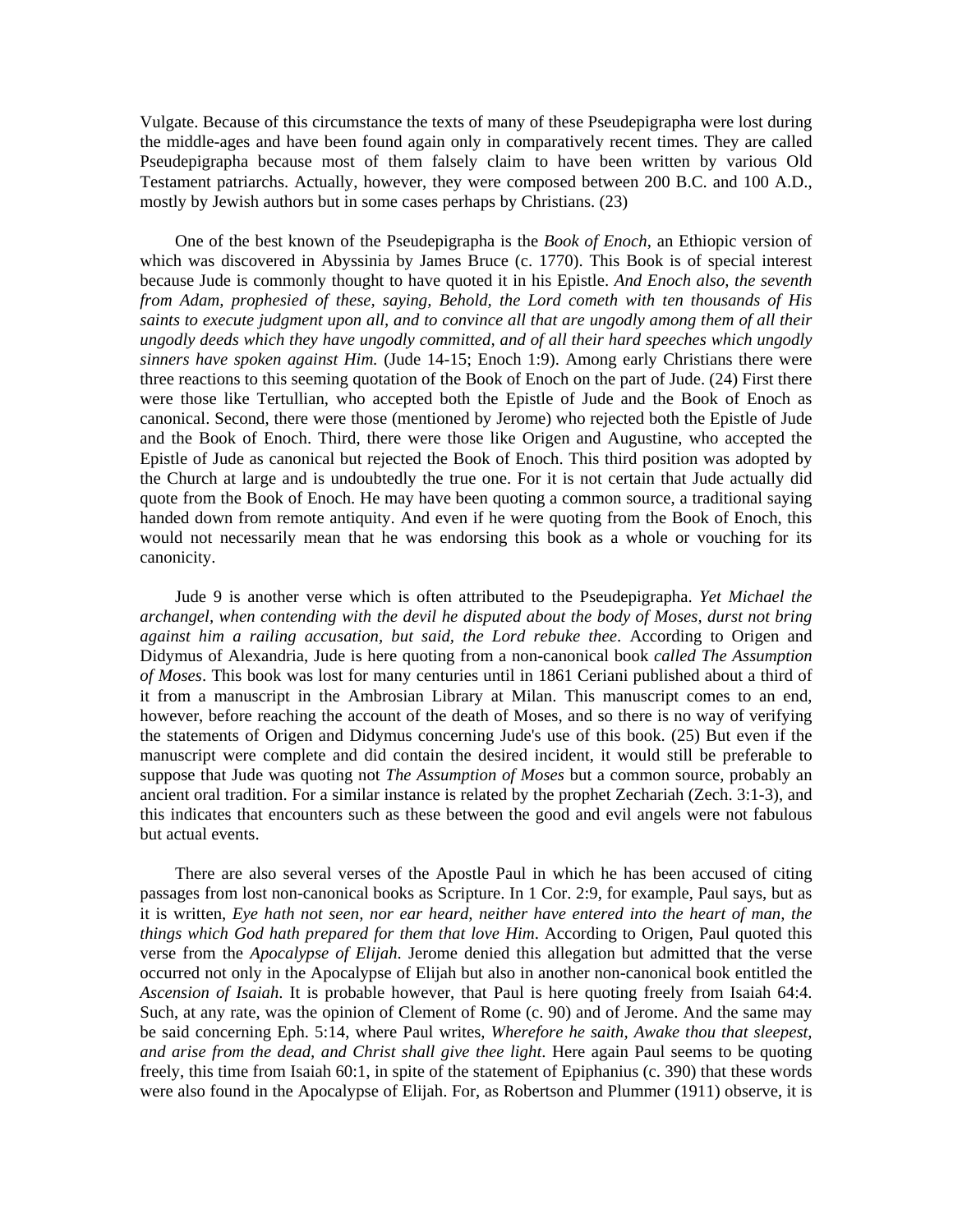more reasonable to suppose that the author or editor of this lost book quoted from Paul than that Paul quoted from him. For if Paul and the other New Testament writers refrained from quoting even the Apocrypha as Scripture, why would they quote other non-canonical books of much lower status in this way. (26)

In 2 Timothy 3:8 Paul refers by name to the magicians who contended with Moses at Pharaoh's court. *Now as Jannes and Jambres withstood Moses, so do these also resist the truth*. Origen asserts that here Paul is quoting from the *Book of Jannes and Jambres*. But there is no need to suppose this. For in the days of Paul the names of these two magicians were well known everywhere both in Jewish and in gentile circles—to Pliny (d. 79), for example, and to Apuleius (c. 130). Hence when Paul identifies these two adversaries of Moses by employing these familiar appellations, we need not conclude that he is quoting from a book. (27)

#### **(f) Manuscripts of the Hebrew Old Testament — The Dead Sea Scrolls**

The Jewish rabbis venerated their copies of the Old Testament so much that they did not allow them to be read to pieces. As soon as their Old Testament manuscripts became too old and worn for ordinary use, they stored them in their synagogues and later buried them. Hence, until rather recently no ancient Hebrew Old Testament manuscripts were available to scholars, the oldest known manuscript dating from no earlier than the 9th century A.D. All the available manuscripts, however, were found to contain the Masoretic (Traditional) text and to agree with one another very closely. The first critic to demonstrate this was Bishop Kennicott, who published at Oxford in 1776-80 the readings of 634 Hebrew manuscripts. He was followed in 1784-88 by De Rossi, who published collations of 825 more manuscripts. No substantial variation among the manuscripts was detected by either of these two scholars. (28)

The discovery of the Dead Sea Scrolls has altered this situation. These scrolls had been placed in earthen jars and deposited in caves near Wadi Qumran by the Dead Sea. They were first brought to light in 1947 by an Arab who was looking for a goat which had wandered away. After a few months some of the scrolls from this first cave were sold by the Arabs to the Syrian Orthodox Monastery of St. Mark and others to the Hebrew University. In 1955 the Monastery of St. Mark sold its share of the Dead Sea Scrolls to the State of Israel. Thus these two lots of ancient writings were finally reunited under the same owners. (29)

This collection includes the following documents: (1) Isaiah A, an almost complete copy of Isaiah in Hebrew; (2) Isaiah B, another copy of Isaiah in Hebrew, reasonably complete from chapter 41 onwards but containing only fragments of earlier chapters; (3) a copy in Hebrew of the first two chapters of Habakkuk with a verse-by-verse commentary also in Hebrew; (4) the *Rule of the Community*, a code of rules of a community written in Hebrew; (5) a collection of hymns in Hebrew; (6) the *Rule of War*, a description in Hebrew of ancient warfare; (7) an Aramaic paraphrase of chapter 5 to 15 of Genesis. (30) Of these seven manuscripts Isaiah A is regarded as the oldest. One expert sets its date at 175-150 B.C.; another expert makes it 50 years younger. The other manuscripts are thought to have been written from 50 to 150 years later than Isaiah A. (31)

After these manuscripts had been discovered in the first cave, ten other caves in the same vicinity were found to contain similar treasures. Of these Cave 4 has proved the most productive. Thousands of fragments, once constituting about 330 separate books, have been taken from this location. These fragments include portions of every Old Testament book except Esther. (32) Rather recently (1972) O'Callaghan has claimed that certain fragments found in Cave 7 are from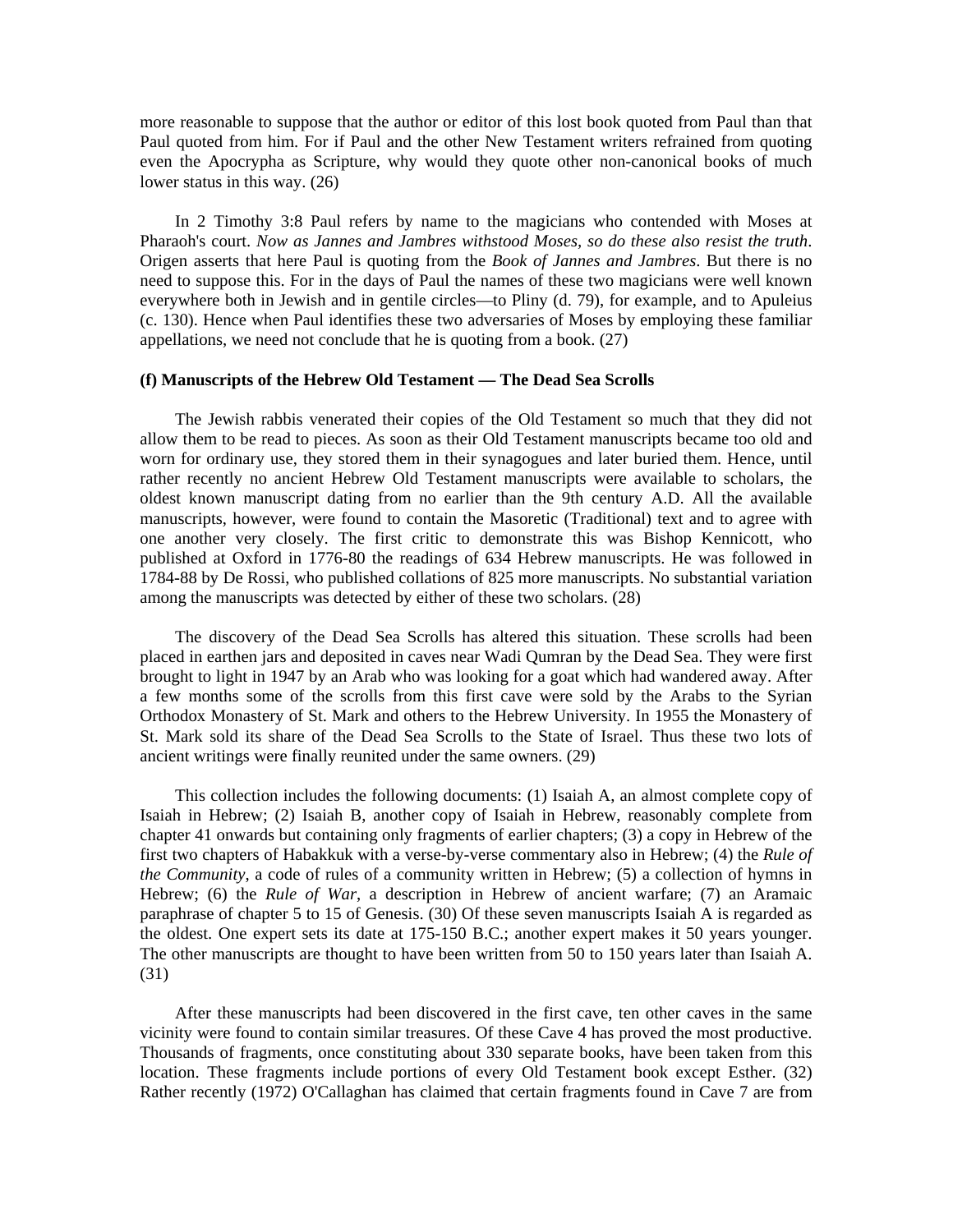New Testament manuscripts. This discovery, however, has been rejected by most other scholars. (33)

The discovery of the first Dead Sea Scroll, Isaiah A, was generally regarded by scholars as a victory for the Masoretic (Traditional) Hebrew text of the Old Testament. According to Burrows (1948), this manuscript agreed with the Masoretic text to a remarkable degree in wording. (34) And according to Albright (1955), the second Isaiah scroll (Isaiah B) agreed even more closely with the Masoretic text. (35) But the discovery in 1952 of Cave 4 with its vast store of manuscripts altered the picture considerably. It became apparent that the Proto-Masoretic text of the Isaiah scrolls was not the only type of Old Testament text that had been preserved at Qumran. In the manuscripts from Cave 4 many other text-types have been distinguished. Accordingly, in 1964 F. M. Cross presented some of the conclusions which he had drawn from his Qumran studies. He believed that three distinct ancient texts of Samuel can be identified, namely, ( 1 ) an Egyptian text represented by the Septuagint, (2) a Palestinian text represented by manuscript 4Q from Cave 4, and (3) a Proto-Masoretic text represented by a Greek text of Samuel also from Cave 4. And in the Pentateuch also Cross divides the text into the Egyptian, Palestinian, and Proto-Masoretic varieties. (36) G. R. Driver (1965), however, disagreed with Burrows, Albright, and Cross. According to him, the Dead Sea Scrolls were written in the first and early second centuries A.D. (37)

Thus we see that, despite the new discoveries, our confidence in the trustworthiness of the Old Testament text must rest on some more solid foundation than the opinions of naturalistic scholars. For as the Qumran studies demonstrate, these scholars disagree with one another. What one scholar grants another takes away. Instead of depending on such inconstant allies, Bible-believing Christians should develop their own type of Old Testament textual criticism, a textual criticism which takes its stand on the teachings of the Old Testament itself and views the evidence in the light of these teachings. Such a believing textual criticism leads us to full confidence in the Masoretic (Traditional) Hebrew text which was preserved by the divinely appointed Old Testament priesthood and the scribes and scholars grouped around it.

# 3. How The New Testament Text Was Preserved

At the Council of Trent the Roman Catholic Church not only added the Apocrypha to the Old Testament but also claimed to be in possession of certain unwritten traditions "which," the Council asserted, "received by the Apostles from the mouth of Christ Himself, or from the Apostles themselves, the Holy Ghost dictating, have come down even unto us, transmitted as it were from hand to hand." A solemn curse was pronounced against anyone who should "knowingly and deliberately" despise these traditions and also against anyone who, "in matters of faith and morals," should "presume to interpret the said sacred Scripture contrary to that sense which holy mother Church hath held and doth hold." (38) According to Roman Catholicism, therefore, a knowledge of the unwritten traditions of the Church is necessary in order to interpret the Scriptures properly. But who has the power to determine what these unwritten traditions are? In 1870 the Vatican Council of bishops answered this question. The Pope, they declared, is infallible when he "defines a doctrine regarding faith or morals to be held by the universal Church." This, however was a most illogical procedure, for if only the Pope was infallible, then where did the other bishops get the infallibility with which to declare the Pope infallible?

According to Roman Catholic doctrine, then, the authority of the Bible depends upon the authority of the Roman Catholic Church and ultimately of the Pope. But this line of reasoning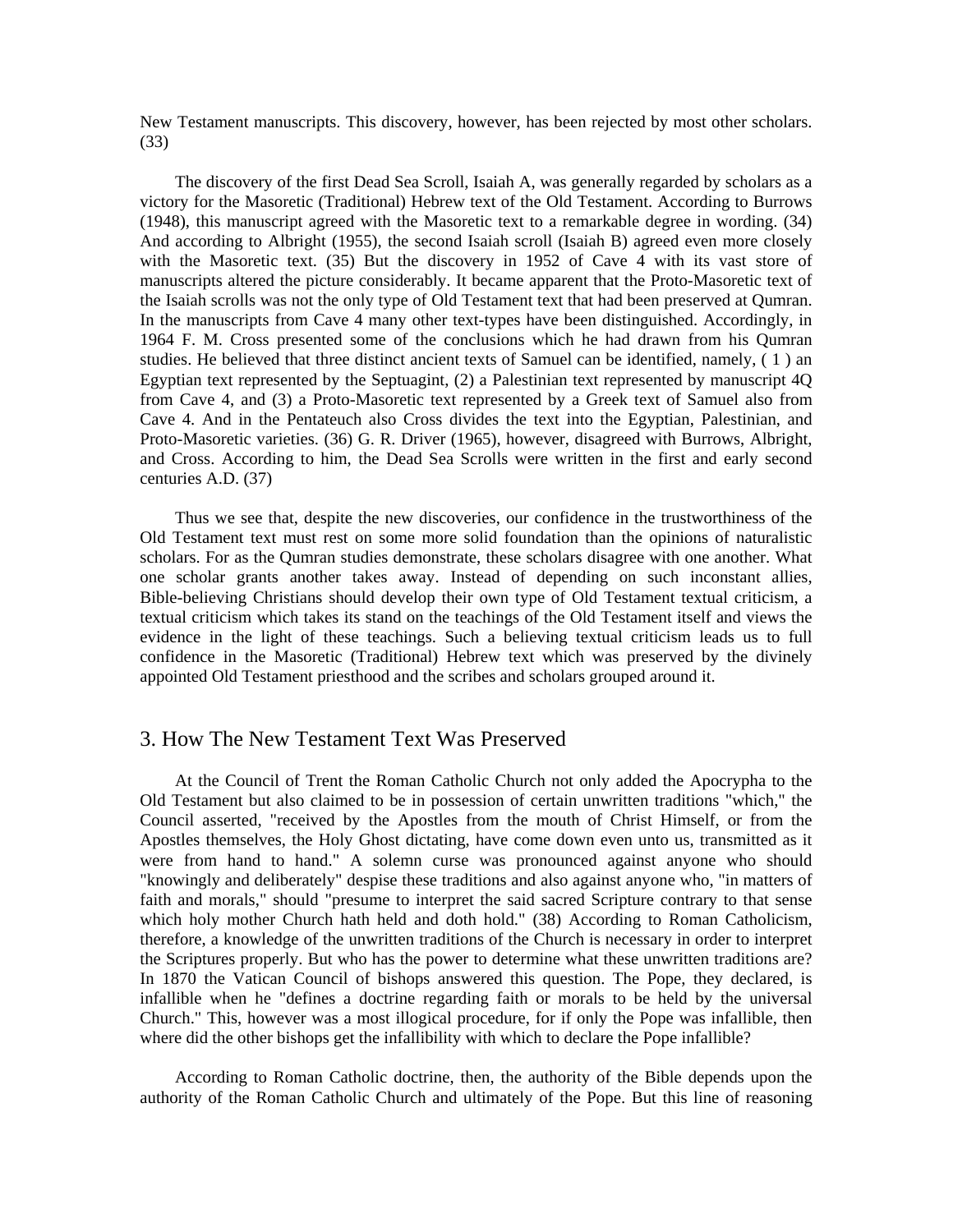leads to an endless regression. Why do we believe that the Bible is infallible? Because, Roman Catholics answer, the infallible Pope says that the Bible is infallible and interprets it for us infallibly in accordance with ecclesiastical traditions which only he can define with certainty. But how do Roman Catholics know that the Pope is infallible? To be sure of this they would need an angel to certify that the Pope was truly infallible and then a second angel to establish that the first angel was truly an angel and not the devil in disguise and then a third angel to authenticate the two previous angels, and so on *ad infinitum*.

True Protestants have always rejected these false claims of Roman Catholicism and maintained the very opposite. The true Church derives its authority from the Bible and not the Bible from the Church. In the Bible God reveals Himself, *first*, as the almighty Creator God, *second*, as the faithful Covenant God, and *third*, as the triune Saviour God. And since God thus reveals Himself in the holy Scriptures, we need no human priest to stand between us and Jesus Christ, the great High Priest. Nor do we need an allegedly infallible Pope to assure us that these Scriptures are truly God's Word, for the Holy Ghost Himself gives us this assurance, bearing witness by and with the Word in our hearts.

In order, therefore, to discover the true principles of New Testament textual criticism we must turn neither to the dogmas of the Roman Catholic Church nor to the equally arbitrary dicta of the naturalistic critics but to the teaching of the New Testament itself. The following is a brief outline of this teaching which will be developed more fully in the chapters that follow.

#### **(a) The Universal Priesthood of Believers**

As we have seen, the study of the Old Testament indicates that the Old Testament Scriptures were preserved through the divinely appointed Old Testament priesthood. The Holy Spirit guided the priests to gather the separate parts of the Old Testament into one Old Testament canon and to maintain the purity of the Old Testament text. Have the New Testament Scriptures been preserved in this official manner? In the New Testament Church has there ever been a special, divinely appointed organization of priests with authority to make decisions concerning the New Testament text or the books that should belong to the New Testament canon? No! Not at all! When Christ died upon the cross, the veil of the Temple was rent in sunder, and the Old Testament priesthood was done away forever There has never been a special order of priests in the New Testament Church. Every believer is a priest under Christ, the great High Priest. (1 Peter 2: 9, Rev. 1: 5-6).

Just as the divine glories of the New Testament are brighter far than the glories of the Old Testament, so the manner in which God has preserved the New Testament text is far more wonderful than the manner in which He preserved the Old Testament text. God preserved the Old Testament text by means of something physical and external, namely, the Aaronic priesthood. God has preserved the New Testament text by means of something inward and spiritual, namely, the universal priesthood of believers, through the leading, that is to say, of the Holy Spirit in the hearts of individual Christians of every walk of life.

## **(b) The Writing of the New Testament Books**

The writing of the New Testament as well as the preservation of it was a fulfillment of the promises of Christ that His Word should be forever preserved*. Heaven and earth shall pass away, but My words shall not pass away* (Matt. 24:35; Mark 13:31; Luke 21-33). As the Saviour was about to return to His heavenly Father, He left His Apostles this blessed assurance: *These things have I spoken unto you being yet present with you. But the Comforter, which is the Holy Ghost,*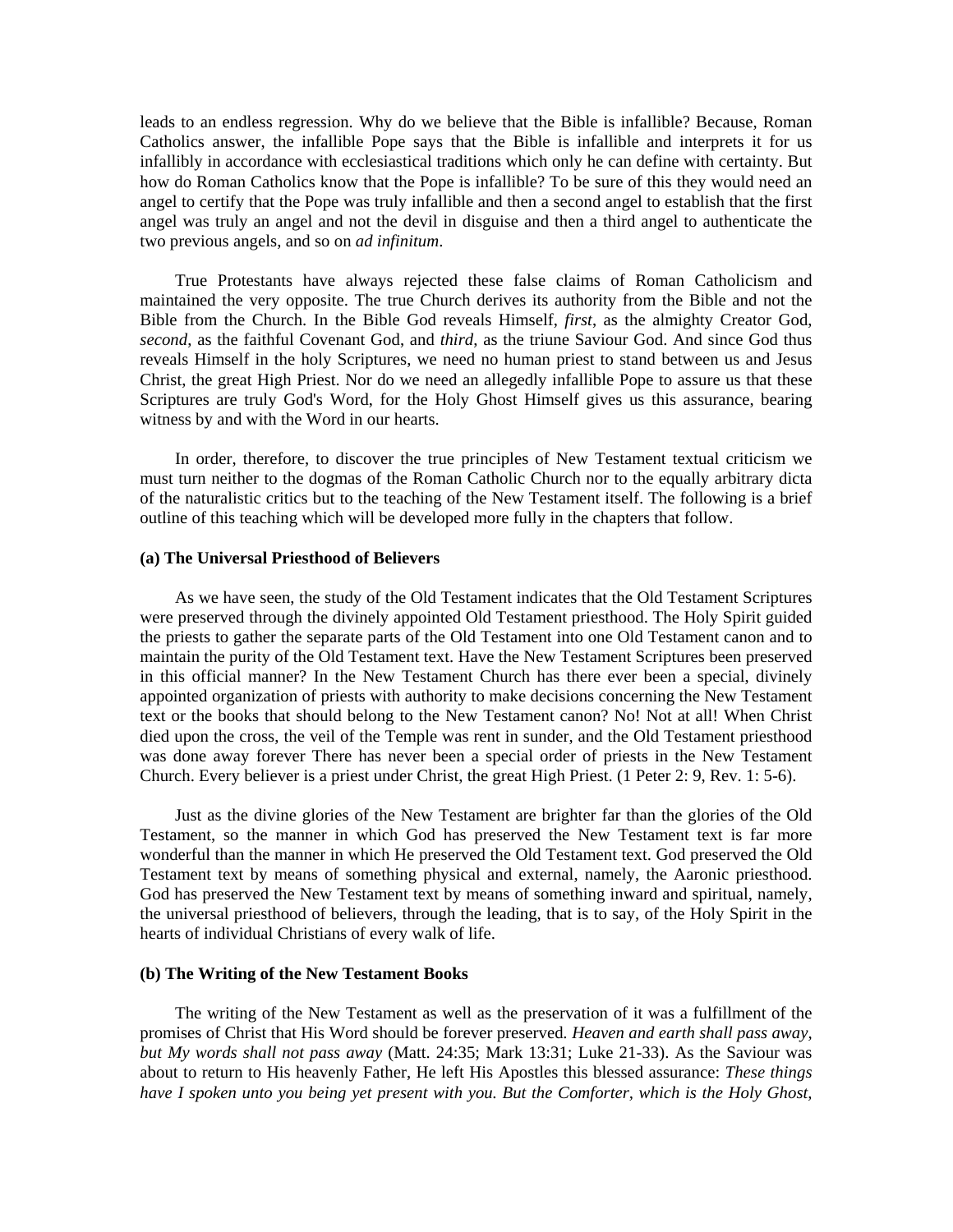*whom the Father will send in my name, He shall teach you all things and bring all things to your remembrance, whatsoever I have said unto you* (John 14:25-26). Here we see that both the agreements of the Four Gospels with one another and their differences are due to the inspiration which the Apostles received from the Holy Spirit and the control which He exercised over their minds and memories.

In the Gospels, therefore, Jesus reveals Himself through the story of His earthly ministry. The rest of the New Testament books are His divine commentary on the meaning of that ministry, and in these books also Jesus reveals Himself. These remaining books were written in accordance with His promise to His Apostles: *I have yet many things to say unto you, but ye cannot bear them now. Howbeit, when He, the Spirit of truth is come, He will guide you into all truth; for He shall not speak of Himself: but whatsoever He shall hear that shall He speak: and He will shew you things to come* (John 16:12-13). It was in fulfillment of this promise that the Holy Spirit descended upon the Apostles at Pentecost, filled their minds and hearts with the message of the risen, exalted Lord, and sent them out to preach this message, first to the Jews at Jerusalem and then to all the world. Then followed the conversion of the Apostle Paul and the Epistles which he wrote under the inspiration of the Holy Spirit. Then James, Peter, John, and Jude were inspired to write their Epistles, and Luke to tell the story of the Acts of the Apostles. Finally, the Revelation proceeded from the inspired pen of John on Patmos, announcing those things that were yet to come. Volumes, of course, could be filled with a discussion of these sacred developments, but here a bare statement of the essential facts must suffice.

#### **(c) The Formation of the New Testament Canon**

After the New Testament books had been written, the next step in the divine program for the New Testament Scriptures was the gathering of these individual books into one New Testament canon in order that thus they might take their place beside the books of the Old Testament canon as the concluding portion of God's holy Word. Let us now consider how this was accomplished under the guidance of the Holy Spirit. (39)

The first New Testament books to be assembled together were the Epistles of Paul. The Apostle Peter, shortly before he died, referred to Paul's Epistles as Scripture and in such a way as to indicate that at least the beginning of such a collection had already been made (2 Peter 3:15-16). Even radical scholars, such as E. J. Goodspeed (1926), (40) agree that a collection of Paul's Epistles was in circulation in the beginning of the 2nd century and that Ignatius (117) referred to it. When the Four Gospels were collected together is unknown, but it is generally agreed that this must have taken place before 170 A.D. because at that time Tatian made his *Harmony of the Gospels* (Diatessaron), which included all four of the canonical Gospels and only these four. Before 200 A.D. Paul, the Gospels, Acts, 1 Peter and 1 John were recognized as Scripture by Christians everywhere (as the writings of Irenaeus, Clement of Alexandria, and Tertullian prove) and accorded an authority equal to that of the Old Testament Scriptures. It was Tertullian, moreover, who first applied the name *New Testament* to this collection of apostolic writings. (41)

The seven remaining books, 2 and 3 John, 2 Peter, Hebrews, James, Jude, and Revelation, were not yet unanimously accepted as Scripture. By the time the 4th century had arrived, however, few Christians seem to have questioned the right of these disputed books to a place in the New Testament canon. Eminent Church Fathers of that era, such as Athanasius, Augustine, and Jerome, include them in their lists of New Testament books. Thus through the Holy Spirit's guidance of individual believers, silently and gradually—but nevertheless surely, the Church as a whole was led to a recognition of the fact that the twenty-seven books of the New Testament, and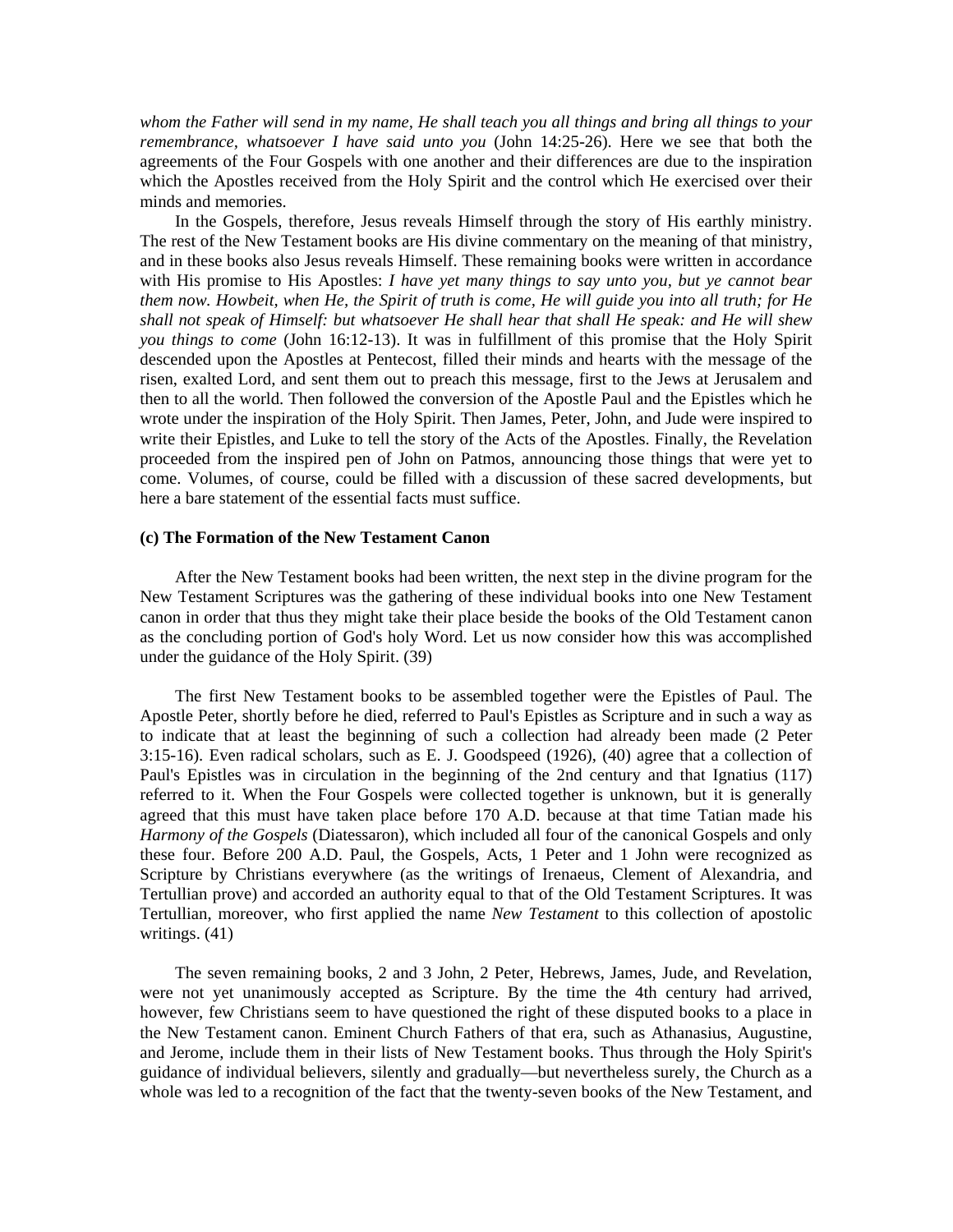only these books, form the canon which God gave to be placed beside the Old Testament Scriptures as the authoritative and final revelation of His will.

This guidance of the Holy Spirit was negative as well as positive. It involved not only the selection of canonical New Testament books but also the rejection of many non-canonical books which were mistakenly regarded as canonical by some of the early Christians. Thus the *Shepherd of Hermas* was used as holy Scripture by Irenaeus and Clement of Alexandria, and the same status was wrongly given to the *Teaching of the Twelve Apostles* by Clement and Origen. Clement likewise commented on the *Apocalypse of Peter* and the *Epistle of Barnabas*, to which Origen also accorded the title "catholic." And in addition, there were many false *Gospels* in circulation, as well as numerous false *Acts* ascribed to various Apostles. But although some of these non-canonical writings gained temporary acceptance in certain quarters, this state of affairs lasted for but a short time. Soon all Christians everywhere were led by the Holy Spirit to repudiate these spurious works and to receive only the canonical books as their New Testament Scriptures.

#### **(b) The Preservation of the New Testament Text**

Thus the Holy Spirit guided the early Christians to gather the individual New Testament books into one New Testament canon and to reject all non-canonical books. In the same manner also the Holy Spirit guided the early Christians to preserve the New Testament text by receiving the true readings and rejecting the false. Certainly it would be strange if it were otherwise. It would have been passing strange if God had guided His people in regard to the New Testament canon but had withheld from them His divine assistance in the matter of the New Testament text. This would mean that Bible believing Christians today could have no certainty concerning the New Testament text but would be obliged to rely on the hypotheses of modern, naturalistic critics.

But God in His mercy did not leave His people to grope after the True New Testament Text. Through the leading of the Holy Spirit He guided them to preserve it during the manuscript period. God brought this to pass through the working of His preserving and governing providence. *First*, many trustworthy copies of the original New Testament manuscripts were produced by faithful scribes. *Second*, these trustworthy copies were read and recopied by true believers down through the centuries. *Third*, untrustworthy copies were not so generally read or so frequently recopied. Although they enjoyed some popularity for a time, yet in the long run they were laid aside and consigned to oblivion. Thus as a result of this special providential guidance the True Text won out in the end, and today we may be sure that the text found in the vast majority of the Greek New Testament manuscripts is a trustworthy reproduction of the divinely inspired Original Text. This is the text which was preserved by the God-guided usage of the Greek Church. Critics have called it the Byzantine text, thereby acknowledging that it was the text in use in the Greek Church during the greater part of the Byzantine period (452-1453). It is much better, however, to call this text the Traditional Text. When we call the text found in the majority of the Greek New Testament manuscripts the Traditional Text, we signify that this is the text which has been handed down by the God-guided tradition of the Church from the time of the Apostles unto the present day.

A further step in the providential preservation of the New Testament was the printing of it in 1516 and the dissemination of it through the whole of Western Europe during the Protestant Reformation. In the first printing of the Greek New Testament we see God's preserving providence working hiddenly and, to the outward eye, accidentally. The editor, Erasmus,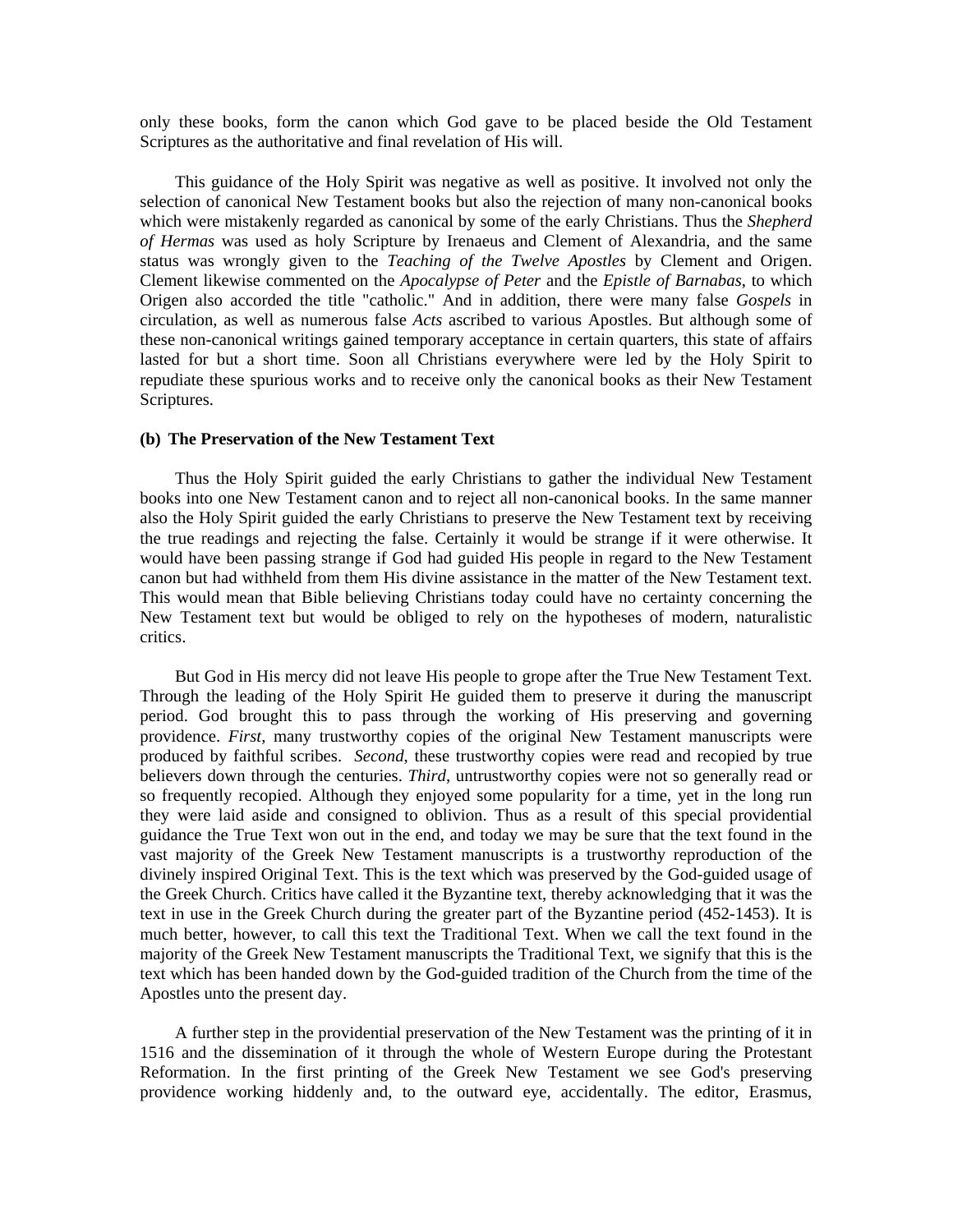performed his task in great haste in order to meet the deadline set by the printer, Froben of Basle. Hence this first edition contained a number of errors of a minor sort, some of which persisted in later editions. But in all essentials the New Testament text first printed by Erasmus and later by Stephanus (1550) and Elzevir (1633) is in full agreement with the Traditional Text providentially preserved in the vast majority of the Greek New Testament manuscripts. This printed text is commonly called the Textus Receptus (Received Text). It is the text which was used by the Protestant Reformers during the Reformation and by all Protestants everywhere for three hundred years thereafter. Hence the printing of it was, after all, no accident but the work of God's special providence.

The special providence of God is particularly evident in the fact that the text of the Greek New Testament was first printed and published not in the East but in Western Europe where the influence of the Latin usage and of the Latin Vulgate was very strong. Through the influence of the Latin-speaking Church Erasmus and his successors were providentially guided to follow the Latin Vulgate here and there in those few places in which the Latin Church usage rather than the Greek Church usage had preserved the genuine reading. Hence the Textus Receptus was a further step in the providential preservation of the New Testament. In it the few errors of any consequence occurring in the Traditional Greek Text were corrected by the providence of God operating through the usage of the Latin speaking Church of Western Europe.

Thus God by His special providence has preserved the New Testament text in a three-fold way through the universal priesthood of believers. In the *first* place, during the fourteen centuries in which the New Testament circulated in manuscript form God worked providentially through the usage of the Greek-speaking Church to preserve the New Testament text in the majority of the Greek New Testament manuscripts. In this way the True New Testament Text became the prevailing Traditional Text. In the *second* place, during the 16th century when the New Testament text was being printed for the first time, God worked providentially through the usage of the Latin-speaking Church to influence Erasmus and the other editors and printers of that period to follow the Latin Vulgate in those few places in which the Latin Church usage rather than the Greek Church usage had preserved the genuine reading. Then in the *third* place, during the 450 years which have elapsed since the first printing of the New Testament, God has been working providentially through the usage of Bible-believing Protestants to place and keep the stamp of His approval upon this God-guided printed text. It is upon this Textus Receptus that the King James Version and the other classic Protestant translations are based.

#### **(e) Alternative Views of the Providential Preservation of the New Testament**

We see now how Christ has fulfilled His promise always to preserve in His Church the True New Testament Text, namely, through the universal priesthood of believers. In the special providence of God believers down through the ages have been guided to reject false readings and preserve the true, so that today the True New Testament Text is found in the majority of the Greek New Testament manuscripts, in the Textus Receptus, and in the King James Version and the other classic Protestant translations. But because of the opposition of unbelievers conservative Christian scholars have become increasingly reluctant to adopt this view and have offered various alternatives in place of it. Let us therefore consider briefly these alternative views of God's providential preservation of the New Testament text.

*(1) The alleged agreement of all the New Testament manuscripts in matters of doctrine*. In dealing with the problems of the New Testament text most conservatives place great stress on the amount of agreement alleged to exist among the extant New Testament manuscripts. These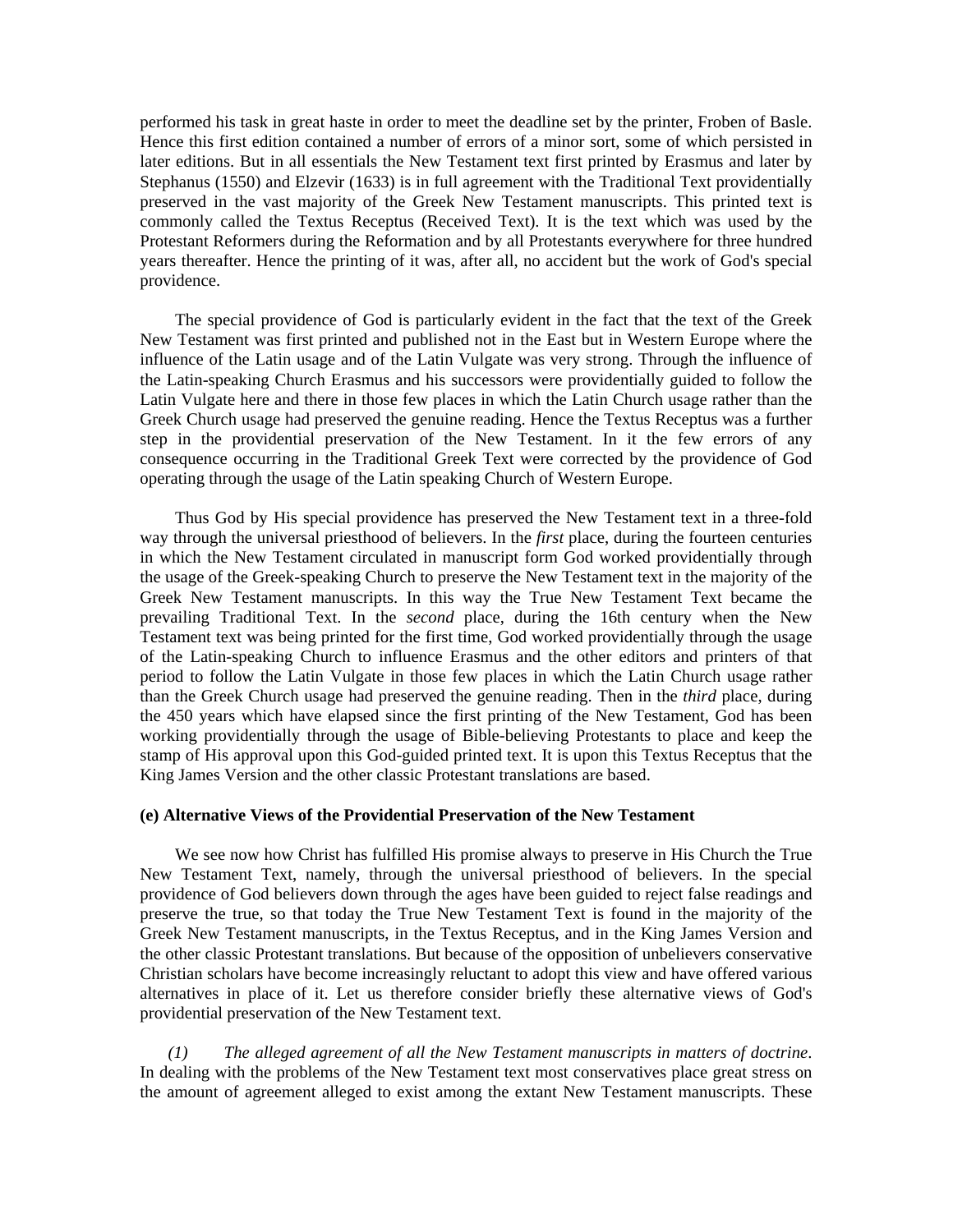manuscripts, it is said, agree so closely with one another in matters of doctrine that it does not make much difference which manuscript you follow. The same essential teaching is preserved in them all. This reputed agreement of all the extant New Testament manuscripts in doctrinal matters is ascribed to divine providence and regarded as the fulfillment of the promise of Christ always to preserve in His Church a trustworthy New Testament text.

This is the thought that was emphasized by Richard Bentley (1713) in his celebrated reply to the free-thinker, Anthony Collins, who asserted that New Testament textual criticism had made the sacred text uncertain. This charge, Bentley rejoined, was baseless. "The real text of the sacred writers does not now (since the originals have been so long lost) lie in any single manuscript or edition, but is dispersed in them all. 'Tis competently exact indeed even in the worst manuscript now extant; choose as awkwardly as you can, choose the worst by design, out of the whole lump of readings.... Make your 30,000 (variant readings) as many more, if numbers of copies can ever reach that sum: all the better to a knowing and serious reader, who is thereby more richly furnished to select what he sees genuine. But even put them into the hands of a knave or a fool, and yet with the most sinistrous and absurd choice, he shall not extinguish the light of any one chapter, nor so disguise Christianity but that every feature of it will still be the same." (42)

Since the days of Bentley countless conservative scholars have adopted this same apologetic approach to the study of the New Testament text. New Testament textual criticism, they have affirmed, can do no harm to the Christian faith, because the special providence of God has brought it to pass that the differences which exist among the extant New Testament manuscripts do not affect any essential point of doctrine. This theory, however, presupposes an extremely mechanical and unhistorical conception of the providential preservation of Scripture. According to this theory, God in some mechanical way must have prevented heretical scribes from inserting into the New Testament manuscripts which they were copying readings that favored their false views. Or, if God did now and then allow an heretical reading to creep into a manuscript, He must have quickly brought about the destruction of that manuscript before the false reading could be transferred to another manuscript and thus propagated. But the testimony of history indicates that God's providential preservation of Scripture did not function in any such mechanical fashion but organically through the Church. Heretical readings were invented and did circulate for a time, but they were rejected by the universal priesthood of believers under the guidance of God.

(2) *The true reading preserved in at least one of the extant manuscripts*. Many conservative scholars seem to feel that God's providential care over the New Testament text is adequately defined by the saying that the true reading has been preserved in at least one of the extant New Testament manuscripts. Theodor Zahn (1909) gave expression to this point of view in the following words: "Though the New Testament text can be shown to have met with varying treatment, it has never as yet been established from ancient citations, nor made really probable on internal grounds, that a single sentence of the original text has disappeared altogether from the text transmitted in the Church, that is, of all the manuscripts of the original and of the ancient translations." (43) In other words, the true reading is always to be found in some one or other of the extant manuscripts. The only question is, which one.

Zahn's doctrine seems to be comforting at first glance, but on closer analysis this comfort soon disappears. Has the special providence of God over the New Testament text done no more than to preserve the true readings somewhere, that is to say, in some one or other of the great variety of New Testament manuscripts now existing in the world? If Christ has done no more than this, how can it be said that He has fulfilled His promise always to preserve in His Church the True New Testament Text? How can His people ever be certain that they have the True New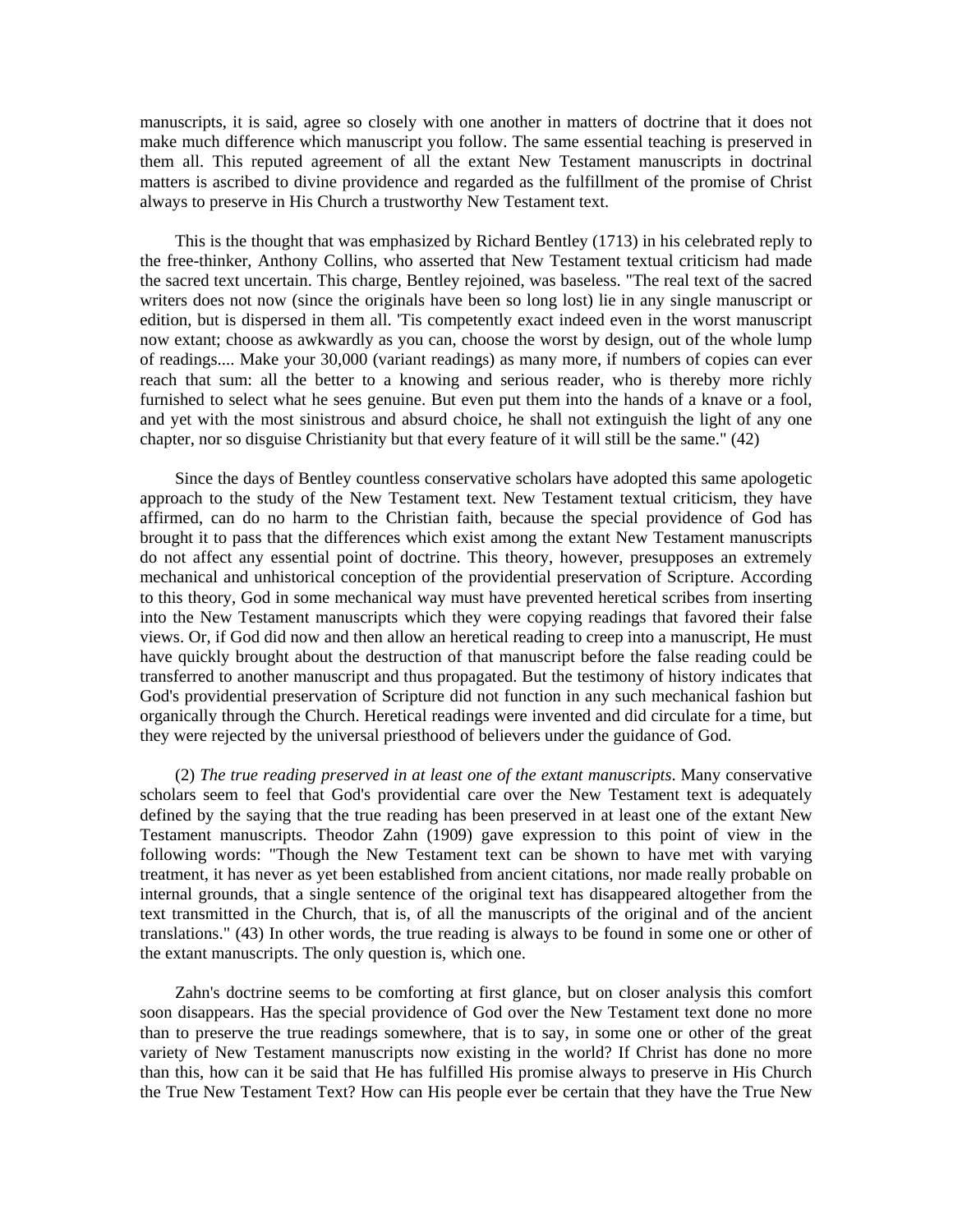Testament Text? For not all the extant New Testament manuscripts have yet been discovered. No doubt many of them still remain in the obscurity into which they were plunged centuries ago, concealed in holes, ruins, and other unknown places. How can we be sure that many true readings are not hiding in these undiscovered manuscripts? And even if this is not the case, how can we be certain which of the known manuscripts contain the true reading in places in which these manuscripts differ? For Christians troubled with doubts like these Zahn's theory is no help at all.

(3) *Are naturalistic New Testament textual critics providentially guided?* Many conservatives have adopted the theory that it is through textual criticism, and especially through the textual criticism of Westcott and Hort, that Christ has fulfilled His promise always to preserve in His Church the True New Testament Text. In regard to this matter J. H. Skilton (1946) writes as follows: "Textual Criticism, in God's providence, is the means provided for ascertaining the true text of the Bible." (44) And half a century earlier Dr. B. B. Warfield (1893) expressed himself in a very similar manner. "In the sense of the Westminster Confession, therefore, the multiplication of copies of the Scriptures, the several early efforts towards the revision of the text, the raising up of scholars in our own day to collect and collate manuscripts, and to reform them on scientific principles— of our Tischendorfs and Tregelleses, and Westcotts and Horts—are all parts of God's singular care and providence in preserving His inspired Word pure." (45)

Dr. B. B. Warfield was an outstanding defender of the orthodox Christian faith, so much so that one hesitates to criticize him in any way. Certainly no Bible-believing Christian would wish to say anything disrespectful concerning so venerable a Christian scholar. But nevertheless it is a fact that Dr. Warfield's thinking was not entirely unified. Through his mind ran two separate trains of thought which not even he could join together. The one train of thought was dogmatic, going back to the Protestant Reformation. When following this train of thought Dr. Warfield regarded Christianity as true. The other train of thought was apologetic, going back to the rationalistic viewpoint of the 18th century. When following this train of thought Dr. Warfield regarded Christianity as merely probable. And this same divided outlook was shared by Dr. Warfield's colleagues at Princeton Seminary and by conservative theologians and scholars generally throughout the 19th and early 20th century. Even today this split-level thinking is still a factor to be reckoned with in conservative circles, although in far too many instances it has passed over into modernism.

Dr. Warfield's treatment of the New Testament text illustrates this cleavage in his thinking. In the realm of dogmatics he agreed with the Westminster Confession that the New Testament text had been "kept pure in all ages" by God's "singular care and providence," but in the realm of New Testament textual criticism he agreed with Westcott and Hort in ignoring God's providence and even went so far as to assert that the same methods were to be applied to the text of the New Testament that would be applied to the text of a morning newspaper. It was to bridge the gap between his dogmatics and his New Testament textual criticism that he suggested that God had worked providentially through Tischendorf, Tregelles, and Westcott and Hort to preserve the New Testament text. But this suggestion leads to conclusions which are extremely bizarre and inconsistent. It would have us believe that during the manuscript period orthodox Christians corrupted the New Testament text, that the text used by the Protestant Reformers was the worst of all, and that the True Text was not restored until the 19th century, when Tregelles brought it forth out of the Pope's library, when Tischendorf rescued it from a waste basket on Mt. Sinai, and when Westcott and Hort were providentially guided to construct a theory of it which ignores God's special providence and treats the text of the New Testament like the text of any other ancient book. But if the True New Testament Text was lost for 1500 years, how can we be sure that it has ever been found again?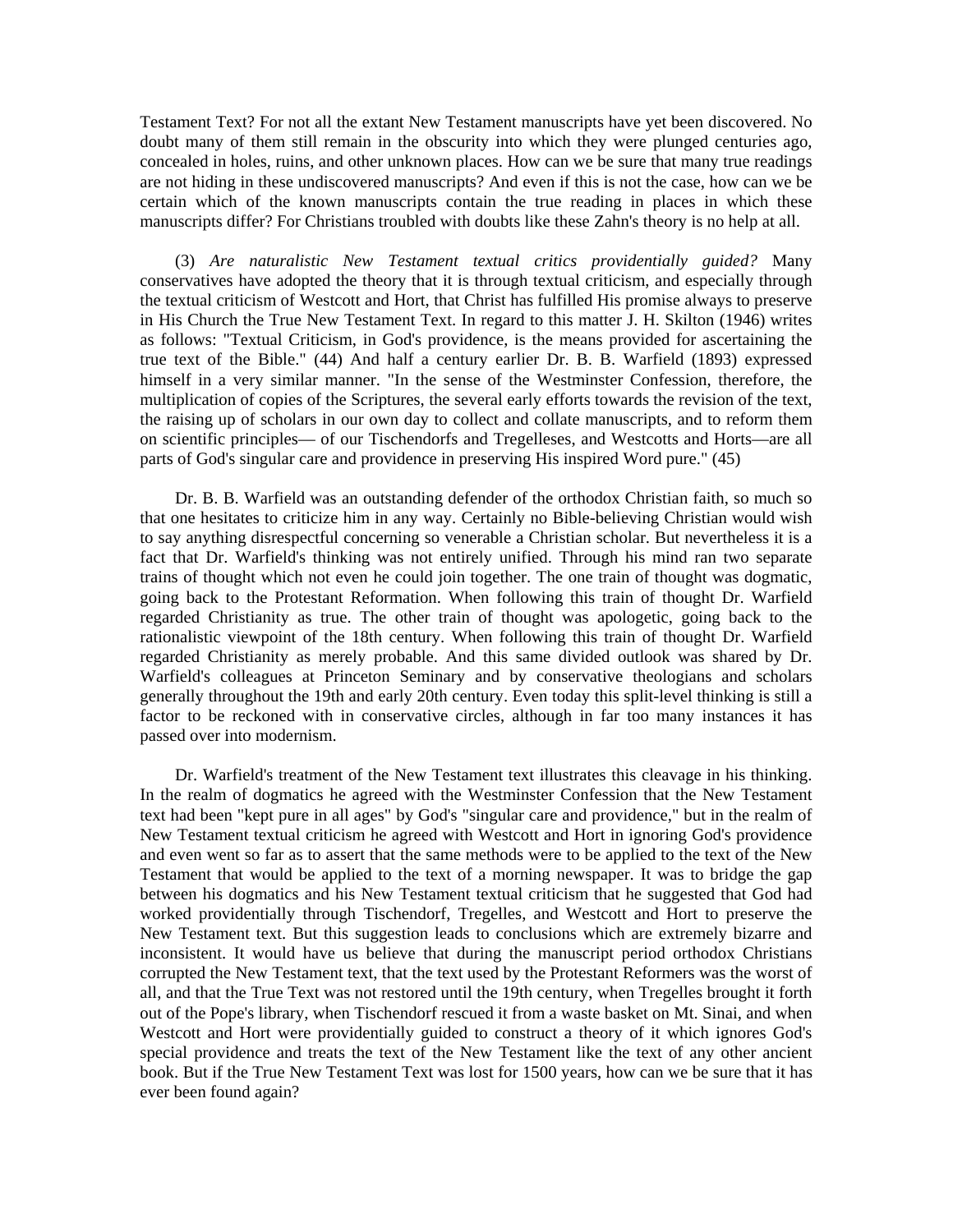#### **(f) The Principles of Consistently Christian New Testament Textual Criticism**

Bentley, Zahn, Warfield, and countless others have tried to devise a theory of the special providential preservation of the Scriptures which leaves room for naturalistic New Testament textual criticism. But this is impossible, for the two concepts are mutually exclusive. Naturalistic New Testament textual criticism requires us to treat the text of the New Testament like the text of any other ancient book, in other words, to ignore or deny the special providential preservation of the Scriptures. Hence if we really believe in the special providential preservation of the Scriptures, then we cannot follow the naturalistic method of New Testament textual criticism.

For a believer, then, the only alternative is to follow a consistently Christian method of New Testament textual criticism in which all the principles are derived from the Bible itself and none is borrowed from the textual criticism of other ancient books. In the preceding pages we have striven to present such a consistently Christian New Testament textual criticism, and now we will recapitulate and summarize its principles briefly:

*Principle One:* The Old Testament text was preserved by the Old Testament priesthood and the scribes and scholars that grouped themselves around that priesthood.

*Principle Two:* When Christ died upon the cross, the Old Testament priesthood was abolished. In the New Testament dispensation every believer is a priest under Christ the great High Priest. Hence the New Testament text has been preserved by the universal priesthood of believers, by faithful Christians in every walk of life.

*Principle Three*: The Traditional Text, found in the vast majority of the Greek New Testament manuscripts, is the True Text because it represents the God-guided usage of this universal priesthood of believers.

*Principle Four:* The first printed text of the Greek New Testament represents a forward step in the providential preservation of the New Testament. In it the few errors of any consequence occurring in the Traditional Greek Text were corrected by the providence of God operating through the usage of the Latin-speaking Church of Western Europe. In other words, the editors and printers who produced this first printed Greek New Testament text were providentially guided by the usage of the Latin-speaking Church to follow the Latin Vulgate in those few places in which the Latin Church usage rather than the Greek Church usage had preserved the genuine reading.

*Principle Five:* Through the usage of Bible-believing Protestants God placed the stamp of His approval on this first printed text, and it became the Textus Receptus (Received Text). It is the printed form of the Traditional Text found in the vast majority of the Greek New Testament manuscripts.

*Principle Six:* The King James (Authorized) Version is an accurate translation of the Textus Receptus. On it God has placed the stamp of His approval through the long continued usage of English-speaking believers. Hence it should be used and defended today by Bible-believing Christians.

#### **(g) New Testament Textual Criticism and Evangelism**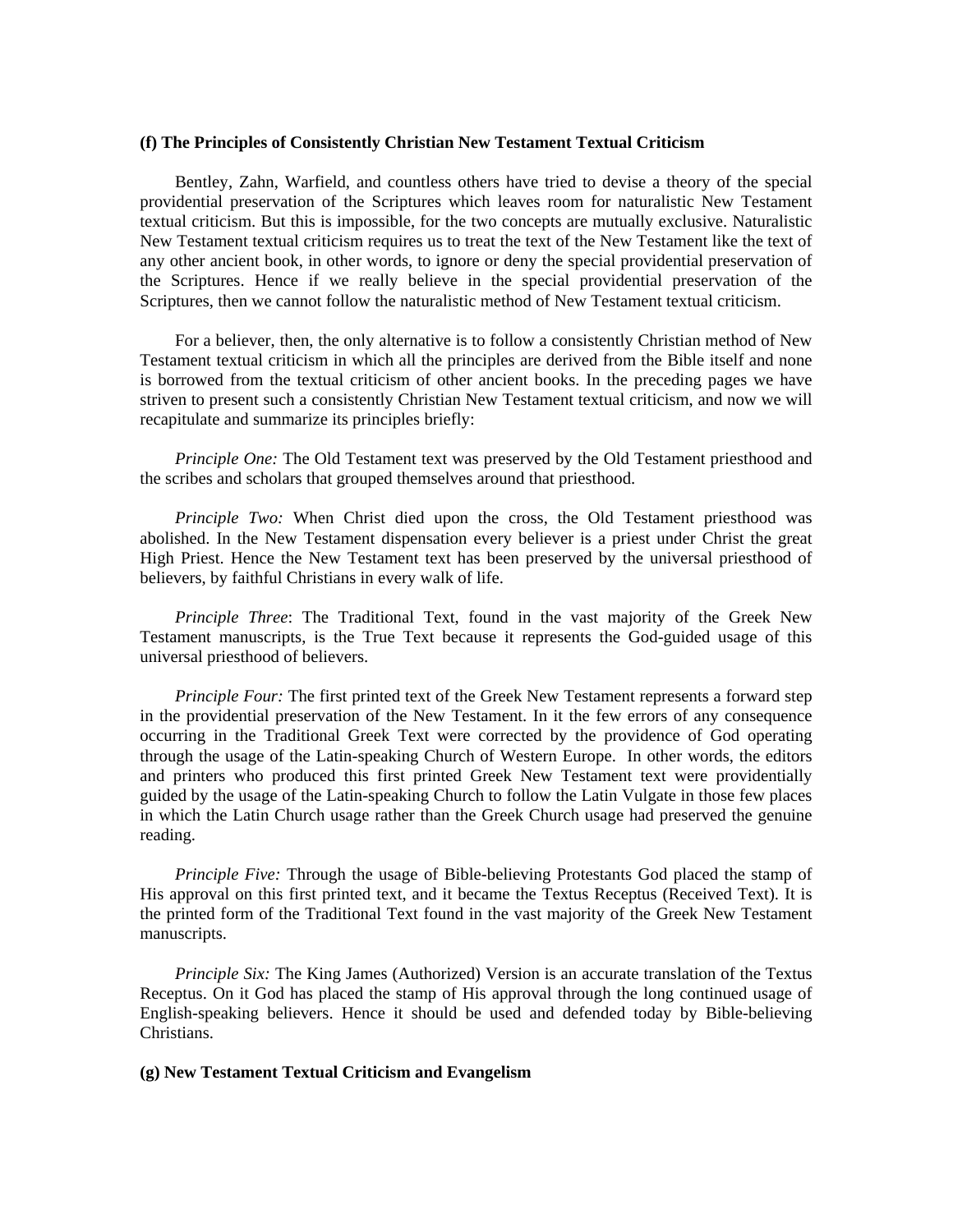Why should we Christians study the New Testament text from a neutral point of view rather than from a believing point of view? The answer usually given is that we should do this for the sake of unbelievers. We must start with the neutral point of view in order that later we may convert unbelievers to the orthodox, believing point of view. Sir Frederic Kenyon expressed himself to this effect as follows: "It is important to recognize from the first that the problem is essentially the same, whether we are dealing with sacred or secular literature, although the difficulty of solving it, and likewise the issues depending on it are very different. It is important, if for no other reason, because it is only in this way that we can meet the hostile critics of the New Testament with arguments, the force of which they admit. If we assume from the first the supernatural character of these books and maintain that this affects the manner in which their text has come down to us, we can never convince those who start with a denial of that supernatural character. We treat them at first like any other books, in order to show at last that they are above and beyond all other books." (46)

Although Kenyon probably advised this oblique approach with the best of intentions, still the course which he advocated is very wrong. Orthodox Christians must not stoop to conquer. We must not first adopt a neutral position toward the Bible in order that later we may persuade unbelievers to receive the Bible as God's Word. There are several reasons why we must not do this. In the first place if we should take this step, we would be inconsistent. We would be denying the conclusion that we were seeking to establish. In the second place, we would be ineffective. In taking up this neutral position we would not be doing anything to convert unbelievers to the orthodox Christian faith. On the contrary, we would be confirming them in their confidence in the essential rightness of their unbelieving presuppositions. And in the third place, we would be sinning. To approach unbelievers from this neutral point of view would be not only allowing them to ignore the divine inspiration and providential preservation of the Scriptures but even doing so ourselves. In other words, we would be seeking to convert unbelievers by the strange method of participating in their unbelief.

If we truly believe in Christ, then God is real to us, more real even than our faith in Him. Otherwise we are not believing but doubting. Therefore we must begin all our thinking with that which is most real, namely, God and His three-fold revelation of Himself in nature, in the holy Scriptures, and in the Gospel of Christ. This is the system of truth which we must proclaim to others, both to unbelievers and to our fellow Christians. And in this system of truth, as we have seen, the principles of consistently Christian New Testament textual criticism occupy a very necessary and important place.

#### **(h) Believing Bible Study on the Graduate Level — Christ and Grammar**

We must make God and Jesus Christ His Son the starting point of all our thinking. But how can we do this on the graduate level at a theological seminary or a university? How can we know for example whether the King James Version is a correct translation or not? Don't we have to rely on dictionaries, such as Brown-Driver-Briggs, Thayer, Kittel, and Liddel-Scott? And for grammar don't we have to go to the great authorities in this field, such as Gesenius, Bauer, and Blass-Debrunner? And how, really, do we know that the Textus Receptus is a trustworthy reproduction of the majority New Testament text? For our knowledge of the New Testament manuscripts are we not obliged to depend almost entirely on the writings of experts, such as Gregory, Kenyon, Colwell, Metzger, and Aland? When we study the Bible on the graduate level, therefore, how can we begin with God? Must we not rather begin with men? With the information provided by scholars, most of whom are unbelievers?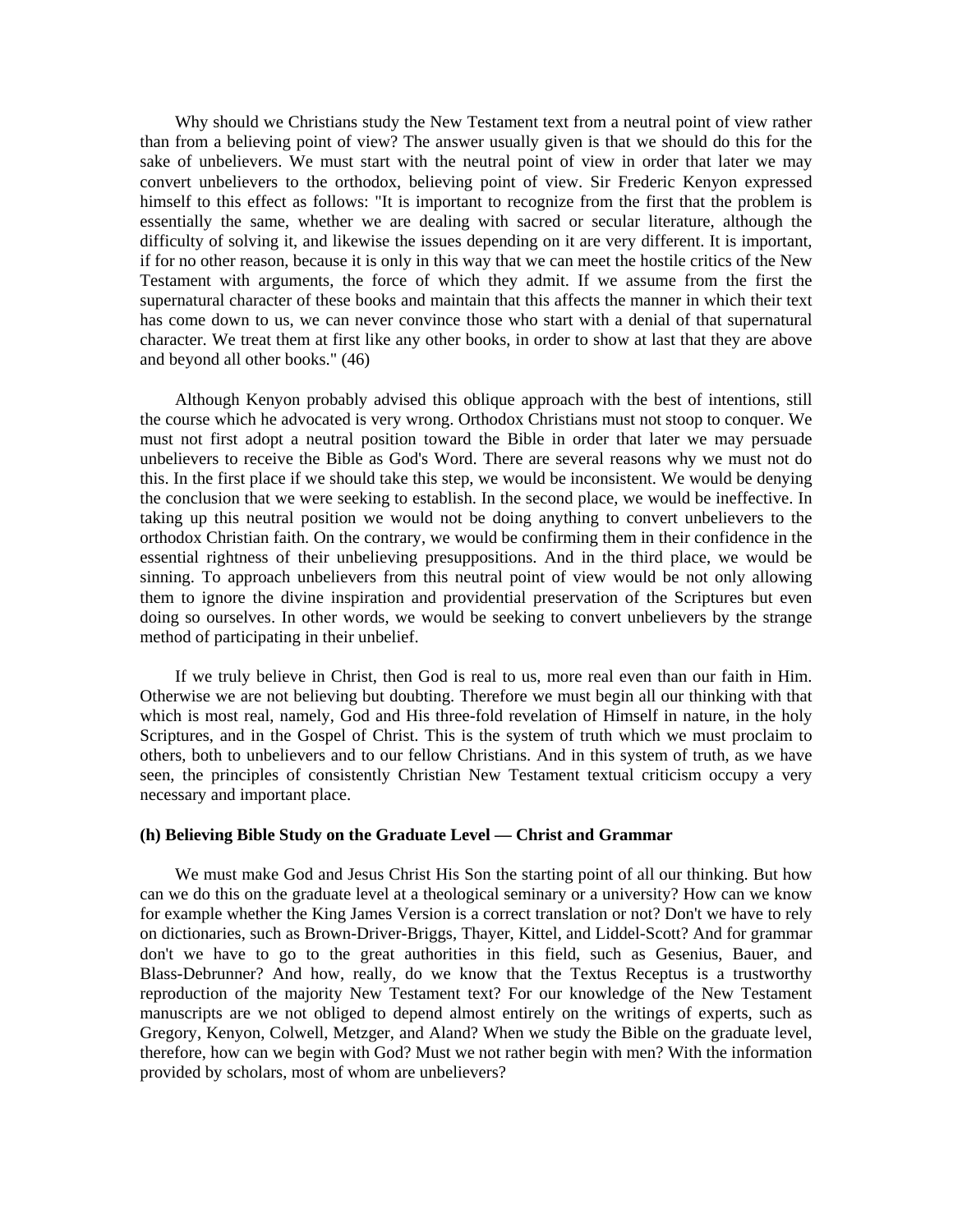Questions like these cause many conservative seminary students to panic and become virtual unbelievers in their biblical studies. In order therefore, to prevent such catastrophes, we must always emphasize the Christian starting point that all our thinking ought to have. If we are Christians, then we must begin our thinking not with the assertions of unbelieving scholars and their naturalistic human logic, but with Christ and the logic of faith.

For example, how do we know that the Textus Receptus is the true New Testament text? We know this through the logic of faith. Because the Gospel is true, the Bible which contains this Gospel was infallibly inspired by the Holy Spirit. And because the Bible was infallibly inspired it has been preserved by God's special providence. Moreover, this providential preservation was not done privately in secret holes and caves but publicly in the usage of God's Church. Hence the true New Testament text is found in the majority of the New Testament manuscripts. And this providential preservation did not cease with the invention of printing. Hence the formation of the Textus Receptus was God-guided.

And how do we know that the King James Version is a faithful translation of the true New Testament text? We know this also through the logic of faith. Since the formation of the Textus Receptus was God-guided the translation of it was God-guided also. For as the Textus Receptus was being formed, it was also being translated. The two processes were simultaneous. Hence the early Protestant versions, such as Luther's, Tyndale's, the Geneva, and the King James, were actually varieties of the Textus Receptus. And this was necessarily so according to the principles of God's preserving providence. For the Textus Receptus had to be translated in order that the universal priesthood of believers, the rank and file, might give it their God-guided approval.

In biblical studies, in philosophy, in science, and in every other learned field we must begin with Christ and then work out our basic principles according to the logic of faith. This procedure will show us how to utilize the learning of non-Christian scholars in such a way as to profit by their instruction. Undeniably these unbelievers know a great many facts by virtue of God's common grace. They misinterpret these facts however, because they ignore and deny God's revelation of Himself in and through the facts. Hence our task is to point out the inconsistencies and absurdities of unbelieving thought and then to take the facts which learned unbelievers have assembled and place them in their proper framework of biblical truth.

For example, if we begin with Christ, then we will understand what language is, namely, the medium by which God reveals the facts unto men and also Himself in and through the facts And if we adopt this basic position, then the study of Greek grammar, and especially the history of it, will prove immensely profitable to us and will strengthen our faith, for then we will see how God in His providence has preserved the knowledge of Greek grammar from the days of the ancient Alexandrian grammarians down to the time of Erasmus and the Protestant Reformers and even up until now. Such a survey certainly increases our confidence in the King James translators. Judged even by modern standards, their knowledge of the biblical languages was second to none.

Begin with Christ and the Gospel and follow the logic of faith. This is the principle that must guide us in our graduate studies, especially in the biblical field. If we adhere to it, then everything we learn will fit beautifully into its place in the Christian thought-system. But if we ignore Christ and adopt a neutral approach to knowledge, we will soon lose ourselves in a wilderness of details and grow more and more chaotic in our thinking.

(For further discussion see Believing Bible Study, pp. 51-52, 214-225. See also A History of Classical Scholarship, by J. E. Sandys, vols. 1 & 2.)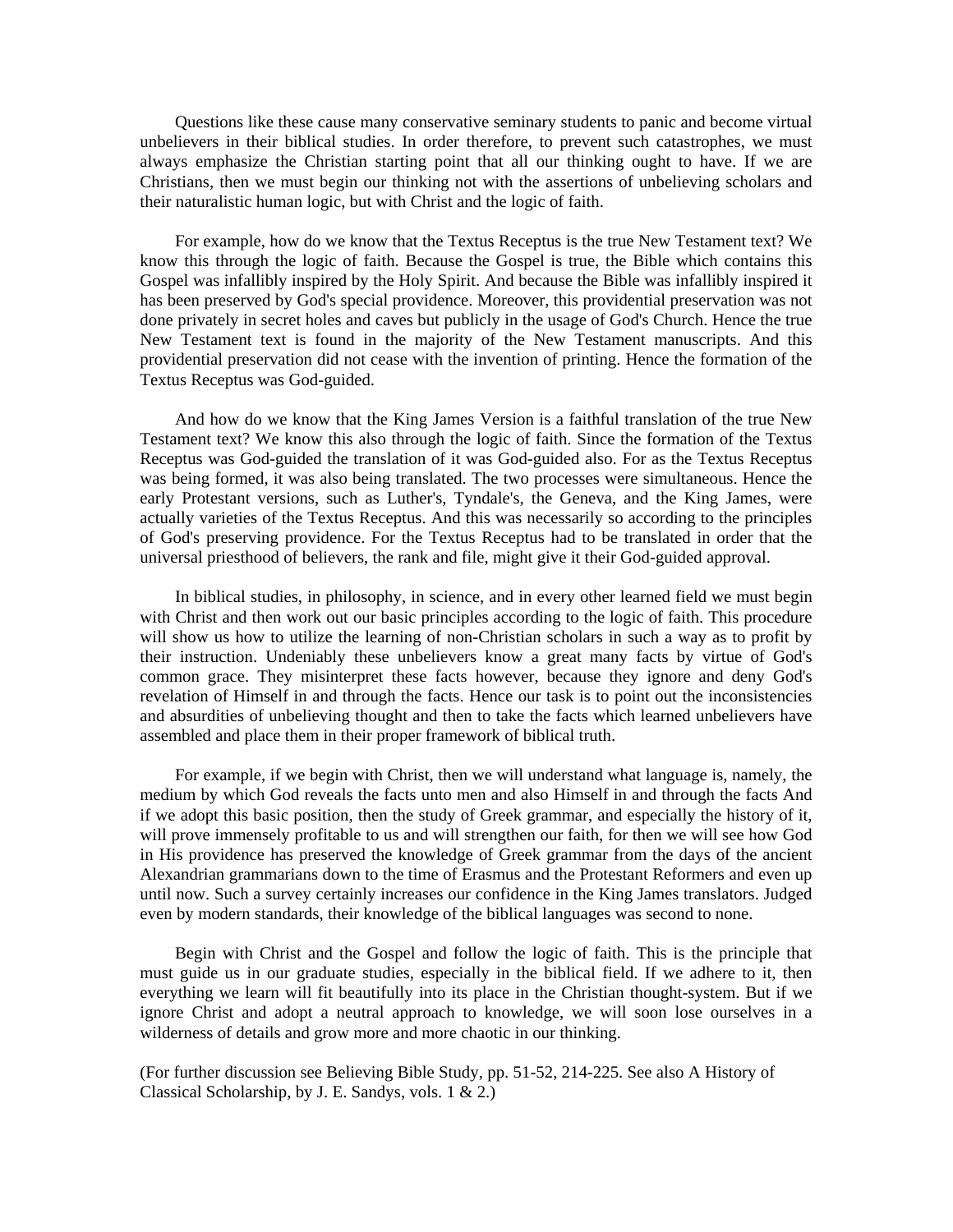# CHAPTER FIVE

# **THE FACTS OF NEW TESTAMENT TEXTUAL CRITICISM**

Facts are the temporal truths which God, the eternal Truth, establishes by His works of creation and providence. God reveals facts to men through their thought processes, and in and through the facts God reveals Himself. In the facts of nature God reveals Himself as the almighty Creator God, in the facts of Scripture God reveals Himself as the faithful Covenant God, and in the facts of the Gospel God reveals Himself as the triune Saviour God. Certainty is our clear perception of the clearly revealed facts. Probability is our dimmer perception of the less clearly revealed facts. Error is the sinful rejection of the facts, and especially of God's revelation of Himself in and through the facts.

In New Testament textual criticism, therefore, we must start at the highest point. We must begin with God, the supreme and eternal Truth, and then descend to the lower, temporal facts which He has established by His works of creation and providence. We must take all our principles from the Bible itself and borrow none from the textual criticism of other ancient books. It is only by following this rule that we will be able to distinguish facts from the fictions of unbelievers.

# 1. An Enumeration Of The New Testament Documents

For information concerning the vast fleet of documents which have transported the New Testament text across the sea of time under the direction of God's special providence let us apply to two of the leading experts in this field, namely, Kurt Aland (1968), (1) who currently assigns official numbers to newly discovered manuscripts of the Greek New Testament, and B. M. Metzger (1968), (2) author of many books and articles concerning the New Testament text.

#### **(a) The Greek New Testament Manuscripts**

How many New Testament manuscripts are there? In order to answer this question let us turn to the latest statistics as they are presented by Kurt Aland. According to Aland, there are 5,255 known manuscripts which contain all or part of the Greek New Testament. (3)

The earliest of these Greek New Testament manuscripts are the papyri. They are given that name because they are written on papyrus, an ancient type of writing material made from the fibrous pith of the papyrus plant, which in ancient times grew plentifully along the river Nile. Eighty-one of these papyri have now been discovered, many of them mere fragments. (4) The most important of these papyrus manuscripts are the Chester Beatty Papyri and the Bodmer Papyri. The Chester Beatty Papyri were published in 1933-37. They include Papyrus 45 ( Gospels and Acts, c. 225 A.D. ), Papyrus 46 (Pauline Epistles, c. 225 A.D.), and Papyrus 47 (Revelation, c. 275 A.D. ). The Bodmer Papyri were published in 1956-62. The most important of these are Papyrus 66 (John, c. 200 A.D.) and Papyrus 75 ( Luke and John 1: 15, c. 200 A.D.).

All the rest of the Greek New Testament manuscripts are of *velum* ( leather), except for a few late ones in which paper was used. The oldest of the velum manuscripts are written in *uncial*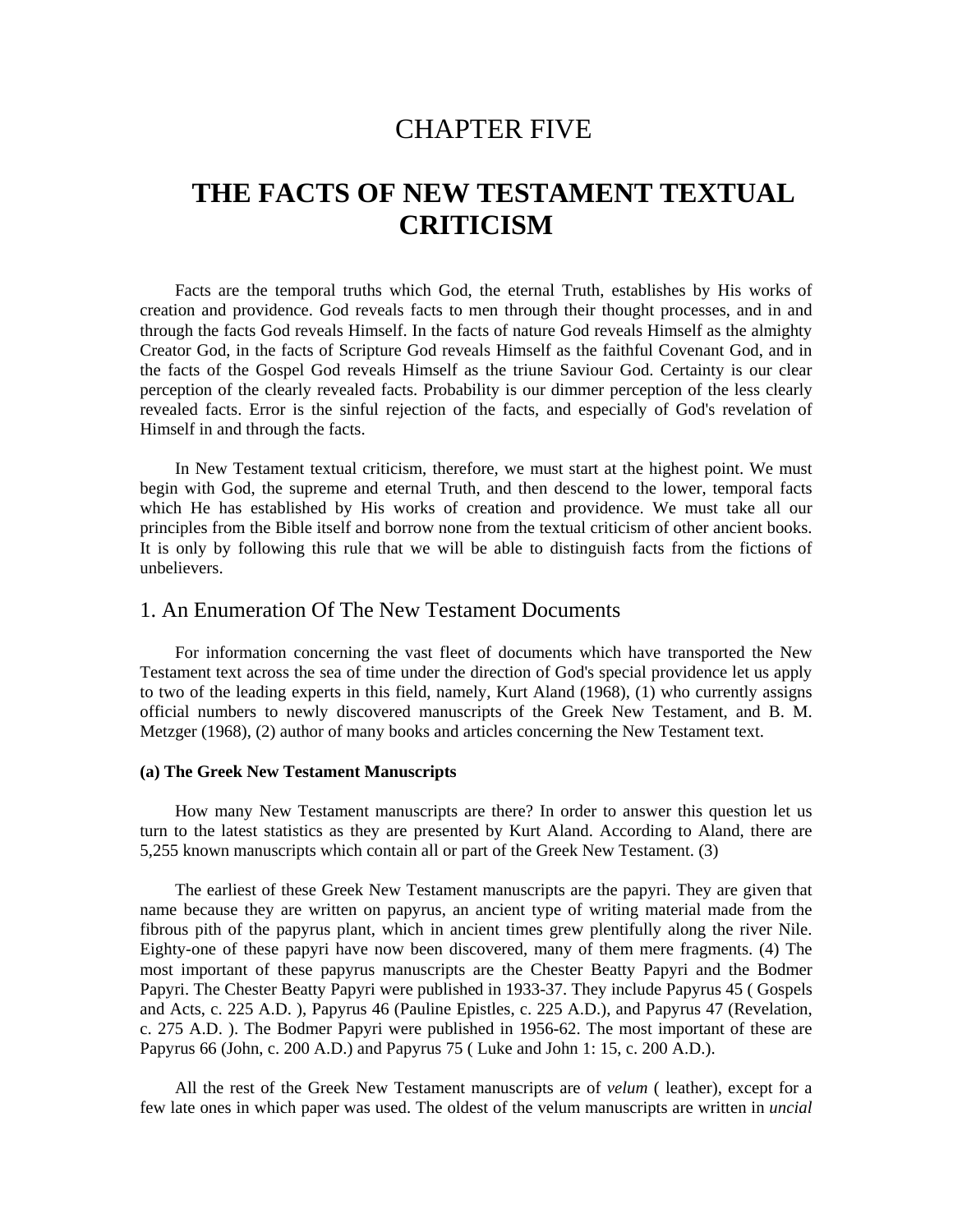(capital) letters. These uncial manuscripts now number 267. (5) The three oldest complete (or nearly complete) uncial manuscripts are B (*Codex Vaticanus*), *Aleph* (*Codex Sinaiticus)*, and *A (Codex Alexandrinus*). *Codex B* was written about the middle of the 4th century. It is the property of the Vatican Library at Rome. When it arrived there is not known, but it must have been before 1475, since it is mentioned in a catalogue of the library made in that year. *Codex Aleph* was discovered by Tischendorf in 1859 at the Monastery of St. Catherine on Mount Sinai. Tischendorf persuaded the monks to give it as a present (requited with money and favors) to the Czar of Russia. In 1933 it was purchased from the Russian government by the Trustees of the British Museum. It is generally considered by scholars to have been written in the second half of the 4th century. *Codex A* was for many years regarded as the oldest extant New Testament manuscript. It was given to the King of England in 1627 by Cyril Lucar, patriarch of Constantinople, and is now kept in the British Museum. Scholars date it from the first half of the 5th century. Other important uncial manuscripts are *W* (Gospels, 4th or 5th century), *D* (Gospels and Acts, 5th or 6th century), and *D2* (Pauline Epistles, 6th century).

About the beginning of the 9th century *minuscule* (small letter) handwriting began to be used for the production of books. Thus all the later New Testament manuscripts are *minuscules*. According to Aland, 2,764 minuscules have been catalogued. (6) These date from the 9th to the 16th century.

Another important class of Greek New Testament manuscripts are the *lectionaries*. These are service books which contain in proper sequence the text of the passages of Scripture appointed to be read at the worship services of the Church. These *lectionaries* are of two kinds, the *synaxaria*, which begin the year at Easter, and the *menologia*, which begin the year at September 1. Aland sets the number of the lectionary manuscripts at 2,143. (7)

#### **(b) Cataloguing the New Testament Manuscripts**

To discover and catalogue all these manuscripts was the first task of New Testament textual criticism. As early as 1550 Stephanus began to do this. This scholarly printer placed in the margin of his 3rd edition of the Textus Receptus variant readings taken from 15 manuscripts, which he indicated by Greek numbers. One of these manuscripts was *D* and another *L*, and most of the rest have been identified with minuscule manuscripts in the Royal (National) Library at Paris. Stephanus' pioneer efforts were continued 100 years later by the English scholar Brian Walton. In the 6th volume of his great Polyglot Bible (1657) he included the variant readings of Stephanus and also those of 15 other manuscripts. These were listed along with the libraries in which they were kept. In 1707 John Mill, another English scholar, published his monumental edition of the New Testament in which almost all the available evidence of the Greek manuscripts and the early versions was presented. Scrivener (1883) gives a list of the 82 Greek New Testament manuscripts which Mill knew and catalogued in his epoch making work.  $(8)$ 

The modern system of cataloguing the New Testament rnanuscripts was introduced by J. J. Wettstein in his two volume edition of the New Testament, published at Amsterdam in 1751-52. He designated the uncial manuscripts by capital letters and the minuscule manuscripts by Arabic numerals. According to K. W. Clark (1950), Wettstein catalogued about 125 Greek New Testament manuscripts. (9)

After the opening of the 19th century the process of cataloguing New Testament manuscripts speeded up tremendously due to the improved means of travel and communication. During the years 1820-36 J. M. A. Scholz listed 616 manuscripts which had not previously been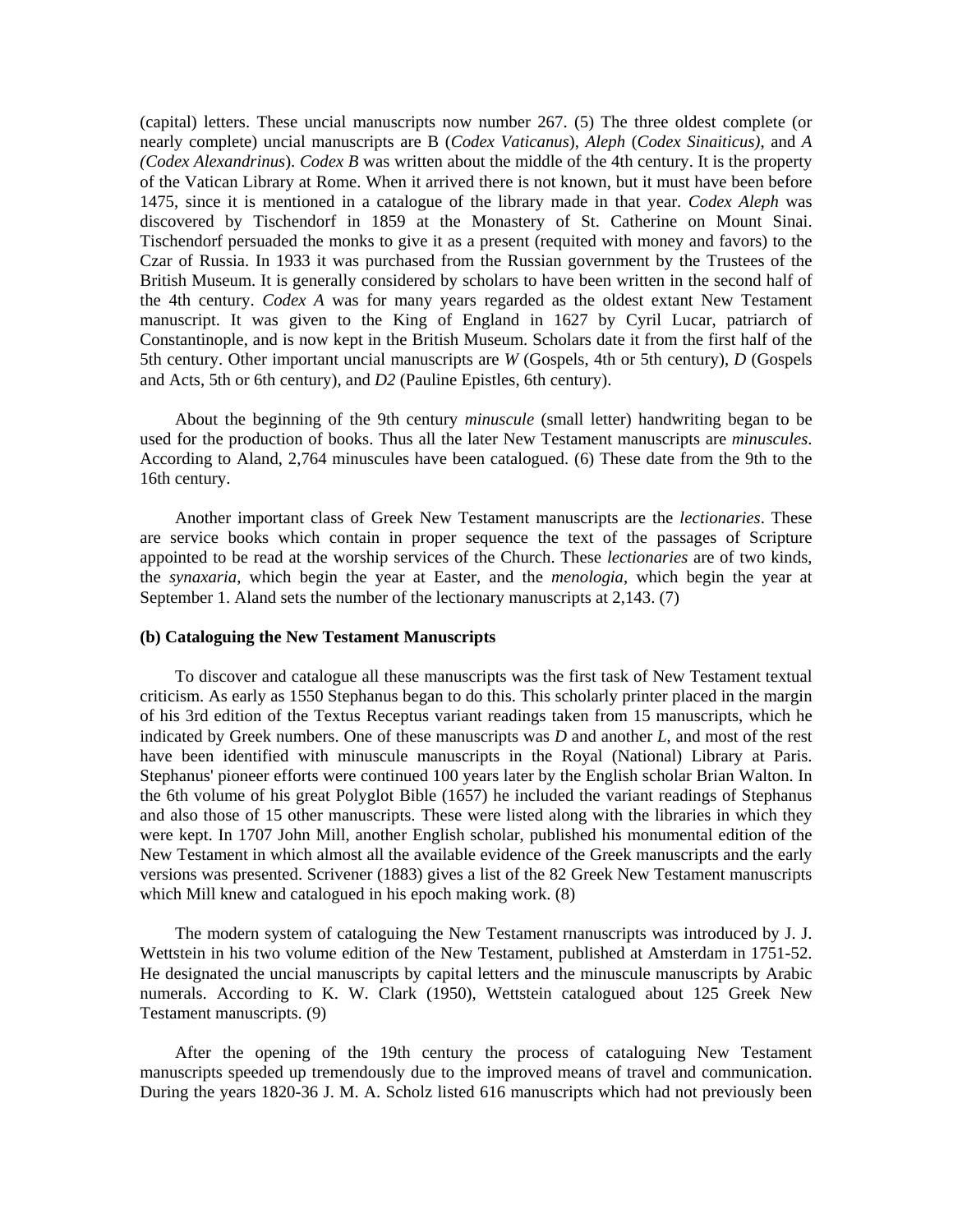known. In the four editions of his *Introduction to the Criticism of the New Testament* (1861-94) F. H. A. Scrivener extended the catalogue to almost 3,000 manuscripts. Between the years 1884 and 1912 C. R. Gregory enlarged this list to over 4,000 manuscripts. (10) After Gregory's death in World War I, the task of registering newly discovered manuscripts was taken over by von Dobschuetz, and then by Eltester, and is at present the responsibility of K. Aland. As stated, he lists the total number of Greek New Testament manuscripts at 5,255. In view of these large numbers, it may very well be that almost all the extant New Testament manuscripts have now been discovered and catalogued.

### **(c) Collating the New Testament Manuscripts**

After a manuscript is discovered and catalogued, it must be studied to find out what it says, and its readings must be published. Usually this is done by collating (comparing) the manuscript with some well known printed text and noting the readings in regard to which the manuscript varies from this printed text. If the collation is perfectly accurate, these variant readings, when again compared with the printed text, will exhibit perfectly the text of the manuscript which has been collated. Unfortunately, however, the collations of the earlier New Testament scholars were not very reliable. It was not considered necessary to record every variant of the manuscript that was being examined.

It was not until the 19th century that scholars began to aim at perfect accuracy and completeness in the collation of New Testament manuscripts. The most famous of these 19th century publishers and collators of New Testament manuscripts was C. Tischendorf. The 8th edition of his Greek New Testament (1869) is still a mine of information concerning the readings of the New Testament documents and indispensable to the student who desires to examine these matters for himself. Other eminent 19th century investigators of New Testament manuscripts were S. P. Tregelles, F .H. A. Scrivener, and J. W. Burgon.

During the 20th century there have been many who have taken part in the work of collating New Testament manuscripts. Included among these are C. R. Gregory, K. Lake, H. C. Hoskier, and many contemporary scholars. One of the goals, as yet unattained, of 20th century scholarship has been to produce a critical edition of the New Testament which shall take the place of Tischendorf's 8th edition. Von Soden attempted to supply this need in his monumental edition (1902-10), but did not succeed, at least in the judgment of most critics. In 1935 and 1940 S. C. Legg published critical editions of Mark and Matthew respectively, but inaccuracies have also been found in his presentation of the evidence. In 1949 an international committee was formed of British and American scholars, and since that time work on a critical edition of Luke has been in progress. Not long ago (1966) a specimen of this committee's work was rather severely criticized on various counts by K. Aland, who is now working with other European scholars in yet another attempt to produce a new critical edition of the New Testament. (11)

Such then are the impressive results of more than four centuries of New Testament manuscript study. Thousands of manuscripts have been catalogued and many of these manuscripts have been collated and studied. Myriads of facts have been gathered. As believing Bible students we should seek to master these facts. We must remember, however, that facts are never neutral. (12) All facts are temporal truths which God establishes by His works of creation and providence. Hence we must not attempt, as unbelievers do, to force the facts into an allegedly neutral framework but should interpret them in accordance with the divine Truth, namely, God's revelation of Himself in the pages of holy Scripture. When we do this, the consistency of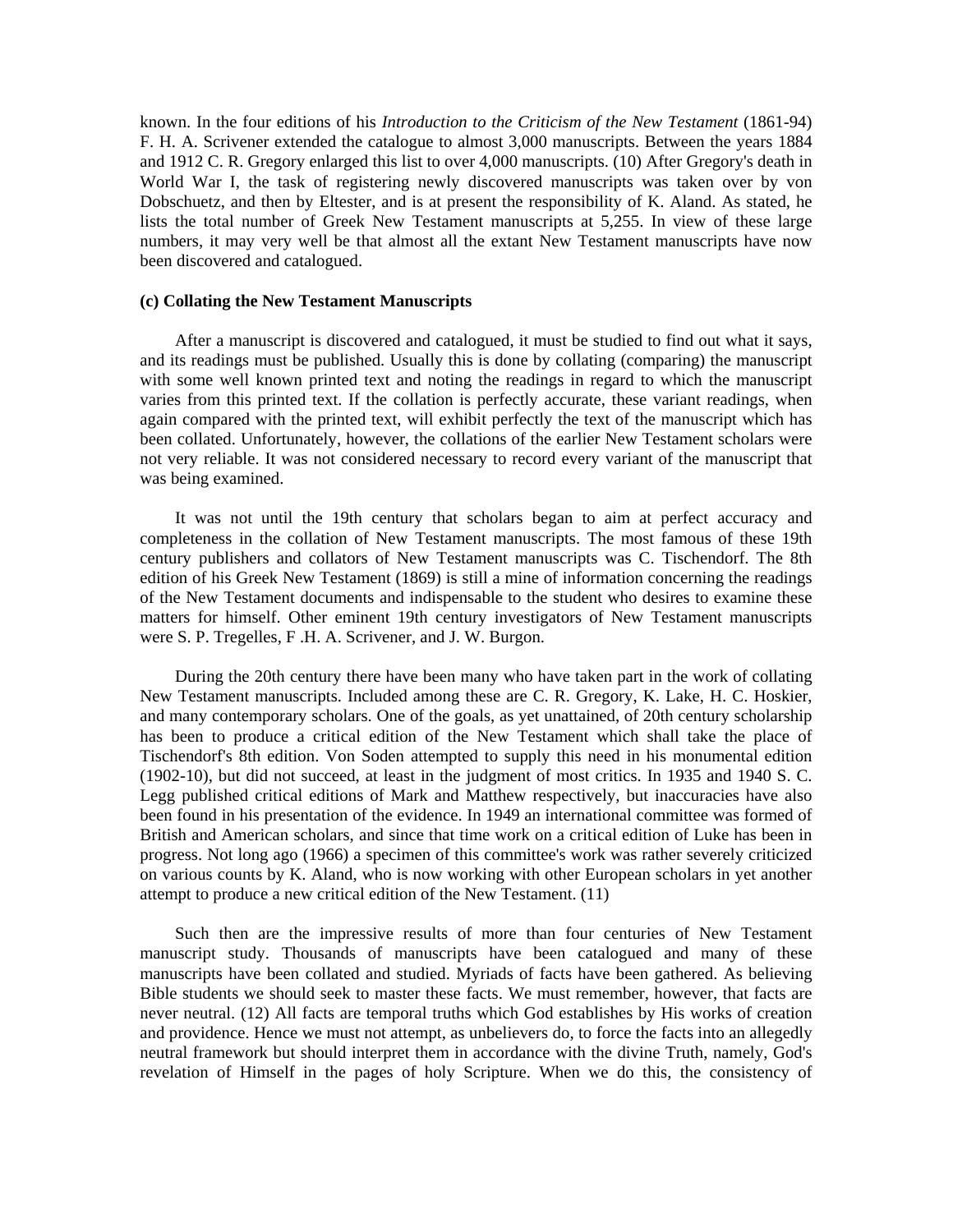believing thought and the inconsistency of unbelieving thought become evident also in the realm of New Testament textual criticism.

#### **(d) The Ancient New Testament Versions**

When and where the New Testament was first translated into Latin has been the subject of much dispute, but, according to Metzger, most scholars now agree that the first Latin translation of the Gospels was made in North Africa during the last quarter of the 2nd century. Only about 50 manuscripts of this Old Latin version survive. These manuscripts are divided into the African Latin group and the European Latin group according to the type of text which they contain. In 382 A.D. Pope Damasus requested Jerome to undertake a revision of the Old Latin version. Jerome complied with this request and thus produced the Latin Vulgate, the official Bible of the Roman Catholic Church. There are more than 8,000 extant manuscripts of the Vulgate. (13)

Of the Syriac versions the most important is the Peshitta, the historic Bible of the whole Syrian Church, of which 350 manuscripts are now extant. The Peshitta was long regarded as one of the most ancient New Testament versions, being accorded a 2nd-century date. In more recent times, however, Burkitt (1904) and other naturalistic critics have assigned a 5th-century date to the Peshitta. (14) But Burkitt's hypothesis is contrary to the evidence, and today it is being abandoned even by naturalistic scholars. (15) All the sects into which the Syrian Church is divided are loyal to the Peshitta. In order to account for this it is necessary to believe that the Peshitta was in existence long before the 5th century, for it was in the 5th century that these divisions occurred.

The Philoxenian Syriac version was produced in 508 A.D. for Philaxenus, bishop of Mabbug, by his assistant Polycarp. In 616 this version was re-issued, or perhaps revised, by Thomas of Harkel, who likewise was bishop of Mabbug. The Philoxenian-Harclean version includes the five books which the Peshitta omits, namely 2 Peter, 2 and 3 John, Jude, and Revelation. (16)

The so-called "Old Syriac" version is represented by only two manuscripts, (17) the Curetonian Syriac manuscript, named after W. Cureton who published it in 1858, and the Sinaitic Syriac manuscript, which was discovered by Mrs. Lewis in 1892 at the same monastery on Mount Sinai in which Tischendorf had discovered Codex Aleph almost fifty years before. These manuscripts are called "Old Syriac" because they are thought by critics to represent a Syriac text which is older than the Peshitta. This theory, however, rests on Burkitt's untenable hypothesis that the Peshitta was produced in the 5th century by Rabbula, bishop of Edessa.

The Egyptian New Testament versions are called the Coptic versions because they are written in Coptic, the latest form of the ancient Egyptian language. The Coptic New Testament is extant in two dialects, the Sahidic version of Southern Egypt and the Bohairic version of Northern Egypt. According to Metzger, the Sahidic version dates from the beginning of the 3rd century. The oldest Sahidic manuscript has been variously dated from the mid-4th to the 6th century. The Bohairic version is regarded as somewhat later than the Sahidic. It is extant in many manuscripts, most of which are late. In the 1950's however, M. Bodmer acquired a papyrus Bohairic manuscript containing most of the Gospel of John which was thought by its editor, R. Kasser, to date from the mid-4th century. (18)

In addition to the Latin, Syriac, and Coptic versions, there are a number of other versions which are important for textual criticism. The Gothic version was translated from the Greek in the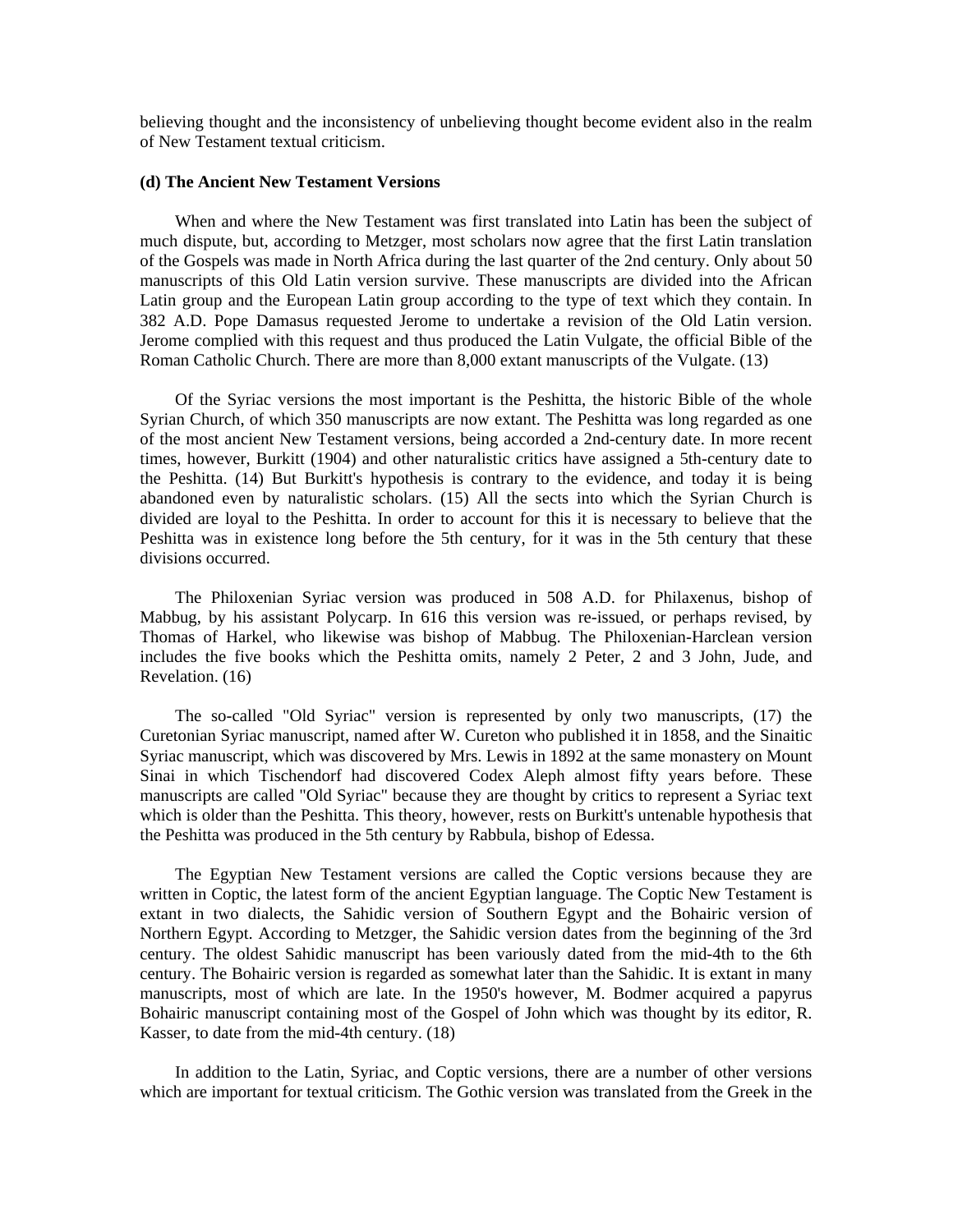middle of the 4th century by Ulfilas, the renowned missionary to the Goths. Of this version six manuscripts are still extant. Of the Armenian version, 1,244 manuscripts survive. This version seems to have been made in the 5th century, but by whom is uncertain. Whether it was made from the Greek or from a Syriac version is also a matter of debate among scholars. The Christians of Georgia, a mountainous district between the Black and Caspian seas, also had a New Testament in their own language, several copies of which are still extant. (19)

#### **(e) The Quotations of the Church Fathers**

The New Testament quotations found in the writings of the Church Fathers constitute yet another source of information concerning the history of the New Testament text. Some of the most important Fathers, for the purposes of textual criticism, are as follows: the three Western Fathers, Irenaeus (c. 180), Tertullian (150-220), Cyprian (200-258); the Alexandrian Fathers, Clement (c. 200)

Origen (182-251); the Fathers who lived in Antioch and in Asia Minor, especially Chrysostom (345-407). Another very important early Christian writer was Tatian, who about 170 A.D. composed a harmony of the Four Gospels called the Diatessaron. This had wide circulation in Syria and has been preserved in two Arabic manuscripts and various other sources.

#### **(f) Families of New Testament Documents**

Since the 18th century the New Testament documents have been divided into families according to the type of text which they contain. There are three of these families, namely, the *Western* family, the *Alexandrian* family, and the *Traditional* (Byzantine) family.

The *Western* family consists of those New Testament documents which contain that form of text found in the writings of the Western Church Fathers, especially Irenaeus, Tertullian, and Cyprian. A number of Greek manuscripts contain this text, of which the most important are D and D2. Three other important witnesses to the Western text are the Old Latin version, the Diatessaron of Tatian, and the Curetonian and Sinaitic Syriac manuscripts.

The *Alexandrian* family consists of those New Testament documents which contain that form of text which was used by Origen in some of his writings and also by other Church Fathers who, like Origen, lived at Alexandria. This family includes Papyri 46, 47, 66, 75, *B, Aleph*., and about 25 other Greek New Testament manuscripts. The Coptic versions also belong to the *Alexandrian* family of New Testament documents. Westcott and Hort (1881) distinguished between the text of *B* and the text of other Alexandrian documents. They called the *B* text *Neutral*, thus indicating their belief that it was a remarkably pure text which had not been contaminated by the errors of either the Western or Alexandrian texts. Many subsequent scholars, however, have denied the validity of this distinction.

The *Traditional* (Byzantine) family includes all those New Testament documents which contain the Traditional (Byzantine) text. The vast majority of the Greek New Testament manuscripts belong to this family, including *A* (in the Gospels) and *W* (in Matthew and the last two thirds of Luke). The Peshitta Syriac version and the Gothic version also belong to the Traditional family of New Testament documents. And the New Testament quotations of Chrysostom and the other Fathers of Antioch and Asia Minor seem generally to agree with the Traditional text.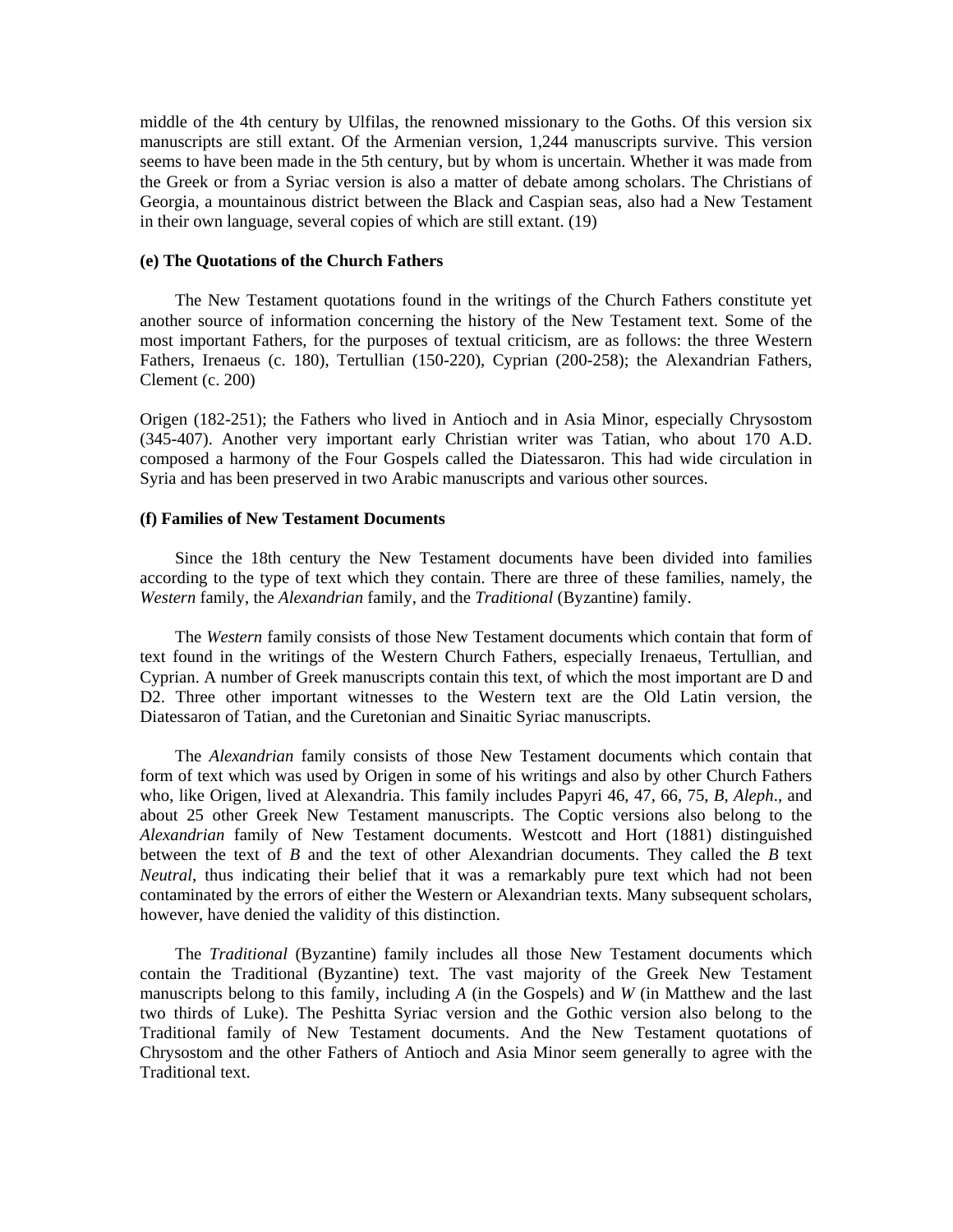# **2. The Early History Of The Western Text**

The Western text may actually have originated in the East, as Ropes (1926) (20) and other noted scholars have believed, but if so it was probably taken to Rome almost immediately and adopted by the Christian community of that great city as its official text. Then from Rome the use of the Western text spread to all parts of the civilized world, the prestige of the Roman Church securing for it a favorable reception everywhere. As Souter (1912) observed, "The universal diffusion of the Western text can best be explained by the view that it circulated from Rome, the capital and centre of all things." (21)

## **(a) Western Additions to the New Testament Text**

The Western text is singularly long in many places, containing readings which are not found in the Alexandrian or Traditional texts. Some of the most interesting of these Western additions to the New Testament text are as follows:

| Matt. 3:15  | To the account of Christ's baptism certain Old Latin manuscripts add,<br>and a great light shone around.                                                                                                                                                                                                                                                                                                                                                                                                                                                                                                                                                                                   |
|-------------|--------------------------------------------------------------------------------------------------------------------------------------------------------------------------------------------------------------------------------------------------------------------------------------------------------------------------------------------------------------------------------------------------------------------------------------------------------------------------------------------------------------------------------------------------------------------------------------------------------------------------------------------------------------------------------------------|
| Matt. 20:28 | After the familiar words, The Son of Man came not to be ministered unto<br>but to minister and to give His life a ransom for many, D and certain Old<br>Latin manuscripts add, But as for you, seek to increase from that which is<br>small, and from that which is greater to be come less. And when ye come<br>in and are invited to dine, do not sit at the best places; lest some one<br>more honorable than thou approach, and the host come and say to thee,<br>Move farther down, and thou be ashamed. But if thou sit down at the<br>lower place, and some one less than thou approach, the host also will<br>say to thee, Move farther up, and this shall be profitable for thee. |
| Luke 3:22   | At Christ's baptism, according to $D$ and certain Old Latin manuscripts,<br>the heavenly voice states, Thou art My Son. This day have I begotten<br>Thee.                                                                                                                                                                                                                                                                                                                                                                                                                                                                                                                                  |
| Luke 6:4    | At the end of this verse $D$ adds this apochryphal saying of Jesus. On the<br>same day, seeing a certain man working on the sabbath, He said to him,<br>Man, if thou knowest what thou doest, thou art blessed, but if thou<br>knowest not, thou art cursed and art a transgressor of the law.                                                                                                                                                                                                                                                                                                                                                                                             |
| Luke 23:53  | After the words, wherein never man before was laid, D c Sahidic add,<br>And when He was laid there, he placed before the tomb a stone, which<br>twenty men could scarcely roll.                                                                                                                                                                                                                                                                                                                                                                                                                                                                                                            |
| John 6:56   | After Christ's solemn statement, He that eateth My flesh and drinketh My<br>blood, dwelleth in Me and I in him, D and the Old Latin add, according<br>as the Father is in Me and I in the Father. Verily, verily I say unto you,<br>except ye take the body of the Son of Man as the bread of life, ye have not<br>life in Him.                                                                                                                                                                                                                                                                                                                                                            |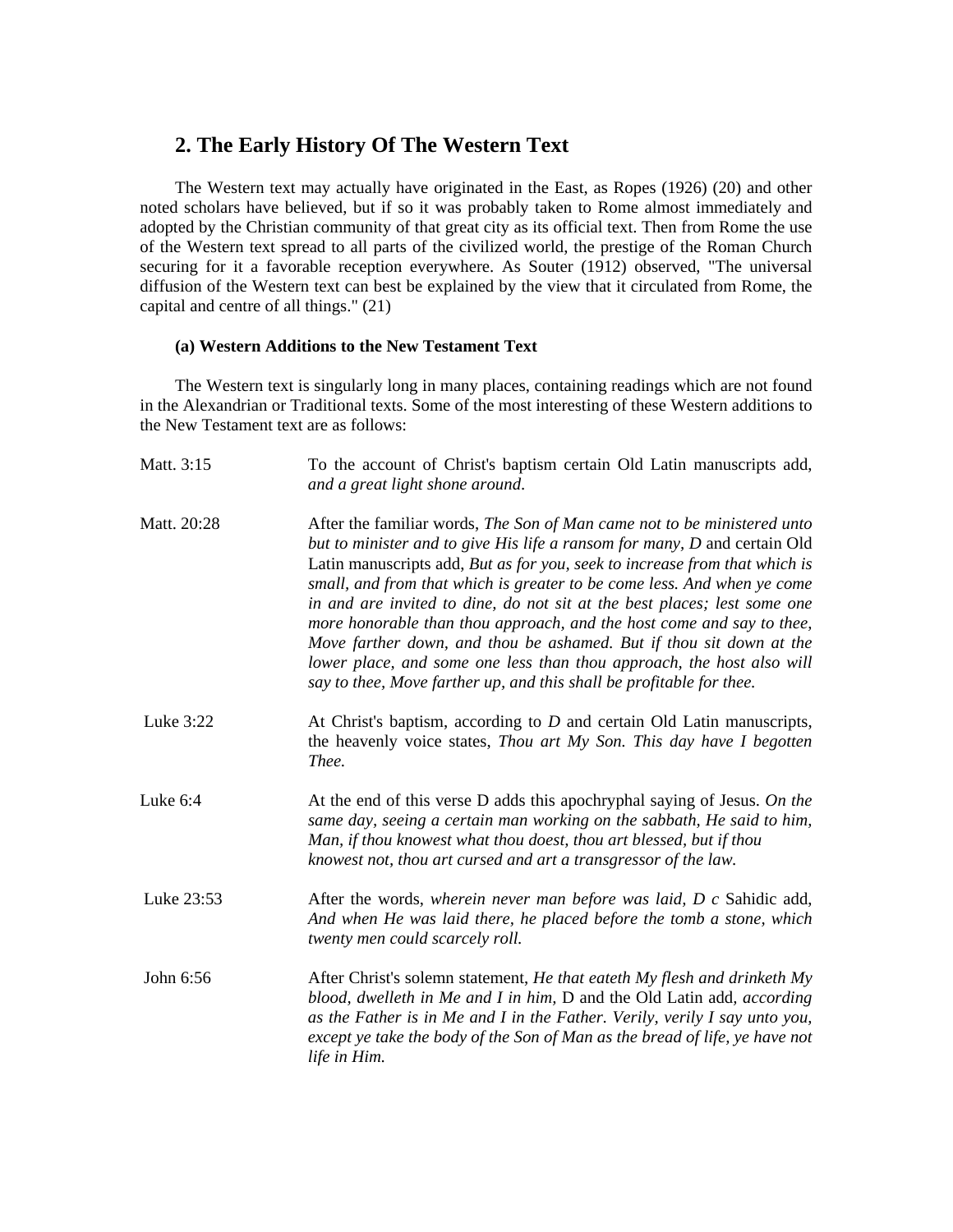| Acts 15:20 | To the apostolic decree D Sahidic Ethiopic add these words (the Golden<br>Rule in negative form ), And whatsoever they do not wish to be done to<br>themselves, not to do to others.                                                                                 |
|------------|----------------------------------------------------------------------------------------------------------------------------------------------------------------------------------------------------------------------------------------------------------------------|
| Acts 23:24 | Here the Old Latin and the Vulgate give an interesting explanation why<br>Claudius Lysias sent Paul away by night to Felix the governor, For he<br>feared lest the Jews should seize him and kill him and he meanwhile<br>should be accused of having taken a bribe. |

These longer Western readings have found few defenders and are one of the many indications that the Western New Testament text is a corrupt form of the divine original.

#### **(b) The Westem Omissions**

In the last portion of Luke there are eight readings which *The Revised Standard Version* (R.S.V.) and *The New English Bible* (N.E.B.) remove from the text and consign to the footnotes. These readings are usually called *Western omissions*, because (with two exceptions) they are omitted only by a few manuscripts of the Western group, namely, *D*, certain Old Latin manuscripts, and one or two Old Syriac manuscripts. These Western omissions are as follows:

| Luke 22:19-20 | (the Lord's Supper) from which is given for you to is shed for you,<br>omitted by $D$ and the Old Latin version.                                                                        |
|---------------|-----------------------------------------------------------------------------------------------------------------------------------------------------------------------------------------|
| Luke 24:3     | (referring to Christ's body) of the Lord Jesus, omitted by D and the Old<br>Latin version.                                                                                              |
| Luke $24:6$   | (the angelic announcement) $He$ is not here but is risen, omitted by $D$ , the<br>Old Latin version, the Old Syriac version (?), and certain manuscripts of<br>the<br>Armenian version. |
| Luke 24:12    | (Peter's journey to the tomb) whole verse omitted by $D$ , the Old Latin<br>version, and the Old Syriac version (?).                                                                    |
| Luke 24:36    | (salutation of the risen Christ) and saith unto them, Peace be unto you,<br>omitted by D, the Old Latin version and the Old Syriac version (?).                                         |
| Luke 24:40    | (proofs of Christ's resurrection) And when He had thus spoken, He<br>shewed them His hands and His feet, omitted by D and the Old Latin and<br>Old Syriac versions.                     |
| Luke 24:51    | (the ascension of Christ) and was carried up into heaven, omitted by<br>Aleph, D, the Old Latin version and the Sinaitic Syriac manuscript.                                             |
| Luke 24:52    | (recognition of Christ's deity) worshipped Him, and omitted by D, the<br>Old Latin version and the Sinaitic Syriac manuscript.                                                          |

The omission of these eight readings in the R.S.V. and the N.E.B. is certainly not a matter that can be taken lightly, for it means, as far as these two modern versions can make it so, that all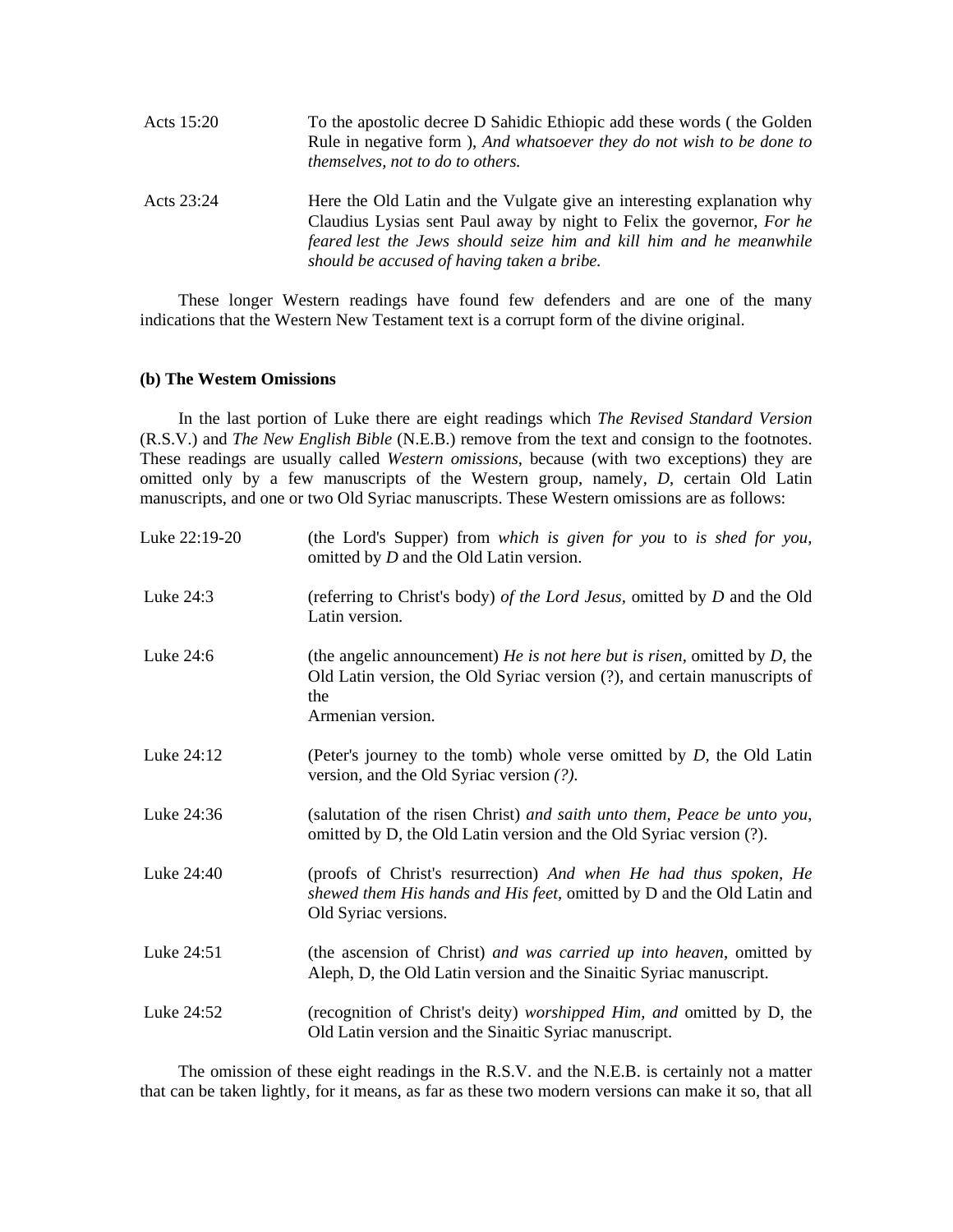reference to the atoning work of Christ has been eliminated from Luke's account of the Lord's Supper (Luke 22:19-20) and that the ascension of Christ into heaven (Luke 24:51) has been entirely removed from the Gospels, Mark's account of the ascension having already been rejected by the critics. Certainly no believing Bible student can remain indifferent to this mutilation of the Gospel record.

In their Greek New Testament text (1881) Westcott and Hort placed these Western omissions in double brackets, thus indicating their opinion that these readings were interpolations which had been added to the text of Luke in all the New Testament manuscripts except *D* and those few others mentioned above. But the fact that all eight of these readings have recently been found to occur in Papyrus 75 is unfavorable to their hypothesis that these readings are additions to the text. For if this were so, it is hard to see how all these readings could have made their way into so early a witness as Papyrus 75. Surely some of them would have failed to do so and thus would be absent from this papyrus. Hort's answer to objections of this sort was vague and scarcely satisfactory. He believed that these readings were added to the text at a very early date just after the Neutral text "had parted company from the earliest special ancestry of the Western text," perhaps "at the actual divergence," (22) but where or by whom this was done he didn't say.

Thus Westcott and Hort believed that in Luke's account of the Lord's Supper, for example, all the extant New Testament manuscripts are in error except D and a few Old Latin manuscripts. According to these two scholars and also Kilpatrick (1946) (23) and Chadwick (1957), (24) the reading, *which is given for you: this do in remembrance of Me. Likewise the cup after supper, saying, This cup is the new testament in My blood, which is shed for you,* is an interpolation which some very early scribe borrowed from Paul's account of the Lord's Supper (1 Cor. 11:24-25). The scribe's motive, these scholars claim, was to make Luke agree with Matthew and Mark in having the cup come after the bread. This interpolation, these scholars believe, was so extraordinarily successful that it is found today in all the extant New Testament manuscripts except *D* and those few others.

The R.S.V. and the N.E.B. are certainly to be condemned for using such doubtful speculations as a basis for their alterations of the Lucan account of the Lord's Supper. For this theory is rejected even by many liberal scholars. As Kenyon and Legg (1937) and Williams (1951) (25) have pointed out, no scribe would have tried to harmonize Luke's narrative with that of Matthew and Mark by borrowing from 1 Cor. 11:24-25. For this would make the supposed contradiction worse. There would then be two cups where before there had been only one.

The ascension of Christ into heaven is another important Western omission which the R.S.V. and the N.E.B. have wrongly relegated to the footnotes. The words *and was carried up into heaven* are found not in "some" documents or "many" documents, as these two modernistic versions misleadingly state in their footnotes, but in *all* the New Testament documents except those few mentioned above. Westcott and Hort believed that these words were not originally a part of Luke's Gospel but were inserted by a scribe who thought that the ascension was implied by the preceding words, *He was parted from them.* According to Westcott and Hort, Luke did not intend even to hint at the ascension in his Gospel but was saving his account of it for the first chapter of Acts. (26) But, as Zahn (1909) pointed out, this theory is contradicted by the opening verses of Acts, which make it clear that Luke thought that he had already given an account of the ascension in the last chapter of his Gospel. (27)

It is much more reasonable to suppose with Streeter (1924), (28) Williams 1951), (29) and other scholars that the ascension into heaven was omitted by some of the early Christians in order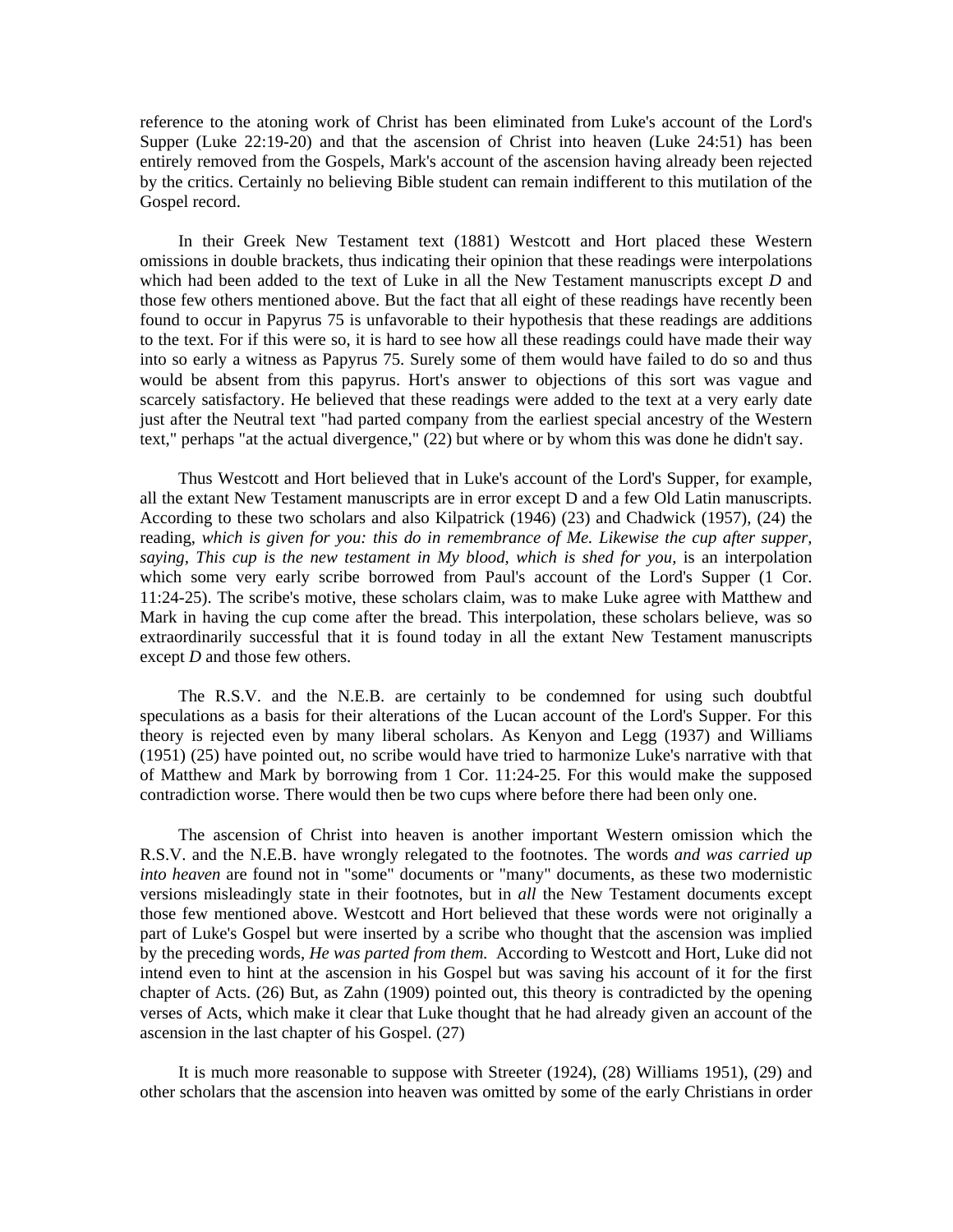to avoid a seeming conflict with the first chapter of Acts. The account in Luke may have seemed to them to imply that the ascension took place on the very day of the resurrection, and this would seem to be out of harmony with the narrative in Acts, which plainly states that the ascension occurred forty days after the resurrection. In order to eliminate this difficulty they may have omitted the reference to the ascension in Luke 24:51. This drastic remedy, however, was in no wise necessary. For, contrary to the opinion of Streeter and Williams, there is no real contradiction between the Gospel of Luke and Acts in regard to the ascension of Christ. The Gospel of Luke need not be regarded as teaching that the resurrection and ascension of Christ took place on the same day.

Because these eight omitted readings have been found to occur in Papyrus 75, critics are now changing their minds about them. Kurt Aland (1966), for example, has restored these Western omissions to the text of the Nestle New Testament. (30) Hence the R.S.V., the N.E.B., and the other modern versions which omit them are already out of date. And this rapid shifting of opinion shows us how untrustworthy naturalistic textual criticism is. Christians who rely upon it for their knowledge of the New Testament text are to be pitied. Surely they are building their house upon the sands.

#### **(c) The Westem and Caesarean Texts in Egypt**

The Western text circulated not only in the East and in Italy and North Africa but also in Egypt. This was first proved in 1899 by P. M. Barnard in a study entitled *The Biblical Text of Clement of Alexandria*. (31*)* Barnard analyzed Clement's quotations from the Four Gospels and Acts and found them to be of a fundamentally Western character. Then in 1926 Papyrus 37, a 3rd-century fragment of Matthew, was shown by H. A. Sanders to be Western in its text, (32) and again in the following year Sanders showed the same thing to be true of Papyrus 38, a 3rd or 4th-century fragment of Acts. (33)

During the 1920's and 30's another type of New Testament text was discovered to have circulated in Egypt, namely, the *Caesarean* text. This text occurs in certain late manuscripts (e.g., *Theta* 1 13 28 565 700) in places in which these manuscripts do not agree with the Traditional (Byzantine) text. In 1924 Streeter gave this newly discovered text the name Caesarean because he believed that Origen used this type of text in Caesarea after he had fled there from Alexandria in 231 A.D. (34) In 1928, however, Kirsopp Lake brought out the possibility that the Caesarean text was an Egyptian text. According to Lake, when Origen first moved to Caesarea, he used the Alexandrian text, not switching to the Caesarean text until later. This might mean that he found the Alexandrian text in Caesarea and used it only temporarily until the Caesarean text could be sent to him out of Egypt. (35) Then, finally, in 1933-37 F. G. Kenyon published the newly discovered Chester Beatty Papyri. In Acts, the Pauline Epistles and Revelation he found them to possess an Alexandrian type of text, but in the Gospels, and especially in Mark, he discovered them to be Caesarean. (36) This discovery provided one more link in the chain binding the Caesarean text to Egypt.

Thus these discoveries and these researches into the New Testament text of ancient Egypt are unfavorable to the theory of Westcott and Hort that the Alexandrian text, and especially the text of B. represents the pure original New Testament text. For, as Kenyon pointed out, the evidence shows that the Alexandrian text was not dominant even in Egypt. Clement never used it, and Origen used it only some of the time. (37) Clearly it is wrong to suppose that the Alexandrian text enjoyed an official status that kept it pure.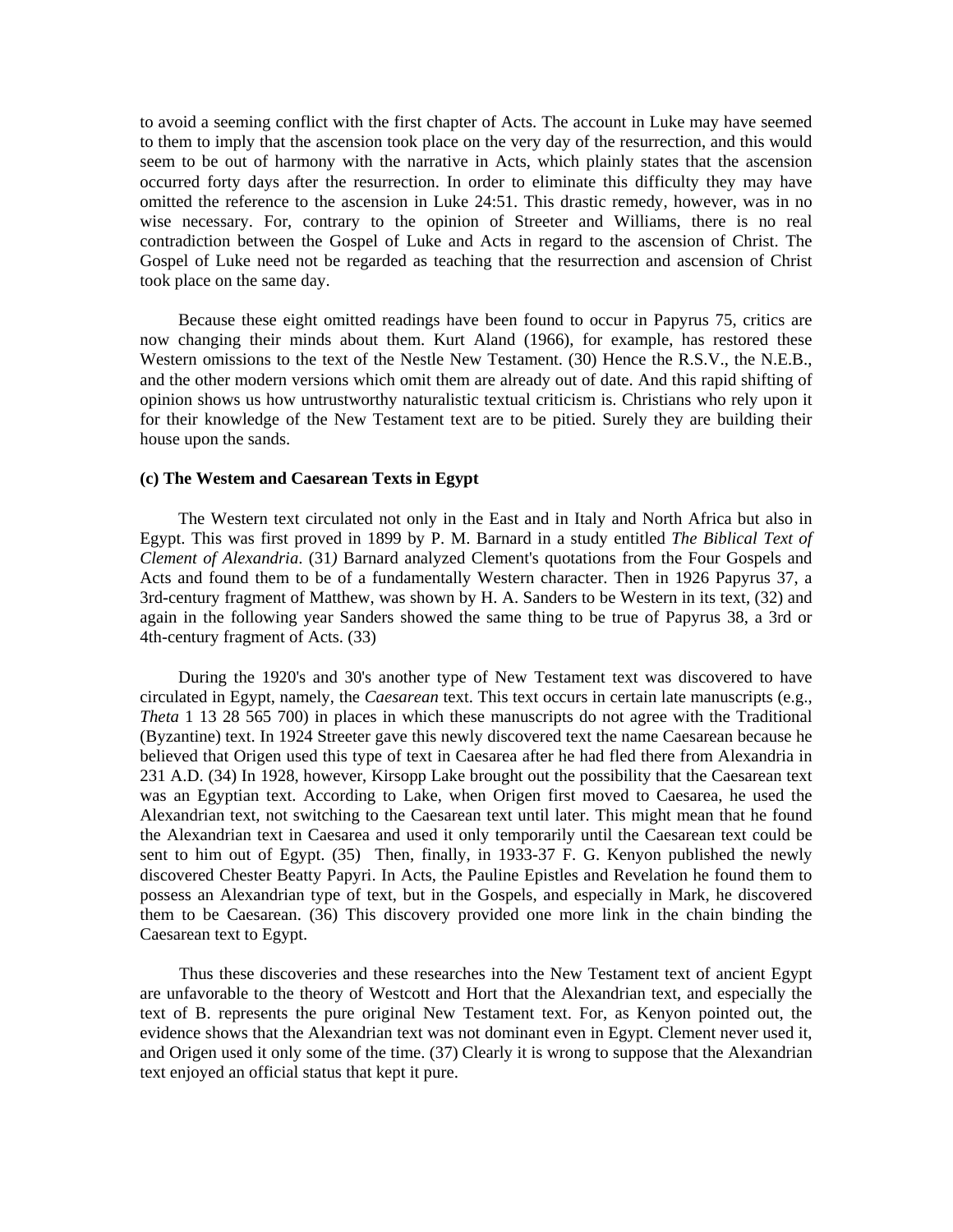# 3. The Early History Of The Alexandrian Text

Concerning the relationship of the Alexandrian New Testament text to the Western New Testament text there has been a difference of opinion dating back to the early days of New Testament textual criticism. Some critics have believed that the Western text was the earlier and that the Alexandrian text came into being as a refinement of this primitive Western text. Among those who have thought this are Griesbach (1796), Hug (1808), Burkitt (1899), A. C. Clark (1914), Sanders (1926), Lake (1928), Glaue (1944), and Black (1954) . Other critics have regarded the Alexandrian text as prior and have looked upon the Western Text as a corruption of this purer Alexandrian text-form. Some of those who have held this view are Tischendorf (1868), Westcott and Hort (1881), B. Weiss (1899), Ropes (1926), Lagrange (1935), and Metzger (1964). In the paragraphs that follow we shall bring forth evidence to show that neither of these positions is correct.

#### **(a) Early Alterations in the Alexandrian Text**

At a very early date the Alexandrian text was altered in many places. The following are some of these alterations occurring in B. which Westcott and Hort (WH) regarded as the purest of all extant manuscripts, and also in the Chester Beatty Papyri and the Bodrner Papyri.

| Luke 10:41-42 | One thing is needful. Traditional Text, Pap 45 (dated 225 A.D.) Pap 75<br>(dated 200 A.D.).                                                                                                                                                                                                                                                                                                                                                                             |
|---------------|-------------------------------------------------------------------------------------------------------------------------------------------------------------------------------------------------------------------------------------------------------------------------------------------------------------------------------------------------------------------------------------------------------------------------------------------------------------------------|
|               | Few things are needful, or one. B Aleph WH & footnotes of R.V.,<br>A.S.V., R.S.V., N.E.B. This Alexandrian alteration makes Jesus talk<br>about food rather than spiritual realities.                                                                                                                                                                                                                                                                                   |
| Luke 12:31    | Seek ye the kingdom of God. Traditional Text, Pap 45.<br>Seek ye the kingdom. Pap 75.<br>Seek ye His kingdom. B Aleph, WH, R.V., A.S.V., R.S.V., N.E.B.<br>A similar Alexandrian alteration is made in Matt. 6:33, where B alters<br>the text still further into, But seek ye first His righteousness and His<br>kingdom.                                                                                                                                               |
| Luke 15:21    | B Aleph D add Make me as one of thy hired servants. As Hoskier<br>observes, (38) this tasteless Alexandrian addition (accepted by WH and<br>placed in the footnotes of modern versions) spoils the narrative. In the<br>true text the prodigal never pronounces the words which he had<br>formulated in vs. 19. As soon as he beholds his father's loving face, they<br>die on his lips. This addition is not found in Pap 75.                                          |
| Luke 23:35    | saying, He saved others, let him save himself, if this is the Christ, the<br>chosen of God. Traditional Text. they said to Him, Thou savedst others,<br>save thyself, if thou art the Son of God, if thou art Christ, the chosen.<br>D c aeth.<br>saying, He saved others, let him save himself, if this is the Christ, the Son<br>of God, the chosen. Pap 75.<br>saying, He saved others, let him save himself, if he is the Son, the Christ<br>of God, the chosen. B. |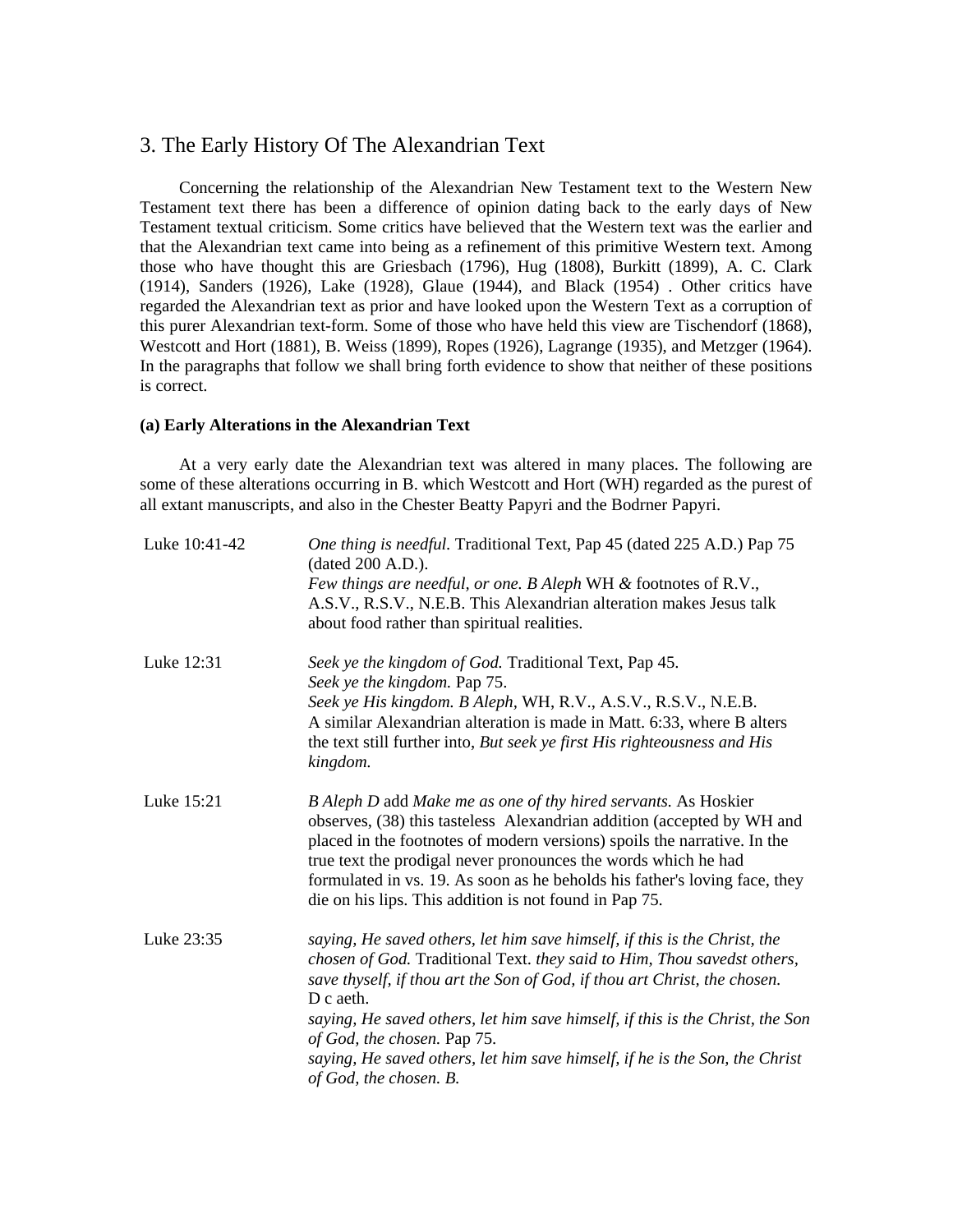|            | We see here that the Traditional Text was altered by the Western text at a<br>very early date. Then this alteration was adopted in part by Pap 75 and<br>then in still a different form by $B$ .                                                                                                                                                                                                                                                                                                                                                                                                                                                                                     |
|------------|--------------------------------------------------------------------------------------------------------------------------------------------------------------------------------------------------------------------------------------------------------------------------------------------------------------------------------------------------------------------------------------------------------------------------------------------------------------------------------------------------------------------------------------------------------------------------------------------------------------------------------------------------------------------------------------|
| Luke 23:45 | And the sun was darkened. Here Pap 75, Aleph B C L Coptic, WH, R.V.,<br>A.S.V., R.S.V., N.E.B., read, the sun having become eclipsed. This<br>rationalistic explanation of the supernatural darkness at the crucifixion is<br>ascribed to the Jews in the Acts of Pilate and to a heathen historian<br>Thallus by Julius Africanus, but, as Julius noted, it is impossible, because<br>at Passover time the moon was full. (39)                                                                                                                                                                                                                                                      |
| John 1:15  | John bare witness of Him and cried, saying, This was He of whom I<br>spake, He that cometh after me etc. Traditional Text, Pap 66 (dated 200<br>A.D.), Pap 75. John bare witness of Him and cried, saying (this was he<br>that said) He that cometh after me etc. $B$ WH $\&$ footnotes of R.V.,<br>A.S.V. This Alexandrian alteration, this was he that said, makes no<br>sense. It had already been stated that John was speaking.                                                                                                                                                                                                                                                 |
| John 8:39  | If ye were Abraham's children, ye would do the works of Abraham.<br>Traditional Text. If ye are Abraham's children, do the works of Abraham.<br>Pap 66 B. WH, R.V., A.S.V., and footnotes of N.E.B.<br>If ye are Abraham's children, ye would do the works of Abraham. Pap 75<br>Aleph D.<br>Here we see that the Traditional Text has the original reading. This was<br>altered at a very early date by Pap 66, who was followed by B and, in<br>modern times, by WH, R.V., A.S.V., and N.E.B. (footnotes). Then, also<br>at a very early date, the scribe of Pap 75 combined the first two readings<br>in an ungrammatical way, and he was followed by <i>Aleph</i> and <i>D</i> . |
| John 10:29 | My Father, who gave them to Me, is greater than all. Traditional Text,<br>Pap 66, Pap 75.<br>That which My Father hath given unto Me is greater than all. B Aleph,<br>WH & footnotes of R.V., A.S.V., R.S.V., N.E.B.<br>This alteration is of great doctrinal importance, since it makes the<br>preservation of the saints depend on the Church rather than on God. So<br>Westcott expounds it, "The faithful, regarded in their unity, are stronger<br>than every opposing power." $(40)$                                                                                                                                                                                           |

## **(b) The Alexandrian Text Influenced by the Sahidic (Coptic) Version**

Coptic is the latest form of the language of ancient Egypt. At first it was written in native Egyptian characters, but after the beginning of the Christian era Greek capital letters were mainly employed. At least a half a dozen different Coptic dialects were spoken in ancient Egypt, but the most important of these were the Sahidic dialect spoken in southern Egypt and the Bohairic dialect spoken in northern Egypt. At a very early date the Greek New Testament was translated into Sahidic, and some of the distinctive readings of this Sahidic version are found in Papyrus 75, thus supporting the contention of Hoskier (1914) that the Alexandrian text was "tremendously influenced" by the Sahidic version. (41)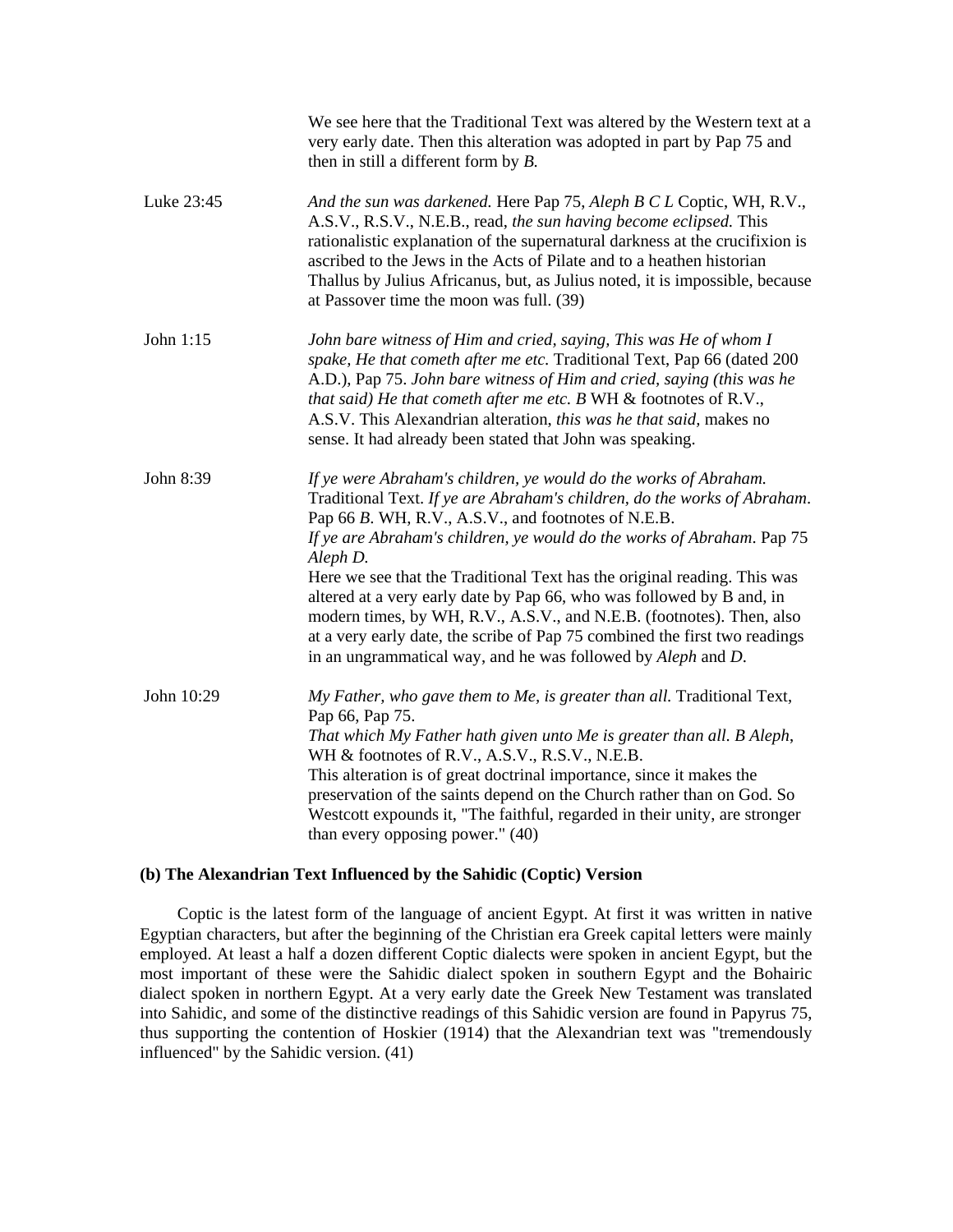For example, in the parable of the Rich Man and Lazarus (Luke 16:19) Papyrus 75 says that the Rich Man's name was *Neves*. The Sahidic version says that the Rich Man's name was *Nineve*. Why was the Rich Man given this name? Metzger (1964) says that it was because there was a wide-spread tradition among the ancient catechists of the Coptic Church that the name of the Rich Man was *Nineveh* a name which had become the symbol of dissolute riches. (42) Grobel (1964), on the other hand, argues that this name was derived from an old Egyptian folk-tale and that the name *Nineve* in Sahidic means *Nobody*. (43) But, however this may be, it is obvious that this reading was taken early into the text of Papyrus 75 from the Sahidic version.

Another Sahidic reading that found its way into the text of Papyrus 75 occurs in John 8:57. Here the majority of the New Testament documents read, *Hast thou seen Abraham?* But Papyrus 75, *Aleph*, *T*. Sahidic, Sinaitic Syriac read *Hath Abraham seen thee?* 

In John 10:7 Papyrus 75 agrees with the Sahidic version in reading*, I am the shepherd of the sheep*, instead of, *I am the door of the sheep.* 

In John 11:12 Papyrus 75 agrees with the Sahidic version against all the rest of the New Testament documents. In the other documents the disciples say (referring to Lazarus), *Lord, if he hath fallen asleep, he will be saved*. Papyrus 75 and the Sahidic version, however, read, *he will be raised.* 

#### **(c) Have True Readings Been Hiding for Centuries in the Papyri?**

In John 7:52, according to the Traditional Text, the chief priests and Pharisees say to Nicodemus, *Search and look: for out of Galilee hath arisen no prophet*. In the early 19th century the rationalists Bretschneider and Baur insisted that these Jewish rulers could not have said this because they would have known that several prophets, e. g., Elijah, Nahum, Hosea, Jonah, were of Galilean origin. (44) More recently Bultmann (1941) and others have suggested that the true reading is *the Prophet*, referring to the great Prophet whose coming had been foretold by Moses long ago (Deut. 18:18). (45) Still more recently this suggested reading, *the Prophet*, has been found to occur in Papyrus 66 and is regarded by J. R. Michaels (1957) and others as "almost certainly" correct. (46) For support appeal is made to Luke 7:39 where *B* similarly adds *the* before *prophet*. But this appeal cuts both ways, for this *B* reading is accepted only by WH and the footnotes of R.V. and A.S.V. Hence if *B* is wrong in Luke 7:39, it is reasonable to suppose that Papyrus 66 is wrong in John 7:52. And as Fee (1965) observes, (47) a correction appears in this verse in Papyrus 66 which may indicate that even the scribe who wrote it may not, on second thought, have approved of the novelty which he had introduced into the text. Certainly there is no need to change the text to answer the criticism of Bretschneider and Baur. We need only to suppose that the Jewish rulers were so angry that they forgot their biblical history.

There is no compelling reason, therefore, to conclude that in John 7:52 the true reading has been hiding for centuries in Papyrus 66 and has just now come to light. And such a conclusion is contrary to the doctrine of the special providential preservation of the Scriptures, since no one knows where Papyrus 66 comes from. As its name implies, this manuscript is the property of the Bodmer Library in Geneva, Switzerland. According to Kurt Aland (1957), it is part of a collection of more than fifty papyrus documents which was purchased in 1954 by the Bodmer Library from E. N. Adler of London. (48) And to this information Mile. O. Bongard, secretary of the Bodmer Library, adds little. "We can only tell you," she writes (1957), "that it was purchased at Geneva by M. Bodmer. The numerous intermediaries are themselves ignorant of the exact source. And so we ourselves have given up looking for it." (49)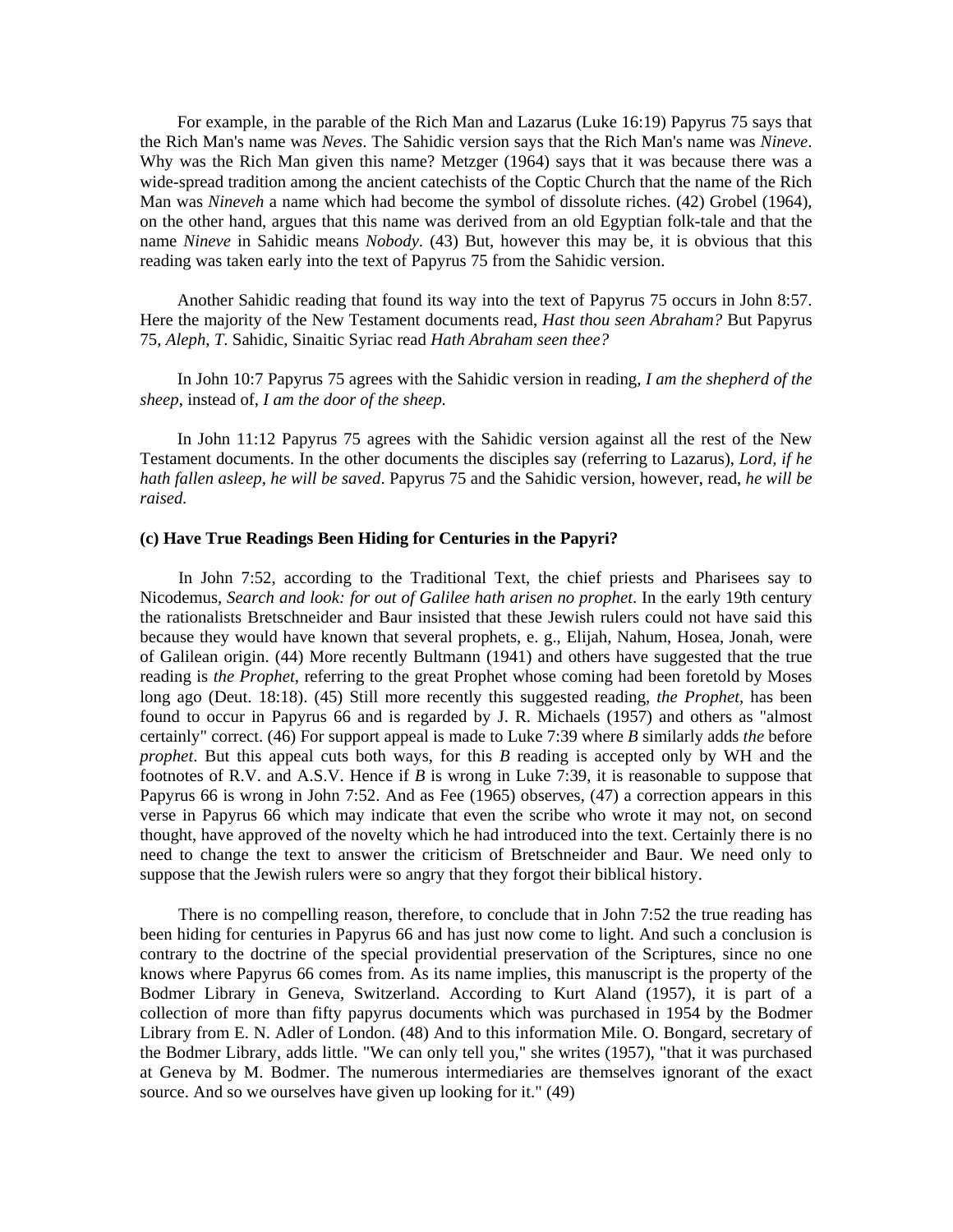The Chester Beatty Papyri, which are housed in the Beatty Museum in Dublin, are in no better position. According to the information which Prof. Carl Schmidt obtained from the dealer, they were found in a pot on the east bank of the Nile south of Cairo. (50) Aland (1963) believes that there may be a connection between the Chester Beatty Papyri and the Bodmer Papyri. According to Aland, "the Bodmer Papyri seem to have been found in one place and to have come from an important Christian educational center, which was very old and which flourished for a long time." (51) Aland thinks it possible that the Chester Beatty Papyri also came from this same place. The reason for supposing this lies in the fact that a fragment of Bodmer Papyrus 66 (from chapter 19 of John) has been found among the Chester Beatty Papyri in Dublin. (52)

But however all this may be, it is evident that as Bible-believing Christians we cannot consistently maintain that there are true readings of the New Testament text which have been hiding in papyri for ages, enclosed in pots, waiting for the light of day, and just now discovered. If we thought this, our faith would be always wavering. We could never be sure that a dealer would not soon appear with something new from somewhere. Thank God that He has not preserved the New Testament text in this secret way but publicly in the usage of His Church and in the Traditional Text and the Textus Receptus which reflect this usage.

## **(d) Christ's Agony and Bloody Sweat**

Luke 22:43-44 "And there appeared an angel unto Him from heaven strengthening Him. And being in agony He prayed more earnestly: and His sweat was as it were great drops of blood falling down to the ground."

The evidence for these precious verses may be briefly summed up as follows: They are found in the vast majority of the New Testament manuscripts, including *Aleph, D,* and *L*. They are also found in the Old Latin versions and in the Curetonian Syriac. They occur also in the Peshitta and Palestinian Syriac versions and in certain manuscripts of the Armenian and Coptic versions.

The evidence against Luke 22:43-44 is as follows: These verses are omitted by Papyrus 75*, B. A, N. R, T. W*. and a group of later manuscripts called Family 13, which contain the Caesarean text. They are also omitted by one Old Latin manuscript, the Sinaitic Syriac, and Harclean Syriac margin, and the Coptic and Armenian versions.

On the strength of this negative evidence Westcott and Hort decided that the account of Christ's agony and bloody sweat was not part of the original Gospel of Luke but a bit of oral tradition which was inserted into the sacred text somewhere in the western part of the Roman empire. "These verses," they concluded, "and the first sentence of 23:34 (Christ's prayer for His murderers) may safely be called the most precious among the remains of this evangelic tradition which were rescued from oblivion by the scribes of the second century." (53)

In arguing for this theory, however, Westcott and Hort ran into an insoluble difficulty. They insisted that this alleged interpolation was a distinctive feature of the Western text. The early Fathers who cited this reading, they maintained, were all Westerners. "The early patristic evidence on its behalf is purely Western." (54) But if this had been so, how did these verses find acceptance in the 4th century among Eastern Fathers such as Epiphanius, Didymus, Eusebius, and Gregory Nazianzus? For then the Arian controversy was at its height and orthodox Christians were on their guard against anything which detracted from Christ's deity. The account of the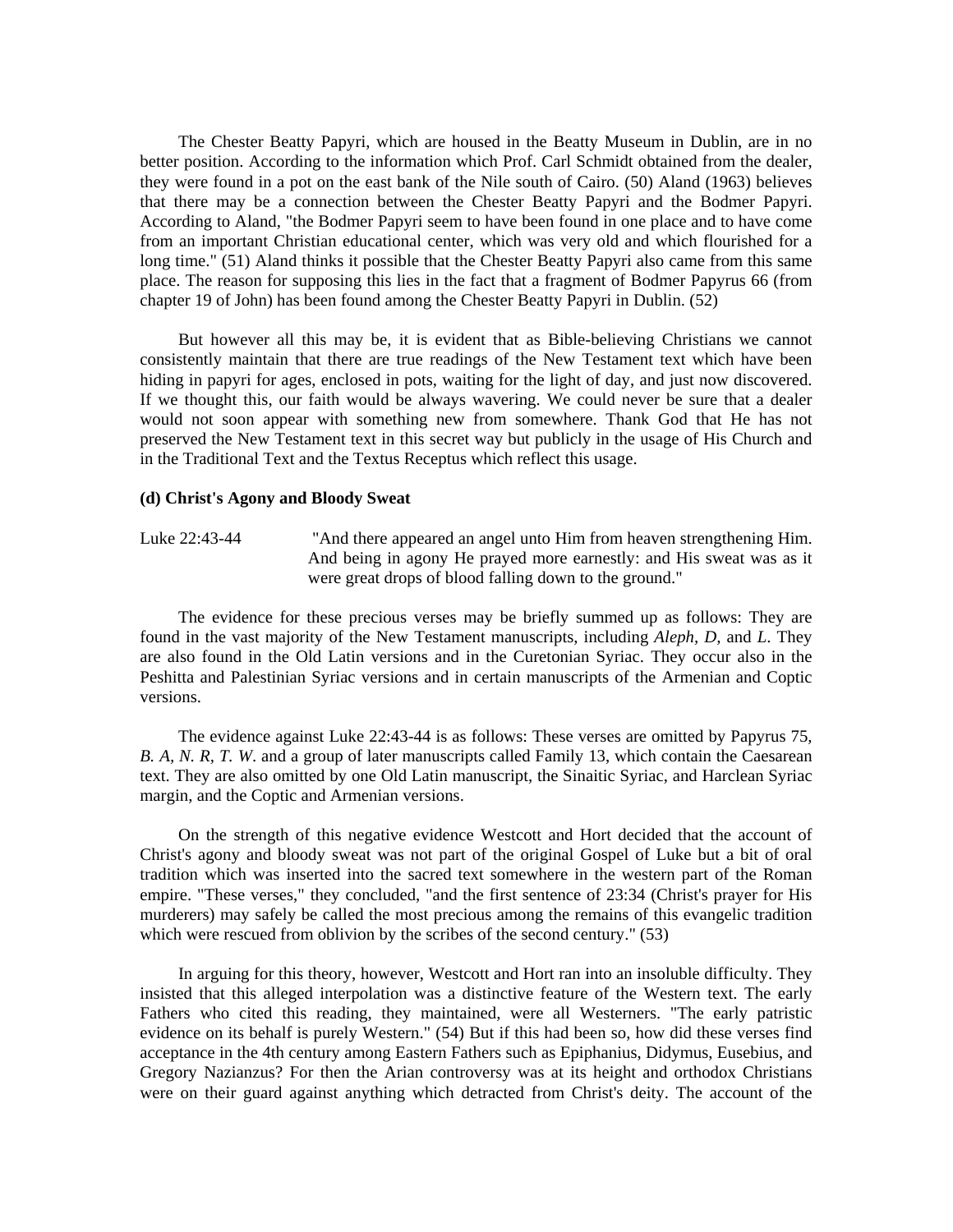Saviour's bloody sweat and of the ministering angel seems, at first sight, to do this, and therefore it would never have been accepted as Scripture by 4th-century Christians if it had come to them as something new and not previously a part of their Bible. According to Epiphanius, precisely the opposite development had taken place. Arius had used these verses to support his low view of Christ, and for this reason some of the orthodox Christians had removed them from their Gospel manuscripts. (55)

In more recent years the genuineness of Luke's account of Christ's agony and bloody sweat has been defended by such well known scholars as Streeter (1924), (56) Goguel, Williams (1951), (57) and especially Harnack (1931). (58) Harnack defended the Lucan authorship of these verses on linguistic grounds. "In the first place," he wrote, "this short passage bears the stamp of the Lucan viewpoint and speech so distinctly that it is in the highest degree mistaken to explain it as an interpolation." Harnack gives two reasons why this passage was offensive to orthodox Christians of the 2nd century and therefore might have been omitted by some of them. "In the first place, it was offensive that an angel strengthened the Lord—especially offensive in the earliest period, when, beginning with the epistles to the Colossians and the Hebrews, it was necessary to fight for the superiority of Jesus over the angels. In the second place, the agony with its bloody consequences was also offensive.... The more one emphasized against the Jews and heathen that the Lord endured suffering of His own free will (see Barnabas and Justin), so much the more strange must this fearful soul-struggle have appeared."

The fact that Luke 22:43-44 does not occur in Papyrus 75 indicates that Harnack was right in supposing that it was during the 2nd century that these verses began to be omitted from certain of the New Testament manuscripts. It is not necessary to suppose, however, that this practice originated among orthodox Christians. It may be that the docetists were the first ones to take the decisive step of omitting these verses. These heretics would be anxious to eliminate the account of Christ's agony and bloody sweat, since this passage refuted their contention that Christ's human nature was merely an appearance (phantom) and was one of the biblical texts which Irenaeus (c. 180) (59) and other orthodox writers were urging against them. The easiest way for the docetists to meet this orthodox appeal to scripture was to reject Luke 22:43-44 altogether. And when once this omission was made, it would be accepted by some of the orthodox Christians who for various reasons found these verses hard to reconcile with Christ's deity.

#### **(e) Christ's Prayer His Murderers**

Luke 23:34a "Then said Jesus, Father forgive them, for they know not what they do."

This disputed reading is found in the vast majority of the New Testament manuscripts, including *Aleph, A, C, L, N.* and also in certain manuscripts of the Old Latin version, in the Curetonian Syriac manuscript and in the Peshitta, Harclean, and Philoxenian versions. It is also cited or referred to by many of the Church Fathers, including the following: in the 2nd century, Tatian (60) Irenaeus; (61) in the 3rd century, Origen; in the 4th century, Basil, Eusebius, and others. The reading is omitted, on the other hand, by the following witnesses: Papyrus 75, *B. D, W. Theta,* 38, 435, certain manuscripts of the Old Latin version, the Sinaitic manuscript of the Old Syriac version, and the Coptic versions (with the exception of certain manuscripts). Cyril of Alexandria is also listed as omitting the reading, but, as Hort admitted, this is only an inference.

Not many orthodox Christians have agreed with Westcott and Hort in their rejection of this familiar reading which has become hallowed by many centuries of tender association. But these critics were nevertheless positive that this petition ascribed to Christ was not part of the original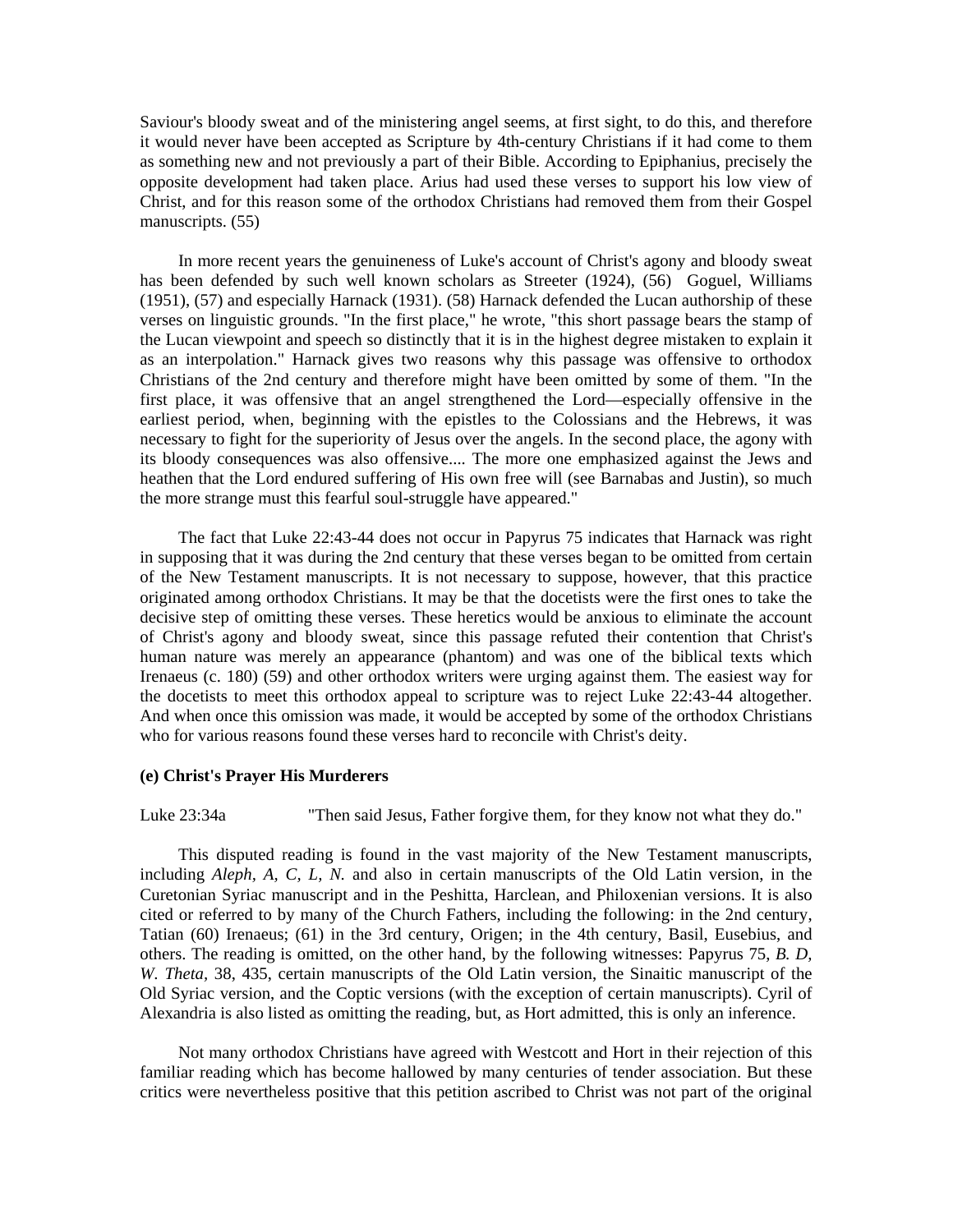New Testament text but was interpolated into the Western manuscripts early in the 2nd century. This prayer of our Saviour for His murderers, they insisted, like the agony and bloody sweat, was "a fragment from the traditions, written or oral, which were, for a while at least, locally current beside the canonical Gospels, and which doubtless included matter of every degree of authenticity and intrinsic value.... Few verses of the Gospels," they continued, "bear in themselves a surer witness to the truth of what they record than this first of the Words from the Cross: but it need not therefore have belonged originally to the book in which it is now included. We cannot doubt that it comes from an extraneous source." (62)

Westcott and Hort's theory, however, is a most improbable one. This prayer of Christ would be interpreted as referring to the Jews and, thus interpreted, would not be something likely to have been added to the Gospel narrative by 2nd-century Christian scribes. For by that time the relationship between Jews and Christians had hardened into one of permanent hostility, and the average Christian would not have welcomed the thought that the Jews ought to be forgiven or that the Saviour had so prayed. Certainly the general tone of the 2nd-century Christian writers is markedly anti-Jewish. *The Epistle of Barnabas,* written about 130 A.D. reveals this emphasis. "In no other writing of that early time," Harnack tells us, "is the separation of the Gentile Christians from the patriotic Jews so clearly brought out. The Old Testament, he (Barnabas) maintains, belongs only to the Christians. Circumcision and the whole Old Testament sacrificial and ceremonial institution are the devil's work." (63)

For these reasons Harnack (1931) was inclined to accept Luke 23:34a as genuine and to believe that this prayer of Christ for His murderers was omitted from some of the manuscripts because of the offense which it occasioned many segments of the early Christian Church. "The words," he observed, "offered a strong offense to ancient Christendom as soon as they were related to the Jews generally. Indeed the connection, viewed accurately, shows that they apply only to the soldiers; but this is not said directly, and so, according to the far-sighted methods of the exegesis of those days, these words were related to the enemies of Jesus, the Jews generally. But then they conflicted not only with Luke 23:28 but also with the anti-Judaism of the ancient Church generally.... The verse ought in no case to be stricken out of the text of Luke; at the very most it must be left a question mark." (64)

Streeter also and Rendel Harris (65) were friendly to the supposition that Christ's prayer for His murderers was purposely deleted from Luke's Gospel by some of the scribes due to anti-Jewish feeling. But again it is not necessary to imagine that orthodox Christian scribes were the first to make this omission. It may be that Marcion was ultimately responsible for this mutilation of the sacred text. For, as Williams observes, "Marcion was anti-Jewish in all his sentiments." (66) It is true that, according to Harnack's analysis, Marcion still included this prayer of Christ in his edition of Luke's Gospel (probably relating it to the Roman soldiers), (67) but some of his followers may have referred it to the Jews and thus come to feel that it ought to be deleted from the Gospel record.

#### **(f) The Only Begotten Son Versus Only Begotten God**

 John 1:18 "No man hath seen God at any time; *the only begotten Son,* which is in the bosom of the Father, He hath declared Him."

> This verse exhibits the following four-fold variation: (1*) the only begotten Son,* Traditional Text, Latin versions, Curetonian Syriac.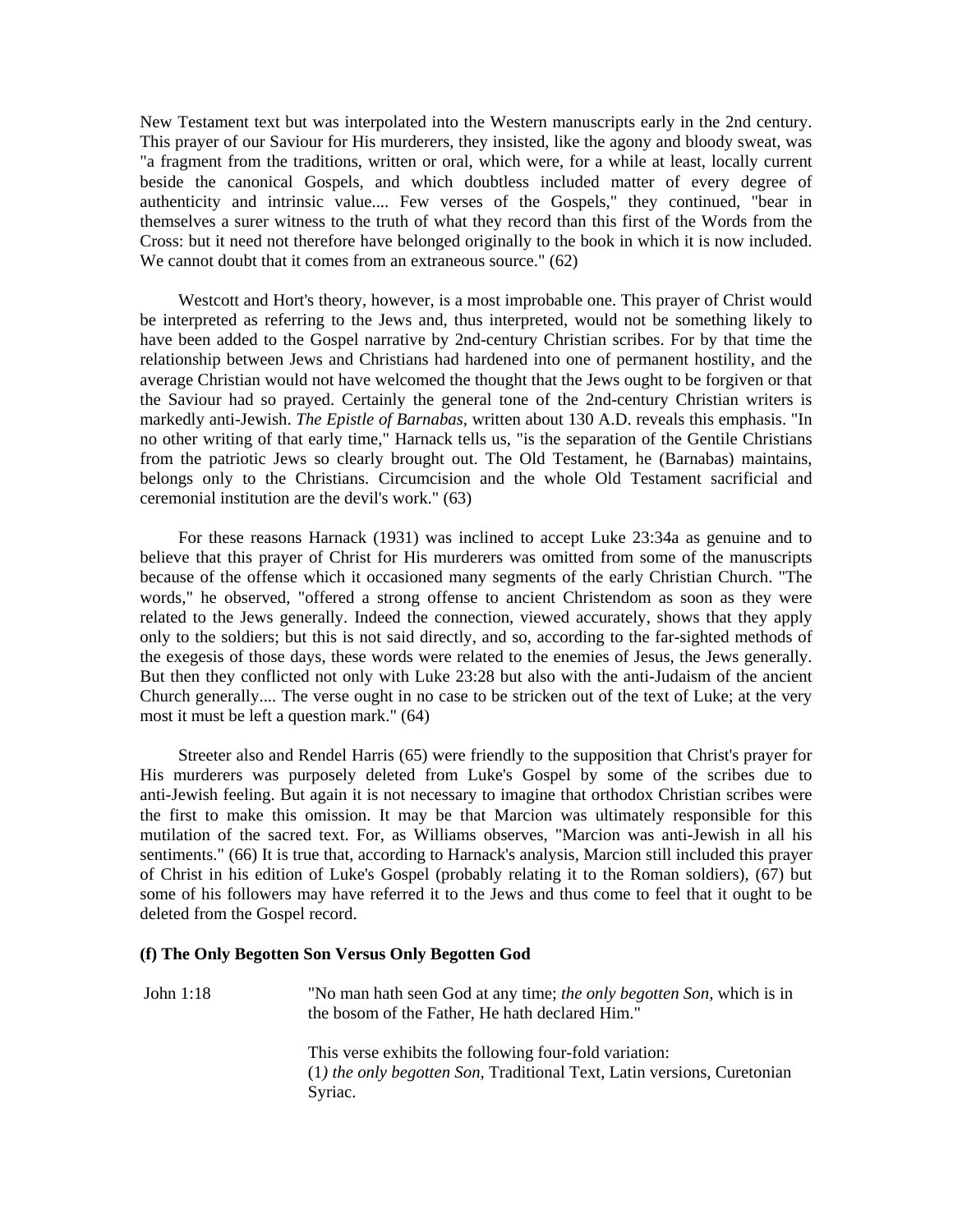(2) *only begotten God,* Pap 66, *Aleph B C L,* WH. (3) *the only begotten God,* Pap 75. (4) *(the) only begotten,* read by one Latin manuscript.

The first reading is the genuine one. The other three are plainly heretical. Burgon (1896) long ago traced these corruptions of the sacred text to their source, namely Valentinus. (68) Burgon pointed out that the first time John 1:18 is quoted by any of the ancients a reference is made to the doctrines of Valentinus. This quotation is found in a fragment entitled *Excerpts from Theodotus,* which dates from the 2nd century. R. P. Casey (1934) translates it as follows:

> The verse, "in the beginning was the Logos and the Logos was with God and the Logos was God," the Valentinians understand thus, for they say that "the beginning" is the "Only Begotten" and that he is also called God, as also in the verses which immediately follow it explains that he is God, for it says, "The *Only-Begotten God* who is in the bosom of the Father, he has declared him." (69)

This passage is very obscure, but at least it is clear that the reading favored by Valentinus was precisely that now found in Papyrus *75, the only begotten God.* What could be more probable than Dean Burgon's suggestion that Valentinus fabricated this reading by changing *the only begotten Son* to *the only begotten God?* His motive for doing so would be his apparent desire to distinguish between the *Son* and the *Word* (Logos). According to the Traditional reading, the *Word* mentioned in John 1:14 is identified with *the only begotten Son* mentioned in John 1:18. Is it not likely that Valentinus, denying such identification, sought to reinforce his denial by the easy method of altering *Son* to *God* (a change of only one letter in Greek) and using this word *God* in an inferior sense to refer to the *Word* rather than the *Son?* This procedure would enable him to deny that in John 1:14 the *Word* is identified with the *Son.* He could argue that in both these verses the reference is to the *Word* and that therefore the *Word* and the *Son* are two distinct Beings.

Thus we see that it is unwise in present-day translators to base the texts of their modern versions on recent papyrus discoveries or on *B* and *Aleph.* For all these documents come from Egypt, and Egypt during the early Christian centuries was a land in which heresies were rampant. So much was this so that, as Bauer (1934) (70) and van Unnik (1958) (71) have pointed out, later Egyptian Christians seem to have been ashamed of the heretical past of their country and to have drawn a veil of silence across it. This seems to be why so little is known of the history of early Egyptian Christianity. In view, therefore, of the heretical character of the early Egyptian Church, it is not surprising that the papyri, *B*. *Aleph,* and other manuscripts which hail from Egypt are liberally sprinkled with heretical readings.

#### **(g) Son of God Versus Holy One of God**

John 6:68-69 "Then Simon Peter answered Him, Lord, to whom shall we go? Thou hast the words of eternal life. And we believe and are sure that Thou art *the Christ, the Son of the living God."* 

This verse exhibits the following four-fold variation:

(1) *the Christ, the Son of the living God,*  Traditional Text, Peshitta Syriac, Harclean Syriac, Old Latin (some mss.).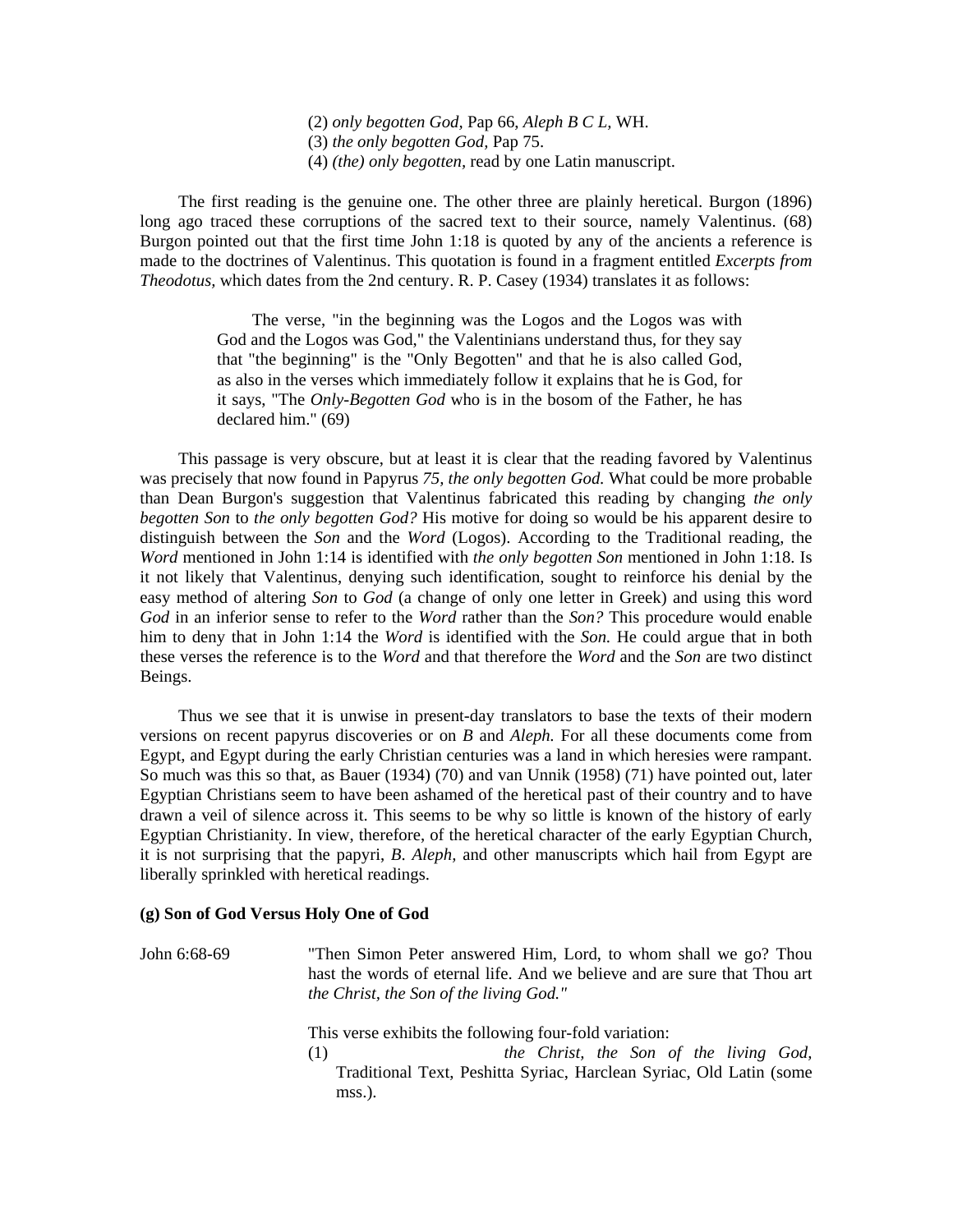- (2) *the Holy One of God,* Papyrus *75, Aleph B C D L W.* Sahidic, WH, R.V., A.S.V., R.S.V., N.E.B.
- (3) *the Christ, the Holy One of God,* Papyrus 66, Sahidic (some mss) Bohairic.
- (4) *the Christ, the Son of God, Theta, 1 33* 565, Old Latin, Vulgate, Sinaitic Syriac.

According to the critics, reading (2) *the Holy One of God* was the original reading. This was changed to reading  $(3)$  and then to reading  $(4)$  and then finally to reading  $(1)$ . By these easy stages, the critics maintain, John 6:69 was harmonized to Matt. 16:16, which reads, "And Simon Peter answered and said, *Thou art the Christ, the Son of the living God."* 

But internal evidence forbids us to adopt this critical conclusion. For if as Bible-believing Christians we regard Matt.16:16 and John 6:69 as actually spoken by Peter, then it is difficult to explain why on two similar occasions he would make two entirely different affirmations of his faith in Jesus, in one place confessing Him as *the Christ, the Son of God* and in the other as *the Holy One of God.* For in the other Gospels only the demons address Jesus as *the Holy One of God.* (Mark *1:24;* Luke *4:34).* And even if we should adopt a modernistic approach to John 6:69 and regard it as put in the mouth of Peter by the Gospel writer, still it would be difficult to receive *Holy One of God* as the true reading. For in John 20:31 the evangelist states that his purpose in writing his Gospel is that his readers may believe *that Jesus is the Christ, the Son of God.* Such being his intention, he surely would not have made Peter confess Jesus as *the Holy One of God*  rather than as *the Christ the Son of the living God.* 

The external evidence also is against the critical hypothesis that *the Holy One of God* is the original reading of John 6:69. For some of the documents which favor this reading have quite evidently gone astray in John 1:34. Here instead of *the Son of God* (which is the reading of most of the New Testament documents) Papyrus 5, *Aleph* 77 218, Old Latin (some mss), Curetonian Syriac read *the Chosen One of God.* This reading is accepted by N.E.B. and placed in the margin by WH, but most critics reject it as false. And if *Chosen One of God is* a false reading in John 1:34, then it is surely reasonable to conclude that *Holy One of God is* a false reading in John 6:69. Both readings are used as substitutes for the reading *Son of God* and both seem to be supported by the same class of documents. The Gnostic papyri discovered in 1945 at Nag-Hammadi in Egypt seem to indicate that these 2nd-century heretics regarded the term *Son of God* as a mystic name which should not be pronounced except by the initiated, and so it may have been they who introduced these substitutes *Chosen One of God* and *Holy One of God* into the text of John. (72)

#### **(h) Other Heretical Readings in the Alexandrian Text**

Other examples of heretical readings in the Alexandrian New Testament text are as follows:

(1) In Mark 1:1 the Traditional Text reads with *B* and most other manuscripts, *The beginning of the Gospel of Jesus Christ, the Son of God. Aleph, Theta,* 28 and several other documents omit *the Son of God.* This seems to be the work of heretics unfriendly to Christ's deity.

(2) In Luke 23:42, according to the Traditional Text and the Old Latin and the Sinaitic Syriac, the prayer of the dying thief was, *Lord, remember me when Thou comest in Thy kingdom.* But according to the Alexandrian text (represented by Papyrus 75, *Aleph B C L,* and the Sahidic), the thief said, *Jesus, remember me when Thou comest in Thy kingdom.* Modern critics insist that this latter reading is the original one, but is this at all a reasonable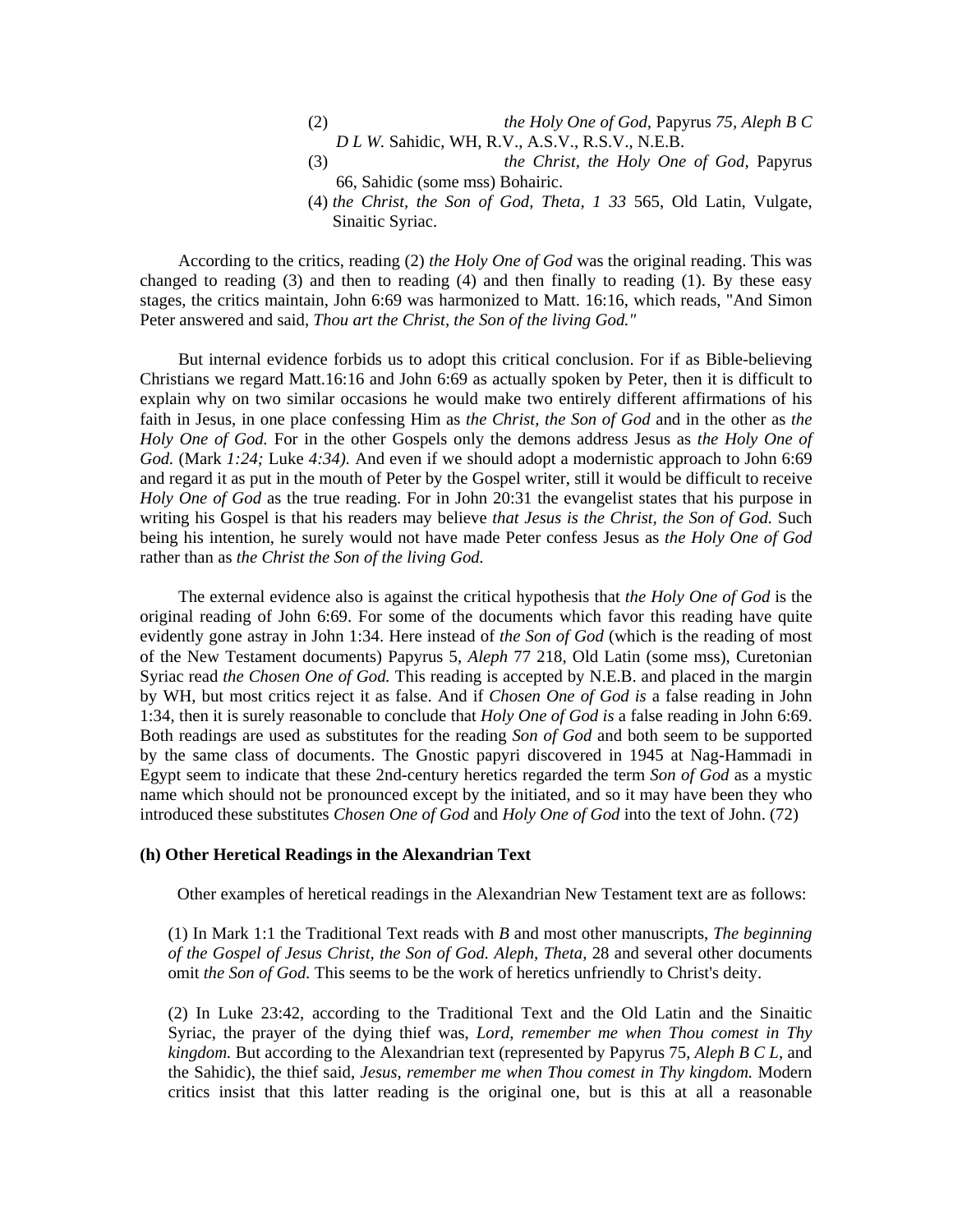hypothesis? The dying thief recognizes Jesus as the messianic King; he is praying to Him for pardon and mercy. Would it be at all natural for the thief to address his new found King rudely and familiarly as *Jesus?* Surely not. Surely he must have commenced his dying prayer with the vocative, *Lord!* In the Alexandrian text this prayer has been tampered with by the docetists, who believed that the divine "Christ" returned to heaven just before the crucifixion, leaving only the human Jesus to suffer and die. In accordance with this belief they made the thief address the Saviour not as *Lord* but as *Jesus.* 

(3) In John 3:13 the Traditional Text reads with the Old Latin and the Sinaitic Syriac, *No man hath ascended up to heaven but He that came down from heaven, even the Son of Man who is in heaven.* But the Alexandrian text (represented by Papyri 66 and 75, *Aleph B* etc.) omits the clause *who is in heaven.* This mutilation of the sacred text ought also, no doubt, to be charged to heretics hostile to the deity of Christ.

(4) In John 9:35, according to the Traditional Text and the Old Latin version, Jesus asks the blind man, *Dost thou believe on the Son of God?* But according to the Western and Alexandrian texts (represented by Papyri 66 and 75, *Aleph B D,* the Sinaitic Syriac), Jesus' question is, *Dost thou believe on* the *Son of Man?* Tischendorf and von Soden reject this Western-Alexandrian reading. Very probably it represents an attempt on the part of heretics to lower Christ's claim to deity.

(5) John 9:38-39 *And he said, Lord, I believe. And he worshipped Him. And Jesus said . . .*  These words are omitted by Papyrus 75, *Aleph W.* Old Latin manuscripts *b 1,* and the 4th-century Coptic manuscript Q. This confession of the blind man can scarcely have been left out accidentally. Its absence from these documents goes far toward proving that this passage was tampered with in ancient times by heretics.

(6) In John 19:5 Papyrus 66 omits the following famous sentence, *And he saith unto them, Behold the Man.* Four Old Latin manuscripts and the Coptic manuscript Q also omit this reading. This omission seems to be a mutilation of the sacred text at the hands of heretics, probably Gnostics. They seem to have disliked the idea that Christ, whom they regarded as exclusively a heavenly Being, actually became a man and was crucified.

(7) In Rom. 14:10 the Traditional Text speaks of the *judgment seat of Christ,* implying that Christ is that Jehovah spoken of in Isa. 45:23, to whom every knee shall bow. This Traditional reading is also found in Polycarp, Tertullian, and Marcion. But the Western and Alexandrian texts (represented by *Aleph B* D2 etc.) take away this testimony to Christ's deity by substituting *judgment seat of God* for *judgment seat of Christ.* It is difficult to believe that this substitution was not also made by heretics.

(8) In 1 Tim. 3:16 the Traditional Text reads, *God was manifest in the flesh,* with *A*  (according to Scrivener), C (according to the "almost supernaturally accurate" (73) Hoskier), (Ignatius), (Barnabas), (Hippolytus), Didymus, Gregory of Nyssa, and Chrysostom. The Alexandrian text (represensed by *Aleph)* reads, *who was manifest* in *the flesh,* and the Western text (represented by D2 and the Latin versions) reads, *which was manifest in the flesh.* Undoubtedly the Traditional reading, *God was manifest in the flesh,* was the original reading. This was altered by the Gnostics into the Westem reading, *which was manifest* in *the flesh,* in order to emphasize their favorite idea of mystery. Then this Western reading was later changed into the meaningless Alexandrian reading, *who was manifest in the flesh.*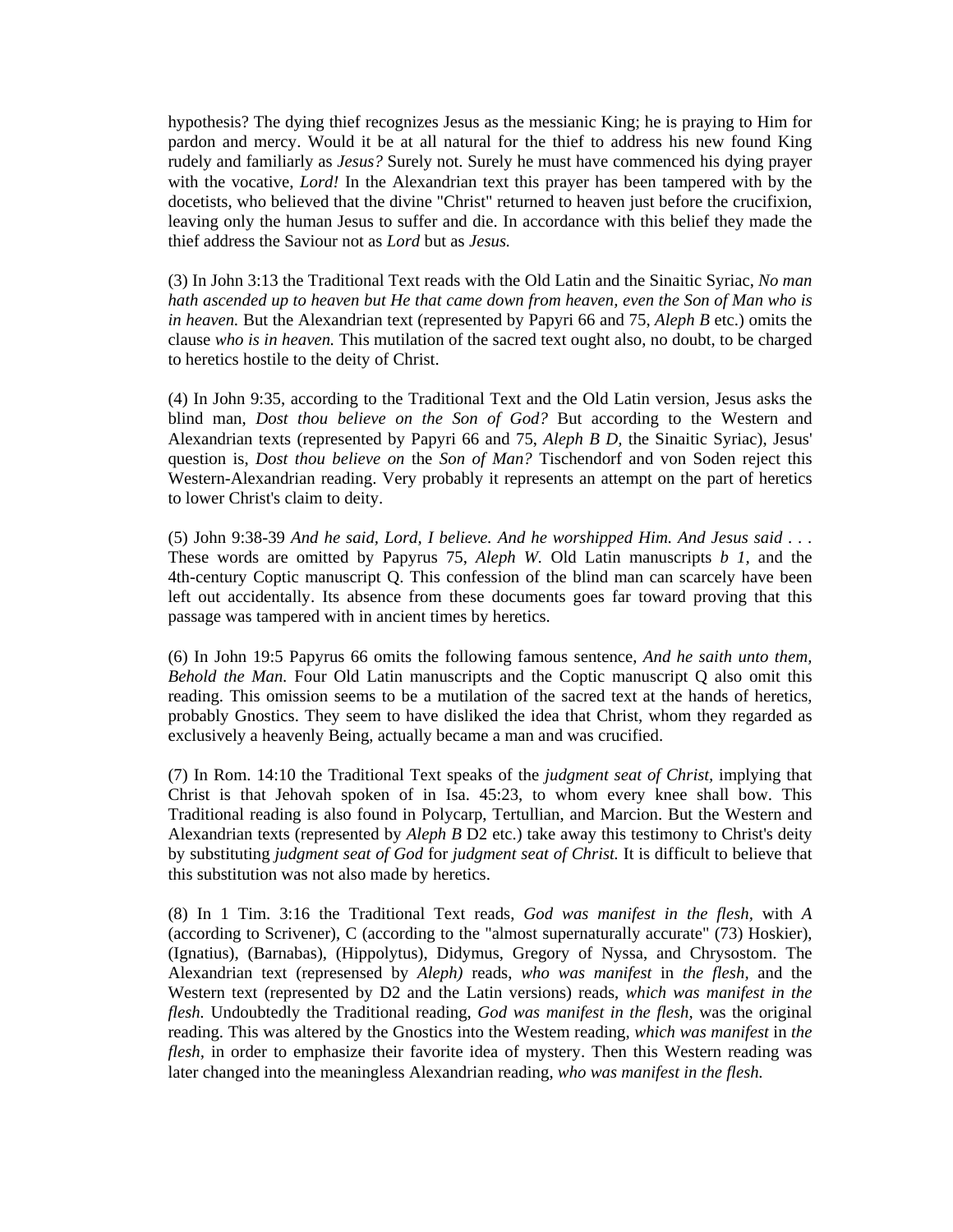Since Westcott and Hort, critics have adopted the Alexandrian reading and have translated the word *who* as *He who* insisting that Paul is here quoting a fragment of an early Christian hymn. But what could Paul have meant by this quotation? Did he mean that the mystery of godliness was the fact that Christ was manifest in the flesh? If he did why then did he not make his meaning plain by substituting the word *Christ* for the word *He who,* making the quotation read, *Christ was manifest in the flesh, etc.?* Did he mean that Christ was the mystery of godliness? Why then did he not place the word *Christ* in apposition to the word *who,* making the quotation read, *Christ, He who was manifest in the flesh, etc.?* But, according to the critics, Paul did neither of these two things. Instead he quoted an incomplete sentence, a subject without a predicate, and left it dangling. The makers of the R.S.V. adopt the Alexandrian reading and translate it, *He was manifested in the flesh, etc.,* and then place under it a note, Greek, *who.* But if the Greek is *who* how can the English be *He?* This is not translation but the creation of an entirely new reading. The change, therefore, that the translators felt compelled to make from *who* to *He* comes as a belated admission that the reading, *who was manifest in the flesh,* cannot be interpreted satisfactorily. And ought not unprejudiced students of the problem to regard this as proof that Paul never wrote the verse in this form but rather as it stands in the Traditional Text, *God was manifest in the flesh?* 

Two other erroneous Alexandrian readings should also be mentioned:

In Mark 9:29, Acts 10:30 and 1 Cor.7:5 *Aleph B* and their allies omit *fasting.* These omissions are probably due to the influence of Clement of Alexandria and other Gnostics, who interpreted *fasting* in a spiritual sense and were opposed to literal fasting (Strom. 6:12, 7:12).

In 1 Cor.11:24 *Aleph B* and their allies read, *This is My body which is for you,* omitting *broken,* either for Gnostic reasons or to avoid a supposed contradiction with John 19:33ff. Many denominations have adopted this mutilated reading in their communion liturgies, but it makes no sense. Even Moffatt and the R.S.V. editors recognized this fact and so retained the traditional reading, *broken for you.*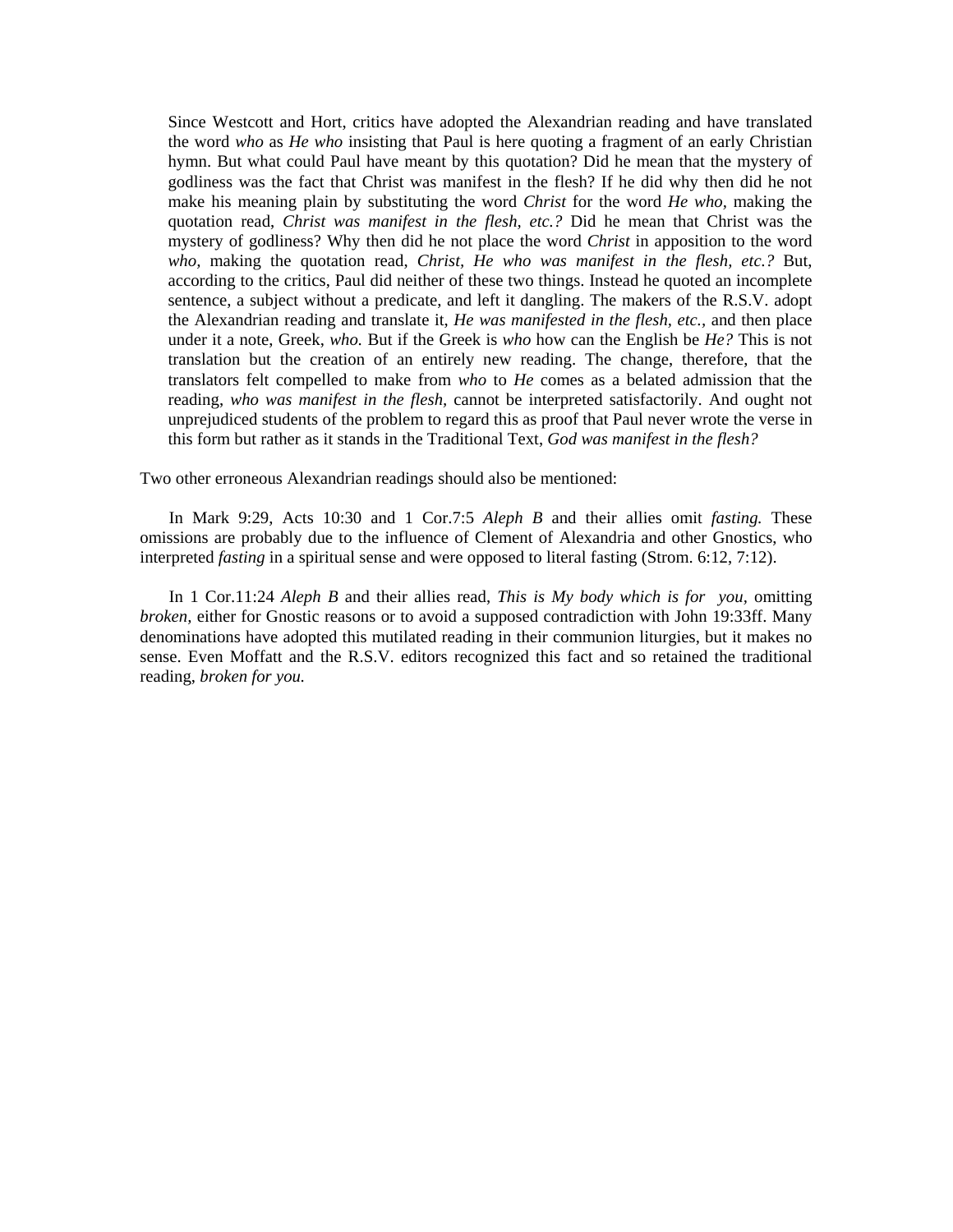# CHAPTER SIX

# **DEAN BURGON AND THE TRADITIONAL NEW TESTAMENT TEXT**

Since 1881 many, perhaps most, orthodox Christian scholars have agreed with Westcott and Hort that textual criticism is a strictly neutral science that must be applied in the same way to any document whatever, including the Bible. Yet there have been some orthodox theologians who have dissented from this neutral point of view. One of them was Abraham Kuyper (1894), who pointed out that the publication of the Textus Receptus was "no accident," affirming that the Textus Receptus, "as a foundation from which to begin critical operations, can, in a certain sense, even deserve preference.'' (1) Another was Francis Pieper (1924), who emphasized the fact that "in the Bible which is in our hands we have the word of Christ which is to be taught by and in the Church until the last day." (2)

It was John W. Burgon (1813-1888), however, who most effectively combated the neutralism of naturalistic Bible study. This famous scholar spent most of his adult life at Oxford, as Fellow of Oriel College and then as vicar of St. Mary's (the University Church) and Gresham Professor of Divinity. During his last twelve years he was Dean of Chichester. In theology he was a high-church Anglican but opposed to the ritualism into which even in his day the high church movement had begun to decline. Throughout his career he was steadfast in his defense of the Scriptures as the infallible Word of God and strove with all his power to arrest the modernistic currents which during his lifetime had begun to flow within the Church of England. Because of his learned defense of the Traditional New Testament text he has been held up to ridicule in most of the handbooks on New Testament textual criticism; but his arguments have never been refuted.

Although he lived one hundred years ago, Dean Burgon has the message which we need today in our new Space Age. Since his books have now become difficult to acquire, they should all be reprinted and made available to new generations of believing Bible students. His published works on textual criticism include: *The Last Twelve* Verses *of Mark (1871*), *The Revision Revised* (1883), and *The Traditional Text of the Holy Gospels* and *The Causes of the Corruption of the Traditional Text,* two volumes which were published in 1896 after Burgon's death.

In his Revision Revised Burgon gives us his reconstruction of the history of the New Testament text in the vivid style that was habitual to him. "Vanquished by *THE WORD* Incarnate, Satan next directed his subtle malice against *the Word written. Hence,* as I think,—*hence* the extraordinary fate which befell certain early transcripts of the Gospel. First, heretical assailants of Christianity, —then, orthodox defenders of the Truth,—lastly and above all, self constituted Critics . . . such were the corrupting influences which were actively at work throughout the first hundred years after the death of S. John the Divine. Profane literature has never known anything approaching to it—can show nothing at all like it. Satan's arts were defeated indeed through the Church's faithfulness, because, — (the good Providence of God has so willed it,) —the perpetual multiplication in every quarter of copies required for Ecclesiastical use—not to say the solicitude of faithful men in diverse regions of ancient Christendom to retain for themselves unadulterated specimens of the inspired Text,—proved a sufficient safeguard against the grosser forms of corruption. But this was not all.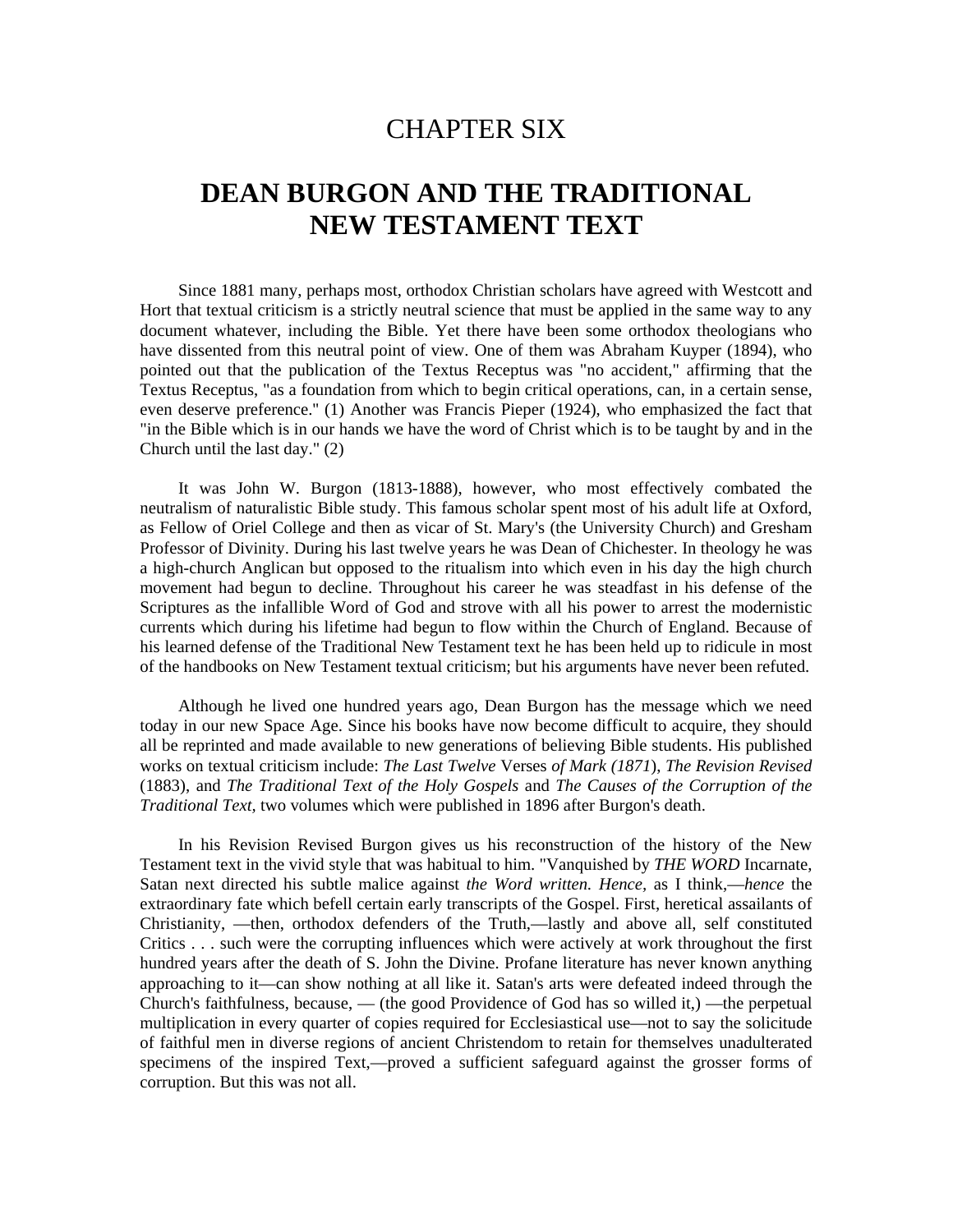"The Church, remember, hath been from the beginning the 'Witness and Keeper of Holy Writ.' Did not her Divine Author pour out upon her in largest measure, 'the SPIRIT of truth,' and pledge Himself that it should be that SPIRIT'S special function to *'guide' her children 'into all the Truth' ? ....* That, by a perpetual miracle, Sacred Manuscripts would be protected all down the ages against depraving influences of whatever sort,—was not to have been expected; certainly, was never promised. But the Church, in her collective capacity, hath nevertheless — as a matter of fact — been perpetually purging herself of those shamefully depraved copies which once everywhere abounded within her pale: retaining only such an amount of discrepancy in her Text as might serve to remind her children that they carry their 'treasure in earthen vessels,'—as well as to stimulate them to perpetual watchfulness and solicitude for the purity and integrity of the Deposit. Never, however, up to the present hour, hath there been any complete eradication of all traces of the attempted mischief,—any absolute getting rid of every depraved copy extant. These are found to have lingered on anciently in many quarters. A *few such copies linger on to the present day.* The wounds were healed, but the scars remained, — nay, the scars are discernible still.

"What, in the meantime, is to be thought of those blind guides —those deluded ones — who would now, if they could, persuade us to go back to those same codices of which the Church hath already purged herself?" (3)

Burgon's reconstruction of the history of the New Testament text is not only vividly expressed but eminently biblical and therefore true. For if the *true* New Testament text came from God, whence came the *false* texts ultimately save from the evil one? And how could the true text have been preserved save through the providence of God working through His Church?

No doubt most Bible-believing Christians, not being high-church Anglicans, will place less emphasis than Burgon did on the organized Church. Certainly they will not agree with him that the Church must be governed by bishops or that it was through the bishops mainly that the New Testament text was preserved. For this would be confusing the Old Testament dispensation with the New Testament dispensation. During the Old Testament dispensation the Church was governed by a divinely appointed priesthood, and it was through that priesthood that the Old Testament Scriptures were preserved. Now, however, in the New Testament dispensation all believers are priests before God, and each congregation of believers has the right to elect its own pastors, elders, and deacons. Hence the New Testament Scriptures were preserved in the New Testament way through the universal priesthood of believers, that is to say, through the God-guided usage of the common people, the rank and file of the true believers.

But these defects in Burgon's presentation do not in any essential way affect the eternal validity of his views concerning the New Testament text. They are eternally valid because they are consistently Christian. In this present chapter, therefore, we will follow Burgon in his defense of the Traditional Text in five passages in which it is commonly thought to be altogether indefensible. If in these five instances the Traditional Text wins a favorable verdict, its general trustworthiness may well be regarded as established.

# 1. Christ's Reply To The Rich Young Man (Matt. 19:16-17)

As Tregelles (1854) observed long ago, (4) we have in Matt. 19:16-17 a test passage in which the relative merits of the Traditional Text on the one side and the Western and Alexandrian texts on the other can be evaluated. Here, according to the Traditional Text. Matthew agrees with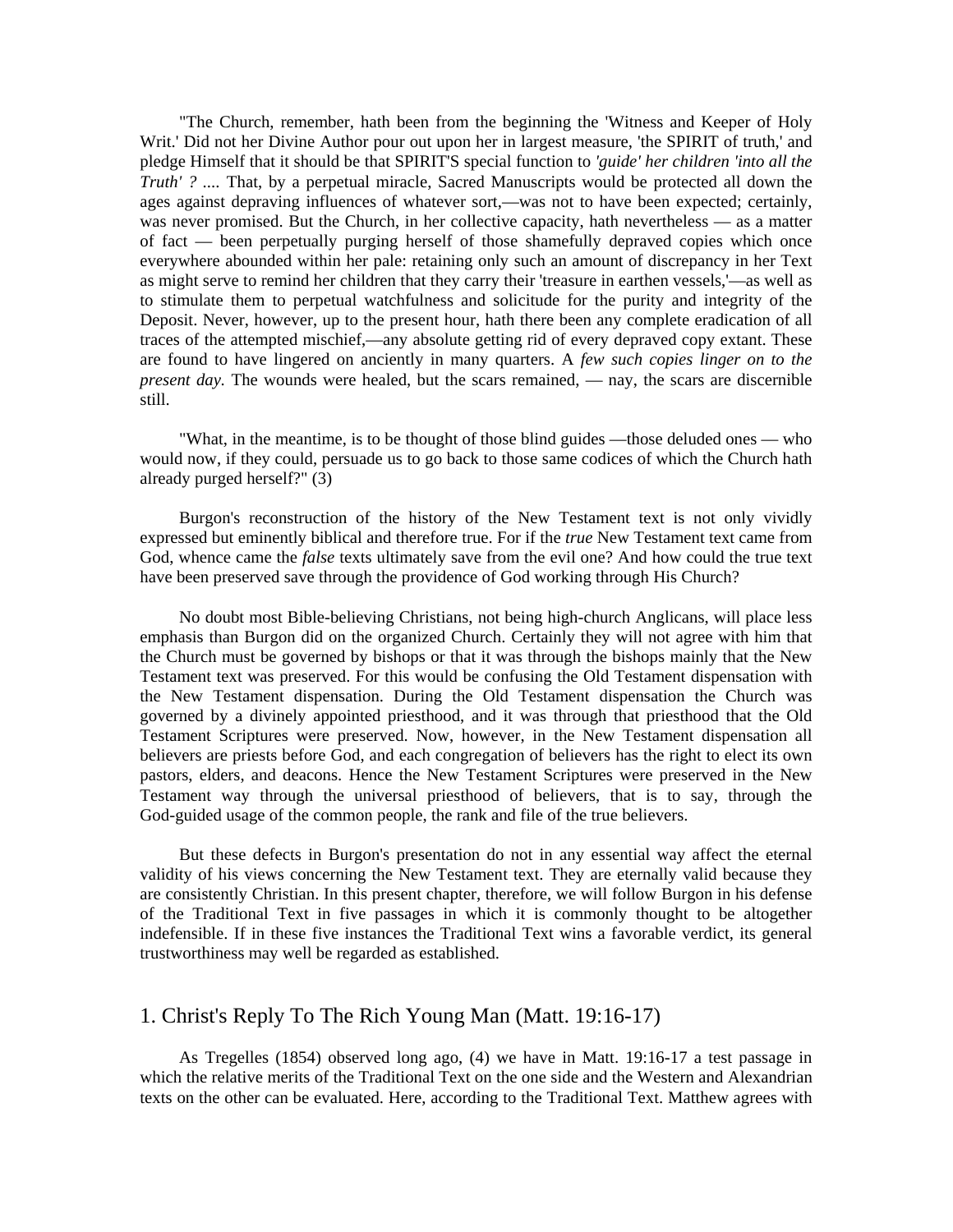Mark and Luke in stating that Jesus answered the rich man's question*, What good thing shall I do that I may have eternal life,* with the counter-question, *Why callest thou Me good.* But according to Western and Alexandrian texts, Matthew disagrees here with Mark and Luke, affirming that Jesus' counter-question was, *Why askest thou Me concerning the good.* It is this latter reading that is found in *Aleph B D* and eight other Greek manuscripts, in the Old Latin and Old Syriac versions and in Origen, Eusebius, and Augustine.

The earliest extant evidence, however, favors the Traditional reading, *why callest thou Me good.* It is found in the following 2nd-century Fathers: Justin Martyr (c. 150), *He answered to one who addressed Him as Good Master, Why callest thou Me good?* (5) Irenaeus (c. 180), *And to the person who said to Him Good Master, He confessed that God who is truly good, saying, Why callest thou Me good?* (6) Hippolytus (c. 200), *Why callest thou Me good? One is good, My Father who is in heaven.* (7) Modern critics attempt to evade this ancient evidence for the Traditional reading. *Why callest thou Me good,* by claiming that these early Fathers took this reading from Mark and Luke and not from Matthew. But this is a very unnatural supposition. It is very improbable that all three of these 2nd-century Fathers were quoting from Mark and Luke rather than from Matthew, for Matthew was the dominant Gospel and therefore much more likely to be quoted from than the other two.

The internal evidence also clearly favors the Traditional reading, *Why callest thou Me good.*  The Western and Alexandrian reading, *Why askest thou Me concerning the good,* has a curiously unbiblical ring. It does not savor of God but of men. It smacks of the philosophy or pseudo-philosophy which was common among the Hellenized gentiles but was probably little known in the strictly Jewish circles in which these words are represented as having been spoken. In short, the Western and Alexandrian reading, *Why askest thou Me concerning the good,* reminds us strongly of the interminable discussions of the philosophers concerning the *summum bonum*  (the highest good). How could Jesus have reproved the young man for inviting Him to such a discussion, when it was clear that the youth had in no wise done this but had come to Him concerning an entirely different matter, namely, the obtaining of eternal life?

Modern critics agree that the Western and Alexandrian reading, *Why askest thou Me concerning the good,* does not fit the context and is not what Jesus really said. What Jesus really said, critics admit, was, *Why callest thou Me good,* the reading recorded in Mark. Matthew altered this reading, critics believe, to avoid theological difficulties. W. C. Allen (1907), for example, conjectures, "Matthew's changes are probably intentional to avoid the rejection by Christ of the title 'good', and the apparent distinction made between Himself and God." (8) B. C. Butler (1951), however, has punctured this critical theory with the following well placed objection. "If Matthew had wanted to change the Marcan version, he could have found an easier way of doing so (by simple omission of our Lord's comment on the man's mode of speech)." (9) This remark is very true, and to it we may add that if Matthew had found difficulty with this word of Jesus it would hardly have occurred to him to seek to solve the problem by bringing in considerations taken from Greek philosophy.

Rendel Harris (1891) had this comment to make on the reading, *Why askest thou Me concerning the good. "A* text of which we should certainly say a priori that it was a Gnostic depravation. Most assuredly this is a Western reading, for it is given by *D a b c e ff g h.* But it will be said that we have also to deal with *Aleph B L* and certain versions. Well, according to Westcott and Hort, *Aleph* and *B* were both written in the West, probably at Rome. Did Roman texts never influence one another?" (10) The unbiased student will agree with Harris' diagnosis of the case. It is surely very likely that this reading, redolent as it is of Greek wisdom, originated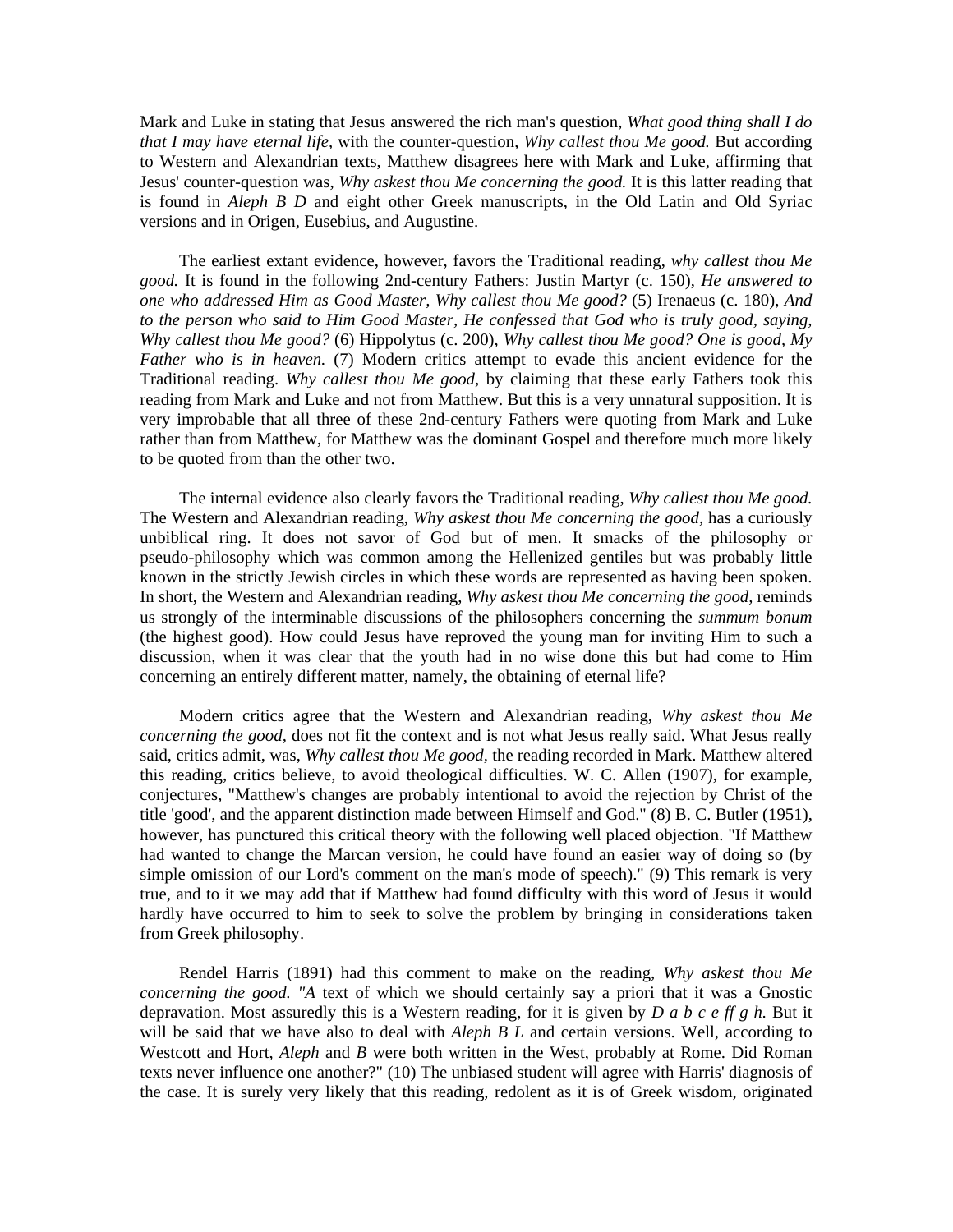among Gnostic heretics of a pseudo-philosophic sort. The 2nd-century Gnostic teacher Valentinus and his disciples Heracleon and Ptolemaeus are known to have philosophized much on Matt. 19:17, (11) and it could easily have been one of these three who made this alteration in the sacred text. Whoever it was, he no doubt devised this reading in order to give the passage a more philosophical appearance. Evidently he attempted to model the conversation of Jesus with the rich young man into a Socratic dialogue. The fact that this change made Matthew disagree with Mark and Luke did not bother him much, for, being a heretic, he was not particularly interested in the harmony of the Gospels with each other.

Orthodox Christians, we may well believe, would scarcely have made so drastic a change in the text of Matthew, but when once this new reading had been invented by heretics, they would accept it very readily, for theologically it would be quite agreeable to them. Christ's question, *Why callest thou Me good,* had troubled them, for it seemed to imply that He was not perfectly good. (Not that it actually does imply this when rightly interpreted, but it seemed to.) What a relief to reject this reading and receive in its place the easier one, *Why askest thou Me concerning the good.* It is no wonder, therefore, that this false reading had a wide circulation among orthodox Christians of the 3rd century and later. But the true reading, *Why callest thou Me good,* continued to be read and copied. It is found today in the Sahidic version, in the Peshitta, and in the vast majority of the Greek manuscripts, including W. which is probably the third oldest uncial manuscript of the New Testament in existence.

Thus when the Traditional Text stands trial in a test passage such as Matt. 19 17, it not only clears itself of the charge of being spurious but even secures the conviction of its Western and Alexandrian rivals. The reading found in these latter two texts, *Why askest thou Me concerning the good, is* seen to possess all the earmarks of a "Gnostic depravation." The R.V., A.S.V., R.S.V., N.E.B. and other modern versions, therefore, are to be censured for serving up to their readers this stale crumb of Greek philosophy in place of the bread of life.

In his comment on this passage Origen gives us a specimen of the New Testament textual criticism which was carried on at Alexandria about 225 A.D. Origen reasons that Jesus could not have concluded his list of God's commandments with the comprehensive requirement, *Thou shalt love thy neighbor as thyself.* For the reply of the young man was, *All these things have I kept from my youth up,* and Jesus evidently accepted this statement as true. But if the young man had loved his neighbor as himself, he would have been perfect, for Paul says that the whole law is summed up in this saying, *Thou shalt love thy neighbor as thyself.* But Jesus answered, *If thou wilt be perfect, etc.,* implying that the young man was not yet perfect. Therefore, Origen argued, the commandment, *Thou shalt love thy neighbor as thyself,* could not have been spoken by Jesus on this occasion and was not part of the original text of Matthew. This clause, he believed, was added by some tasteless scribe. (12)

Thus it is clear that this renowned Father was not content to abide by the text which he had received but freely engaged in the boldest sort of conjectural emendation. And there were other critics at Alexandria even less restrained than he who deleted many readings of the original New Testament text and thus produced the abbreviated text found in the papyri and in the manuscripts *Aleph* and B.

### 2. The Angel At The Pool (John 5:3b-4)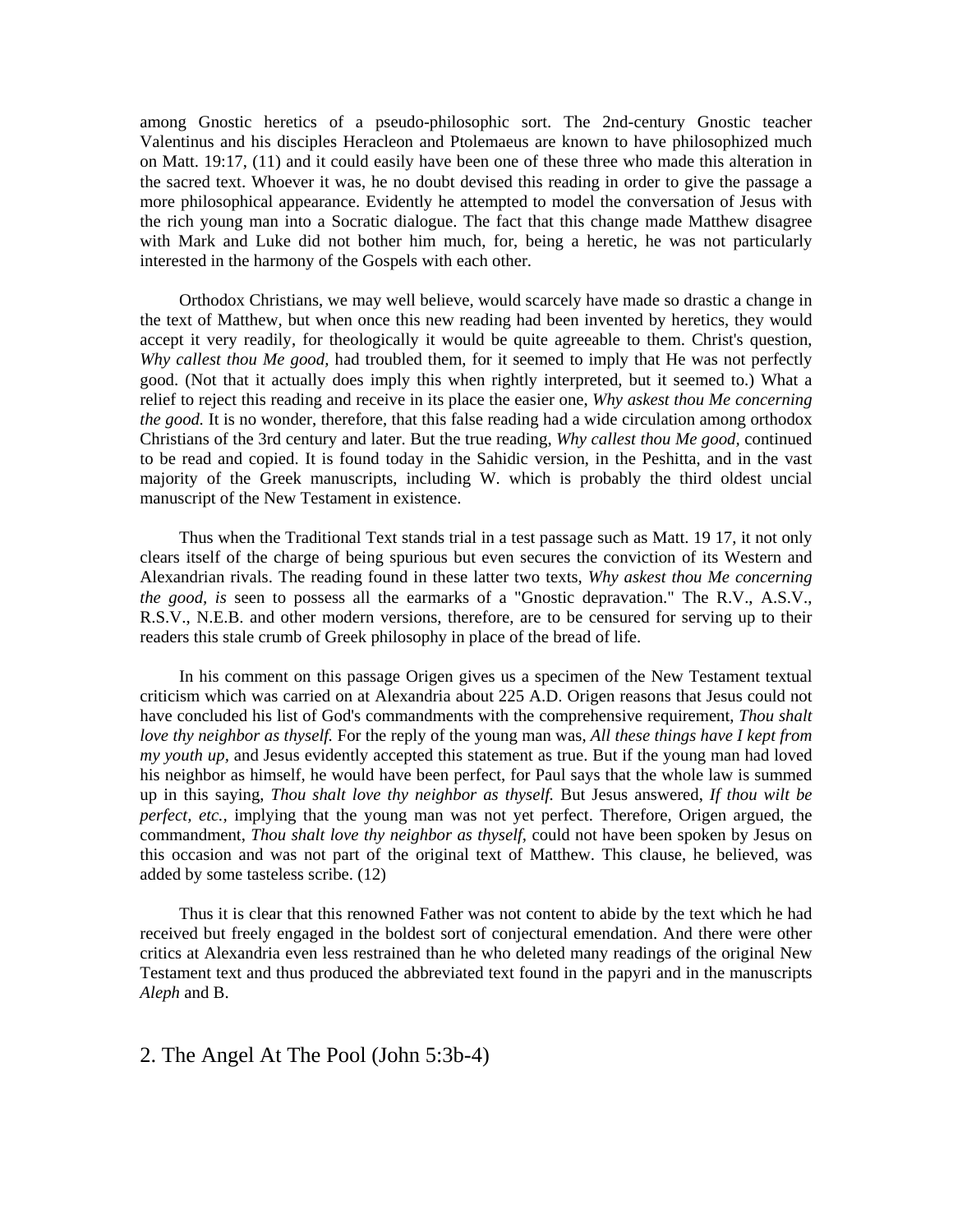The next test passage in which the Traditional reading ought to be examined is John 5:3b-4, the account of the descent of the angel into the pool of Bethesda. For the benefit of the reader this disputed reading is here given in its context.

2 Now there is at Jerusalem by the sheep market a pool, which is called in the Hebrew tongue Bethesda, having five porches. 3 In these lay a great multitude of impotent folk, of blind, halt, withered, *waiting for the moving of the water.* 4 For *an angel went down at a certain season into the pool, and troubled the water: whosoever then first after the troubling of the water stepped in was made whole of whatsoever disease he had. 5* And a certain man was there, which had an infirmity thirty and eight years. 6 When Jesus saw him lie, and knew that he had been now a long time in that case, He saith unto him, Wilt thou be made whole? 7 The impotent man answered Him, Sir, I have no man, when the water is troubled, to put me into the pool: but while I am coming, another steppeth down before me. 8 Jesus saith unto him, Rise, take up thy bed, and walk. 9 And immediately the man was made whole, and took up his bed and walked.

The words in italics (vss. 3b-4) are omitted by Papyri 66 and 75, *Aleph B C,* a few minuscules, the Curetonian Syriac, the Sahidic, the Bodmer Bohairic, and a few Old Latin manuscripts. This disputed reading, however, has been defended not only by conservatives such as Hengstenberg (1861) (13) but also by radicals such as A. Hilgenfeld (1875) (14) and R. Steck (1893). (15) Hengstenberg contends that "the words are necessarily required by the connection," quoting with approval the remark of von Hofmann (an earlier commentator) that it is highly improbable "that the narrator, who has stated the site of the pool and the number of the porches, should be so sparing of his words precisely with regard to that which it is necessary to know in order to understand the occurrence, and should leave the character of the pool and its healing virtue to be guessed from the complaint of the sick man, which presupposes a knowledge of it." Hilgenfeld and Steck also rightly insist that the account of the descent of the angel into the pool in verse 4 is presupposed in the reply which the impotent man makes to Jesus in verse 7.

Certain of the Church Fathers attached great importance to this reference to the angel's descent into the pool (John 5:3b-4), attributing to it the highest theological significance. The pool they regarded as a type of baptism and the angel as the precursor of the Holy Spirit. Such was the interpretation which Tertullian (c. 200) gave to this passage. "Having been washed," he writes, "in the water by the angel, we are prepared for the Holy Spirit.'' (16) Similarly, Didymus (c 379) states that the pool was "confessedly an image of baptism" and the angel troubling the water "a forerunner of the Holy Spirit.'' (17) And the remarks of Chrysostom (c. 390) are to the same effect. (18) These writers, at least, appear firmly convinced that John 5:3b-4 was a genuine portion of the New Testament text. And the fact that Tatian (c. 175) included this reading in his Diatessaron also strengthens the evidence for its genuineness by attesting its antiquity. (19)

Thus both internal and external evidence favor the authenticity of the allusion to the angel's descent into the pool. Hilgenfeld (20) and Steck (21) suggest a very good explanation for the absence of this reading from the documents mentioned above as omitting it. These scholars point out that there was evidently some discussion in the Church during the 2nd century concerning the existence of this miracle working pool. Certain early Christians seem to have been disturbed over the fact that such a pool was no longer to be found at Jerusalem. Tertullian explained the absence of this pool by supposing that God had put an end to its curative powers in order to punish the Jews for their unbelief. (22) However, this answer did not satisfy everyone, and so various attempts were made to remove the difficulty through conjectural emendation. In addition to those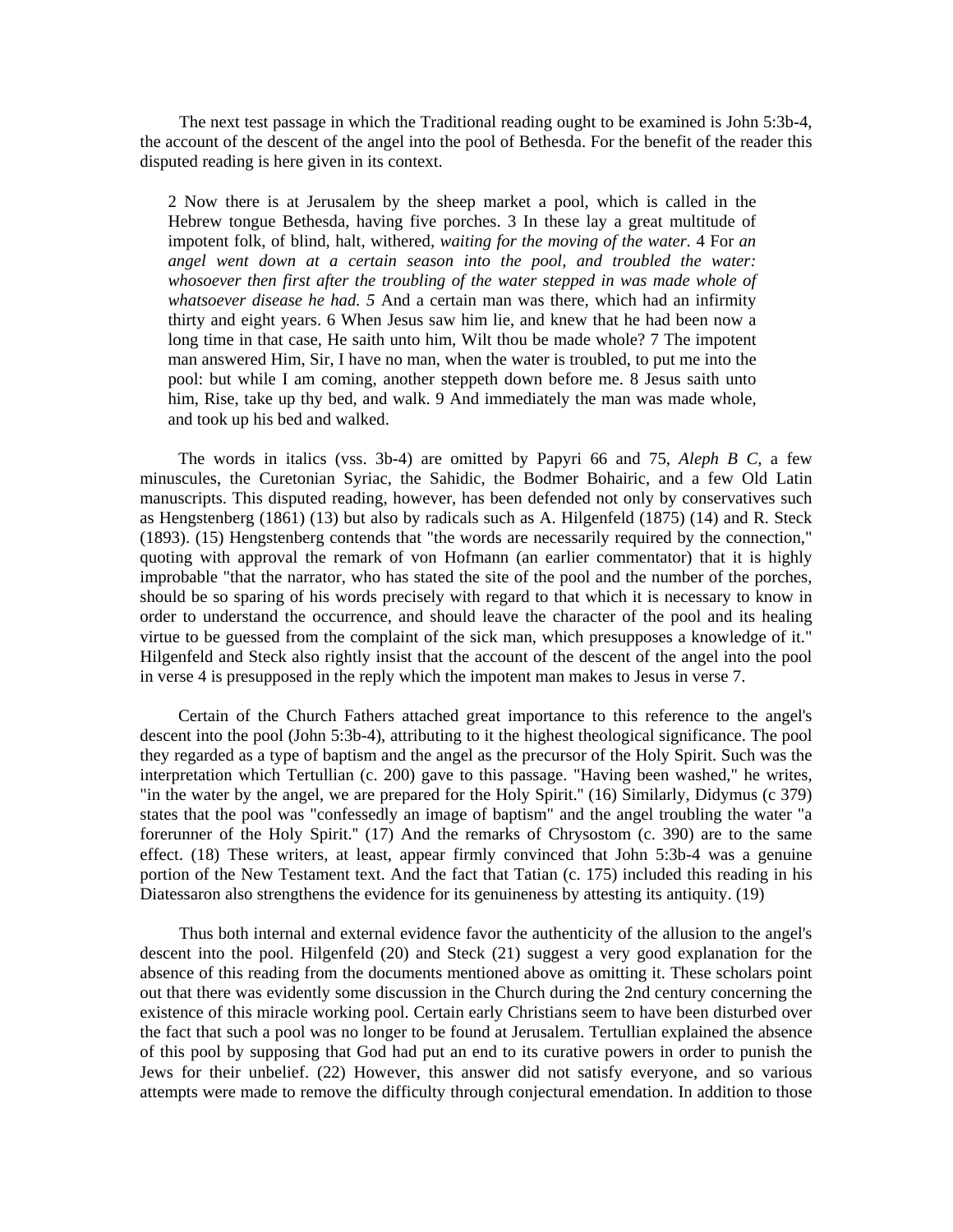documents which omit the whole reading there are others which merely mark it for omission with asterisks and obels. Some scribes, such as those that produced A and *L,* omitted John 5:3b, *waiting for the moving* of *the water,* but did not have the courage to omit John 5:4, *For an angel . . . whatever disease he had.* Other scribes, like those that copied out D and W omitted John 5:4 but did not see the necessity of omitting John 5:3b. A and *L* and about 30 other manuscripts add the genitive *of the Lord* after *angel,* and various other small variations were introduced. That the whole passage has been tampered with by rationalistic scribes is shown by the various spellings of the name of the pool, *Bethesda, Bethsaida, Bethzatha,* etc. In spite of this, however, John 5:3b-4 has been preserved virtually intact in the vast majority of the Greek manuscripts (Traditional Text).

# 3. The Conclusion Of The Lord's Prayer (Matt. 6:13b)

Modern English versions are "rich in omissions," (to borrow a phrase from Rendel Harris). (23) Time and again the reader searches in them for a familiar verse only to find that it has been banished to the footnotes. And one of the most familiar of the verses to be so treated is Matt. 6:13b, the doxology with which the Lord's Prayer concludes.

### **(a) External Evidence in Favor of Matt. 6:13b**

*For Thine is the kingdom, and the power, and the glory, forever,* Amen (Matt. 6:13b). This conclusion of the Lord's Prayer is found in almost all the Greek New Testament manuscripts (according to Legg, (24) in all but ten), including W (4th or 5th century) and *Sigma* and *Phi* (both 6th century). It is also found in the *Apostolic Constitutions,* (25) a 4th century document, and receives further support from Chrysostom (345- 407) (26) who comments on it and quotes it frequently, and from Isidore of Pelusiurn (370 - 440), (27) who quotes it. But, in spite of this indisputable testimony in its favor, it is universally rejected by modern critics. Is this unanimous disapproval in accord with the evidence?

### **(b) Is the Conclusion of the Lord's Prayer a Jewish Formula?**

Matt. 6: 13b is usually regarded as a Jewish prayer-formula that the early Christians took up and used to provide a more fitting termination for the Lord's Prayer, which originally, it is said, ended abruptly with *but deliver us from evil.* According to W. Michaelis (1948), for example, "It (Matt. 6:13b) is obviously modeled after Jewish prayer-formulas, cf. 1 Chron 29:11." (28)

This seems, however a most improbable way to account for the conclusion of the Lord's Prayer. For if the early Christians had felt the need of something which would provide a smoother ending to this familiar prayer, would they deliberately have selected for that purpose a Jewish prayer-formula in which the name of Jesus does not appear? Even a slight study of the New Testament reveals the difficulty of this hypothesis, for if there was one thing in which the early Christians were united it was in their emphasis on the name of Jesus. Converts were baptized in the name of Jesus Christ (Acts 2:38); miracles were performed in this name (Acts 4:10); by this name alone was salvation possible (Acts 4:12); early Christians were known as those who "called upon this name" (Acts 9:21). Paul received his apostleship "for the sake of His name" (Rom. 1:5), and John wrote his Gospel in order that the readers "might have life through His name" (John 20:31). Is it probable then, (is it at all possible) that these primitive Christians, who on all other occasions were ever mindful of their Saviour's name, should have forgotten it so strangely when selecting a conclusion for a prayer which they regarded as having fallen from His lips? Can it be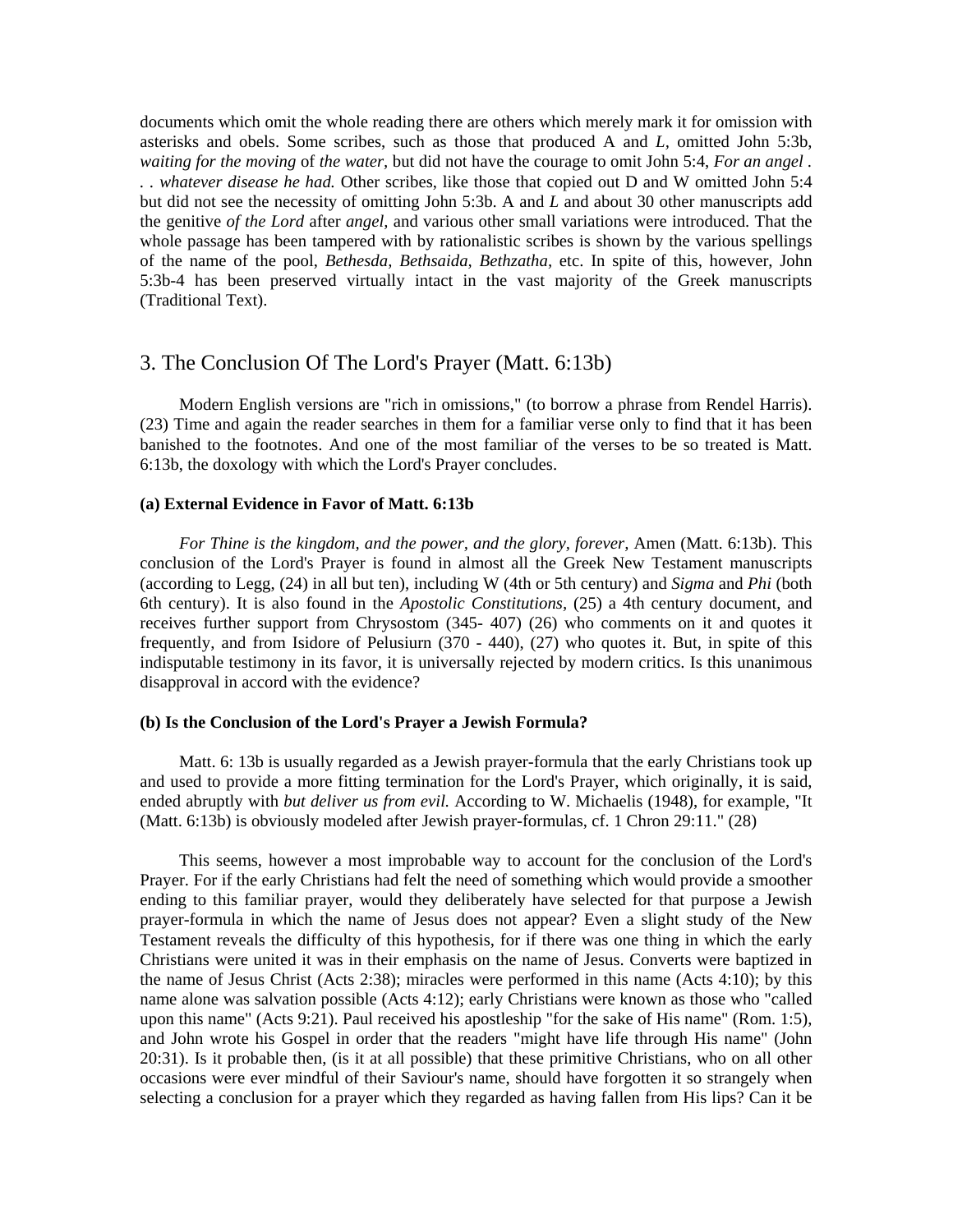that they deliberately decided to end the Lord's Prayer with a Jewish formula which makes no mention of Christ?

It is a fact, however, that the Lord's Prayer concludes with a doxology in which the name of Christ is not mentioned. Can this surprising fact be explained? Not, we repeat, on the supposition that this conclusion is spurious. For if the early Christians had invented this doxology or had adopted it from contemporary non-Christian usage, they would surely have included in it or inserted into it their Saviour's name. There is therefore only one explanation of the absence of that adorable name from the concluding doxology of the Lord's Prayer, and this is that this doxology is not spurious but a genuine saying of Christ, uttered before He had revealed unto His disciples His deity and so containing no mention of Himself. At the time He gave this model prayer He deemed it sufficient to direct the praises of His followers toward the Father, knowing that as they grew in their comprehension of the mysteries of their faith their enlightened minds would prompt them so to adore Him also. And the similarity of this doxology to 1 Chron. 29:11 is quite understandable. Might not the words which David used in praise of God be fittingly adapted to the same purpose by One who knew Himself to be the messianic Son of David?

### **(c) The Testimony of the Ancient Versions and of the Didache**

The concluding doxology of the Lord's Prayer is not without considerable testimony in its favor of a very ancient sort. It is found in three Syriac versions, the Peshitta, the Harclean, and the Palestinian. Whether the doxology occurred in the Sinaitic Syriac also is not certain, for the last part of the Lord's Prayer is missing from this manuscript. It is found, however, in the Curetonian manuscript, the other representative of the Old Syriac in the following form, *Because Thine is the kingdom and the glory, for ever and ever, Amen.* The Sahidic also has the doxology of the Lord's Prayer, and so do some manuscripts of the slightly younger Bohairic. In the Sahidic it runs like this, *Because Thine is the power and the glory, unto the ages, Amen.* And in the Old Latin manuscript k (which is generally thought to contain the version in its oldest form) the Lord's Prayer ends thus, *Because to Thee is the power for ever and ever*. And the doxology is also found in its customary form in four other Old Latin manuscripts.

Thus the doxology of the Lord's Prayer occurs in five manuscripts of the Old Latin (including the best one), in the Sahidic, and in all the extant Syriac versions. Normally the agreement of three such groups of ancient witnesses from three separate regions would be regarded as an indication of the genuineness of the reading on which they thus agreed. Hort ( 1881 ), (29) however, endeavored to escape the force of this evidence by suggesting that the doxologies found  $(1)$  in  $k$ ,  $(2)$  in the Sahidic version,  $(3)$  in the Syriac versions and the vast majority of the Greek manuscripts were three independent developments which had no connection with each other. But by this suggestion Hort multiplied three-fold the difficulty mentioned above. If it is difficult to believe that the early Christians chose for their most familiar prayer a conclusion which made no mention of Christ it is thrice as difficult to believe that they did this three times independently in three separate regions. Surely it is easier to suppose that these three doxologies are all derived from an original doxology uttered by Christ and that the variations in wording are due to the liturgical use of the Lord's Prayer, which will be described presently.

*The Didache (Teaching) of the Twelve Apostles,* a work generally regarded as having been written in the first half of the 2nd century, also bears important witness to the doxology of the Lord's Prayer. This ancient document was not known until 1883, when Bryennios, a Greek Catholic bishop, published it from a copy which he had discovered at Constantinople in 1875. It is a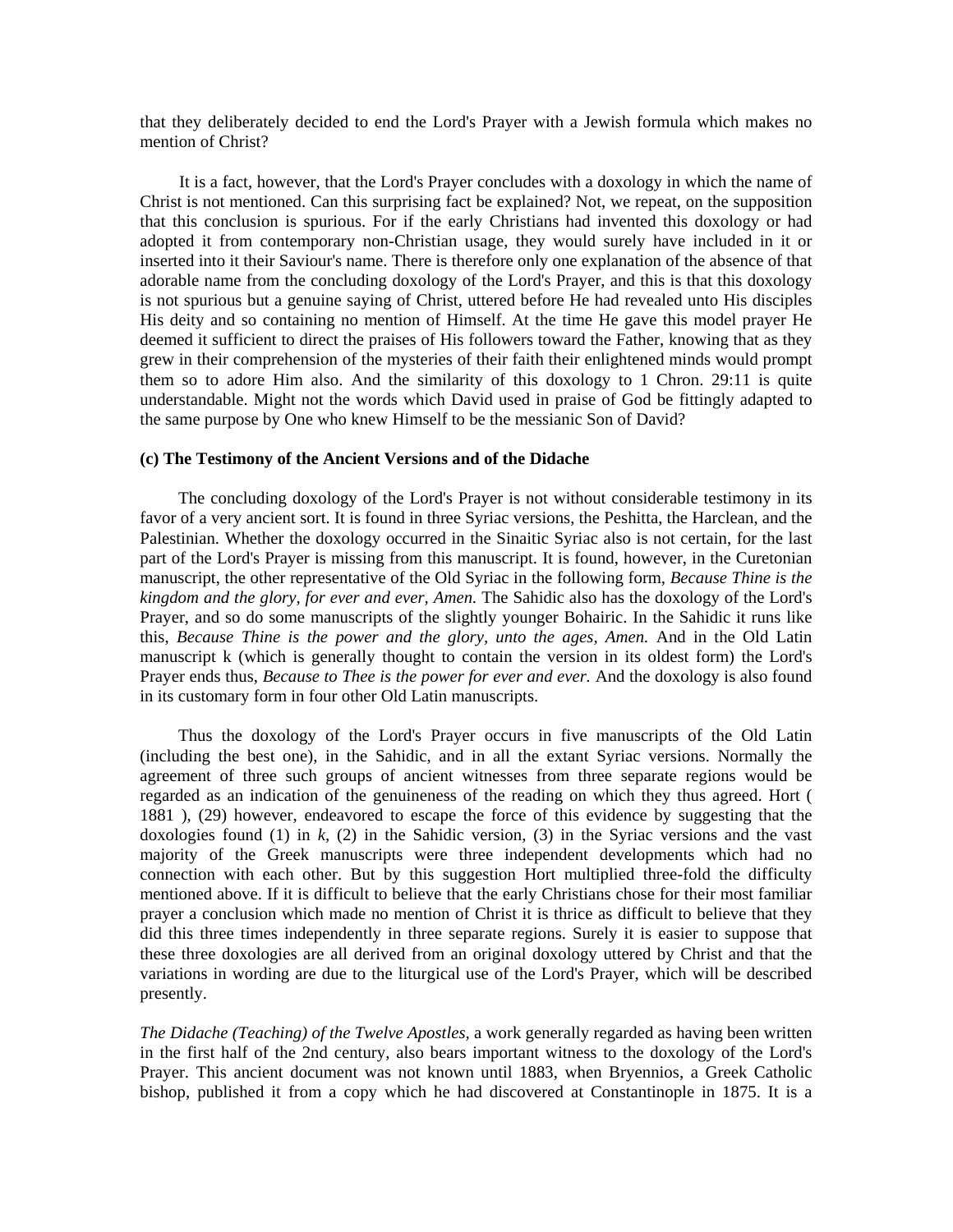manual of Church instruction in two parts, the first being a statement of Christian conduct to be taught to converts before baptism, and the second a series of directions for Christian worship. Here the following commandment is given concerning prayer. *And do not pray as the hypocrites, but as the Lord commanded in His Gospel, pray thus: Our Father, who art in heaven, hallowed be Thy Name, Thy Kingdom come, Thy will be done, as in heaven so also upon earth; give us this day our daily bread, and forgive us our debt as we forgive our debtors, and lead us not into temptation, but deliver us from evil, for Thine is the power and the glory for ever.* (30)

Here this early-2nd-century writer claims to have taken this model prayer from the Gospel (of Matthew). Is it not reasonable to believe that he took the whole prayer from Matthew, doxology and all? Who would ever have guessed that this ancient author took the preceding portions of the prayer from Matthew but the doxology from *contemporary ecclesiastical usage?*  Yet this is the strange hypothesis of Michaelis and others who have come to the Didache with their minds firmly made up beforehand to reject the doxology of the Lord's Prayer. In support of his view Michaelis appeals to the absence of the words *kingdom* and *Amen* from the Didache, but surely these minor verbal differences are not sufficient to justify his contention that the doxology of the Didache was not taken from Matthew. And perhaps it is permissible to point out once more that if the doxology had been taken from contemporary ecclesiastical usage it would have contained the name of Christ, because the other prayers in the Didache, which *were* taken from contemporary ecclesiastical usage, all end with a reference to the Saviour.

### **(d) The Liturgical Use of the Lord's Prayer**

But someone may ask why the doxology of the Lord's Prayer is absent from certain New Testament documents if it was actually a portion of the original Gospel of Matthew. An inspection of Legg's critical edition of this Gospel (1940) discloses that the doxology is omitted by *Aleph B D S* and by six minuscule manuscripts. It is also omitted by all the manuscripts of the Vulgate and by nine manuscripts of the Old Latin. And certain Greek and Latin Fathers omit it in their expositions of the Lord's Prayer. Thus Origen, Tertullian, Cyprian, and Augustine make no mention of it. But these omissions find their explanation in the manner in which the Lord's Prayer was used in the worship services of the early Church.

From very early times the Lord's Prayer was used liturgically in the Church service. This fact is brought home to us by an inspection of C. A. Swainson's volume, *The Greek Liturgies (1884).* (31) Here the learned author published the most ancient Greek liturgies from the oldest manuscripts available. In the 8th-century *Liturgy of St. Basil,* after the worshiping people had repeated the body of the Lord's Prayer, the priest concluded it with these words, *for Thine is the kingdom, and the power, and the glory of the Father,* and the people responded, *Amen.* In two other 8th-century liturgies the wording is the same, except that the doxology repeated by the priest is merely, *for Thine is the kingdom.* Later the doxologies which the priests were directed to pronounce became more and more elaborate. In the 11th-century *Liturgy of St. Chrysostom,* after the people had repeated the Lord's Prayer down to the doxology, the priest was to conclude as follows: *for Thine is the kingdom, and the power, and the glory, of the Father, and of the Son, and of the Holy Ghost, now and always, and for ever and ever.* 

Thus we see that from very earliest times in the worship services of the Church the conclusion of the Lord's Prayer was separated from the preceding portions of it. The body of the Prayer was repeated by the people, the conclusion by the priest. Moreover, due to this liturgical use, the conclusion of the Lord's Prayer was altered in various ways in the effort to make it more effective. This, no doubt, was the cause of the minor variations in the doxology which we find in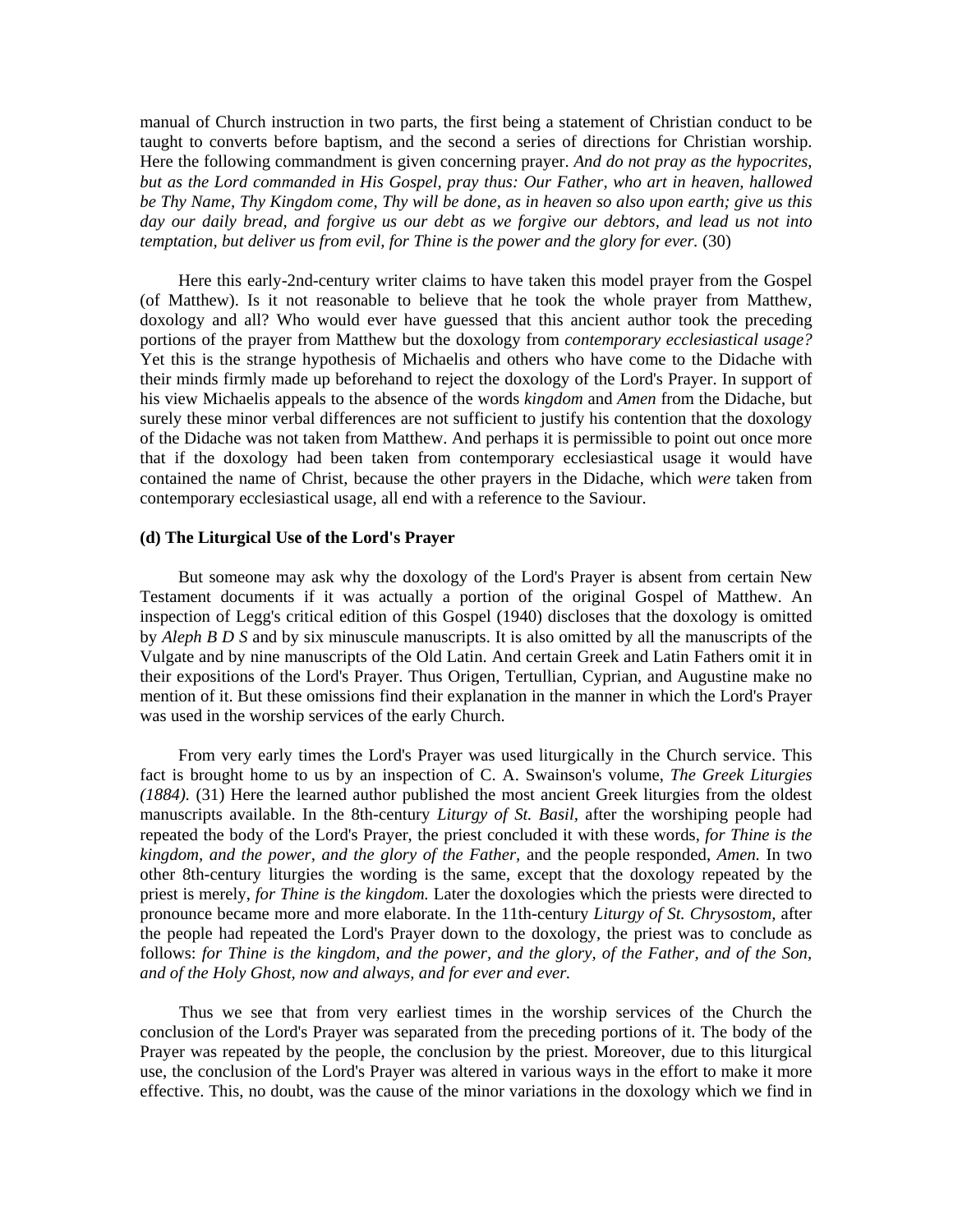the Didache, the Curetonian Syriac, and the Old Latin manuscript *k.* And furthermore, a distinction soon grew up between the body of the Lord's Prayer and the conclusion of it, a distinction which was made more sharp by the occurrence of the Lord's Prayer in Luke (given by Christ for the second time, on a different occasion) without the concluding doxology. Because the doxology was always separated from the rest of the Lord's Prayer, it began to be regarded by some Christians as a man-made response and not part of the original prayer as it fell from the lips of Christ. Doubtless for this reason it is absent from the ten Greek manuscripts mentioned above and from most of the manuscripts of the Latin versions. And it may also be for this reason that some of the Fathers do not mention it when commenting on the Lord's Prayer.

## 4. The Woman Taken In Adultery (John 7:53-8:11)

The story of the woman taken in adultery (called the *pericope de adultera)* has been rather harshly treated by the modern English versions. The R.V. and the A.S.V. put it in brackets; the R.S.V. relegates it to the footnotes; the N.E.B. follows Westcott and Hort in removing it from its customary place altogether and printing it at the end of the Gospel of John as an independent fragment of unknown origin. The N.E.B. even gives this familiar narrative a new name, to wit, *An Incident In the Temple.* But as Burgon has reminded us long ago, this general rejection of these precious verses is unjustifiable.

### **(a) Ancient Testimony Concerning the Pericope de Adultera (John 7:53-8:11)**

The story of the woman taken in adultery was a problem also in ancient times. Early Christians had trouble with this passage. The forgiveness which Christ vouchsafed to the adulteress was contrary to their conviction that the punishment for adultery ought to be very severe. As late as the time of Ambrose (c. 374), bishop of Milan, there were still many Christians who felt such scruples against this portion of John's Gospel. This is clear from the remarks which Ambrose makes in a sermon on David's sin. "In the same way also the Gospel lesson which has been read, may have caused no small offense to the unskilled, in which you have noticed that an adulteress was brought to Christ and dismissed without condemnation . . . Did Christ err that He did not judge righteously? It is not right that such a thought should come to our minds etc." (32)

According to Augustine (c. 400), it was this moralistic objection to the *pericope de adultera*  which was responsible for its omission in some of the New Testament manuscripts known to him. "Certain persons of little faith," he wrote, "or rather enemies of the true faith, fearing, I suppose, lest their wives should be given impunity in sinning, removed from their manuscripts the Lord's act of forgiveness toward the adulteress, as if He who had said 'sin no more' had granted permission to sin." (33) Also, in the 10th century a Greek named Nikon accused the Armenians of "casting out the account which teaches us how the adulteress was taken to Jesus . . . saying that it was harmful for most persons to listen to such things." (34)

That early Greek manuscripts contained this *pericope de adultera* is proved by the presence of it in the 5th-century Greek manuscript *D*. That early Latin manuscripts also contained it is indicated by its actual appearance in the Old Latin codices *b* and *e.* And both these conclusions are confirmed by the statement of Jerome (c. 415) that "in the Gospel according to John in many manuscripts, both Greek and Latin, is found the story of the adulterous woman who was accused before the Lord." (35) There is no reason to question the accuracy of Jerome's statement, especially since another statement of his concerning an addition made to the ending of Mark has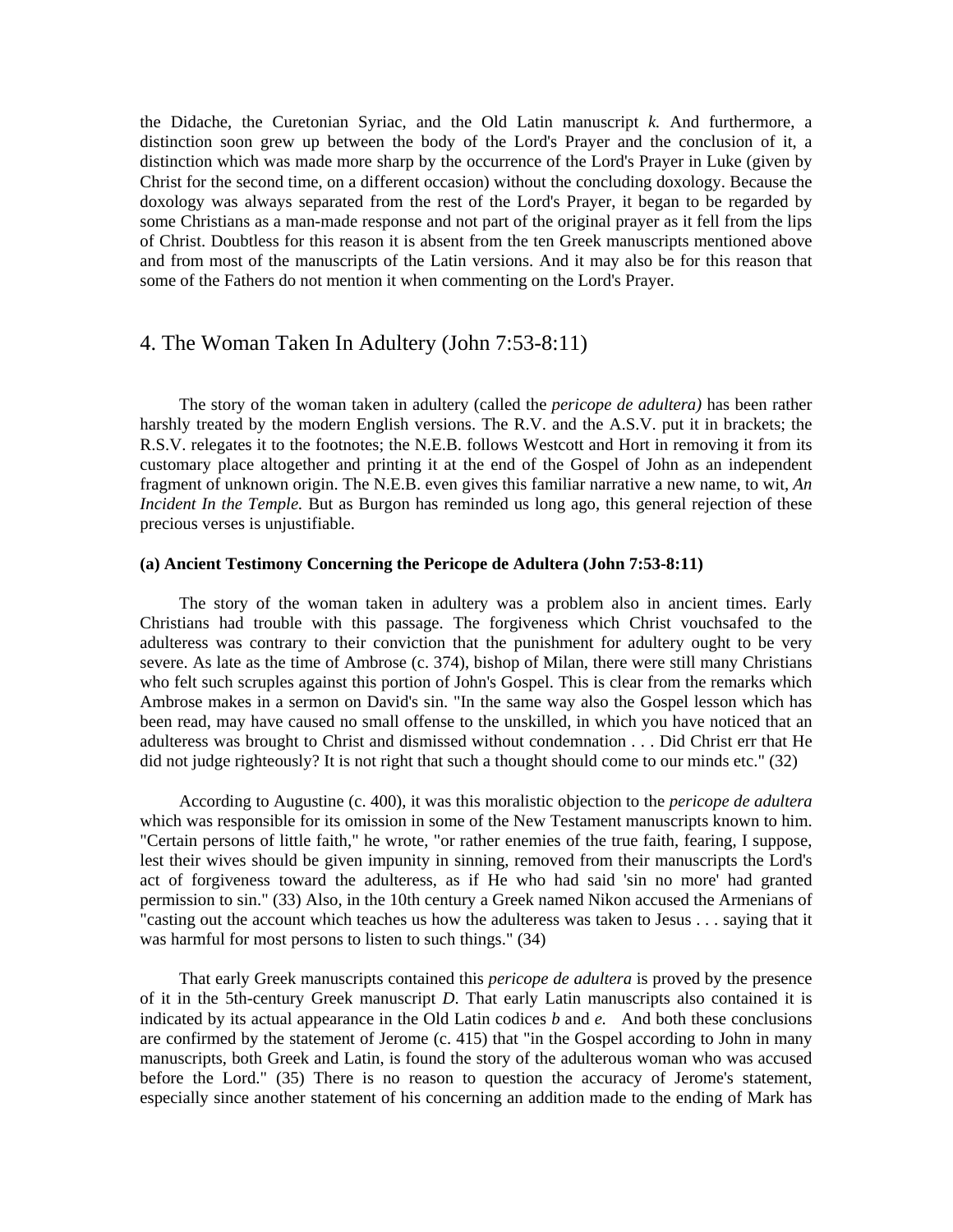been proved to have been correct by the actual discovery of the additional material in *W*. And that Jerome personally accepted the *pericope de adultera* as genuine is shown by the fact that he included it in the Latin Vulgate.

Another evidence of the presence of the *pericope de adultera* in early Greek manuscripts of John is the citation of it in the *Didascalia (Teaching) of the Apostles* and in the *Apostolic Constitutions,* which are based on the *Didascalia.* 

. . . to do as He also did with her that had sinned, whom the elders set before Him, and leaving the judgment in His hands departed. But He, the Searcher of Hearts, asked her and said to her, 'Have the elders condemned thee, my daughter?" She saith to Him, 'Nay, Lord.' And He said unto her, 'Go thy way: Neither do I condemn thee.' (36)

In these two documents (from the 3rd and 4th centuries respectively) bishops are urged to extend forgiveness to penitent sinners. After many passages of Scripture have been cited to enforce this plea, the climax is reached in the supreme example of divine mercy, namely, the compassion which Christ showed to the woman taken in adultery. Tischendorf admitted that this citation was taken from the Gospel of John. "Although," he wrote, "the *Apostolic Constitutions* do not actually name John as the author of this story of the adulteress, in vain would anyone claim that they could have derived this story from any other source." (37) It is true that R. H. Connolly (1929) (38) and other more recent critics insist that the citation was not taken from the canonical Gospel of John but from the apocryphal *Gospel according to the Hebrews,* but this seems hardly credible. During the whole course of the argument only passages from the canonical Scriptures of the Old and New Testaments are adduced. Can we suppose that when the authors of these two works reached the climax of their plea for clemency toward the penitent they would abandon the Scriptures at last and fall back on an apocryphal book?

Another important testimony concerning the *pericope de adultera* is that of Eusebius (c. 324). In his *Ecclesiastical History* Eusebius gives extracts from an ancient treatise written by Papias (d. 150), bishop of Hierapolis, entitled *Interpretation of the Oracles of the Lord.* Eusebius concludes his discussion of Papias' writings with the following statement: "The same writer used quotations from the first Epistle of John, and likewise also from that of Peter, and has expounded another story about a woman who was accused before the Lord of many sins, which the *Gospel according to the Hebrews* contains." (39)

From this statement of Eusebius naturalistic critics have inferred that Eusebius knew the *pericope de adultera* only as a story occurring in the writings of Papias and in the *Gospel according to the Hebrews* and not as a part of the canonical Gospel of John. This conclusion, however, by no means follows necessarily. Eusebius may have been hostile to the story of the woman taken in adultery not only because of moralistic objections but also because it was related by Papias. For Eusebius had a low opinion of Papias and his writings. "He was a man of very little intelligence," Eusebius declared, "as is clear from his books." (40) It may very well be that the disdain which Eusebius felt for Papias made him reluctant to mention the fact that Papias' story occurred also in some of the manuscripts of the Gospel of John. At any rate, an argument against the genuineness of John 7:53-8:11 based on Eusebius is purely an argument from silence, and arguments from silence are always weak. Instead of stressing Eusebius' silence it is more reasonable to lay the emphasis upon his positive testimony, which is that the story of the woman taken in adultery is a very ancient one, reaching back to the days of the Apostles.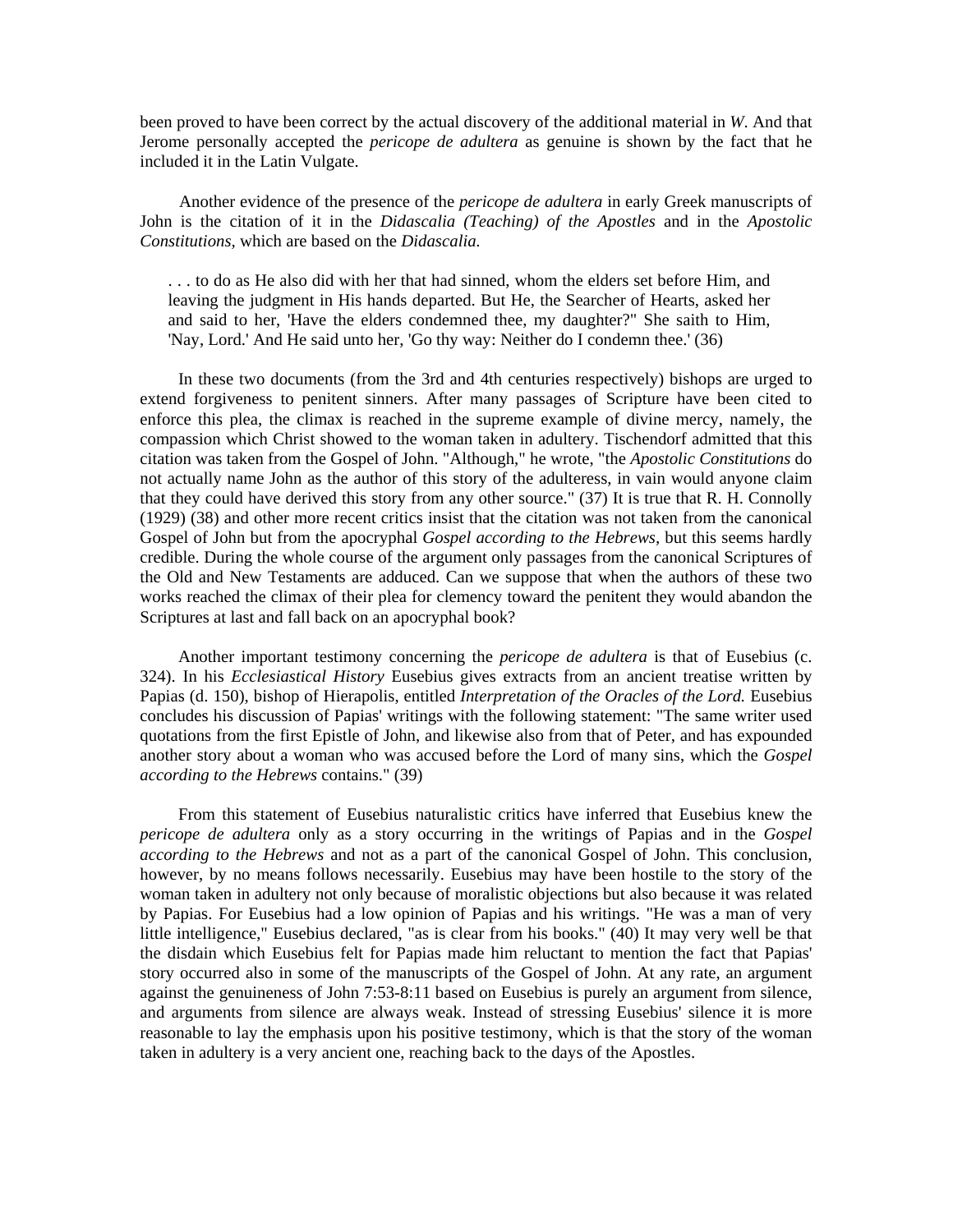Also the Spanish Father Pacian (c. 370) appealed to the *pericope de adultera* when protesting against excessive severity in discipline. "Are you not willing," he asked, "to read in the Gospel that the Lord also spared the adulteress who confessed, whom no man had condemned?" (41)

### **(b) What the Facts of History Indicate**

The facts of history indicate that during the early Christian centuries throughout the Church adultery was commonly regarded as such a serious sin that it could be forgiven, if at all, only after severe penance. For example, Cyprian (c. 250) says that certain bishops who preceded him in the province of North Africa "thought that reconciliation ought not to be given to adulterers and allowed to conjugal infidelity no place at all for repentance." (42) Hence offence was taken at the story of the adulterous woman brought to Christ, because she seemed to have received pardon too easily. Such being the case, it is surely more reasonable to believe that this story was deleted from John's Gospel by over-zealous disciplinarians than to suppose that a narrative so contrary to the ascetic outlook of the early Christian Church was added to John's Gospel from some extra-canonical source. There would be a strong motive for deleting it but no motive at all for adding it, and the prejudice against it would make its insertion into the Gospel text very difficult.

Not only conservatives but also clear thinking radical scholars have perceived that the historical evidence favors the belief that the *pericope de adultera* was deleted from the text of the fourth Gospel rather than added to it. "The bold presentation of the evangelist," Hilgenfeld (1875) observed, "must at an early date, especially in the Orient have seemed very offensive." (43) Hence Hilgenfeld regarded Augustine's statement that the passage had been deleted by overscrupulous scribes "as altogether not improbable." And Steck (1893) suggested that the story of the adulteress was incorporated in the Gospel of John before it was first published. "That it later," concluded Steck, "was set aside out of moral prudery is easily understandable." (44)

Rendel Harris (1891) was convinced that the Montanists, an ascetic Christian sect which flourished during the 2nd century, were acquainted with the *pericope de adultera.* "The Montanist Churches," he wrote, "either did not receive this addition to the text, or else they are responsible for its omission; but at the same time it can be shown that they knew of the passage perfectly well in the West; for the Latin glossator of the Acts has borrowed a few words from the section in Acts 5:18. (45) In Acts 5:18 we are told that the rulers *laid their hands on the apostles and put them in the common prison.* To this verse the Latin portion of *D* adds, *and they went away each one to his house. As* Harris observes, this addition is obviously taken from the description of the breaking up of the council meeting in John 7:53. If the Montanists were the ones who added these words to Acts 5:18, then the *pericope de adultera* must have been part of John's Gospel at a very early date.

Naturalistic scholars who insist that John 7:53-8:11 is an addition to the Gospel text can maintain their position only by ignoring the facts, by disregarding what the ancient writers say about this *pericope de adultera* and emphasizing the silence of other ancient writers who say nothing about it at all. This is what Hort did in his *Introduction* (1881). Here the testimony of Ambrose and Augustine is barely mentioned, and the statement of Nikon concerning the Armenians is dismissed as mere abuse. (46) Contrary to the evidence Hort insisted that the *pericope de adultera* was not offensive to the early Church. "Few in ancient times, there is reason to think, would have found the section a stumbling block except Montanists and Novatians." (47) With the implications of this sweeping statement, however, Rendel Harris could not agree. "Evidently," he observed, "Dr. Hort did not think that the tampering of the Montanists with the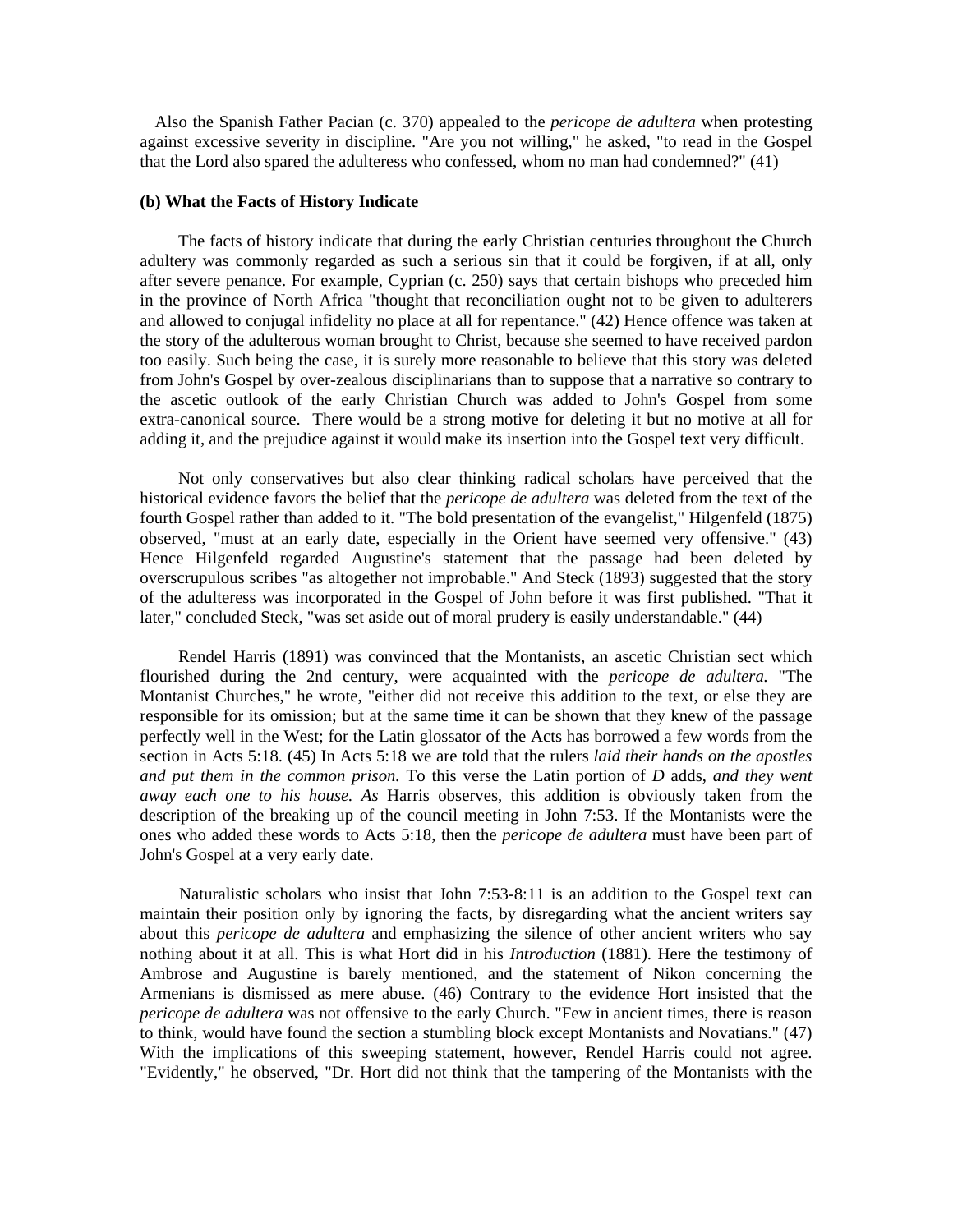text amounted to much; we, on the contrary, have reason to believe that it was a very far reaching influence." (48)

Today most naturalistic scholars feel so certain that John 7:53-8:11 is not genuine that they regard further discussion of the matter as unprofitable. When they do deal with the question (for the benefit of laymen who are still interested in it) they follow the line of Westcott and Hort. They dismiss the ancient testimony concerning this passage as absurd and rely on the "argument from silence." Thus Colwell (1952) ridicules the reason which Augustine gives for the deletion of the *pericope de adultera.* "The generality," he declares, "of the 'omission' in early Greek sources can hardly be explained this way. Some of those Greek scribes must have been unmarried! Nor is Augustine's argument supported by the evidence from Luke's Gospel, where even greater acts of compassion are left untouched by the scribes who lack this story in John." (49)

There is no validity, however, in this point which Colwell tries to score against Augustine. For there is a big difference between the story of the adulteress in John 8 and the story in Luke 7 of the sinful woman who anointed the feet of Jesus and was forgiven. In Luke the penitence and faith of the woman are stressed; in John these factors are not mentioned explicitly. In Luke the law of God is not called in question; in John it, seemingly, is set aside. And in Luke the sinful woman was a harlot; in John the woman was an adulteress. Thus there are good reasons why the objections raised against the story of the adulteress in John would not apply to the story of the harlot in Luke and why Tertullian, for example, refers to Luke's story but is silent about John's.

### **(c) Misleading Notes in the Modem Versions**

The notes printed in the modern versions regarding John 7:53 - 8:11 are completely misleading. For example, the R.S.V. states that most of the ancient authorities either omit 7:53-8:11 or insert it with variations of text after John 7:52 or at the end of John's Gospel or after Luke 21:38. And the N.E.B. says the same thing and adds that the *pericope de adultera* has no fixed place in the ancient New Testament manuscripts. These notes imply that originally the story of the adulteress circulated as an independent narrative in many forms and that later, when scribes began to add it to the New Testament, they couldn't agree on where to put it, some inserting it at one place and others at another.

Von Soden (1902) showed long ago that the view implied by these notes is entirely erroneous. Although this scholar denied the genuineness of John 7:53 - 8:11, nevertheless, in his monumental study of this passage he was eminently fair in his presentation of the facts. After mentioning that this section is sometimes found at the end of the Gospel of John and sometimes in the margin near John 7:52 and that in one group of manuscripts (the Ferrar group) the section is inserted after Luke 21:38, von Soden continues as follows: "But in the great majority of the manuscripts it stands in the text between 7:52 and 8:12 except that in at least half of these manuscripts it is provided with deletion marks in the margin." (50) Thus the usual location of the *pericope de adultera* is in John between 7:52 and 8:12. The manuscripts which have it in any other place are exceptions to the rule.

"The pericope," says Metzger (1964), "is obviously a piece of floating tradition which circulated in certain parts of the Western Church. It was subsequently inserted into various manuscripts at various places." (51) But Metzger's interpretation of the facts is incorrect, as von Soden demonstrated long ago by his careful scholarship. Von Soden showed that the usual location of the *pericope de adultera* was also its original location in the New Testament text. The other positions which it sometimes occupies and the unusually large number of variant readings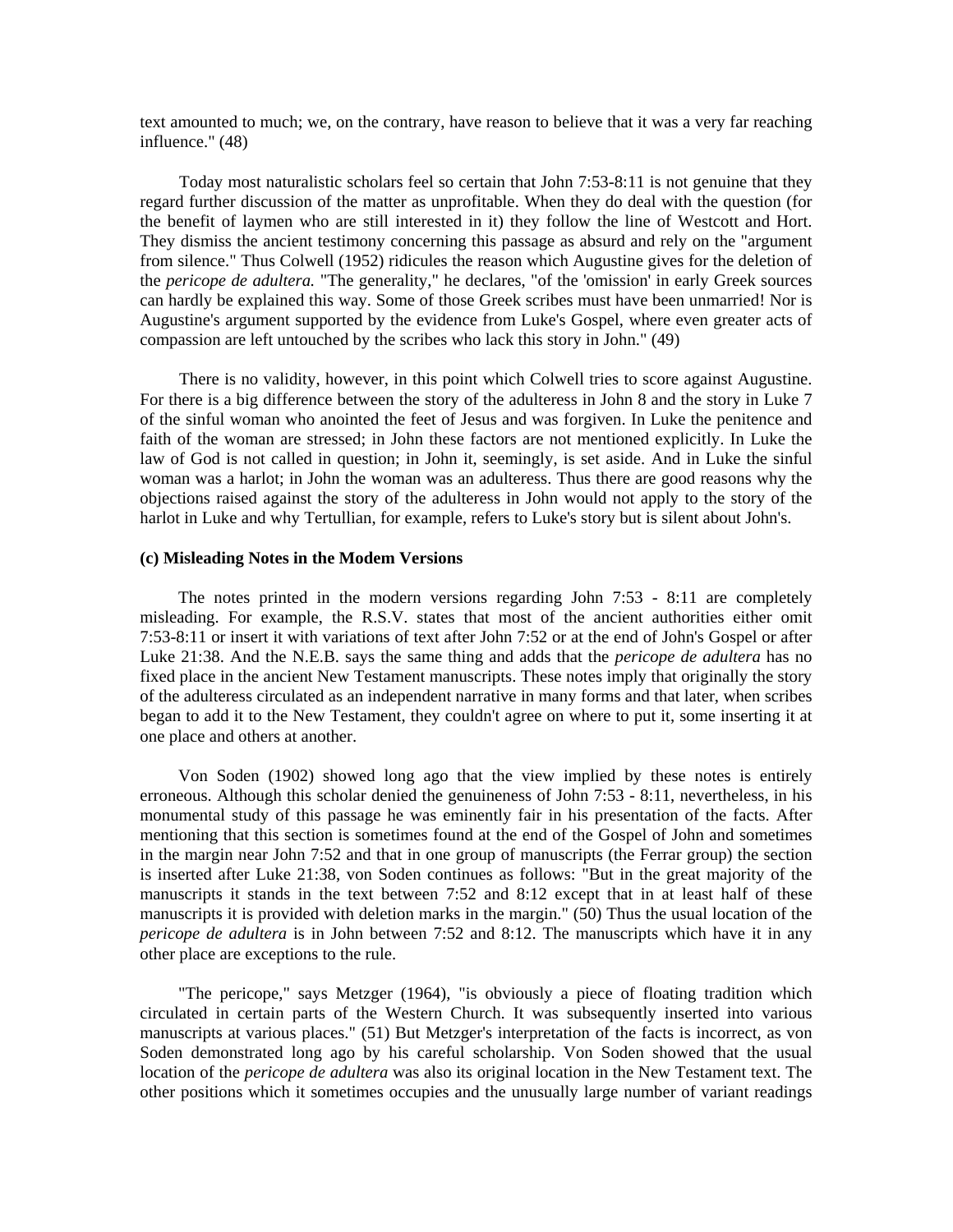which it contains were later developments which took place after it became part of the New Testament. "In spite of the abundance of the variant readings," he declared, "it has been established with certainty that the *pericope* was not intruded into the Four Gospels, perhaps in various forms, in various places. This hypothesis is already contradicted by the fixed place which the section has, against which the well known, solitary exception of the common ancestor of the so-called Ferrar group can prove nothing. On the contrary, when the *pericope,* at a definite time and at a definite place was first incorporated into the Four Gospels, in order then to defend its place with varying success against all attacks, it had the following wording." (52) And then von Soden goes on to give his reconstruction of the original form of the *pericope de adultera.* This does not differ materially from the form printed in the Textus Receptus and the King James Version.

Also the opening verses (John 7:53-8:2) of the *pericope de adultera* indicate clearly that its original position in the New Testament was in John between 7:52 and 8:12, for this is the only location in which these introductory verses fit the context. The first of them (John 7:53) describes the breaking up of the stormy council meeting which immediately precedes. The next two verses (John 8:1-2) tell us what Jesus did in the meantime and thereafter. And thus a transition is made to the story of the woman taken in adultery. But in those other locations mentioned by N.E.B., which the *pericope de adultera* occupies in a relatively few manuscripts, these introductory verses make no sense and thus prove conclusively that the *pericope* has been misplaced.

Long ago Burgon pointed out how untrustworthy some of those manuscripts are which misplace the *pericope de adultera.* "The Critics eagerly remind us that in four cursive copies (the Ferrar group) the verses in question are found tacked on to the end of Luke 21. But have they forgotten that 'these four codexes are derived from a common archetype,' and therefore represent one and the same ancient and, I may add, corrupt copy? The same Critics are reminded that in the same four Codexes 'the agony and bloody sweat' (St. Luke 22:43-44) is found thrust into St. Matthew's Gospel between ch. 26:39 and 40. Such licentiousness on the part of a solitary exemplar of the Gospels no more affects the proper place of these or of those verses than the superfluous digits of a certain man of Gath avail to disturb the induction that to either hand of a human being appertain but five fingers and to either foot but five toes." (53)

### **(d) The Silence of the Greek Fathers Explained**

The arguments of naturalistic critics against the genuineness of John 7:53-8:11 are largely arguments from silence, and the strongest of these silences is generally thought to be that of the Greek Church Fathers. Metzger (1964) speaks of it as follows: "Even more significant is the fact that no Greek Church Father for a thousand years after Christ refers to the pericope, including even those who, like Origen, Chrysostom, and Nonnus (in his metrical paraphrase) dealt with the entire Gospel verse by verse. Euthymius Zigabenus, who lived in the first part of the twelfth century, is the first Greek writer to comment on the passage, and even he declares that the accurate copies of the Gospel do not contain it." (54)

This argument, however, is not nearly so strong as Metzger makes it seem. In the first place, as Burgon pointed out long ago, we must knock off at least three centuries from this thousandyear period of which Metzger speaks so ominously. For Tischendorf lists 9 manuscripts of the 9th century which contain the *pericope de adultera* in its usual place and also one which may be of the  $8<sup>th</sup>$  century. And so the silence of the Greek Church Fathers during the last third of this thousand year period couldn't have been because they didn't know of manuscripts which contained John 7:53-8:11 in the position which it now occupies in the great majority of the New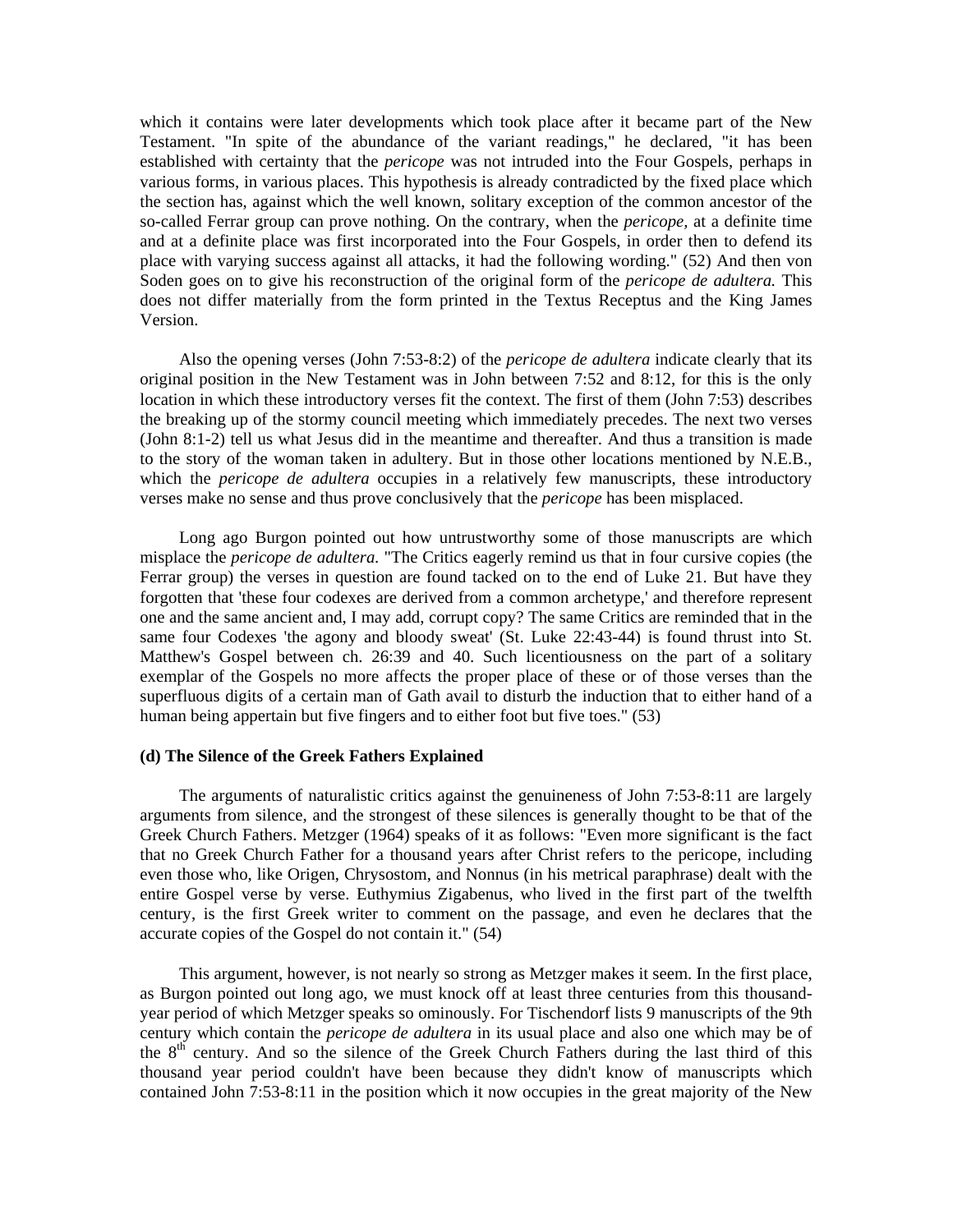Testament manuscripts. The later Greek Fathers didn't comment on these verses mainly because the earlier Greek Fathers hadn't done so.

But neither does the silence of the earlier Greek Fathers, such as Origen (c. 230), Chrysostom (c. 400), and Nonnus (c. 400), necessarily imply that these ancient Bible scholars did not know of the *pericope de adultera* as part of the Gospel of John. For they may have been influenced against it by the moralistic prejudice of which we have spoken and also by the fact that some of the manuscripts known to them omitted it. And Burgon mentions another very good reason why these early Fathers failed to comment on this section. Their commenting was in connection with their preaching, and their preaching would be affected by the fact that the *pericope de adultera* was omitted from the ancient Pentecostal lesson of the Church.

"Now for the first time, it becomes abundantly plain, why Chrysostom and Cyril, in publicly commenting on St. John's Gospel, pass straight from ch. 7:52 to ch. 8:12. Of course they do. Why should they,—how could they,—comment on what was not publicly read before the congregation? The same thing is related (in a well-known 'scholium') to have been done by Apolinarius and Theodore of Mopsuestia. Origen also, for aught I care, —though the adverse critics have no right to claim him, seeing that his commentary on all that part of St. John's Gospel is lost,—but Origen's name, as I was saying, for aught I care, may be added to those who did the same thing." (55)

At a very early date it had become customary throughout the Church to read John 7:37-8:12 on the day of Pentecost. This lesson began with John 7:37-39, verses very appropriate to the great Christian feast day in which the outpouring of the Holy Spirit is commemorated: *In the last day, that great day of the feast, Jesus stood and cried saying, If any man thirst, let him come unto Me and drink . . . But this spake He of the Spirit which they that believe on Him should receive.* Then the lesson continued through John 7:52, omitted John 7:53-8:11, and concluded with John 8:12, *Again therefore Jesus spake unto them, saying, I am the light of the world: he that followeth Me shall not walk in darkness, but shall have the light of life.* Thus the fact that the *pericope de adultera* was not publicly read at Pentecost was an additional reason why the early Greek Church Fathers did not comment on it.

Why was the story of the adulteress omitted from the Pentecostal lesson? Obviously because it was inappropriate to the central idea of Pentecost. But critics have another explanation. According to them, the passage was not part of the Gospel of John at the time that the Pentecostal lesson was selected. But, as Burgon pointed out, this makes it more difficult than ever to explain how this passage came to be placed after John 7:52. Why would a scribe introduce this story about an adulteress into the midst of the ancient lesson for Pentecost? How would it occur to anyone to do this?

Moreover, although the Greek Fathers were silent about the *pericope de adultera,* the Church was not silent. This is shown by the fact that John 8:3-11 was chosen as the lesson to be read publicly each year on St. Pelagia's day, October 8. Burgon points out the significance of this historical circumstance. "The great Eastern Church speaks out on this subject in a voice of thunder. In all her Patriarchates, as far back as the written records of her practice reach, —and they reach back to the time of those very Fathers whose silence was felt to be embarrassing,—the Eastern Church has selected nine out of these twelve verses to be the special lesson for October 8." (56)

### **(e) The Internal Evidence**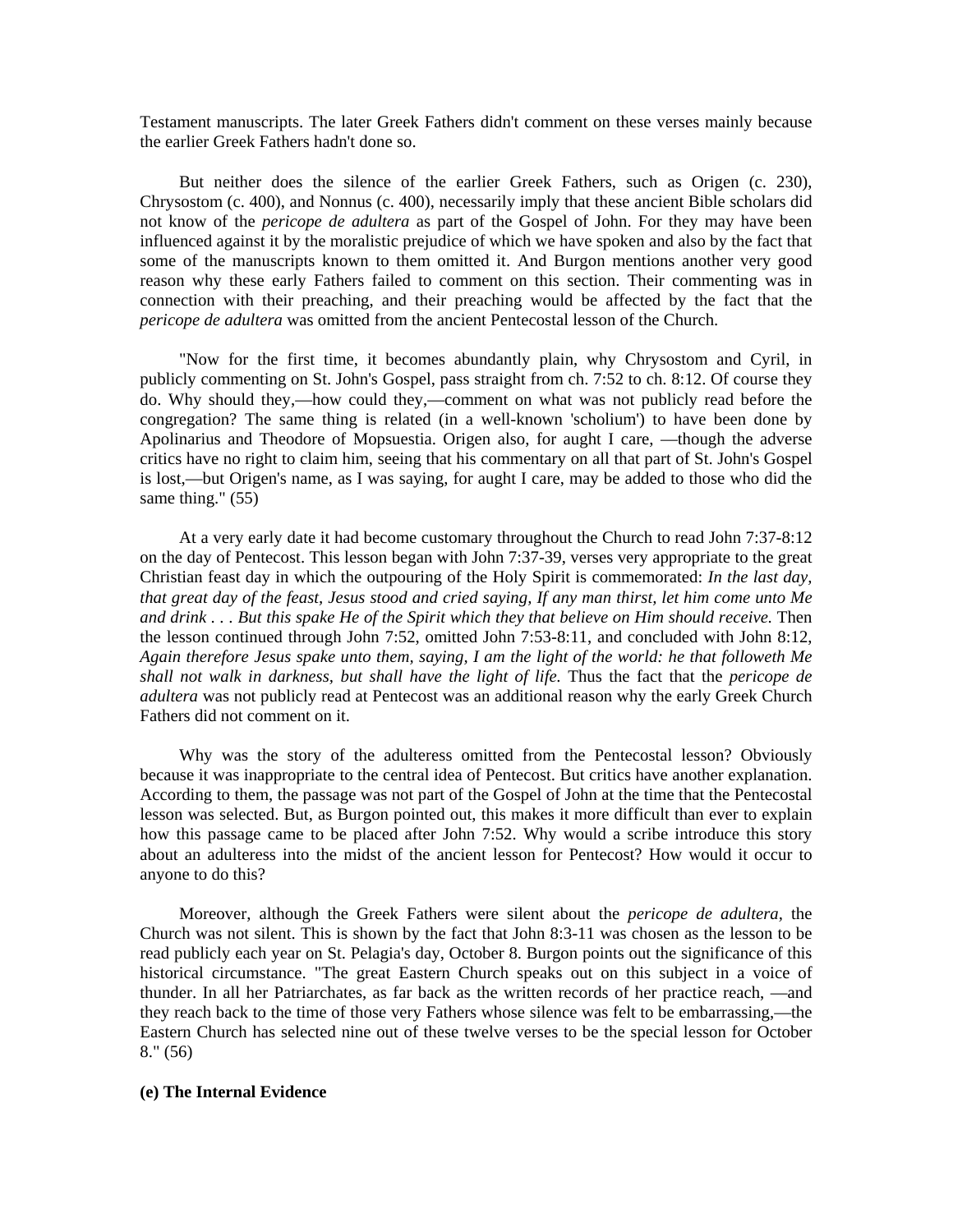Naturalistic critics have tried to argue against the genuineness of John 7:53-8:11 on the basis of the internal evidence. Colwell (1952), for example, claims that the story of the woman taken in adultery does not fit its context and that it differs in its vocabulary and general tone from the rest of John's Gospel. (57) But by these arguments the critics only create new difficulties for themselves. For if the *pericope de adultera is* an interpolation and if it is so markedly out of harmony with its context and with the rest of the Gospel of John, why was it ever placed in the position which it now occupies? This is the question which Steck (1893) (58) asked long ago, and it has never been answered.

Actually, however, there is little substance to these charges. Arguments from literary style are notoriously weak. They have been used to prove all sorts of things. And Burgon long ago pointed out expressions in this passage which are characteristic of John's Gospel. "We note how entirely in St. John's manner is the little explanatory clause in ver. 6, —'This they said, tempting Him that they might have to accuse Him.' We are struck besides by the prominence given in verses 6 and 8 to the act of writing, — allusions to which, are met with in every work of the last Evangelist." (59)

As for not fitting the context, Burgon shows that the actual situation is just the reverse. When the *pericope de adultera is* omitted, it leaves a hole, a gaping wound that cannot be healed. "Note that in the oracular Codexes *B* and *Aleph* immediate transition is made from the words 'out of Galilee ariseth no prophet,' in ch. 7:52, to the words 'Again therefore JESUS spake unto them, saying,' in ch. 8:12. And we are invited by all the adverse Critics alike to believe that so the place stood in the inspired autograph of the Evangelist.

"But the thing is incredible. Look back at what is contained between ch. 7:37 and 52, and note— (a) That two hostile parties crowded the Temple courts (ver. 40-42); (b) That some were for laying violent hands on our LORD (ver. 44); (c) That the Sanhedrin, being assembled in debate, were reproaching their servants for not having brought Him prisoner, and disputing one against another (ver. 45-52). How can the Evangelist have proceeded,—'Again therefore JESUS spake unto them, saying, I am the light of the world'? What is it supposed then that St. John meant when he wrote such words?" (60)

Surely the Dean's point is well taken. Who can deny that when John 7:53-8:11 is rejected, the want of connection between the seventh and eighth chapters is exceedingly strange? The reader is snatched from the midst of a dispute in the council chamber of the Sanhedrin back to Jesus in the Temple without a single word of explanation. Such impressionistic writing might possibly be looked for in some sophisticated modern book but not in a book of the sacred Scriptures.

### **(f) The Negative Evidence of the Manuscripts and Versions Explained**

It is not surprising that the *pericope de adultera* is omitted in Papyri 66 and 75, *Aleph B* W and L. For all these manuscripts are connected with the Alexandrian tradition which habitually favored omissions. When once the Montanists or some other extreme group had begun to leave the story of the adulteress out of their copies of John's Gospel, the ascetic tendencies of the early Church were such that the practice would spread rapidly, especially in Egypt, and produce just the situation which we find among the Greek manuscripts. For the same reason many manuscripts of the Coptic (Egyptian) versions, including the recently discovered Bodmer Papyrus III, omit this passage, as do also the Syriac and Armenian versions. All these versions reflect the tendency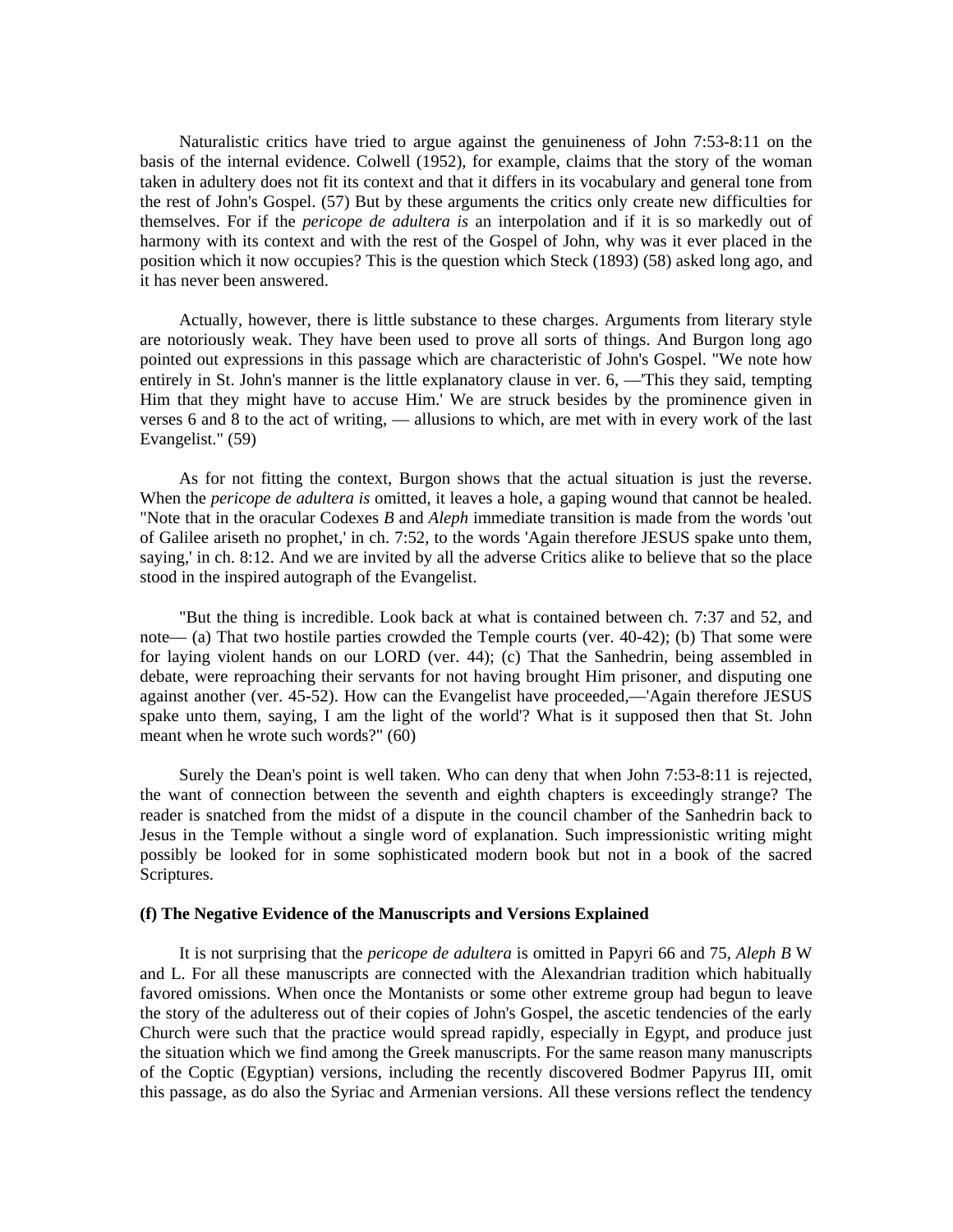to omit a passage which had become offensive. And the fact that the section had been so widely omitted encouraged later scribes to play the critic, and thus were produced the unusually large number of variant readings which appear in this passage in the extant manuscripts. And for the same cause many scribes placed deletion marks on the margin opposite this section.

None of these phenomena proves that the *pericope de adultera* is not genuine but merely that there was a widespread prejudice against it in the early Church. The existence of this prejudice makes it more reasonable to suppose that the story of the adulteress was omitted from the text of John than to insist that in the face of this prejudice it was added to the text of John. There would be a motive for omitting it but no motive for adding it.

# 5. The Last Twelve Verses Of Mark

Burgon's best known work in the field of textual criticism was his treatise on *The Last Twelve Verses of Mark,* which he published in 1871 after years of preliminary study. (61) For over a century this volume has deservedly been held in high esteem by believing Bible students, and its basic arguments all this while have remained irrefutable. In the following paragraphs*,*  therefore, an effort will be made to summarize Burgon's discussion of this disputed passage and to bring his work up to date by the inclusion of new material which has been discovered since Burgon's day.

### **(a) The Critics Unable to Develop a Satisfactory Theory**

*And they went out quickly and fled from the sepulchre; for they trembled and were amazed: neither said they any thing to any man; for they were afraid.* All the naturalistic critics agree that with this verse (Mark 16:8) the genuine portion of Mark's Gospel ends. But this negative conclusion is the only thing upon which critics are able to agree in regard to the conclusion of Mark. When we ask how it came about that Mark's Gospel ends here without any mention of the post-resurrection appearances of Christ, immediately the critics begin to argue among themselves. For over one hundred years (since the publication of Burgon's book) they have been discussing this question and have been unable to come up with a theory which is acceptable to all or even to most of them.

According to some critics, Mark intentionally ended his Gospel with the words *for they were afraid.* J. M. Creed (1930), (62) for example, and R. H. Lightfoot (1950) (63) have argued that all other attempts to explain why the Gospel of Mark ends here have failed, and that therefore we *must* believe that Mark purposely concluded his Gospel at this point. The scholars who hold this view have advanced various theories to explain why Mark would have done so strange a thing. According to Creed, the story of the empty tomb was new when Mark wrote his Gospel, and by ending with the silence of the women Mark was explaining why this story had never been told before. (64) According to Lohmeyer (1936), the purpose of Mark in ending his Gospel at 16:8 was to hint at a glorious second coming of Christ which was to take place in Galilee. (65) Lightfoot (1937) had a Barthian theory of this passage. He thought that Mark's purpose in concluding with 16:8 was to leave the reader in a state of reverent awe which anticipated an "event" or "crisis" which was "found to have the quality of absolute finality" (66) (whatever that means).

But the theory that Mark purposely ended his Gospel at 16:8 has never been widely held, in spite of Creed's and Lightfoot's arguments that this is the only possible view. As Beach (1959)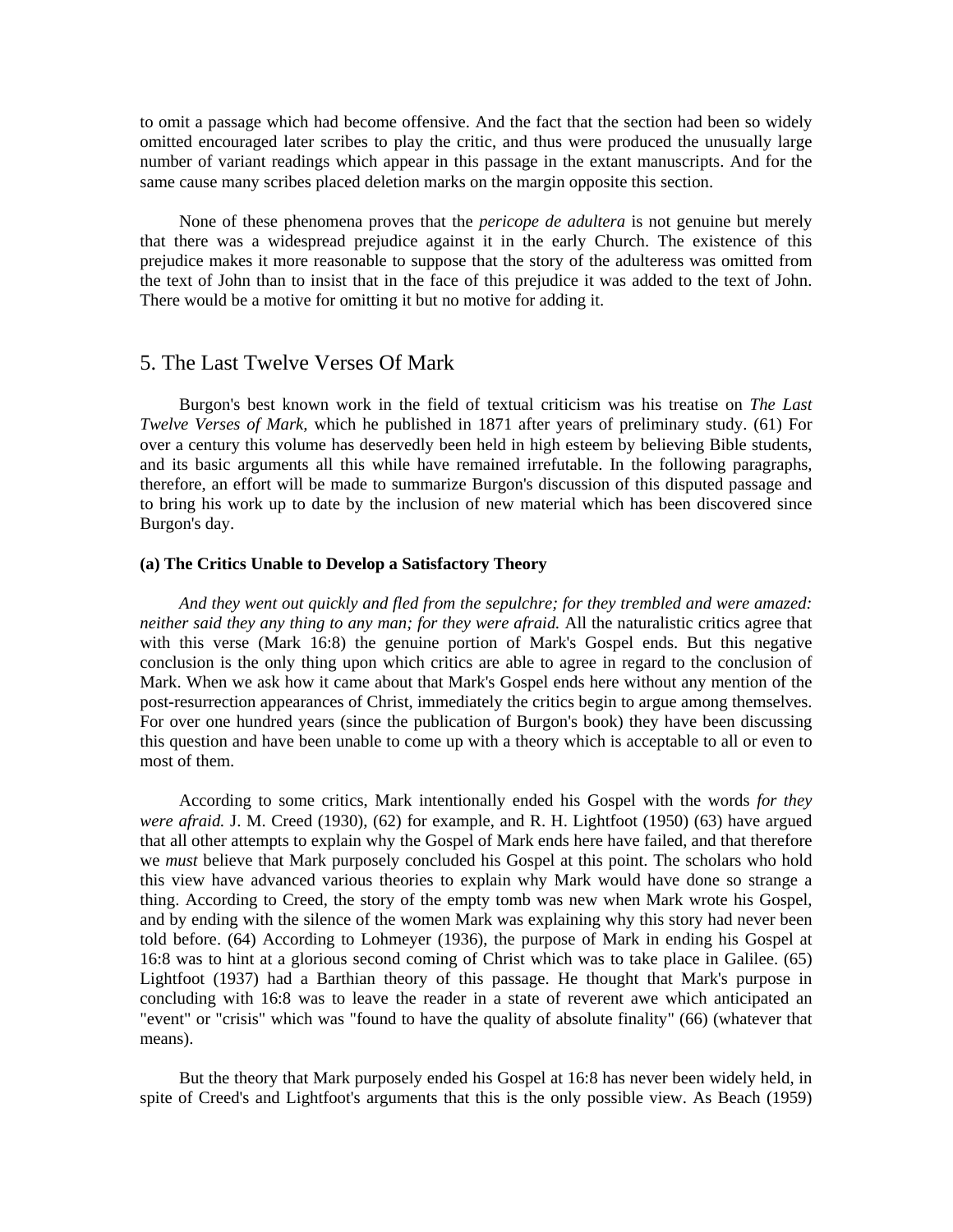rightly observes, "It seems unlikely that Mark would end the Gospel on a note of fear, for the whole purpose and import of the Gospel is that men should not be afraid." (67) And it is even less likely that Mark concluded his Gospel without any reference to the appearance of the risen Christ to His disciples. For this, as W. L. Knox (1942) reminds us, would be to leave unmentioned "the main point of his Gospel, and the real 'happy ending' on which the whole faith of the Church depended." (68)

Many of those who hold that the Gospel of Mark ends at 16:8 endeavor to account for this alleged fact by supposing that Mark intended to finish his Gospel but was prevented from doing so, perhaps by death. "At Rome," remarks Streeter (1924), "in Nero's reign this might easily happen." (69) But to suppose that Mark died thus prematurely is to contradict the express statements of Papias, Irenaeus, Clement of Alexandria, and Origen that Mark lived to publish his Gospel. And even if all these ancient writers were wrong and Mark did die before he had finished his Gospel, would his associates have published it in this incomplete state? Would they not have added something from their recollections of Mark's teaching to fill in the obvious gap in the narrative? Only by doing thus could they show their regard for their deceased friend.

Hence the only remaining alternative open to the critics is that the original ending of Mark's Gospel has completely disappeared. Juelicher (1894) (70) and C. S. C. Williams (1951) (71) suggest that it was intentionally removed by certain of those who disapproved of its teaching concerning Christ's resurrection. Other scholars believe that the original conclusion of Mark's Gospel was lost accidentally. Since it was the last page, they argue, it might easily have been torn off. But although these theories explain the absence of this hypothetical "lost ending" from *some*  of the manuscripts, it can hardly account for its complete disappearance from *all* the known copies of Mark. Creed (1930) pointed this out some years ago. "Once the book was in circuration, the conclusion would be known and a defective copy could be completed without difficulty. And there would be an overwhelming interest in a restoration of the complete text at this crucial point. It would seem better, therefore, to push back the supposed mutilation to the very beginning of the book's history. But the earlier we suppose the mutilation to have taken place, the greater the likelihood that the author was himself within reach to supply what was wanting." (72)

### **(b) Ancient Evidence Favorable to Mark 16:9-20**

Thus it is an easy thing to say that the genuine portion of the Gospel of Mark ends at 16:8, but it is a difficult task to support this statement with a satisfactory explanation as to how the Gospel came to end there, a task so difficult that it has not yet been adequately accomplished. But the last twelve verses of Mark cannot be disowned on the strength of an unsupported statement, even when it is made by the most eminent of modern scholars. For these verses have an enormous weight of testimony in their favor which cannot be lightly set aside. They are found in all the Greek manuscripts except *Aleph* and *B* and in all the Latin manuscripts except *k*. All the Syriac versions contain these verses, with the exception of the Sinaitic Syriac, and so also does the Bohairic version. And, even more important, they were quoted as Scripture by early Church Fathers who lived one hundred and fifty years before *B* and *Aleph* were written, namely, Justin Martyr (c. 150), (73) Tatian (c. 175), (74) Irenaeus (c. 180), (75) and Hippolytus (c. 200), (76) Thus the earliest extant testimony is on the side of these last twelve verses. Surely the critical objections against them must be exceedingly strong to overcome this evidence for their genuineness.

### **(c) Documents That Omit Mark 16:9-20**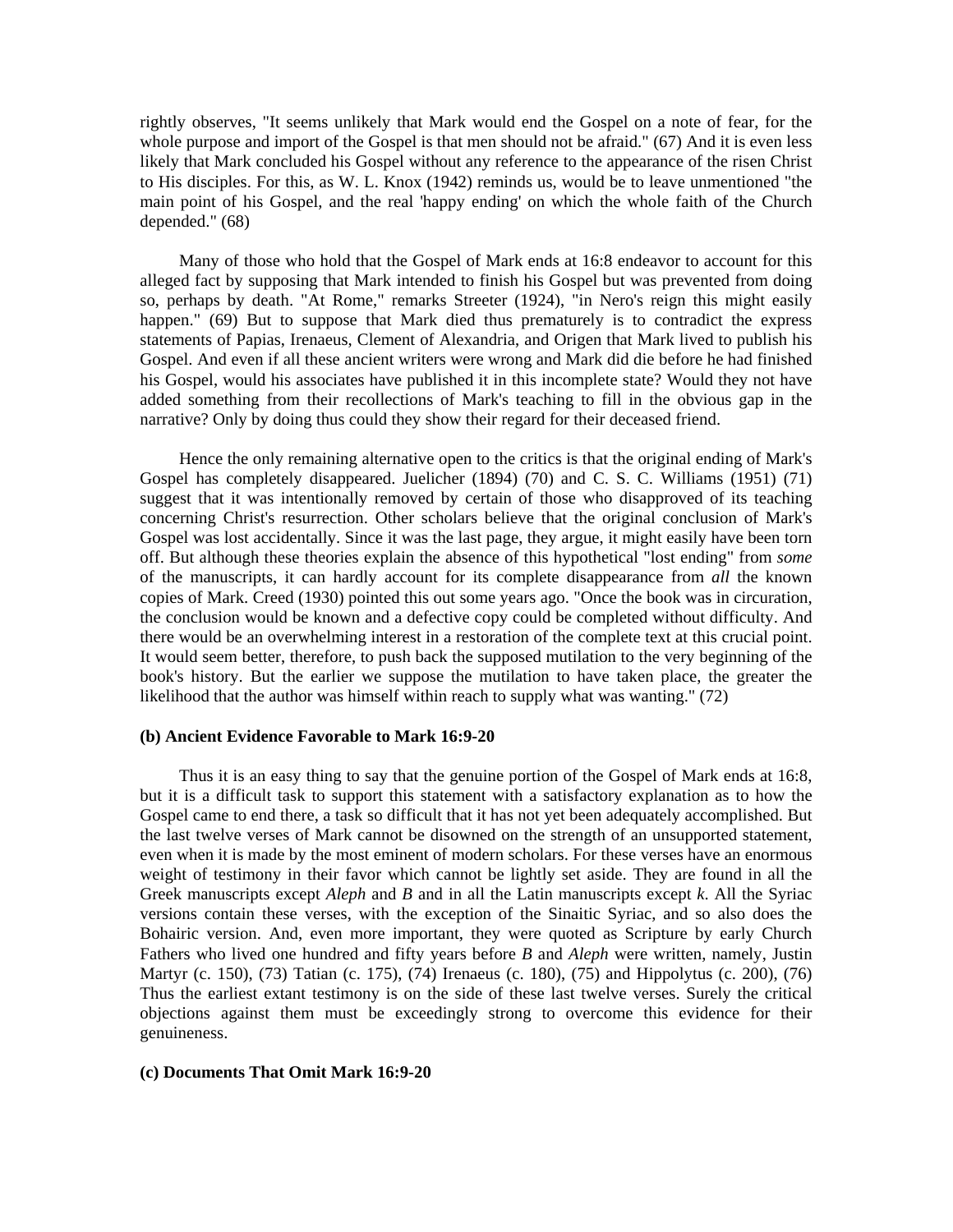No doubt the strongest argument that can be brought against the last twelve verses of Mark is that there are extant documents that omit them. In Legg's apparatus these are listed as follows: the Greek manuscripts *Aleph* and B. the Sinaitic Syriac manuscript, the Adysh and Opiza manuscripts of the Old Georgian version, and 8 manuscripts of the Armenian version. Colwell (1937), however, has enlarged this list of Armenian manuscripts to 62. (77)

In place of Mark 16:9-20 the Old Latin manuscript k has the so called "short ending" of Mark, which reads as follows:

And all things whatsoever that had been commanded they explained briefly to those who were with Peter; after these things also Jesus Himself appeared and from the east unto the west sent out through them the holy and uncorrupted preaching of eternal salvation. Amen.

*L, Psi,* and a few other Greek manuscripts have this "short ending" placed between 16:8 and 16:9. P. Kahle (1951) reports that 5 Sahidic manuscripts also contain both this "short ending" and Mark 16:9-20. (78) The "short ending" is also found in the margins of 2 Bohairic manuscripts and in 7 Ethiopic ones.

### **(d) The Negative Evidence of the Documents Inconclusive**

Long ago Burgon demonstrated that this negative evidence of the documents is inconclusive. In the first place, he pointed out that in the early Church there were those who had difficulty in reconciling Mark 16:9 with Matthew 28:1. For, at first sight, these two passages seem to contradict each other. Mark says that Christ rose "early the first day of the week," that is, *Sunday morning*; while Matthew seems to say that Christ rose "in the end of the Sabbath," which, strictly interpreted, means Satu*rday evening*. It is true that Matthew's expression can be more loosely construed to mean *the* end *of Saturday night,* and thus the conflict with Mark can be avoided, but there were some early Christians, it seems, who did not realize this and were seriously troubled by the apparent disagreement. Eusebius (c. 325), in his *Epistle to Marinus,*  discusses this problem at considerable length. His solution was to place a comma after the word *risen* in Mark 16:9 and to regard the phrase *early the first day of the week* as referring to the time at which Jesus appeared to Mary Magdalene rather than as indicating the hour in which He rose from the dead. (79)

In the second place, Burgon called attention to the fact that in many ancient manuscripts of the Four Gospels the Western order was followed. Matthew was placed first, then John, then Luke, and finally Mark. Thus Mark 16:9-20 was often, no doubt, written on the very last page of the manuscript and could easily be torn off. (80) Suppose some early Christian, who was already wrestling with the problem of harmonizing Mark 16:9 with Matthew 28:1, should find a manuscript which had thus lost its last page containing Mark 16:9-20. Would not such a person see in this omission an easy solution of his difficulties? He would argue as modern critics do that the genuine text of Mark ended at 16:8 and that verses 16:9-20 were a later addition to the Gospel narrative. Thus a tendency on the part of certain ancient scribes to omit the last twelve verses of Mark could easily develop, especially at Alexandria where the scribes were accustomed to favor the shorter reading and reject the longer as an interpolation.

### **(e) The Alleged Difference in Literary Style**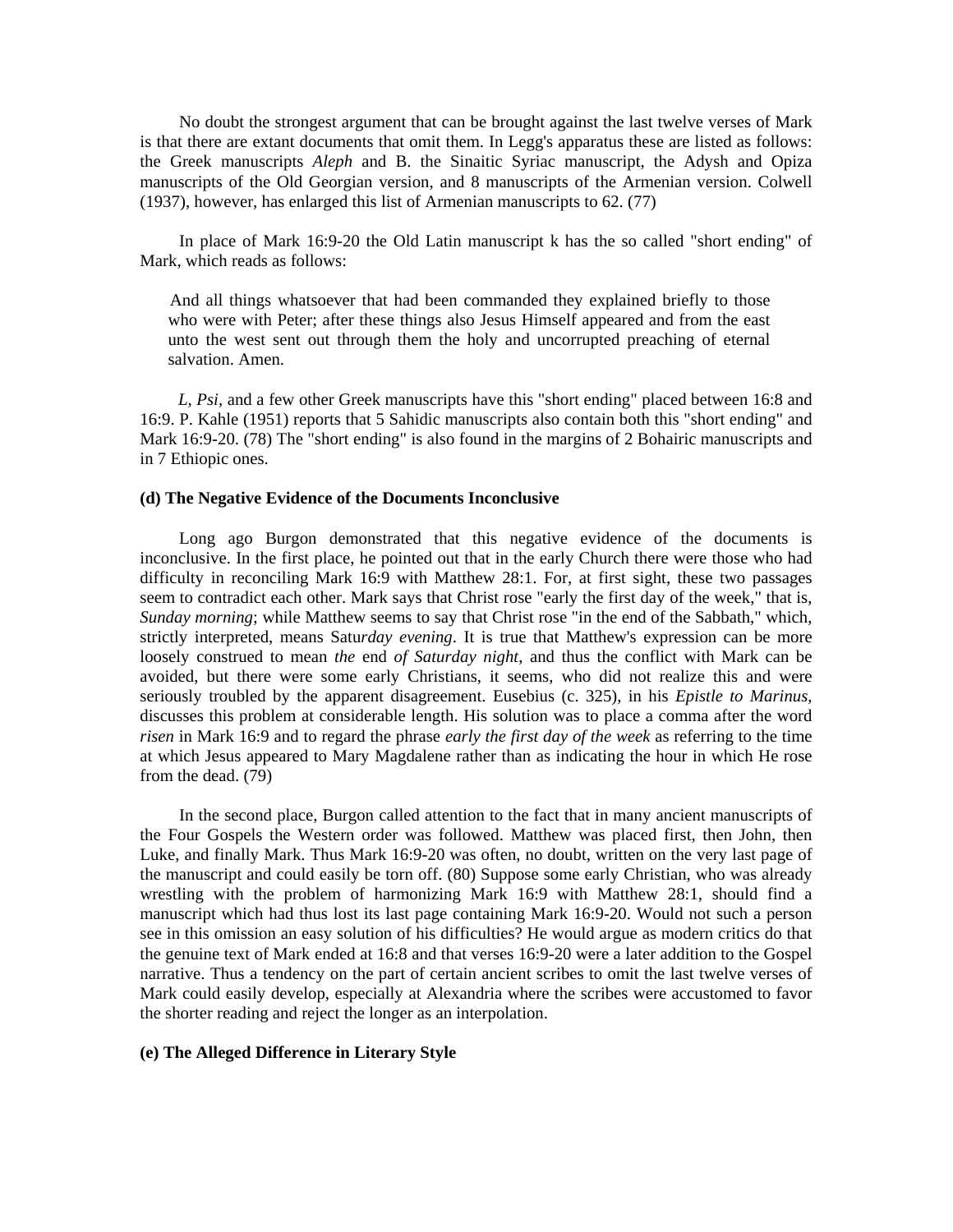One of the negative arguments employed by the critics is the alleged difference in literary style which distinguishes these last twelve verses from the rest of Mark's Gospel. This argument is still used by critics today. Thus Metzger (1964) claims that "seventeen non-Marcan words or words used in a non-Marcan sense" are present in these verses. (81) Long ago, however, Tregelles (1854) admitted "that arguments on *style* are often very fallacious, and that by themselves they prove very little." (82) And Burgon (1871) demonstrated this to be true. In a brilliant chapter of his treatise on Mark he showed that the alleged differences of style were mere nothings. For example, Meyer (1847) and other critics had made much of the fact that two typically Marcan words, namely, *euthus* (straightway) and *palin* (again) were not found in Mark 16:9-20. Burgon showed that *euthus* did not occur in chapters 12 and 13 of Mark and palin did not occur in chapters 1, 6, 9, and 13 of Mark. Thus the fact that these words did not occur in Mark 16:9-20 proved nothing in regard to the genuineness of this section. (83)

### **(f) The Alleged Discrepancy Between Mark 16:9-20 and Mark 16:1-8**

For over one hundred years also it has been said that there is a discrepancy, a remarkable lack of continuity, between the last twelve verses of Mark and the preceding eight verses. Mark 16:9-20, we are told, differs so radically from Mark 16:1-8 that it could not have been written by the Evangelist himself but must have been added by a later hand. Why, the critics ask, are we not told what happened to the women, and why is no account given of the appearance of the risen Christ to Peter and the other disciples in Galilee, a meeting which is promised in Mark 16:7? These objections, however, are not as serious as at first they seem to be. For it was evidently not Mark's intention to satisfy our curiosity about the women or to report that meeting of Christ and His disciples which is promised in Mark 16:7. His purpose was to emphasize the importance of faith in the risen Christ. *He that believeth and is baptized shall be saved, but he that believeth not shall be damned. And these signs shall follow them that believe* (Mark 16:16-17). Thus he passes over everything else and concentrates on those appearances of the risen Christ in which belief (or unbelief) is especially involved.

Thus there is nothing in these arguments from internal evidence which need give the defender of Mark 16:9-20 any real cause for concern. On the contrary, the critics themselves are the ones who must bear the sting of these objections. They are caught in their own trap. For if the last twelve verses of Mark are in such obvious disagreement with what immediately precedes, how could they ever have been added by a later hand? Why didn't the person who added them remove such glaring contradictions?

Hort answered this question by supposing that Mark 16:9-20 was taken by some scribe from a lost document and added to Mark's Gospel without change. (84) Similarly, Streeter suggested that Mark 16:9-20 was originally "a summary intended for catechetical purposes; later on the bright idea occurred to some one of adding it as a sort of appendix to his copy of Mark." (85) This theory of Hort and Streeter, however, is far from a satisfactory explanation of the facts. For if Mark 16:9-20 was taken from an independent document and if the discontinuity between this section and the preceding verses is as great as these scholars say it is, then why were no efforts made to smooth over the discrepancy? The manuscripts reveal no signs of any such attempts.

### **(g) Eusebius' Epistle to Marinus**

Eusebius (c. 325) did not include Mark 16:9-20 in his *canons,* a cross reference system which he had devised for the purpose of making it easier to look up parallel passages in the Four Gospels. This does not necessarily mean, however, that Eusebius rejected these last twelve verses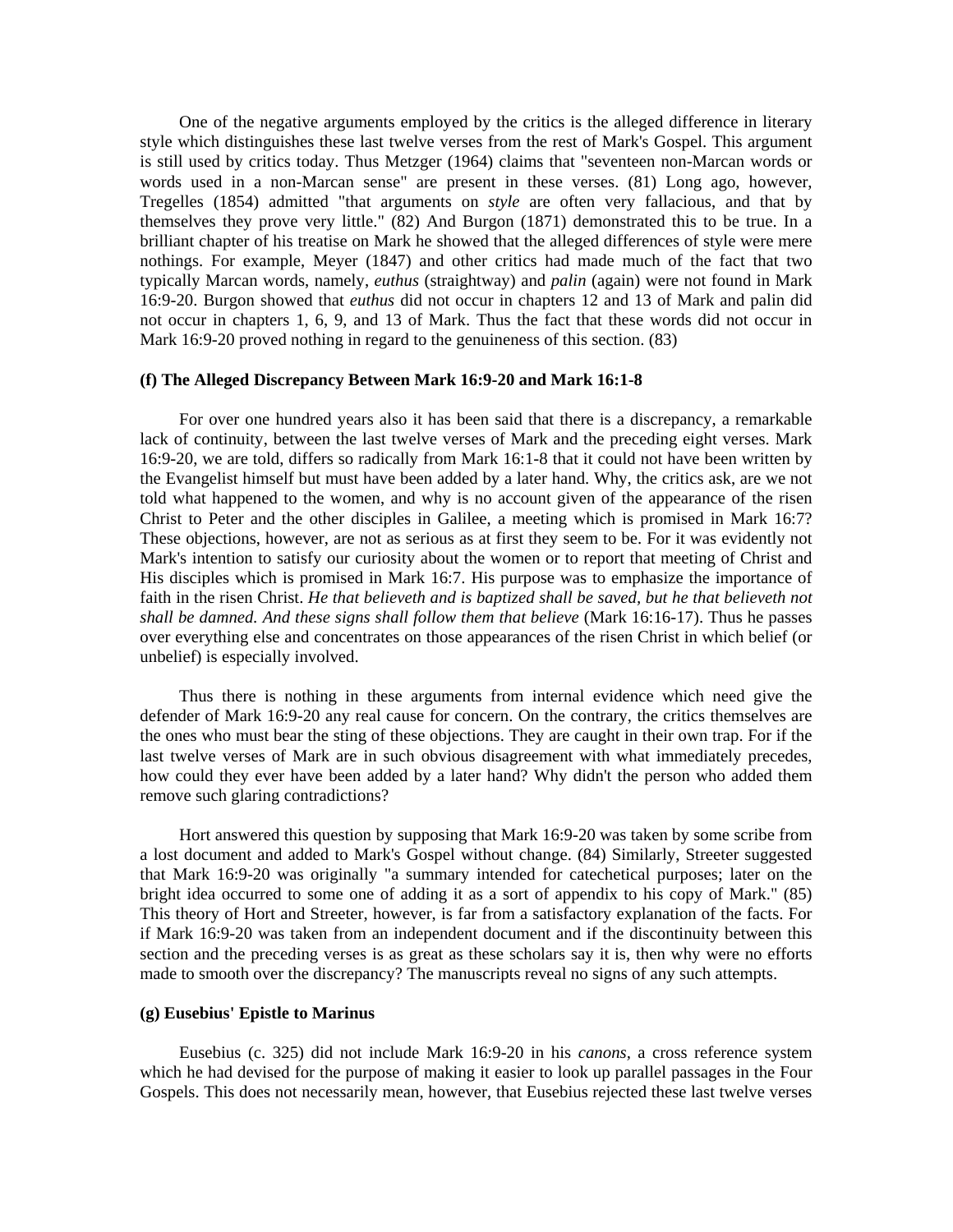of Mark. Burgon demonstrated this long ago in his study of Eusebius' *Epistle to Marinus.* The relevant portions of this Epistle are translated by Burgon as follows

"He who is for getting rid of the entire passage will say that it is not met with in all the copies of Mark's Gospel: the accurate copies at all events *circumscribe the end* of Mark's narrative at the words of the young man who appeared to the women and said, 'Fear not ye! Ye seek Jesus of Nazareth,' etc.: to which the Evangelist adds,—'And when they heard it, they fled, and said nothing to any man, for they were afraid.' For at these words, in almost all copies of the Gospel according to Mark, *the end has been circumscribed.* What follows, (which is met with seldom, and only in some copies, certainly not in all,) might be dispensed with.

"But another, on no account daring to reject anything whatever which is, under whatever circumstance, met with in the text of the Gospels, will say that here are two readings (as is so often the case elsewhere;) and that *both* are to be received,— inasmuch as by the faithful and pious, *this* reading is not held to be genuine rather than *that* nor *that* than *this."* (86)

This passage from Eusebius was repeated by Jerome (c. 400), Hesychius of Jerusalem (c. 430), and Victor of Antioch (c. 550). On the basis of it modern critics claim that Eusebius rejected the last twelve verses of Mark, but this is plainly an exaggeration. The second paragraph of this passage shows that Eusebius regarded Mark 16:9-20 as at least possibly genuine. Critics also have interpreted Eusebius as stating that "the accurate copies" and "almost all copies" end Mark's Gospel at 16:8. But Burgon pointed out that Eusebius doesn't say this. Eusebius says that the accurate copies *cicumscribe the end* at 16:8 and that in almost all copies *the end has been circumscribed* at this point. What did Eusebius mean by this unusual expression? Burgon's explanation seems to be the only possible one.

Burgon reminded his readers that it was customary, at least in the later manuscript period, to indicate in the New Testament manuscripts the beginning and the end of the Scripture lesson appointed to be read in the worship services of the Church. The beginning of the Scripture lesson was marked by the word beginning (Greek *arche),* written in the margin of the manuscript, and the end of the reading by the word *end* (Greek *telos),* written in the text. Burgon argued that this practice began very early and that it was this to which Eusebius was referring when he said that the most accurate copies and almost all copies *circumscribe the end* at Mark 16:8. Eusebius was not talking about the end of the Gospel of Mark but about the liturgical sign indicating the end of a Scripture lesson. He is simply saying that this liturgical sign *end (telos)* was present after Mark 16:8 in many of the manuscripts known to him. (87)

This may explain why some of the New Testament documents omit Mark 16:9-20. It may be that some scribe saw the liturgical sign *end (telos)* after Mark 16:8 and, misinterpreting it to mean that Mark's Gospel ended at this point, laid down his pen. And this would be especially likely to happen if the last page, containing Mark 16:9-20 had accidentally been torn off. "Of course," Burgon argued, "it will have *sometimes* happened that S. Mark 16:8 came to be written at the bottom of the left hand page of a manuscript. And we have but to suppose that in the case of one such Codex the next leaf, which should have been *the last,* was missing, — (the *very thing which has happened in respect of one of the Codices at Moscow)* — and what else *could* result when a copyist reached the words, FOR THEY WERE AFRAID. THE END, but the very phenomenon which has exercised critics so sorely and which gives rise to the whole of the present discussion? The copyist will have brought S. Mark's Gospel to an end there, *of course.*  What else could he possibly do?" (88)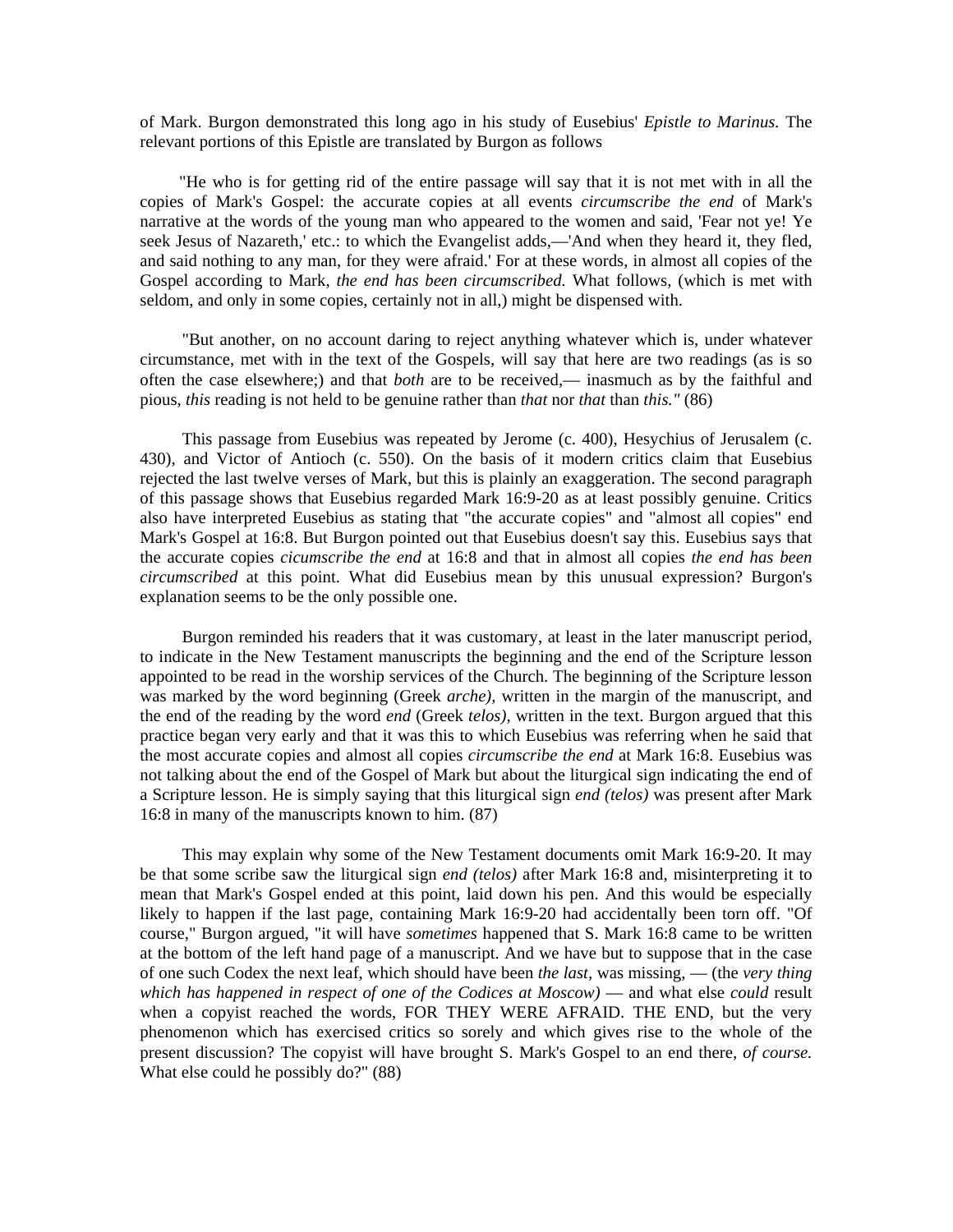When once this omission of Mark 16:9-20 was made, it would be readily adopted by early Christians who were having difficulty harmonizing Mark 16:9 with Matthew 28:1. "That some," Burgon observes, "were found in very early times eagerly to acquiesce in this omission; to sanction it, even to multiply copies of the Gospel so mutilated; (critics or commentators intent on nothing so much as reconciling the apparent discrepancies in the Evangelical narratives;) appears to me not at all unlikely." (89)

Burgon also suggested that just as Jerome and other later writers copied Eusebius' *Epistle to Marinus* so in this Epistle Eusebius himself was merely copying some lost treatise of Origen (c. 230), (90) and this was one of the very few points on which Westcott and Hort were inclined to agree with Burgon. (91) If this suggestion is correct and Origen was the original author of the *Epistle to Marinus,* then the consequences for textual criticism are very important. For all documents that omit Mark 16:9-20 are in some way connected with Alexandria or Caesarea, the two localities in which Origen, the great textual critic of antiquity, lived and labored. The absence of Mark 16:9-20 from these documents and the doubts which Eusebius seems to have felt about them may all be due to an error of judgment on the part of Origen.

### **(h) Were Heretics Responsible for the Omission of Mark 16:9-20?**

Burgon died in 1888, too soon to give us the benefit of his comment on a development which had taken place shortly before his death, namely, the discovery in 1884 of the apocryphal *Gospel of Peter* in a tomb at Akhmim in Egypt. (92) Had Burgon lived longer, he would not have failed to point out the true significance of the agreement of this *Gospel of Peter* with the Old Latin New Testament manuscript  $k$  in the last chapter of the Gospel of Mark..

According to modern scholars, the original *Gospel of Peter* was written about 150 A.D. by docetic heretics who denied the reality of Christ's sufferings and consequently the reality of His human body. This false view is seen in the account which this apocryphal writing gives of Christ's crucifixion. In it we are told that when our Lord hung upon the cross, the divine Christ departed to heaven and left only the human Jesus to suffer and die.

And the Lord cried out aloud saying: My power, my power, thou hast forsaken me. And when he had so said, he was taken up. (93)

Also the account which the *Gospel of Peter* gives of the resurrection of Christ is uniquely docetic.

… and they saw the heavens opened and two men descend thence having a great light, and drawing near unto the sepulchre… and the sepulchre was opened, and both of the young men entered in . . . and while they were yet telling them the things which they had seen, they saw again three men come out of the sepulchre, and two of them sustaining the other, and a cross following after them. And of the two they saw that their heads reached unto heaven, but of him that was led by them that it overpassed the heavens. And they heard a voice out of the heavens saying, Hast thou preached unto them that sleep? And an answer was heard from the cross, *saying:* Yea. (94)

In the Gospel of Mark the Old Latin New Testament manuscript *k* gives a heretical, docetic account of the resurrection of Christ similar to that found in the apocryphal *Gospel of Peter.* In Mark 16:4 manuscript *k* reads as follows: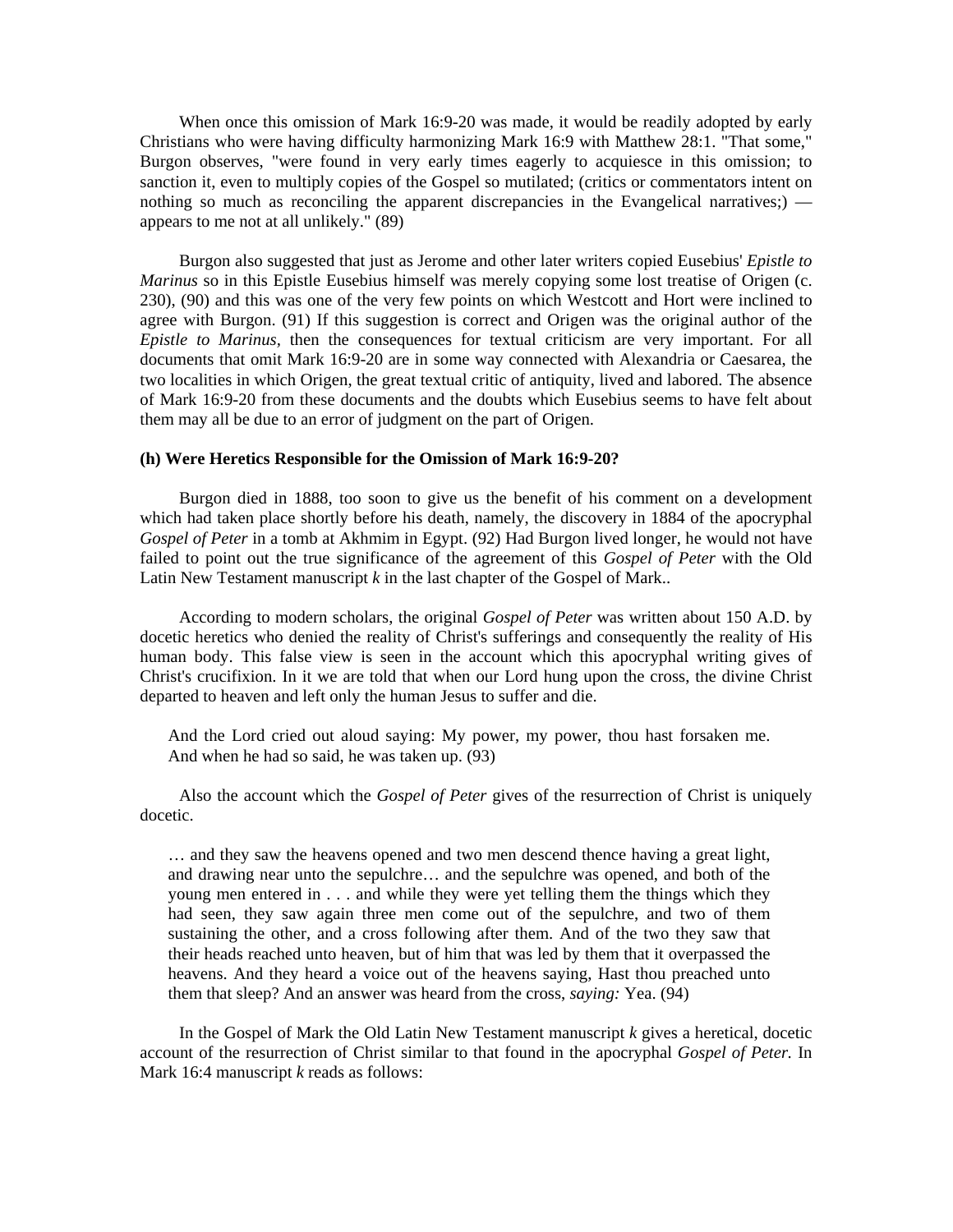Suddenly, moreover, at the third hour of the day, darkness fell upon the whole world, and angels descended from heaven, and as the Son of God was rising in brightness, they ascended at the same time with him, and straightway it was light. (95)

It is generally believed by scholars that *k* represents an early form of the Old Latin version, which, like the *Gospel of Peter,* dates from the 2nd century. If this is so, the fact that *k* agrees with the *Gospel of Peter* in giving a docetic account of the resurrection of Christ indicates that Irenaeus (c. 180) was correct in pointing out a special connection between the Gospel of Mark and docetism. This ancient Father observed that docetic heretics "who separate Jesus from Christ, alleging that Christ remained incapable of suffering, but that it was Jesus who suffered," preferred the Gospel of Mark. (96)

In chapter 16 of Mark, then, the Old Latin *k* contains a text which has been tampered with by docetic heretics who, like the author of the apocryphal *Gospel of Peter,* denied the reality of Christ's sufferings and of His human body. And this same *k* also omits the last twelve verses of Mark and substitutes in their place the so-called "short ending," which omits the post-resurrection appearances of Christ.

And all things whatsoever that had been commanded they explained briefly to those who were with Peter; after these things also Jesus Himself appeared and from the east unto the west sent out through them the holy and uncorrupted preaching of eternal salvation. Amen. (97)

Do not these facts fit together perfectly and explain each other? The same docetic heretics who tampered with the first half of Mark 16 in k also abbreviated the second half of Mark 16 in this same manuscript. They evidently thought that in the last twelve verses of Mark too great emphasis was placed on the bodily appearances of Christ to His disciples. They therefore rejected these concluding verses of Mark's Gospel and substituted a "short ending" of their own devising, a docetic conclusion in which Christ's post-resurrection appearances are almost entirely eliminated.

In addition to these docetists who abbreviated the conclusion of Mark's Gospel there were also other heretics, probably Gnostics, who expanded it by adding after Mark 16:14 a reading which was known to Jerome (415) (98) and which appears as follows in *Codex W* 

And they answered and said, 'This age of lawlessness and unbelief is under Satan, who doth not allow the truth of God to prevail over the unclean things of the spirits. Therefore reveal thy righteousness now.' So spake they to Christ. And Christ answered them, 'The term of the years of Satan's dominion hath been fulfilled, but other terrible things draw near. And for those who have sinned I was delivered over unto death, that they may return to the truth and sin no more, that they may inherit the spiritual and incorruptible glory of righteousness which is in heaven.' (99)

Hence, in addition to the causes which Dean Burgon discussed so ably, the tampering of heretics must have been one of the factors which brought about the omission of Mark 16:9-20 in the few New Testament documents which do omit this passage.

We see, then, that believing scholars who receive the last twelve verses of Mark as genuine are more reasonable than naturalistic scholars who reject them. For there are many reasons why these verses might have been omitted by the few New Testament documents which do omit them,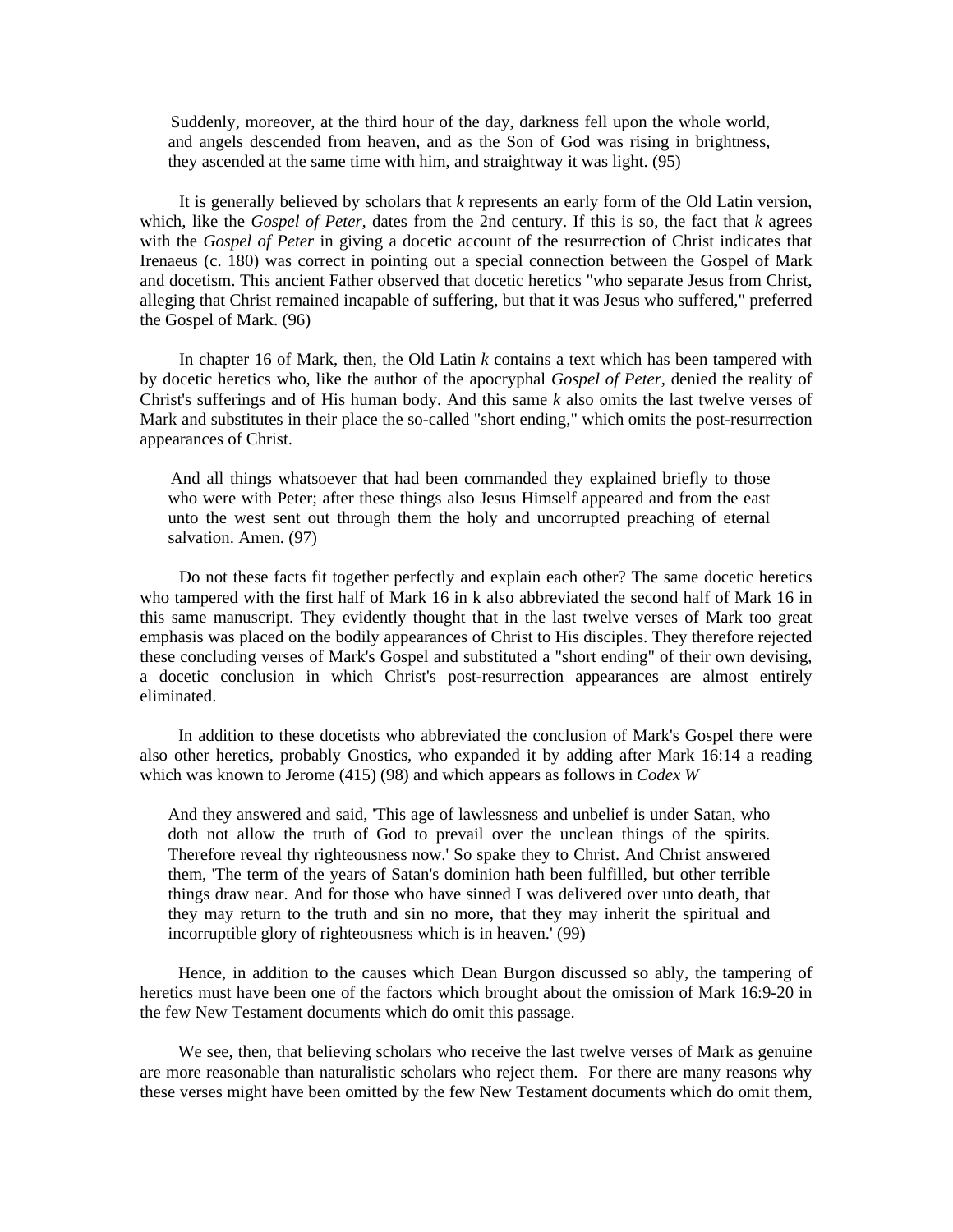but no reason has yet been invented which can explain satisfactorily either how a hypothetical "lost ending" of Mark could have disappeared from all the extant New Testament documents or how the author of Mark's Gospel could have left it incomplete without any ending at all.

It is sometimes said that the last twelve verses of Mark are not really important, so that it makes little difference whether they are accepted or rejected. This, however, is hardly the case. For Mark 16:9-20 is the only passage in the Gospels which refers specifically to the subject which is attracting so much attention today, namely, tongues, healings, and other spiritual gifts. The last verse of this passage is particularly decisive (Mark 16 :20). Here we see that the purpose of the miracles promised by our Lord was to confirm the preaching of the divine Word by the Apostles. Of course, then, these signs ceased after the Apostles' death. Today we have no need of them. The Bible is the all-sufficient miracle. And if we take this high view of the Bible, we cannot possibly suppose that the ending of one of the Gospels has been completely lost.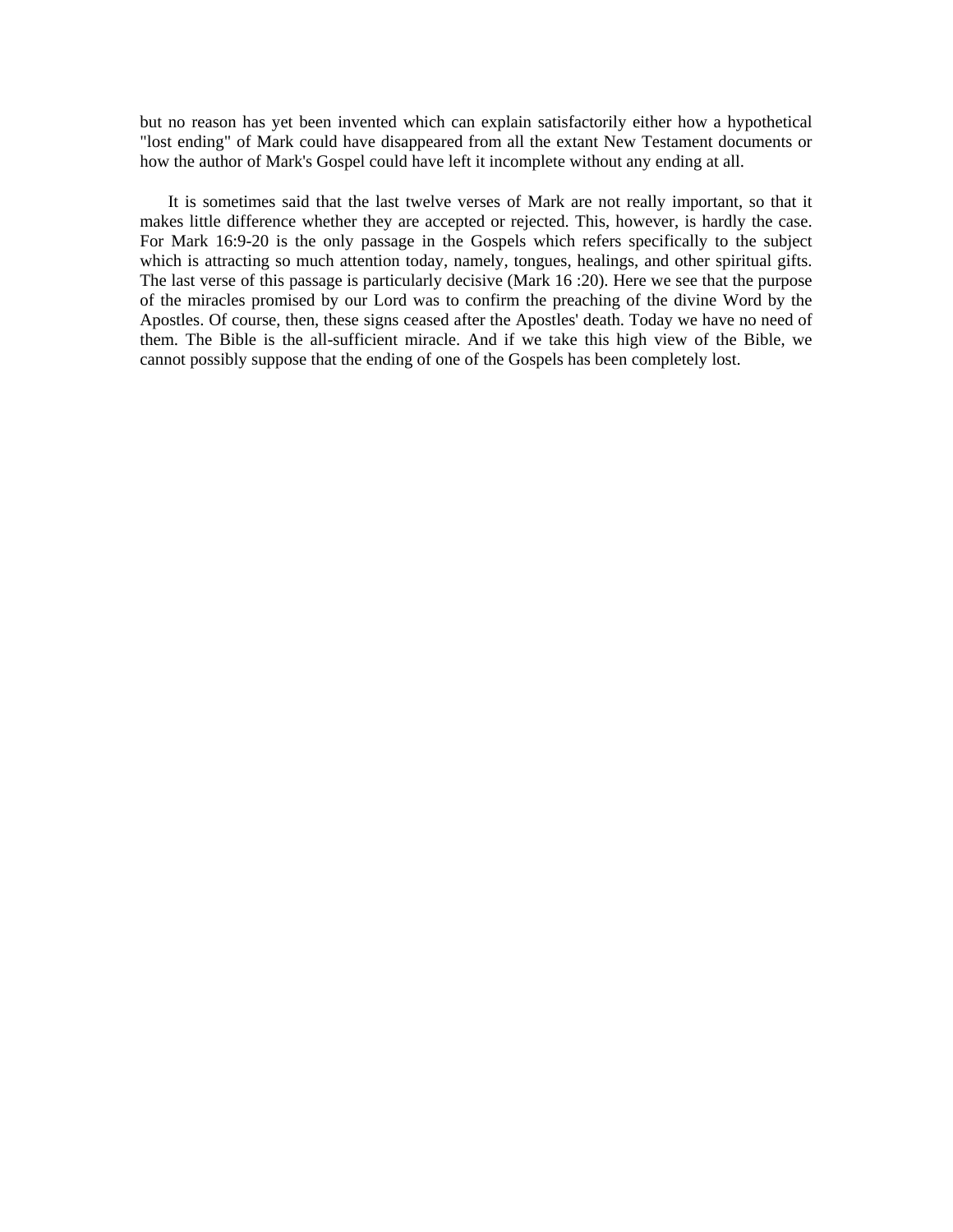# CHAPTER SEVEN

# **THE TRADITIONAL NEW TESTAMENT TEXT**

The Bible is the Book of the Covenant. Its origin is eternal, its inspiration infallible, its preservation providential and sure. In it God reveals Himself as the almighty Creator God, the faithful Covenant God, and the triune Saviour God. In it Christ reveals Himself to sinners as Prophet, Priest, and King. Hence the Bible is unique! divine! No other book is like the Bible. And because this is so, we must reject every type of naturalistic Bible study, every tendency to deal with the Bible as other ancient books are dealt with. Above all we must be alert to the dangers of naturalistic New Testament textual criticism. For this is naturalistic Bible study of a most insidious sort. It begins by persuading an unsuspecting Christian to ignore God's providential preservation of the Scriptures and then leads him on to ignore other divine aspects of the Bible until almost before he knows it he finds himself bereft of faith and almost completely modernistic in outlook.

Therefore, as Bible-believing Christians, we reject all forms of naturalistic New Testament textual criticism and adopt and advocate in their place a consistently Christian method which derives all its principles from the Bible itself and none from the textual criticism of other ancient books. And because this consistently Christian approach leads us to accept the Traditional New Testament Text, found in the vast majority of the manuscripts, as a trustworthy reproduction of the divinely inspired Originals, we shall now endeavor to defend this Traditional Text against the attacks of naturalistic critics and especially of Westcott and Hort. Such a defense may possibly contribute to the beginning of a new Reformation.

# 1. The Traditional Text Not The Invention Of Editors

Although naturalistic textual critics differ from one another in regard to many matters, they all agree in regarding the Traditional Text, found in the vast majority of the Greek New Testament manuscripts, as a late invention. They believe that there were editors who deliberately created the Traditional Text by selecting *readings* (words, phrases, and sentences) from the various texts already in existence and then recombining these readings in such a way as to form an altogether new text. This naturalistic view, however, is contrary to the evidence, as we shall endeavor to show in the following paragraphs.

### **(a) The Evidence of Codex W**

In demonstrating the antiquity of the Traditional Text it is well to begin with the evidence of *Codex W,* the Freer Manuscript of the Gospels, named after C. L. Freer of Detroit, who purchased it in 1906 from an Arab dealer at Gizeh, near Cairo. It is now housed in the Freer Gallery of Art in Washington, D.C. In 1912 it was published under the editorship of H. A. Sanders. (1) It contains the Four Gospels in the Western order, Matthew, John, Luke, Mark. In John and the first third of Luke the text is Alexandrian in character. In Mark the text is of the Western type in the first five chapters and of a mixed "Caesarean" type in the remaining chapters. The especial value of W, however, lies in Matthew and the last two thirds of Luke. Here the text is Traditional (Byzantine) of a remarkably pure type. According to Sanders, in Matthew the text of W is of the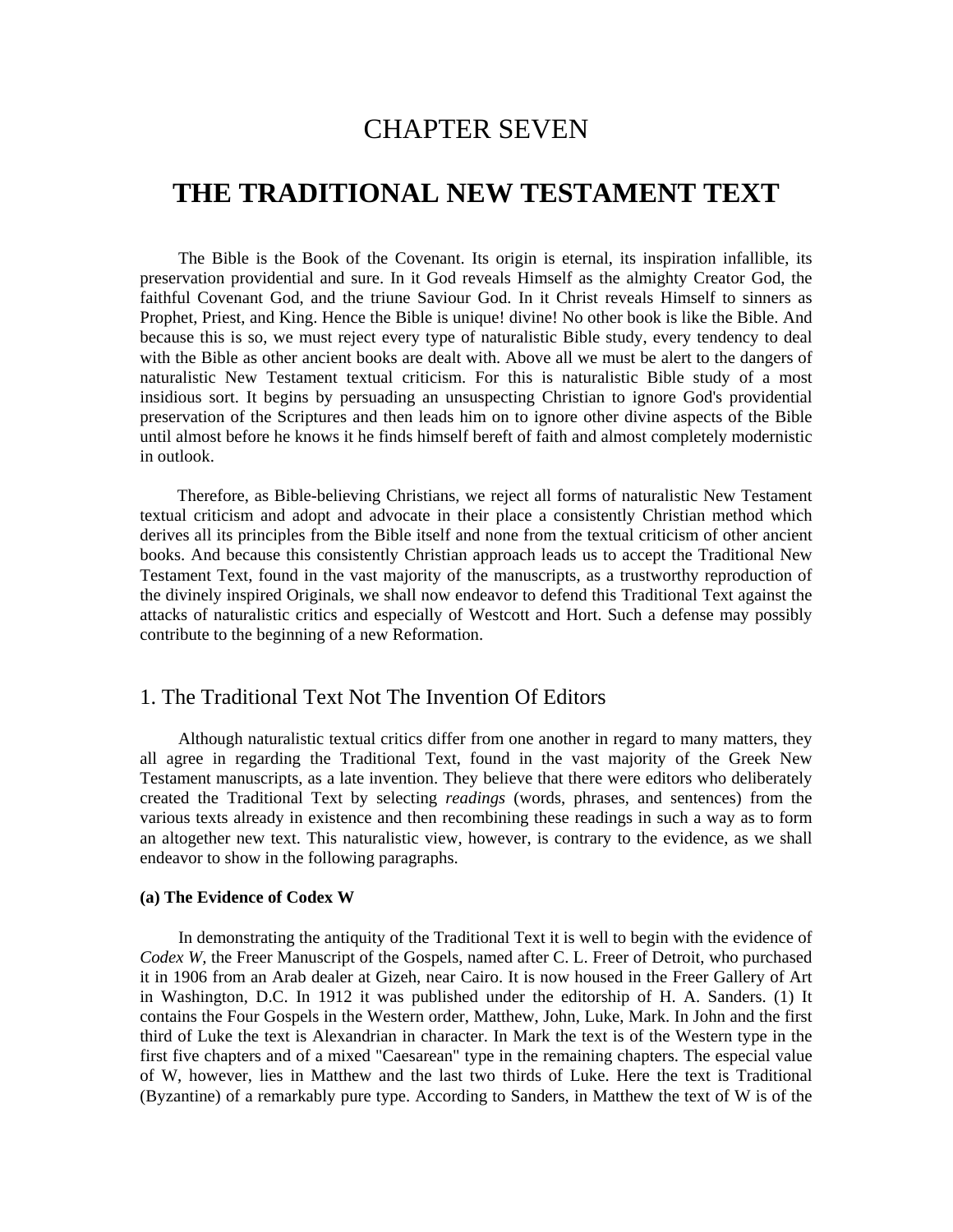*Kappa 1* type, which van Soden (1906) regarded as the oldest and best form of the Traditional (Byzantine) Text. (2)

The discovery of *W* tends to disprove the thesis of Westcott and Hort that the Traditional Text is a fabricated text which was put together in the 4th century by a group of scholars residing at Antioch. For *Codex W* is a very ancient manuscript. B. P. Grenfell regarded it as "probably fourth century." (3) Other scholars have dated it in the 5th century. Hence *W* is one of the oldest complete manuscripts of the Gospels in existence, possibly of the same age as *Aleph.* Moreover, W seems to have been written in Egypt, since during the first centuries of its existence it seems to have been the property of the Monastery of the Vinedresser, which was located near the third pyramid. (4) If the Traditional Text had been invented at Antioch in the 4th century, how would it have found its way into Egypt and thence into *Codex W* so soon thereafter? Why would the scribe of *W*, writing in the 4th or early 5th century, have adopted this newly fabricated text in Matthew and Luke in preference to other texts which (according to Hort's hypothesis) were older and more familiar to him? Thus the presence of the Traditional Text in *W* indicates that this text is a very ancient text and that it was known in Egypt before the 4th century.

### **(b) The Evidence of Codex A**

Another witness to the early existence of the Traditional Text *is Codex A (Codex Alexandrinus).* This venerable manuscript which dates from the 5th century, has played a very important role in the history of New Testament textual criticism. It was given to the King of England in 1627 by Cyril Lucar, patriarch of Constantinople, and for many years was regarded as the oldest extant New Testament manuscript. In Acts and the Epistles *Codex A* agrees most closely with the Alexandrian text of the *B* and *Aleph* type, but in the Gospels it agrees generally with the Traditional Text. Thus in the Gospels *Codex A* testifies to the antiquity of the Traditional Text. According to Gregory (1907) and Kenyon (1937), *Codex A* was probably written in Egypt. If this is so, then *A* is also another witness to the early presence of the Traditional Text upon the Egyptian scene.

### **(c) The Evidence of the Papyri**

When the Chester Beatty Papyri were published (1933-37), it was found that these early 3rd century fragments agree surprisingly often with the Traditional (Byzantine) Text against all other types of text. "A number of Byzantine readings," Zuntz (1953) observes, "most of them genuine, which previously were discarded as 'late', are anticipated by Pap. 46." And to this observation he adds the following significant note, "The same is true of the sister-manuscript Pap. 45; see, for example, Matt. 26:7 and Acts. 17:13." (5) And the same is true also of the Bodmer Papyri (published 1956-62). Birdsall (1960) acknowledges that "the Bodmer Papyrus of John (Papyrus 66) has not a few such Byzantine readings." (6) And Metzger (1962) lists 23 instances of the agreements of Papyri 45, 46, and 66 with the Traditional (Byzantine) Text against all other text-types. (7) And at least a dozen more such agreements occur in Papyrus 75.

### **(d) Traditional (Byzantine) Readings in Origen**

One of the arguments advanced by Westcott and Hort and other naturalistic critics against the early existence and thus against the genuineness of the Traditional (Byzantine) Text is the alleged fact that "distinctively" Traditional readings are never found in the New Testament quotations of Origen and other 2nd and 3rd-century Church Fathers. In other words, it is alleged that these early Fathers never agree with the Traditional Text in places in which it stands alone in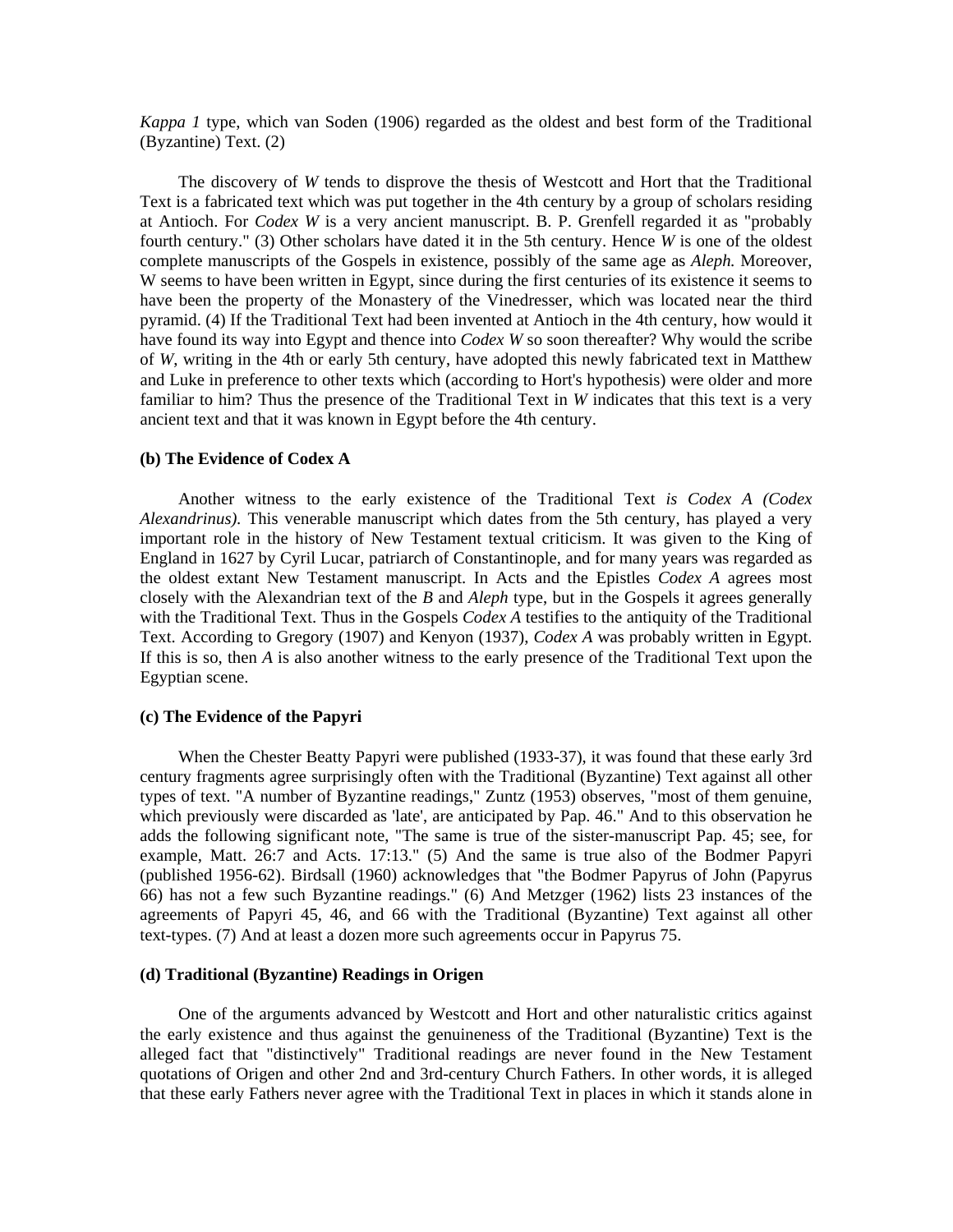opposition to both the Western and Alexandrian texts. For example, in Matt. 27:34 the Traditional Text tells us that before the soldiers crucified Jesus they gave Him *vinegar* mingled with gall, thus fulfilling the prophecy of Psalm 69:21. Hort thought this to be a late reading suggested by the Psalm. The true reading, he contended, is that found in *Aleph B D etc., wine* mingled with gall. Burgon (1896), however, refuted Hort's argument by pointing out that the Traditional reading *vinegar* was known not only to Origen but also to the pagan philosopher Celsus (c. 180), who used the passage to ridicule Jesus. (8) In his treatise *Against Celsus* Origen takes note of this blasphemy and reproves it, but he never suggests that Celsus has adopted a false reading. "Those that resist the word of truth," Origen declares, "do ever offer to Christ the Son of God the gall of their own wickedness, and the *vinegar* of their evil inclinations; but though He tastes of it, yet He will not drink it." (9)

Hence, contrary to the assertions of the naturalistic critics, the distinctive readings of the Traditional (Byzantine) Text were known to Origen, who sometimes adopted them, though perhaps not usually. Anyone can verify this by scanning the apparatus of Tischendorf. For instance, in the first 14 chapters of the Gospel of John (that is, in the area covered by Papyrus 66 and Papyrus 75) out of 62 instances in which the Traditional Text stands alone Origen agrees with the Traditional Text 20 times and disagrees with it 32 times. These results make the position of the critics that Origen knew nothing of the Traditional Text difficult indeed to maintain.

Naturalistic critics, it is true, have made a determined effort to explain away the "distinctively" Traditional readings which appear in the New Testament quotations of Origen (and other early Fathers). It is argued that these Traditional readings are not really Origen's but represent alterations made by scribes who copied Origen's works. These scribes, it is maintained, revised the original quotations of Origen and made them conform to the Traditional Text. The evidence of the Bodmer Papyri, however, indicates that this is not an adequate explanation of the facts. Certainly it seems a very unsatisfactory way to account for the phenomena which appear in the first 14 chapters of John. In these chapters 7 out of 20 "distinctively" Traditional readings which occur in Origen occur also in Papyrus 66 and/or in Papyrus 75. These 7 readings at least must have been Origen's own readings, not those of the scribes who copied Origen's works, and what is true of these 7 readings is probably true of the other 13, or at least of most of them. Thus it can hardly be denied that the Traditional Text was known to Origen and that it influenced the wording of his New Testament quotations.

#### **(e) The Evidence of the Peshitta Syriac Version**

The Peshitta Syriac version, which is the historic Bible of the whole Syrian Church, agrees closely with the Traditional Text found in the vast majority of the Greek New Testament manuscripts. Until about one hundred years ago it was almost universally believed that the Peshitta originated in the 2nd century and hence was one of the oldest New Testament versions. Hence because of its agreement with the Traditional Text the Peshitta was regarded as one of the most important witnesses to the antiquity of the Traditional Text. In more recent times, however, naturalistic critics have tried to nullify this testimony of the Peshitta by denying that it is an ancient version. Burkitt (1904), for example, insisted that the Peshitta did not exist before the 5th century but "was prepared by Rabbula, bishop of Edessa (the capital city of Syria) from 411-435 A.D., and published by his authority." (10)

Burkitts's theory was once generally accepted, but now scholars are realizing that the Peshitta must have been in existence before Rabbula's episcopate, because it was the received text of both the two sects into which the Syrian Church became divided. Since this division took place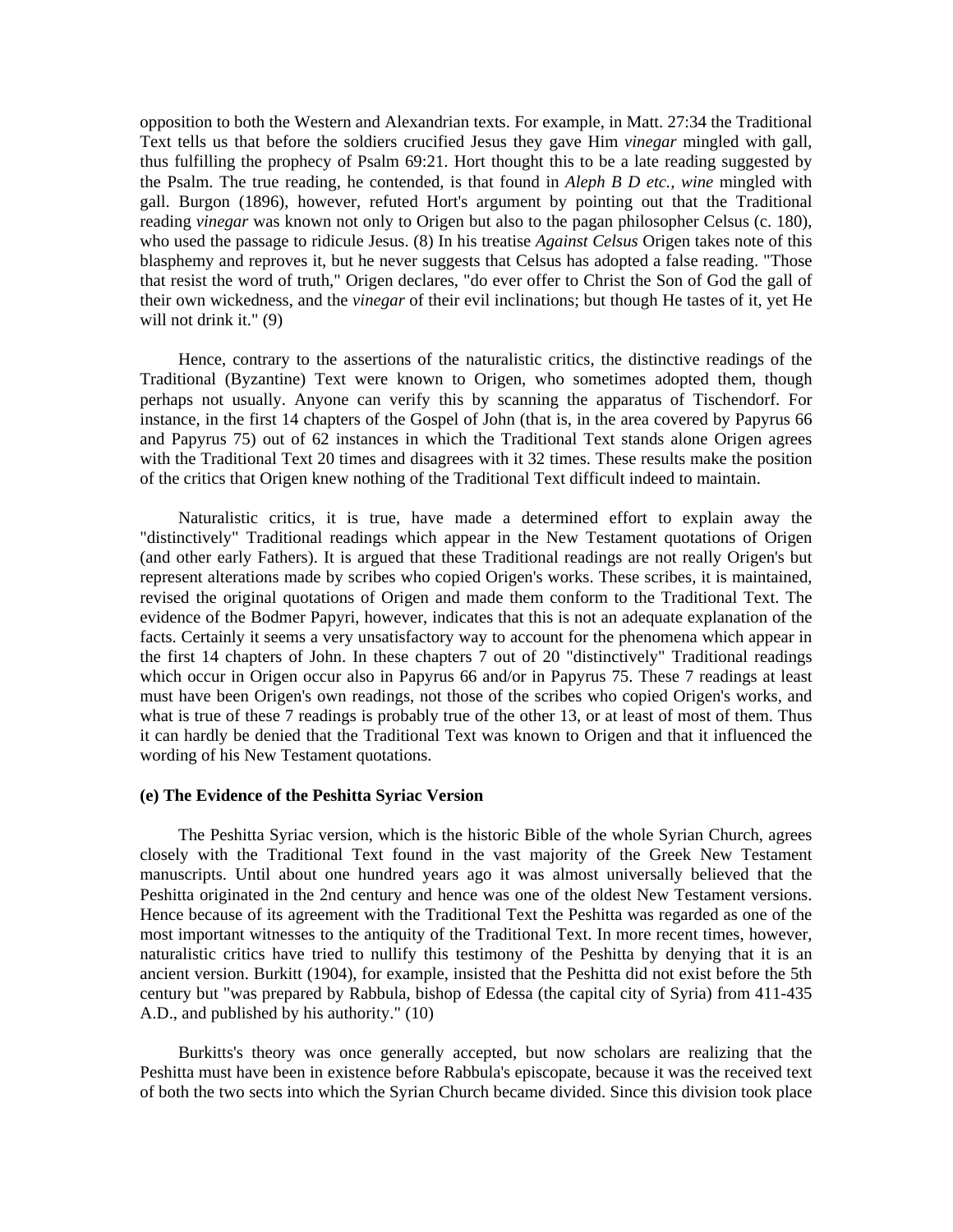in Rabbula's time and since Rabbula was the leader of one of these sects, it is impossible to suppose that the Peshitta was his handiwork, for if it had been produced under his auspices, his opponents would never have adopted it as their received New Testament text. Indeed A. Voobus, in a series of special studies (1947-54), (11) has argued not only that Rabbula was not the author of the Peshitta but even that he did not use it, at least not in its present form. If this is true and if Burkitt's contention is also true, namely, that the Syrian ecclesiastical leaders who lived before Rabbula also did not use the Peshitta, then why *was* it that the Peshitta was received by all the mutually opposing groups in the Syrian Church as their common, authoritative Bible? It must have been that the Peshitta was a very ancient version and that because it was so old the common people within the Syrian Church continued to be loyal to it regardless of the factions into which they came to be divided and the preferences of their leaders. It made little difference to them whether these leaders quoted the Peshitta or not. They persevered in their usage of it, and because of their steadfast devotion this old translation retained its place as the received text of the Syriac-speaking churches.

### **(f) Evidence of the Sinaitic Syriac Manuscript**

The Sinaitic Syriac manuscript was discovered by two sisters, Mrs. Lewis and Mrs. Gibson, in the monastery of St. Catherine on Mount Sinai, hence the name. It contains a type of text which is very old, although not so old as the text of the Peshitta. Critics assign an early 3rd-century date to the text of the Sinaitic Syriac manuscript. If they are correct in this, then this manuscript is remarkable for the unexpected support which it gives to the Traditional Text. For Burkitt (1904) found that "not infrequently" this manuscript agreed with the Traditional Text against the Western and Alexandrian texts. (12) One of these Traditional readings thus supported by the Sinaitic Syriac manuscript is found in the angelic song of Luke 2:14. Here the Traditional Text and the Sinaitic Syriac read, *good will among (toward) men,* while the Western and Alexandrian texts read, *among men of good will.* 

### **(g) The Evidence of the Gothic Version**

The Gothic version also indicates that the Traditional Text is not a late text. This New Testament translation was made from the Greek into Gothic shortly after 350 A.D. by Ulfilas, missionary bishop to the Goths. "The type of text represented in it," Kenyon (1912) tells us, "is for the most part that which is found in the majority of Greek manuscripts." (13) The fact, therefore, that Ulfilas in A.D. 350 produced a Gothic version based on the Traditional Text proves that this text must have been in existence before that date. In other words, there must have been many manuscripts of the Traditional type on hand in the days of Ulfilas, manuscripts which since that time have perished.

### **(h) The "Conflate Readings"**

Westcott and Hort found proof for their position that the Traditional Text was a "work of attempted criticism performed deliberately by editors and not merely by scribes" in eight passages in the Gospels in which the Western text contains one half of the reading found in the Traditional Text and the Alexandrian text the other half (14) These passages are Mark 6:33; 8:26; 9:38; 9:49; Luke 9:10; 11:54, 12:18, 24:53. Since Hort discusses the first of these passages at great length, it may serve very well as a sample specimen.

Mark 6:33 *And the people saw them departing, and many knew Him, and ran together there on foot out of all the cities,*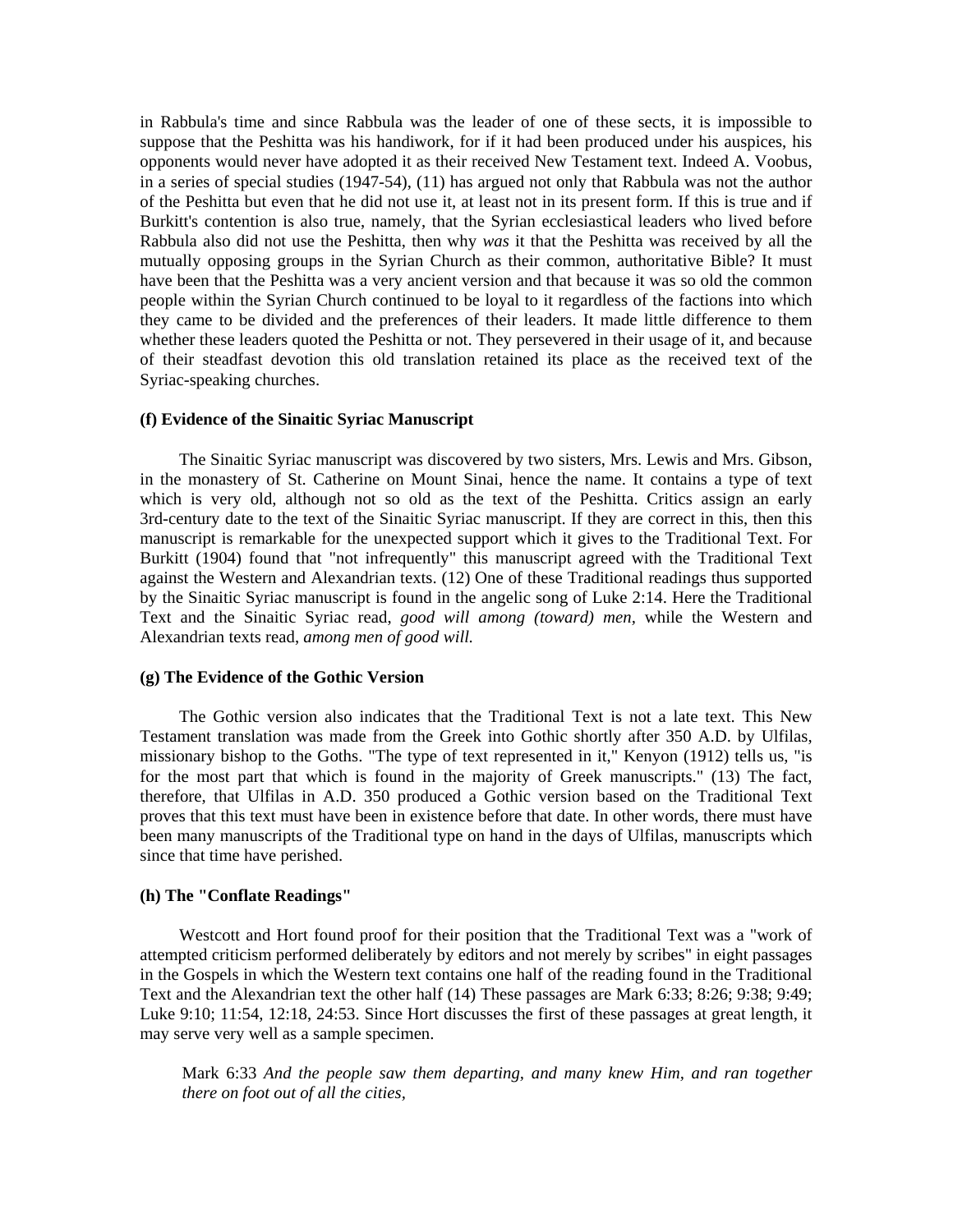(Then follow three variant readings.)

- *(1) and came before them and came together to Him.* Traditional Reading.
- *(2) and came together there.* Western Reading.
- *(3) and came before them.* Alexandrian Reading.

Hort argued that here the Traditional reading was deliberately created by editors who produced this effect by adding the other two readings together. Hort called the Traditional reading a "conflate reading," that is to say, a mixed reading which was formed by combining the Western reading with the Alexandrian reading. And Hort said the same thing in regard to his seven other specimen passages. In each case he maintained that the Traditional reading had been made by linking the Western reading with the Alexandrian. And this, he claimed, indicated that the Traditional Text was the deliberate creation of an editor or a group of editors.

Dean Burgon (1882) immediately registered one telling criticism of this hypothesis of conflation in the Traditional Text. Why, he asked, if conflation was one of the regular practices of the makers of the Traditional Text, could Westcott and Hort find only *eight* instances of this phenomenon? "Their theory," Burgon exclaimed, "has at last forced them to make an appeal to Scripture and to produce some actual specimens of their meaning. After ransacking the Gospels for 30 years, they have at last fastened upon *eight.*'' (15)

Westcott and Hort disdained to return any answer to Burgon's objection, but it remains a valid one. If the Traditional Text was created by 4th-century Antiochian editors, and if one of their habitual practices had been to conflate (combine) Western and Alexandrian readings, then surely more examples of such conflation ought to be discoverable in the Gospels than just Hort's *eight.* But only a few more have since been found to add to Hort's small deposit. Kenyon (1912) candidly admitted that he didn't think that there were very many more (16) And this is all the more remarkable because not only the Greek manuscripts but also the versions have been carefully canvassed by experts, such as Burkitt and Souter and Lake, for readings which would reveal conflation in the Traditional Text.

Moreover, even the eight alleged examples of conflation which Westcott and Hort did bring forward are not at all convincing. At least they did not approve themselves as such in the eyes of Bousset (1894). This radical German scholar united with the conservatives in rejecting the conclusions of these two critics. In only one of their eight instances did he agree with them. In four of the other instances he regarded the Traditional reading as the original reading, and in the three others he regarded the decision as doubtful. "Westcott and Hort's chief proof," he observed, "has almost been turned into its opposite." (17)

In these eight passages, therefore, it is just as easy to believe that the Traditional reading is the original and that the other texts have omitted parts of it as to suppose that the Traditional reading represents a later combination of the other two readings.

### **(i) Alleged Harmonizations in the Traditional Text**

According to the naturalistic critics, the Traditional Text is characterized by harmonizations, especially in the Gospel of Mark. In other words, the critics accuse the Traditional Text of being altered in Mark and made to agree with Matthew. Actually, however, the reverse is the case. The boldest harmonizations occur not in the Traditional Text but in the Western and Alexandrian texts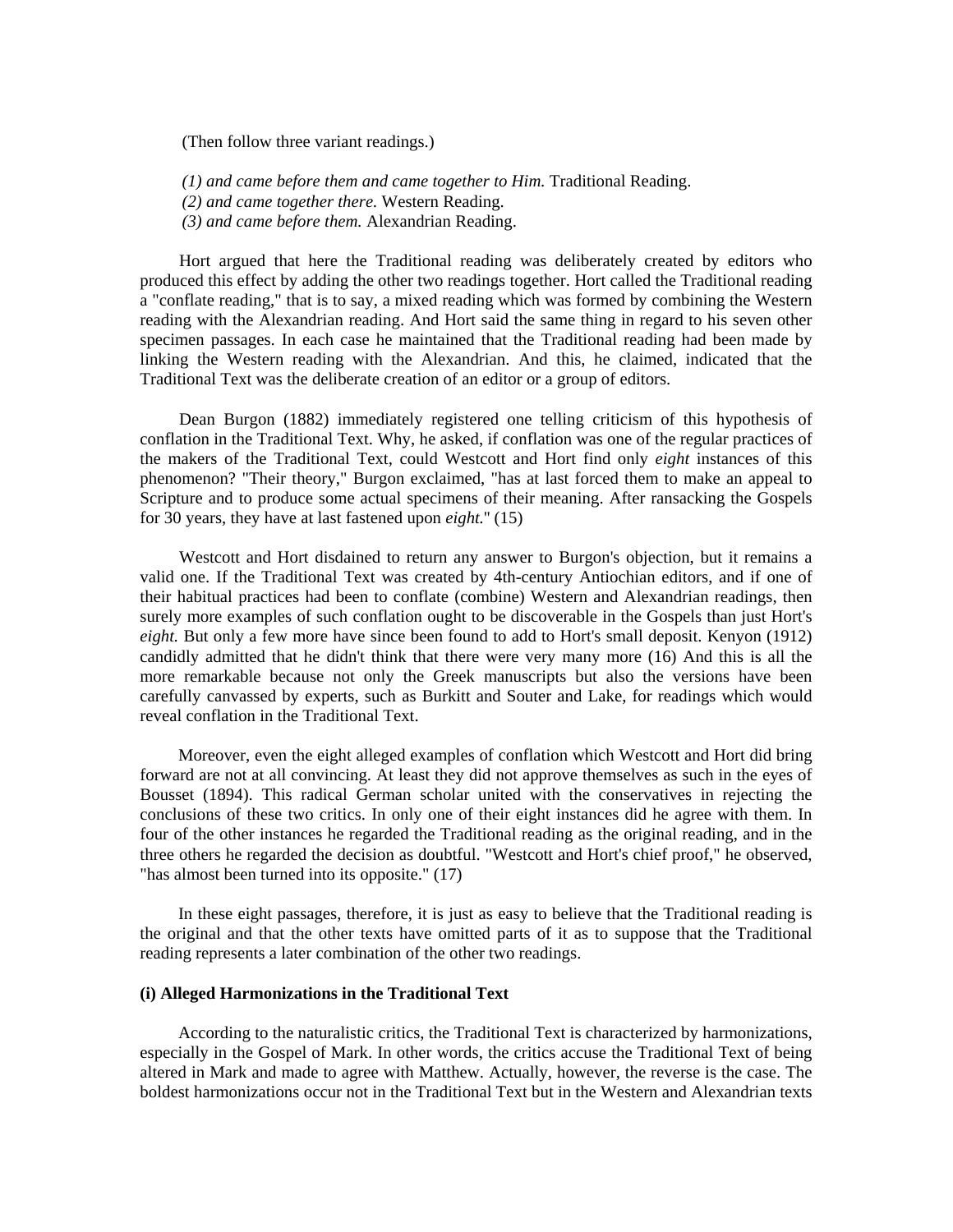and not in Mark but in Matthew. For example, after Matt. 27:49 the following reading is found in *Aleph B C L* and a few other Alexandrian manuscripts: *And another, taking a spear, pierced His side, and there flowed out water and blood.* Because this reading occurs in *B,* Westcott and Hort were unwilling to reject it completely, (18) but less prejudiced critics admit that it is a harmonization taken from John 19:34.

A similar harmonization occurs in Matt. 24:36. Here *Aleph B D Theta* and a few other manuscripts read: *But of that day and hour knoweth no man, no not the angels of heaven, neither the Son, but the Father only.* The Traditional text, however, omits, *neither the Son.* Naturalistic critics say that this omission was made by orthodox scribes who were loath to believe that Christ could be ignorant of anything. But if this were so, why didn't these scribes omit this same reading in Mark 13:32? Why would they omit this reading in Matthew and leave it stand in Mark? Obviously, then, this is not a case of omission on the part of the Traditional Text but of harmonization on the part of the Western and Alexandrian texts, represented by *Aleph B D Theta*  etc.

There is no evidence, therefore, to prove that the Traditional Text is especially addicted to harmonization.

## **(j) Why the Traditional Text Could Not Have Been Created by Editors**

Thus discoveries since the days of Westcott and Hort have continued steadily to render less and less reasonable their hypothesis that the Traditional Text was created by editors. For if it originated thus, then it must consist of readings taken not only from the Western and Alexandrian texts but also many others, including the "Caesarean," the Sinaitic Syriac, Papyrus 45, Papyrus 46, Papyrus 66, and even Papyrus 75. In short, if the Traditional Text was created by editors, then we must agree with Hutton (1911) that it is a magpie's nest. The Traditional Text, he asserted, "is in the true sense of the word eclectic, drawing 'Various readings' of various value from various sources. Often times it picked up a diamond, and sometimes a bit of broken glass, sometimes it gives us brass or lacquer without distinction from the nobler metal. It was for all the world like a magpie, and the result is not unlike a magpie's nest." (19) But was Hutton really reasonable in supposing that the Traditional Text was created by editors who went about their work in the same irrational manner in which a magpie goes about selecting materials for her nest? Surely the hypothesis that the Traditional Text was created by editors breaks down if it is necessary to assume that those who performed this task were as whimsical as that witless bird.

And in the second place, to create the Traditional (Byzantine) Text by blending three or four or five older texts into one would be an amazingly difficult feat. It would be hard to do this even under modern conditions with a large desk on which to spread out your documents and a chair to sit on. Modern scholars who attempt this usually construct a critical apparatus by comparing all the documents with one standard, printed text and noting the variant readings. Ancient scribes, however, would be laboring under great disadvantages. They would have no printed text to serve as a standard of comparison, no desks, and not even any chairs! According to Metzger (1964), they sat on stools or on the ground and held the manuscripts which they were writing on their knees. (20) Under such conditions it would surely be difficult to be continually comparing many documents while writing. It seems unlikely that ancient scribes would be able to work with more than two documents at once. A scribe would compare his manuscript with another manuscript and write in some of the variant readings, usually in the margin. Another scribe would copy this corrected manuscript and adopt some of the corrections. Hence the mixture would be sporadic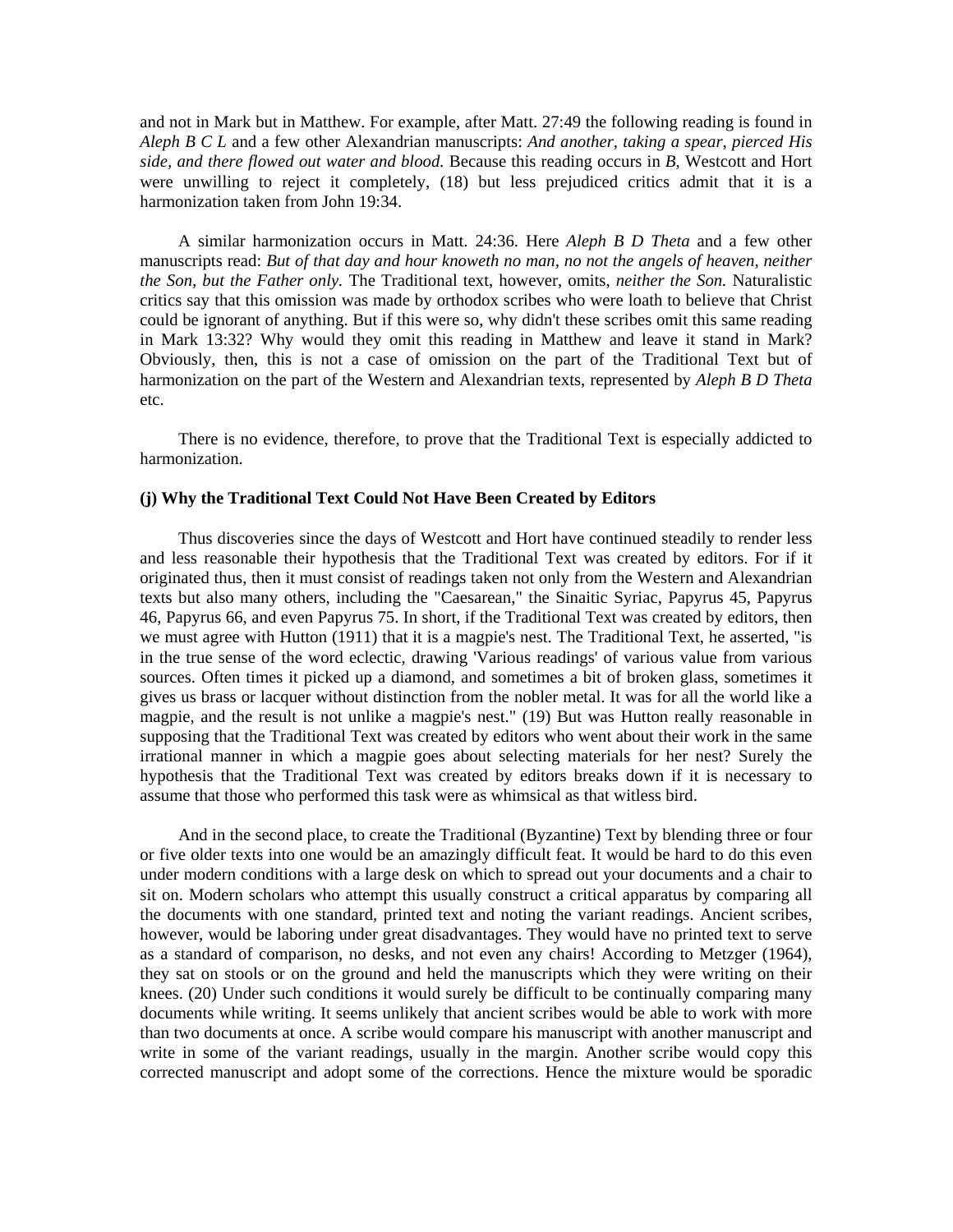and unsystematic and not at all of the kind that would be required to produce the Traditional (Byzantine) New Testament Text.

Thus the theory that the Traditional Text was created by editors breaks down when carefully considered. No reason can be given why the supposed editors should have gone about their tremendous task in the irrational manner that the alleged evidence would require.

# 2. The Traditional Text Not An Official Text

Why is it that the Traditional (Byzantine) Text is found in the vast majority of the Greek New Testament manuscripts rather than some other text, the Western text, for example, or the Alexandrian? What was there about the Traditional (Byzantine) Text which enabled it to conquer all its rivals and become the text generally accepted by the Greek Church?

### **(a) Westcott and Hort's Theory of the Traditional (Byzantine) Text**

The classic answer to this question was given by Westcott and Hort in their celebrated *Introduction* (1881). They believed that from the very beginning the Traditional (Byzantine) Text was an *official* text with official backing and that this was the reason why it overcame all rival texts and ultimately reigned supreme in the usage of the Greek Church. They regarded the Traditional Text as the product of a thorough-going revision of the New Testament text which took place at Antioch in two stages between 250 A.D. and 350 A.D. They believed that this text was the deliberate creation of certain scholarly Christians at Antioch and that the presbyter Lucian (d. 312) was probably the original leader in this work. According to Westcott and Hort, these Antiochian scholars produced the Traditional Text by mixing together the Western, Alexandrian, and Neutral *(B-Aleph)* texts. "Sometimes they transcribed unchanged the reading of one of the earlier texts, now of this, now of that. Sometimes they in like manner adopted exclusively one of the readings but modified its form. Sometimes they combined the readings of more than one text in various ways, pruning or modifying them if necessary. Lastly, they introduced many changes of their own where, so far as appears, there was no previous variation.'' (21)

What would be the motive which would prompt these supposed editors to create the Traditional New Testament Text? According to Westcott and Hort, the motive was to eliminate hurtful competition between the Western, Alexandrian, and Neutral *(B-Aleph)* texts by the creation of a compromise text made up of elements of all three of these rival texts. "The guiding motives of their (the editors') criticism are transparently displayed in its effects. It was probably initiated by the distracting and inconvenient currency of at least three conflicting texts in the same region. The alternate borrowing from all implies that no selection of one was made, —indeed it is difficult to see how under the circumstances it could have been made, — as entitled to supremacy by manifest superiority of pedigree. Each text may perhaps have found a patron in some leading personage or see, and thus have seemed to call for a conciliation of rival claims." (22)

In other words, Westcott and Hort's theory was that the Traditional Text was an official text created by a council or conference of bishops and leading churchmen meeting for the express purpose of constructing a New Testament text on which all could agree, and in their discussion of the history of the Traditional Text they continue to emphasize its official character. This text, they alleged, was dominant at Antioch in the second half of the 4th century, "probably by authority." (23) It was used by the three great Church Fathers of Antioch, namely, Diodorus (d. 394),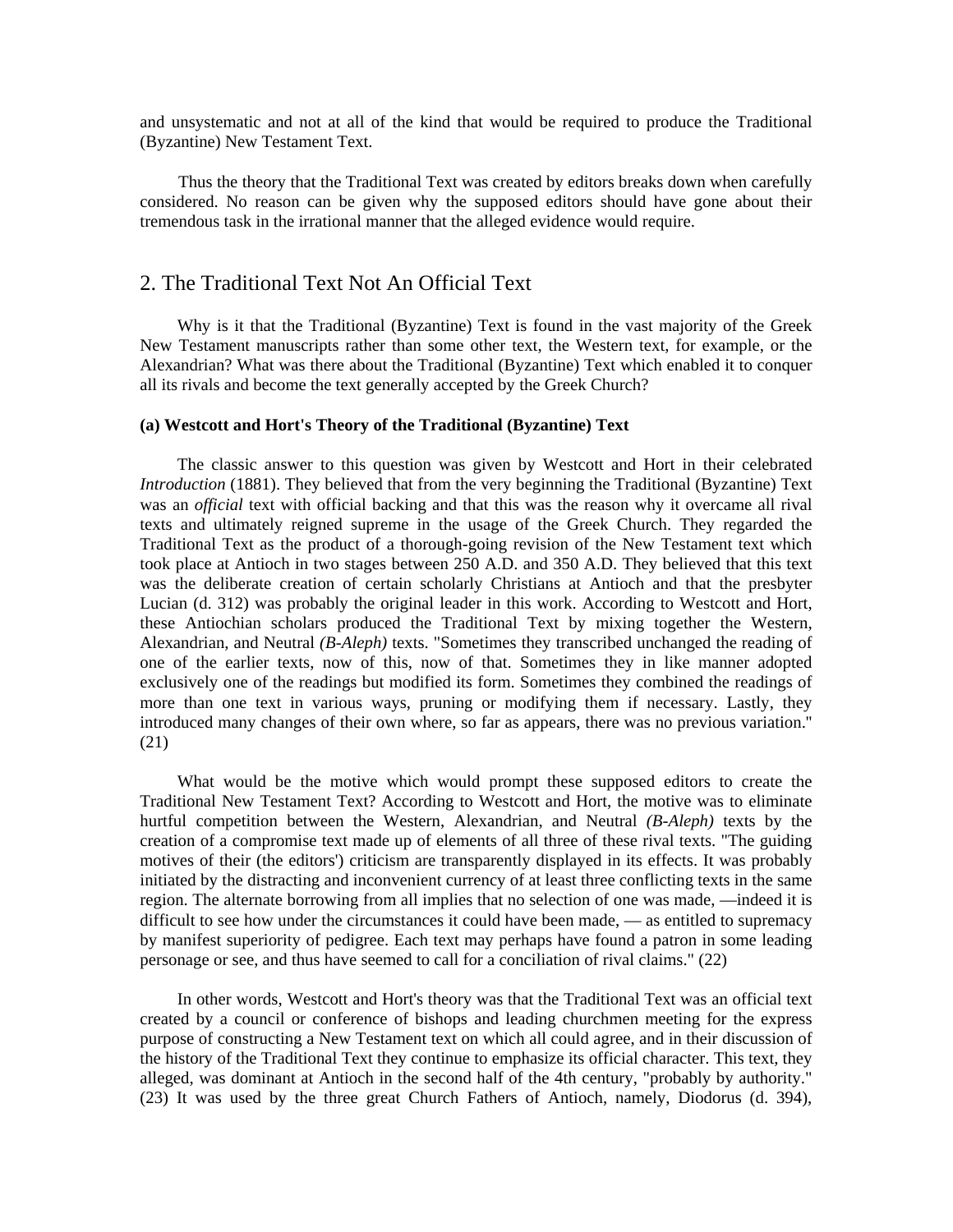Chrysostom (345-407), and Theodore of Mopsuestia (350-428). Soon this text was taken to Constantinople and became the dominant text of that great, imperial city, perhaps even the official text. Then, due to the prestige which it had obtained at Constantinople, it became the dominant text of the whole Greek-speaking Church. "Now Antioch," Westcott and Hort theorized, "is the true ecclesiastical parent of Constantinople; so that it is no wonder that the traditional Constantinopolitan text, whether formally official or not, was the Antiochian text of the fourth century. It was equally natural that the text recognized at Constantinople should eventually become in practice the standard New Testament of the East." (24)

### **(b) Westcott and Hort's Theory Disproved**

Thus Westcott and Hort bore down heavily on the idea that the Traditional (Byzantine) Text was an *official* text. It was through ecclesiastical authority, they believed, that this text was created, and it was through ecclesiastical authority that this text was imposed upon the Church, so that it became the text found in the vast majority of the Greek New Testament manuscripts. This emphasis on ecclesiastical authority, however, has been abandoned by most present-day scholars. As Kenyon (1912) observed long ago, there is no historical evidence that the Traditional Text was created by a council or conference of ancient scholars. History is silent concerning any such gathering. "We know," he remarks, "the names of several revisers of the Septuagint and the Vulgate, and it would be strange if historians and Church writers had all omitted to record or mention such an event as the deliberate revision of the New Testament in its original Greek." (25)

Recent studies in the Traditional (Byzantine) Text indicate still more clearly that this was not an official text imposed upon the Church by ecclesiastical authority or by the influence of any outstanding leader. Westcott and Hort, for example, regarded Chrysostom as one of the first to use this text and promote its use in the Church. But studies by Geerlings and New (1931) (26) and by Dicks (1948) (27) appear to indicate that Chrysostom could hardly have performed this function, since he himself does not seem always to have used the Traditional Text. Photius (815-897) also, patriarch of Constantinople, seems to have been no patron of the Traditional Text, for according to studies by Birdsall (1956-58), he customarily used a mixed type of text thought to be Caesarean. (28) The lectionaries also indicate that the Traditional Text could not have been imposed on the Church by ecclesiastical authority. These, as has been stated, are manuscripts containing the New Testament Scripture lessons appointed to be read at the various worship services of the ecclesiastical year. According to the researches of Colwell (1933) and his associates, the oldest of these lessons are not Traditional but "mixed" in text. (29) This would not be the case if Westcott and Hort's theory were true that the Traditional Text from the very beginning had enjoyed official status.

#### **(c) The True Text Never an Official Text**

Thus recent research has brought out more clearly the fact that the true New Testament text has never been an official text. It has never been dependent on the decisions of an official priesthood or convocation of scholars. All attempts to deal with the New Testament text in this way are bound to fail, for this is a return to Old Testament bondage. Nay, this is worse than Old Testament bondage! For God appointed the priests of the Old Testament dispensation and gave them authority to care for the Old Testament Scriptures, but who appointed the priests and pundits of our modern ecclesiastical scene and gave them the right to sit in judgment on the New Testament text? It was not in this way that the New Testament text was preserved but rather through the testimony of the Holy Spirit operating in the hearts of individual Christians and gradually leading them, by common consent, to reject false readings and to preserve the true.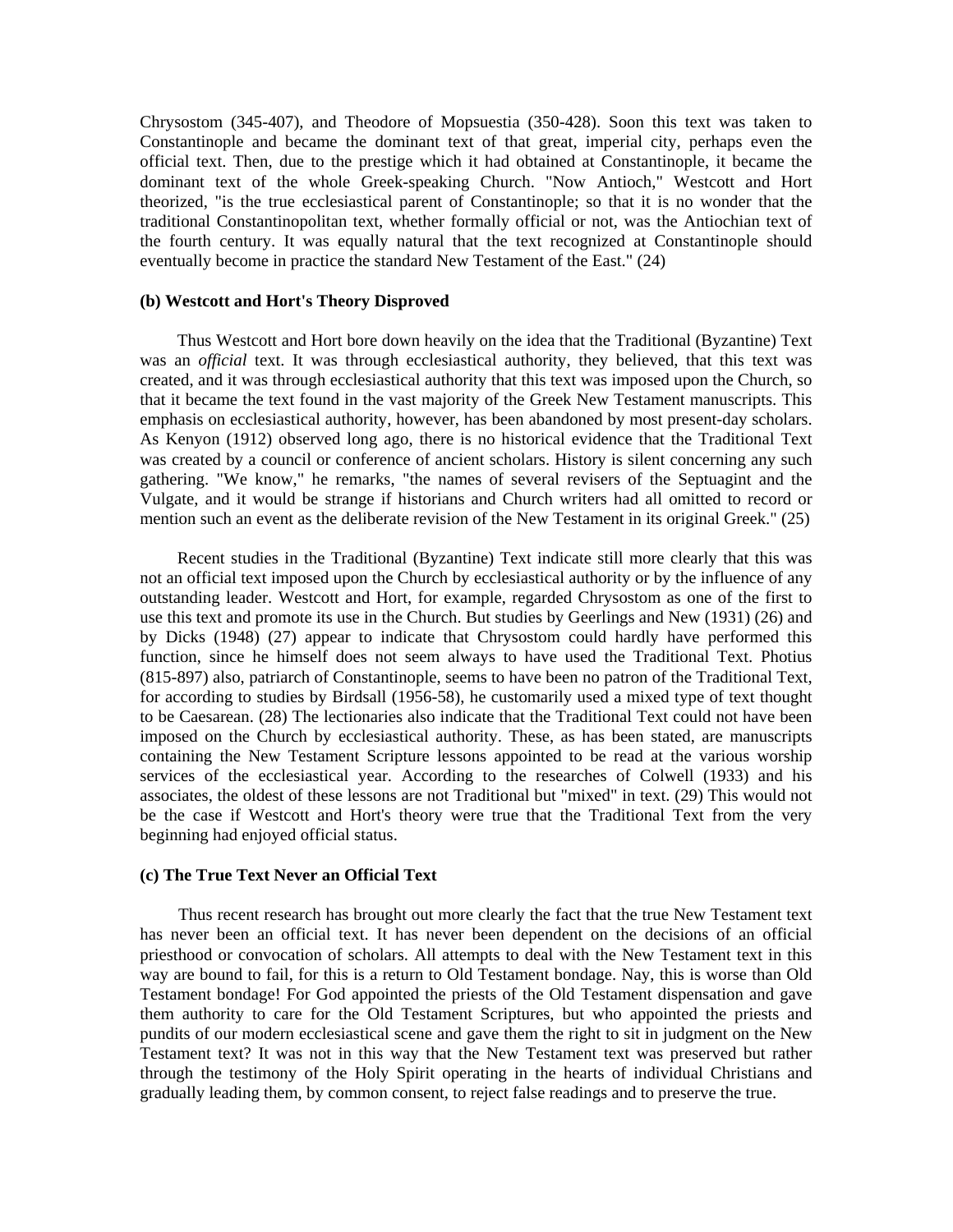# 3. Have Modern Studies Disintegrated The Traditional Text?

In the more recent years certain scholars have been saying that modern studies have disintegrated the Traditional (Byzantine) Text. Not only (so they say) has its use by Chrysostom been disproved but also its uniformity. Birdsall (1956) expresses himself on this head as follows: "Since the publication of Hort's Introduction in 1881 it has been assumed in most quarters, as handbooks reflect, that the text was uniform from the time of John Chrysostom and that this uniform text (called by a variety of names, and here Byzantine) is to be found in his quotations.... However, more recent investigation has questioned both the uniformity of the Byzantine text and its occurrence in Chrysostom's citations." (30) And earlier Colwell (1935) gave voice to the same opinion and appealed for support to the investigations of von Soden and Kirsopp Lake. "This invaluable pioneer work of von Soden greatly weakened the dogma of the dominance of a homogeneous Syrian (Traditional) text. But the fallacy received its death blow at the hands of Professor Lake. In an excursus published in his study of the Caesarean text of Mark, he annihilated the theory that the middle ages were ruled by a single recension which attained a high degree of uniformity.'' (31)

Have the studies of von Soden and Lake disintegrated the Traditional (Byzantine) Text, or is this a misinterpretation of the researches of the two scholars? This is the question, which we will consider in the following paragraphs.

### **(a) The Researches of von Soden**

Von Soden (1906) made the most extensive study of the Traditional (Byzantine) Text that has ever yet been undertaken. (32) He called the Traditional Text the *Kappa* (Common) text, thereby indicating that it is the text most commonly found in the New Testament manuscripts. He divided the Traditional manuscripts into three classes, *Kappa 1, Kappa x,* and *Kappa r.* The manuscripts in the *Kappa* 1 class (as the numeral 1 implies) he regarded as containing the earliest form of the Traditional (Byzantine) Text. Among the best representatives of this class he placed *Omega* (8th century), *V* (9th century), and *S* (10th century). In 1912, as has been stated, Sanders found that *Codex W* contained the *Kappa* 1 text in Matthew.

Von Soden considered the *Kappa r* text to be a revision of the Traditional Text (the letter *r*  signifying *revision).* In between the *Kappa* 1 manuscripts and the *Kappa r* manuscripts in respect to time van Soden located the great majority of the Traditional (Byzantine) manuscripts. These he named *Kappa x* (the letter *x* signifying unknown) to indicate that the small differences which distinguish them from each other had not yet been thoroughly studied. And in addition von Soden distinguished several other families of manuscripts the texts of which had originated in the mixture of the Traditional and Western texts. One of the earliest of these was the *Kappa a* family, the chief representatives of which are *Codex A* (5th century) and *K* and *Pi* (both 9th century).

Thus von Soden divided the vast family of Traditional (Byzantine) manuscripts (which he called the *Kappa* manuscripts) into three main varieties. Unlike Colwell, however, he did not regard this variety as affecting the essential agreement existing between the Traditional manuscripts, i.e., the uniformity of their underlying text. "The substance of the text," he wrote, "remains intact throughout the whole period of perhaps 1,200 years. Only very sporadically do readings found in other text-types appear in one or another of the varieties." (33)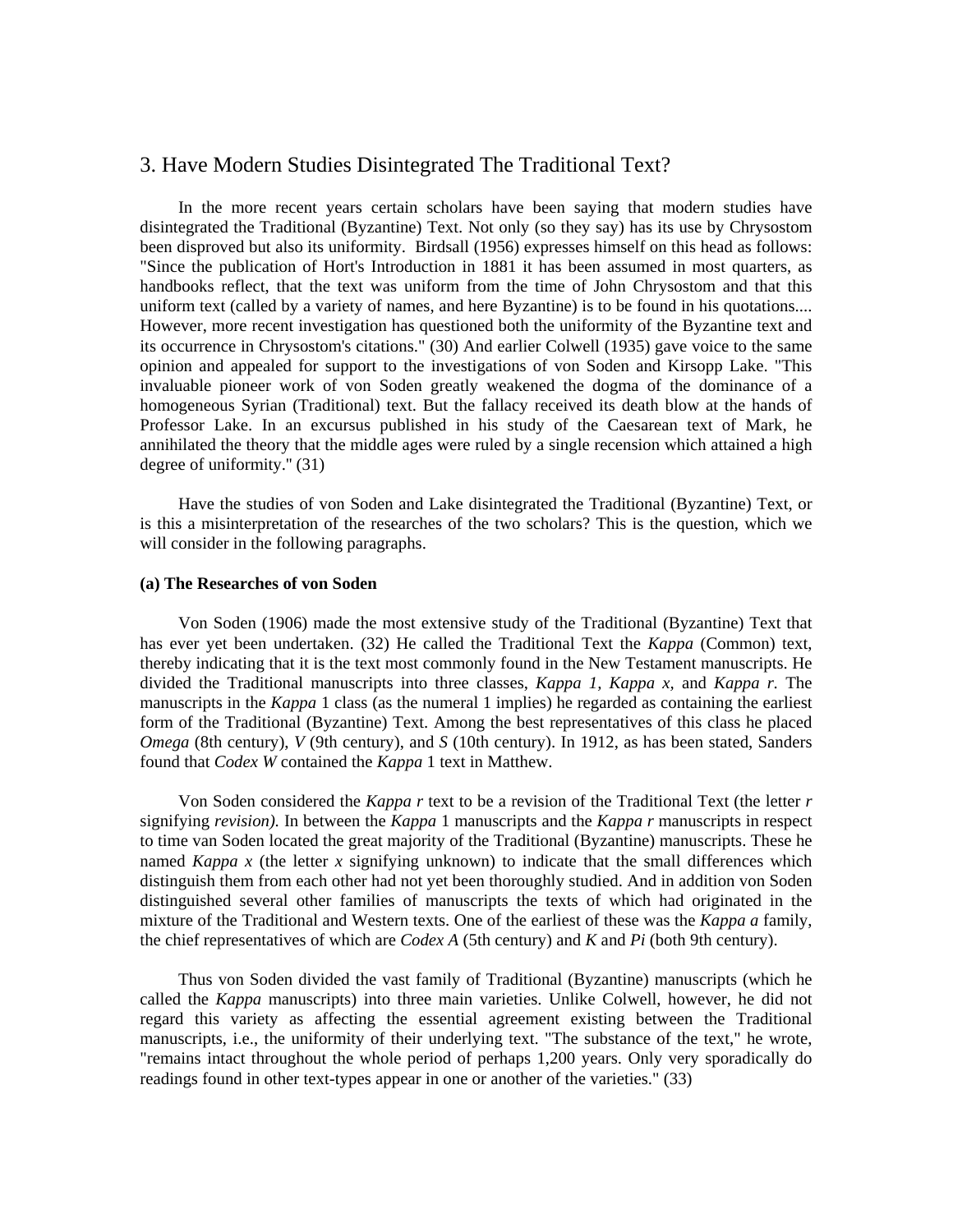### **(b) The Researches of Kirsopp Lake**

Von Soden's conclusions have, in general, been confirmed by the researches of Kirsopp Lake. In 1928 Lake and his associates published the results of a careful examination which they had made in the 11th chapter of Mark of all the manuscripts on Mt. Sinai, at Patmos, and in the Patriarchal Library and the collection of St. Saba at Jerusalem. (34) On the basis of this examination Lake was even more disposed than von Soden to stress the unity of the Traditional (Byzantine) Text, going even so far as to deny that the *Kappa* 1 text and the *Kappa r* text were really distinct from the *Kappa x* text (which Lake preferred to call the *Ecclesiastical* text). "We cannot," he wrote, "at present distinguish anything which can be identified with von Soden's *Kappa r* nor do we feel any confidence in his *Kappa* 1 as a really distinct text." (35)

In a later study (1940), however, Lake agreed with von Soden that the *Kappa I* and *Kappa x*  manuscripts are distinguishable from each other even though they differ from each other very little. *"Kappa* 1 and *Kappa x,"* he reported, "each show a certain amount of individual variation, by which they can be identified—but it is surprisingly little. The scribes who were responsible for the variations in the Byzantine text introduced remarkably few and unimportant changes, they shunned all originality." (36)

Thus Lake came to the same conclusions as von Soden in regard to the uniformity of text exhibited by the vast majority of the New Testament manuscripts. Both these noted scholars discovered that in spite of the divisions which exist among these manuscripts they all have the same fundamental text. This agreement, however, is not so close as to indicate that these manuscripts have been copied from each other. On this point Lake (1928) is very explicit. "Speaking generally," he says, "the evidence in our collations for the grouping of the codices which contain this text is singularly negative. There is extraordinarily little evidence of close family relationship between the manuscripts even in the same library. They have essentially the same text with a large amount of sporadic variation." (37)

And the more recent studies of Aland (1964) have yielded the same result. He and his associates collated 1,000 minuscule manuscripts of the Greek New Testament in 1,000 different New Testament passages. According to him, 90% of these minuscules contain the Traditional (Byzantine) text, which he calls, `'the majority text." (38)

### **(c) The God-guided Usage of the Church**

We see, then, that Birdsall and Colwell are quite mistaken in suggesting that modern studies have "disintegrated" (so Birdsall) the Traditional (Byzantine) Text. Certainly von Soden and Lake themselves entertained no such opinion of the results of their work. On the contrary, the investigations of these latter two scholars seem to have established the essential uniformity of the Traditional (Byzantine) text on a firmer basis than ever. They have shown that the vast majority of the Greek New Testament manuscripts exhibit precisely that amount of uniformity of text which one might expect the God-guided usage of the Church to produce. They agree with one another closely enough to justify the contention that they all contain essentially the same text, but not so closely as to give any grounds for the belief that this uniformity of text was produced by the labors of editors, or by the decrees of ecclesiastical leaders, or by mass production on the part of scribes at any one time or place. It was not by any of these means that the vast majority of the Greek New Testament manuscripts came to agree with each other as closely as they do, but through the God-guided usage of the Church, through the leading of the Holy Spirit in the hearts of individual believers.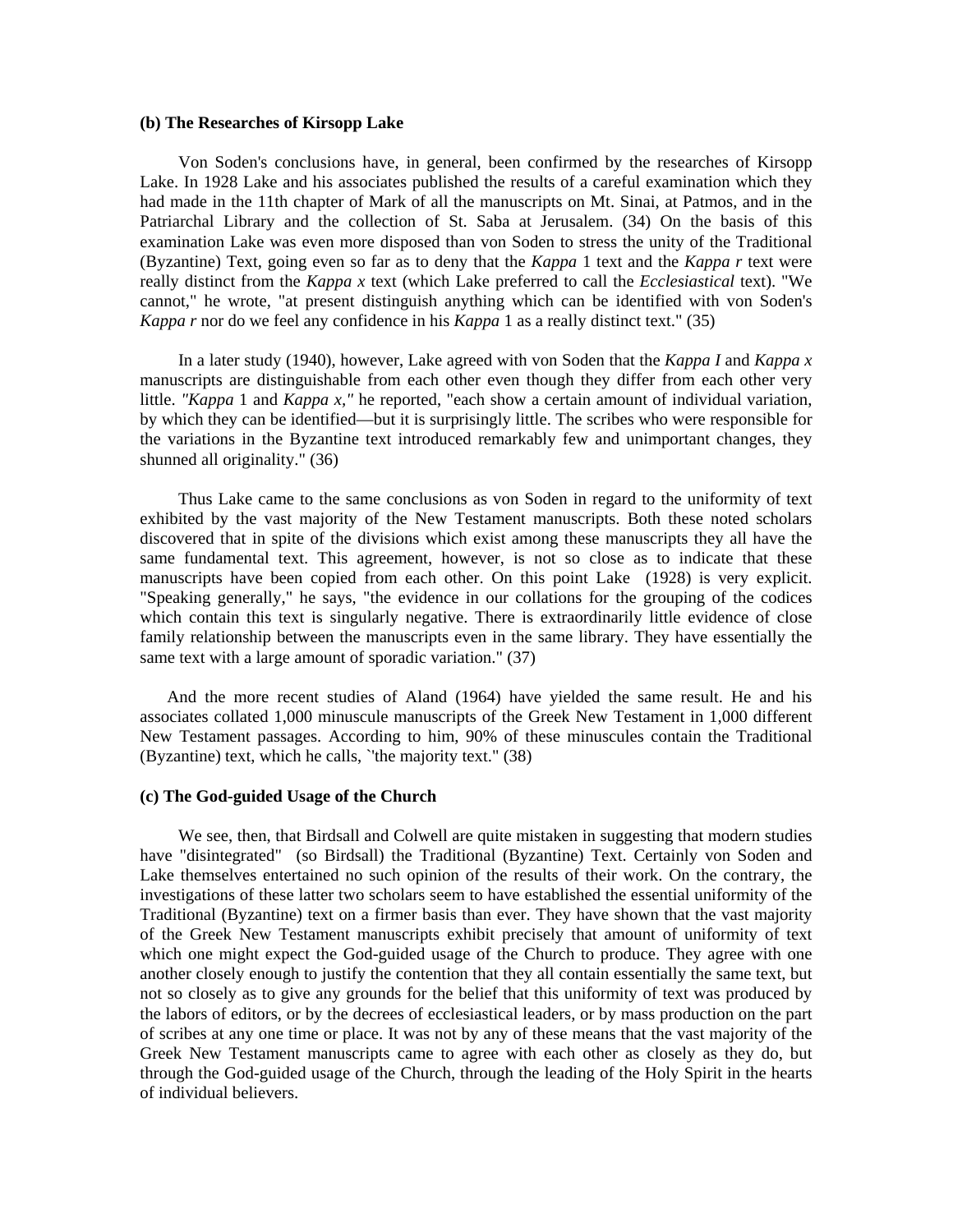# 4. Why Did The Traditional Text Triumph?

In the eyes of many naturalistic critics the history of the Traditional (Byzantine) New Testament Text has become a puzzling enigma that requires further study. "It is evident," says Birdsall (1956), "that all presuppositions concerning the Byzantine text— or texts—except its inferiority to other types, must be doubted and investigated *de novo."* (39) One wonders, however, why Birdsall makes this single exception. Every other presupposition concerning the Traditional (Byzantine) Text must be doubted. But there is one presupposition, Birdsall says, which must never be doubted, namely, the inferiority of the Traditional (Byzantine) Text to all other texts. Yet it is just this presupposition which makes the history of the Traditional Text so puzzling to naturalistic textual critics. If the Traditional Text was late and inferior, how could it have so completely displaced earlier and better texts in the usage of the Church. Westcott and Hort said that this was because the Traditional Text was an official text, put together by influential ecclesiastical leaders and urged by them upon the Church, but this view has turned out to be contrary to the evidence. Why, then, did the Traditional Text triumph?

Naturalistic textual critics will never be able to answer this question until they are ready to think "unthinkable thoughts." They must be willing to lay aside their prejudices and consider seriously the evidence which points to the Traditional (Byzantine) Text as the True Text of the New Testament. This is the position which the believing Bible student takes by faith and from which he is able to provide a consistent explanation of all the phenomena of the New Testament.

### **(a) The Early History of the True Text**

If we accept the Traditional Text as the True New Testament Text, then the following historical reconstruction suggests itself:

Beginning with the Western and Alexandrian texts, we see that they represent two nearly simultaneous departures from the True Text which took place during the 2nd century. The making of these two texts proceeded, for the most part, according to two entirely different plans. The scribes that produced the Western text regarded themselves more as interpreters than as mere copyists. Therefore they made bold alterations in the text and added many interpolations. The makers of the Alexandrian text, on the other hand, conceived of themselves as grammarians. Their chief aim was to improve the style of the sacred text. They made few additions to it. Indeed, their fear of interpolation was so great that they often went to the opposite extreme of wrongly removing genuine readings from the text. Because of this the Western text is generally longer than the True Text and the Alexandrian is generally shorter.

Other texts, such as the Caesarean and Sinaitic Syriac texts, are also best explained as departures from the True, that is to say, the Traditional (Byzantine) Text. This is why each of them in turn agrees at times with the Traditional Text against all other texts. No doubt also much mixture of readings has gone into the composition of these minor texts.

As all scholars agree, the Western text was the text of the Christian Church at Rome and the Alexandrian text that of the Christian scribes and scholars of Alexandria. For this reason these two texts were prestige-texts, much sought after by the wealthier and more scholarly members of the Christian community. The True Text, on the other hand, continued in use among the poorer and less learned Christian brethren. These humble believers would be less sensitive to matters of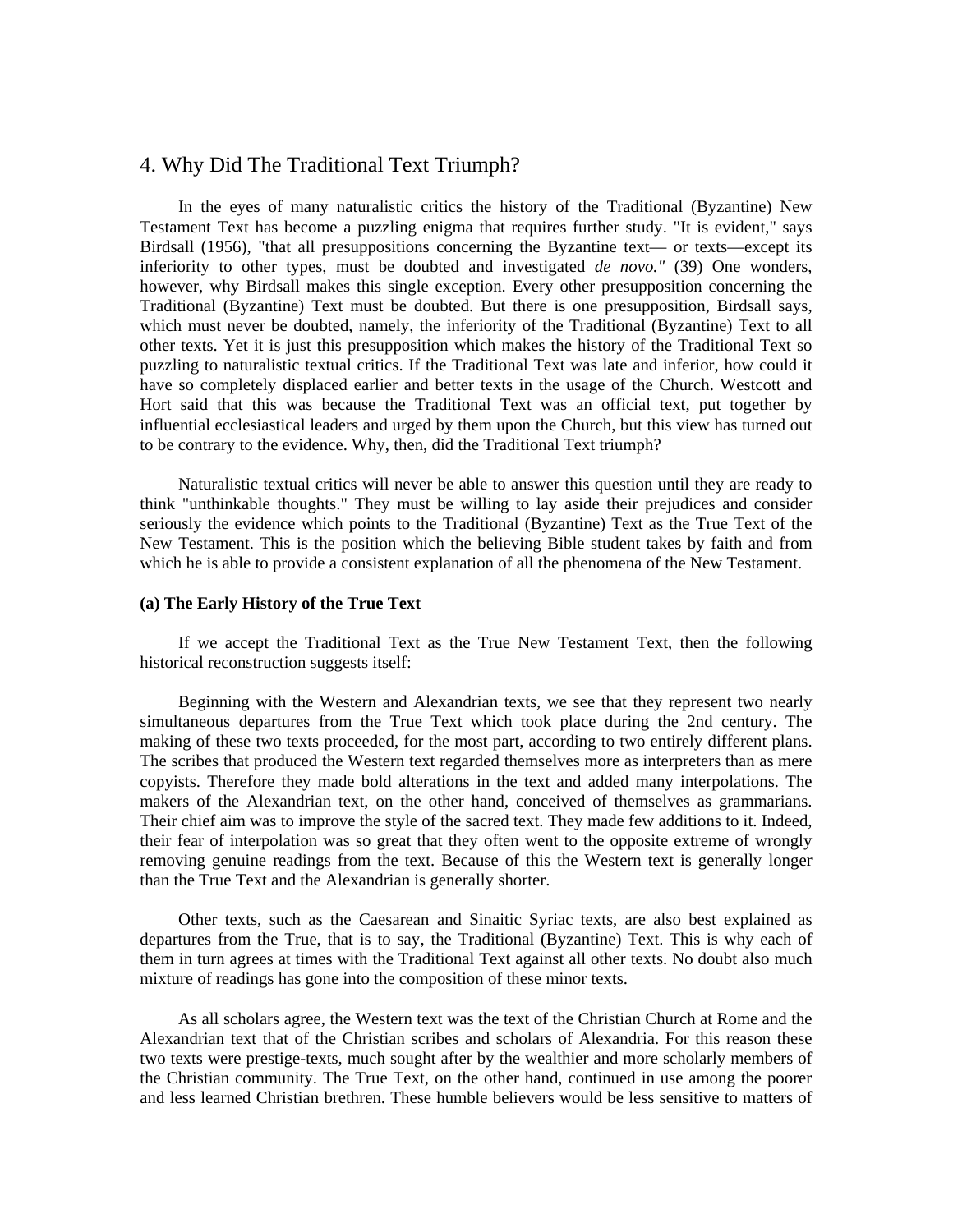prestige and would no doubt prefer the familiar wording of the True Text to the changes introduced by the new prestige-texts. Since they were unskilled in the use of pen and ink, they would be little tempted to write the variant readings of the prestige-texts into the margins of their own New Testament manuscripts and would be even less inclined to make complete copies of these prestige-texts. And since they were poor, they would be unable to buy new manuscripts containing these prestige-texts.

For all these reasons, therefore the True Text would continue to circulate among these lowly Christian folk virtually undisturbed by the influence of other texts. Moreover, because it was difficult for these less prosperous Christians to obtain new manuscripts, they put the ones they had to maximum use. Thus all these early manuscripts of the True Text were eventually worn out. None of them seems to be extant today. The papyri which do survive seem for the most part to be prestige-texts which were preserved in the libraries of ancient Christian schools. According to Aland (1963), (40) both the Chester Beatty and the Bodmer Papyri may have been kept at such an institution. But the papyri with the True Text were read to pieces by the believing Bible students of antiquity. In the providence of God they were used by the Church. They survived long enough, however, to preserve the True (Traditional) New Testament Text during this early period and to bring it into the period of triumph that followed.

#### **(b) The Triumph of the True New Testament Text (300-1000 A.D.)**

The victorious march of the True New Testament Text toward ultimate triumph began in the 4th century. The great 4th-century conflict with the Arian heresy brought orthodox Christians to a theological maturity which enabled them, under the leading of the Holy Spirit, to perceive the superior doctrinal soundness and richness of the True Text. In ever increasing numbers Christians in the higher social brackets abandoned the corrupt prestige-texts which they had been using and turned to the well worn manuscripts of their poorer brethren, manuscripts which, though meaner in appearance, were found in reality to be far more precious, since they contained the True New Testament Text. No doubt they paid handsome sums to have copies made of these ancient books, and this was done so often that these venerable documents were worn out through much handling by the scribes. But before these old manuscripts finally perished, they left behind them a host of fresh copies made from them and bearing witness to the True Text. Thus it was that the True (Traditional) Text became the standard text now found in the vast majority of the Greek New Testament manuscripts.

#### **(c) Lost Manuscripts of the Traditional Text**

During the march of the Traditional (Byzantine) Text toward supremacy many manuscripts of the Traditional type must have perished The investigations of Lake (1928) and his associates indicate that this was so. "Why," he asked, "are there only a few fragments (even in the two oldest of the monastic collections, Sinai and St. Saba) which come from a date earlier than the 10th century? There must have been in existence many thousands of manuscripts of the gospels in the great days of Byzantine prosperity, between the 4th and the 10th centuries. There are now extant but a pitiably small number. Moreover, the amount of direct genealogy which has been detected in extant codices is almost negligible. Nor are many known manuscripts sister codices." (41)

As a result of these investigations, Lake found it "hard to resist the conclusion that the scribes usually destroyed their exemplars when they copied the sacred books." (42) If Lake's hypothesis is correct, then the manuscripts most likely to be destroyed would be those containing the Traditional Text. For these were the ones which were copied most during the period between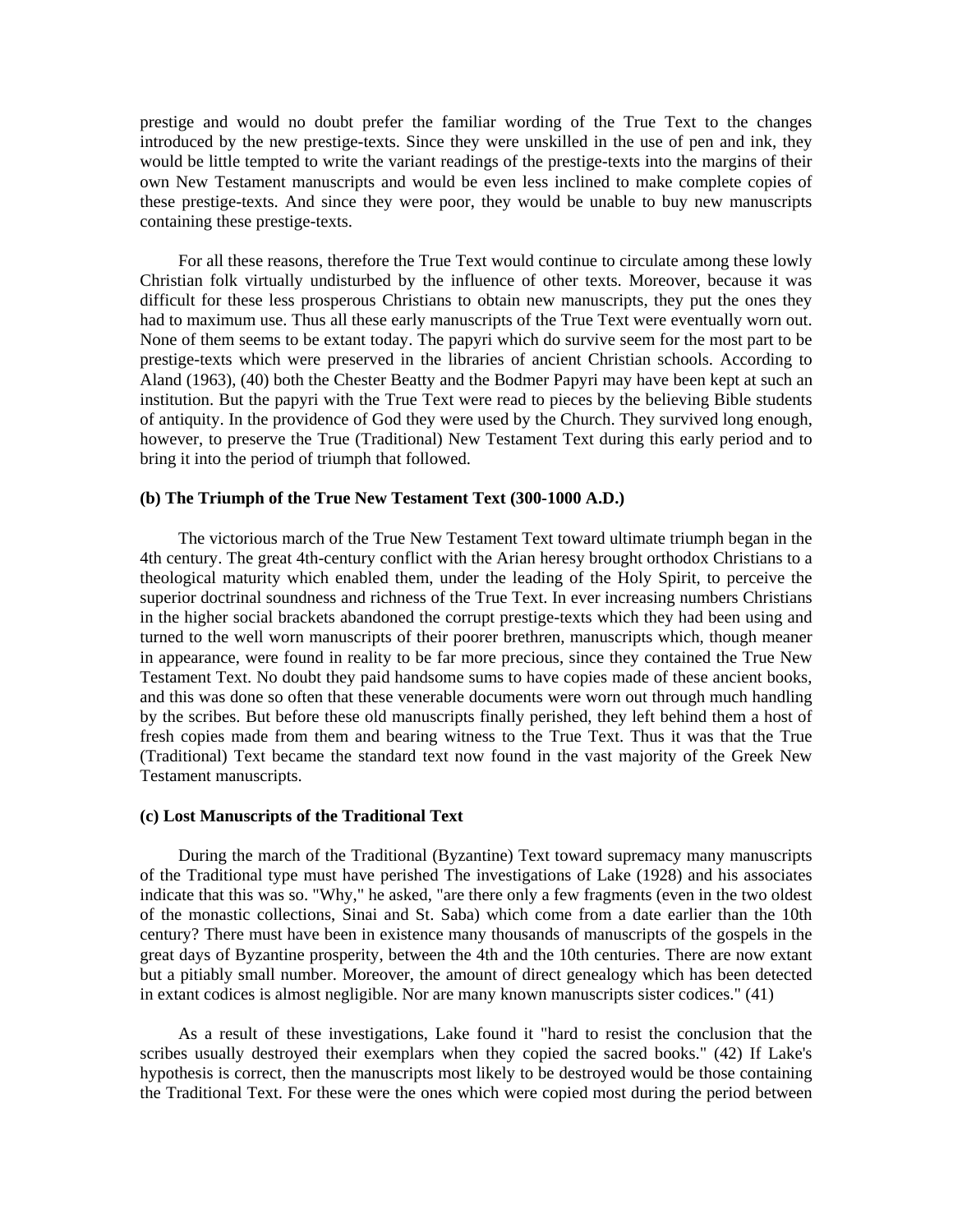the 4th and the 10th centuries, as is proved by the fact that the vast majority of the later Greek New Testament manuscripts are of the Traditional type. The Gothic version moreover, was made about 350 A.D. from manuscripts of the Traditional type which are no longer extant. Perhaps Lake's hypothesis can account for their disappearance.

By the same token, the survival of old uncial manuscripts of the Alexandrian and Western type, such as *Aleph, B.* and *D*, was due to the fact that they were rejected by the Church and not read or copied but allowed to rest relatively undisturbed on the library shelves of ancient monasteries. Burgon (1883) pointed this out long ago, and it is most significant that his observation was confirmed more than 40 years later by the researches of Lake.

#### **(d) The Church as an Organism**

When we say that the Holy Spirit guided the Church to preserve the True New Testament Text, we are not speaking of the Church as an organization but of the Church as an *organism.* We do not mean that in the latter part of the 4th century the Holy Spirit guided the bishops to the True Text and that then the bishops issued decrees for the guidance of the common people. This would have been a return to Old Testament bondage and altogether out of accord with the New Testament principle of the universal priesthood of believers. Investigations indicate that the Holy Spirit's guidance worked in precisely the opposite direction. The trend toward the True (Traditional) Text began with the common people, the rank and file, and then rapidly built up such strength that the bishops and other official leaders were carried along with it. Chrysostom, for example, does not seem to have initiated this trend, for, as stated above, studies by Geerlings and New and by Dicks indicate that Chrysostom did not always use the Traditional Text.

There is evidence that the triumphal march of the Traditional (Byzantine) Text met with resistance in certain quarters. There were some scribes and scholars who were reluctant to renounce entirely their faulty Western, Alexandrian, and Caesarean texts. And so they compromised by following sometimes their false texts and sometimes the True (Traditional) Text. Thus arose those classes of mixed manuscripts described by von Soden and other scholars. This would explain also the non-Traditional readings which Colwell and his associates have found in certain portions of the lectionary manuscripts. (43) And if Birdsall is right in his contention that Photius (815-897), patriarch of Constantinople, customarily used the Caesarean text, (44) this too must be regarded as a belated effort on the part of this learned churchman to keep up the struggle against the Traditional Text. But his endeavor was in vain. Even before his time the God-guided preference of the common people for the True (Traditional) New Testament Text had prevailed, causing it to be adopted generally throughout the Greek-speaking Church.

# 5. The Ancient Versions And The Providence of God

It was the Greek-speaking Church especially which was the object of God's providential guidance regarding the New Testament text because this was the Church to which the keeping of the *Greek* New Testament had been committed. But this divine guidance was by no means confined to those ancient Christians who spoke Greek. On the contrary, indications can be found in the ancient New Testament versions of this same God-guided movement of the Church away from readings which were false and misleading and toward those which were true and trustworthy. This evidence can be summarized as follows:

#### **(a) The Providence of God in the Syrian Church**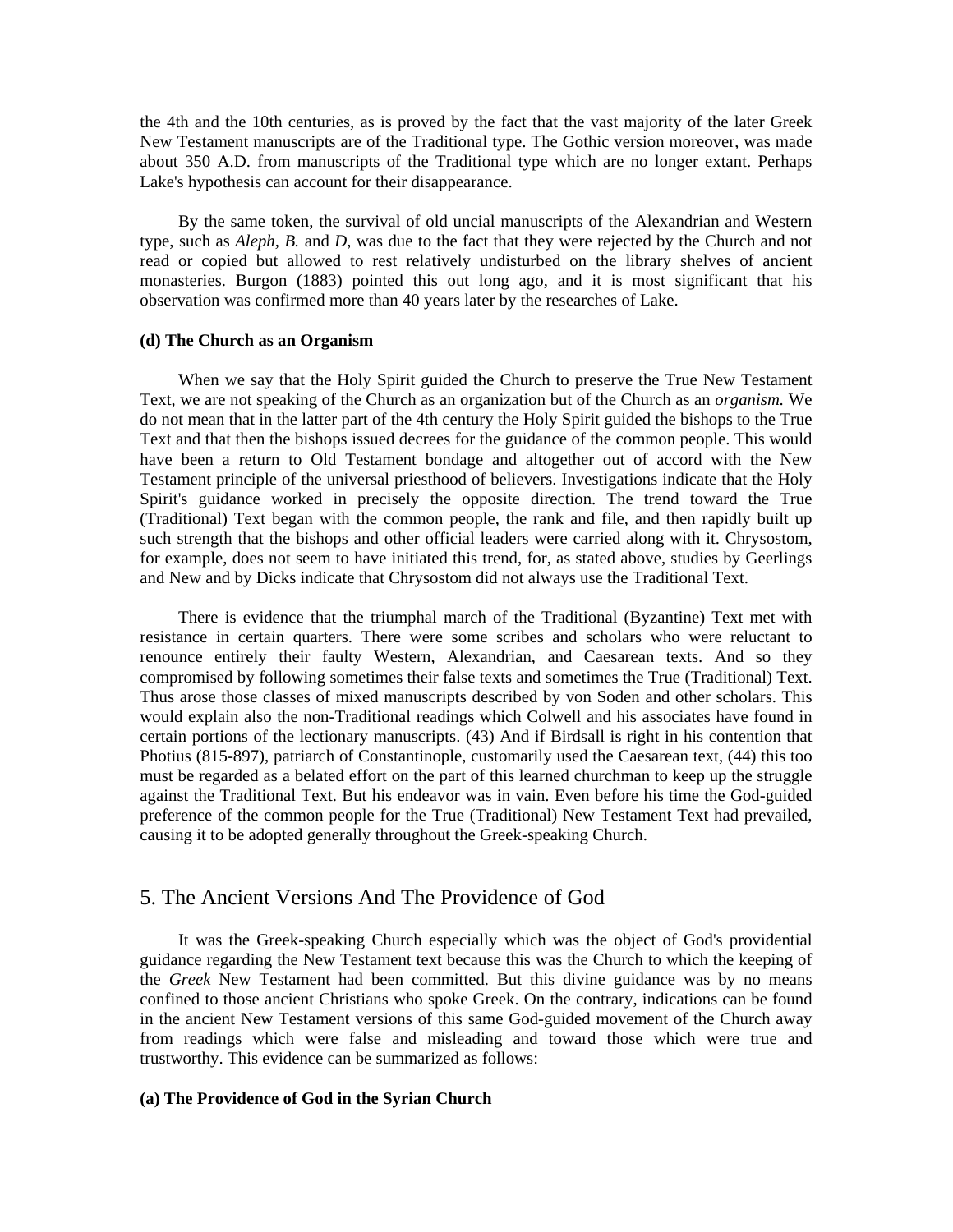In the Syrian Church this God-guided trend away from false New Testament texts and toward the True is clearly seen. According to all investigators from Burkitt (1904) to Voobus (1954), (45) the Western text, represented by Tatian's Diatessaron (Gospel Harmony) and the Curetonian and Sinaitic Syriac manuscripts circulated widely in the Syrian Church until about the middle of the 4th century. After this date, however, this intrusive Western text was finally rejected, and the whole Syrian Church returned to the use of the ancient Peshitta Syriac version, which is largely of the Traditional (Byzantine) text-type. In other words, the Syrian Church as well as the Greek was led by God's guiding hand back to the True Text.

#### **(b) The Providence of God in the Latin Church**

Among the Latin-speaking Christians of the West the substitution of Jerome's Latin Vulgate for the Old Latin version may fairly be regarded as a movement toward the Traditional (Byzantine) Text. The Vulgate New Testament is a revised text which Jerome (384) says that he made by comparing the Old Latin version with "old Greek" manuscripts. According to Hort, one of the Greek manuscripts which Jerome used was closely related to *Codex A*, which is of the Traditional text-type. "By a curious and apparently unnoticed coincidence the text of *A* in several books agrees with the Latin Vulgate in so many peculiar readings devoid of Old Latin attestation as to leave little doubt that a Greek manuscript largely employed by Jerome in his revision of the Latin version must have had to a great extent a common original with *A*." (46)

In this instance, Hort's judgment seems undoubtedly correct, for the agreement of the Latin Vulgate with the Traditional Text is obvious, at least in the most important passages, such as, Christ's agony (Luke 22:43-44), Father forgive them (Luke 23:34), and the ascension (Luke 24:51*).* Kenyon (1937) (47) lists 24 such passages in the Gospels in which the Western text ( represented by *D*, Old Latin) and the Alexandrian text (represented by *Aleph B*) differ from each other. In these 24 instances the Latin Vulgate agrees 11 times with the Western text, 11 times with the Alexandrian text, and 22 times with the Traditional Text (represented by the Textus Receptus). In fact, the only important readings in regard to which the Latin Vulgate disagrees with the Traditional New Testament Text are the conclusion of the Lord's Prayer (Matt. 6:13), certain clauses of the Lord's Prayer (Luke 11:2-4), and the angel at the pool (John 5:4). In this last passage, however, the official Roman Catholic Vulgate agrees with the Traditional Text. Another telltale fact is the presence in the Latin Vulgate of four of Hort's eight so-called "conflate readings." Although these readings are not at all "conflate", nevertheless, they do seem to be one of the distinctive characteristics of the Traditional Text, and the presence of four of them in the Latin Vulgate is most easily explained by supposing that Jerome employed Traditional (Byzantine) manuscripts in the making of the Latin Vulgate text.

There are also a few passages in which the Latin Vulgate has preserved the true reading rather than the Greek Traditional New Testament Text. As we shall see in the next chapter, these few true Latin Vulgate readings were later incorporated into the Textus Receptus, the first printed Greek New Testament text, under the guiding providence of God.

#### **(c) The Providence of God in the Coptic (Egyptian) Church**

Thus during the 4th and 5th centuries among the Syriac-speaking Christians of the East, the Greek-speaking Christians of the Byzantine empire, and the Latin-speaking Christians of the West the same tendency was at work, namely, a God-guided trend away from the false Western and Alexandrian texts and toward the True Traditional Text. At a somewhat later date, moreover,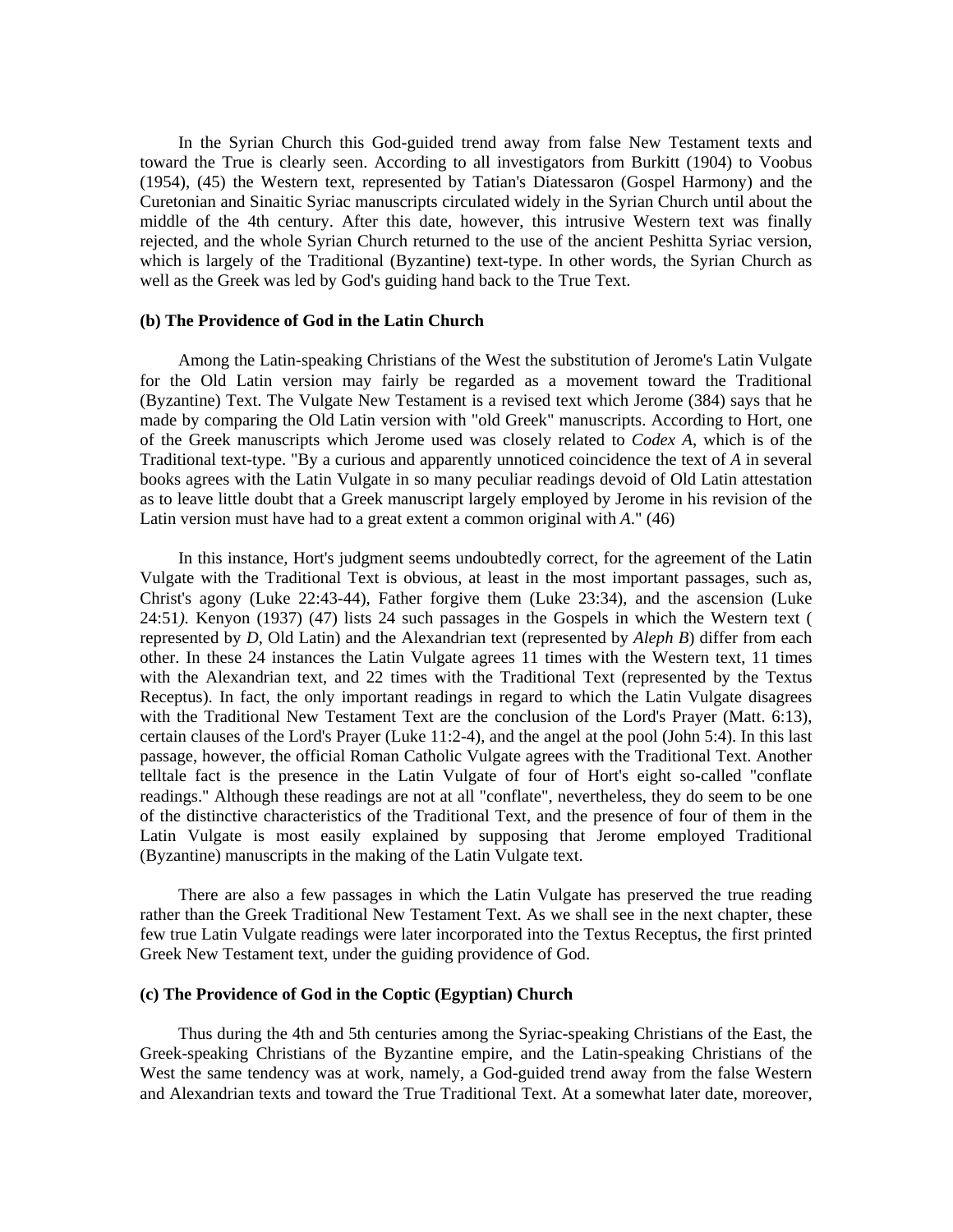this tendency was operative also among the Coptic Christians of Egypt. An examination of Kenyon's 24 passages, for example, discloses 12 instances in which come of the manuscripts of the Bohairic (Coptic) version agree with the Textus Receptus against *Aleph B* and the remaining Bohairic manuscripts. This indicates that in these important passages the readings of the Traditional Text had been adopted by some of the Coptic scribes.

#### **(d) The Trend Toward the Orthodox Traditional Text — How to Explain It?**

During the Middle Ages, therefore, in every land there appeared a trend toward the orthodox Traditional (Byzantine) Text. Since the days of Griesbach naturalistic textual critics have tried to explain this fact by attributing it to the influence of "monastic piety." According to these critics, the monks in the Greek monasteries invented the orthodox readings of the Traditional Text and then multiplied copies of that text until it achieved supremacy. But if the Traditional (Byzantine) Text had been the product of Greek monastic piety, it would not have remained orthodox, for this piety included many errors such as the worship of Mary, of the saints, and of images and pictures. If the Greek monks had invented the Traditional Text, then surely they would have invented readings favoring these errors and superstitions. But as a matter of fact no such heretical readings occur in the Traditional Text.

Here, then, we have a truly astonishing fact which no naturalistic historian or textual critic can explain. Not only in the Greek Church but also throughout all Christendom the medieval period was one of spiritual decline and doctrinal corruption. But in spite of this growth of error and superstition the New Testament text most widely read and copied in the medieval Greek Church was the orthodox, Traditional (Byzantine) Text. And not only so but also in the other regions of Christendom there was a trend toward this same Traditional Text. How shall we account for this unique circumstance? There is only one possible explanation, and this is found in God's special, providential care over the New Testament text. All during this corrupt medieval period God by His providence kept alive in the Greek Church a priesthood of believers characterized by a reverence for and an interest in the holy Scriptures. It was by them that most of the New Testament manuscripts were copied, and it was by them that the Traditional New Testament Text was preserved. In this Traditional Text, found in the vast majority of the Greek New Testament manuscripts, no readings occur which favor Mary worship, saint-worship, or image-worship. On the contrary, the Traditional Text was kept pure from these errors and gained ground everywhere. Was this not a manifestation of God's singular care and providence operating through the universal priesthood of believers?

#### **(e) The Protestant Reformation—A Meeting of East and West**

In spite of the corruption of the medieval Greek Church, the True Text of the Greek New Testament was preserved in that Church through the God-guided priesthood of believers. These were pious folk, often laymen, who though sharing in many of the errors of their day, still had a saving faith in Christ and a reverence for the holy Scriptures. But, someone may ask, if there were such a group of believers in the Medieval Greek Church, why did not this group finally produce the Protestant Reformation? Why did the Protestant Reformation take place in Western Europe rather than in Eastern Europe in the territory of the Roman Church rather than in that of the Greek Church?

This question can be answered, at least in part, linguistically. From the very beginning the leaders of the Greek Church, being Greeks, were saturated with Greek philosophy. Hence in presenting the Gospel to their fellow Greeks they tended to emphasize those doctrines which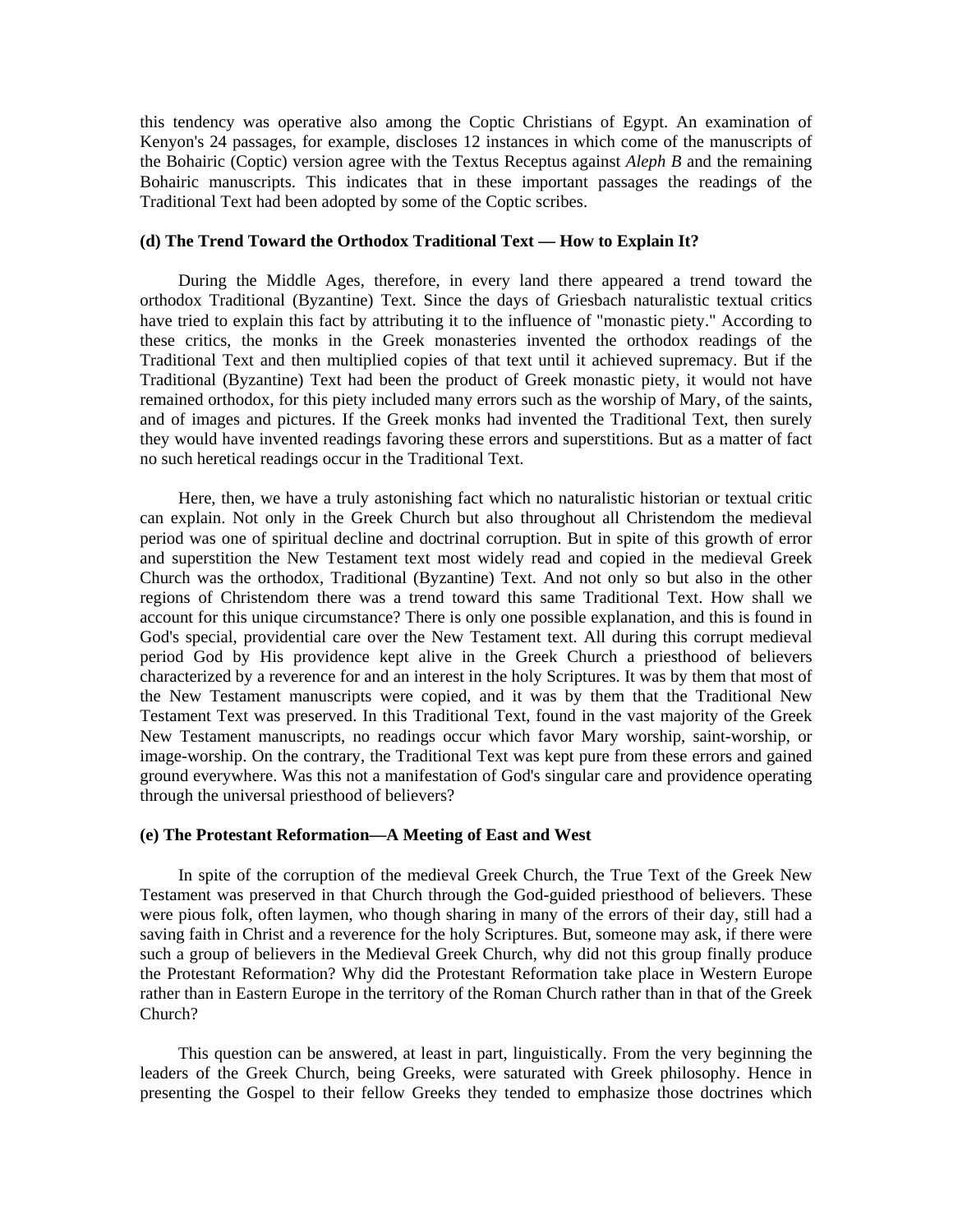seemed to them most important philosophically and to neglect the doctrines of sin and grace, a neglect which persisted throughout the medieval period. Hence, even if the Greek Church had not been overrun by the Turks at the end of the Middle Ages it still could not have produced the Protestant Reformation, since it lacked the theological ingredients for such a mighty, spiritual explosion

In the Western Church the situation was different. Here the two theological giants, Tertullian and Augustine, were Latin-speaking and not at home, apparently, in the Greek language. Consequently they were less influenced by the errors of Greek philosophy and left more free to expound the distinctive doctrines of the Christian faith. Hence from these two great teachers there entered into the doctrinal system of the Roman Church a slender flame of evangelical truth which was never entirely quenched even by the worst errors of the medieval period and which blazed forth eventually as the bright beacon of the Protestant Reformation. (48) This occurred after the Greek New Testament Text had finally been published in Western Europe. Hence the Protestant Reformation may rightly be regarded as a meeting of the East and West.

#### **(f) A New Reformation—Why the Ingredients Are Still Lacking**

The length to which Hort would go in his rejection of the Traditional Text is seen in his treatment of Mark 6:22. Here the Western manuscript *D* agrees with the Alexandrian manuscripts *B Aleph L Delta* 238 565 in relating that the girl who danced before Herod and demanded the Baptist's head as payment for her shameful performance was not the daughter of Herodias, as the Traditional Text (in agreement with all the other extant manuscripts and the ancient versions) states, but Herod's own daughter named Herodias. Hort actually adopted this reading, but subsequent scholars have not approved his choice. As M. R. Vincent (1899) truly remarked concerning this strange reading, " . . . it is safe to say that Mark could not have intended this. The statement directly contradicts Josephus, who says that the name of the damsel was Salome, and that she was the daughter of Herod Philip, by Herodias, who did not leave her husband until after Salome's birth. It is, moreover, most improbable that even Herod the Tetrarch would have allowed his own daughter thus to degrade herself." (49) And even Goodspeed (1923), who usually follows Hort religiously, here reads with the Traditional Text, "Herodias' own daughter."

Thus even Hort's disciples and admirers have admitted that here in Mark 6:22 he by no means exhibits that "almost infallible judgment" which Souter (1912) attributed to him. (50) Isn't it strange therefore that for almost one hundred years so many conservative Christian scholars have followed the Westcott and Hort text so slavishly and rejected and vilified the text of the Protestant Reformation? Unless this attitude is changed, the ingredients of a new Reformation will still be lacking.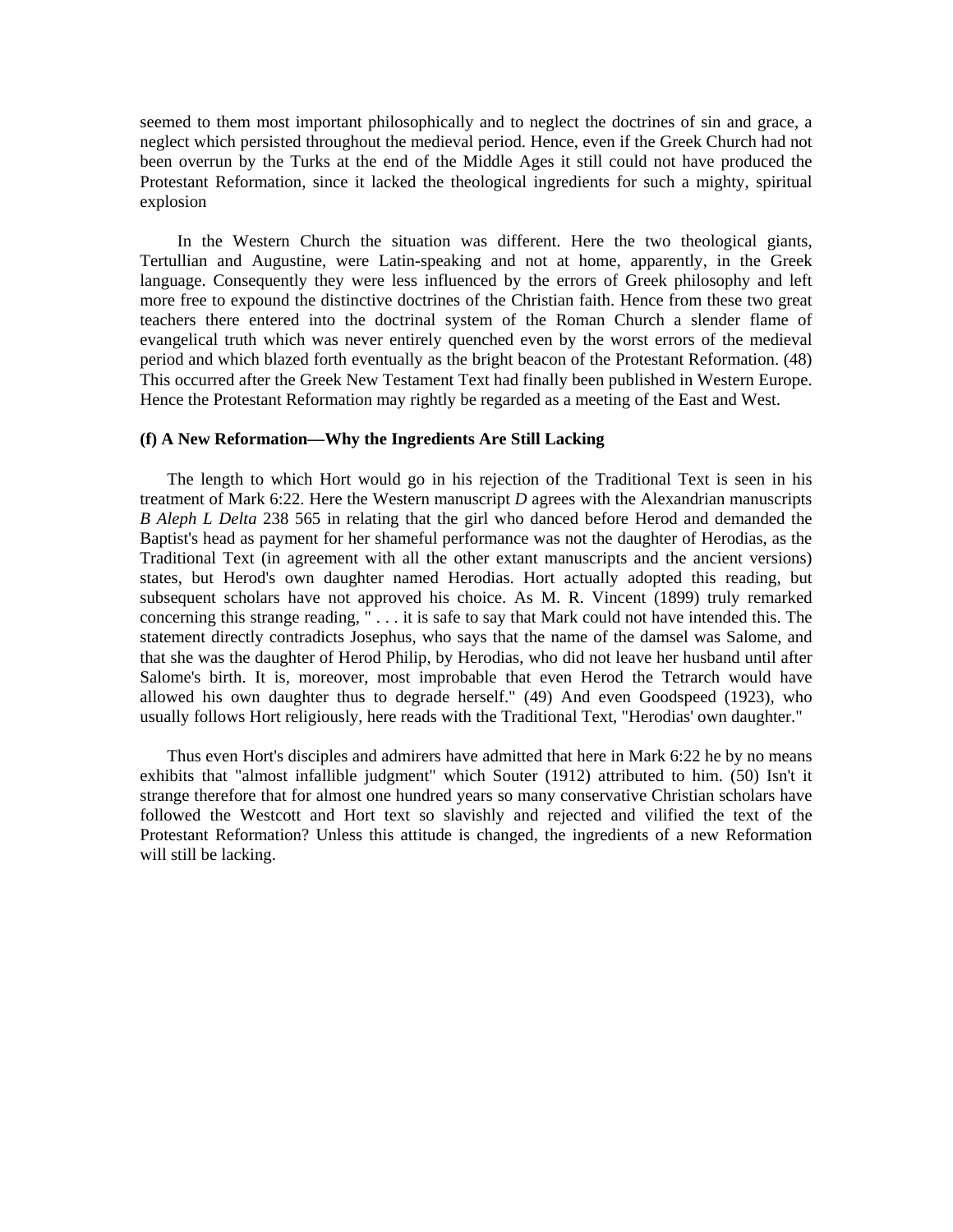# CHAPTER EIGHT

# **THE TEXTUS RECEPTUS AND THE KING JAMES VERSION**

What about all the modern Bible versions and paraphrases which are being sold today by bookstores and publishing houses? Are all these modern-speech Bibles "holy" Bibles? Does God reveal Himself in them? Ought Christians today to rely on them for guidance and send the King James Version into honorable retirement? In order to answer these questions let us first consider the claims of the Textus Receptus and the King James Version and then those of the modern versions that seek to supplant them.

# 1. Three Alternative Views Of The Textus Receptus (Received Text)

One of the leading principles of the Protestant Reformation was the sole and absolute authority of the holy Scriptures. The New Testament text in which early Protestants placed such implicit reliance was the *Textus Receptus* (Received Text), which was first printed in 1516 under the editorship of Erasmus. Was this confidence of these early Protestants misplaced? There are three answers to this question which may be briefly summarized as follows:

#### **(a) The Naturalistic, Critical View of the Textus Receptus**

Naturalistic textual critics, of course, for years have not hesitated to say that the Protestant Reformers were badly mistaken in their reliance upon the Textus Receptus. According to these scholars, the Textus Receptus is the worst New Testament text that ever existed and must be wholly discarded. One of the first to take this stand openly was Richard Bentley, the celebrated English philologian. In an apology written in 1713 he developed the party line which naturalistic critics have used ever since to sell their views to conservative Christians. (1) New Testament textual criticism, he asserted, has nothing to do with Christian doctrine since the substance of doctrine is the same even in the worst manuscripts. Then he added that the New Testament text has suffered less injury by the hand of time than the text of any profane author. And finally, he concluded by saying that we cannot begin the study of the New Testament text with any definite belief concerning the nature of God's providential preservation of the Scriptures. Rather we must begin our study from a neutral standpoint and then allow the results of this neutral method to teach us what God's providential preservation of the New Testament text actually has been. In other words, we begin with agnosticism and work ourselves into faith gradually. Some seminaries still teach this party line.

#### **(b) The High Anglican View of the Textus Receptus**

This was the view of Dean J. W. Burgon, Prebendary F. H. A. Scrivener, and Prebendary Edward Miller. These conservative New Testament textual critics were not Protestants but high Anglicans. Being high Anglicans, they recognized only three ecclesiastical bodies as true Christian churches, namely, the Greek Catholic Church, the Roman Catholic Church, and the Anglican Church, in which they themselves officiated. Only these three communions, they insisted, had the "apostolic succession." Only these three, they maintained, were governed by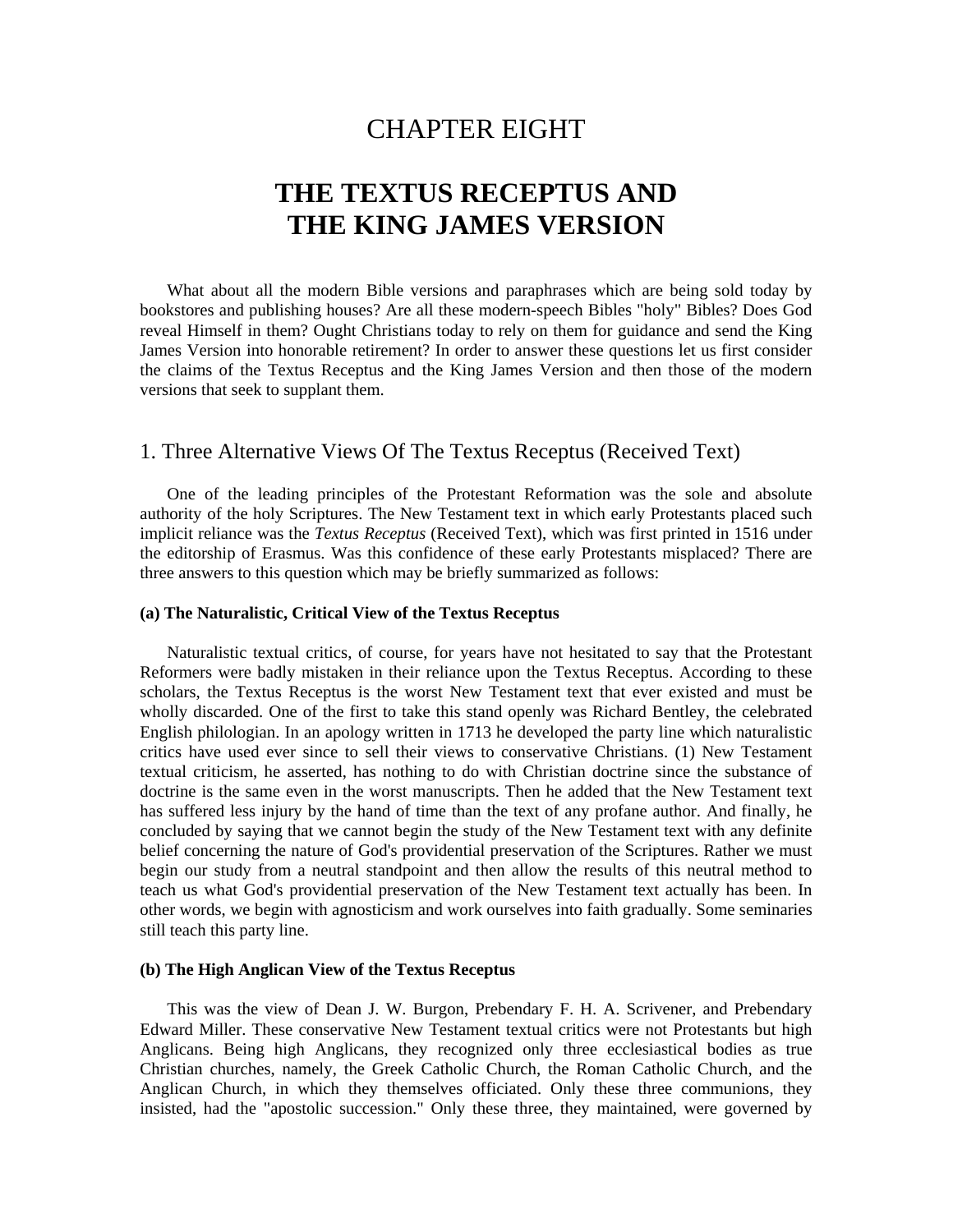bishops who had been consecrated by earlier bishops and so on back in an unbroken chain to the first bishops, who had been consecrated by the Apostles through the laying on of hands. All other denominations these high Anglicans dismissed as mere "sects."

It was Burgon's high Anglicanism which led him to place so much emphasis on the New Testament quotations of the Church Fathers, most of whom had been bishops. To him these quotations were vital because they proved that the Traditional New Testament Text found in the vast majority of the Greek manuscripts had been authorized from the very beginning by the bishops of the early Church, or at least by the majority of these bishops. This high Anglican principle, however, failed Burgon when he came to deal with the printed Greek New Testament text. For from Reformation times down to his own day the printed Greek New Testament text which had been favored by the bishops of the Anglican Church was the Textus Receptus, and the Textus Receptus had not been prepared by bishops but by Erasmus, who was an independent scholar. Still worse, from Burgon's standpoint, was the fact that the particular form of the Textus Receptus used in the Church of England was the third edition of Stephanus, who was a Calvinist. For these reasons, therefore, Burgon and Scrivener looked askance at the Textus Receptus and declined to defend it except in so far as it agreed with the Traditional Text found in the majority of the Greek New Testament manuscripts.

This position, however, is illogical. If we believe in the providential preservation of the New Testament text, then we must defend the Textus Receptus as well as the Traditional Text found in the majority of the Greek manuscripts. For the Textus Receptus is the only form in which this Traditional Text has circulated in print. To decline to defend the Textus Receptus is to give the impression that God's providential preservation of the New Testament text ceased with the invention of printing. It is to suppose that God, having preserved a pure New Testament text all during the manuscript period, unaccountably left this pure text hiding in the manuscripts and allowed an inferior text to issue from the printing press and circulate among His people for more than 450 years. Much, then, as we admire Burgon for his general orthodoxy and for his is defense of the Traditional New Testament Text, we cannot follow him in his high Anglican emphasis or in his disregard for the Textus Receptus

#### **(c) The Orthodox Protestant View of the Textus Receptus**

The defense of the Textus Receptus, therefore, is a necessary part of the defense of Protestantism. It is entailed by the logic of faith, the basic steps of which are as follows: *First,* the Old Testament text was preserved by the Old Testament priesthood and the scribes and scholars that grouped themselves around that priesthood (Deut. 31:24-26). *Second,* the New Testament text has been preserved by the universal priesthood of believers by faithful Christians in every walk of life (1 Peter 2:9). *Third,* the Traditional Text, found in the vast majority of the Greek New Testament manuscripts, is the True Text because it represents the God-guided usage of this universal priesthood of believers. *Fourth,* The first printed text of the Greek New Testament was not a blunder or a set-back but a forward step in the providential preservation of the New Testament. Hence the few significant departures of that text from the Traditional Text are only God's providential corrections of the Traditional Text in those few places in which such corrections were needed. *Fifth,* through the usage of Bible-believing Protestants God placed the stamp of His approval on this first printed text, and it became the Textus Receptus (Received Text).

Hence, as orthodox Protestant Christians, we believe that the formation of the Textus Receptus was guided by the special providence of God. There were *three* ways in which the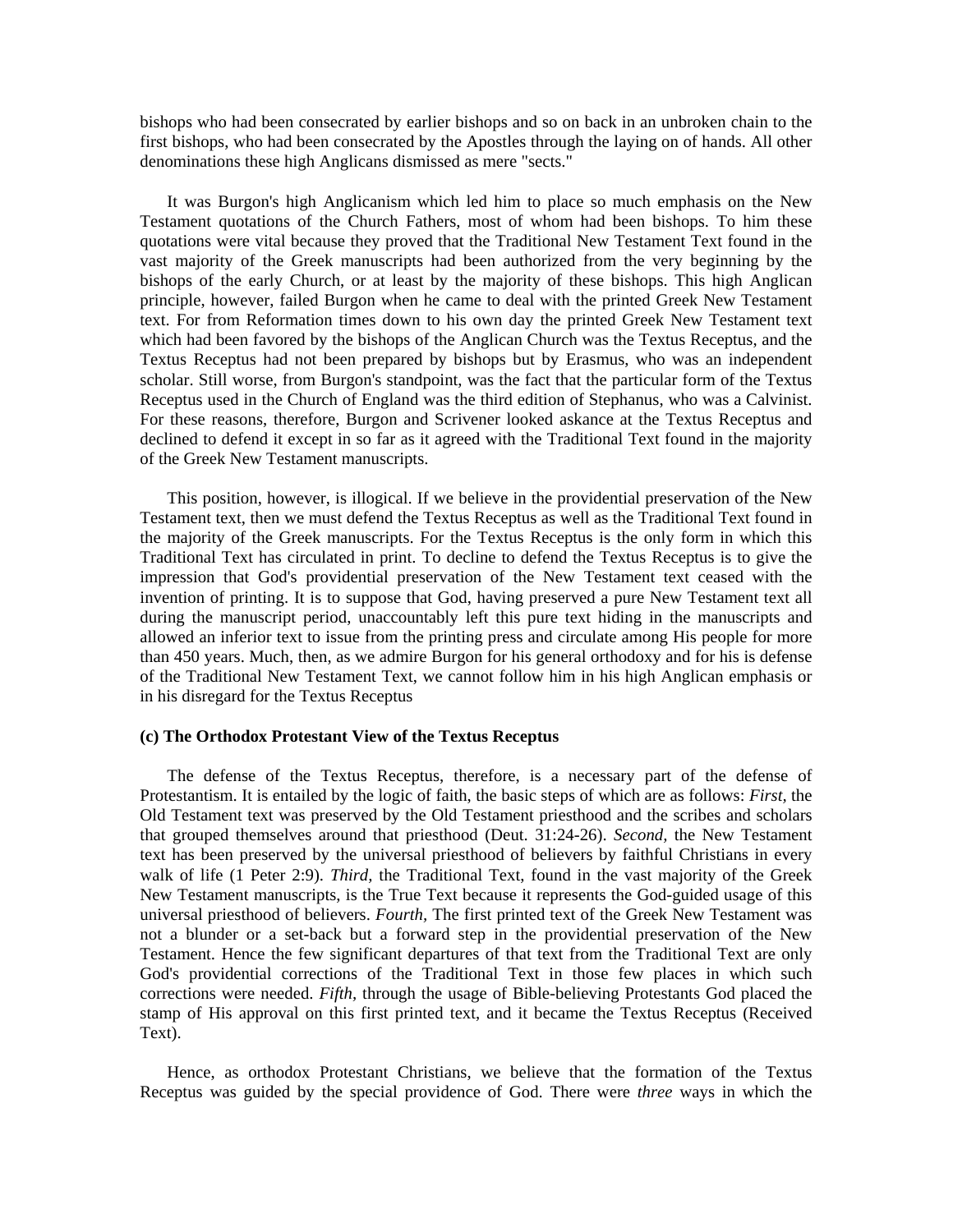editors of the Textus Receptus Erasmus, Stephanus, Beza, and the Elzevirs, were providentially guided. In the *first* place, they were guided by the manuscripts which God in His providence had made available to them. In the *second* place, they were guided by the providential circumstances in which they found themselves. Then in the *third* place, and most of all, they were guided by the *common faith.* Long before the Protestant Reformation, the God-guided usage of the Church had produced throughout Western Christendom a common faith concerning the New Testament text, namely, a general belief that the currently received New Testament text, primarily the Greek text and secondarily the Latin text, was the True New Testament Text which had been preserved by God's special providence. It was this common faith that guided Erasmus and the other early editors of the Textus Receptus.

# 2. How Erasmus and His Successors Were Guided By the Common Faith

When we believe in Christ, the logic of faith leads us first, to a belief in the infallible inspiration of the original Scriptures, *second,* to a belief in the providential preservation of this original text down through the ages and *third, to* a belief in the Bible text current among believers as the providentially preserved original text. This is the common faith which has always been present among Christians. For Christ and His Word are inseparable, and faith in Him and in the holy Scriptures has been the common characteristic of all true believers from the beginning. Always they have regarded the current Bible text as the infallibly inspired and providentially preserved True Text. Origen, for example, in the :3rd century, was expressing the faith of all when he exclaimed to Africanus "Are we to suppose that that Providence which in the sacred Scriptures has ministered to the edification of all the churches of Christ had no thought for those bought with a price, for whom Christ died!" (2)

This faith, however, has from time to time been distorted by the intrusion of unbiblical ideas. For example, many Jews and early Christians believed that the inspiration of the Old Testament had been repeated three times. According to them, not only had the original Old Testament writers been inspired but also Ezra, who rewrote the whole Old Testament after it had been lost. And the Septuagint likewise, they maintained, had been infallibly inspired. Also the Roman Catholics have distorted the common faith by their false doctrine that the authority of the Scriptures rests on the authority of the Church. It was this erroneous view that led the Roman Church to adopt the Latin Vulgate rather than the Hebrew and Greek Scriptures as its authoritative Bible. And finally, many conservative Christians today distort the common faith by their adherence to the theories of naturalistic New Testament textual criticism. They smile at the legends concerning Ezra and the Septuagint, but they themselves have concocted a myth even more absurd, namely, that the true New Testament text was lost for more than 1,.500 years and then restored by Westcott and Hort.

But in spite of these distortions due to human sin and error this common faith in Christ and in His Word has persisted among believers from the days of the Apostles until now, and God has used this common faith providentially to preserve the holy Scriptures. Let us now consider how it guided Erasmus and his successors in their editorial labors on the Textus Receptus.

### **(a) The Life of Erasmus—A Brief Review**

Erasmus was born at Rotterdam in 1466, the illegitimate son of a priest but well cared for by his parents. After their early death he was given the best education available to a young man of his day at first at Deventer and then at the Augustinian monastery at Steyn. In 1492 he was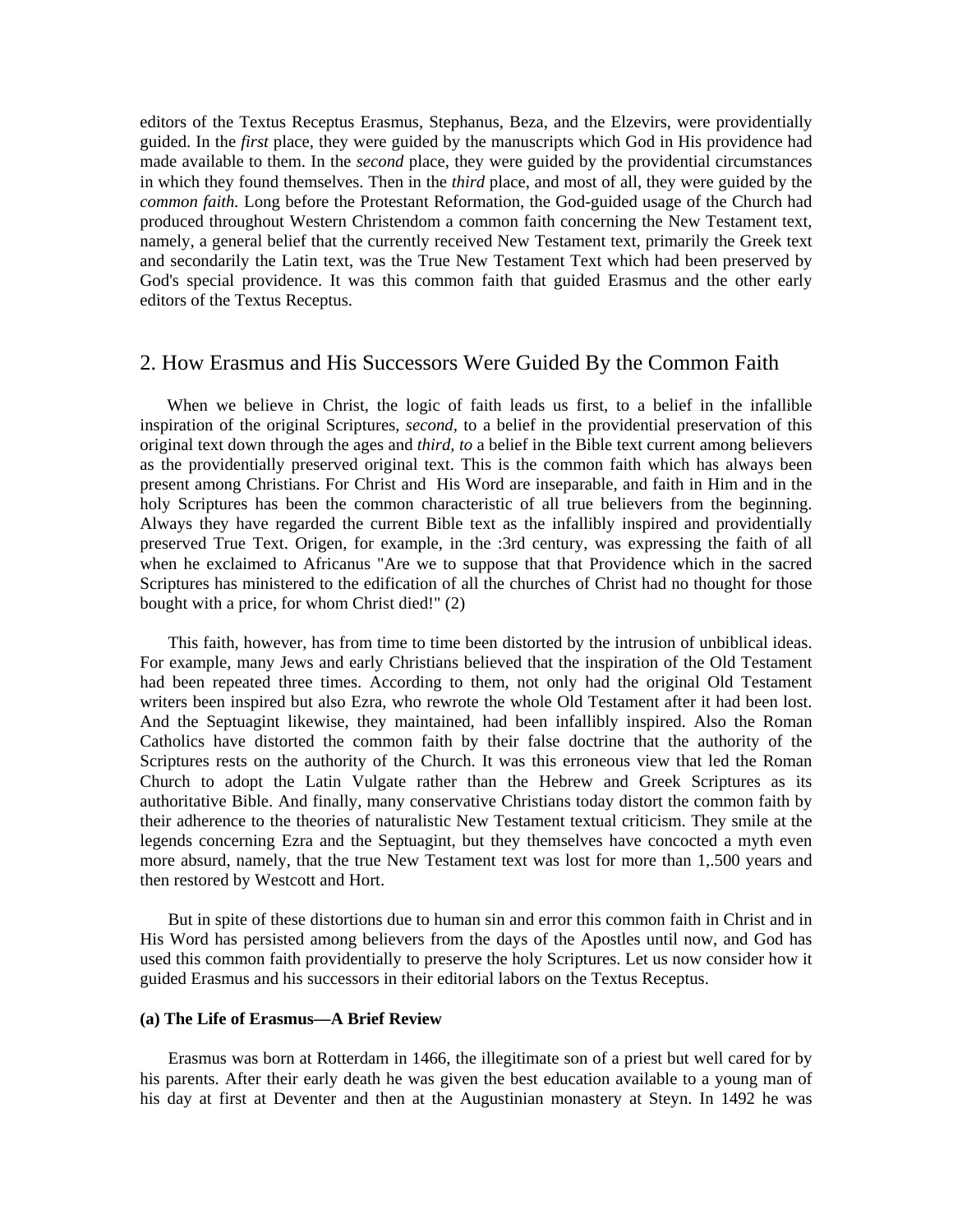ordained priest, but there is no record that he ever functioned as such. By 1495 he was studying in Paris. In 1499 he went to England, where he made the helpful friendship of John Colet, later dean of St. Paul's who quickened his interest in biblical studies. He then went back to France and the Netherlands. In 1505 he again visited England and then passed three years in Italy. In 1509 he returned to England for the third time and taught at Cambridge University until 1514. In 1515 he went to Basel, where he published his New Testament in 1516, then back to the Netherlands for a sojourn at the University of Louvain. Then he returned to Basel in 1521 and remained there until 1529, in which year he removed to the imperial town of Freiburg-im-Breisgau. Finally, in 1535, he again returned to Basel and died there the following year in the midst of his Protestant friends, without relations of any sort, so far as known, with the Roman Catholic Church. (3)

One might think that all this moving around would have interfered with Erasmus' activity as a scholar and writer, but quite the reverse is true. By his travels he was brought into contact with all the intellectual currents of his time and stimulated to almost superhuman efforts. He became the most famous scholar and author of his day and one of the most prolific writers of all time, his collected works filling ten large volumes in the Leclerc edition of 1705 (phototyped by Olms in 1962). (4) As an editor also his productivity was tremendous. Ten columns of the catalogue of the library in the British Museum are taken up with the bare enumeration of the works translated, edited, or annotated by Erasmus, and their subsequent reprints. Included are the greatest names of the classical and patristic world, such as Ambrose, Aristotle, Augustine, Basil, Chrysostom, Cicero, and Jerome. (5) An almost unbelievable showing.

To conclude, there was no man in all Europe better prepared than Erasmus for the work of editing the first printed Greek New Testament text, and this is why, we may well believe, God chose him and directed him providentially in the accomplishment of this task.

#### **(b) Erasmus Guided by the Common Faith— Factors Which Influenced Him**

In order to understand how God guided Erasmus providentially let us consider the three alternative views which were held in Erasmus' days concerning the preservation of the New Testament text, namely, the *humanistic* view, the *scholastic* view, and the *common* view, which we have called the *common faith.* 

The *humanistic* view was well represented by the writings of Laurentius Valla (1405-57), a famous scholar of the Italian renaissance. Valla emphasized the importance of language. According to him, the decline of civilization in the dark ages was due to the decay of the Greek and Latin languages. Hence it was only through the study of classical literature that the glories of ancient Greece and Rome could be recaptured. Valla also wrote a treatise on the Latin Vulgate, comparing it with certain Greek New Testament manuscripts which he had in his possession. Erasmus, who from his youth had been an admirer of Valla found a manuscript of Valla's treatise in 1504 and had it printed in the following year. In this work Valla favored the Greek New Testament text over the Vulgate. The Latin text often differed from the Greek, he reported. Also there were omissions and additions in the Latin translation, and the Greek wording was generally better than that of the Latin. (6)

The *scholastic* theologians, on the other hand, warmly defended the Latin Vulgate as the only true New Testament text. In 1514 Martin Dorp of the University of Louvain wrote to Erasmus asking him not to publish his forthcoming Greek New Testament. Dorp argued that if the Vulgate contained falsifications of the original Scriptures and errors, the Church would have been wrong for many centuries, which was impossible. The references of most Church Councils to the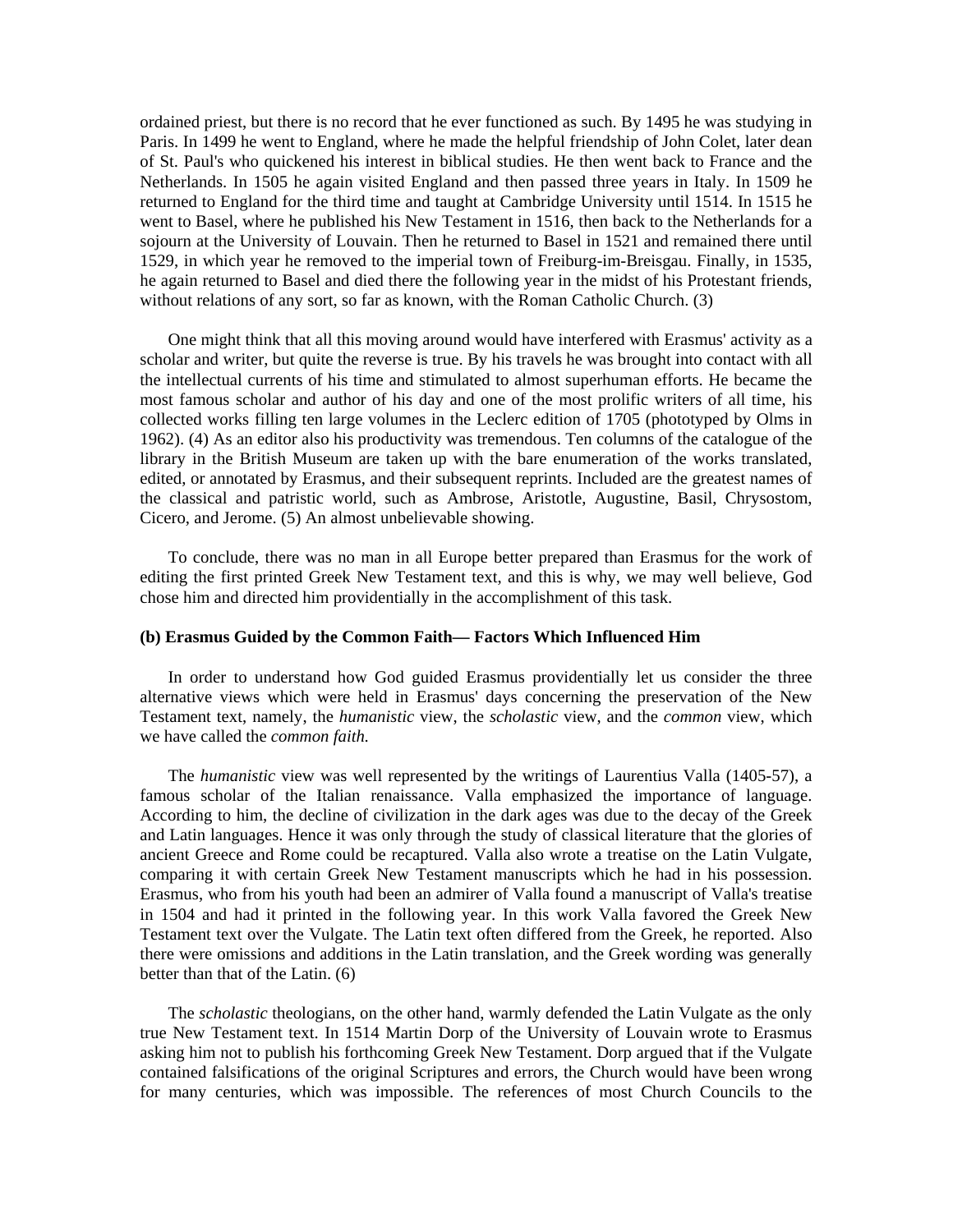Vulgate, Dorp insisted, proved that the Church considered this Latin version to be the official Bible and not the Greek New Testament, which, he maintained, had been corrupted by the heretical Greek Church. (7) And after Erasmus' Greek New Testament had been published in 1516, Stunica, a noted Spanish scholar, accused it of being an open condemnation of the Latin Vulgate, the version of the Church. (8) And about the same time Peter Sutor, once of the Sorbonne and later a Carthusian monk, declared that "If in one point the Vulgate were in error, the entire authority of holy Scripture would collapse." (9)

Believing Bible students today are often accused of taking the same extreme position in regard to the King James Version that Peter Sutor took more than 450 years ago in regard to the Latin Vulgate. But this is false. We take the third position which we have mentioned, namely, the *common* view. In Erasmus' day this view occupied the middle ground between the humanistic view and the scholastic view. Those that held this view acknowledged that the Scriptures had been providentially preserved down through the ages. They did not, however, agree with the scholastic theologians in tying this providential preservation to the Latin Vulgate. On the contrary, along with Laurentius Valla and other humanists, they asserted the superiority of the Greek New Testament text.

This common view remained a faith rather than a well articulated theory. No one at that time drew the logical but unpalatable conclusion that the Greek Church rather than the Roman Church had been the providentially appointed guardian of the New Testament text. But this view, though vaguely apprehended, was widely held, so much so that it may justly be called the common view. Before the Council of Trent (1546) it was favored by some of the highest officials of the Roman Church, notably, it seems, by Leo X, who was pope from 1513 to 1521 and to whom Erasmus dedicated his New Testament. Erasmus' close friends also, John Colet, for example, and Thomas More and Jacques Lefevre, all of whom like Erasmus sought to reform the Roman Catholic Church from within, likewise adhered to this common view. Even the scholastic theologian Martin Dorp was finally persuaded by Thomas More to adopt it." (10)

In the days of Erasmus, therefore, it was commonly believed by well informed Christians that the original New Testament text had been providentially preserved in the current New Testament text, primarily in the current Greek text and secondarily in the current Latin text. Erasmus was influenced by this common faith and probably shared it, and God used it providentially to guide Erasmus in his editorial labors on the Textus Receptus.

#### **(c) Erasmus' Five Editions of the Textus Receptus**

Between the years 1516 and 1535 Erasmus published five editions of the Greek New Testament. In the first edition (1516) the text was preceded by a dedication to Pope Leo X, an exhortation to the reader, a discussion of the method used, and a defense of this method. Then came the Greek New Testament text accompanied by Erasmus' own Latin translation, and then this was followed by Erasmus' notes, giving his comments on the text. In his 2nd edition (1519) Erasmus revised both his Greek text and his own Latin translation. His substitution in John 1:1 of *sermo* (speech) for *verbum* (word), the rendering of the Latin Vulgate, aroused much controversy. The 3rd edition (1522) is chiefly remarkable for the inclusion of 1 John 5:7, which had been omitted in the previous editions. The 4th edition (1527) contained the Greek text, the Latin Vulgate, and Erasmus' Latin translation in three parallel columns. The 5th edition (1535) omitted the Vulgate, thus resuming the practice of printing the Greek text and the version of Erasmus side by side.  $(11)$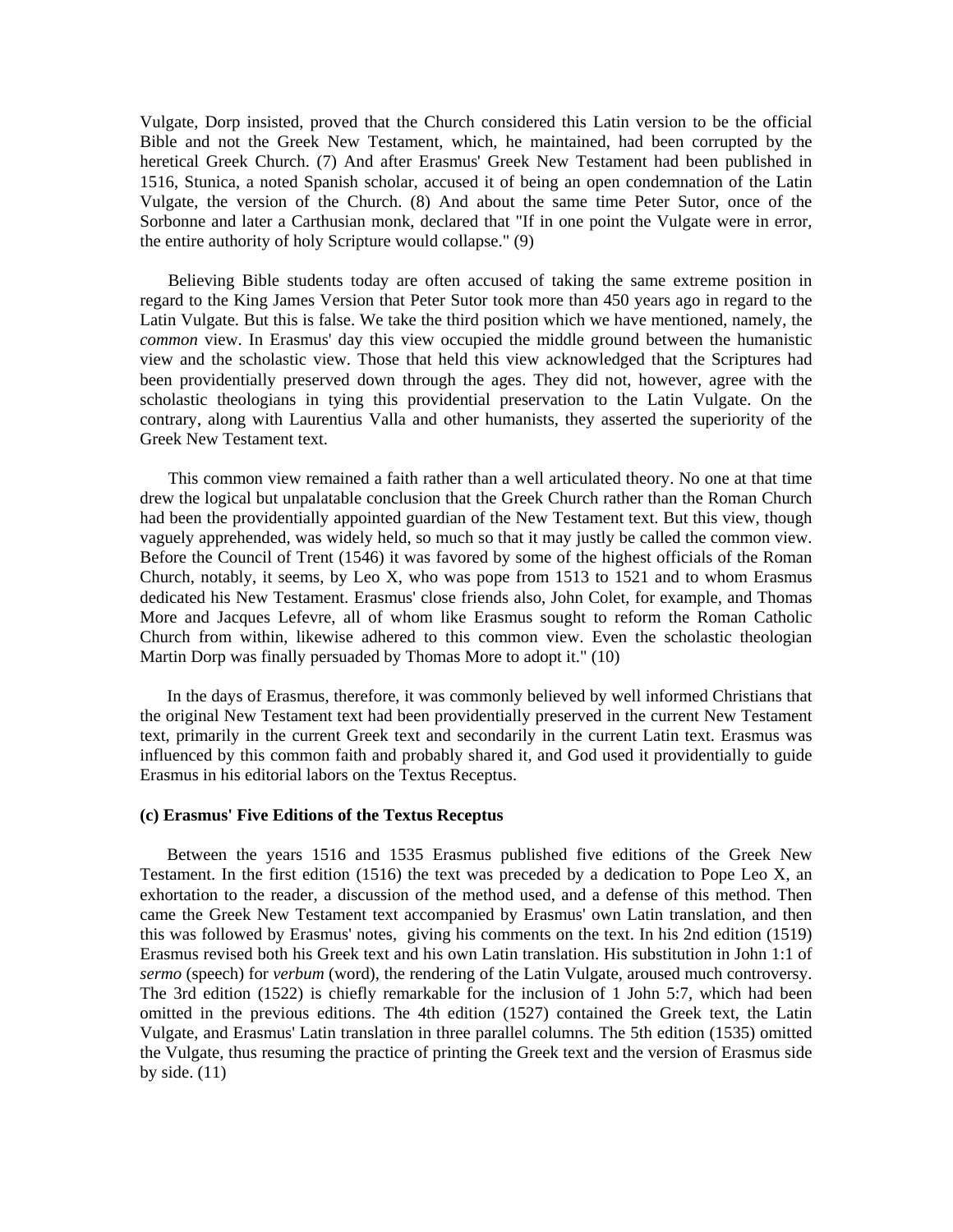#### **(d) The Greek Manuscripts Used by Erasmus**

When Erasmus came to Basel in July, 1515, to begin his work, he found five Greek New Testament manuscripts ready for his use. These are now designated by the following numbers: 1 (an 11th-century manuscript of the Gospels, Acts, and Epistles), 2 (a 15th-century manuscript of the Gospels), 2ap (a 12th-14th-century manuscript of Acts and the Epistles), 4ap (a 15th-century manuscript of Acts and the Epistles), and 1r (a 12th-century manuscript of Revelation). Of these manuscripts Erasmus used 1 and 4ap only occasionally. In the Gospels Acts, and Epistles his main reliance was on 2 and 2ap. (12)

Did Erasmus use other manuscripts beside these five in preparing his Textus Receptus? The indications are that he did. According to W. Schwarz (1955), Erasmus made his own Latin translation of the New Testament at Oxford during the years 1505-6. His friend, John Colet who had become Dean of St. Paul's, lent him two Latin manuscripts for this undertaking, but nothing is known about the Greek manuscripts which he used. (13) He must have used some Greek manuscripts or other, however, and taken notes on them. Presumably therefore he brought these notes with him to Basel along with his translation and his comments on the New Testament text. It is well known also that Erasmus looked for manuscripts everywhere during his travels and that he borrowed them from everyone he could. Hence although the Textus Receptus was based mainly on the manuscripts which Erasmus found at Basel, it also included readings taken from others to which he had access. It agreed with the common faith because it was founded on manuscripts which in the providence of God were readily available.

#### **(e) Erasmus' Notes—His Knowledge of Variant Readings and Critical Problems**

Through his study of the writings of Jerome and other Church Fathers Erasmus became very well informed concerning the variant readings of the New Testament text. Indeed almost all the important variant readings known to scholars today were already known to Erasmus more than 460 years ago and discussed in the notes (previously prepared) which he placed after the text in his editions of the Greek New Testament. Here, for example, Erasmus dealt with such problem passages as the conclusion of the Lord's Prayer (Matt. 6:13), the interview of the rich young man with Jesus (Matt. 19:17-22), the ending of Mark (Mark 16:9-20), the angelic song (Luke 2:14), the angel, agony, and bloody sweat omitted (Luke 22:43-44), the woman taken in adultery (John 7:53 - 8:11), and the mystery of godliness (l Tim. 3:16).

In his notes Erasmus placed before the reader not only ancient discussions concerning the New Testament text but also debates which took place in the early Church over the New Testament canon and the authorship of some of the New Testament books, especially Hebrews, James, 2 Peter, 2 and 3 John, Jude and Revelation. Not only did he mention the doubts reported by Jerome and the other Church Fathers, but also added some objections of his own. However, he discussed these matters somewhat warily, declaring himself willing at any time to submit to "The consensus of public opinion and especially to the authority of the Church." (14) In short, he seemed to recognize that in reopening the question of the New Testament canon he was going contrary to the common faith.

But if Erasmus was cautious in his notes, much more was he so in his text, for this is what would strike the reader's eye immediately. Hence in the editing of his Greek New Testament text especially Erasmus was guided by the common faith in the current text. And back of this common faith was the controlling providence of God. For this reason Erasmus' humanistic tendencies do not appear in the Textus Receptus which he produced. Although not himself outstanding as a man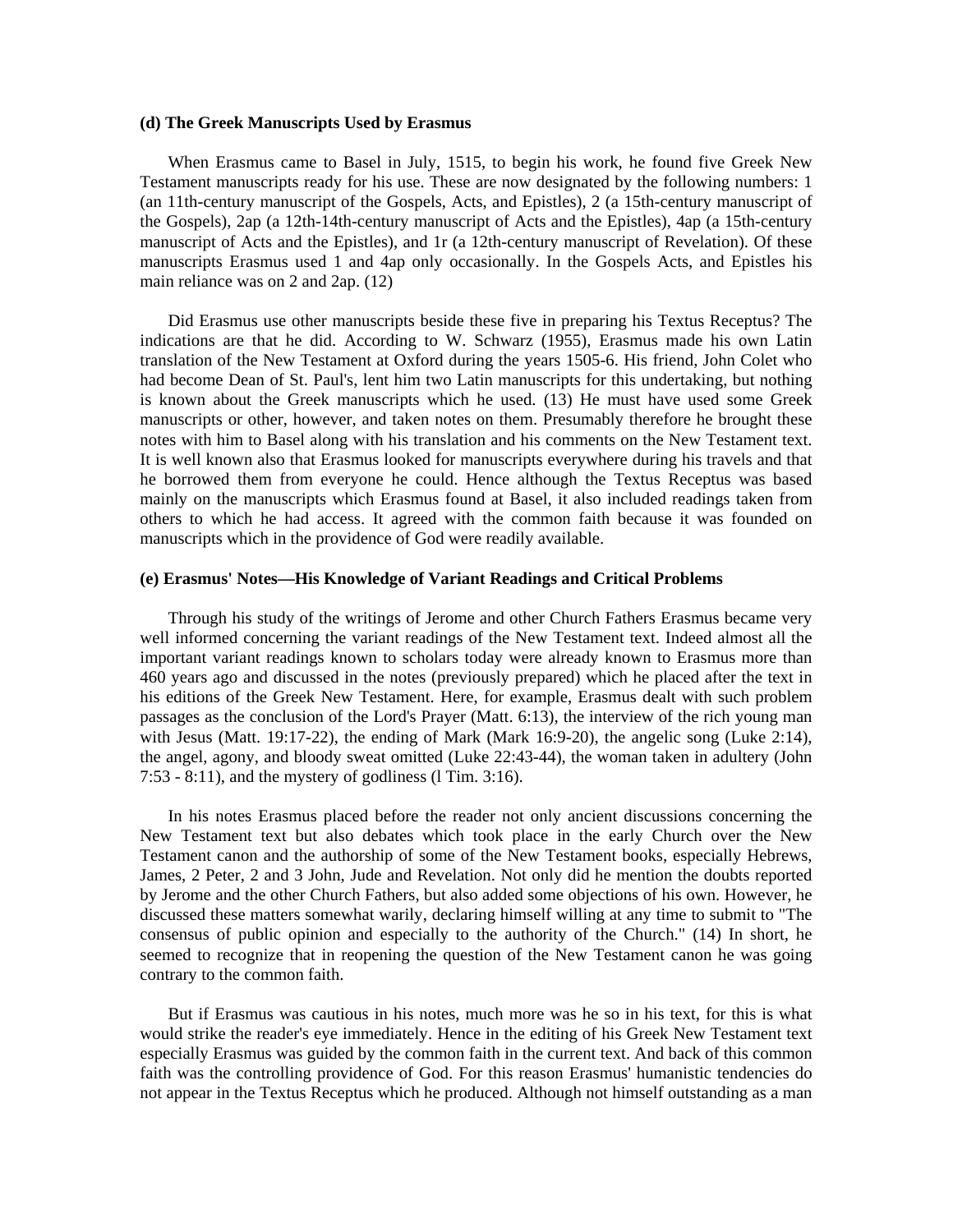of faith, in his editorial labors on this text he was providentially influenced and guided by the faith of others. In spite of his humanistic tendencies Erasmus was clearly used of God to place the Greek New Testament text in print, just as Martin Luther was used of God to bring in the Protestant Reformation in spite of the fact that, at least at first, he shared Erasmus' doubts concerning Hebrews, James, Jude and Revelation. (15)

#### **(f) Latin Vulgate Readings in the Textus Receptus**

The God who brought the New Testament text safely through the ancient and medieval manuscript period did not fumble when it came time to transfer this text to the modern printed page. This is the conviction which guides the believing Bible student as he considers the relationship of the printed Textus Receptus to the Traditional New Testament text found in the majority of the Greek New Testament manuscripts.

These two texts are virtually identical. Kirsopp Lake and his associates (1928) demonstrated this fact in their intensive researches in the Traditional text (which they called the Byzantine text). Using their collations, they came to the conclusion that in the 11th chapter of Mark, "the most popular text in the manuscripts of the tenth to the fourteenth century" (16) differed from the Textus Receptus only four times. This small number of differences seems almost negligible in view of the fact that in this same chapter *Aleph, B.* and *D*) differ from the Textus Receptus 69,71, and 95 times respectively. Also add to this the fact that in this same chapter *B* differs from *Aleph 34* times and from *D* 102 times and that *Aleph* differs from *D* 100 times.

There are, however, a few places in which the Textus Receptus differs from the Traditional text found in the majority of the Greek New Testament manuscripts. The most important of these differences are due to the fact that Erasmus, influenced by the usage of the Latin-speaking Church in which he was reared, sometimes followed the Latin Vulgate rather than the Traditional Greek text.

Are the readings which Erasmus thus introduced into the Textus Receptus necessarily erroneous'? By no means ought we to infer this. For it is inconceivable that the divine providence which had preserved the New Testament text during the long ages of the manuscript period should blunder when at last this text was committed to the printing press. According to the analogy of faith, then, we conclude that the Textus Receptus was a further step in God's providential preservation of the New Testament text and that these few Latin Vulgate readings which were incorporated into the Textus Receptus were genuine readings which had been preserved in the usage of the Latin-speaking Church. Erasmus, we may well believe, was guided providentially by the common faith to include these readings in his printed Greek New Testament text. In the Textus Receptus God corrected the few mistakes of any consequence which yet remained in the Traditional New Testament text of the majority of the Greek manuscripts.

The following are some of the most familiar and important of those relatively few Latin Vulgate readings which, though not part of the Traditional Greek text, seem to have been placed in the Textus Receptus by the direction of God's special providence and therefore are to be retained. The reader will note that these Latin Vulgate readings are also found in other ancient witnesses, namely, old Greek manuscripts, versions, and Fathers.

Matt. 10:8 *raise the dead, is* omitted by the majority of the Greek manuscripts. This reading is present, however, in *Aleph B C D 1,* the Latin Vulgate, and the Textus Receptus.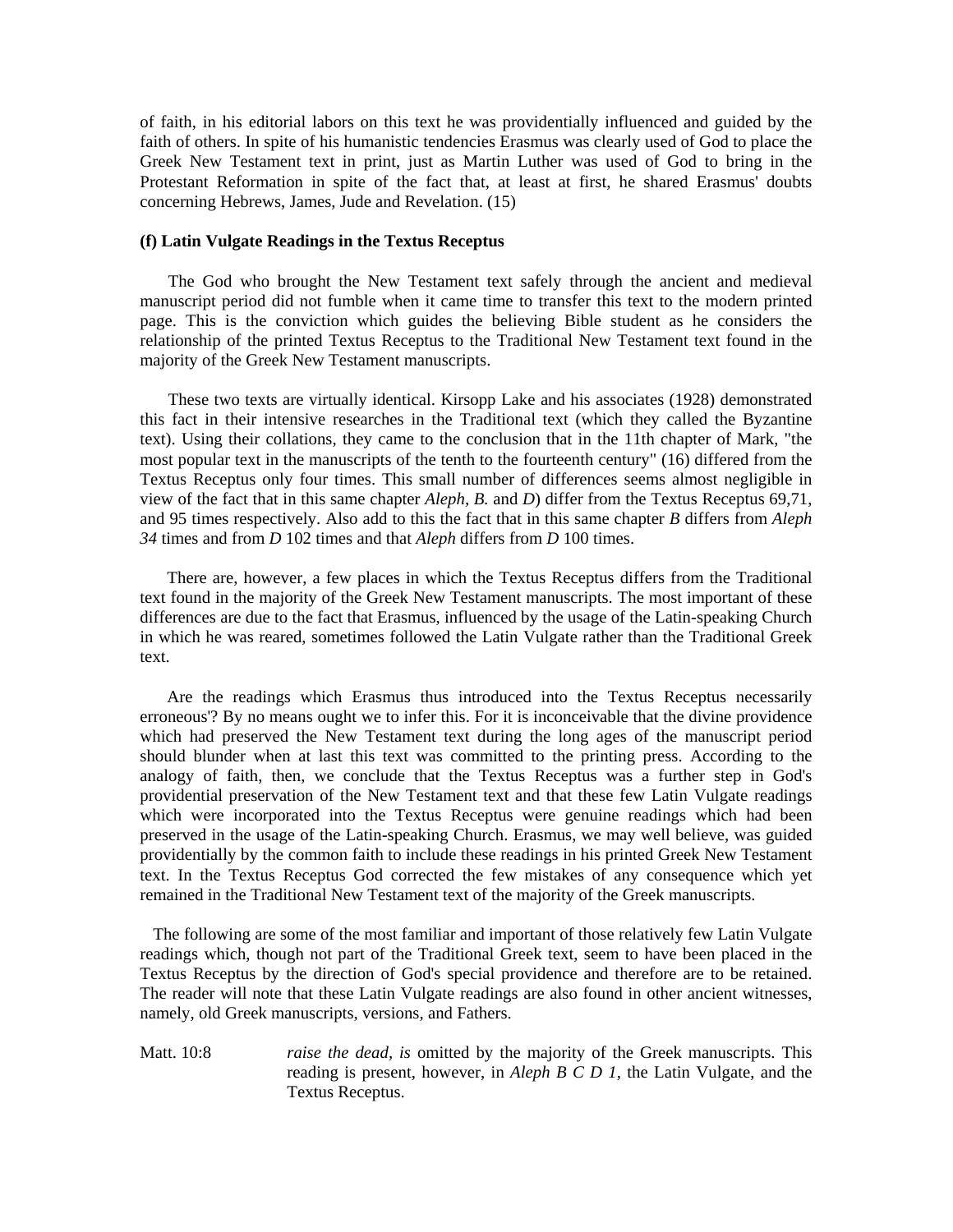- Matt. 27: 35 *that it might be fulfilled which was spoken by the prophet, They parted My garments among them, and upon My vesture did they cast lots.* Present in Eusebius (c. 325), 1 and other "Caesarean" manuscripts, the Harclean Syriac, the Old Latin, the Vulgate, and the Textus Receptus. Omitted by the majority of the Greek manuscripts.
- John 3:25 *Then there arose a questioning between some of John's disciples and the*  Jews *about purifying.* Pap 66, *Aleph,* 1 and other "Caesarean" manuscripts, the Old Latin, the Vulgate, and the Textus Receptus read *the Jews.* Pap 75, *B*. the Peshitta, and the majority of the Greek manuscripts read, *a Jew.*
- Acts 8:37 *And Philip said, If thou beievest with all shine heart, thou mayest. And he answered and said, I believe that Jesus Christ is the Son of God. As* J. A. Alexander (1857) suggested, this verse, though genuine, was omitted by many scribes, "as unfriendly to the practice of delaying baptism, which had become common, if not prevalent, before the end of the 3rd century." (17) Hence the verse is absent from the majority of the Greek manuscripts. But it is present in some of them, including E (6th or  $7<sup>th</sup>$  century). It is cited by Irenaeus (c. 180) and Cyprian (c.250) and is found in the Old Latin and the Vulgate. In his notes Erasmus says that he took this reading from the margin of 4ap and incorporated it into the Textus Receptus.
- Acts 9:5 *it is hard for thee to kick against the pricks.* This reading is absent here from the Greek manuscripts but present in Old Latin manuscripts and in the Latin Vulgate known to Erasmus. It is present also at the end of Acts 9:4 in *E*, 431, the Peshitta, and certain manuscripts of the Latin Vulgate. In Acts 26:14, however, this reading is present in all the Greek manuscripts. In his notes Erasmus indicates that he took this reading from Acts 26:14 and inserted it here.
- Acts 9:6 *And he trembling and astonished said, Lord, what wilt Thou have me to do? and the Lord said unto him.* This reading is found in the Latin Vulgate and in other ancient witnesses. It is absent, however, from the Greek manuscripts, due, according to Lake and Cadbury (1933), "to the paucity of Western Greek texts and the absence of *D* at this point." (18) In his notes Erasmus indicates that this reading is a translation made by him from the Vulgate into Greek.
- Acts 20:28 *Church of God.* Here the majority of the Greek manuscripts read, *Church of the Lord and God.* The Latin Vulgate, however, and the Textus Receptus read, *Church of* God, which is also the reading of A*leph B a*nd other ancient witnesses.
- Rom. 16:25-27 In the majority of the manuscripts this doxology is placed at the end of chapter 14. In the Latin Vulgate and the Textus Receptus it is placed at the end of chapter l6 and this is also the position it occupies in *Aleph B C* and *D*.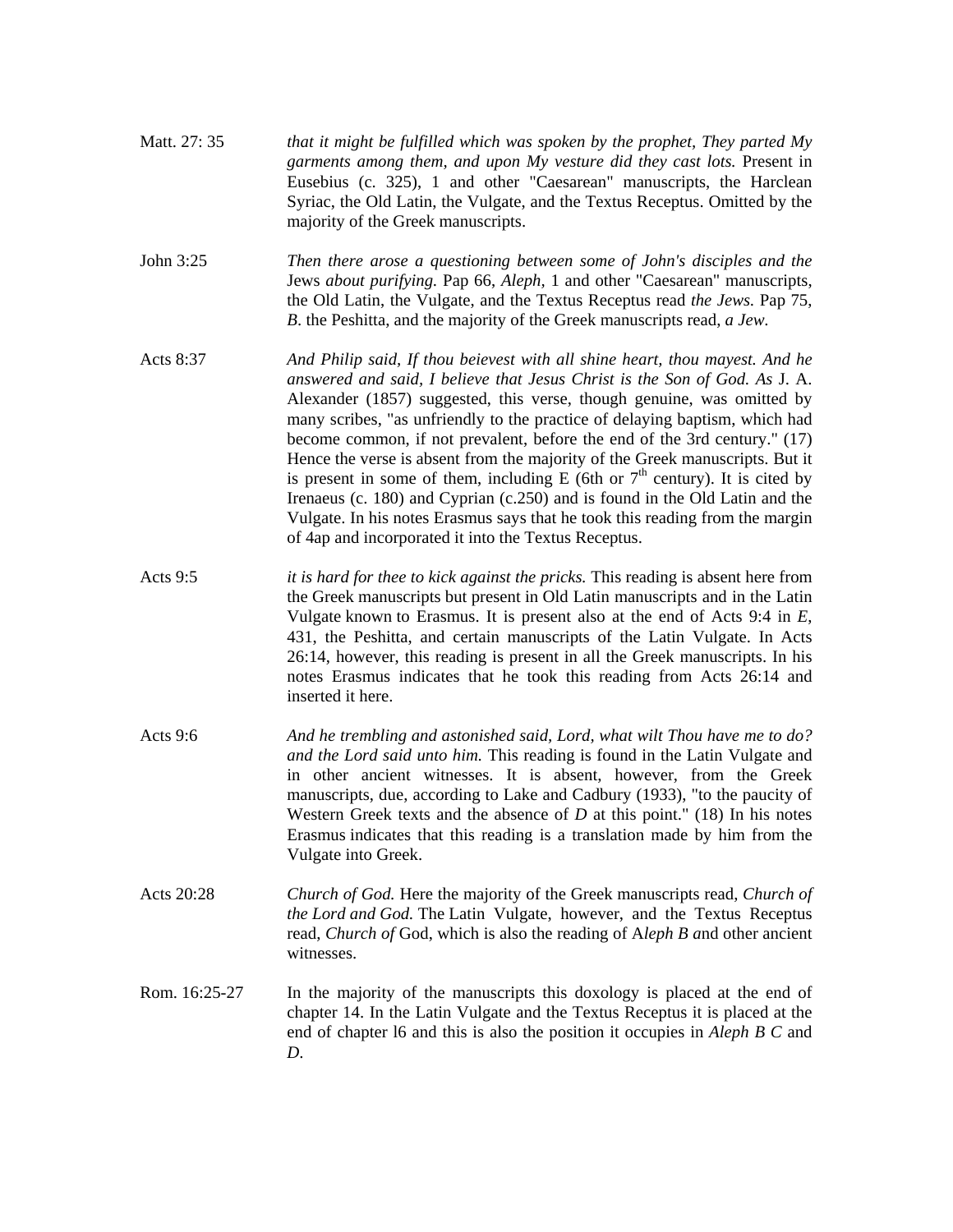Rev. 22:19 *And if any man shall take away from the words of the book of this prophecy, God shall take away his part out of the book of life.* According to Hoskier, all the Greek manuscripts, except possibly one or two, read, *tree of life.* The Textus Receptus reads, *book of life,* with the Latin Vulgate (including the very old Vulgate manuscript *F*), the Bohairic version, Ambrose (d. 397), and the commentaries of Primasius (6th century) and Haymo (9th century). This is one of the verses which Erasmus is said to have translated from Latin into Greek. But Hoskier seems to doubt that Erasmus did this, suggesting that he may have followed Codex 141. (19)

#### **(g) The Human Aspect of the Textus Receptus**

God works providentially through sinful and fallible human beings, and therefore His providential guidance has its human as well as its divine side. And these human elements were evident in the first edition (1516) of the Textus Receptus. For one thing, the work was performed so hastily that the text was disfigured with a great number of typographical errors. These misprints, however, were soon eliminated by Erasmus himself in his later editions and by other early editors and hence are not a factor which need to be taken into account in any estimate of the abiding value of the Textus Receptus.

The few typographical errors which still remain in the Textus Receptus of Revelation do not involve important readings. This fact, clearly attributable to God's special providence, can be demonstrated by a study of H. C. Hoskier's monumental commentary on Revelation (1929), (19) which takes the Textus Receptus as its base. Here we see that the only typographical error worth noting occurs in Rev.17:8, *the beast that was, and is not, and yet is.* Here the reading *kaiper estin (and yet is)* seems to be a misprint for *kai paresti (and is at hand),* which is the reading of Codex 1r the manuscript which Erasmus used in Revelation.

The last six verses of Codex 1r (Rev. 22:16-21) were lacking, and its text in other places was sometimes hard to distinguish from the commentary of Andreas of Caesarea in which it was embedded. According to almost all scholars, Erasmus endeavored to supply these deficiencies in his manuscript by retranslating the Latin Vulgate into Greek. Hoskier however, was inclined to dispute this on the evidence of manuscript 141. (19) In his 4th edition of his Greek New Testament (1527) Erasmus corrected much of this translation Greek (if it was indeed such) on the basis of a comparison with the Complutensian Polyglot Bible (which had been printed at Acala in Spain under the direction of Cardinal Ximenes and published in 1522), but he overlooked some of it, and this still remains in the Textus Receptus. These readings, however, do not materially affect the sense of the passages in which they occur. They are only minor blemishes which can easily be removed or corrected in marginal notes. The only exception is *book* for *tree* in Rev. 22:19, a variant which Erasmus could not have failed to notice but must have retained purposely. Critics blame him for this but here he may have been guided providentially by the common faith to follow the Latin Vulgate.

There is one passage in Revelation, however, in which the critics rather inconsistently, blame Erasmus for *not* moving in the direction of the Latin Vulgate. This is Rev. 22:14a, *Blessed are they that do His commandments, etc.* Here, according to Hoskier, (19) Aleph and *A* and a few Greek minuscule manuscripts read, *wash their robes,* and this is the reading favored by the critics. A few other Greek manuscripts and the Sahidic version read, *have washed their robes.* The Latin Vulgate reads *wash their robes in the blood of the Lamb.* But the Textus Receptus reading of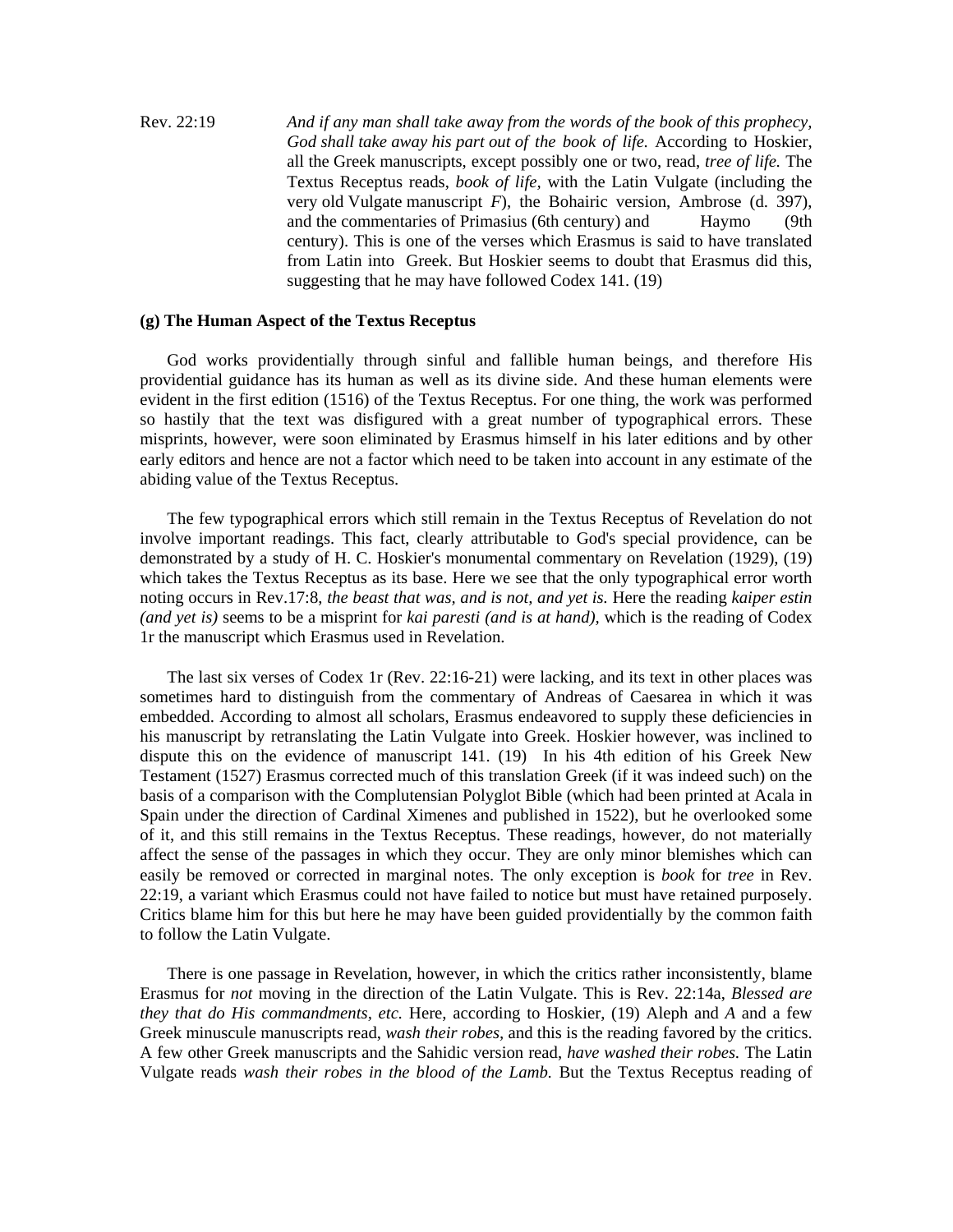Erasmus, *do His commandments, is* found in the majority of the Greek manuscripts and in the Bohairic and Syriac versions and is undoubtedly the Traditional reading.

It is customary for naturalistic critics to make the most of human imperfections in the Textus Receptus and to sneer at it as a mean and almost sordid thing. These critics picture the Textus Receptus as merely a money-making venture on the part of Froben the publisher. Froben, they say, heard that the Spanish Cardinal Ximenes was about to publish a printed Greek New Testament text as part of his great Complutensian Polyglot Bible. In order to get something on the market first, it is said Froben hired Erasmus as his editor and rushed a Greek New Testament through his press in less than a year's time. But those who concentrate in this way on the human factors involved in the production of the Textus Receptus are utterly unmindful of the providence of God. For in the very next year, in the plan of God, the Reformation was to break out in Wittenberg, and it was important that the Greek New Testament should be published first in one of the future strongholds of Protestantism by a book seller who was eager to place it in the hands of the people and not in Spain, the land of the Inquisition, by the Roman Church, which was intent on keeping the Bible from the people.

#### **(h) Robert Stephanus—His Four Editions of the Textus Receptus**

After the death of Erasmus in 1536 God in His providence continued to extend the influence of the Textus Receptus. One of the agents through whom He accomplished this was the famous French printer and scholar Robert Stephanus (1503-59). Robert's father Henry and his stepfather Simon de Colines were printers who had published Bibles, and Robert was not slow to follow their example. In 1523 he published a Latin New Testament, and two times he published the Hebrew Bible entire. But the most important were his four editions of the Greek New Testament in 1546, 1549, 1550, and 1551 respectively. These activities aroused the opposition of the Roman Catholic Church, so much so that in 1550 he was compelled to leave Paris and settle in Geneva, where he became a Protestant, embracing the Reformed faith. (20)

Stephanus' first two editions (1546 and 1549) were pocket size (large pockets) printed with type cast at the expense of the King of France. In text they were a compound of the Complutensian and Erasmian editions. Stephanus' 4th edition (1551) was also pocket size. In it the text was for the first time divided into verses. But most important was Stephanus' 3rd edition. This was a small folio (8 1/2 by 13 inches) likewise printed at royal expense. In the margin of this edition Stephanus entered variant readings taken from the Complutensian edition and also 14 manuscripts, one of which is thought to have been *Codex D.* In text the 3rd and 4th editions of Stephanus agreed closely with the 5th edition of Erasmus, which was gaining acceptance everywhere as the providentially appointed text. It was the influence no doubt of this common faith which restrained Stephanus from adopting any of the variant readings which he had collected. (21)

#### **(i) Calvin's Comments on the New Testament Text**

The mention of Geneva leads us immediately to think of John Calvin (1509-64), the famous Reformer who had his headquarters in this city. In his commentaries (which covered every New Testament book except 2 and 3 John and Revelation) Calvin mentions Erasmus by name 78 times, far more often than any other contemporary scholar. Most of these references (72 to be exact) are criticisms of Erasmus' Latin version, and once (Phil. 2:6) Calvin complains about Erasmus' refusal to admit that the passage in question teaches the deity of Christ. But five references deal with variant readings which Erasmus suggested in his notes, and of these Calvin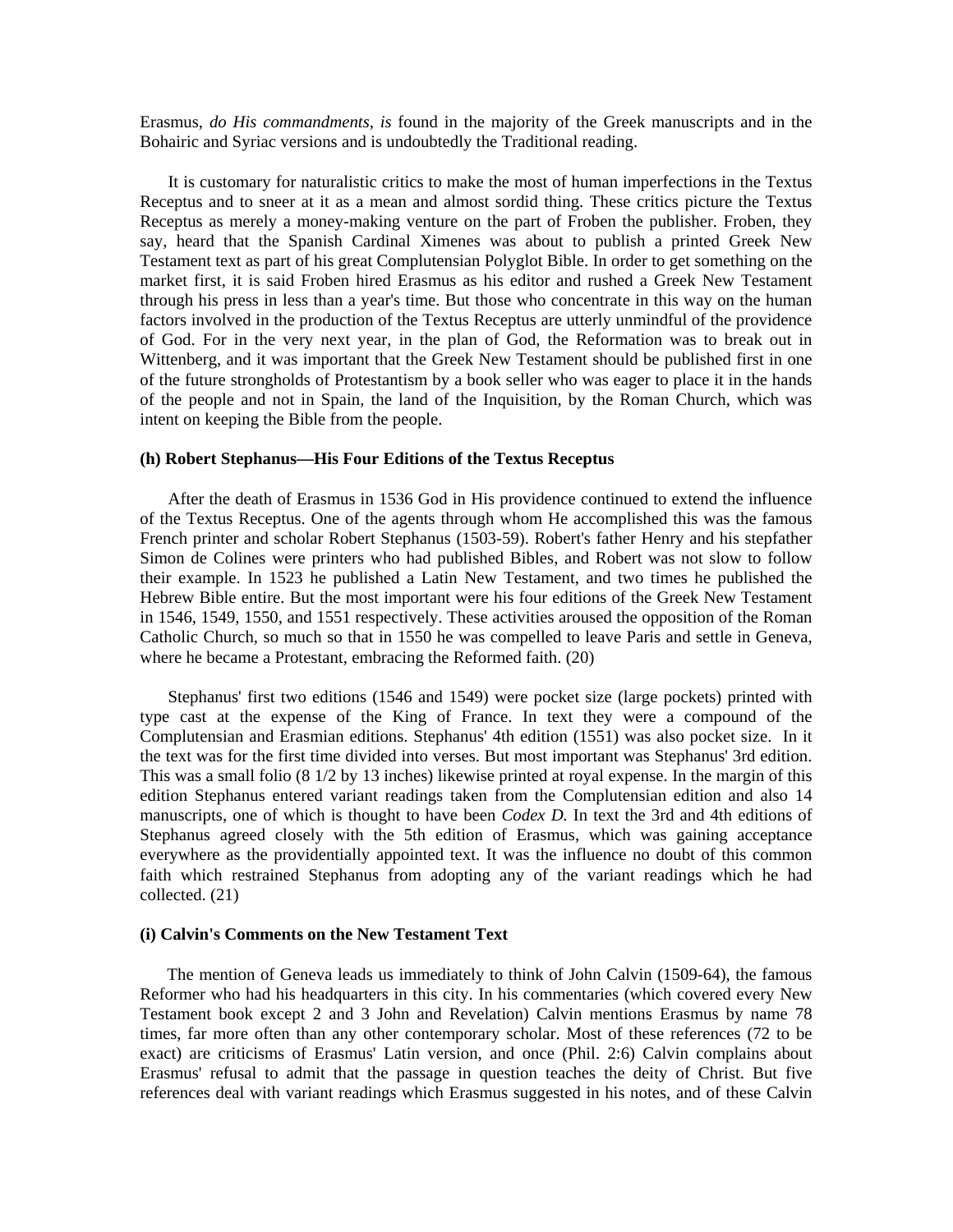adopted three. On the basis of these statistics therefore it is perhaps not too much to say that Calvin disapproved of Erasmus as a translator and theologian but thought better of him as a New Testament textual critic.

In John 8:59 Calvin follows the Latin Vulgate in omitting *going through the midst of them, and so passed by.* Here he accepts the suggestion of Erasmus that this clause has been borrowed from Luke 4:30. And in Heb. l l:37 he agrees with Erasmus in omitting *were tempted.* But in readings of major importance Calvin rejected the opinions of Erasmus. For example, Calvin dismisses Erasmus' suggestion that the conclusion of the Lord's Prayer is an interpolation (Matt. 6:13). He ignores Erasmus' discussion of the ending of Mark (Mark 16:9-20). He is more positive than Erasmus in his acceptance of the *pericope de adultera* (John 7:53-8:11). He opposes Erasmus' attack on the reading *God was manifest in the flesh* (1 Tim.3:16). And he receives 1 John 5:7 as genuine.

To the three variant readings taken from Erasmus' notes Calvin added 18 others. The three most important of these Calvin took from the Latin Vulgate namely, *light* instead of *Spirit* (Eph.5:9), *Christ* instead of *God* (Eph. 5:21), *without thy works* instead of *by thy works* (James 2:18). Calvin also made two conjectural emendations. In James 4:2 he followed Erasmus (2nd edition) and Luther in changing *kill* to *envy.* Also he suggested that 1 John 2:14 was an interpolation because to him it seemed repetitious. (22)

In short, there appears in Calvin as well as in Erasmus a humanistic tendency to treat the New Testament text like the text of any other book. This tendency, however, was checked and restrained by the common faith in the current New Testament text, a faith in which Calvin shared to a much greater degree than did Erasmus.

#### **(j) Theodore Beza's Ten Editions of the New Testament**

Theodore Beza (1519-1605), Calvin's disciple and successor at Geneva, was renowned for his ten editions of the Greek New Testament nine published during his lifetime and one after his death. He is also famous for his Latin translation of the New Testament, first published in 1556 and reprinted more than 100 times. Four of Beza's Greek New Testaments are independent folio editions, but the six others are smaller reprints. The folio editions contain Beza's critical notes, printed not at the end of the volume, as with Erasmus, but under the text. The dates of these folio editions are usually given as 1565, 1582, 1588-9, and 1598 respectively. There seems to be some confusion here, however, because there is a copy at the University of Chicago dated 1560, and Metzger (1968), following Reuss (1872), talks about a 1559 edition of Beza's Greek New Testament. (23)

In his edition of 1582 (which Beza calls his *third* edition) Beza listed the textual materials employed by him. They included the variant readings collected by Robert Stephanus, the Syriac version published in 1569 by Tremellius, a converted Jewish scholar, and also the Arabic New Testament version in a Latin translation prepared by Francis Junius, later a son-in-law of Tremellius. Beza also mentioned two of his own manuscripts. One of these was *D*, the famous *Codex Bezae* containing the Gospels and Acts, which had been in his possession from 1562 until 1581, in which year he had presented it to the University of Cambridge. The other was *D2*, *Codex Claromontanus,* a manuscript of the Pauline Epistles, which Beza had obtained from the monastery of Clermont in Northern France. But in spite of this collection of materials, Beza in his text rarely departs from the 4th edition of Stephanus, only 38 times according to Reuss (1872).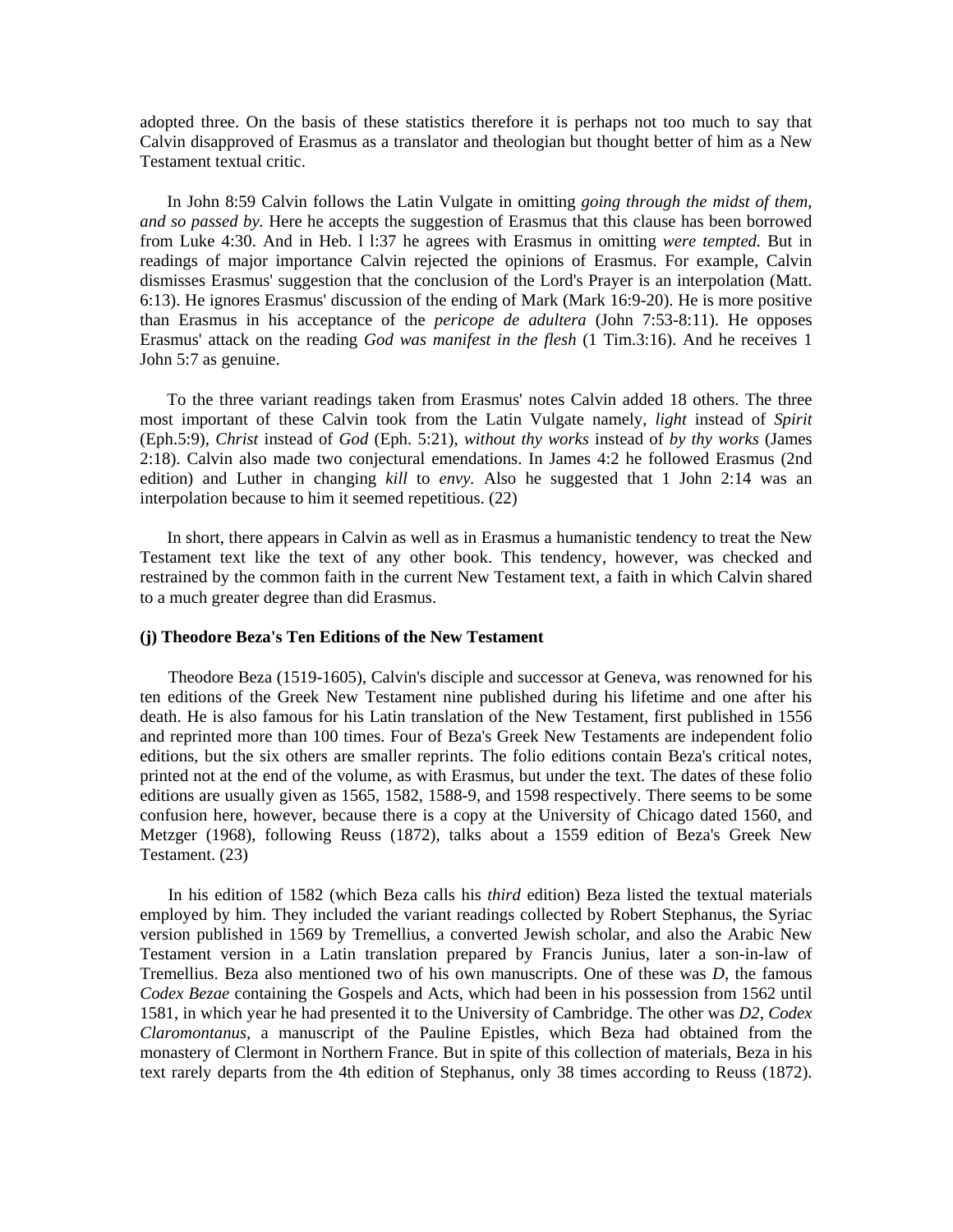(24) This is a remarkable fact which shows the hold which the common faith had upon Beza's mind.

In his notes Beza defended the readings of his text which he deemed doctrinally important. For example, he upheld the genuineness of Mark 16:9-20 against the adverse testimony of Jerome. "Jerome says this," he concludes. "But in this section I notice nothing which disagrees with the narratives of the other Evangelists or indicates the style of a different author, and I testify that this section is found in all the oldest manuscripts which I happen to have seen." And in 1 Tim. 3:16 Beza defends the reading *God was manifest in the flesh.* "The concept itself," he declares, "demands that we receive this as referring to the very person of Christ." And concerning 1 John 5:7 Beza says, "It seems to me that this clause ought by all means to be retained."

On the other hand, Beza confesses doubt concerning some other passages in his text. In Luke 2:14 Beza places *good will toward men* in his text but disputes it in his notes. "Nevertheless, following the authority of Origen, Chrysostom, the Old (Vulgate) translation, and finally the sense itself, I should prefer to read *(men) of good will."* In regard also to the *pericope de adultera*  (John 7:53-8:11) Beza confides, "As far as I am concerned, I do not hide the fact that to me a passage which those ancient writers reject is justly suspect." Also Beza neither defends nor rejects the conclusion of the Lord's Prayer (Matt. 6:13) but simply observes, "This clause is not written in the Vulgate edition nor had been included in a second old copy (*D?*)."

The diffident manner in which Beza reveals these doubts shows that he was conscious of running counter to the views of his fellow believers. Just as with Erasmus and Calvin, so also with Beza there was evidently a conflict going on within his mind between his humanistic tendency to treat the New Testament like any other book and the common faith in the current New Testament text. But in the providence of God all was well. God used this common faith providentially to restrain Beza's humanism and lead him to publish far and wide the true New Testament text.

Like Calvin, Beza introduced a few conjectural emendations into his New Testament text. In the providence of God, however, only two of these were perpetuated in the King James Version, namely, Romans 7:6 *that being dead wherein* instead of *being dead to that wherein,* and Revelation 16:5 *shalt be* instead of *holy.* In the development of the Textus Receptus the influence of the common faith kept conjectural emendation down to a minimum.

#### **(k) The Elzevir Editions—The Triumph of the Common Faith**

The Elzevirs were a family of Dutch printers with headquarters at Leiden. The most famous of them was Bonaventure Elzevir, who founded his own printing establishment in 1608 with his brother Matthew as his partner and later his nephew Abraham. In 1624 he published his first edition of the New Testament and in 1633 his 2nd edition. His texts followed Beza's editions mainly but also included readings from Erasmus, the Complutensian, and the Latin Vulgate. In the preface to the 2nd edition the phrase *Textus Receptus* made its first appearance. "You have therefore the text now received by all (textum ab omnibus receptum) in which we give nothing changed or corrupt." (25)

This statement has often been assailed as a mere printer's boast or "blurb", and no doubt it was partly that. But in the providence of God it was also a true statement. For by this time the common faith in the current New Testament text had triumphed over the humanistic tendencies which had been present not only in Erasmus but also Luther, Calvin, and Beza. The doubts and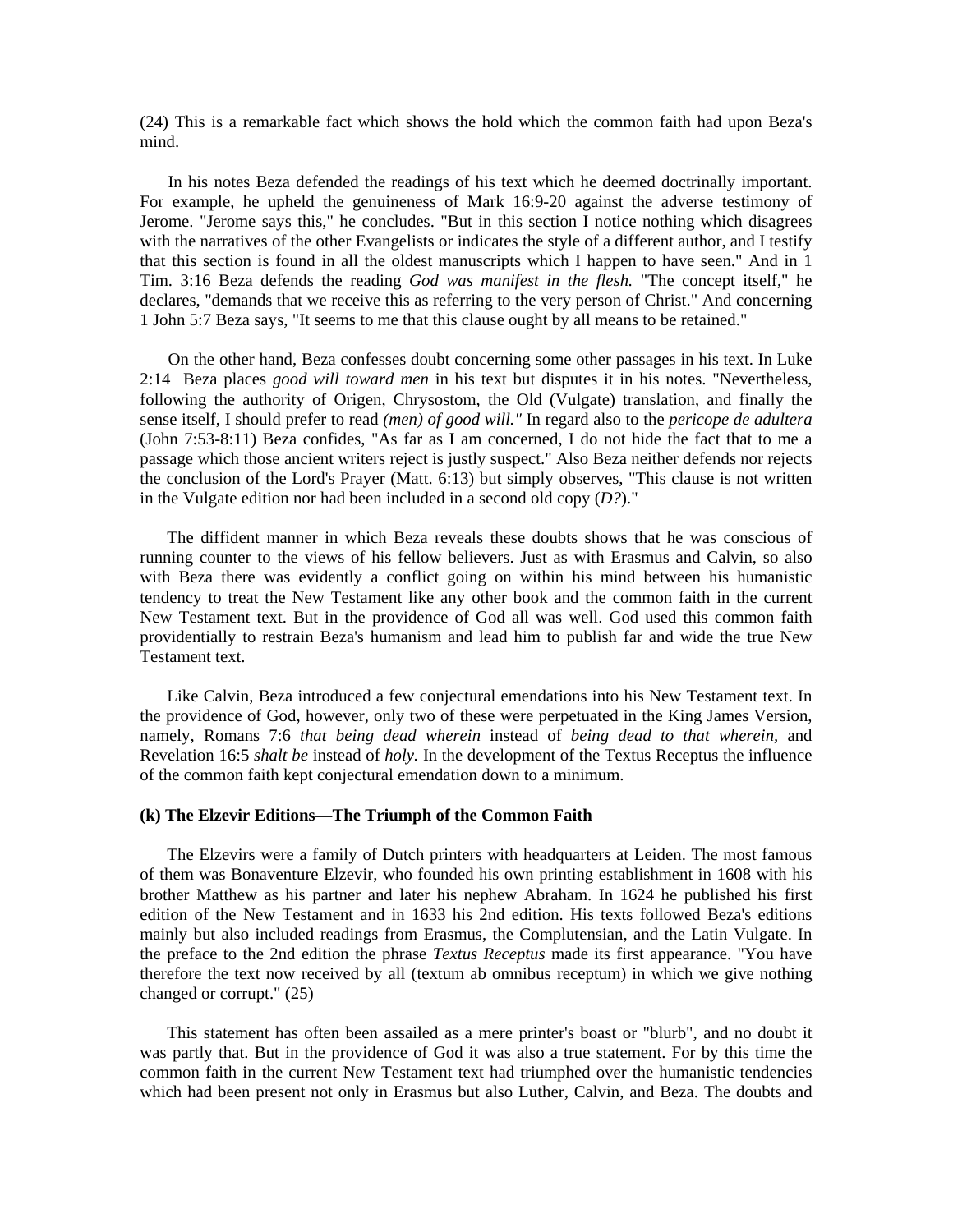reservations expressed in their notes and comments had been laid aside and only their God-guided texts had been retained. The Textus Receptus really was the text received by all. Its reign had begun and was to continue unbroken for 200 years. In England Stephanus' 3rd edition was the form of the Textus Receptus generally preferred, on the European continent Elzevir's 2nd edition.

Admittedly there are a few places in which the Textus Receptus is supported by only a small number of manuscripts, for example, Eph. 1:18, where it reads, *eyes of your understanding,*  instead of *eyes of your heart;* and Eph. 3:9, where it reads, *fellowship of the mystery,* instead of *dispensation of the mystery.* We solve this problem, however, according to the logic of faith. Because the Textus Receptus was God-guided as a whole, it was probably God-guided in these few passages also.

# 3. The Johannine Comma (1 John 5:7)

In the Textus Receptus 1 John 5:7-8 reads as follows:

7 For there are three that bear witness IN HEAVEN, THE FATHER, THE WORD, AND THE HOLY SPIRIT: AND THESE THREE ARE ONE. 8 AND THERE ARE THREE THAT BEAR WITNESS IN EARTH, the spirit, and the water, and the blood: and these three agree in one.

The words printed in capital letters constitute the so-called *Johannine comma,* the best known of the Latin Vulgate readings of the Textus Receptus, a reading which, on believing principles, must be regarded as possibly genuine. This *comma* has been the occasion of much controversy and is still an object of interest to textual critics. One of the more recent discussions of it is found in Windisch's *Katholischen Briefe* (revised by Preisker, 1951); (26) a more accessible treatment of it in English is that provided by A. D. Brooke (1912) in the *International Critical Commentary.* (27) Metzger (1964) also deals with this passage in his handbook, but briefly. (28)

#### **(a) How the Johannine Comma Entered the Textus Receptus**

As has been observed above, the Textus Receptus has both its human aspect and its divine aspect, like the Protestant Reformation itself or any other work of God's providence. And when we consider the manner in which the *Johannine comma* entered the Textus Receptus, we see this human element at work. Erasmus omitted the *Johannine comma* from the first edition (1516) of his printed Greek New Testament on the ground that it occurred only in the Latin version and not in any Greek manuscript. To quiet the outcry that arose, he agreed to restore it if but one Greek manuscript could be found which contained it. When one such manuscript was discovered soon afterwards, bound by his promise, he included the disputed reading in his third edition (1522), and thus it gained a permanent place in the Textus Receptus. The manuscript which forced Erasmus to reverse his stand seems to have been 61, a 15th or 16th-century manuscript now kept at Trinity College, Dublin. Many critics believe that this manuscript was written at Oxford about 1520 for the special purpose of refuting Erasmus, and this is what Erasmus himself suggested in his notes.

The *Johannine comma* is also found in *Codex Ravianus,* in the margin of 88, and in 629. The evidence of these three manuscripts, however, is not regarded as very weighty, since the first two are thought to have taken this disputed reading from early printed Greek texts and the latter (like 61) from the Vulgate.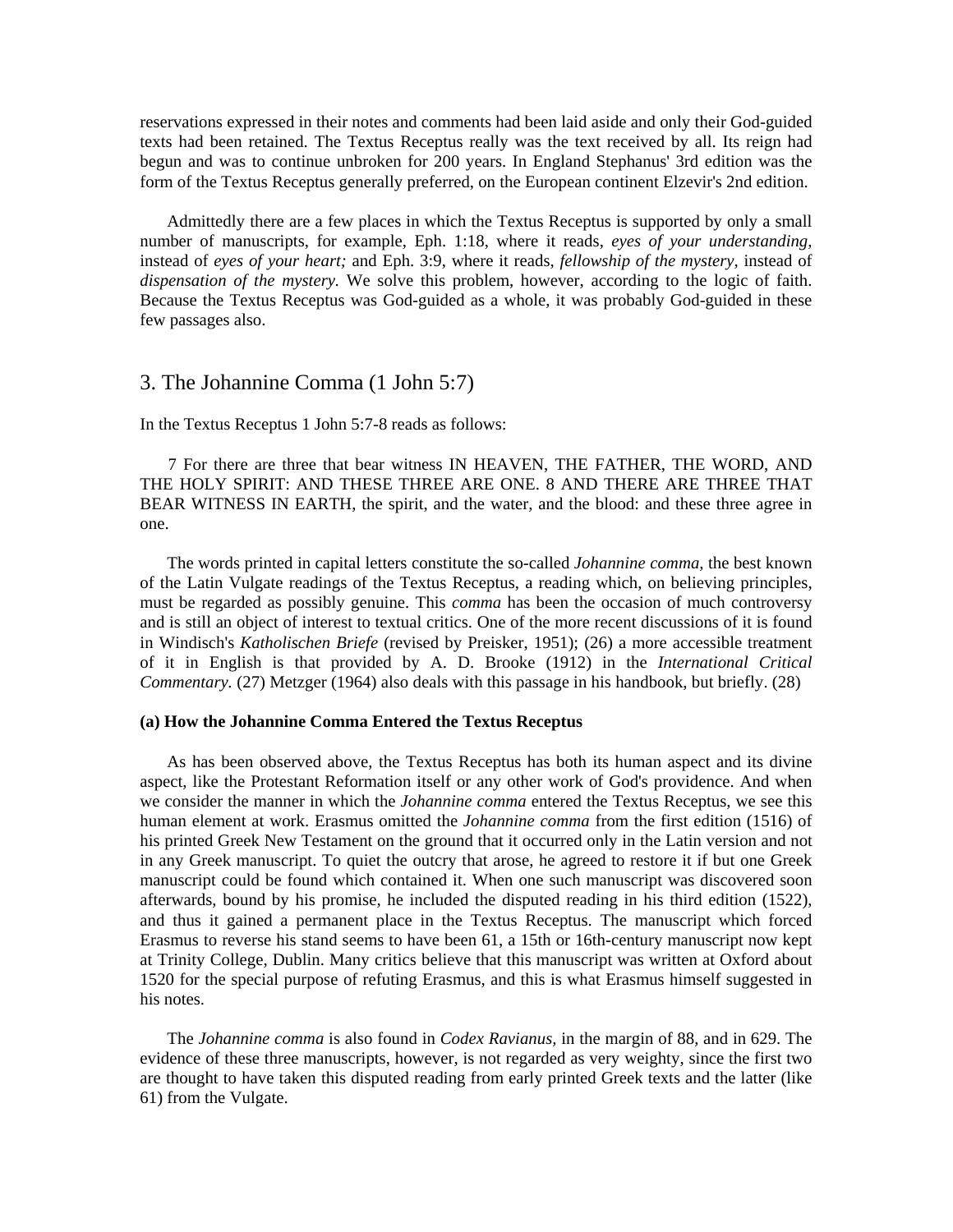But whatever may have been the immediate cause, still, in the last analysis, it was not trickery which was responsible for the inclusion of the *Johannine comma* in the Textus Receptus but the usage of the Latin-speaking Church. It was this usage which made men feel that this.reading ought to be included in the Greek text and eager to keep it there after its inclusion had been accomplished. Back of this usage, we may well believe, was the guiding providence of God, and therefore the *Johannine comma* ought to be retained as at least possibly genuine.

#### **(b) The Early Existence of the Johannine Comma**

Evidence for the early existence of *the Johannine* comma is found in the Latin versions and in the writings of the Latin Church Fathers. For example, it seems to have been quoted at Carthage by Cyprian (c. 250) who writes as follows: "And again concerning the Father and the Son and the Holy Spirit it is written: *and the Three are One."* (29) It is true that Facundus, a 6th-century African bishop, interpreted Cyprian as referring to the following verse, (30) but, as Scrivener (1833) remarks, it is "surely safer and more candid" to admit that Cyprian read the *Johannine comma* in his New Testament manuscript "than to resort to the explanation of Facundus." (31)

The first undisputed citations of the *Johannine comma* occur in the writing of two 4th-century Spanish bishops, Priscillian, (32) who in 385 was beheaded by the Emperor Maximus on the charge of sorcery and heresy, and Idacius Clarus, (33) Priscillian's principal adversary and accuser. In the 5th century the *Johannine comma* was quoted by several orthodox African writers to defend the doctrine of the Trinity against the gainsaying of the Vandals, who ruled North Africa from 489 to 534 and were fanatically attached to the Arian heresy. (34) And about the same time it was cited by Cassiodorus (480-570), in Italy. (35) The *comma is* also found in *r* an Old Latin manuscript of the 5th or 6th century, and in the *Speculum,* a treatise which contains an Old Latin text. It was not included in Jerome's original edition of the Latin Vulgate but around the year 800 it was taken into the text of the Vulgate from the Old Latin manuscripts. It was found in the great mass of the later Vulgate manuscripts and in the Clementine edition of the Vulgate, the official Bible of the Roman Catholic Church.

#### **(c) Is the Johannine Comma an Interpolation?**

Thus on the basis of the external evidence it is at least possible that the *Johannine comma is* a reading that somehow dropped out of the Greek New Testament text but was preserved in the Latin text through the usage of the Latin-speaking Church, and this possibility grows more and more toward probability as we consider the internal evidence.

In the first place, how did the *Johannine comma* originate if it be not genuine, and how did it come to be interpolated into the Latin New Testament text? To this question modern scholars have a ready answer. It arose, they say, as a trinitarian interpretation of I John 5:8, which originally read as follows: *For there are three that bear witness the spirit, and the water, and the blood: and these three agree in one.* Augustine was one of those who interpreted 1 John 5:8 as referring to the Trinity. "If we wish to inquire about these things, what they signify, not absurdly does the Trinity suggest Itself, who is the one, only, true, and highest God, Father, Son, and Holy Spirit, concerning whom it could most truly be said, *Three are Witnesses, and the Three are One. By* the word *spirit* we consider God the Father to be signified, concerning the worship of whom the Lord spoke, when He said, *God is a spirit.* By the word *blood* the Son is signified, because *the Word was made flesh.* And by the word *water* we understand the Holy Spirit. For when Jesus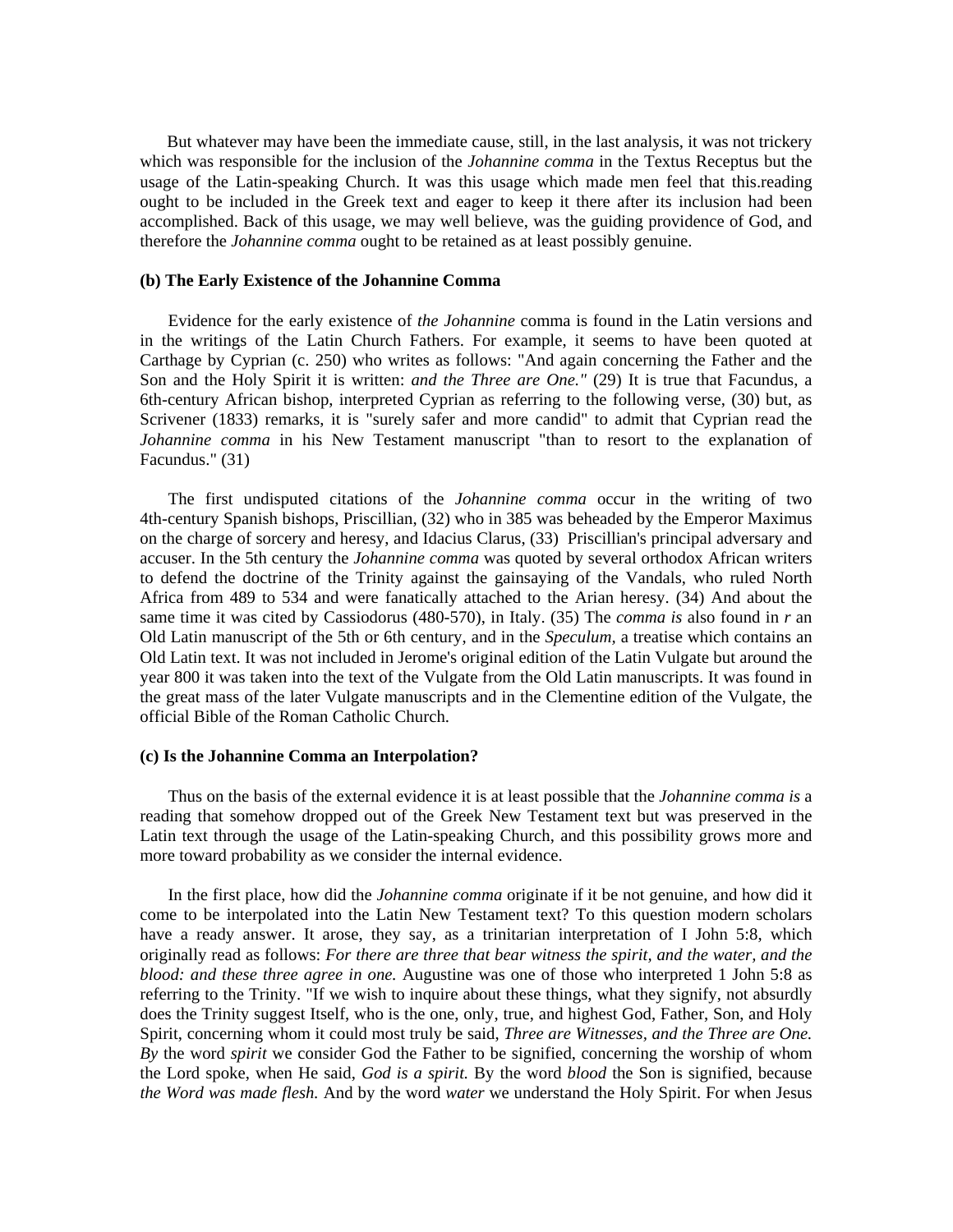spoke concerning the water which He was about to give the thirsty, the evangelist says, *This He spake concerning the Spirit whom those that believed in Him would receive.* " (36)

Thus, according to the critical theory, there grew up in the Latin speaking regions of ancient Christendom a trinitarian interpretation of *the spirit, the water, and the blood* mentioned in 1 John 5:8, *the spirit* signifying the Father, *the blood* the Son, and *the water* the Holy Spirit And out of this trinitarian interpretation of 1 John 5:8 developed the *Johannine comma,* which contrasts the witness of the Holy Trinity in heaven with the witness of the spirit, the water, and the blood on earth.

But just at this point the critical theory encounters a serious difficulty. If the *comma*  originated in a trinitarian interpretation of 1 John 5:8, why does it not contain the usual trinitarian formula, namely, the Father, the *Son,* and the Holy Spirit. Why does it exhibit the singular combination, never met with elsewhere, the Father, the *Word,* and the Holy Spirit? According to some critics, this unusual phraseology was due to the efforts of the interpolator who first inserted the *Johannine comma* into the New Testament text. In a mistaken attempt to imitate the style of the Apostle John, he changed the term *Son* to the term *Word.* But this is to attribute to the interpolator a craftiness which thwarted his own purpose in making this interpolation, which was surely to uphold the doctrine of the Trinity, including the eternal generation of the Son. With this as his main concern it is very unlikely that he would abandon the time-honored formula, Father, *Son,* and Holy Spirit, and devise an altogether new one, Father, *Word,* and Holy Spirit.

In the second place, the omission of the *Johannine comma* seems to leave the passage incomplete. For it is a common scriptural usage to present solemn truths or warnings in groups of three or four, for example, the repeated *Three things, yea four* of Proverbs 30, and the constantly recurring refrain, *for three transgressions and for four,* of the prophet Amos. In Genesis 40 the butler saw *three branches* and the baker saw *three baskets.* And in Matt. 12:40 Jesus says, As *Jonas was three days and three nights in the whale's belly, so shall the Son of Man be three days and three nights in the heart of the earth.* It is in accord with biblical usage, therefore, to expect that in 1 John 5:7-8 the formula, *there are three that bear witness,* will be repeated at least twice. When the *Johannine comma* is included, the formula is repeated twice. When the comma is omitted, the formula is repeated only once, which seems strange.

In the third place, the omission of the *Johannine* comma involves a grammatical difficulty. The words *spirit, water,* and *blood* are neuter in gender, but in 1 John 5:8 they are treated as masculine. If the Johannine *comma is* rejected, it is hard to explain this irregularity. It is usually said that in 1 John 5:8 *the spirit, the water, and the blood* are personalized and that this is the reason for the adoption of the masculine gender. But it is hard to see how such personalization would involve the change from the neuter to the masculine. For in verse 6 the word Spirit plainly refers to the Holy Spirit, the Third *Person* of the Trinity. Surely in this verse the word *Spirit* is "personalized," and yet the neuter gender is used. Therefore since personalization did not bring about a change of gender in verse 6, it cannot fairly be pleaded as the reason for such a change in verse 8. If, however, the *Johannine comma* is retained, a reason for placing the neuter nouns *spirit, water,* and *blood* in the masculine gender becomes readily apparent. It was due to the influence of the nouns *Father* and *Word,* which are masculine. Thus the hypothesis that the *Johannine comma is* an interpolation is full of difficulties.

#### **(d) Reasons for the Possible Omission of the Johannine Comma**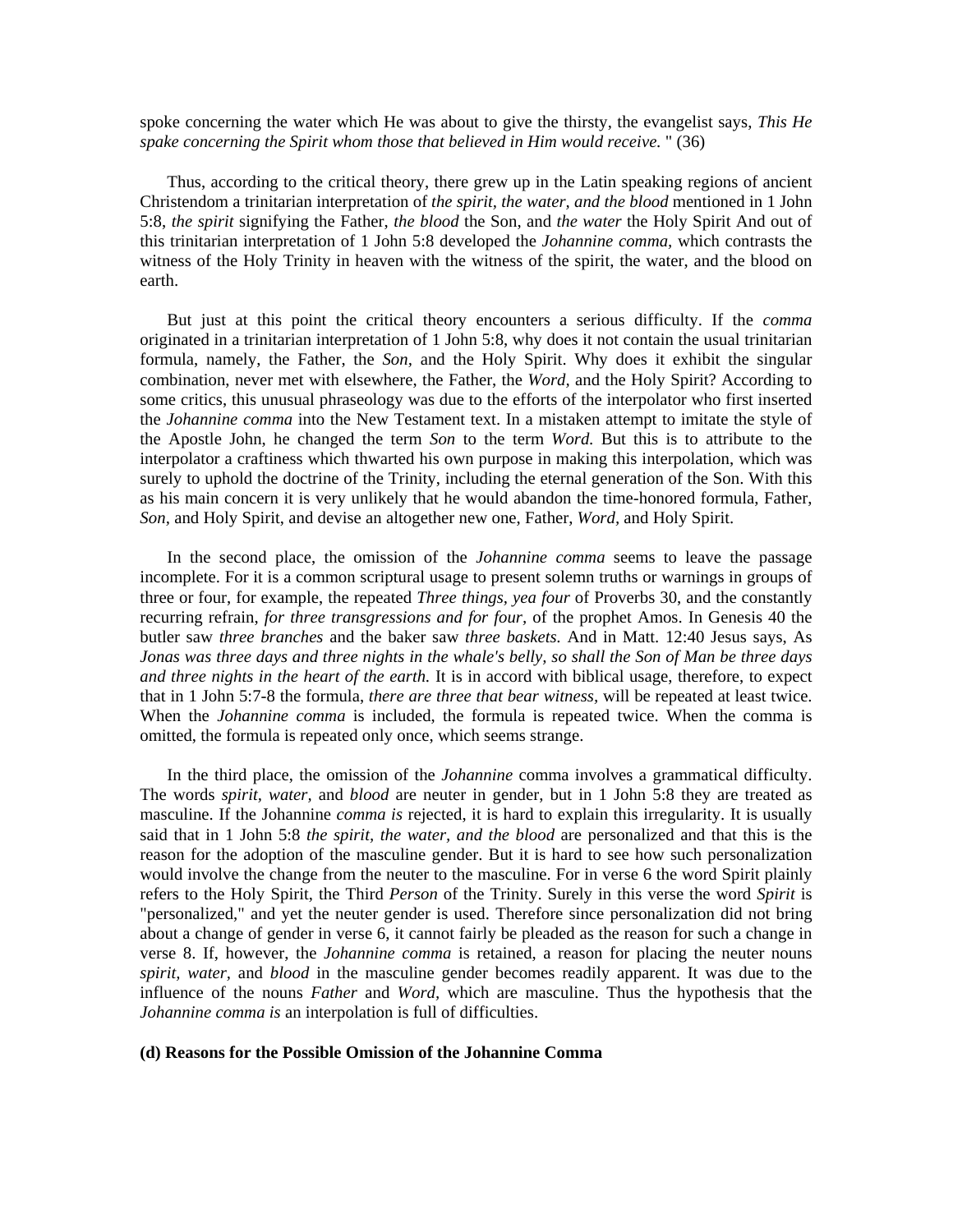For the absence of the *Johannine comma* from all New Testament documents save those of the Latin-speaking West the following explanations are possible.

In the first place, it must be remembered that the *comma* could easily have been omitted accidentally through a common type of error which is called *homoioteleuton* (similar ending). A scribe copying 1 John 5:7-8 under distracting conditions might have begun to write down these words of verse 7, *there are three that bear witness,* but have been forced to look up before his pen had completed this task. When he resumed his work, his eye fell by mistake on the identical expression in verse 8. This error would cause him to omit all of the *Johannine comma* except the words *in earth,* and these might easily have been dropped later in the copying of this faulty copy. Such an accidental omission might even have occurred several times, and in this way there might have grown up a considerable number of Greek manuscripts which did not contain this reading.

In the second place, it must be remembered that during the 2nd and 3rd centuries (between 220 and 270, according to Harnack); (37) the heresy which orthodox Christians were called upon to combat was not Arianism (since this error had not yet arisen) but Sabellianism (so named after Sabellius, one of its principal promoters), according to which the Father, the Son, and the Holy Spirit were one in the sense that they were identical. Those that advocated this heretical view were called *Patripassians* (Father-sufferers), because they believed that God the Father, being identical with Christ, suffered and died upon the cross, and *Monarchians,* because they claimed to uphold the Monarchy (sole-government) of God.

It is possible, therefore, that the Sabellian heresy brought the *Johannine comma* into disfavor with orthodox Christians. The statement, *these three are one,* no doubt seemed to them to teach the Sabellian view that the Father, the Son and the Holy Spirit were identical. And if during the course of the controversy manuscripts were discovered which had lost this reading in the accidental manner described above, it is easy to see how the orthodox party would consider these mutilated manuscripts to represent the true text and regard the *Johannine comma* as a heretical addition. In the Greek-speaking East especially the *comma* would be unanimously rejected, for here the struggle against Sabellianism was particularly severe.

Thus it was not impossible that during the 3rd century amid the stress and strain of the Sabellian controversy, the *Johannine comma* lost its place in the Greek text, but was preserved in the Latin texts of Africa and Spain, where the influence of Sabellianism was probably not so great. In other words, it is not impossible that the *Johannine comma* was one of those few true readings of the Latin Vulgate not occurring in the Traditional Greek Text but incorporated into the Textus Receptus under the guiding providence of God. In these rare instances God called upon the usage of the Latin-speaking Church to correct the usage of the Greek speaking Church. (38)

# 4. The King James Version

Not only modernists but also many conservatives are now saying that the King James Version ought to be abandoned because it is not contemporary. The Apostles, they insist, used contemporary language in their preaching and writing, and we too must have a Bible in the language of today. But more and more it is being recognized that the language of the New Testament was biblical rather than contemporary. It was the Greek of the Septuagint, which in its turn was modeled after the Old Testament Hebrew. Any biblical translator, therefore, who is truly trying to follow in the footsteps of the Apostles and to produce a version which God will bless,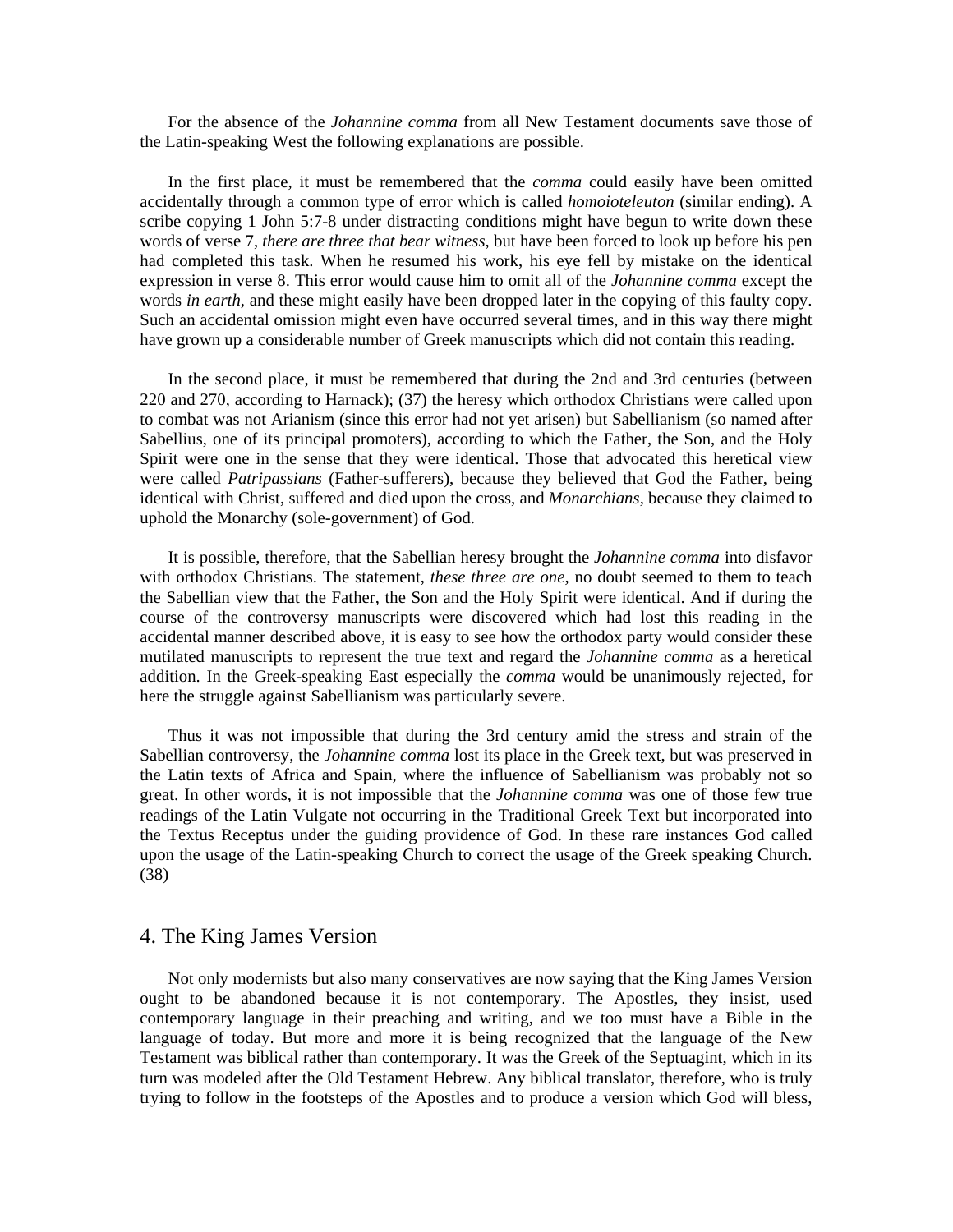must take care to use language which is above the level of daily speech, language which is not only intelligible but also biblical and venerable. Hence in language as well as text the King James Version is still by far superior to any other English translation of the Bible.

#### **(a) The Forerunners of the King James Version**

Previous to the Reformation a number of translations were made of the Latin Vulgate into Anglo-Saxon and early English. One of the first of these translators was Caedmon (d.680), an inmate of the monastery of Whitby in northern England, who retold in alliterative verse the biblical narratives which had been related to him by the monks. Bede (672-735), the most renowned scholar of that period, not only wrote many commentaries on various books of the Bible, but also translated the Gospel of John into Anglo-Saxon. King Alfred (848-901) did the same for several other portions of Scripture, notably the Ten Commandments and the Psalms. And eclipsing all these earlier translations in importance was that made by John Wyclif (d.1384) of the entire Latin Bible into the English of his day, the New Testament appearing in 1380 and the Old in 1382. Not long after Wyclif's death a second edition of his English Bible, more satisfactory in language and style than the first, was prepared by his close associate, John Purvey.

The first printed English version of the Bible was that of William Tyndale, one of England's first Protestant martyrs. Tyndale was born in Gloucestershire in 1484 and studied both at Oxford and Cambridge. About 1520 he became attached to the doctrines of the Reformation and conceived the idea of translating the Scriptures into English. Unable to do so in England, he set out for the Continent in the spring of 1524 and seems to have visited Hamburg and Wittenberg. In that same year (probably at Wittenberg) he translated the New Testament from Greek into English for dissemination in his native land. It is estimated that 18,000 copies of this version were printed on the Continent of Europe between 1525 and 1528 and shipped secretly to England. After this Tyndale continued to live on the Continent as a fugitive, constantly evading the efforts of the English authorities to have him tracked down and arrested. But in spite of this ever-present danger his literary activity was remarkable. In 1530-31 he published portions of the Old Testament which he had translated from the Hebrew and in 1534 a revision both of this translation and also of his New Testament. In this same year he left his place of concealment and settled in Antwerp, evidently under the impression that the progress of the Reformation in England had made this move a safe one. In so thinking, however, he was mistaken. Betrayed by a friend, he was imprisoned in 1535 and executed the following year. According to Foxe, his dying prayer was this: "Lord, open the King of England's eyes." But his life's work had been completed. He had laid securely the foundations of the English Bible. A comparison of Tyndale's Version with the King James Version is said to indicate that from five sixths to nine tenths of the latter is derived from the martyred translator's work.

After the initial impulse had been given by Tyndale, a number of other English translations of the Bible appeared in rapid succession. The first of these was published in 1535 by Myles Coverdale, who translated not from the Hebrew and Greek but from the Latin Vulgate and from contemporary Latin and German versions, relying heavily all the while on Tyndale's version. In 1537 John Rogers, a close friend of Tyndale, published an edition of the Bible bearing on its title page the name "Thomas Matthew", probably a pseudonym for Rogers himself. This "Matthew Bible" contained Tyndale's version of the Old and New Testaments and Coverdale's version of those parts of the Old Testament which had not been translated by Tyndale. Then in 1539, under the auspices of Thomas Cromwell, the king's chamberlain, Coverdale published a revision of the Matthew Bible, which because of its large size was called the Great Bible. This Cromwell established as the official Bible of the English Church and deposited it in ecclesiastical edifices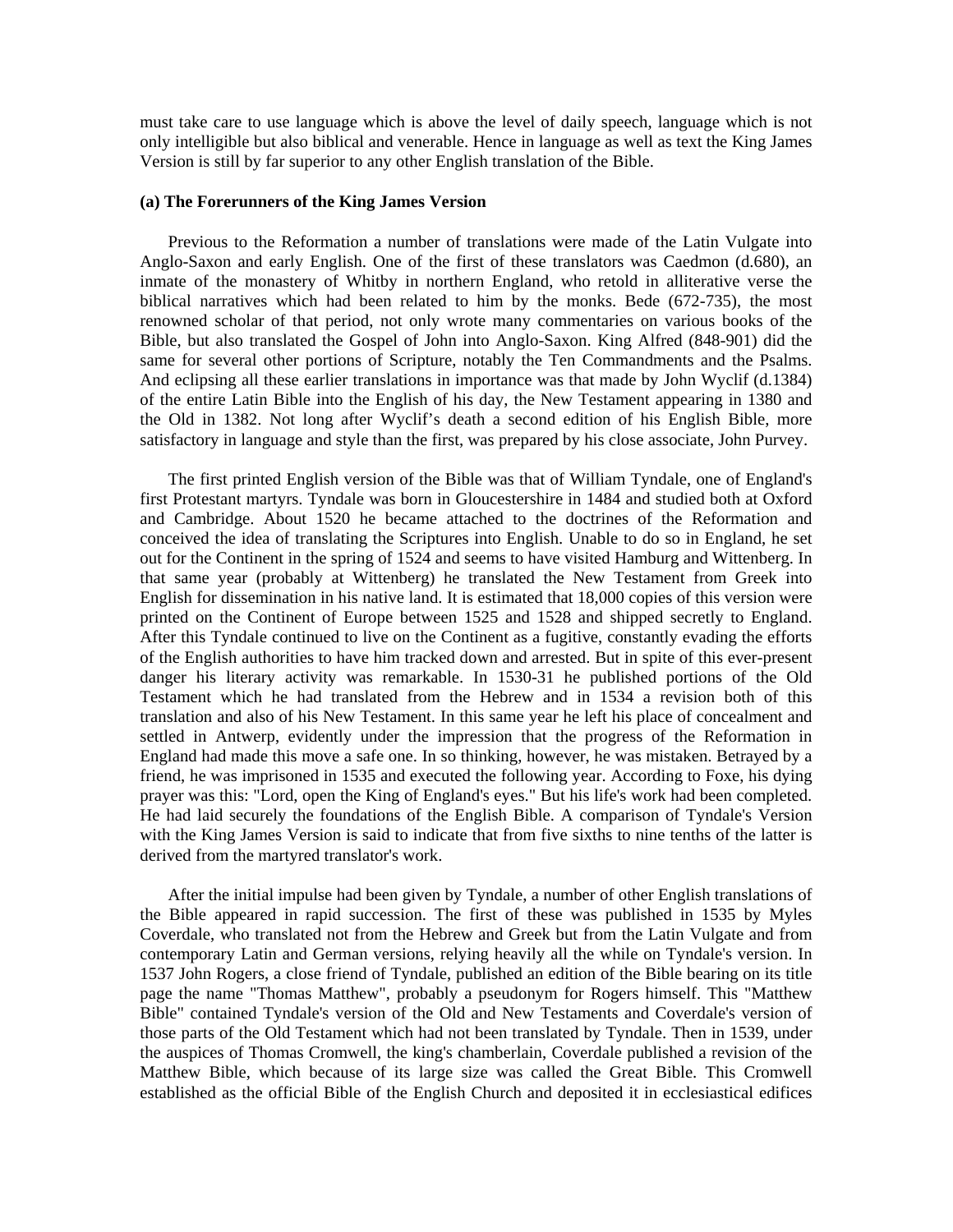throughout the kingdom. In the reign of Queen Elizabeth two revisions were made of the Great Bible. The first was prepared by English Protestants in exile at Geneva and published there in 1560. The second was the Bishops' Bible, published in 1568 by the English prelates under the direction of Archbishop Parker. And finally, the Roman Catholic remnant in England were provided by their leaders with a translation of the Latin Vulgate into English, the New Testament being published in 1582 and the Old in 1609-10. This is known as the Douai Version, since it was prepared at Douai in Flanders, an important center of English Catholicism during the Elizabethan age. (39)

#### **(b) How the King lames Version Was Made—The Six Companies**

Work on the King James Version began in 1604. In that year a group of Puritans under the leadership of Dr. John Reynolds, president of Corpus Christi College, Oxford, suggested to King James I that a new translation of the Bible be undertaken. This suggestion appealed to James, who was himself a student of theology and of the Scriptures, and he immediately began to make the necessary arrangements for carrying it out. Within six months the general plan of procedure had been drawn up and a complete list made of the scholars who were to do the work. Originally 54 scholars were on the list, but deaths and withdrawals reduced it finally to 47. These were divided into six companies which checked each other's work. Then the final result was reviewed by a select committee of six and prepared for the press. And because of all this careful planning the whole project was completed in less than seven years. In 1611 the new version issued from the press of Robert Barker in a large folio volume bearing on its title page the following inscription: "The Holy Bible, containing the Old Testament and the New: Newly Translated out of the Original tongues; & with the former Translations diligently compared and revised by his Majesties special Commandment. Appointed to be read in Churches." The original tongues referred to in the title were the current printed Hebrew Bibles for the Old Testament and Beza's printed Greek Testament for the New. The "former translations" mentioned there include not only the five previous English versions mentioned above hut also the Douai Version, the Latin versions of Tremellius and Beza, and several Spanish, French, and Italian versions. The King James Version, however, is mainly a revision of the Bishops' Bible, which in turn was a slightly revised edition of Tyndale's Bible. Thus the influence of Tyndale's translation upon the King James Version was very strong indeed. (40)

#### **(c) The King James Version Translators Providentially Guided—Preface to the Reader**

The translators of the King James Version evidently felt themselves to have been providentially guided in their work. This belief plainly appears in the 'Preface of the Translators', written by Dr. Miles Smith, one of the leaders of this illustrious band of scholars. Concerning his co laborers he speaks as follows: "Truly, good Christian Reader, we never thought from the beginning that we should need to make a new translation, nor yet to make of a bad one a good one; but to make a good one better, or out of many good ones one principal good one, not justly to be excepted against; that hath been our endeavor, that our mark. To that purpose there were many chosen, that were greater in other men's eyes than in their own, and that sought the truth rather than their own praise . . . And in what sort did these assemble? In the trust of their own knowledge, or of their sharpness of wit, or deepness of judgment, as it were an arm of flesh? At no hand. They trusted in him that hath the key of *David,* opening, and no man shutting; they prayed to the Lord, the Father of our Lord, to the effect that *St. Augustine* did, *O let thy Scriptures be my pure delight; let me not be deceived in them, neither let me deceive by them.* In this confidence and with this devotion, did they assemble together; not too many, lest one should trouble another; and yet many, lest many things haply might escape them.'' (41)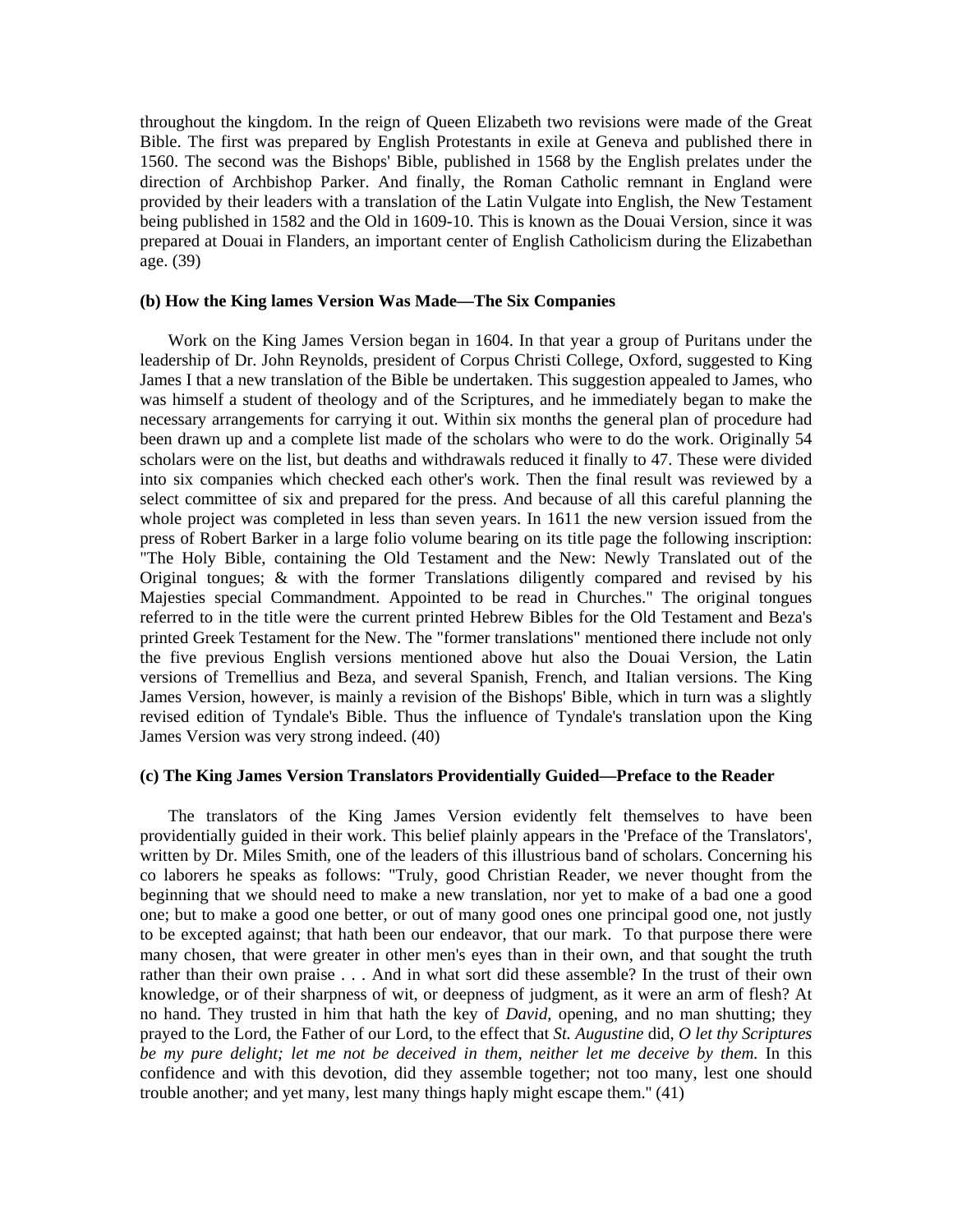God in His providence has abundantly justified this confidence of the King James translators. The course of history has made English a worldwide language which is now the native tongue of at least 300 million people and the second language of many millions more. For this reason the King James Version is known the world over and is more widely read than any other translation of the holy Scriptures. Not only so, but the King James Version has been used by many missionaries as a basis and guide for their own translation work and in this way has extended its influence even to converts who know no English. For more than 350 years therefore the reverent diction of the King James Version has been used by the Holy Spirit to bring the Word of life to millions upon millions of perishing souls. Surely this is a God-guided translation on which God working providentially, has placed the stamp of His approval.

#### **(d) How the Translators Were Providentially Guided —The Marginal Notes**

The marginal notes which the translators attached to the King James Version indicate how God guided their labors providentially. According to Scrivener (1884), there are 8,422 marginal notes in the 1611 edition of the King James Version, including the Apocrypha. In the Old Testament, Scrivener goes on to say, 4,111 of the marginal notes give the more literal meaning of the original Hebrew or Aramaic, 2,156 give alternative translations, and 67 give variant readings. In the New Testament 112 of the marginal notes give literal rendering of the Greek, 582 give alternative translations, and 37 give variant readings. These marginal notes show us that the translators were guided providentially through their thought processes, through weighing every possibility and choosing that which seemed to them best. (42)

The 1611 edition of the King James Version also included 9,000 "cross references" to parallel passages. These are still very useful, especially for comparing the four Gospels with each other. These "cross references" show that from the very start the King James Version was intended not merely as a pulpit Bible to be read in church, but also as a study Bible to guide the private meditations of God's people. (43)

As the marginal notes indicate, the King James translators did not regard their work as perfect or inspired, but they did consider it to be a trustworthy reproduction of God's holy Word, and as such they commended it to their Christian readers: "Many other things we might give thee warning of, gentle Reader, if we had not exceeded the measure of a preface already. It remaineth that we commend thee to God, and to the Spirit of His grace, which is able to build further than we can ask or think. He removeth the scales from our eyes, the veil from our hearts, opening our wits that we may understand His Word, enlarging our hearts, yea, correcting our affections, that we may love it above gold and silver, yea, that we may love it to the end. Ye are brought unto fountains of living water which ye digged not; do not cast earth into them, neither prefer broken pits before them. Others have laboured, and you may enter into their labours. O receive not so great things in vain: O despise not so great salvation." (44)

#### **(e) Revisions of the King James Version— Obsolete Words Eliminated**

Two editions of the King James Version were published in 1611. The first is distinguished from the second by a unique misprint, namely *Judas* instead of *Jesus* in Matt. 26:36. The second edition corrected this mistake and also in other respects was more carefully done. Other editions followed in 1612,1613, 1616, 1617, and frequently thereafter. In 1629 and 1638 the text was subjected to two minor revisions. In the 18th century the spelling and punctuation of the King James Version were modernized, and many obsolete words were changed to their modern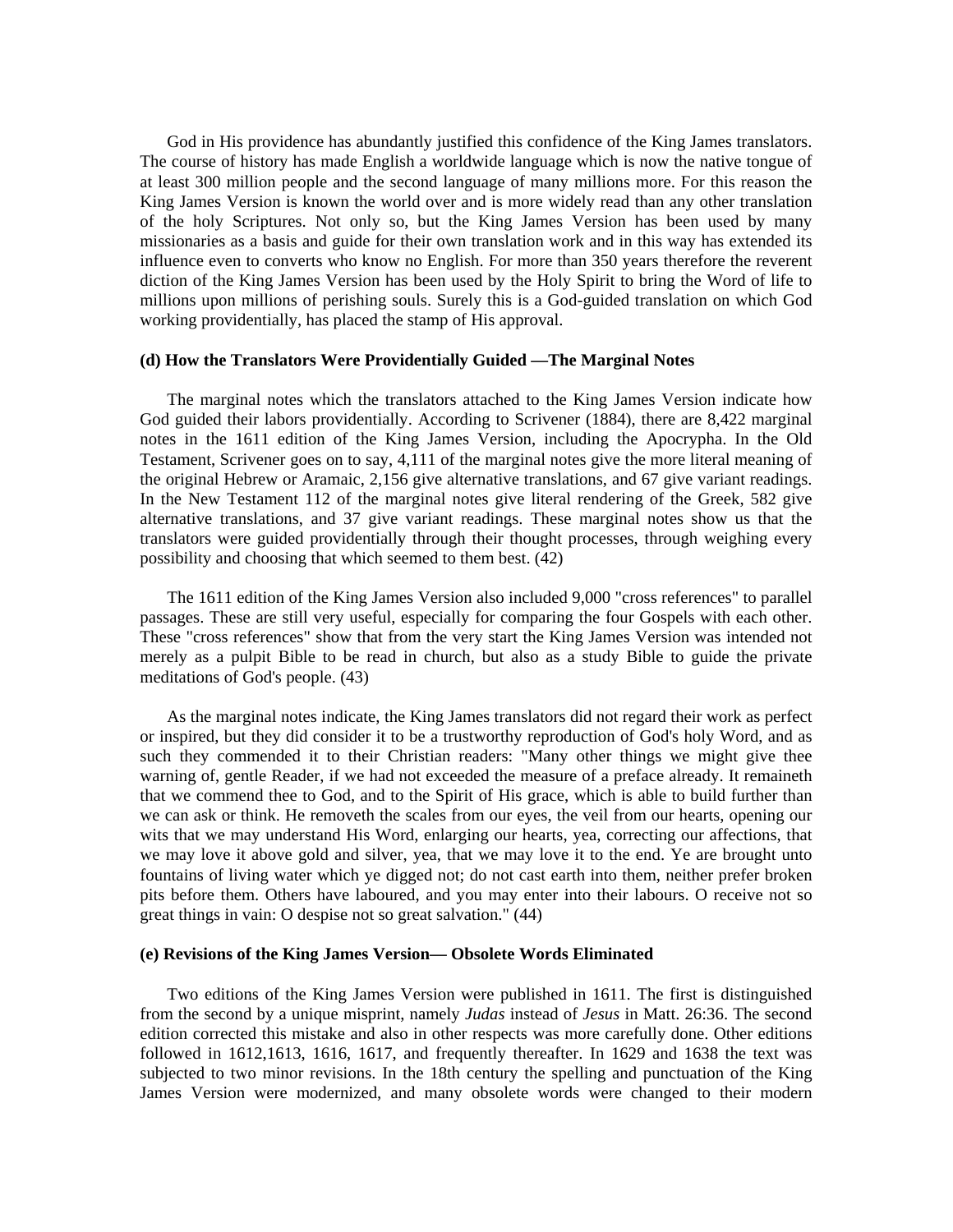equivalents. The two scholars responsible for these alterations were Dr. Thomas Paris (1762), of Cambridge, and Dr. Benjamin Blayney (1769), of Oxford, and it is to their efforts that the generally current form of the King James Version is due. In the 19th century the most important edition of the King James Version was the *Cambridge Paragraph Bible* (1873), with F. H. A. Scrivener as its editor. Here meticulous attention was given to details, such as, marginal notes, use of Italic type, punctuation, orthography, grammar, and references to parallel passages. In 1884 also Scrivener published his *Authorized Edition of the English Bible.* a definitive history of the King James Version in which all these features and many more are carefully discussed. (45) Since that time, however, comparatively little research has been done on the history of the King James Version, due probably to loss of interest in the subject.

#### **(f) Obsolete Words in the King James Version —How to Deal with Them**

But are there still obsolete words in the King James Version or words that have changed their meaning? Such words do indeed occur, but their number is relatively small. The following are some of these archaic renderings with their modern equivalents:

There are several ways in which to handle this matter of obsolete words and meanings in the King James Version. Perhaps the best way is to place the modern equivalent in the margin. This will serve to increase the vocabulary of the reader and avoid disturbance of the text. Another way would be to place the more modern word in brackets beside the older word. This would be particularly appropriate in Bibles designed for private study.

#### **(g) Why the King lames Version Should be Retained**

But, someone may reply, even if the King James Version needs only a few corrections, why take the trouble to make them? Why keep on with the old King James and its 17th-century language, its *thee* and *thou* and all the rest? Granted that the Textus Receptus is the best text, but why not make a new translation of it in the language of today? In answer to these objections there are several facts which must be pointed out.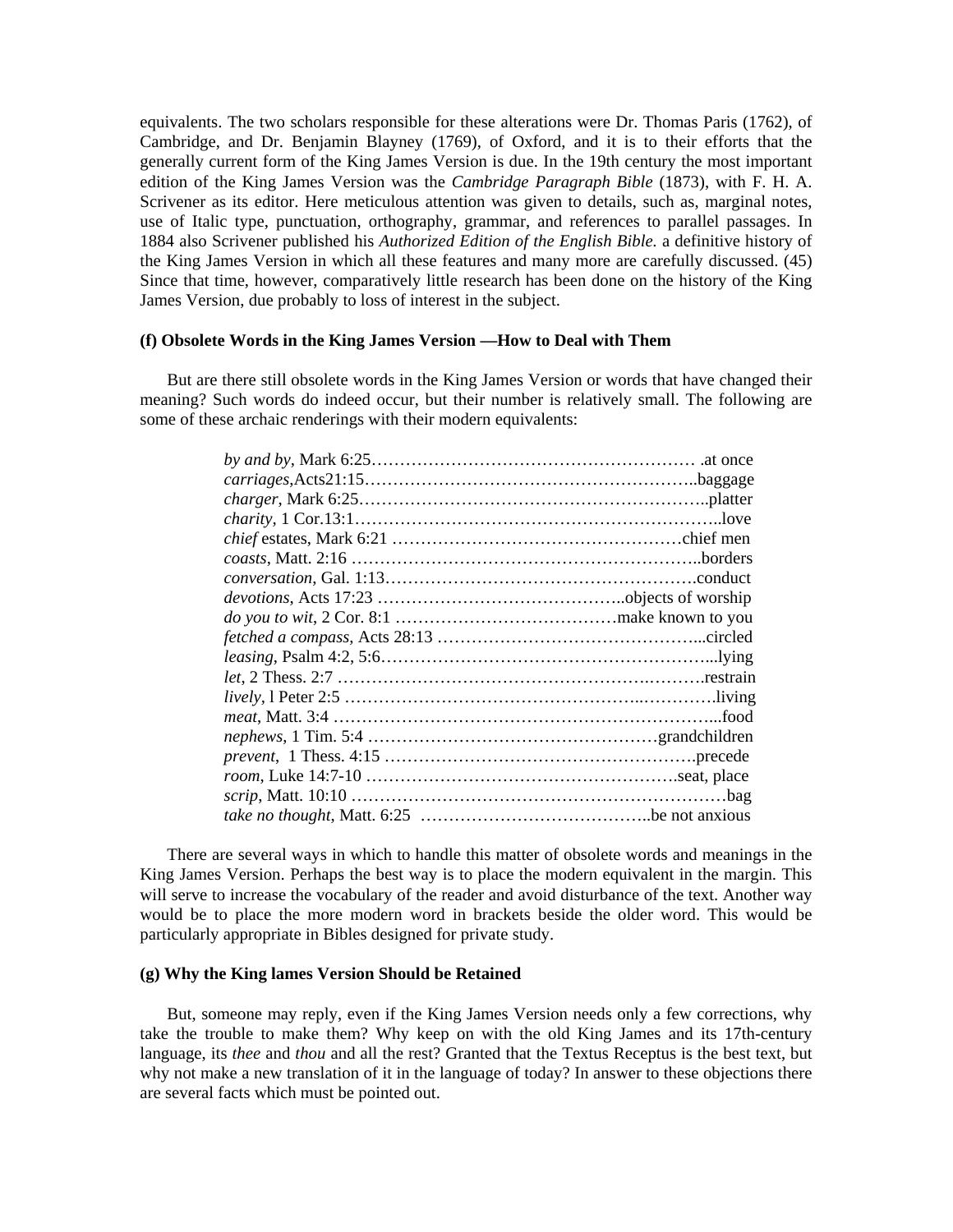In the first place, the English of the King James Version is not the English of the early 17th century. To be exact, it is not a type of English that was ever spoken anywhere. It is biblical English, which was not used on ordinary occasions even by the translators who produced the King James Version. As H. Wheeler Robinson (1940) pointed out, one need only compare the preface written by the translators with the text of their translation to feel the difference in style. (46) And the observations of W. A. Irwin (1952) are to the same purport. The King James Version, he reminds us, owes its merit, not to 17th-century English—which was very different but to its faithful translation of the original. Its style is that of the Hebrew and of the New Testament Greek. (47) Even in their use of *thee* and *thou* the translators were not following 17th-century English usage but biblical usage, for at the time these translators were doing their work these singular forms had already been replaced by the plural *you* in polite conversation. (48)

In the second place, those who talk about translating the Bible into the "language of today" never define what they mean by this expression. What is the *language* of *today?* The language of 1881 is not the language of today, nor the language of 1901, nor even the language of 1921. In none of these languages, we are told, can we communicate with today's youth. There are even some who feel that the best way to translate the Bible into the language of today is to convert it into "folk songs." Accordingly, in many contemporary youth conferences and even worship services there is little or no Bible reading but only crude kinds of vocal music accompanied by vigorous piano and strumming guitars. But in contrast to these absurdities the language of the King James Version is enduring diction which will remain as long as the English language remains, in other words, throughout the foreseeable future.

In the third place, the current attack on the King James Version and the promotion of modern-speech versions is discouraging the memorization of the Scriptures, especially by children. Why memorize or require your children to memorize something that is out of date and about to be replaced by something new and better? And why memorize a modern version when there are so many to choose from? Hence even in conservative churches children are growing up densely ignorant of the holy Bible because they are not encouraged to hide its life-giving words in their hearts.

In the fourth place, modem-speech Bibles are unhistorical and irreverent. The Bible is not a modern, human book. It is not as new as the morning newspaper, and no translation should suggest this. If the Bible were this new, it would not be the Bible. On the contrary, the Bible is an ancient, divine Book, which nevertheless is always new because in it God reveals Himself. Hence the language of the Bible should be venerable as well as intelligible, and the King James Version fulfills these two requirements better than any other Bible in English. Hence it is the King James Version which converts sinners soundly and makes of them diligent Bible students.

In the fifth place, modern-speech Bibles are unscholarly. The language of the Bible has always savored of the things of heaven rather than the things of earth. It has always been biblical rather than contemporary and colloquial. Fifty years ago this fact was denied by E. J. Goodspeed and others who were pushing their modern versions. On the basis of the papyrus discoveries which had recently been made in Egypt it was said that the New Testament authors wrote in the everyday Greek of their own times. (49) This claim, however, is now acknowledged to have been an exaggeration. As R. M. Grant (1963) admits (50) the New Testament writers were saturated with the Septuagint and most of them were familiar with the Hebrew Scriptures. Hence their language was not actually that of the secular papyri of Egypt but biblical. Hence New Testament versions must be biblical and not contemporary and colloquial like Goodspeed's version.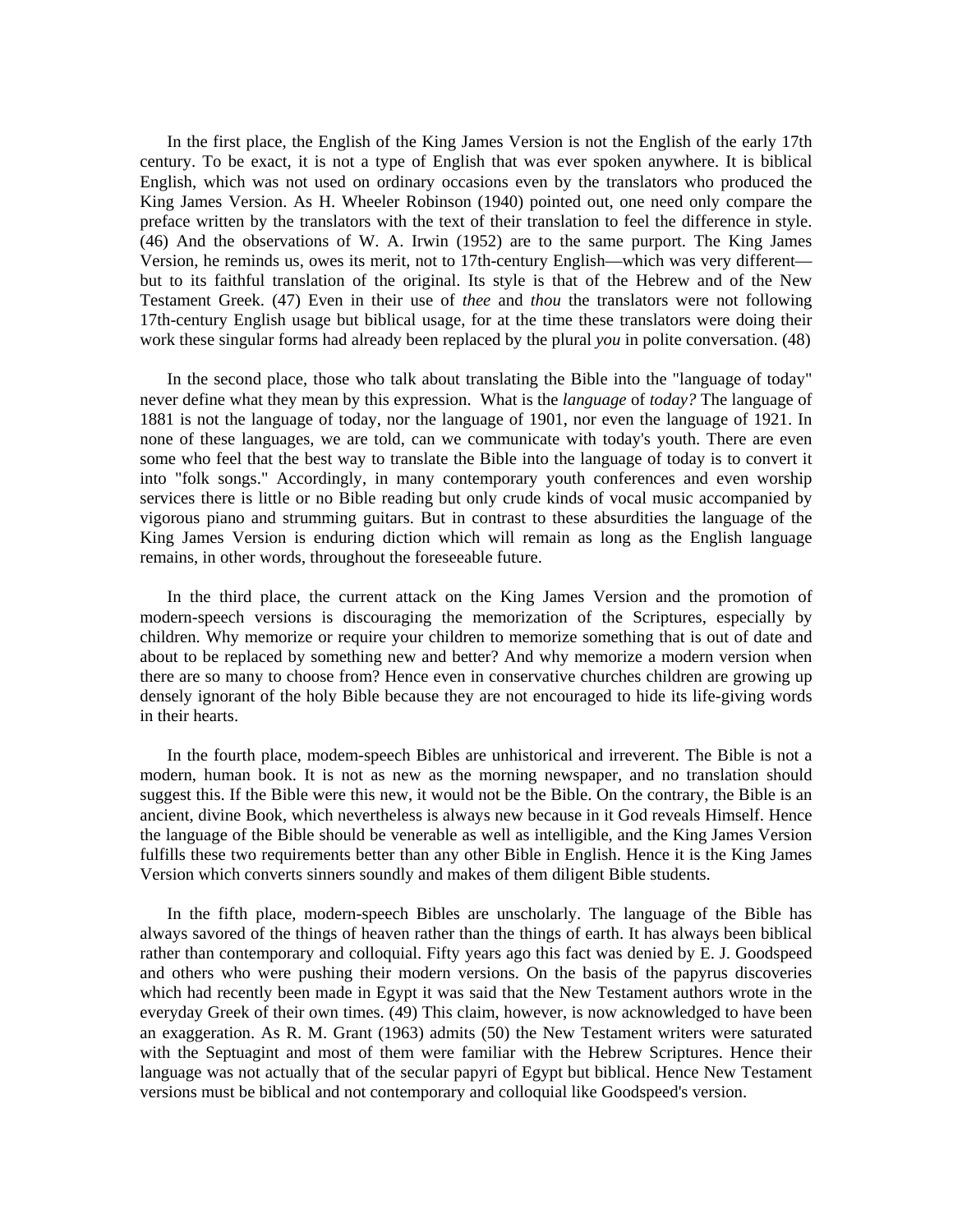Finally, in the sixth place, the King James Version is the historic Bible of English-speaking Protestants. Upon it God, working providentially, has placed the stamp of His approval through the usage of many generations of Bible-believing Christians. Hence, if we believe in God's providential preservation of the Scriptures, we will retain the King James Version, for in so doing we will be following the clear leading of the Almighty.

# 5. The Text Of The King James Version — Questions And Problems

When a believer begins to defend the King James Version, unbelievers immediately commence to bring up various questions and problems in the effort to put the believer down and silence him. Let us therefore consider some of these alleged difficulties.

#### **(a) The King James Version a Variety of the Textus Receptus**

The translators that produced the King James Version relied mainly, it seems, on the later editions of Beza's Greek New Testament, especially his 4th edition (1588-9). But also they frequently consulted the editions of Erasmus and Stephanus and the Complutensian Polyglot. According to Scrivener (1884), (51) out of the 252 passages in which these sources differ sufficiently to affect the English rendering, the King James Version agrees with Beza against Stephanus 113 times, with Stephanus against Beza 59 times, and 80 times with Erasmus, or the Complutensian, or the Latin Vulgate against Beza and Stephanus. Hence the King James Version ought to be regarded not merely as a translation of the Textus Receptus but also as an independent variety of the Textus Receptus.

The King James translators also placed variant readings in the margin, 37 of them according to Scrivener. (52) To these 37 textual notes 16 more were added during the 17th and 18th centuries, (53) and all these variants still appear in the margins of British printings of the King James Version. In the special providence of God, however, the text of the King James Version has been kept pure. None of these variant readings has been interpolated into it. Of the original 37 variants some are introduced by such formulas as, "Many ancient copies add these words"; "Many Greek copies have"; "Or, as some copies read"; "Some read". Often, however, the reading is introduced simply by "Or", thus making it hard to tell whether a variant reading or an alternative translation is intended.

One of these variant readings is of special interest. After John 18:13 the Bishops' Bible (1568) had added the following words in italics, *And Annas sent Christ bound unto Caiaphas the high priest.* This was a conjectural emendation similar to one which had been suggested by Luther and to another which had been adopted by Beza in his Latin version on the authority of Cyril of Alexandria (d.444). The purpose of it was to harmonize John 18:13 with Matt. 26:57, which states that the interrogation of Jesus took place at the house of Caiaphas rather than at the house of Annas. The King James translators, however, along with Erasmus and Calvin, solved the problem by translating John 18:24 in the pluperfect, *Now Annas HAD sent Him bound unto Caiaphas the high priest.* This made it unnecessary to emend the text at John 18:13 after the manner of the Bishops' Bible. Hence the King James translators took this conjectural emendation out of the text and placed it in their margin where it has retained its place unto this day. (54)

Sometimes the King James translators forsook the printed Greek text and united with the earlier English versions in following the Latin Vulgate. One well known passage in which they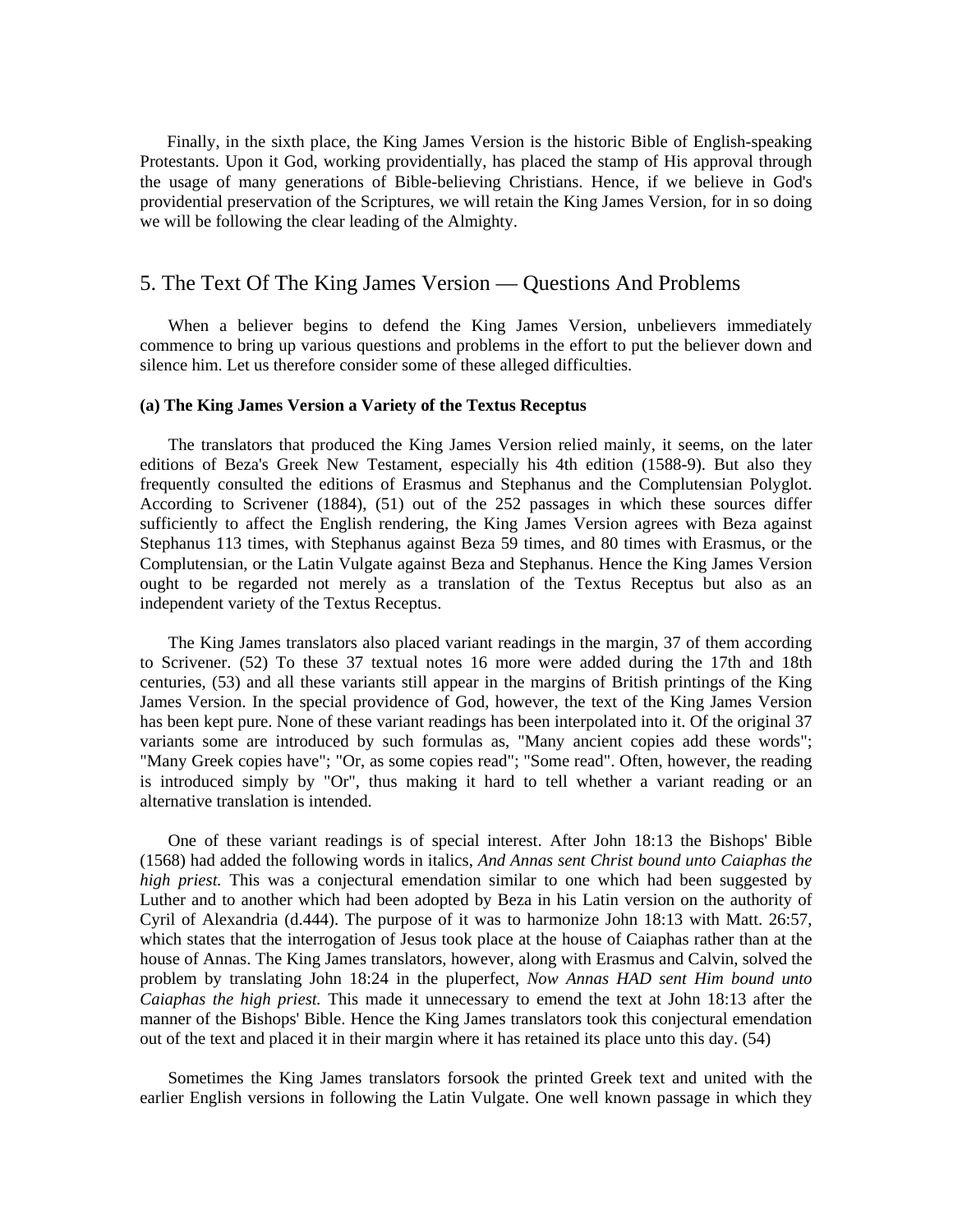did this was Luke 23:42 the prayer of the dying thief. Here the Greek New Testaments of Erasmus, Stephanus, and Beza have, *Lord, remember me when Thou comest IN Thy kingdom,*  with the majority of the Greek manuscripts. But all the English Bibles of that period (Tyndale, Great, Geneva, Bishops' Rheims, King James) have, *Lord, remember me when Thou comest INTO Thy kingdom,* with the Latin Vulgate and also with Papyrus 75 and *B.* 

At John 8:6 the King James translators followed the Bishops' Bible in adding the clause, *as though He heard them not.* This clause is found in *E G H K* and many other manuscripts, in the Complutensian, and in the first two editions of Stephanus. After 1769 it was placed in italics in the King James Version.

Similarly, at 1 John 2:23 the King James translators followed the Great Bible and the Bishops' Bible in adding the clause, *he that acknowledgeth the Son hath the Father also,* and in placing the clause in italics, thus indicating that it was not found in the majority of the Greek manuscripts or in the earlier editions of the Textus Receptus. Beza included it, however, in his later editions, and it is found in the Latin Vulgate and in *Aleph* and *B.* Hence modern versions have removed the italics and given the clause full status. The Bishops' Bible and the King James Version join this clause to the preceding by the word *but,* taken from Wyclif. With customary scrupulosity the King James translators enclosed this *but* in brackets, thus indicating that it was not properly speaking part of the text but merely a help in translation.

#### **(b) The Editions of the Textus Receptus Compared — Their Differences Listed**

The differences between the various editions of the Textus Receptus have been carefully listed by Scrivener (1884) (55) and Hoskier (1890). (56) The following are some of the most important of these differences.

| Luke 2:22   | <i>their purification</i> , Erasmus, Stephanus, majority of the Greek manuscripts.<br>Her purification, Beza, King James Elzevir, Complutensian, 76 and a few<br>other Greek minuscule manuscripts, Latin Vulgate (?).                                              |
|-------------|---------------------------------------------------------------------------------------------------------------------------------------------------------------------------------------------------------------------------------------------------------------------|
| Luke 17:36  | Two men shall be in the field: the one shall be taken and the other left.<br>Erasmus, Stephanus 1 2 3 omit this verse with the majority of the Greek<br>manuscripts. Stephanus 4, Beza, King James, Elzevir have it with D, Latin<br>Vulgate, Peshitta, Old Syriac. |
| John $1:28$ | Bethabara beyond Jordan, Erasmus, Stephanus 3 4 Beza, King James,<br>Elzevir, Pi 1 13, Old Syriac, Sahidic. Bethany beyond Jordan, Stephanus 1<br>2, majority of Greek manuscripts including Pap 66 & 75 Aleph A B. Latin<br>Vulgate.                               |
| John 16:33  | <i>shall have tribulation</i> , Beza, King James, Elzevir, D 69 many other Greek<br>manuscripts, Old Latin, Latin Vulgate. have tribulation, Erasmus,<br>Stephanus, majority of Greek manuscripts.                                                                  |
| Rom. 8:11   | by His Spirit that dwelleth in you. Beza, King James, Elzevir, Aleph A C,<br>Coptic. because of His Spirit that dwelleth in you. Erasmus, Stephanus,<br>majority of Greek manuscripts including B D, Peshitta, Latin Vulgate.                                       |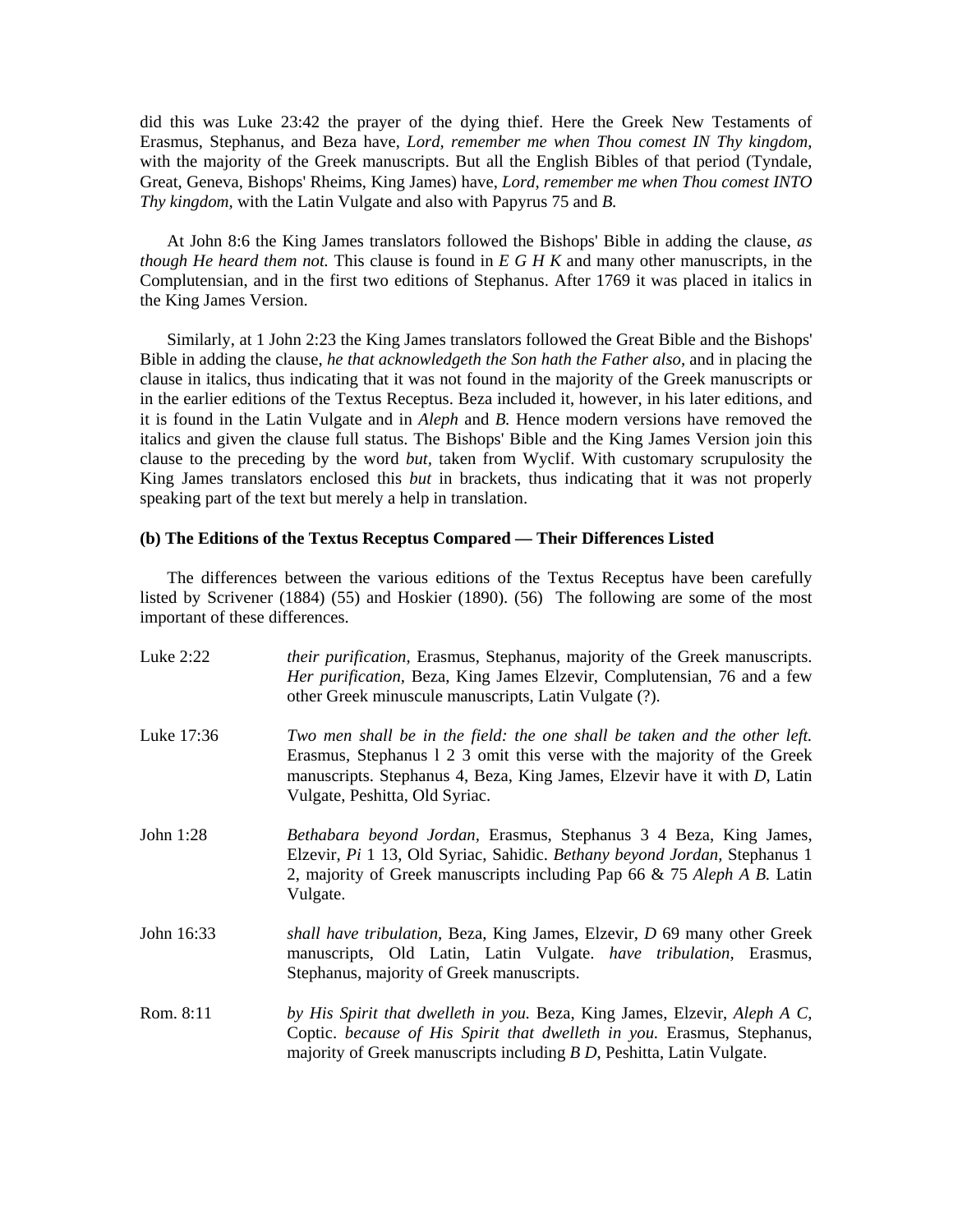- Rom. 12:11 *sewing the Lord,* Erasmus 1, Beza, King James, Elzevir, majority of Greek manuscripts including Pap 46 *Aleph A B.* Peshitta, Latin Vulgate. *serving the time,* Erasmus 2345,Stephanus, *D G*.
- 1 Tim. 1:4 *godly edifying,* Erasmus, Beza, King James, Elzevir, *D*, Peshitta, Latin Vulgate. *dispensation of God,* Stephanus, majority of Greek manuscripts including *Aleph A G.*
- Heb. 9:1 Here Stephanus reads *first tabernacle,* with the majority of the Greek manuscripts. Erasmus, Beza, Luther, Calvin omit *tabernacle* with Pap 46 *Aleph B D,* Peshitta, Latin Vulgate. The King James Version omits *tabernacle* and regards *covenant* as implied.
- James 2:13 *without thy works,* Calvin, Beza (last 3 editions), King James *Aleph A B,*  Latin Vulgate. *by thy works,* Erasmus, Stephanus, Beza 1565, majority of Greek manuscripts.

This comparison indicates that the differences which distinguish the various editions of the Textus Receptus from each other are very minor. They are also very few. According to Hoskier, the 3rd edition of Stephanus and the first edition of Elzevir differ from one another in the Gospel of Mark only 19 times. (57) *Codex B.* on the other hand, disagrees with *Codex Aleph* in Mark 652 times and with *Codex D* 1,944 times. What a contrast!

The texts of the several editions of the Textus Receptus were God-guided. They were set up under the leading of God's special providence. Hence the differences between them were kept down to a minimum. But these disagreements were not eliminated altogether, for this would require not merely providential guidance but a miracle. In short, God chose to preserve the New Testament text providentially rather than miraculously, and this is why even the several editions of the Textus Receptus vary from each other slightly.

But what do we do in these few places in which the several editions of the Textus Receptus disagree with one another? Which text do we follow? The answer to this question is easy. We are guided by the common faith. Hence we favor that form of the Textus Receptus upon which more than any other God, working providentially, has placed the stamp of His approval, namely, the King James Version, or, more precisely, the Greek text underlying the King James Version. This text was published in 1881 by the Cambridge University Press under the editorship of Dr. Scrivener and there have been eight reprints, the latest being in 1949. (58) In 1976 also another edition of this text was published in London by the Trinitarian Bible Society. (59) We ought to be grateful that in the providence of God the best form of the Textus Receptus is still available to believing Bible students. For the sake of completeness, however, it would be well to place in the margin the variant readings of Erasmus, Stephanus, Beza, and the Elzevirs.

#### **(c) The King James Old Testament—Variant Readings**

Along side the text, called *kethibh* (written), the Jewish scribes had placed in the margin of their Old Testament manuscripts certain variant readings, which they called *keri* (read). Some of these *keri* appear in the margin of the King James Old Testament. For example, in Psalm 100:3 the King James text gives the *kethibh, It is He that hath made us and not we ourselves,* but the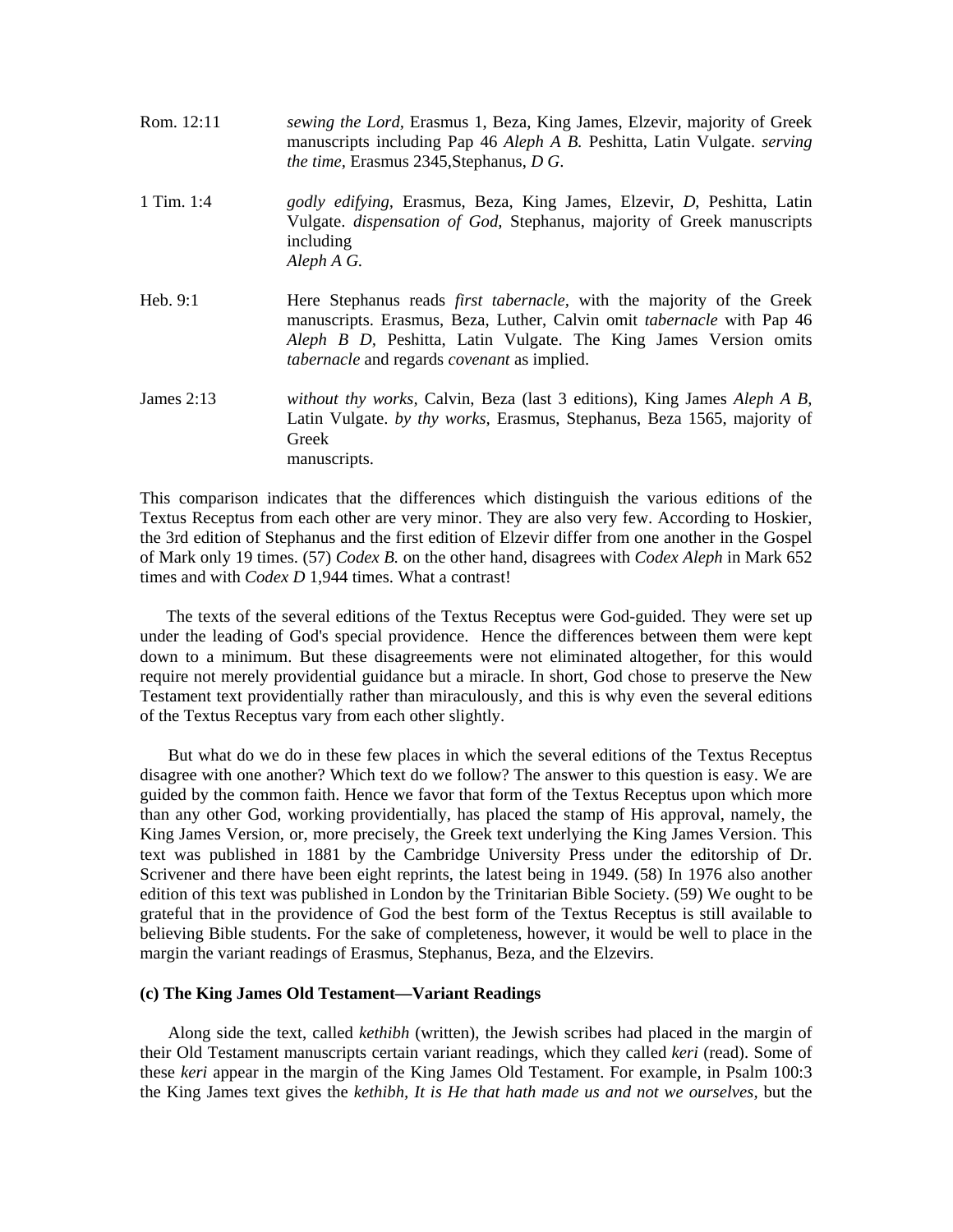King James margin gives the *keri, It is He that hath made us, and His we are.* And sometimes the *keri* is placed in the King James text (16 times, according to Scrivener). For example, in Micah 1:10 the King James text gives the *keri, in the house of Aphrah roll thyself in the dust.* The Hebrew *kethibh,* however, is, *in the house of Aphrah I have rolled myself in the dust.* 

Sometimes also the influence of the Septuagint and the Latin Vulgate is discernible in the King James Old Testament. For example, in Psalm 24:6 the King James text reads, *O Jacob,* with the Hebrew *kethibh* but the King James margin reads, O *God of Jacob,* which is the reading of the Septuagint, the Latin Vulgate, and also of Luther's German Bible. In Jer. 3:9 the King James margin reads *fame (qol)* along with the Hebrew *kethibh,* but the King James text reads *lightness (qal)* in agreement with the Septuagint, and the Latin Vulgate. And in Psalm 22:16 the King James Version reads with the Septuagint, the Syriac, and the Latin Vulgate, *they pierced my hands and my feet.* The Hebrew text, on the other hand, reads, *like a lion my hands and my feet,* a reading which makes no sense and which, as Calvin observes, was obviously invented by the Jews to deny the prophetic reference to the crucifixion of Christ.

#### **(d) The Headings of the Psalms—Are They Inspired?**

Many of the Psalms have headings. For example, *To the chief Musician, A Psalm and Song of David* (Psalm 65). The King James translators separated these headings and printed them in small type, each one above the Psalm to which it belonged. Some conservative scholars, such as J. A. Alexander (1850) (60) have criticized the King James translators for doing this. These headings, they have insisted, should be regarded as the first verses of their respective Psalms. They give three reasons for this opinion: first, in the Hebrew Bible no distinction is made between the Psalms and their headings; second, the New Testament writers recognized these headings as true; third, each heading is part of the Psalm which it introduces and hence is inspired. This position, however, may go beyond the clear teaching of Scripture. In any case, it is better to follow the leading of the King James translators and recognize the obvious difference between the heading of a Psalm and the Psalm itself.

The King James translators handled the subscriptions of the Pauline Epistles similarly, printing each one after its own epistle in small type. But this has never been a problem, since these subscriptions have never been regarded as inspired.

#### **(e) Maximum Certainty Versus Maximum Uncertainty**

God's preservation of the New Testament text was not miraculous but providential. The scribes and printers who produced the copies of the New Testament Scriptures and the true believers who read and cherished them were not inspired but God-guided. Hence there are some New Testament passages in which the true reading cannot be determined with absolute certainty. There are some readings, for example, on which the manuscripts are almost equally divided, making it difficult to determine which reading belongs to the Traditional Text. Also in some of the cases in which the Textus Receptus disagrees with the Traditional Text it is hard to decide which text to follow. Also, as we have seen, sometimes the several editions of the Textus Receptus differ from each other and from the King James Version. And, as we have just observed, the case is the same with the Old Testament text. Here it is hard at times to decide between the *kethibh* and the *keri* and between the Hebrew text and the Septuagint and Latin Vulgate versions. Also there has been a controversy concerning the headings of the Psalms.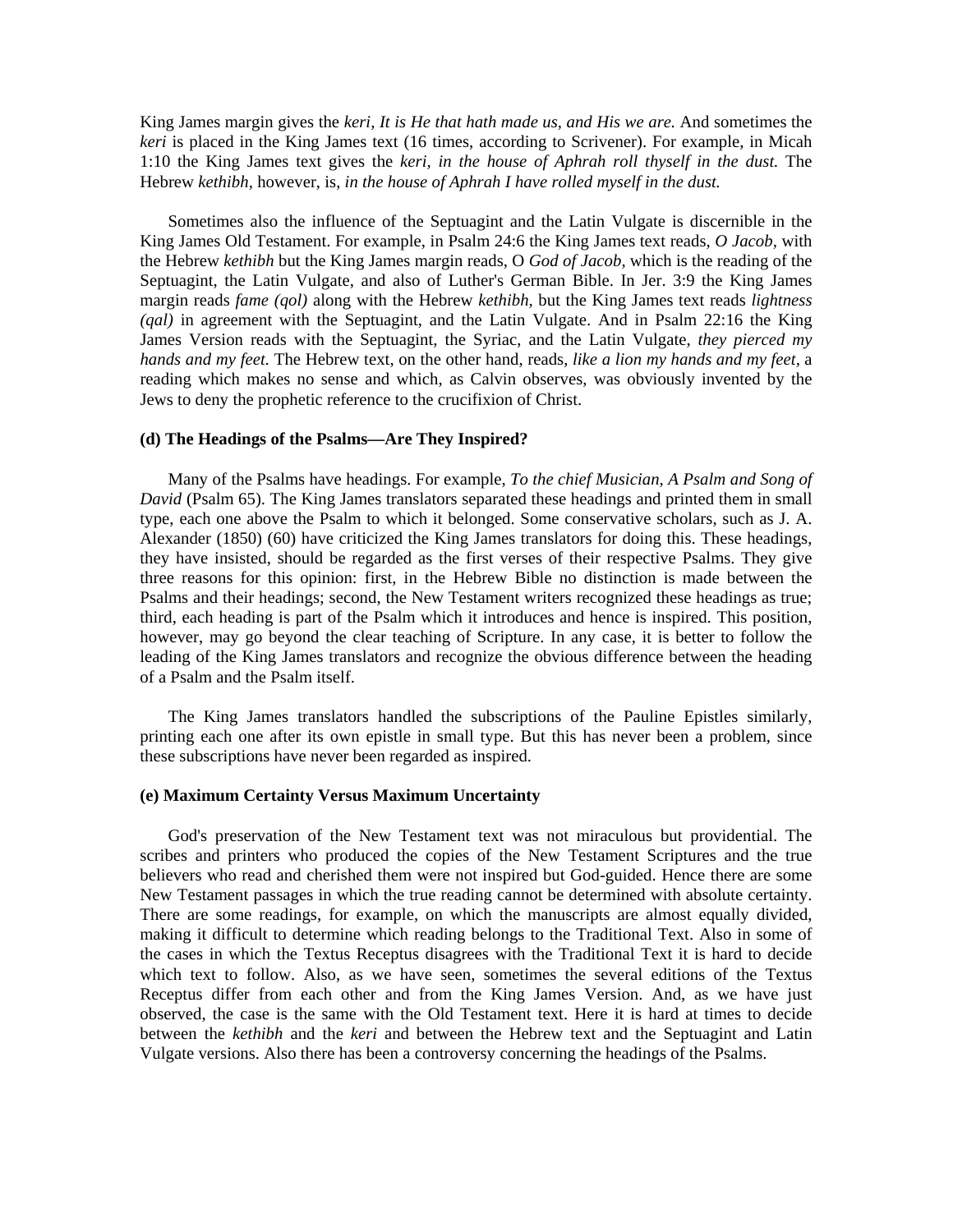In other words, God does not reveal every truth with equal clarity. In biblical textual criticism, as in every other department of knowledge, there are still some details in regard to which we must be content to remain uncertain. But the special providence of God has kept these uncertainties down to a *minimum.* Hence if we believe in the special providential preservation of the Scriptures and make this the leading principle of our biblical textual criticism, we obtain *maximum certainty,* all the certainty that any mere man can obtain, all the certainty that we need. For we are led by the logic of faith to the Masoretic Hebrew text, to the New Testament Textus Receptus, and to the King James Version.

But what if we ignore the providential preservation of the Scriptures and deal with the text of the holy Bible in the same way in which we deal with the texts of other ancient books? If we do this, we are following the logic of unbelief, which leads to *maximum uncertainty.* When we handle the text of the holy Bible in this way, we are behaving as unbelievers behave. We are either denying that the providential preservation of the Scriptures is a fact, or else we are saying that it is not an important fact not important enough to be considered when dealing with the text of the holy Bible. But if the providential preservation of the Scriptures is not important, why is the infallible inspiration of the original Scriptures important? If God has not preserved the Scriptures by His special providence, why would He have infallibly inspired them in the first place? And if it is not important that the Scriptures be regarded as infallibly inspired, why is it important to insist that Gospel is completely true? And if this is not important, why is it important to believe that Jesus is the divine Son of God?

In short, unless we follow the logic of faith, we can be certain of nothing concerning the Bible and its text. For example, if we make the Bodmer and Chester Beatty Papyri our chief reliance, how do we know that even older New Testament papyri of an entirely different character have not been destroyed by the recent damming of the Nile and the consequent flooding of the Egyptian sands? (61)

# 6. Modern English Bible Versions — Are They Of God?

Modern-speech English Bible versions were first prepared during the 18th century by deists who were irked by the biblical language of the King James Version. In 1729 Daniel Mace published a Greek New Testament text with a translation in the language of his own day. The following are samples of his work: *When ye fast, don't put on a dismal air, as the hypocrites do*  (Matt. 6:16). *Social affection is patient, is kind (1* Cor. 13:4). *The tongue is a brand that sets the whole world in a combustion . . . tipp'd with infernal sulphur it sets the whole train of life in a blaze* (James 3:6). Similarly, in 1768 Edward Harwood published a New Testament translation which he characterized as "a liberal and diffusive version of the sacred classics." His purpose, he explained, was to allure the youth of his day "by the innocent stratagem of a modern style to read a book which is now, alas! too generally neglected and disregarded by the young and gay." And about the same time Benjamin Franklin offered a specimen of "Part of the First Chapter of Job modernized." (62)

Serious efforts, however, to dislodge the King James Version from its position of dominance and to replace it with a modern version did not begin until a century later, and it is with these that we would now deal briefly.

**(a) The R. V., the A. S. V., and the N. E. B.**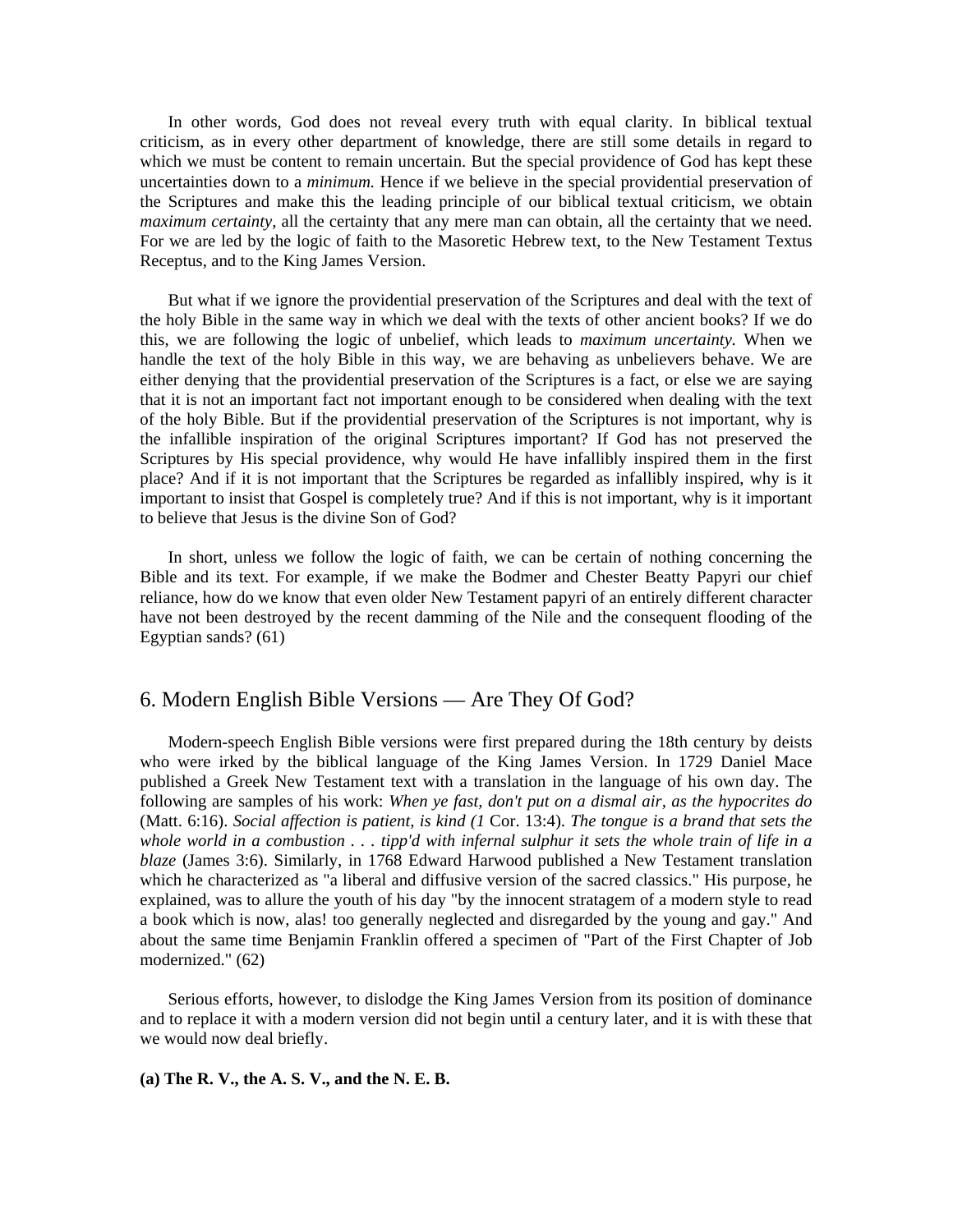By the middle of the 19th century the researches and propaganda of Tischendorf and Tregelles had convinced many British scholars that the Textus Receptus was a late and inferior text and that therefore a revision of the King James Version was highly necessary. This clamor for a new revision of the English Bible was finally met in 1870, when a Revision Committee was appointed by the Church of England to carry out the project. This Committee consisted of 54 members, half of them being assigned to the Old Testament and half to the New. One of the most influential members of the New Testament section was Dr. F. J. A. Hort, and the text finally adopted by the revisers was largely the Westcott and Hort text. The New Testament was finished November 11, 1880, and published May 17, 1881, amid tremendous acclaim. Within a few days 2,000,000 copies had been sold in London, 365,000 in New York, and 110,000 in Philadelphia. The Old Testament was completed in 1884 and published in 1885. By this time, however, popular demand had died down and the market for the entire Revised Bible was merely fair, the sale of it reaching no such phenomenal heights as the Revised New Testament had attained.

While this work of revision had been going on in England a committee of American scholars had been organized to cooperate in the endeavor. They promised not to publish their own revised edition of the Bible until 14 years after the publication of the English Revised Version (R.V.), and in exchange for this concession were given the privilege of publishing in an appendix to this version a list of the readings which they favored but which the British revisers declined to adopt. In accordance with this agreement, the American Committee waited until 1901 before they published their own Revised Version, which was very like its English cousin except that there was a more thorough elimination of antiquated words and of words specifically English and not American in meaning. By the publishers, Thomas Nelson and Sons, it was called the Standard Version, and from this circumstance it is commonly known as the American Standard Version (A.S.V.). (63)

Neither the R.V. nor the A.S.V. fared as well as their promoters had hoped. They were never widely used, due largely to their poor English style, which, according to F. C. Grant (1954), "was, in many places, unbelievably wooden, opaque, or harsh." (64) Because of this lack of success these two versions have been largely abandoned, and their place has been filled by the Revised Standard Version (1946) in America and the New English Bible (1961) in England. Both are in modern speech. The R.S.V. was prepared by a committee appointed by the International Council of Religious Education, representing 40 Protestant denominations in the United States and Canada. The N.E.B. was prepared by a similar committee representing nine denominations in Great Britain.

The modernism of the R.S.V. and the N.E.B. appears everywhere in them. For example, both of them profess to use *thou* when referring to God and you when referring to men. Yet the disciples are made to use *you* when speaking to Jesus, implying, evidently, that they did not believe that He was divine. Even when they confess Him to be the Son of God, the disciples are still made to use *you*. *You are the Christ,* Peter is made to say, *the Son of the living God*  (Matt.16:16). In both the R.S.V. and the N.E.B. opposition to the virgin birth of Christ is plainly evident. Thus the N.E.B. calls Mary a *girl* (Luke 1:27) rather than a *virgin,* and at Matt. 1:16 the N.E.B. and some editions of the R.S.V. include in a footnote a reading found only in the Sinaitic Syriac manuscript which states that Joseph was the father of Jesus.

The N.E.B. exhibits all too plainly a special hostility to the deity of Christ. This is seen in the way in which the Greek word *proskyneo is* translated. When it is applied to God, the N.E.B. always translates it *worship,* but when it is applied to Jesus, the N.E.B. persistently translates it *pay homage* or *bow low.* Thus the translators refuse to admit that Jesus was worshipped by the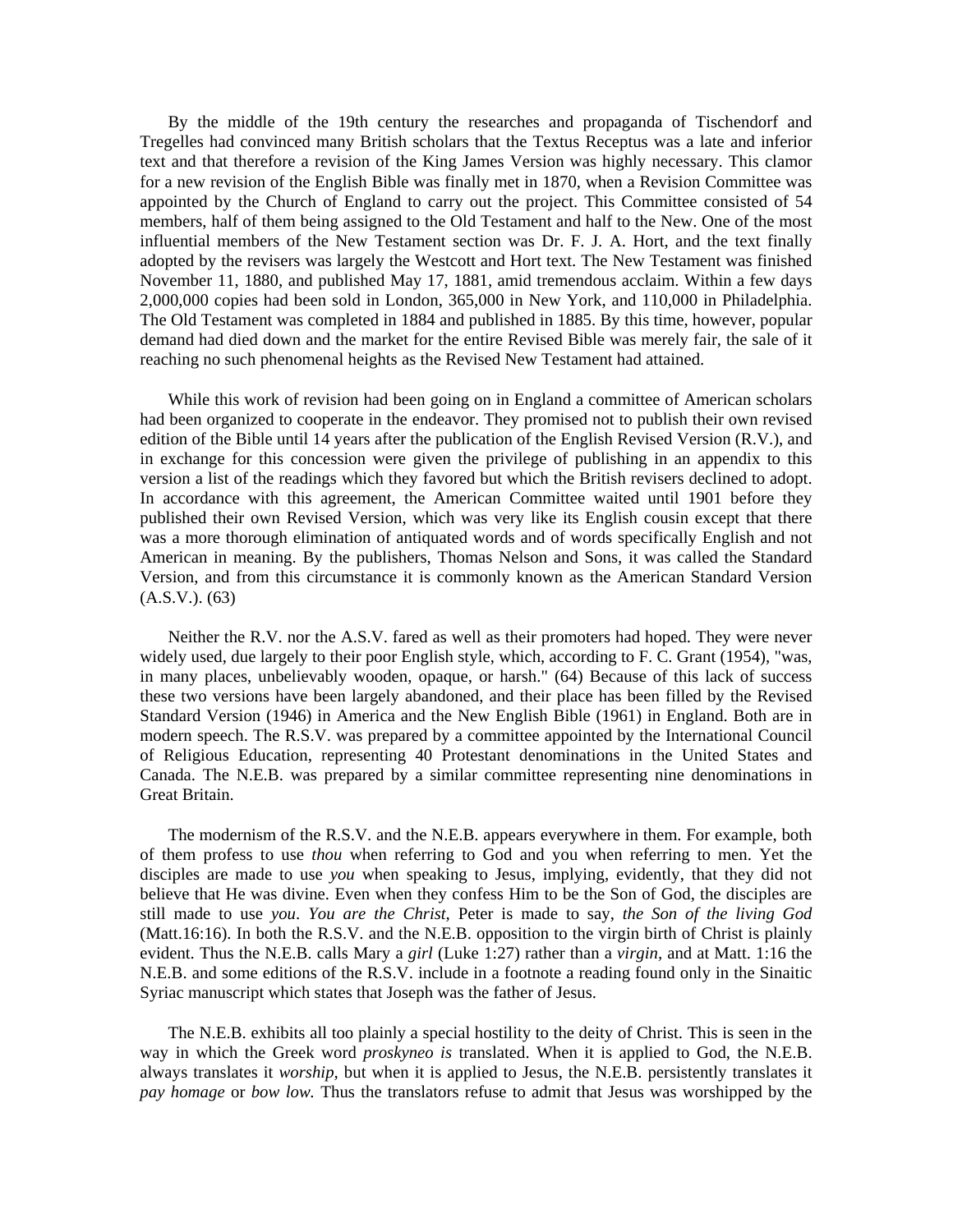early Church. Even the Old Testament quotation, *Let all the angels of God worship Him*  (Heb.1:6), is rendered by the N.E.B., *Let all the angels of God pay him homage.* The only passage in which *proskyneo is* translated *worship* when applied to Jesus is in Luke 24:52. But here this clause is placed in a footnote as a late variant reading. By using the word *worship* here these modernistic translators give expression to their belief that the worship of Jesus was a late development which took place in the Church only after the true New Testament text had been written.

#### **(b) Contemporary Modern-speech English Bibles**

In addition to the R.S.V. and the N.E.B. at least 25 other modern speech English Bibles and New Testaments have been published. Some of these, notably the Weymouth (1903), the Moffatt (1913), and the Goodspeed (1923), enjoyed great popularity in their own day but now are definitely out of date. We will confine our remarks therefore to contemporary modern-speech versions which are being widely used today by evangelicals.

(1) *The New Testament In the Language of the People,* by Charles B. Williams (1937). As he states in his preface, Williams follows the text of Westcott and Hort. He not only adopts all their errors but even goes beyond them in omitting portions of the New Testament text. For example, he omits Luke 22:43-44 (Christ's agony and bloody sweat) and Luke 23:34a (Christ's prayer for His murderers) instead of putting these passages in brackets as Westcott and Hort do. As for John 7:53-8:11 (the woman taken in adultery), he does not place this passage at the end of John's Gospel, as Westcott and Hort do, but omits it altogether. In addition, Williams interjects bits of higher criticism into his introductions to the various New Testament books. For example, he tells us that the author of John's Gospel is likely John the Apostle but some scholars think another John wrote it. It is usually thought, he says, that Paul wrote 2 Thessalonians, I and 2 Timothy, but some deny it, etc.

(2) *New American Standard New Testament* (1960) Lockman Foundation. As its name implies, this is a modernization of the A.S.V. I t follows the text of the A.S.V. very closely and even goes farther in it's omissions. For example, in Luke 24:51 it omits Christ's ascension into heaven, which the A.S.V. had left standing in the text. In the "Way of Life Edition" of this modern-speech version we have an illogical mixture of pietism and naturalistic thinking. In the text there are verses in black letter which a sinner is to believe to the saving of his soul, while at the bottom of the page are frequent notes which destroy all confidence in the sacred text, stating that such and such readings are not found in the best manuscripts, etc. How can such a Bible convert a thinking college student? No wonder it has to be supplemented by much music and mysticism, fun and frolic.

(3) *The New Testament in the Language of Today* (1963), by William F. Beck. This modern-speech version makes much of Papyrus 75 mentioning it frequently. In John 8:57 the translator adopts the unusual reading of Papyrus 75, *Has Abraham seen You?* instead of the common reading, *Have You seen Abraham ?* Consistency requires that Dr. Beck adopt the other unusual readings of Papyrus 75, such as *Neves* for the name of the Rich Man (Luke 16:19), *shepherd* for *door* (John 10:7), *raised* for *saved* (John 11:12). But in these passages Dr. Beck adopts the common readings, forsaking Papyrus 75, and he doesn't even mention the fact that this recently discovered authority omits the blind man's confession of faith (John 9:38). In short, as a textual critic Dr. Beck seems rather capricious in his choices.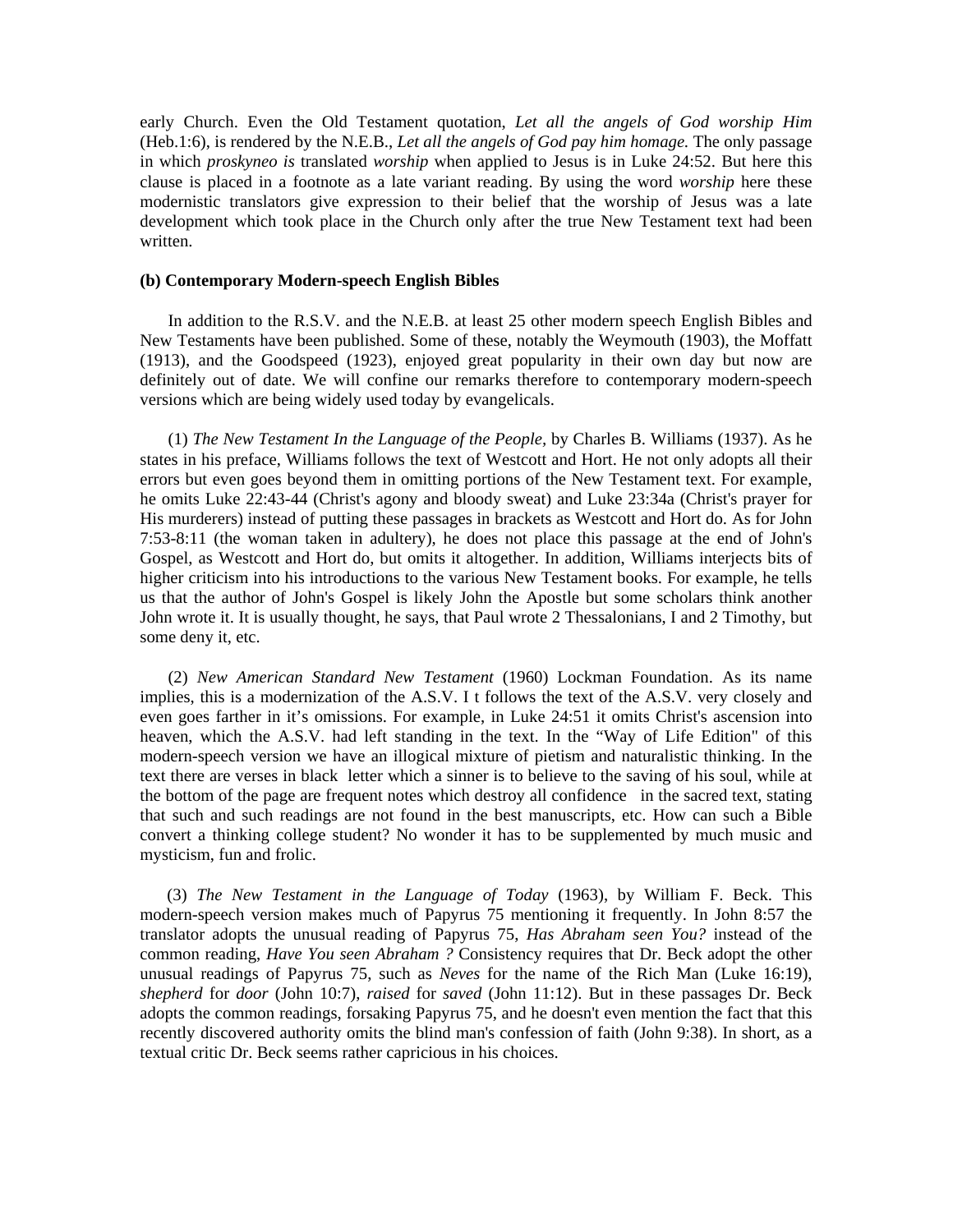(4) *Good News For Modern Man, The New Testament in Today's English Version* (1966), American Bible Society. This version claims to be based on a Greek text published specially by the United Bible Societies in 1966 with the aid of noted scholars. The translation was prepared by Dr. Robert G. Bratcher. In it some verses are omitted and others marked with brackets. But this is done capriciously without regard even to naturalistic principles. For example, Christ's agony and bloody sweat (Luke 22:43-44) is bracketed, while Christ's prayer for His murderers (Luke 23:34a) is left unbracketed. This version has been called "the bloodless Bible," since it shuns the mention of Christ's *blood,* preferring instead to speak of Christ's *death.* 

(5) *The Living New Testament, Paraphrased* (1967), by Ken Taylor. This paraphrase uses the A.S.V. as its basic text. Like so many other modern-speech Bibles in vogue among evangelicals, it is arbitrary in its renderings. The name, *Son of Man,* for example, which Jesus applied to Himself is rendered six different ways. Sometimes it is translated *I*, sometimes *He,* sometimes *Son of Mankind,* sometimes *Man from Heaven,* sometimes *Man of Glory,* and sometimes *Messiah.* And this variation is kept up even in parallel passages in which the Greek wording is identical. For example, in Matt.9:6 *Son of Man is* translated *I*, while in Mark 2:10 it is translated *I*, *the Man from Heaven.* What reason is there for this whimsical treatment of one of our Saviour's sacred titles? Taylor gives none. Doctrinally also Taylor wrests the Scriptures with his paraphrase. For instance, in Rom. 8:28 Taylor tells us that all things work for our good, if only we love God and fit into His plans.

(6) *The Jerusalem Bible* (1966), Doubleday. This Bible was originally a French modern-speech version prepared by French Roman Catholic scholars at L'Ecole Biblique (The Biblical School) at Jerusalem and published in Paris in 1955. It sold so widely in the French-speaking world that a few years later commercial publishers in England and America jointly undertook an equivalent English version, which they published in 1966 under the sensational and misleading title *Jerusalem Bible.* The modernism of this Bible also is offensive to orthodox Christians.

(7) *The New American Bible* (1970), Confraternity of Christian Doctrine. This official, Roman Catholic, modern-speech Bible, with a prefatory letter of approval from Pope Paul VI, has been authorized as a source of readings in the Mass. In the text and notes and in the introductions to the New Testament books many critical positions formerly regarded as official have been sharply reversed. For example, it is now permissible for Roman Catholics to hold that the Gospel of Matthew is an expanded version of the Gospel of Mark and later than the Gospel of Luke. Permission is also given to maintain that the Gospel of John was not written by the Apostle John but by a disciple-evangelist and then was later revised by a disciple-redactor. It is also suggested that 2 Peter was not written by the Apostle Peter and even that 1 Peter may likewise have been pseudonymous. Mark 16:9-20 and John 7:53-8:11 are not regarded as original portions of their respective Gospels, and the *Johannine comma* (1 John 5:7-8) is omitted without comment. This complete about-face is ominous, for it shows how far Roman Catholic authorities are willing to go in their efforts to give themselves a "new image" and to make room for modernists in their ecclesiastical structure. Liberal Protestantism is about to collapse and fall into the waiting arms of Roman Catholicism. And many inconsistent Fundamentalists will be involved in this disaster because of their addiction to naturalistic New Testament textual criticism and naturalistic modern-speech versions.

(8) *New International Version* (1973), New York Bible Society. This translation follows the critical (Westcott and Hort) text. There seems to be nothing particularly remarkable about it. However, it is falsely called *International.* Obviously it is wholly American, sometimes painfully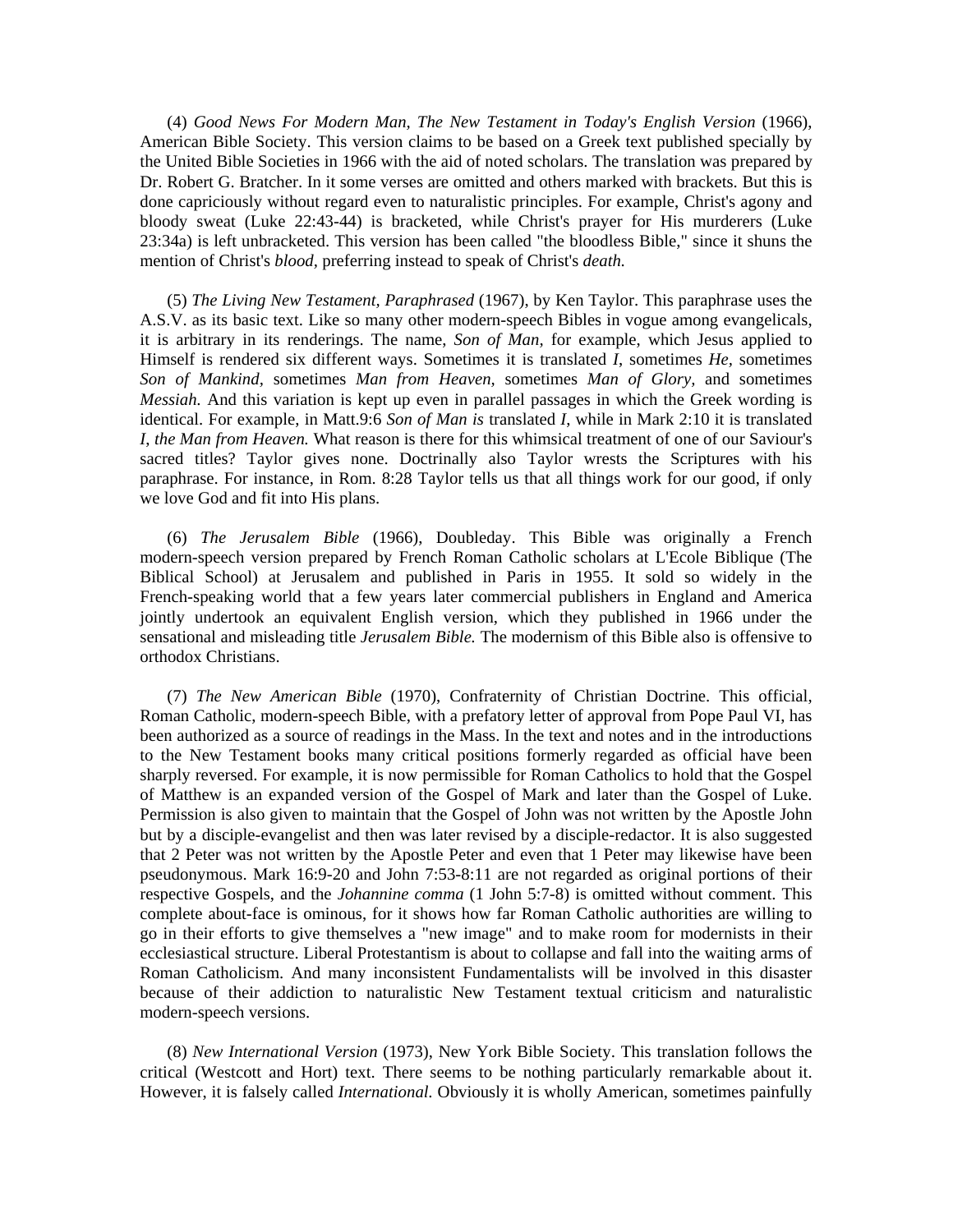so. For example, it joins *Beck's version* and *Good News for Modern Man* in consistently substituting *rooster* for *cock.* But this is American barnyard talk. Is there anything wrong with our American barnyard talk? As good Americans we answer, of course not. Nevertheless, however, such talk is not literary enough to be given a place in holy Scripture.

#### **(c) The King James Version — The Providentially Appointed English Bible**

Do we believing Bible Students "worship" the King James Version? Do we regard it as inspired, just as the ancient Jewish philosopher Philo (d. 42 A.D.) and many early Christians regarded the Septuagint as inspired? Or do we claim the same supremacy for the King James Version that Roman Catholics claim for the Latin Vulgate? Do we magnify its authority above that of the Hebrew and Greek Old and New Testament Scriptures? We have often been accused of such excessive veneration for the King James Version, but these accusations are false. In regard to Bible versions we follow the example of Christ's Apostles. We adopt the same attitude toward the King James Version that they maintained toward the Septuagint.

In their Old Testament quotations the Apostles never made any distinction between the Septuagint and the Hebrew Scriptures. They never said, "The Septuagint translates this verse thus and so, but in the original Hebrew it is this way." Why not? Why did they pass up all these opportunities to display their learning? Evidently because of their great respect for the Septuagint and the position which it occupied in the providence of God. In other words, the Apostles recognized the Septuagint as the providentially approved translation of the Old Testament into Greek. They understood that this was the version that God desired the gentile Church of their day to use as its Old Testament Scripture.

In regard to Bible versions, then, we follow the example of the Apostles and the other inspired New Testament writers. Just as they recognized the Septuagint as the providentially appointed translation of the Hebrew Old Testament into Greek, so we recognize the King James Version and the other great historic translations of the holy Scriptures as providentially approved. Hence we receive the King James Version as the providentially appointed English Bible. Admittedly this venerable version is not absolutely perfect, but it is trustworthy. No Bible-believing Christian who relies upon it will ever be led astray. But it is just the opposite with modern versions. They are untrustworthy, and they do lead Bible-believing Christians astray.

It is possible, if the Lord tarry that in the future the English language will change so much that a new English translation of the Bible will become absolutely necessary. But in that case any version which we prepare today would be equally antiquated. Hence this is a matter which we must leave to God, who alone knows what is in store for us. For the present, however, and the foreseeable future no new translation is needed to take the place of the King James Version. Today our chief concern must be to create a climate of Christian thought and learning which God can use providentially should the need for such a new English version ever arise. This would insure that only the English wording would be revised and not the underlying Hebrew and Greek text.

(For further discussion see *Believing Bible Study,* pp. 81-88, 214-228).

#### **(d) Which King James Version?** — **A Feeble Rebuttal**

Opponents of the King James Version often try to refute us by asking us which edition of the King James Version we receive as authoritative. For example, a professor in a well known Bible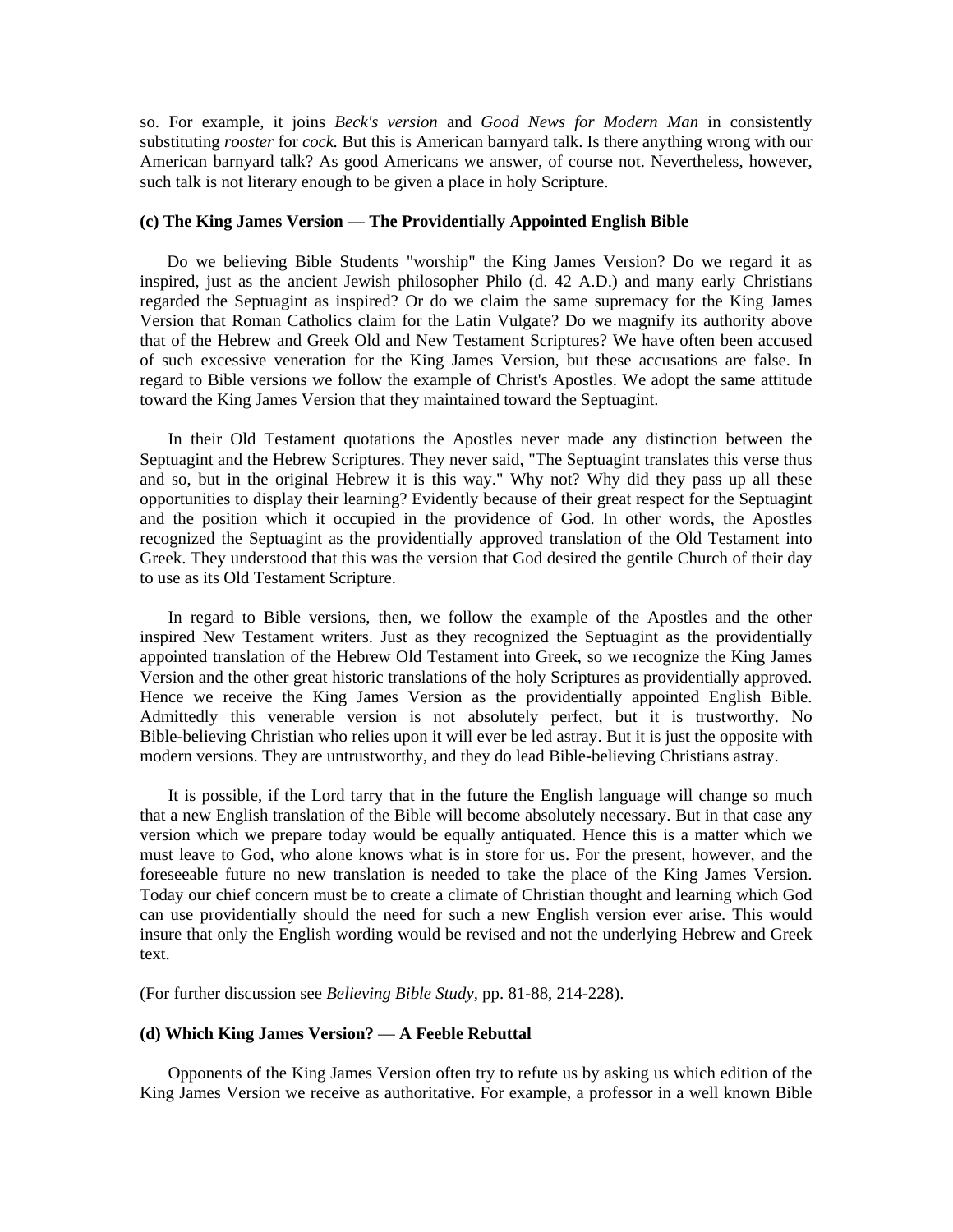school writes as follows: "With specific reference to the King James translation, I must ask you which revision you refer to as the one to be accepted? It has been revised at least three times. The first translation of 1611 included the Apocrypha, which I do not accept as authoritative."

This retort, however, is very weak. All the editions of the King James Version from 1611 onward are still extant and have been examined minutely by F. H. A. Scrivener and other careful scholars. Aside from printers errors, these editions differ from each other only in regard to spelling, punctuation, and, in a few places, italics. Hence any one of them may be used by a Bible-believing Christian. The fact that some of them include the Apocrypha is beside the point, since this does not affect their accuracy in the Old and New Testaments.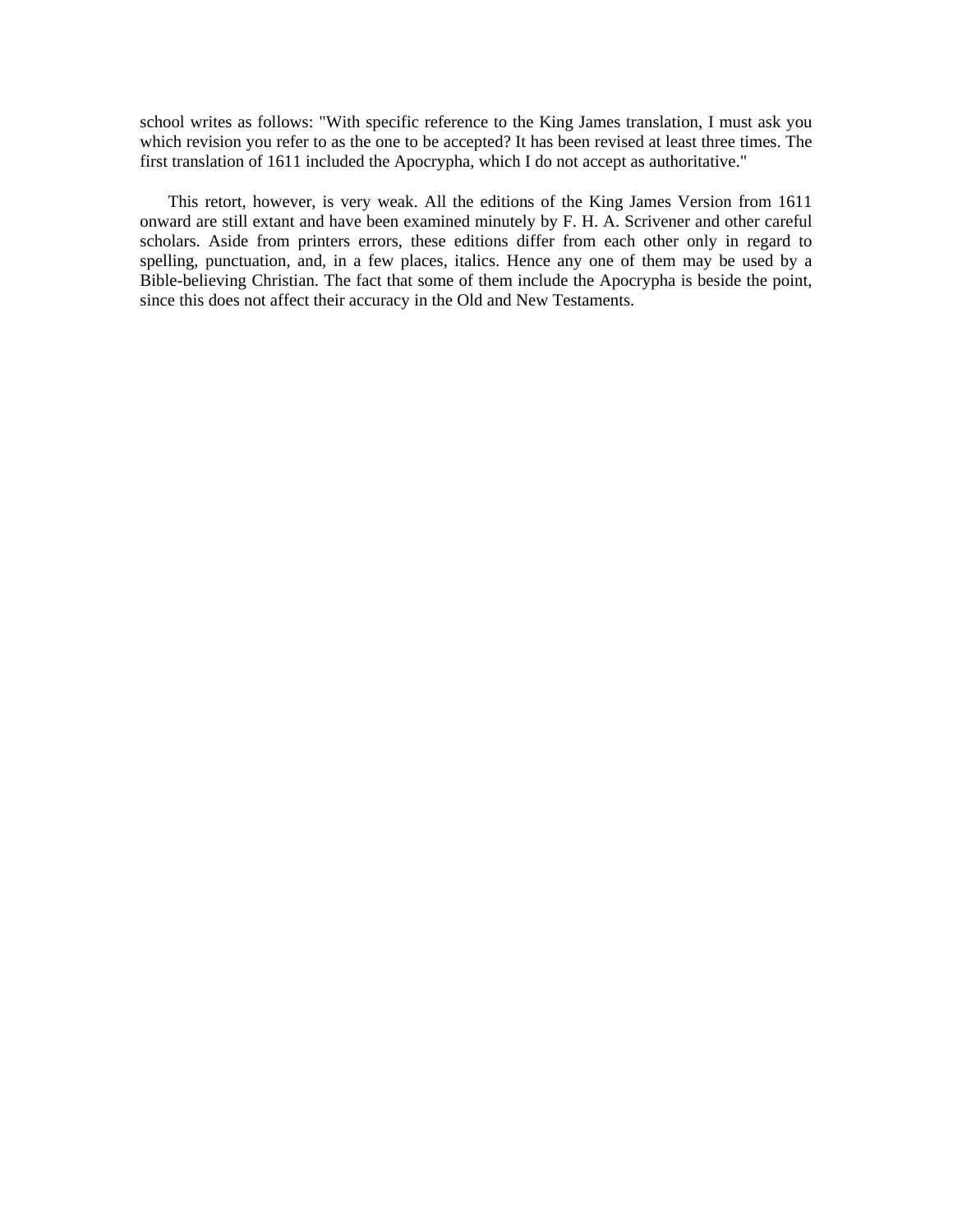## CHAPTER NINE

## **CHRIST'S HOLY WAR WITH SATAN**

As Dean Burgon (1883) pointed out, the history of the New Testament text is the history of a conflict between God and Satan. Soon after the New Testament books were written Satan corrupted their texts by means of heretics and misguided critics whom he had raised up. These assaults, however, on the integrity of the Word were repulsed by the providence of God, who guided true believers to reject these false readings and to preserve the True Text in the majority of the Greek New Testament manuscripts. And at the end of the middle ages this True Text was placed in print and became the Textus Receptus, the foundation of the glorious Protestant Reformation.

But Satan was not defeated. Instead he staged a clever come-back by means of naturalistic New Testament textual criticism. Old corrupt manuscripts, which had been discarded by the God-guided usage of the believing Church, were brought out of their hiding places and re-instated. Through naturalistic textual criticism also the fatal logic of unbelief was set in motion. Not only the text but every aspect of the Bible and of Christianity came to be regarded as a purely natural phenomenon. And today thousands of Bible-believing Christians are falling into this devil's trap through their use of modern-speech versions which are based on naturalistic textual criticism and so introduce the reader to the naturalistic point of view. By means of these modern-speech versions Satan deprives his victims of both the shield of faith and the sword of the Spirit and leaves them unarmed and helpless before the terrors and temptations of this modern, apostate world. What a clever come-back! How Satan must be hugging himself with glee over the seeming success of his devilish strategy.

### 1. The Gospel And The Logic Of Faith

How can we dispel these dark clouds of error which the devil has generated and bring a new Reformation to our modern age? In only one way, namely, through the preaching of the Gospel. But the Gospel which we preach must be the pure Gospel, and we must preach it not according to the dictates of our own human logic but according to the logic of faith. We must preach the Gospel, *first,* as a message that must be believed, *second,* as a command that must be obeyed, and, *third,* as an assurance that comforts and sustains. Let us therefore discuss these three concepts briefly.

### **(a) The Gospel Is a Message that Must Be Believed**

The Gospel is a message that must be believed. Our Lord Jesus Himself teaches us this in the Gospel of Mark. *Now after that John was put in prison, Jesus came into Galilee, preaching the gospel of the kingdom of God, and saying, The time is fulfilled, and the kingdom of God is at hand, repent ye and believe the gospel* (Mark 1:14-15). And what was this Gospel which Jesus commanded all who heard Him to believe? That He should die upon the cross for sinners. Jesus explained this also to His disciples on the road to Caesarea Philippi. *And He began to teach them, that the Son of Man must suffer many things, and be rejected of the elders, and of the chief priests, and scribes, and be killed, and after three days rise again....And when He had called the*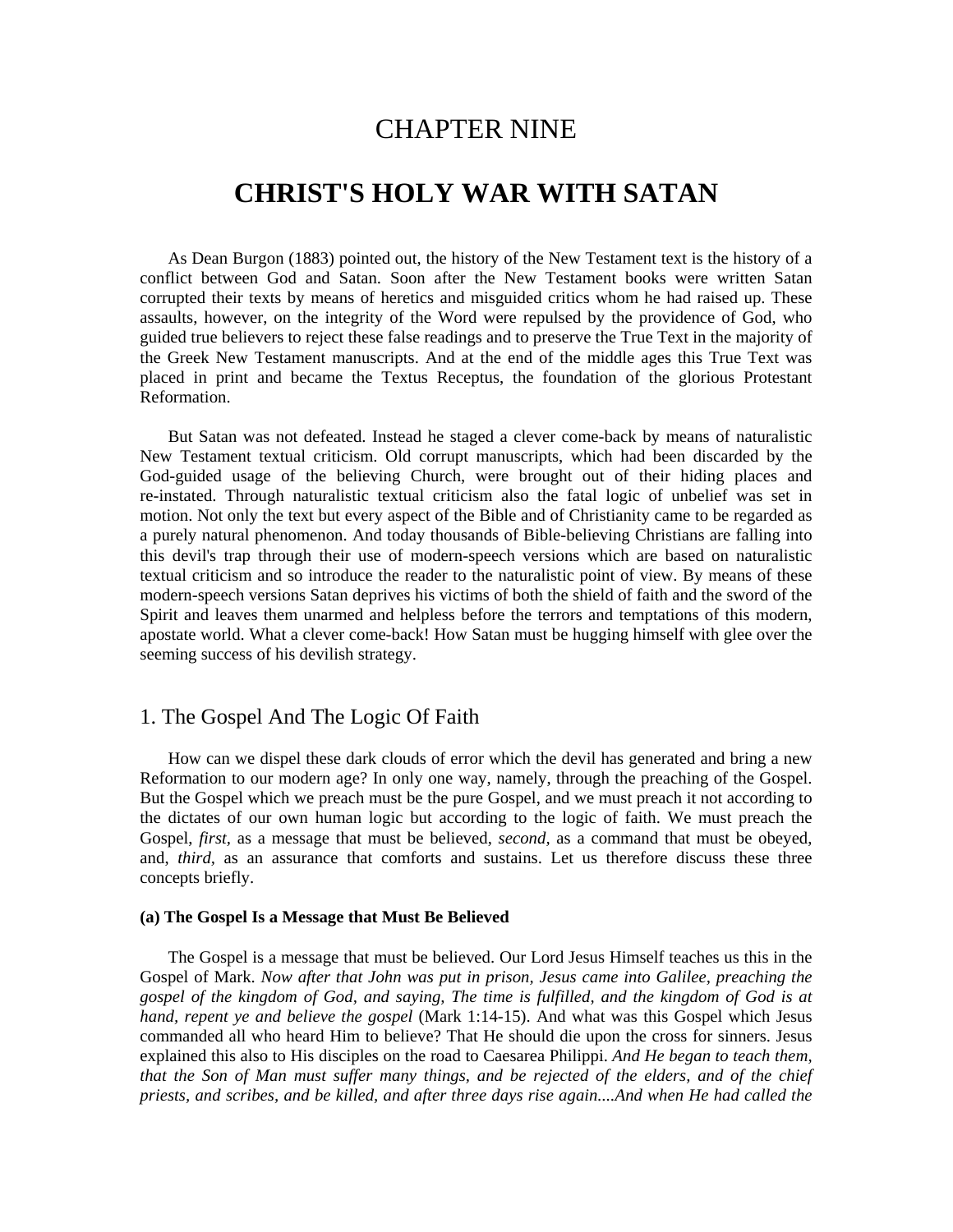*people unto Him with His disciples also, He said unto them, Whosoever will come after Me, let him deny himself, and take up his cross and follow Me. For whosoever will save his life shall lose it; but whosoever shall lose his life for My sake and the gospel's, the same shall save it* (Mark 8:31, 34-35).

There are four things especially which we must believe concerning Christ's atoning death for sinners:

*First,* Christ died for many sinners. *For even the Son of Man came not to be ministered unto, but to minister, and to give His life a ransom for many* (Mark 10:45).

*Second,* Christ died for all kinds of sinners, for all sorts and conditions of men. *And I, if I be lifted up from the earth, will draw all men unto Me. This He said, signifying what death He should die* (John 12:32-33).

*Third,* Christ died for sinners the world over. *For God so loved the world, that He gave His only begotten Son, that whosoever believeth in Him should not perish, but have everlasting life. For God sent not His Son into the world to condemn the world; but that the world through Him might be saved* (John 3:16-17).

*Fourth,* Christ died for all those sinners who down through the ages would be converted through the preaching of the Gospel. *Neither pray I for these* (the Apostles) *alone, but for them also which shall believe on Me through their word, that they all may be one, as Thou, Father, art in Me, and I in Thee, that they all may be one in Us, that the world may believe that Thou has sent Me* (John 17:20-21).

#### **(b) The Gospel Is a Command that Must Be Obeyed**

We must believe the message of the Gospel that Christ died for sinners, but we cannot really do so until we apply this message to ourselves and believe in Jesus personally. And this is what Jesus commands us to do in the Gospel. *What must we do,* the Jews asked Him hypocritically, *that we might work the works of God ? This is the work of God, He answered sternly, that ye believe on Him whom He hath sent* (John 6:29). And Jesus repeated this command again and again throughout the course of His earthly ministry. I *am the bread of life: he that cometh to Me shall never hunger, and he that believeth on Me shall never thirst* (John 6:35). *1 am the resurrection, and the life: he that believeth in Me, though he were dead, yet shall he live; and whosoever liveth and believeth in Me shall never die* (John 11:25-26). *Ye believe in God, believe also in Me* (John 14:1).

But how do we obey the command of the Gospel? How do we believe in Jesus? How do we receive Him? By repenting and applying the message of the Gospel to ourselves (Mark 1:15). By believing that Jesus died for us personally on the cross. This is what Jesus told Nicodemus when he came to Him by night seeking salvation. *And as Moses lifted up the serpent in the wilderness, even so must the Son of Man be lifted up: that whosoever believeth in Him should not perish, but have eternal life* (John 3:14-15). We must receive Jesus as our perfect sacrifice. *Whoso eateth My flesh and drinketh My blood, hath eternal life: and I will raise him up at the last day (John 6:54).* We must trust wholly in His body given and His blood shed for us at Calvary. *And He took bread, and gave thanks, and brake it and gave unto them, saying, This is My body which is given for you: this do in remembrance of Me. Likewise also the cup after supper, saying, This cup is the new testament in My blood, which is shed for you* (Luke 22:20).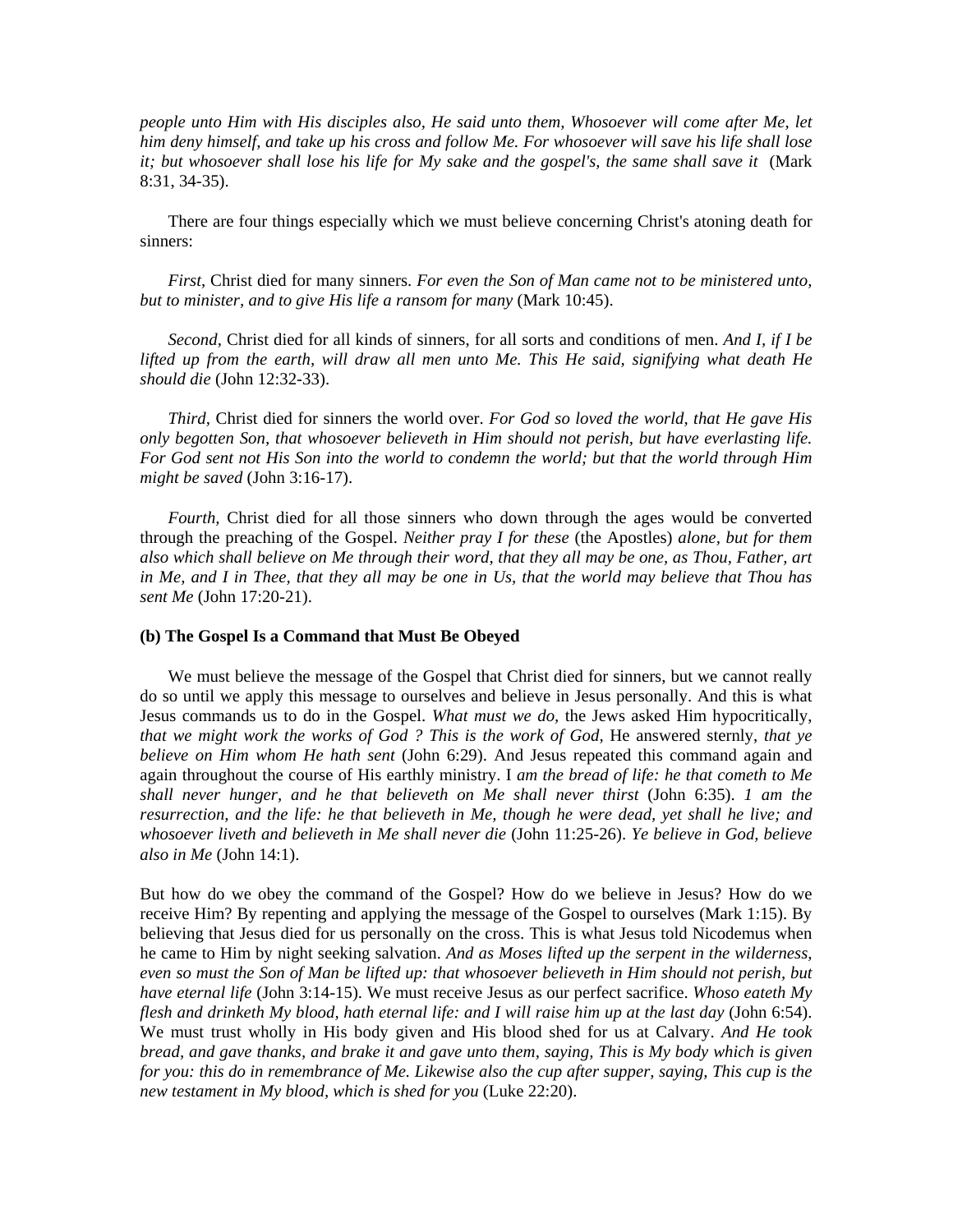#### **(c) The Gospel Is an Assurance that Comforts and Sustains**

We are saved, first, by believing the message of the Gospel that Jesus died for sinners and, second, by applying this message to ourselves so that we repent and believe that Jesus died for us personally upon the cross. But there is also a third requirement. We must persevere, we must abide in Christ. Jesus reminds His Apostles of this obligation in His famous metaphor, *I am the vine, ye are the branches: He that abideth in Me, and I in him the same bringeth forth much fruit: for without Me ye can do nothing. If a man abide not in Me, he is cast forth as a branch, and is*  withered; and men gather them, and cast them into the fire, and they are burned (John 15:5-6). How about this third requirement? Will we persevere? In the future will we still believe and be saved, or will we cease to believe and become unsaved? Will we abide in Christ, or will we be cast forth as a broken branch and perish?

The Gospel gives us the assurance which we need to comfort us and calm our fears. In the Gospel Jesus teaches us that the sinners for whom He died were given unto Him by God the Father in the eternal Covenant of Grace before the foundation of the world. *All that the Father giveth Me shall come to Me, and him that cometh to Me I will in no wise cast out. For I came*  down from heaven not to do Mine own will, but the will of Him that sent Me. And this is the *Father's will which hath sent Me, that of all which He hath given Me I should lose nothing, but should raise it up again at the last day* (John 6:37-39). Because true believers have been given to Christ by God the Father, they shall never perish. *My sheep hear My voice, and I know them, and they follow Me: And I give unto them eternal life; and they shall never perish, neither shall any man pluck them out of My hand. My Father, which gave them Me is greater than all and no man is able to pluck them out of My Father's hand* (John 10:27-29).

*I am the good shepherd,* Jesus says, *the good shepherd giveth His life for the sheep* (John 10:11). Christ died for the elect, for those that had been given to Him by God the Father before the foundation of the world. *I am the good shepherd, and know My sheep, and am known of Mine. As the Father knoweth Me, even so know I the Father: and I lay down My life for the sheep* (John 10:14-15). There are three ways especially in which this doctrine comforts believers. In the *first*  place, this doctrine teaches us that Jesus loved us not only on the cross but from all eternity. He *loved me and gave Himself for me* (Gal. 2:20). In the *second* place this doctrine reveals to us that on the cross Jesus not only fully satisfied for all our sins but also purchased for us the gift of the Holy Spirit and of faith. *Therefore being by the right hand of God exalted, and having received of the Father the promise of the Holy Ghost, He hath shed forth this, which ye now see and hear*  (Acts 2:33). And in the *third* place, this doctrine assures us that we will never lose our eternal redemption, which was obtained for us by Jesus through His sufferings and death. *Neither by the blood of goats and calves, but by His own blood He entered in once into the holy place, having obtained eternal redemption for us* (Heb. 9:12).

### 2. Hyper-Calvinism and Arminianism Versus the Logic Of Faith

Christ died for sinners of every sort (John 12:32). Repent and believe that He died for you personally (John 3:14-15). Christ died for His elect (John 10: 11). Believe and be comforted (John 14:1). Know that Jesus loved you not only on the cross but from all eternity (Gal. 2:20). Know that on the cross He not only fully satisfied for all your sins but also purchased for you the gift of the Holy Spirit and of faith (Acts 2:33). Know that you shall never perish because no man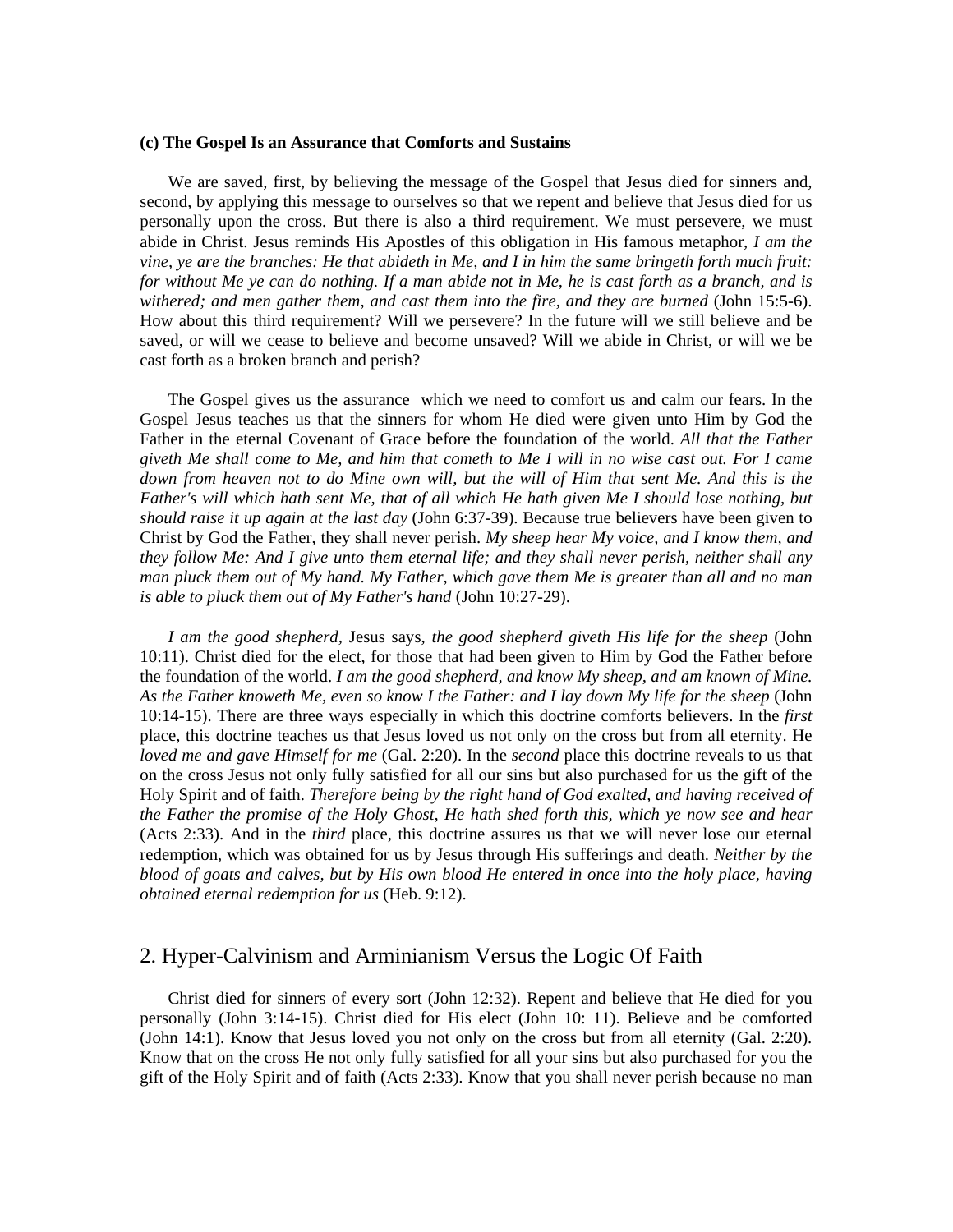is able to pluck you out of your heavenly Father's hand (John 10:29). Such is the Gospel when it is preached according to the logic of faith.

Many modern Christians, however, reject this logic of faith on the ground that it does not solve the problem of the non-elect (the reprobate). "What about the non-elect," they clamor, "how do these reprobates fit into the logic of faith? For if Christ died for the elect only, then how can God command all men to repent and believe that Christ died for them personally? For then He would be asking the non-elect to believe something that is not true in their case. And how can God find fault with the non-elect for not believing that Christ died for them personally? For how can He blame them for not believing something that is not true in regard to them?"

There are three answers to this objection (WHICH NO CONVICTED SINNER WILL EVER RAISE): *first,* the hyper-Calvinistic answer; *second,* the Arminian answer; *third,* the biblical answer, which is founded on the logic of faith.

#### **(a) Hyper-Calvinism—An Error of Human Logic**

Hyper-Calvinists base their presentation of the Gospel upon a faulty human logic. They reason that because Christ died for the elect only salvation is offered to the elect only. Hence before a sinner can believe that Christ died for him personally upon the cross, he must try to find out whether he has any right to believe this. In other words, according to the hyper-Calvinists, before a sinner can receive Jesus as his Saviour, he must have good grounds for believing that he is one of God's elect.

How can we determine whether we are members of God's elect? How can we find out whether we have the right to believe that Jesus died for us upon the cross? According to the hyper-Calvinists, there are two tests by which we can discover this. The first test is repentance. Do we truly repent, are we genuinely sorry for our sins? The second test is willingness. *Thy people shall be willing in the day of Thy power (Psalm* 110:3). Are we truly willing to receive Jesus as our Saviour? Do we really wish to be saved? According to hyper-Calvinism, we have no right to believe that Jesus died for us personally until we can answer these questions in the affirmative. Only if we pass these preliminary tests, do we have any reason for supposing that we belong to the elect for whom the Saviour laid down His life.

Hyper-Calvinism appeals to some because at first sight it seems to be logical and to promote earnestness. Actually, however, it is illogical. On the one hand, it requires us to know that we are elect before we believe in Christ, and, on the other hand, it teaches us that the only way we can know that we are elect is to begin to believe in Christ by repenting and being willing to have Him as our Saviour. And even the earnestness of Hyper-Calvinism is often detrimental. It takes our eyes off our Saviour and turns them inward on ourselves and our mental state. It fills us with doubt as to whether we are saved or even can be saved. And, finally Hyper-Calvinism makes the conversion of a sinner very difficult, almost impossible. For it teaches him that he cannot believe in Christ savingly until he is sure that he is one of the elect. But how can a sinner ever be sure of this apart from Christ?

#### **(b) Arminianism—Another Error of Human Logic**

But what if we drop the doctrine of election altogether and assert that Christ died for all human beings? Arminians do this and are very pleased with themselves. They claim that this makes the way of salvation very simple. First you take as your major premise the proposition,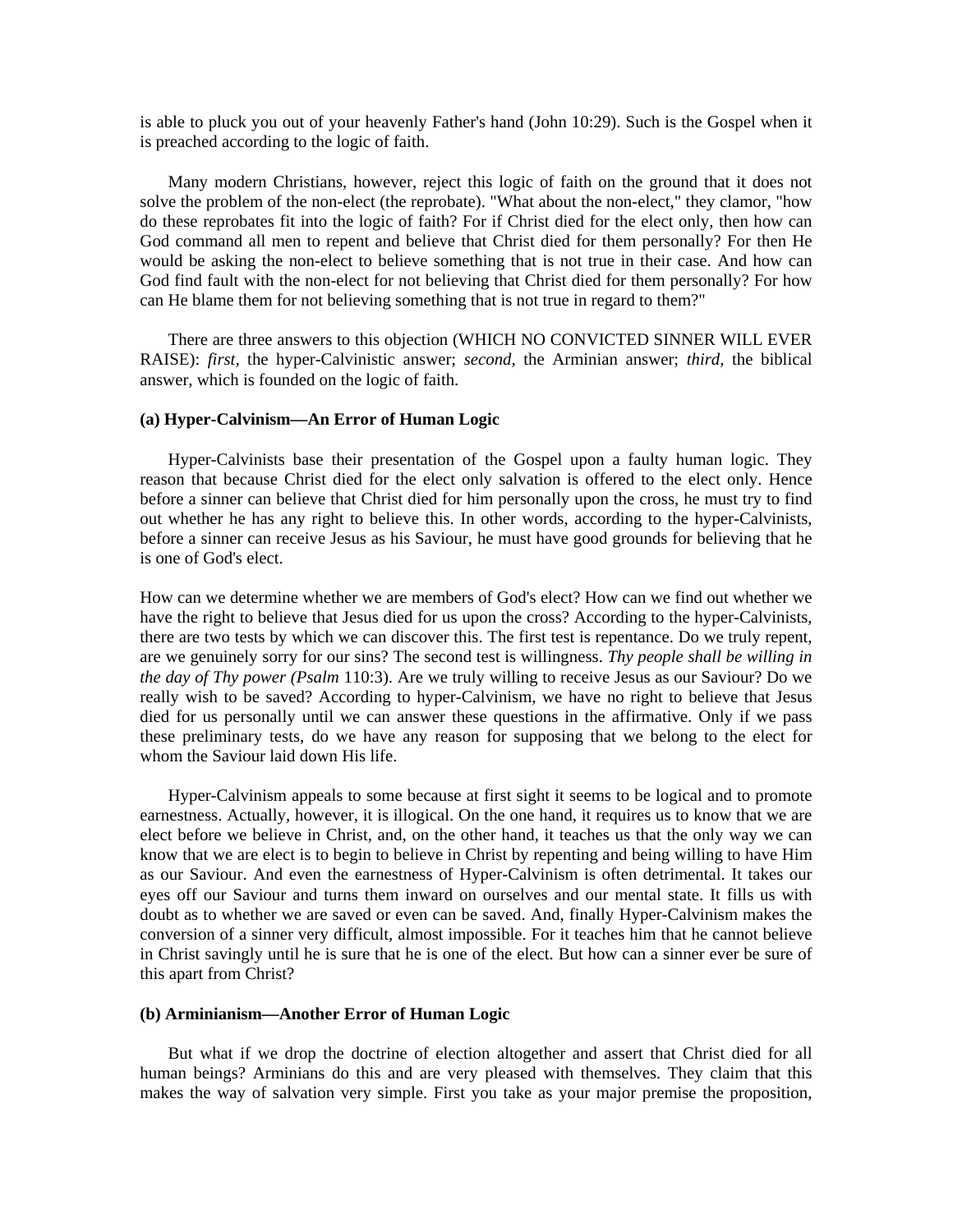"Christ died for all human beings." Then you supply the minor premise, "I am a human being." Then you draw the conclusion, "Christ died for me." Then on the basis of this conclusion you receive Christ as your Saviour.

But this "simple Gospel" is not so simple after all. There are difficulties. As an exposition of the way of salvation it is faulty in three respects. In the first place, I cannot first believe that Jesus died for others and then as a consequence believe that Jesus died for me. For how can I really be sure that Jesus died for others unless I first am sure that He died for me? In the second place, if I believe this proposition, "Jesus died for me," merely as the conclusion of a logical syllogism, then I do not truly believe it and hence have no basis for receiving Jesus as my Saviour. But on the other hand, if I truly believe that Jesus died for me, then I have already received Him as my Saviour. In the third place, I cannot first believe that Jesus died for me and then on this basis receive Jesus as my Saviour. For repenting, believing, and receiving are all aspects of one act of faith. They go together and cannot be separated from one another. I receive Jesus as my Saviour by repenting and believing that He died for me. If I try to receive Him in any other way, then I am not a Christian but a mystic.

Hence it is a mistake to tell a sinner first to believe that Jesus died for all human beings numerically, and then to believe that Jesus died for him because he is a human being, and finally to receive Jesus as his Saviour on this basis. For this implies that there is no difference between saved saints and lost sinners from the standpoint of faith. Both saved saints and lost sinners could unite in the same confession, "Jesus died for all human beings. Therefore Jesus must have died for me because I am a human being." In this case both the saved saint and the lost sinner would believe the same thing, and the only difference between the two would be that the saved saint *receives* Christ as his Saviour while the lost sinner doesn't. And this would imply that we are saved not by *believing* but b*y* a *receiving* which is different from believing, by a "yielding" to Christ perhaps, or a "surrendering" to Him, or a "turning over of our lives" to Him. But all this is salvation by works and contrary to the Bible. For the Scriptures plainly teach that to receive Christ as Saviour is to believe on Him. *Believe on the Lord Jesus Christ, and thou shalt be saved*  (Acts 16:31). *But as many as received Him, to them gave He power to become the sons of God, even to them that believe on His name* (John 1:12).

These, then, are some of the cardinal errors of Arminianism. It tends to break down the distinction between the saved and the lost. It substitutes an unbiblical *receiving* for the *believing*  commanded in the Gospel. Hence it minimizes the doctrine of justification by faith and promotes an unscriptural mysticism.

#### **(c) The Logic of Faith —Christ's Death Sufficient for All Men but Efficient for the Elect**

"Christ died sufficiently for all men but efficiently only for the elect." This is an ancient saying which is not found in Scripture but which sums up very well the teaching of the Bible concerning the death of Christ. It emphasizes three points especially:

*First*, the doctrine of election and God's universal command to all men to repent and trust in Jesus' blood are not contrary. For our Lord Jesus Christ Himself taught both. On the one hand, He taught the doctrine of election with great plainness, especially in His high priestly prayer. *Father, the hour is come; glorify Thy Son, that Thy Son also may glorify Thee. As Thou hast given Him power over all flesh, that He should give eternal life to as many as Thou hast given Him* (John 17:1-2). On the other hand, Jesus offered salvation to all men without distinction and even mourned over the non-elect that refused to believe in Him. Consider, for example, His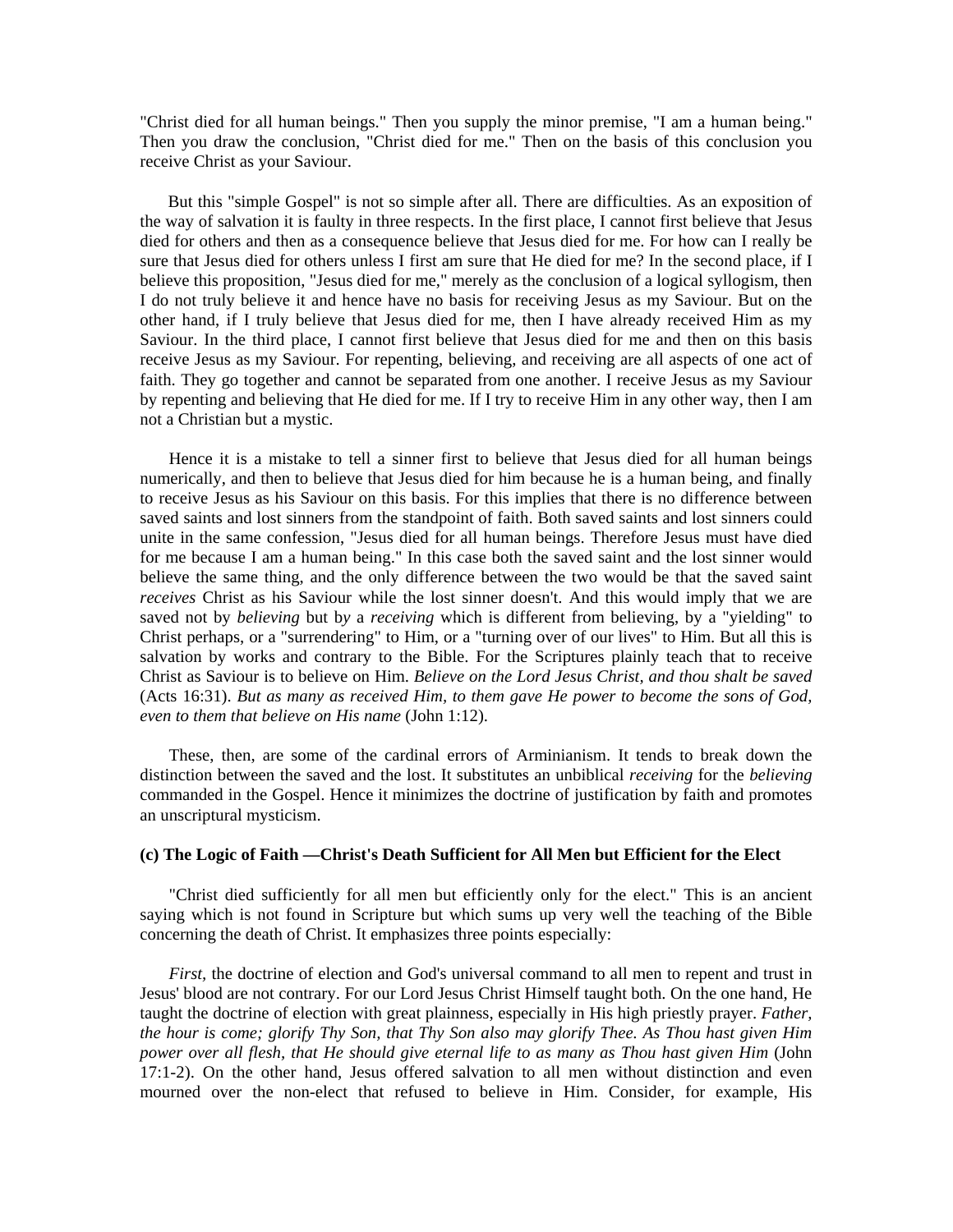lamentation over the apostate city of Jerusalem. O *Jerusalem, Jerusalem, thou that killest the prophets and stonest them which are sent unto thee, how often would I have gathered thy children together, even as a hen gathereth her chickens under her wings, and ye would not* (Matt. 23:37). But how do we reconcile these two strands in our Lord's teaching? Only God knows the answer to this question. *The secret things belong unto the LORD our God: but those things which are revealed belong unto us and to our children* (Deut. 29:29).

*Second,* we cannot receive Christ by human logic but only by the logic of faith. Both the hyper-Calvinists and the Arminians try to reason their way to Christ by means of logical syllogisms. The hyper-Calvinist says, "Christ died for the elect. I am one of the elect. Therefore Christ must have died for me." The Arminian says, "Christ died for all human beings. I am a human being. Therefore Christ must have died for me." But it is not in this way that we believe that Christ died for us upon the cross. If we truly believe this, then this belief is the *foundation* of all our reasoning and not a conclusion which we arrive at through logical reasoning. In other words, the belief that Jesus died for us upon the cross is the beginning of the logic of faith. We arrive at this belief not through reasoning but through an act of faith. And this act of faith makes us truly reasonable because it brings us into immediate contact with Christ *in whom are hid all the treasures of wisdom and knowledge* (Col. 2:3).

*Third,* we perform this act of faith through the effectual calling of the Holy Spirit. How do we break through the encirclement of our human experience and reach out and lay hold on Christ? How are we able to believe that Jesus died for us upon the cross? This we do not know exactly. We only know that the Holy Spirit makes us able. *No man can say that Jesus is the Lord, but by the Holy Ghost* (1 Cor. 12.3). We are saved through the Holy Spirit's regenerative power. *Not by works of righteousness which we have done, but according to His mercy He saved us, by the washing of regeneration, and renewing of the Holy Ghost* (Titus 3:5). The Holy Spirit, sent by God the Father, draws me to God's Son and teaches me that Jesus died for me. *No man can come to Me except the Father which hath sent Me draw him: and I will raise him up at the last day. It is written in the prophets, And they shall be all taught of God. Every one therefore that hath heard and hath learned of the Father cometh unto Me* (John 6:44-45). Thus it is the Holy Spirit that introduces us to the logic of faith.

### 3. The Logic Of Faith And The Christian Thought-System

"Lord Jesus, I repent. O blessed Redeemer, I believe that Thou didst die for me personally upon the cross. Forgive me and take me, O Thou my Saviour." When a sinner receives Jesus in this manner by the power of the Holy Spirit, he has taken the first step in the logic of faith. And this first step leads to *three* momentous changes in his life and thinking:

*First,* the converted sinner exchanges a sinful life for a godly life. This was the emphasis of the Ancient Church. Justin Martyr (165 A.D.) thus describes the striking change which Christianity made in the lives of these early believers. "We who once served lust now find our delight only in pure morals; we who once followed sorcery, now have consecrated ourselves to the good and unbegotten God; we who once loved gain above all, now give what we have for the common use and share with every needy one. We who once hated and destroyed one another, and on account of their different manners would not live with men of a different tribe, now, since the coming of Christ, live with them, pray for our enemies, and seek to convince those who hate us unjustly that they may live according to the good precepts of Christ, to the end that they may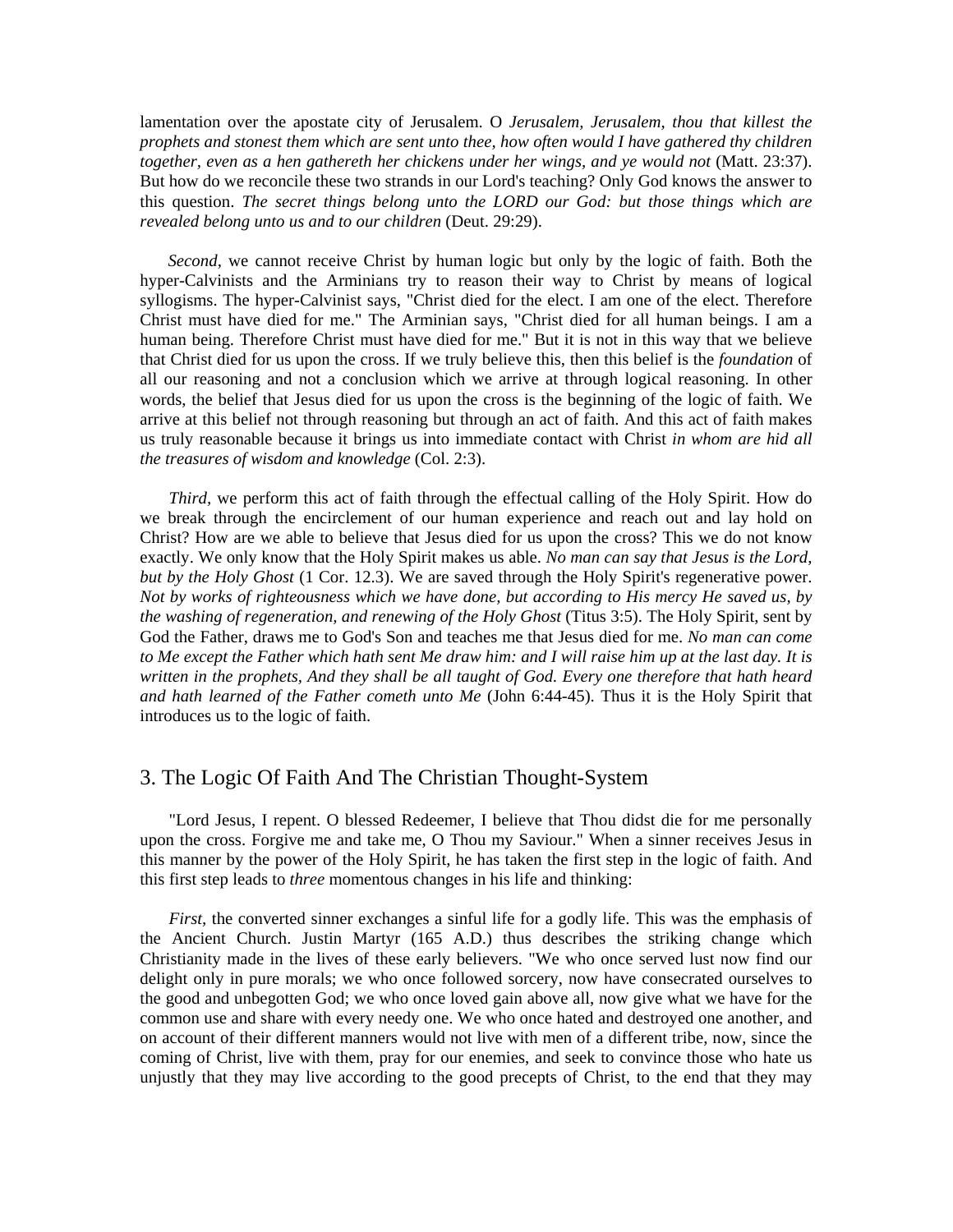become partakers with us of the same joyful hope of a reward from God, the Ruler of all" (First Apology, Chap. 14).

*Second,* the converted sinner exchanges a guilty, evil conscience for a good and peaceful conscience. This was the emphasis of the Reformation Church under the leadership of Martin Luther. During the middle ages professing Christians tried to rid themselves of guilt and secure peace of conscience through penances, pilgrimages, crusades, the building of great cathedrals, and finally through the purchase of indulgences from the pope. It was at this point that Luther arose and nailed his Ninety-five Theses on the church door in Wittenberg. In them he insisted that an indulgence can never remove guilt, for God has kept this authority in His own hand. Only by true faith in Christ can guilt be taken away, justification granted, and peace of conscience obtained (Rom. 3:28). This was the message that ushered in the Protestant Reformation.

*Third,* the converted sinner exchanges a carnal mind for a spiritual mind. This must be our emphasis today in the Modern Church if we truly desire to bring in a New Reformation. *For to be carnally minded is death; but to be spiritually minded is life and peace* (Rom. 8:6). This is a favorite Bible verse with many pious, modern Christians. The only trouble is that they take far too narrow and restricted a view of the spiritual-mindedness which God requires. It is not sufficient for us to be spiritually minded only in our private devotions or when doing mission work or talking with Christian friends or speaking in a Church. Many modern Christians are spiritually minded in these respects but are carnally minded in their New Testament textual criticism, in their philosophy and science, and in their economic and political views. In these areas their thinking is the same as the thinking of unbelievers.

To be truly spiritually minded, therefore, is something much bigger and more comprehensive than these pietists suppose. To be spiritually minded in the largest and best sense is to follow the logic of faith out into every realm of thought and life and thus to work out biblical views concerning the nature of faith, concerning the holy Scriptures, concerning philosophy and science, and concerning politics and economics. In order, now, to see how all this fits together, let us review very briefly the teaching of the Bible in these four fields.

### **(a) The Biblical View of Faith—The Difference Between Faith and Mere Belief**

What is the difference between faith and doubting? Many Christians are unable to answer this question because they confuse divine, God given faith with mere animal or human belief. Animal belief arises spontaneously out of habit. If you put your dog's food in a certain bowl, he will soon believe that this is the place to go when hungry. But if you stop putting food in the bowl, his belief will begin to give place to doubt and will eventually cease. Our human beliefs likewise arise involuntarily out of our experience. For example, unless we are very ill or in great danger, *we* cannot help believing that we will be alive tomorrow, because this has always been our experience. Yet we cannot be sure. So when we believe anything, we partly doubt it, and when we doubt anything we partly believe it.

But our faith in God is different from all our other beliefs. For otherwise this faith would be in part a doubting, and our thinking would be no better than a dog's. God is the Truth, the Supreme Reality on which all other realities depend. A *God of truth and without iniquity, just and right is He* (Deut. 32:4). And because God is most real, we must believe in Him as such. We must let nothing else be more real to us than God. For this is faith! Anything less than this would be doubting. We must make God and Jesus Christ His Son the starting point of all our thinking.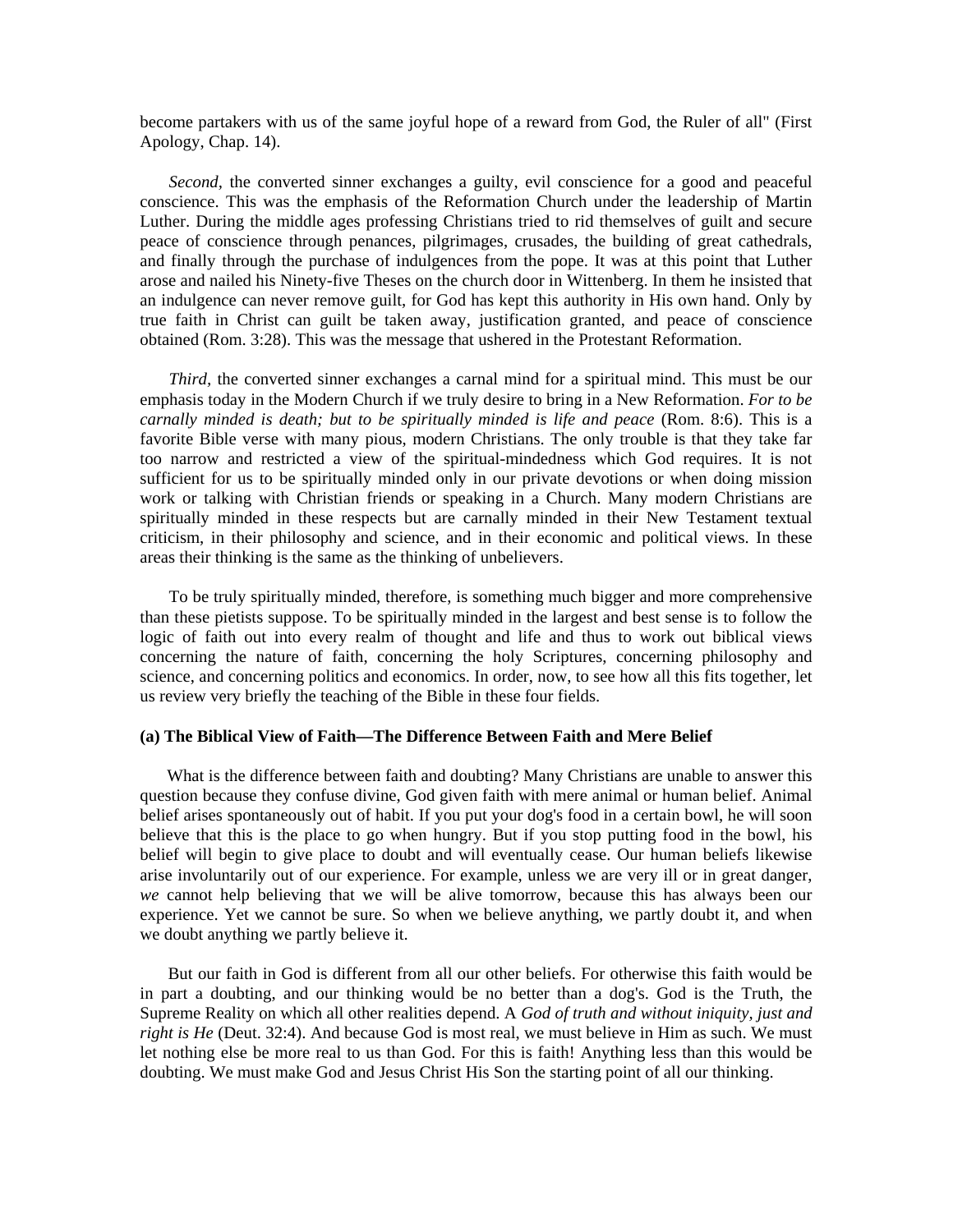We see, then, the difference between the carnally minded man and the spiritually minded man. The carnally minded man begins his thinking with something other than God and then believes in God merely as a probability or a possibility. Hence he cannot distinguish between believing and doubting. All his beliefs are doubtful. The spiritual man takes God and Jesus Christ His Son as the starting point of all his thinking. When anything else becomes more real to him than God and Christ, then he knows that he is doubting and must repent and return to the feet of his Saviour.

### **(b) The Biblical View of the Holy Scriptures — Their Content and History**

The spiritual man is drawn to the holy Bible by the logic of faith as by a magnet. For how else can he take God as the starting point of all his thinking save through the diligent study of the sacred Scriptures. They are God's revelation of HIMSELF, the eyeglasses through which we may view aright God's revelation of Himself in nature, the key to God's revelation of Himself in history, the pure well of salvation to which the preachers of the Gospel must continually repair for fresh supplies of living water. In the Scriptures God reveals Himself as the God of Creation, the God of History, and the God of Salvation. In the first chapter of Genesis God reveals Himself as the almighty Creator God. In the Prophets He reveals Himself as the faithful Covenant God. In the Four Gospels and the other New Testament books He reveals Himself as the triune Saviour God

Right views of the content of the Bible lead to right views of the history of its text. Because the Gospel is true and necessary for the salvation of souls, the Bible which contains this Gospel must have been infallibly inspired. And since the Bible was infallibly inspired, it must have been preserved down through the ages by God's special providence And this providential preservation took place not in holes and caves but in the usage of the Church. And it did not cease with the invention of printing. Hence the true text of holy Scripture is found today in the printed Masoretic text, in the Textus Receptus, and in the King James Version and other faithful translations.

The logic of faith also shows us the inconsistencies and absurdities of unbelieving Bible study. The Old Testament critics, for example, admit that the art of writing had been known for centuries before the time of Moses, but they still insist that the Old Testament material was transmitted orally for hundreds of years after the death of Moses, not being written down until the 8th century B.C. And in the New Testament field unbelieving scholars tell us that the books of the New Testament were written not by the Apostles but by anonymous persons in the Early Church and that Christianity, including even Jesus Himself, was also the invention of such anonymous persons. But if these anonymous persons had so much ability as this, how could they possibly have remained anonymous?

#### **(c) The Biblical View of Philosophy and Science—Truth and Fact**

Through the study of the Scriptures also we are led to a biblical view of philosophy and science and especially of truth and fact. It is in this last respect that modern unbelievers fail notably. For the most part they are positivists. They insist that we must begin our thinking with *facts*, facts which (they claim) are independent of God, facts (they say) that are so no matter whether God exists or not. But when you ask them what facts are, they cannot tell you. Hence they are beginning their thinking blindly. The Bible, on the other hand, tells us what facts are. Facts are *temporal truths* which God, the eternal Truth (John 14:6), has established by His works of creation and providence. God reveals these facts in nature and in the holy Scriptures, and in and through the facts He reveals Himself. The facts which God clearly reveals are certain, the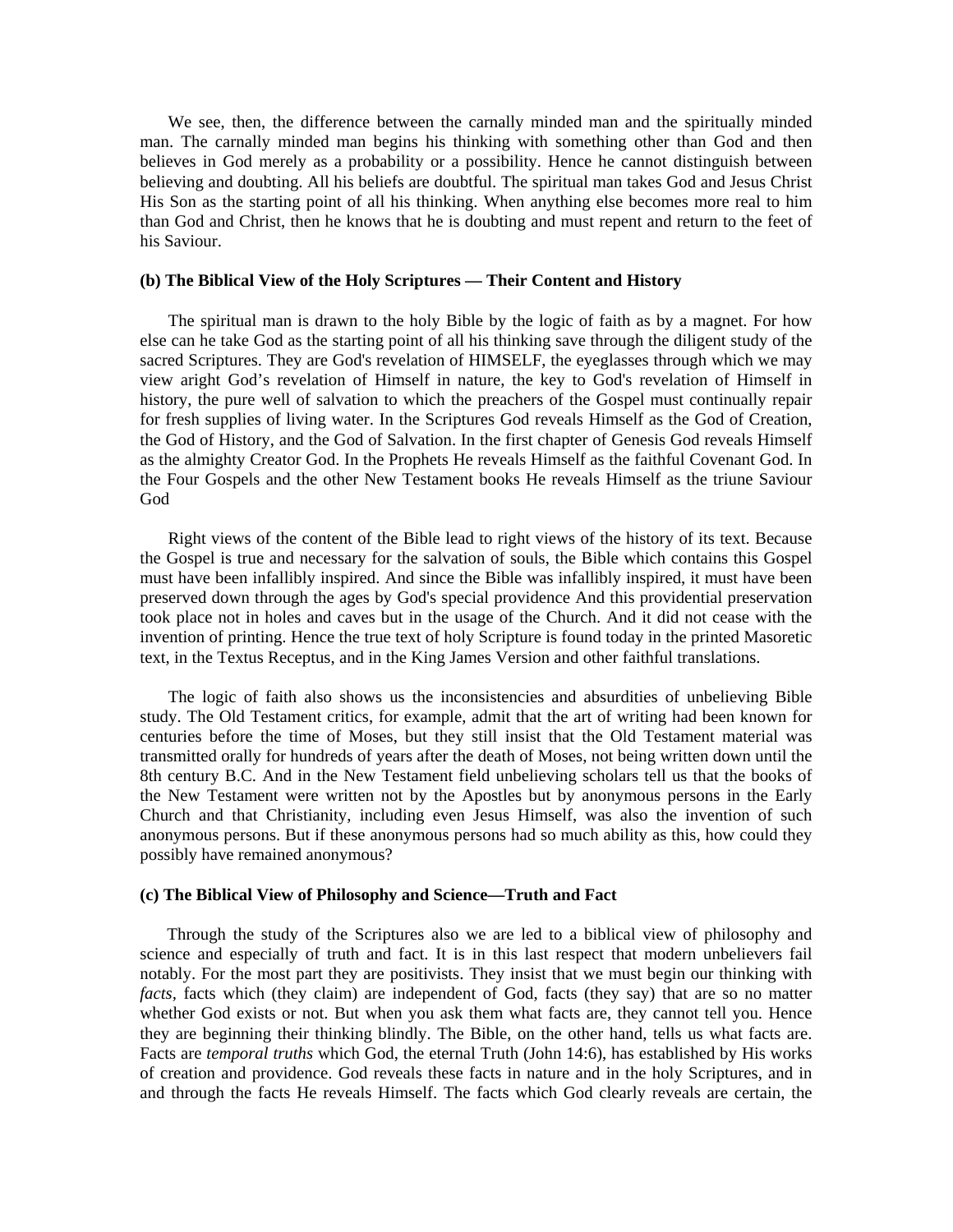facts which He less clearly reveals are probable, and the facts which He does not reveal at all are His secrets (Deut. 29:29), forever hidden from the mind of man. Error and falsehood, however, are not from God but from Satan, the evil one.

By virtue of God's common grace unbelieving scientists know many facts, but because they ignore God's revelation of Himself in and through these facts, they too fall into many inconsistencies. For example, they say that the universe has been expanding into infinite space from all eternity. Why then hasn't it disappeared long ago? Some try to answer this question by supposing that the universe is constantly being replenished by hydrogen atoms which come from nothing. Others say that the universe is alternately expanding and contracting like an accordion. They admit, however, that this oscillation could not have gone on from all eternity but would have eventually "damped out" and come to a halt. (1)

In other scientific fields also unbelievers contradict themselves in fundamental ways. In geology, for example, the uniformitarians admit that the fossils were buried quickly, but at the same time they insist that the strata in which the fossils are buried were laid down very slowly. And similarly, evolutionists appeal to reason in the effort to justify their theory, but at the same time they overthrow the authority of human reason by assigning it an animal origin. And nuclear physicists also contradict themselves, professing to believe in scientific law but at the same time maintaining that the atom is governed by the laws of chance.

We see therefore that in spite of the many marvelous achievements the history of modern science has been one of apostasy and rebellion against God. Newton, the father of modern science, believed in God, but he was led by his rationalism to give first place in his thinking to four independent, disconnected absolutes which he had set up, namely, time, space, inertia, and gravity. To God, creation, providence, and the Bible Newton gave only second place in his thinking. And later scientists dropped these religious concepts, retaining only Newton's rationalistic absolutes. Hence the contradictions which we have noticed.

Einstein revised Newtonian science (on his own confession) in a pantheistic direction. He made simultaneity relative to the human observer. This led to two different kinds of simultaneity, namely, the simultaneity of events near at hand in which the observer is present (mathematically plus), and the simultaneity of events far away in which the observer is absent (mathematically minus). But Einstein ignored this discrepancy. And Einstein also ignored the observable fact that simultaneous events do not occur in exactly the same space but do occur at exactly the same time. Hence simultaneity is coincidence in time only and does not at all depend on the human observer and his position in space.

On what then does simultaneity depend? On the eternal plan of God. In the Bible God reveals Himself as the only Absolute. *I am God, and there is none else; I am God, and there is none like Me* (Isaiah 46 9). God's eternal plan for all things is the only ultimate continuum. *Declaring the end from the beginning, and from ancient times the things that are not yet done, saying, My counsel shall stand, and I will do all My pleasure* (Isaiah 46:10). Hence God created time when He began to fulfill His eternal plan, and God created space when He created the world. Simultaneity, therefore, depends on the eternal decree of God, *who worketh all things after the counsel of His own will* (Eph. 1:11). Such is the comprehensive framework which the Bible affords for all the details of science.

The Bible, therefore, enables us to interpret scientific experiments properly. For example, the Michelson-Morley experiment, which Einstein tried to explain away, actually indicates that the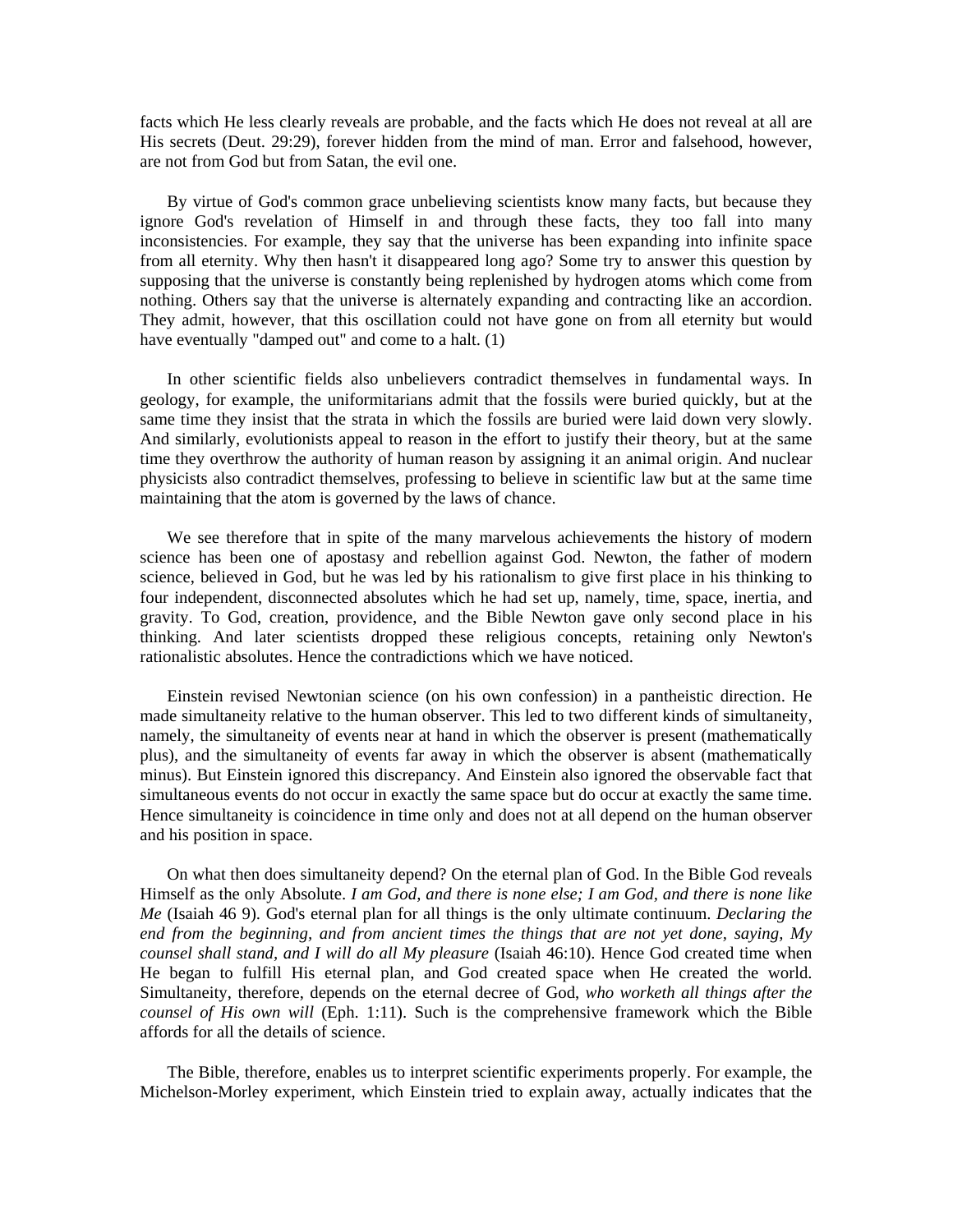earth is not travelling in space but is stationary. In other words, the earth cannot be *removed* out of its place (Psalm 104:5). It has an absolute inertia which cannot be overcome. This absolute inertia of the earth, combined with the earth's gravity, probably guides the motion of the sun and moon. It would not control the movements of the planets, however, since these are governed by the gravity of the sun. Hence it is probable that the sun, like the moon, revolves about the earth, while the planets revolve about the sun. This hypothesis was advanced 400 years ago by Tycho Brahe. Unfortunately, it was rejected by his pupil Kepler, who for mystic reasons preferred a sun-centered universe.

(For further discussion see *Believing Bible Study,* pp. 165-71, 223-24.)

#### **(d) The Biblical View of Politics and Economics — Occupy Till I Come**

On September 25, 1961, President John F. Kennedy made an address before the United Nations General Assembly in which he committed the United States of America to an eventual surrender to the United Nations Peace Force. "The program to be presented to this Assembly for general and complete disarmament under effective international control moves to bridge the gap between those who insist on a gradual approach and those who talk only of the final and total achievement. It would create machinery to keep the peace as it destroys the machinery of war. It would proceed through balanced and safeguarded stages designed to give no state a military advantage over another. It would place the final responsibility for verification and control where it belongs not with the big powers alone, not with one's adversary or one's self, but in an international organization within the framework of the United Nations." (2)

For almost two decades this policy of unilateral disarmament and surrender has been relentlessly pursued by the forces of the Liberal-left, until now the end of the road is clearly in sight. Humanly speaking, the United States has only a few more years to exist as an independent nation. Soon riots and insurrections will take place. Then the Russians will move in with overwhelming force in the name of the United Nations, and the United States Government will surrender as planned. Then world government, the goal of the Liberal-left, will have been achieved. Christians, however, will be bitterly persecuted even unto death.

Most American citizens are completely carnal, absorbed in their fleshly pursuits and oblivious to their country's impending doom. And, tragically, this carnal carelessness is shared by many professing Christians. They take a balcony view of these threatening dangers and will not lift a finger to avert them, insisting that the rapture will take place before these disasters overtake America. But this is a misuse of biblical prophecy. Christ's word to us is, *Occupy till I come*  (Luke 19:13). We must not use the doctrine of the second coming of our Lord as an excuse for failure to do our present duty now. As spiritually minded Christians we must work for the re-arming of our country and do everything we can to roll back the tide of atheism and communism which is now engulfing the world. But in order to accomplish this we must first arm ourselves with *the sword of the Spirit* (Eph. 6:17), namely, the true Word of God, which is found today in the printed Masoretic text, the Textus Receptus, and the King James Version and other faithful translations.

#### **(e) Why Believing Bible Students Must Use the King James Version—A Recapitulation**

In regard to Bible versions many contemporary Christians are behaving like spoiled and rebellious children. They want a Bible version that pleases them no matter whether it pleases God or not. "We want a Bible version in our own idiom," they clamor. "We want a Bible that talks to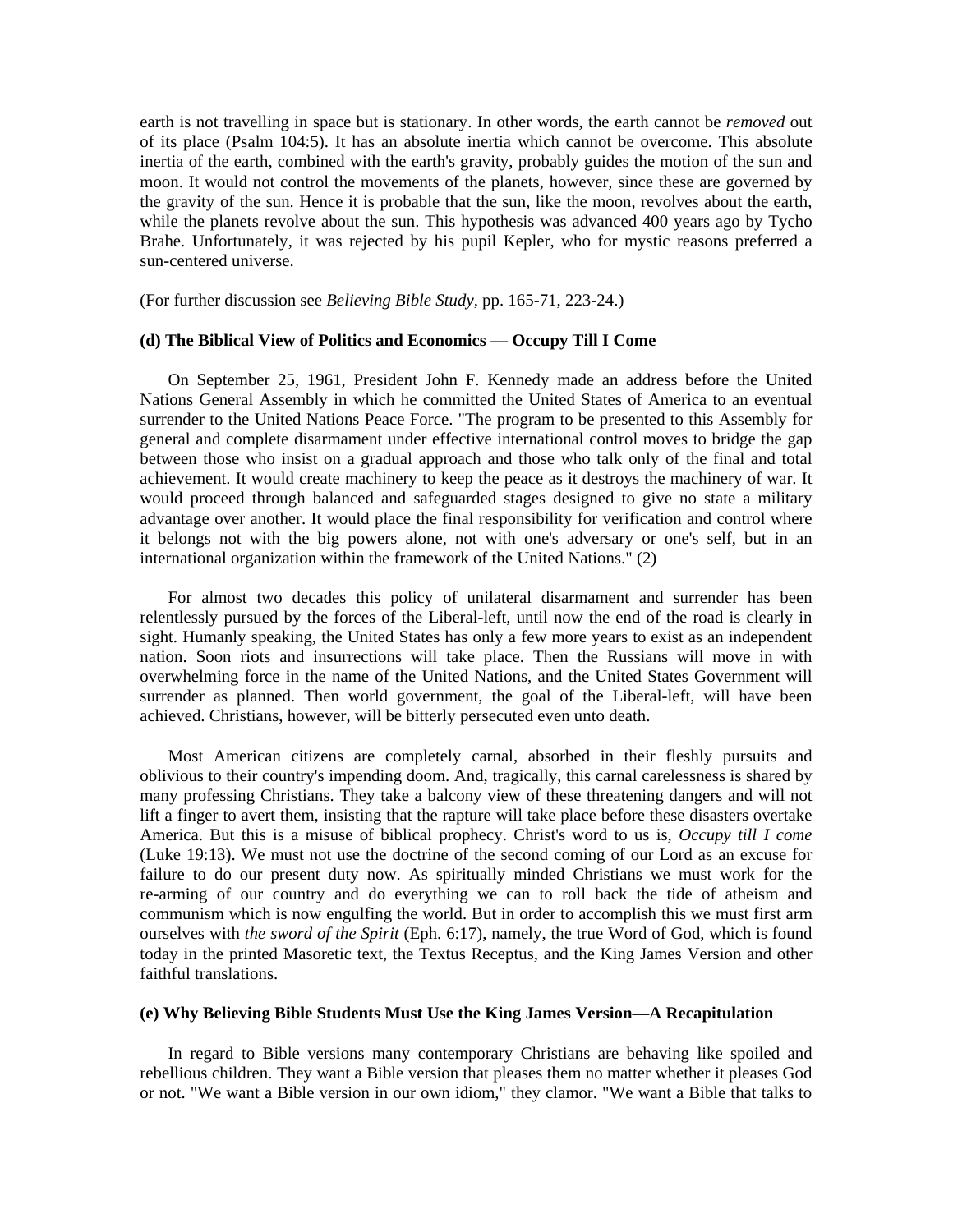us in the same way in which we talk to our friends over the telephone. We want an informal God, no better educated than ourselves, with a limited vocabulary and a taste for modern slang." And having thus registered their preference, they go their several ways. Some of them unite with the modernists in using the R.S.V. or the N.E.B. Others deem the N.A.S.V. or the N.I.V. more "evangelical". Still others opt for the T.E.V. or the *Living Bible.* 

But God is bigger than you are, dear friend, and the Bible version which you must use is not a matter for you to decide according to your whims and prejudices. It has already been decided for you by the workings of God's special providence. If you ignore this providence and choose to adopt one of the modern versions, you will be taking the first step in the logic of unbelief. For the arguments which you must use to justify your choice are the same arguments which unbelievers use to justify theirs, the same method. If you adopt one of these modern versions, you must adopt the naturalistic New Testament textual criticism upon which it rests. This naturalistic textual criticism requires us to study the New Testament text in the same way in which we study the texts of secular books which have *not* been preserved by God's special providence. In other words, naturalistic textual criticism regards the special, providential preservation of the Scriptures as of no importance for the study of the New Testament text. But if we concede this, then it follows that the infallible inspiration of the Scriptures is likewise unimportant. For why is it important that God should infallibly inspire the Scriptures, if it is not important that He should preserve them by His special providence?

Where, oh where, dear brother or sister, did you ever get the idea that it is up to you to decide which Bible version you will receive as God's holy Word. As long as you harbor this false notion, you are little better than an unbeliever. As long as you cherish this erroneous opinion, you are entirely on your own. For you the Bible has no real authority, only that which your rebellious reason deigns to give it. For you there is no comfort no assurance of faith. Cast off, therefore, this carnal mind that leads to death! Put on the spiritual mind that leads to life and peace! Receive by faith the True Text of God's holy Word, which has been preserved down through the ages by His special providence and now is found in the Masoretic Hebrew text, the Greek Textus Receptus, and the King James Version and other faithful translations!

### 4. Why Satan Can Not Win — God's Eternal Purpose

Today Satan seems successful as never before not only in raising up adversaries to persecute and destroy God's people but also in depriving them of their faith in the Word of God through naturalistic New Testament textual criticism and the resultant modernism. Will Satan's clever come-back be finally successful? No, for this is but a phase of his losing battle. The Bible indicates that Satan was once the fairest of God's creatures. He was *the anointed cherub* (Ezek. 28:14). He was *Lucifer, son of the morning* (Isaiah 14:12), bright as the morning star. But he fell through pride (1 Tim. 3:6) and dragged down a multitude of rebellious spirits with him (2 Peter 2:4, Jude 6). Then, after his fall, Satan began his long and stubborn guerrilla-warfare against God. In the Garden of Eden he persuaded our first parents to violate the Covenant of Works and thus involved the whole human race in his ruinous conspiracy.

But God was ready for this stratagem of Satan. Even before He created the world God had provided the remedy for Adam's sin. In the eternal Covenant of Grace He had appointed Jesus Christ His Son to be the Second Adam and to do what the first Adam failed to do, namely, to fulfill the broken Covenant of Works and save His people from its condemnation *As in Adam all die, even so in Christ shall all be made alive* (1 Cor. 15:22). By His life of perfect obedience and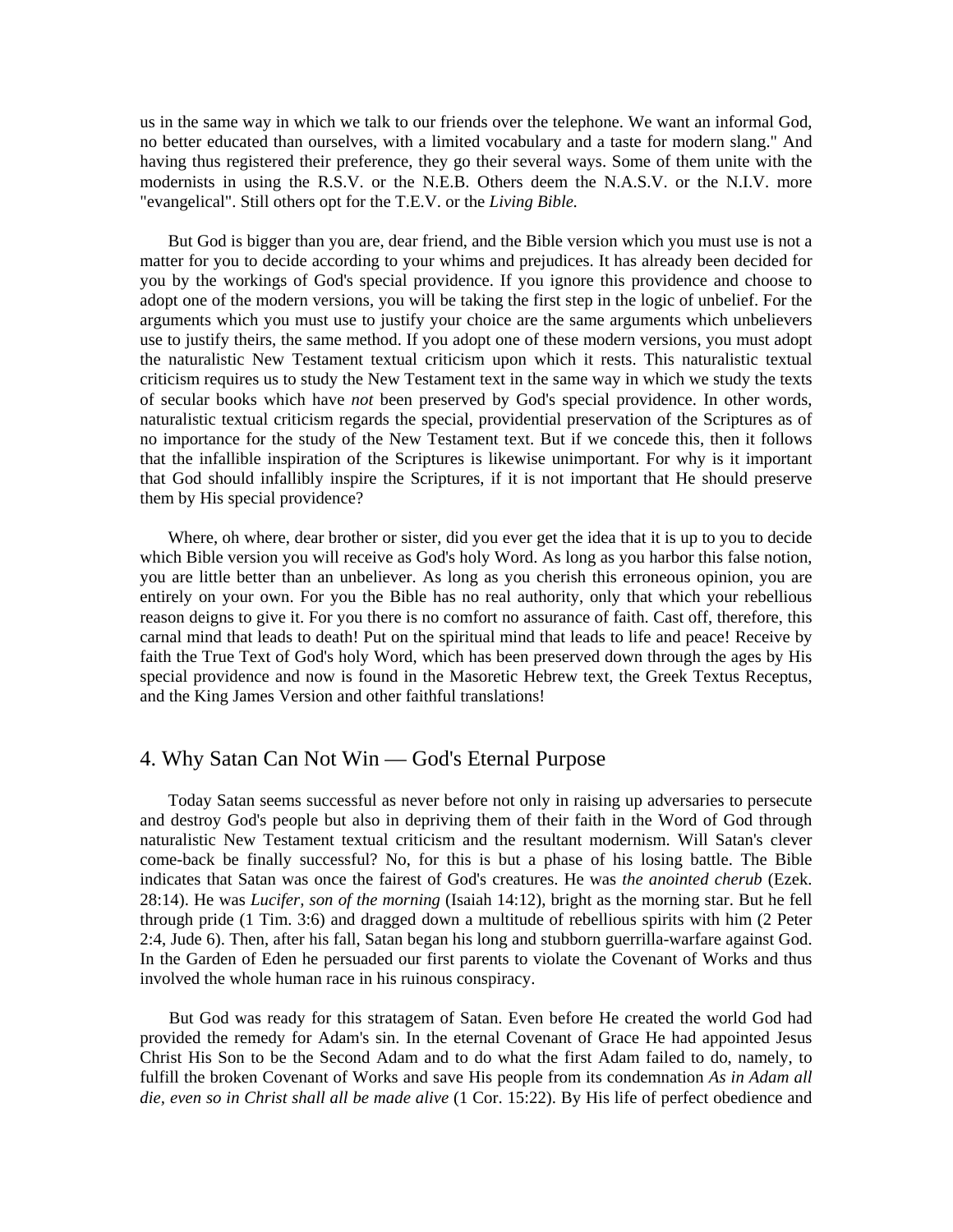by His sufferings and death Jesus completely fulfilled the requirements of the Covenant of Works and paid the penalty of its violation. Through His obedience Christ earned for His people the gift of righteousness and delivered them from the guilt of Adam's sin. *For as by one man's disobedience many were made sinners, so by the obedience of One shall many be made righteous*  (Rom. 5:19). By the regenerating power of the Holy Spirit Christ unites His people to Himself and constitutes them one new human race. *If any man be in Christ, he is a new creature* (2 Cor. 5:17). And finally, His saving work shall culminate in the restoration of the whole universe. *Behold, I make all things new* (Rev*. 21:5).* 

God in His eternal plan and purpose decreed the fall of Satan and the sin of Adam in order that He might reveal His wrath, His power, His longsuffering, and His redeeming love and mercy. *What if God, willing to shew His wrath, and to make His power known, endured with much longsuffering the vessels of wrath fitted to destruction: And that He might make known the riches of His glory on the vessels of mercy, which He had afore prepared unto glory even us whom He hath called, not of the Jews only, but also of the Gentiles?* (Rom. 9:22-24).

Satan's attack upon the holy Bible is bound to fail, because the Bible is the *Book of the Covenant* (Exodus 24:7). The Bible is eternal, infallible, pure and sure, and in it God reveals *Himself,* not mere information concerning Himself but HIMSELF. In the Bible God reveals Himself as the almighty Creator God, the faithful Covenant God, and the triune Saviour God. The God of Creation, the God of History, and the God of Salvation! In the Bible Christ reveals Himself to sinners as Prophet, Priest, and King.

"I believe that Jesus died for me!" This confession is the foundation of the Christian thought-system, the beginning of the logic of faith. Because the Gospel is true and necessary for the salvation of souls, the Bible, which contains the Gospel, was infallibly inspired and has been providentially preserved down through the ages. Therefore, dear Christian Readers, continue in this life-giving logic. Be spiritually minded in all your thinking, especially in your New Testament textual criticism. Take your stand with Christ and receive from His hands the True Text of holy Scripture which He has preserved for you by His special providence. Then, armed with the sword of the Spirit and sheltered by the shield of faith, press on to victory.

### HEAVEN AND EARTH SHALL PASS AWAY, BUT MY WORDS SHALL NOT PASS AWAY (Matt. 24:35).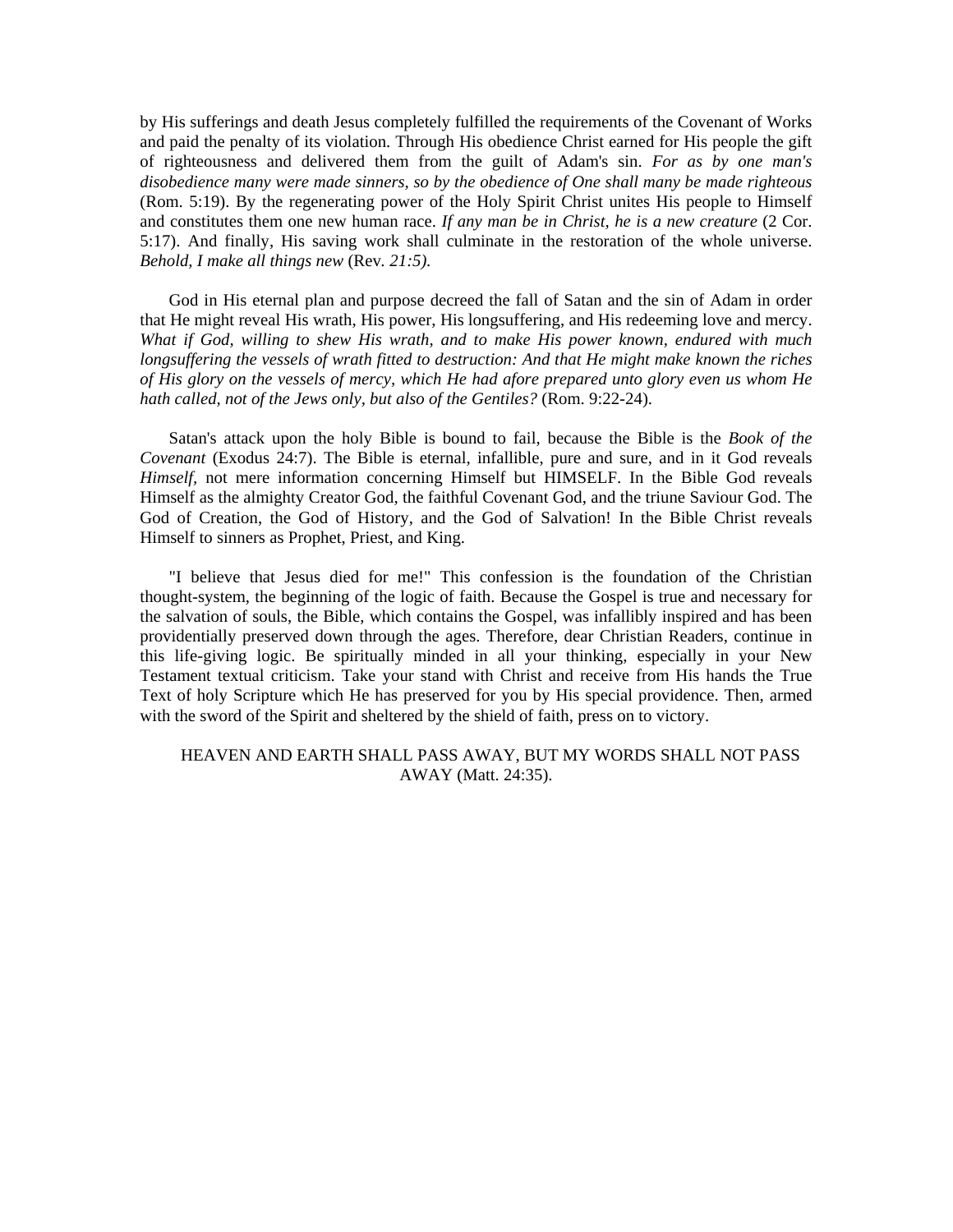# **NOTES**

### **ABBREVIATIONS**

| <b>BASOR</b> | Bulletin of the American Schools of Oriental Research.                       |
|--------------|------------------------------------------------------------------------------|
| Berlin       | Die Griechischen Christlichen Schriftsteller, Preussisch Akademie der        |
|              | Wissenschaften                                                               |
| <b>HTR</b>   | Harvard Theological Review (Harvard University Press).                       |
| <b>ICC</b>   | The International Critical Commentary (Scribner's).                          |
| <b>JBL</b>   | The Journal of Biblical Literature.                                          |
| <b>JTS</b>   | The Journal of Theological Studies (Oxford University Press).                |
| <b>LCL</b>   | The Loeb Classical Library.                                                  |
| <b>MPG</b>   | Migne, Patrologiae Cursus Completus, Series Graeca.                          |
| <b>MPL</b>   | Migne, Patrologiae Cursus Completus, Series Latina.                          |
| <b>NSHE</b>  | The New Schaff-Herzog Encyclopedia of Religious Knowledge (Funk & Wagnalls). |
| <b>NTS</b>   | New Testament Studies (Cambridge University Press).                          |
| TS           | Texts and Studies (Cambridge University Press).                              |
| TU           | Texte and Untersuchungen zur Geschichte der alt christlichen Literatur.      |
| Vienna       | Corpus Scriptorum Ecclesiasticorum Latinorum, Academia Litterarum            |
|              | Vindobonensis.                                                               |
| <b>ZNW</b>   | Zeitschrift fur die neutestamentliche Wissenschaft und die Kunde des         |
|              | Urchristentums.                                                              |

## **INTRODUCTION**

Note 1 MPG, vol. 7 col 805, col 844.

Note 2 De La Rue, vol. 1, p. 16.

## **CHAPTER ONE**

| Note 1 | Paul Radin, Monotheism Among Primitive Peoples, Basel: Ethnographical Museum.<br>1954, Preface.                |
|--------|----------------------------------------------------------------------------------------------------------------|
| Note 2 | W. Schmidt, <i>The Origin and Growth of Religion</i> . trans. by H. J. Rose. London:<br>Methuen, 1931, p. 191. |
| Note 3 | Idem, p. 208.                                                                                                  |
| Note 4 | Calvin, <i>Institutes</i> . Book I, Chapter 6, Section 1.                                                      |
| Note 5 | Rudolph Thiel (1957), And There Was Light. New York: Mentor Book, 1960. p. 356.                                |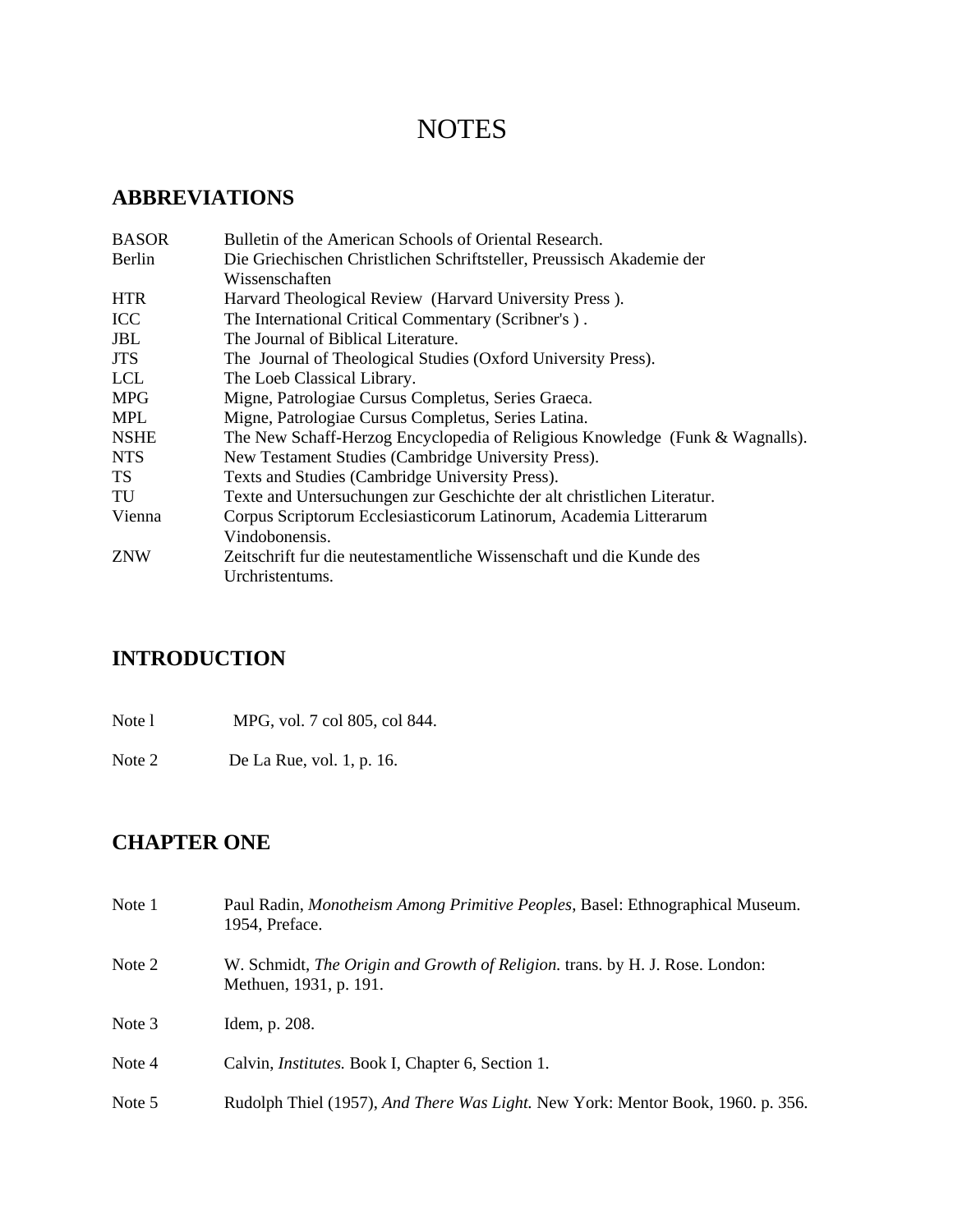| Note 6   | Harlow Shapley, "On the Evidences of Inorganic Evolution," Evolution After<br>Darwin, vol. 1, The Evolution of Life Chicago: University of Chicago Press<br>Copyright 1960 by the University of Chicago, pp. 25-26.                            |
|----------|------------------------------------------------------------------------------------------------------------------------------------------------------------------------------------------------------------------------------------------------|
| Note 7   | Albert Einstein, The Evolution of Physics, New York: Simon & Schuster, 1938, p.<br>224.                                                                                                                                                        |
| Note 8   | Ernst Mach, Die Mechanik, Leipzig: Brockhaus, 1908, p. 238.<br>Bertrand Russell, The ABC of Relativity, New York: Signet Science Library Book,<br>1962, pp. 13-14.<br>Max Born, Einstein's Theory of Relativity, New York: Dover, 1962, p. 345 |
| Note 9   | The Growth of Physical Science, James Jeans, New York: Fawcett, 1961, pp. 125-28.                                                                                                                                                              |
| Note 10  | Bible-Science Newsletter, Vol. 15 (1977), Nos. 1 & 2.                                                                                                                                                                                          |
| Note 11  | Bible-Science Newsletter, Vol. 14 (1976), No. 1.                                                                                                                                                                                               |
| Note 12. | Climatic Change, Harlow Shapley (Ed.), Cambridge, Mass.: Harvard University<br>Press, 1954.                                                                                                                                                    |
| Note 13  | F. Hoyle (1955), <i>Frontiers of Astronomy</i> , New York: Mentor Book, 1962, p. 19.                                                                                                                                                           |
| Note 14  | J. C. Whitcomb & H. M. Morris, <i>The Genesis Flood</i> , Grand Rapids: Baker, 1961, p.<br>127.                                                                                                                                                |
| Note 15  | George G. Simpson, "The History of Life," Evolution After Darwin, vol. 1, The<br>Evolution of Life, Chicago: University of Chicago Press, Copyright 1960 by the<br>University of Chicago, p. 125.                                              |
| Note 16  | William Howells, <i>Mankind in the Making</i> , Garden City, N. Y.: Doubleday, 1959, p.<br>149.                                                                                                                                                |
| Note 17  | F. H. T. Rhodes, <i>The Evolution of Life</i> , Baltimore: Penguin Books, 1962, p. 38, 43.                                                                                                                                                     |
| Note 18  | F. E. Zeuner, Dating the Past, London: Methuen, 1952, pp. 311. 313.                                                                                                                                                                            |
| Note 19  | "The Petrified Forests of Yellowstone Park," by Erling Dorf, The Scientific<br>American, April, 1964, pp. 104-108.                                                                                                                             |
| Note 20  | The Genesis Flood, Whitcomb & Morris, p. 161                                                                                                                                                                                                   |
| Note 21  | J. M. Macfarlane, <i>Fishes the Source of Petroleum</i> , New York: Macmillan, 1923, pp.<br>384-400.                                                                                                                                           |
| Note 22  | Archibald Geikie, Text-Book of Geology, 4th ed. London: Macmillan, 1903, vol. 1, p.<br>678.                                                                                                                                                    |
| Note 23  | "The Mechanics of Appalachian Structure," by Bailey Willis, U. S. Geological                                                                                                                                                                   |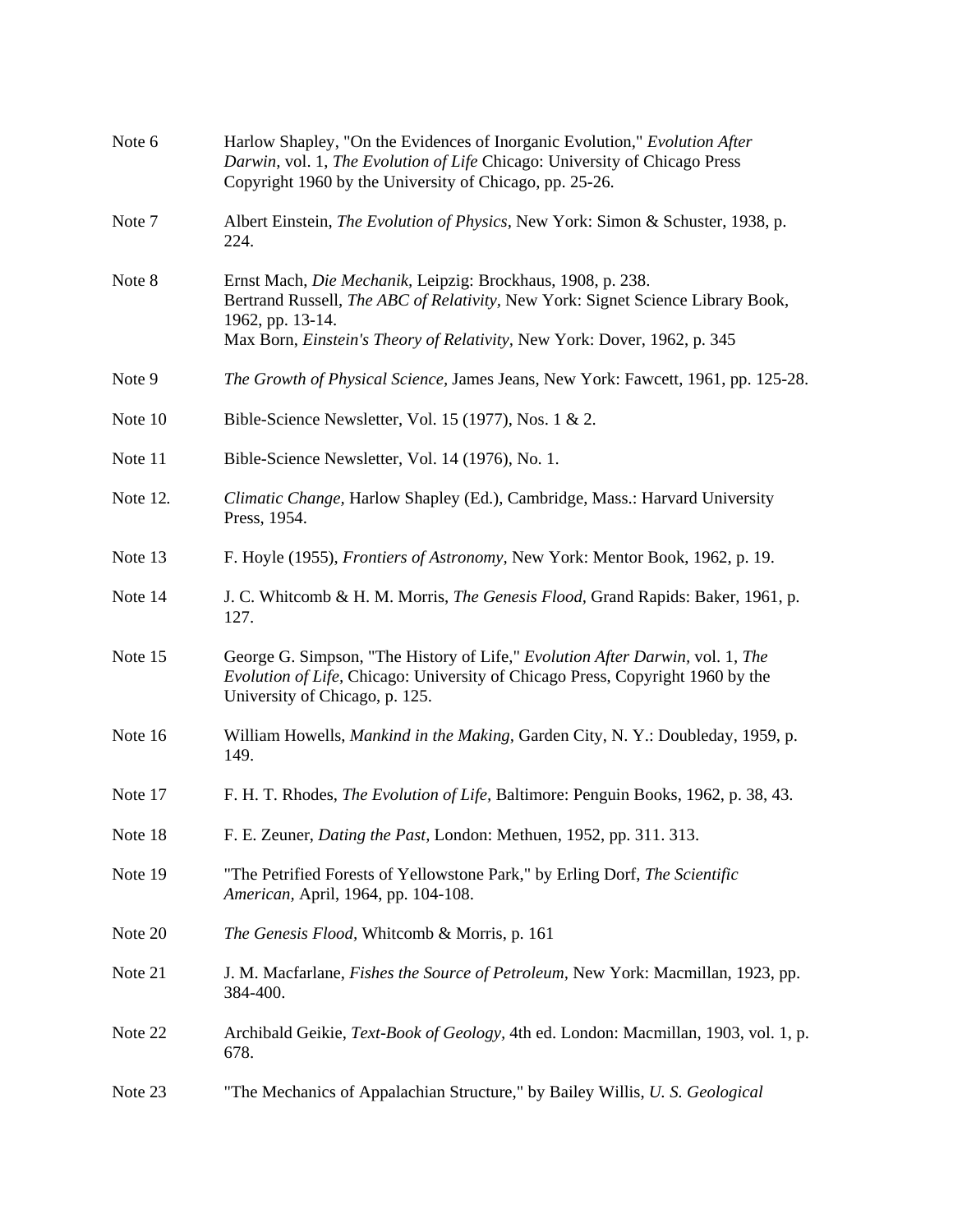*Survey,* 1893, pp. 227-228.

- Note 24 *The Genesis Flood,* Whitcomb & Morris, pp. 185-187.
- Note 25 Idem. pp. 265-266.
- Note 26 L. D. Leet & S. Judson, *Physical Geology,* New York: Prentice-Hall, 1954, p. 266.
- Note 27 Idem, pp. 291-292.
- Note 28 "Continental Drift," by J. Tuzo Wilson, *The Scientific American,* April, 1963, pp. 86-99.
- Note 29 *Physical Geology,* pp. 269-270.
- Note 30 *The Genesis Flood,* Whitcomb & Morris, pp. 153-154.
- Note 31 Idem, pp. 77, 122, 267, 269.
- Note 32 Idem, p. 294.
- Note 33 Idem, pp. 303-311.
- Note 34 George G. Simpson, "The History of Life," *Evolution After Darwin,* vol. 1, *The Evolution of Life,* Chicago: University of Chicago Press, Copyright 1960 by the University of Chicago, p. 149.
- Note 35 *The Evolution of Life, p.* 153.
- Note 36 "Correlation of Change in the Evolution of Higher Primates*,"* by S. Zuckerman, *Evolution As A Process,* Julian Huxley editor, London: Allen & Unwin, 1954, pp. 304-349.
- Note 37 "Further Evidence of Lower Pleistocene Hominids from East Rudolf, North Kenya," *Nature,* vol. 231 (1971), pp. 244-245.
- Note 38 E. A. Hooton, *Up From The Ape,* New York: Macmillan, 1946, p. 346.
- Note 39 Cesare Emeliani et al., *Evolution After Darwin,* vol. 3, Chicago: University of Chicago Press, 1960, p. 164.
- Note 40 "Age of Bed I, Olduvai Gorge, Tanganyika," by L.S. B. Leakey, J. F. Evernden and G. H. Curtis, *Nature,* vol. 191 (1961), p. 479.
- Note 41 *Nature, vol.* 226 (1970), p. 223.
- Note 42 *Scientific American,* vol*.* 224, April, 1971, p. 52.
- Note 43 *Sir Isaac Newton's Mathematical Principles,* translated by Andrew Motte in 1729, Berkeley, Calif.:University of California Press, 1960, p. 6.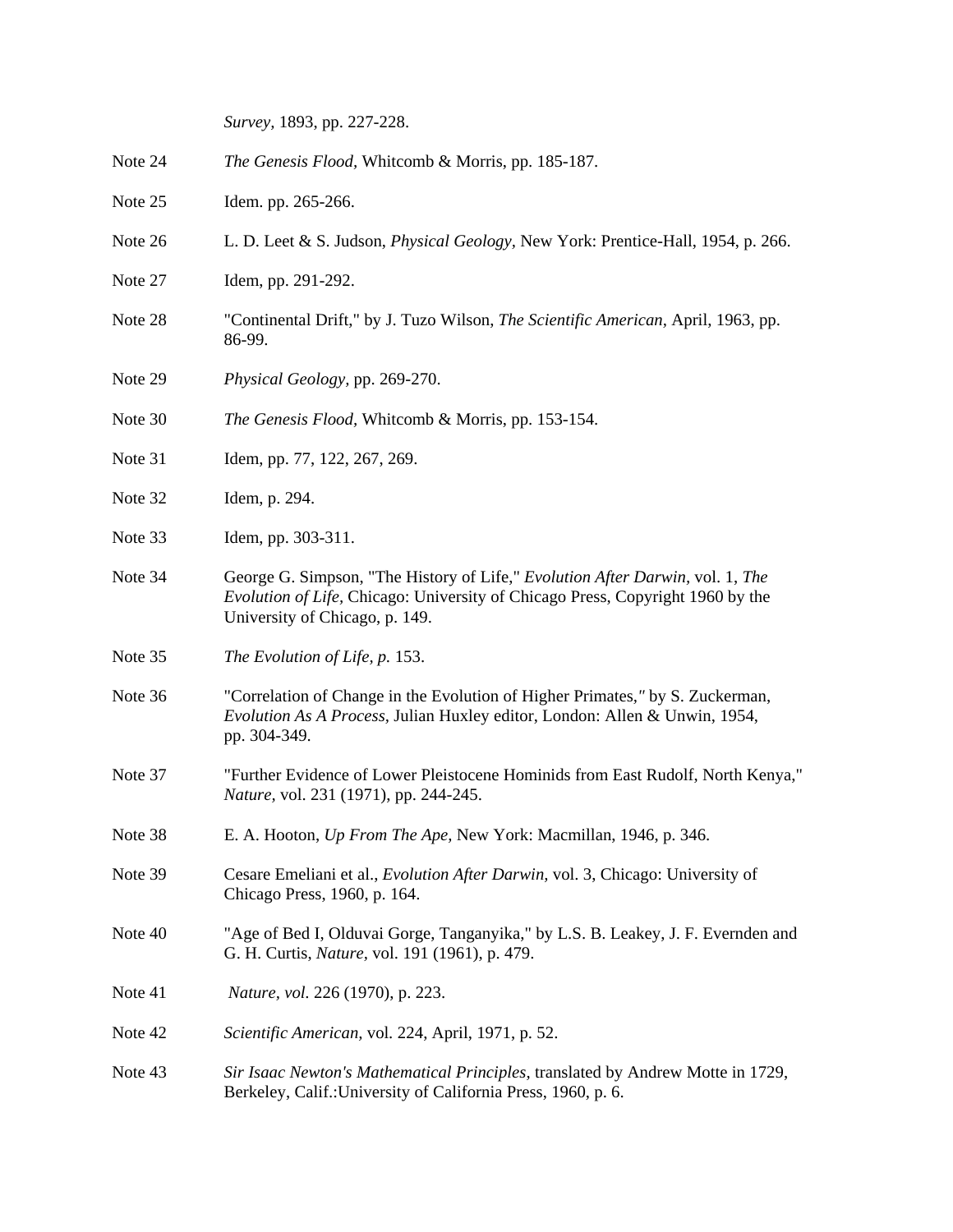| Note 44 | Opticks, by Sir Isaac Newton, New York: Dover, 1952, pp. 403-404.                                                                                              |
|---------|----------------------------------------------------------------------------------------------------------------------------------------------------------------|
| Note 45 | ABC of Relativity, Russell, p. 44.                                                                                                                             |
| Note 46 | Hans Reichenbach, From Copernicus To Einstein, New York: Philosophical Library,<br>1942, p. 45.                                                                |
| Note 47 | "Contribution to the Co-rotating Magnetic Field Model of the Pulsar," by V. G.<br>Endean and J. E. Allen, <i>Nature</i> , <i>vol.</i> 228 (1970), pp. 346-349. |
| Note 48 | An Introduction To Astronomy, by C. M. Huffer, E. Trinklein, M. Bunge, New York:<br>Holt, Rinehart & Winston, 1967, pp. 17, 342.                               |
| Note 49 | Dynamic Astronomy, by Robert T. Dixon, Englewood Cliffs, N. J.: Prentice-Hall,<br>Inc., 1971, p. 307.                                                          |
| Note 50 | "Anti-Matter," by Geoffrey Burbridge and Fred Hoyle, Scientific American, April,<br>1958, pp. 34-39.                                                           |
| Note 51 | "Gravity," by George Gamow, Scientific American,<br>March, 1961, p. 106.                                                                                       |
| Note 52 | Albert Einstein, <i>Essays In Science</i> , trans. by Alan Harris, New York: Philosophical<br>Library, 1934, p. 30.                                            |
| Note 53 | Reflections Of A Physicist, by P. W. Bridgman, New York: Philosophical Library,<br>1955, pp. 178-179.                                                          |
| Note 54 | Werner Heisenberg, <i>Physics And Philosophy</i> , New York: Harper, 1958, pp. 42-43.                                                                          |
| Note 55 | James Jeans (1947), The Growth Of Physical Science, New York: Fawcett World<br>Library, 1961, pp. 294-295.                                                     |
| Note 56 | Physics And Philosophy, Heisenberg, p. 90.                                                                                                                     |
| Note 57 | Reflections Of A Physicist, Bridgman, p. 179.                                                                                                                  |
| Note 58 | Max Born, <i>The Restless Universe</i> , New York: Dover, 1951, p. 19.                                                                                         |
| Note 59 | J. M. Keynes, A Treatise On Probability, London: Macmillan, 1921, pp. 332-336.                                                                                 |
| Note 60 | The Elements of Probability Theory, by Harald Cramer, New York: Wiley, 1955, pp.<br>$11-20.$                                                                   |
| Note 61 | The Restless Universe, Born, p. 18.                                                                                                                            |
| Note 62 | Essays In Science, Einstein, pp. 20-21.                                                                                                                        |
| Note 63 | The Way Things Are, by P. W. Bridgman, Cambridge, Mass.: Harvard University                                                                                    |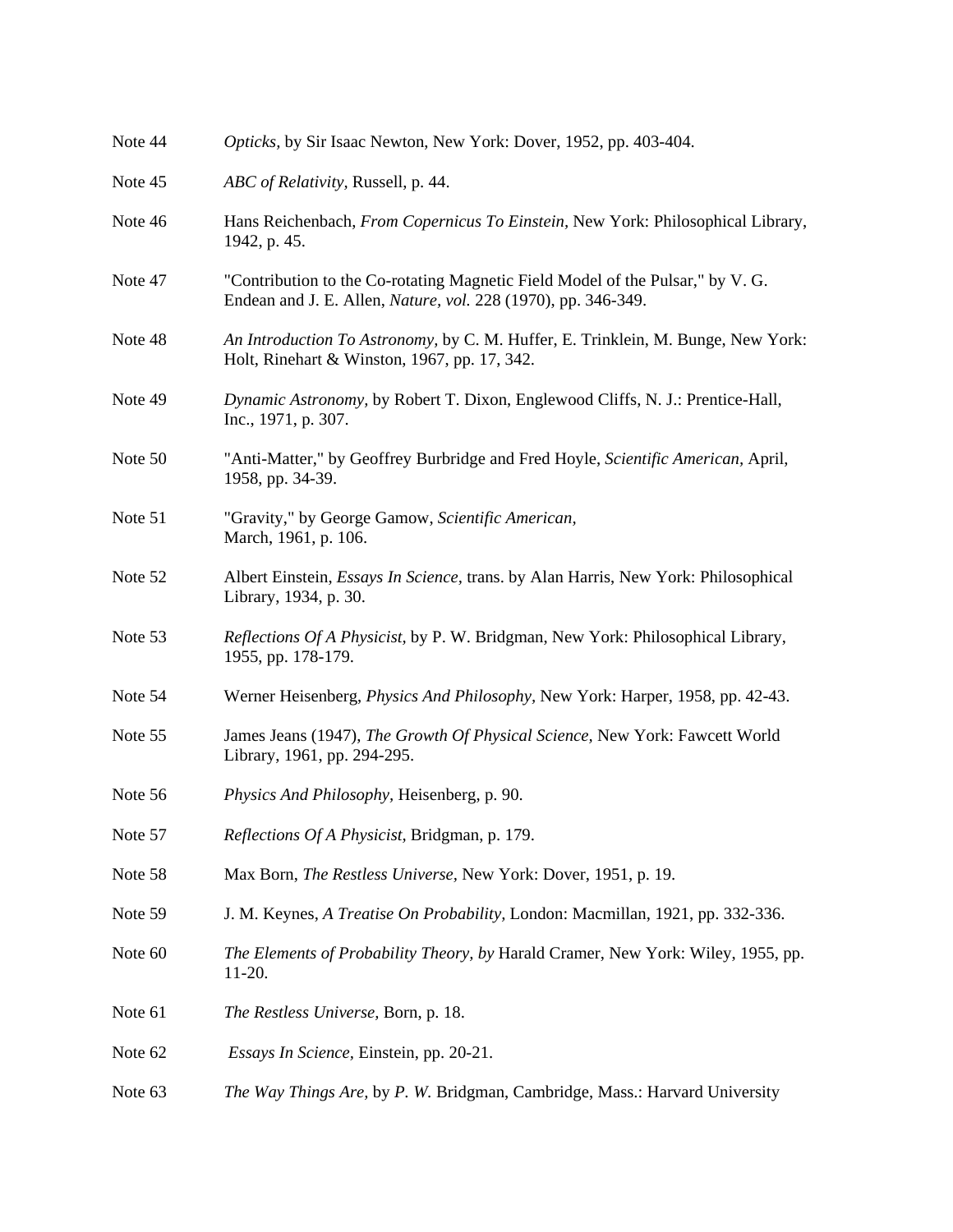Press, 1959, p. 121.

Note 64 Martin Luther, *Commentary On Galatians,* Gal*.* 2:20.

Note 65 Samuel Rutherford, *Religious Letters*, To Mr. Henry Stewart, his wife, and two daughters, all prisoners of Christ at Dublin, 1640.

## **CHAPTER TWO**

| <i>History of Religions, by G. F. Moore, New York: Scribners, 1913, p. 270.</i>                                                              |
|----------------------------------------------------------------------------------------------------------------------------------------------|
| Idem, p. 434.                                                                                                                                |
| Idem, p. 210.                                                                                                                                |
| Idem, pp. 221-228.                                                                                                                           |
| Idem, pp. 447-450.                                                                                                                           |
| Idem, pp. 174-178.                                                                                                                           |
| Idem, pp. 380-405.                                                                                                                           |
| Idem, pp. 272-275.                                                                                                                           |
| Idem, pp. 283-301.                                                                                                                           |
| Idem, pp. 48-64.                                                                                                                             |
| Idem, pp. 31-37.                                                                                                                             |
| Idem, pp. 6-7.                                                                                                                               |
| <i>History Of Ancient Philosophy, by W. Windelband (1893), trans. by H. E. Cushman</i><br>(1899), New York: Dover Publications, 1956, p. 38. |
| Idem, p. 40.                                                                                                                                 |
| Greek Philosophy, Part I, Thales to Plato, by John Burnet, London, Macmillan, 1928,<br>p. 25.                                                |
| Ancient Philosophy, Windelband, pp. 51-55.                                                                                                   |
| Idem, pp. 315ff                                                                                                                              |
| Idem, pp. 114-118.                                                                                                                           |
| Greek Philosophy, Burnet, pp. 87-93.                                                                                                         |
|                                                                                                                                              |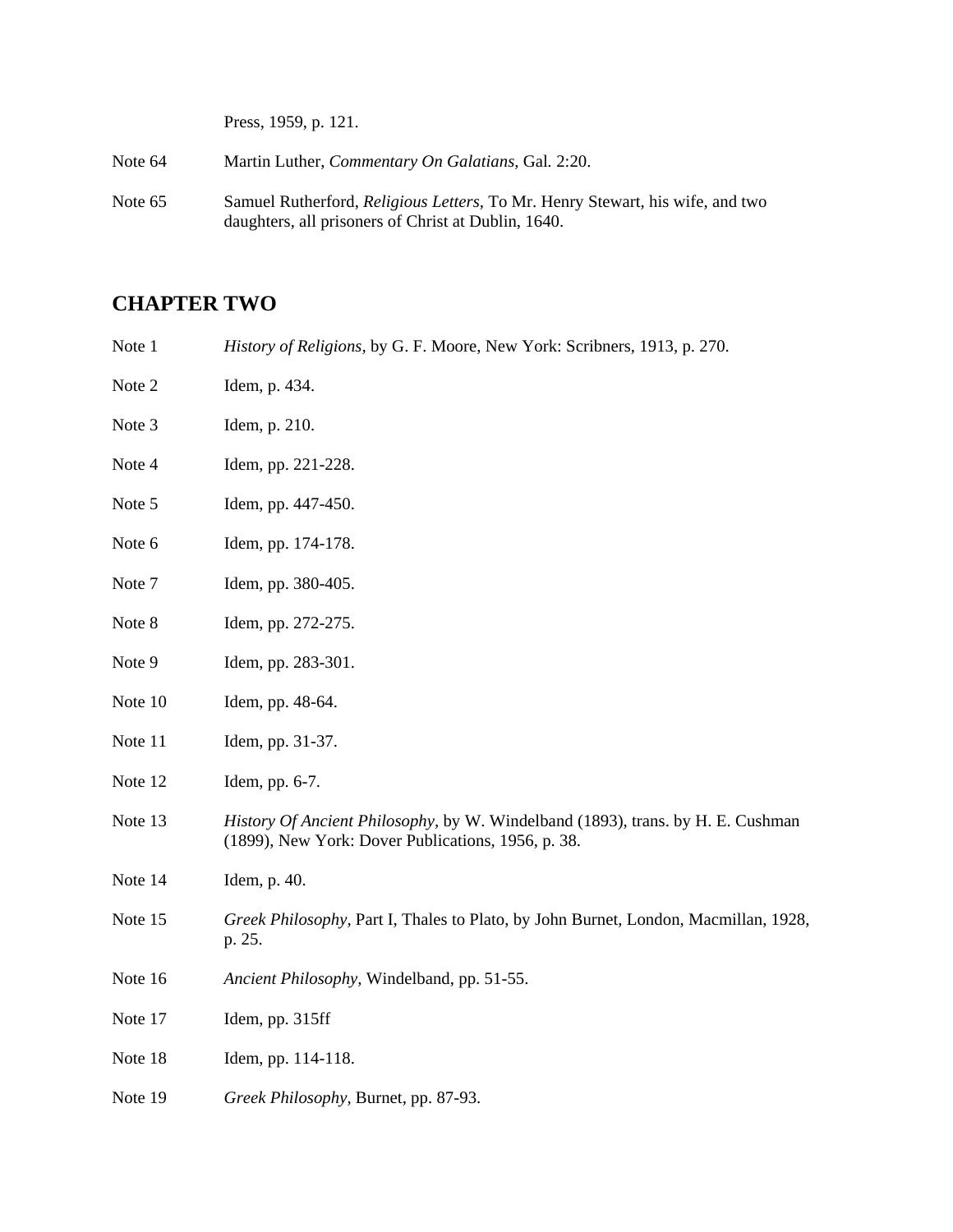| Note 20 | Ancient Philosophy, Windelband, pp. 130-132.                                                                                                                                                                           |
|---------|------------------------------------------------------------------------------------------------------------------------------------------------------------------------------------------------------------------------|
| Note 21 | A History Of Philosophy, by F. Ueberweg, trans. by G. S. Morris, New York:<br>Scribner, 1876, vol. 1, pp. 115-117.<br>Ancient Philosophy, Windelband, pp. 190-223.<br>Greek Philosophy, Burnet, pp. 333-350.           |
| Note 22 | Aristotle, by A. E. Taylor (1919), New York: Dover, 1966, pp. 5-113.<br>History of Philosophy, Ueberweg, vol. 1, pp. 139-180.<br>Ancient Philosophy, Windelband, pp. 224-292.                                          |
| Note 23 | History Of Philosophy, Ueberweg, vol. 1, pp. 222-232.<br>Ancient Philosophy, Windelband, pp. 346-348.                                                                                                                  |
| Note 24 | NSHE, Articles, "Gnosticism," "Docetism," "Adoptionism," "Monarchianism,"<br>"Arianism."                                                                                                                               |
| Note 26 | Creeds Of Christendom, Schaff, vol. 2, pp. 57-60, 62-63.                                                                                                                                                               |
| Note 26 | NSHE, Article, "Indulgences."                                                                                                                                                                                          |
| Note 27 | Surah LXI, 6.                                                                                                                                                                                                          |
| Note 28 | Surah, IV, 171.                                                                                                                                                                                                        |
| Note 29 | The Meaning Of The Glorious Koran, by M. M. Pickthall, New York: New American<br>Library, 1953, p. xxviii                                                                                                              |
| Note 30 | The Koran Translated Into English, by George Sale, Chandos Classic, London: F.<br>Warne & Co., pp. 50-54.                                                                                                              |
| Note 31 | History Of Philosophy, Ueberweg, vol. 1, pp. 402-428.                                                                                                                                                                  |
| Note 32 | Idem, pp. 429-439 - 452-457.                                                                                                                                                                                           |
| Note 33 | NSHE, Articles, "Scholasticism," "Thomas Aquinas."<br>"Current Roman Catholic Thought on Evolution." by<br>J. Franklin Ewing, S. J., Evolution After Darwin, University of Chicago Press, 1960,<br>vol. 93, pp. 25-28. |
| Note 34 | Proslogium, Chapter I.                                                                                                                                                                                                 |
| Note 35 | Canon of The New Testament, by B. W. Westcott, 4th ed., London: Macmillan, 1875,<br>p. 477.                                                                                                                            |
| Note 36 | Creeds of Christendom, Schaff, vol. 3, p. 96.                                                                                                                                                                          |
| Note 37 | Idem, p. 361.                                                                                                                                                                                                          |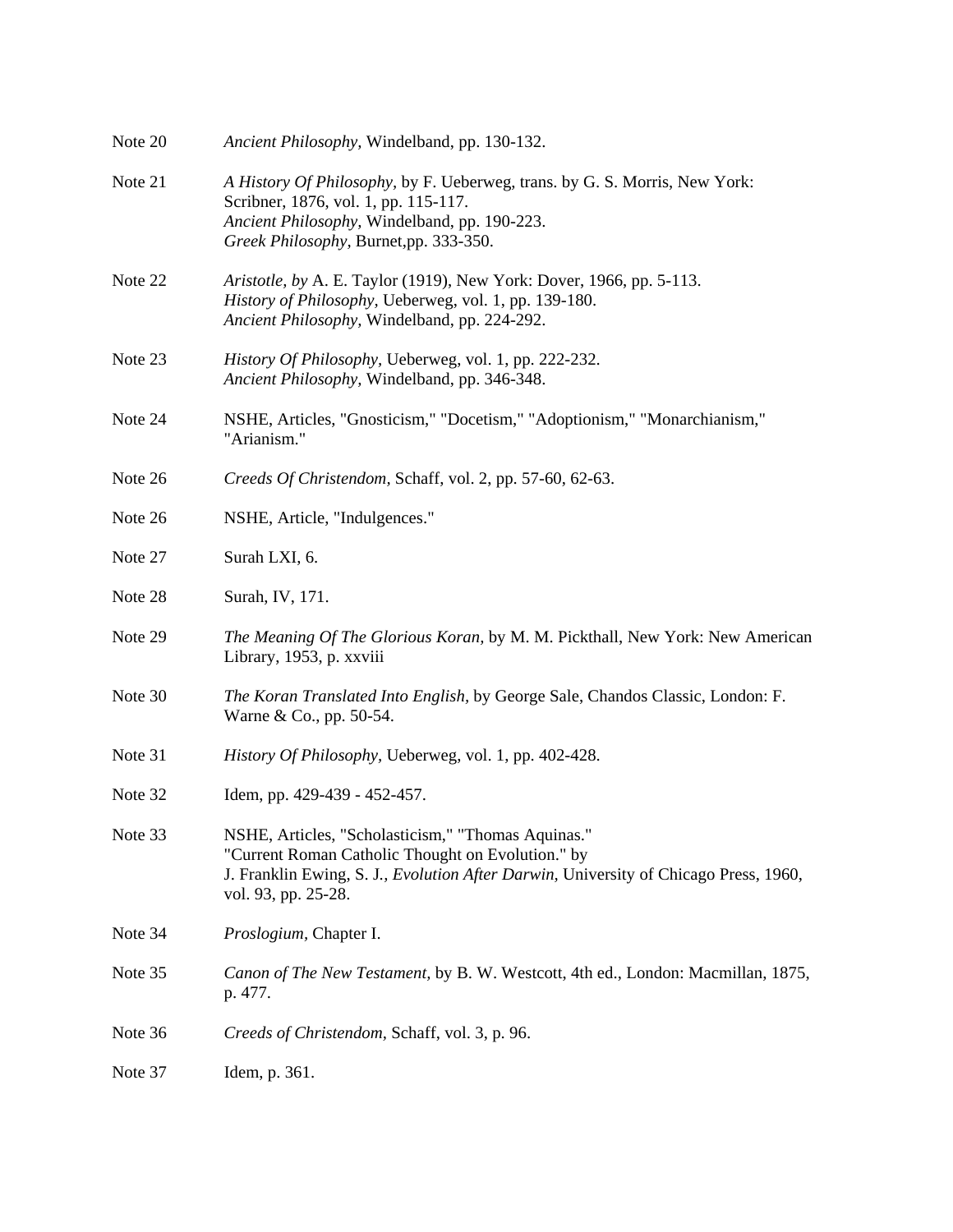| Note 38  | Idem, pp. 589-590.                                                                                                                                                                                                                     |
|----------|----------------------------------------------------------------------------------------------------------------------------------------------------------------------------------------------------------------------------------------|
| Note 39  | Idem, p. 808.                                                                                                                                                                                                                          |
| Note 40  | Idem, p. 605-606.                                                                                                                                                                                                                      |
| Note 41  | Idem, p. 718.                                                                                                                                                                                                                          |
| Note 42  | Idem, p. 738.                                                                                                                                                                                                                          |
| Note 43  | A History ot Modern Philosophy, by Harald Hoeffding, trans. by B. E. Meyer, New<br>York: Dover, 1955, vol. 1, pp. 212-241.                                                                                                             |
| Note 44  | The Philosophical Works Of Descartes, trans. by E. S. Haldane and G. R. H. Ross<br>(1911), New York: Dover, 1955, vol. 1, p. 101, "Discourse on the method of rightly<br>conducting the reason and seeking for truth in the sciences." |
| Note 45  | Idem, vol. 1, pp. 144-199,<br>"Meditations on the First Philosophy."                                                                                                                                                                   |
| Note 46  | History of Modern Philosophy, Hoeffding, vol. 1, pp. 292 - 331.<br>Works of Spinoza, trans. by R. H. M. Elwes (1883), New York: Dover, 1951, vol. 2,<br>"Improvement of the Understanding," and "Ethics"                               |
| Note 47  | History Of Modern Philosophy, Hoeffding, vol. 1, pp 332-368.                                                                                                                                                                           |
| Note 48  | Idem, vol 1, pp. 377-391                                                                                                                                                                                                               |
| Note 49  | <i>The Works of John Locke, London: Bohn, 1854, vol 1, p. 205, Book II, chap 1, sec. 2</i>                                                                                                                                             |
| Note 50  | Idem, vol. 1, p. 207, Book II, chap. 1, sec. 4.                                                                                                                                                                                        |
| Note 51. | Idem, vol. 2, p. 129, Book IV, chap 1, sec. 1                                                                                                                                                                                          |
| Note 52  | History Of Modern Philosophy, Hoeffding, vol. 1, pp. 414-423.<br>George Berkeley, Three Dialogues Between Hylas And Philonous, New York:<br>Liberal Arts Press, 1954, especially Dialogue III.                                         |
| Note 53  | History Of Modern Philosophy, Hoeffding, vol. 1, pp. 424-440.<br>David Hume, An Inquiry Concerning Human Understanding and Selections from A<br>Treatise Of Human Nature, Chicago: Open Court Publishing Co, 1927.                     |
| Note 54  | History Of Modern Philosophy, Hoeffding, vol. 2, pp. 29-109.                                                                                                                                                                           |
| Note 55  | Immanuel Kant, Critique of Pure Reason, trans. by J. M. D. Meiklejohn, New York:<br>Colonial Press, 1900.<br>Immanuel Kant, Prolegomena To Any Future Meta-physics, trans. by L. W. Beck,<br>New York: Liberal Arts Press, 1950        |
| Note 56  | Immanuel Kant, Fundamental Principles Of The Metaphysics Of Morals, trans by T.                                                                                                                                                        |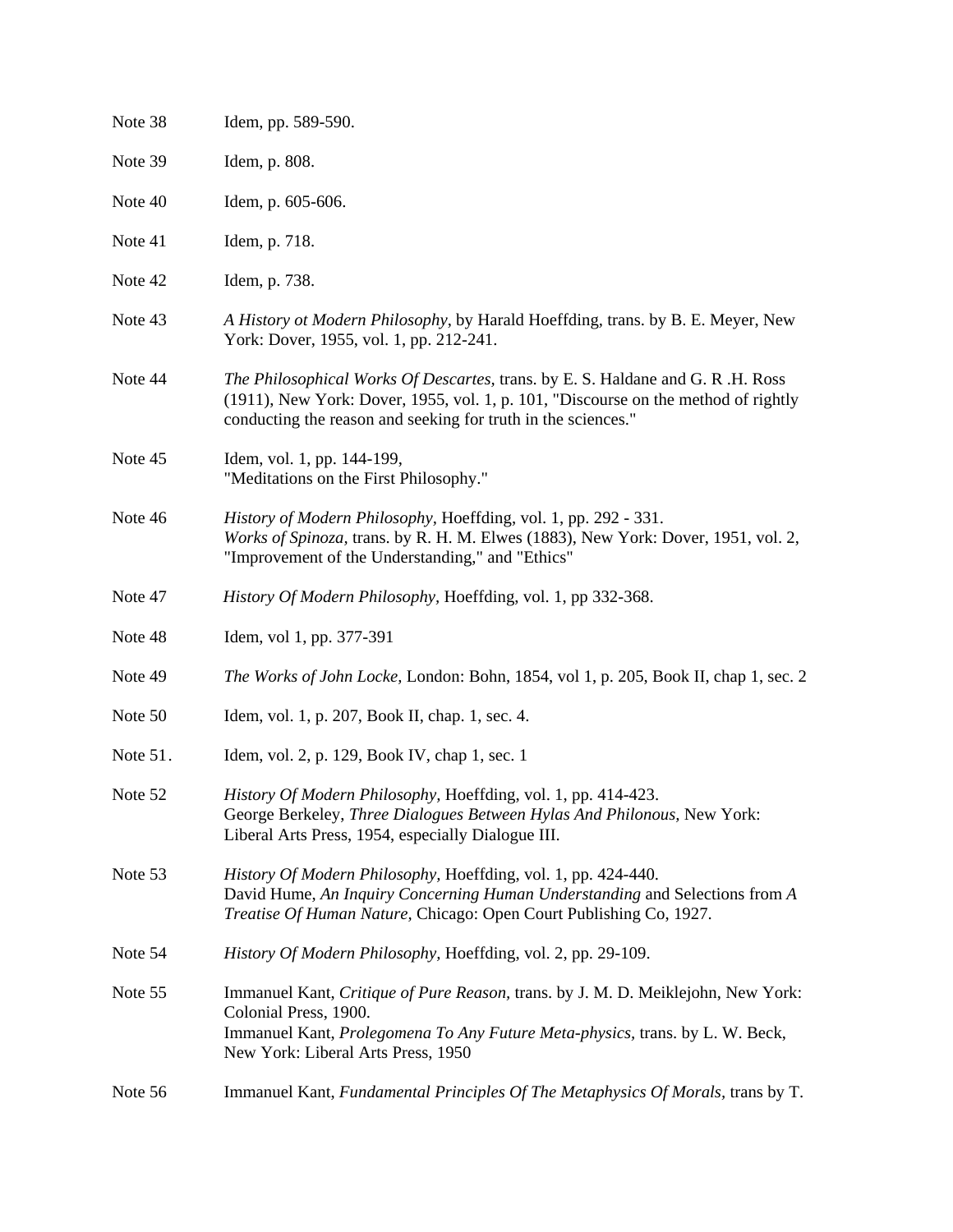|         | K. Abbott, New York: Liberal Arts Press, 1949.<br>Immanuel Kant, Critique of Practical Reason,, trans. by L. W. Beck, New York:<br>Liberal Arts Press, 1956.                                                                  |
|---------|-------------------------------------------------------------------------------------------------------------------------------------------------------------------------------------------------------------------------------|
| Note 57 | Immanuel Kant, Religion Within The Limits Of Reason Alone, trans. by T. M. Greene<br>and H. H. Hudson, 2nd edition, La Salle, Ill: Open Court Publishing Co., 1960.                                                           |
| Note 58 | History Of Modern Philosophy, Hoeffding, vol. 2, pp. 174-192<br>The Philosophy of Hegel, by W. T. Stace, (1923), New York: Dover, 1955                                                                                        |
| Note 59 | The Logic of Hegel, trans. by W. Wallace, 2nd edition, Oxford University Press,<br>1892, p. 17                                                                                                                                |
| Note 60 | Idem, p. 24.                                                                                                                                                                                                                  |
| Note 61 | Idem, p. 29.                                                                                                                                                                                                                  |
| Note 62 | G. W. F. Hegel, <i>The Philosophy Of History</i> , trans. By J Sibree, New York: Dover,<br>1956, p. 39.                                                                                                                       |
| Note 63 | Kant's Weltanschauung, by Richard Kroner, trans. by John E Smith, University of<br>Chicago Press, Foreword, pp. vii-viii.<br>The Philosophy Of (As If) by H Vaihinger, trans. by C. K. Ogden, London: Kegan<br>Paul, 1934.    |
| Note 64 | The Ritschlian Theology And The Evangelical Faith, by James Orr, London: Hodder<br>& Stoughton, 1897.<br>A History Of Christian Thought, by L. J. Neve & O. W. Heick, Philadelphia:<br>Muhlenberg Press, vol. 2, pp. 148-154. |
| Note 65 | W. Rauschenbusch, Christianity And The Social Crisis, New York: Macmillan, 1907.<br>W. Rauschenbusch, Christianizing The Social Order, New York: Macmillan, 1913.                                                             |
| Note 66 | Soren Kierkegaard, Either/Or, vol. 1, trans. by D. F. & L. M. Swenson, vol. 2, trans.<br>by W. Lowrie, Garden City, N. Y.: Doubleday, 1959.                                                                                   |
| Note 67 | History Of Modern Philosophy, Hoeffding, vol. 2, pp. 285-289.                                                                                                                                                                 |
| Note 68 | Karl Jaspers, Man In The Modern Age, trans. by Eden & Cedar Paul, London:<br>Routledge & Kegan Paul, 1933.                                                                                                                    |
| Note 69 | Martin Heidegger, <i>Existence And Being</i> , trans. by Scott, Hull & Crick, Chicago:<br>Henry Regnery Co., 1949.                                                                                                            |
| Note 70 | Jean-Paul Sartre, Being And Nothingness, trans. by Hazel E. Barnes, New York:<br>Philosophical Library, 1956.                                                                                                                 |
| Note 71 | Karl Barth, <i>The Epistle To The Romans</i> , trans. by Edwyn C. Hoskins, Oxford<br>University Press, 1933.<br>Karl Barth, The Doctrine Of The Word of God, trans. by G. T. Thomson, Edinburgh:                              |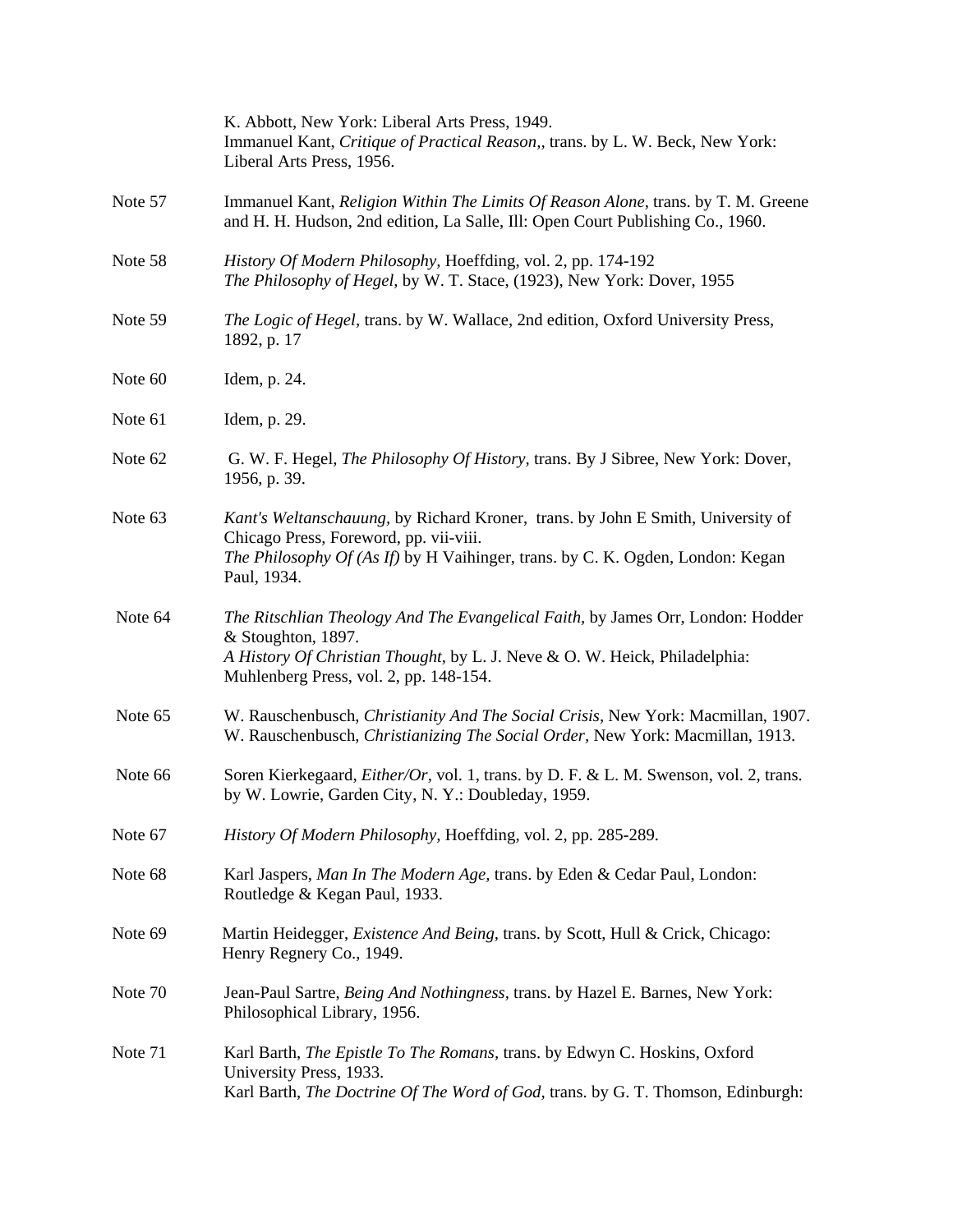|         | T & T Clark, 1936.                                                                                                                                                     |
|---------|------------------------------------------------------------------------------------------------------------------------------------------------------------------------|
| Note 72 | La Mettrie, <i>Man A Machine</i> , trans. by G. C. Bussey, Chicago: Open Court Publishing<br>Co., 1927.                                                                |
| Note 73 | History Of Modern Philosophy, Hoeffding, vol 1, pp. 472-484.                                                                                                           |
| Note 74 | Idem, vol. 2, pp. 500 501.                                                                                                                                             |
| Note 75 | The Origin Of Life, by A. I. Oparin, trans. by S. Morgulis, 2nd edition, New York:<br>Dover, 1953, pp. 1-18.                                                           |
| Note 76 | Idem, pp. 19-28.<br>"On the Origin of Life," by John Keosian, Science, vol. 131 (1960), pp. 479-482.                                                                   |
| Note 77 | Charles Darwin, Origin Of Species, 1959, concluding sentence.                                                                                                          |
| Note 78 | Origin Of Life, Oparin, Introduction, p. x.                                                                                                                            |
| Note 79 | What Science Knows About Life, by Heinz Woltereck trans. by Mervin Savill, New<br>York: Association Press, 1963, p. 28.                                                |
| Note 80 | "Organic Compound Sythesis Of The Primitive Earth," by Stanley L. Miller and<br>Harold C. Urey, Science, vol. 130 (1959), p. 251.                                      |
| Note 81 | "Evolution of Enzymes and the Photosynthetic Apparatus," by Melvin Calvin,<br>Science, vol. 130 (1959), p. 1173.                                                       |
| Note 82 | "Voyage to the Planets," by K. F. Weaver, National Geographic, August, 1970, p.<br>158.<br>"The Planet Venus," by R. Jastrow, Science, vol. 160 (1968), pp. 1403-1410. |
| Note 83 | "Mars and the Absent Organic Molecules," Science News, vol. 110, Oct. 9, 1976, pp.<br>228-29<br>N. Y. Times, Oct. 1, 1976.                                             |
| Note 84 | "The Structure of Viruses," by R. W. Home, The Scientific American, January, 1963,<br>p. 48.                                                                           |
| Note 85 | "Rebuilding a Virus," by H. Fraenkel-Conrat, The Scientific American, June, 1956,<br>pp. 42-44.                                                                        |
| Note 86 | "Nucleic Acids," by F. H. C. Crick, The Scientific American, September, 1957, pp.<br>188-191.<br>Virus Hunters, by Greer Williams, New York: Knopf, 1959, pp. 483-484. |
| Note 87 | The Scientific American, November, 1965, p. 5.                                                                                                                         |
| Note 88 | Heredity And The Nature Of Man, by T. Dobzhansky, New York: Harcourt Brace,<br>1964, pp. 34-35.                                                                        |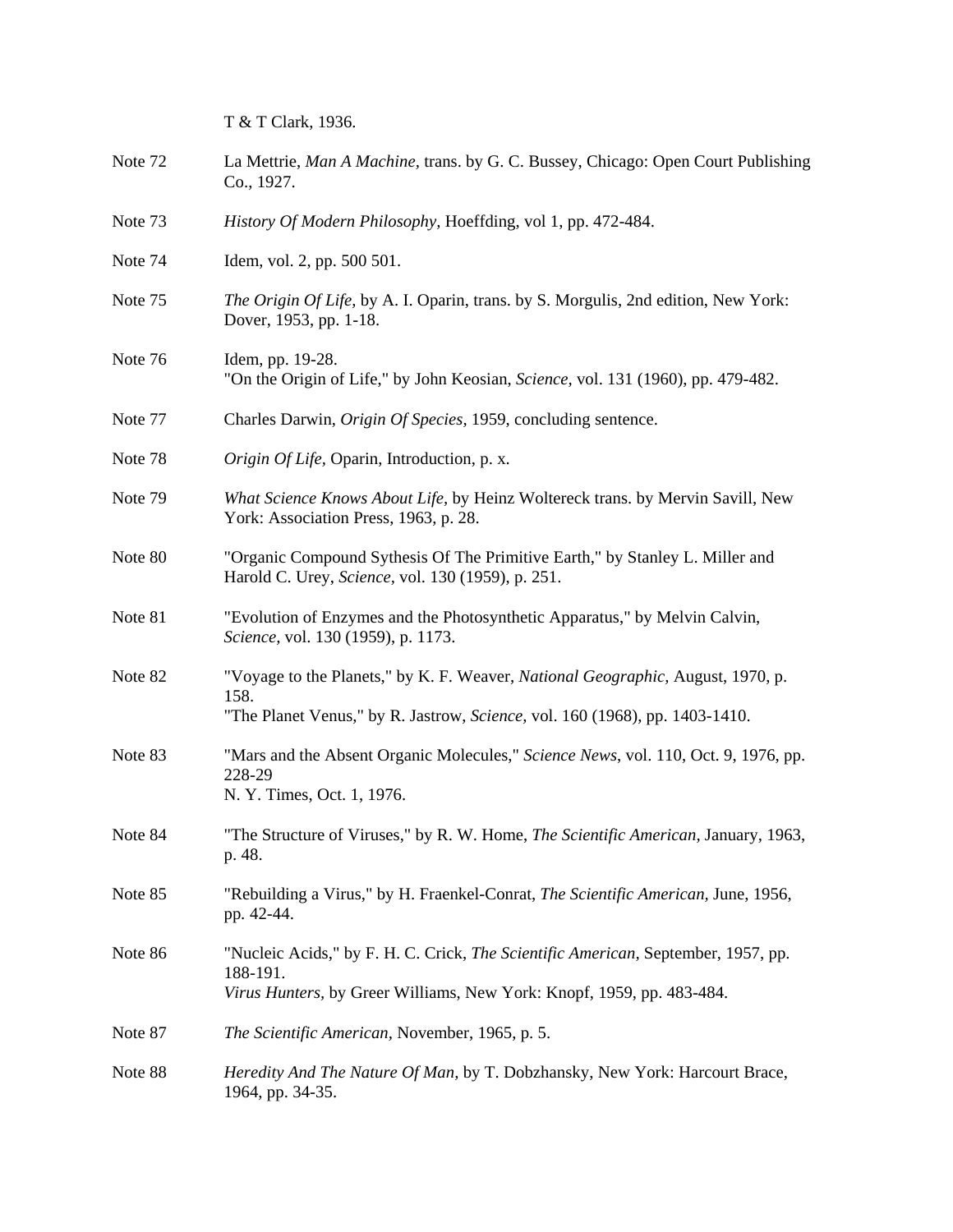| Note 89  | History Of Modern Philosophy, Hoefiding, vol. 2, pp. 320-360.<br>Cours de Philosophie Positive, par Auguste Comte 2 vols., Paris: La Societe<br>Positiviste, 1892.                                                                             |
|----------|------------------------------------------------------------------------------------------------------------------------------------------------------------------------------------------------------------------------------------------------|
| Note 90  | The Meaning Of Meaning, by C. K. Ogden & I. A. Richards, London: K. Paul,<br>Trench, Trubner & Co. 1923.                                                                                                                                       |
| Note 91  | A History Of Western Philosophy, by Bertrand Russell, New York: Simon &<br>Schuster, 1945, pp. 828-836.<br>An Inquiry Into Meaning And Truth, by Bertrand Russell, London: Allen & Unwin,<br>1940, pp. 327-347.                                |
| Note 92  | The Vienna Circle, by Victor Kraft, trans. by Arthur Pap, New York: Philosophical<br>Library, 1953.                                                                                                                                            |
| Note 93  | Tractatus Logico-Philosophicus, by Ludwig Wittgenstein (1921), trans. by D. F.<br>Pears and B. F. McGuinness, London: Routledge & Kegan Paul, 1961.                                                                                            |
| Note 94  | Logic, Semantics, Mathematics, Papers from 1923-1938 by Alfred Tarski, trans. by J.<br>H. Woodger, Oxford 1956.                                                                                                                                |
| Note 95  | Science and Sanity, by Alfred Korzybski, Lancaster Pa.: Science Press, 1933.<br>The Tyranny Of Words, by Stuart Chase, New York: Harcourt, Brace & Co., 1938.<br>Language In Action, by S. I. Hayakawa, New York: Harcourt, Brace & Co., 1939. |
| Note 96  | Introduction To Semantics, and Formalization Of Logic, by Rudolph Carnap,<br>Harvard University Press, 1959.                                                                                                                                   |
|          | Meaning And Necessity, by Rudolph Carnap, University of Chicago Press, 1947.                                                                                                                                                                   |
| Note 97  | Norbert Wiener, Cybernetics, 2nd edition, New York: John Wiley & Sons, 1961, pp.<br>169-203.                                                                                                                                                   |
|          | Norbert Wiener, I Am A Mathematician, Garden City, N.Y.: Doubleday, 1956, pp.<br>240-269.                                                                                                                                                      |
|          | Norbert Wiener, The Human Use Of Human Beings, 2nd edition, Garden City, N.Y.:<br>Doubleday, 1954, pp. 48-73.                                                                                                                                  |
| Note 98  | Design For A Brain, by W. Ross Ashby, 2nd edition, New York: John Wiley & Sons,<br>1960, p. 55.                                                                                                                                                |
| Note 99  | "The New Style of Science," by Henry Margenau, Yale Alumni Magazine, February,<br>1962, pp. 8-17.                                                                                                                                              |
| Note 100 | <i>Experience And Prediction, by Hans Reichenbach, Chicago: University of Chicago</i><br>Press, Copyright 1938 by the University of Chicago, p. 192.                                                                                           |
| Note 101 | Adam Smith, <i>Wealth Of Nations</i> , edited by J. E. T Rogers, Oxford, 1880, vol. 2, p.<br>272.                                                                                                                                              |
| Note 102 | "The Threat of Russia's Rising Strategic Power," by John G. Hubbell, Reader's                                                                                                                                                                  |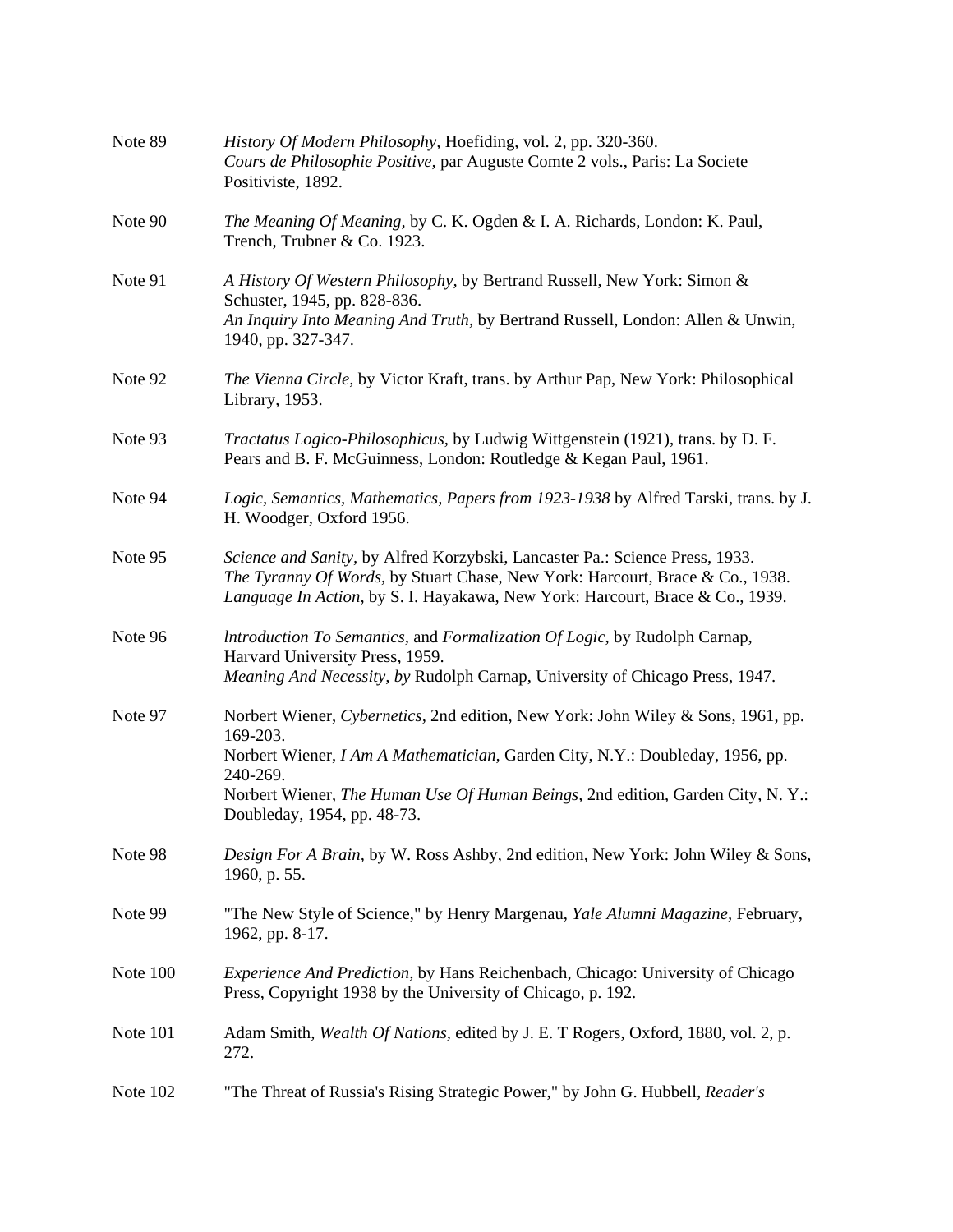|            | <i>Digest</i> , Feb. 1968, p. 54.                                                                                                                                                                                                                                                                 |
|------------|---------------------------------------------------------------------------------------------------------------------------------------------------------------------------------------------------------------------------------------------------------------------------------------------------|
| Note 103   | N. Y. Times, May 27, 1972.                                                                                                                                                                                                                                                                        |
| Note 104   | N. Y. Times, Aug. 15 & 16, 1958.                                                                                                                                                                                                                                                                  |
| Note $105$ | Freedom from War; The United States Program for General and Complete<br>Disarmament in a Peaceful World, Department of State Publication 7277, Sept.<br>1961. The same proposal was made by President Kennedy in an address to the United<br>Nations, Sept. 25, 1961. N Y. Times, Sept. 26, 1961. |
| Note 106   | Congressional Record, Vol. 108, Part 1, Jan 29, 1962, p. 1043. Vol. 108, Part 3,<br>March 1, 1962, p. 3216                                                                                                                                                                                        |
| Note 107   | <i>Science</i> , vol. 151 (1966), pp. 53-57.                                                                                                                                                                                                                                                      |
| Note 108   | N. Y. Times, Feb. 10, 1967.                                                                                                                                                                                                                                                                       |
| Note 109   | N Y. Times, Mar. 22, 1967.                                                                                                                                                                                                                                                                        |
| Note 110   | N.Y. Times, Nov. 25, 1975.<br>N. Y. Times, Aug. 4, 1976.                                                                                                                                                                                                                                          |

## CHAPTER THREE

| Note 1 | "Should Conservatives Abandon Textual Criticism?," by Marchant A. King,<br>Bibliotheca Sacra, vol 130 (January-March, 1973), pp. 35-40 |
|--------|----------------------------------------------------------------------------------------------------------------------------------------|
| Note 2 | Hugonis Grotii, Annotationes, vol 1, Amsterdam, 1641; vol. 2, Paris, 1646; vol. 3,<br>Paris, 1650.                                     |
| Note 3 | S. Curcellaei, Novum Testamentum, Amsterdam, 1658.                                                                                     |
| Note 4 | Novi Testamenti Libri Omnes. Oxford, 1675, Preface.                                                                                    |
| Note 5 | J. A. Bengel, <i>Gnomon of The New Testament</i> trans. by J. Bandinel, Edinburgh; T. &<br>T. Clark, 1840, vol. 1, pp. 20-37.          |
| Note 6 | Novum Testamentum Graece, Tischendorf, vol. 3, Prolegomena, Leipzig: Hinrichs',<br>1894, pp. 231-240.                                  |
| Note 7 | R. Bentley, "Letter to Archbishop Wake," Works, Dyce, London: Macpherson, 1838.                                                        |
| Note 8 | J. A Bengel, <i>Novum Testamentum, Graecum</i> , Tubingae: George Cotta, p. 420.                                                       |
| Note 9 | Idem, p. 429.                                                                                                                          |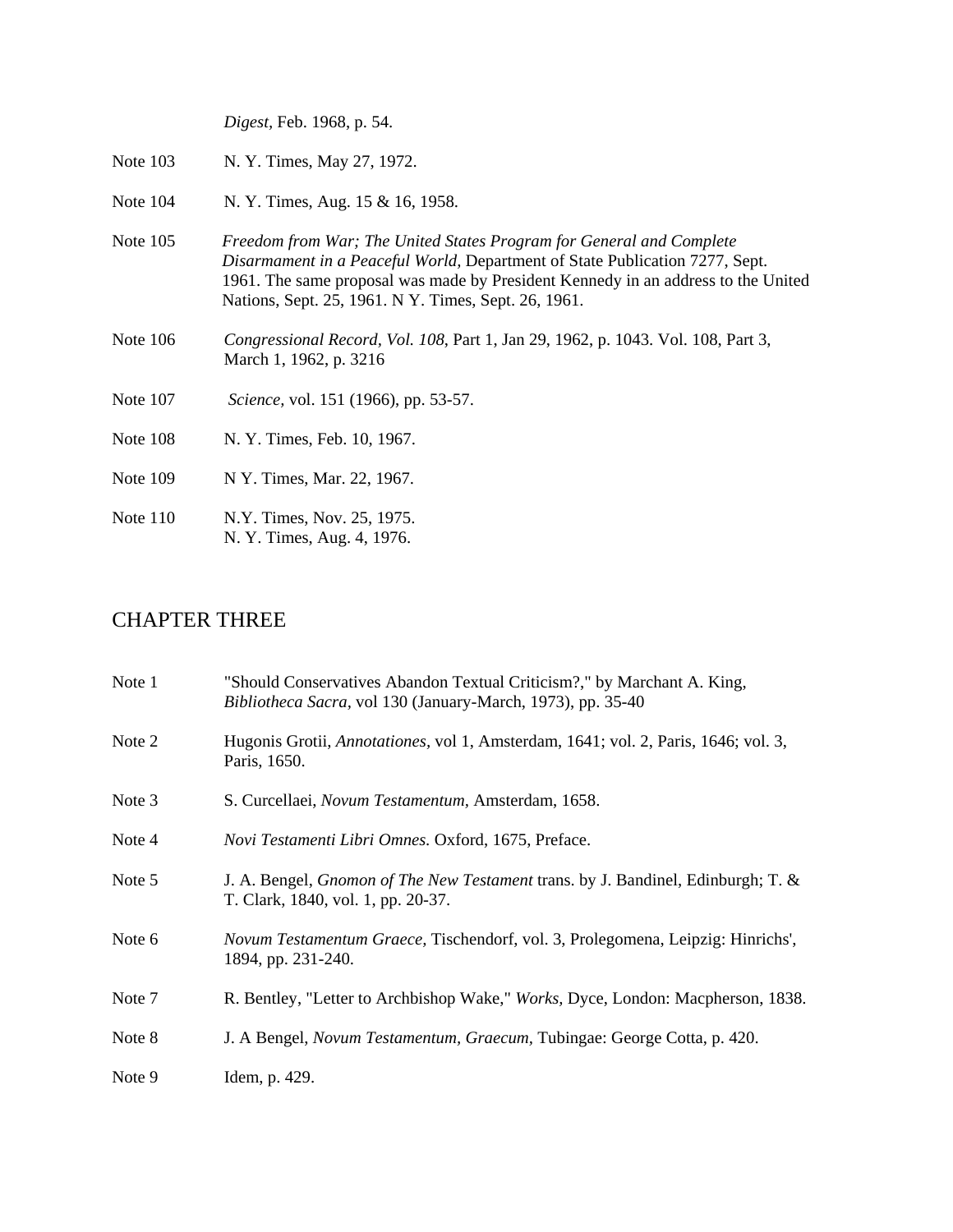| Note 10 | Idem, p. 385.                                                                                                   |
|---------|-----------------------------------------------------------------------------------------------------------------|
| Note 11 | Apparatus ad Liberalem Novi Testamenti Interpretationem, Halae, 1767, pp. 44-50.                                |
| Note 12 | D. Io. Sal Semleri, Paraphrasis 11. Epistolae ad Corinthos, Halae, 1776, Preface.                               |
| Note 13 | NSHE, Article, "Semler."                                                                                        |
| Note 14 | J J. Griesbach, Opuscula Academica, Jena, 1824, vol. 1, p. 317.                                                 |
| Note 15 | J. J. Griesbach, Novum Testamentum Graece, editiosecunda, Londinin, 1809, vol. 1,<br>pp. 75-82.                 |
| Note 16 | Idem, pp. 63-71.                                                                                                |
| Note 17 | Einleitung in die Schriften des Neuen Testaments, (2nd edition), Stuttgart 1821, vol.<br>1, pp. 145-216.        |
| Note 18 | Theologische Studien und Kritieken, Hamburg: 1830, pp 817-845.                                                  |
|         | Novum Testamentum, Graece et Latine, Berlin: 1942, p v. xxxi.                                                   |
| Note 19 | The New Testament in the Original Greek, vol. 2, Introduction and Appendix,<br>London: Macmillan, 1881.         |
| Note 20 | Idem, p. 277.                                                                                                   |
| Note 21 | TS, vol. 5 (1899), p. xviii.                                                                                    |
| Note 22 | The Four Gospels, by B. H. Streeter, London: Macmillan, 1924, pp. 111-127.                                      |
| Note 23 | Side Lights on New Testament Research, by J. Rendel Harris, London: James Clarke<br>& Co., 1908, p. 3.          |
| Note 24 | History of New Testament Criticism, by F. C. Conybeare, London; Watts & Co.,<br>1910, p. 129.                   |
| Note 25 | Family 13 (The Ferrar Group), by K. & S. Lake, Philadelphia: University of<br>Pennsylvania Press, 1941, p. vii. |
| Note 26 | N. T. in Greek, vol. 2, p. 185.                                                                                 |
| Note 27 | Idem, p. 282.                                                                                                   |
| Note 28 | Bulletin of the Bezan Club, III: Nov., 1926, p. 5.                                                              |
| Note 29 | The Text of the Greek Bible, by F. G. Kenyon, London: Duckworth, 1937, pp.<br>244-246.                          |
| Note 30 | The Text of the Epistles, by G. Zuntz, London: Oxford University Press, 1953, p. 9.                             |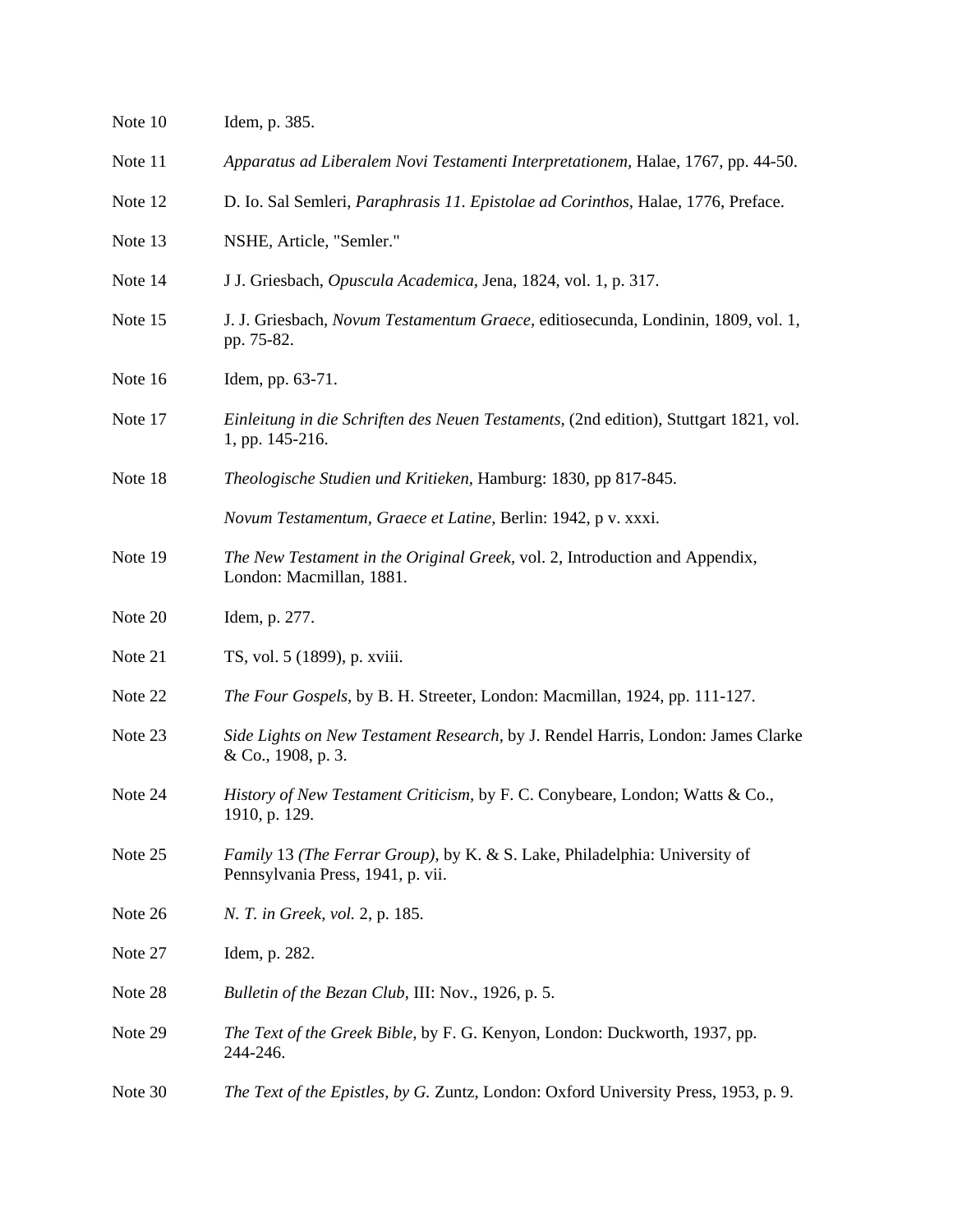| Note 31 | Der Urtext des Neuen Testaments, Kiel: Hirt, 1960, p. 20.                                                                                        |
|---------|--------------------------------------------------------------------------------------------------------------------------------------------------|
| Note 32 | A Historical Introduction To The New Testament, by R. M. Grant, New York: Harper<br>& Rowe, 1963, p. 51.                                         |
| Note 33 | "The Theological Relevance of Textual Variation in Current Criticism of the Greek<br>New Testament," by K. W. Clark, JBL, vol. 85 (1966), p. 16. |
| Note 34 | "Bemerkungen zu den gegenwartigen Moglichkeiten textkritischer Arbeit," by Kurt<br>Aland, NTS, vol. 17 (1970), p. 3.                             |
| Note 35 | History of New Testament Criticism, Conybeare, pp. 41-47.                                                                                        |
| Note 36 | The Quest Of The Historical Jesus, by Albert Schweitzer, trans. by W. Montgomery,<br>London: A. & C. Black, 1910, pp. 48-57.                     |
| Note 37 | Idem, pp. 68-96.                                                                                                                                 |
| Note 38 | NSHE, Article, "Baur, Ferdinand Christian."                                                                                                      |
| Note 39 | Study Of The Gospels, by J. A. Robinson, London: 1902, p. 128ff.                                                                                 |
| Note 40 | Four Gospels, Streeter, pp. 465-481.                                                                                                             |
| Note 41 | Ecclesiastical History, Eusebius, LCL, vol. 1, p. 293.                                                                                           |
| Note 42 | Historical Introduction To The New Testament, R. M. Grant, p. 160.                                                                               |
| Note 43 | Introduction To The New Testament, by Theodor Zahn, trans. by M. W. Jacobus,<br>Edinburgh: T. & T. Clark, 1909, vol. 2, pp. 405-408.             |
| Note 44 | Introduction To The New Testament, by A. H. McNeile, 2nd edition, Oxford, 1953,<br>pp. 64-65.                                                    |
| Note 45 | Introduction To The New Testament, Zahn, vol. 2, p. 408.                                                                                         |
| Note 46 | Greek New Testament, by Henry Alford, 7th edition, London: Longmans, Green,<br>1898, vol. 1, pp. 8-9.                                            |
| Note 47 | Study Of The Gospels, by B. F. Westcott, 5th edition, London: Macmillan, 1875, pp.<br>164-180.                                                   |
| Note 48 | Quest Of The Historical Jesus, Schweitzer, pp. 121-136.                                                                                          |
| Note 49 | An Introduction To The New Testament, by K & S. Lake, New York: Harper, 1937,<br>p. 6, note.                                                     |
| Note 50 | The Originality Of St. Matthew, by B. C. Butler, Cambridge: Cambridge University<br>Press, 1951.                                                 |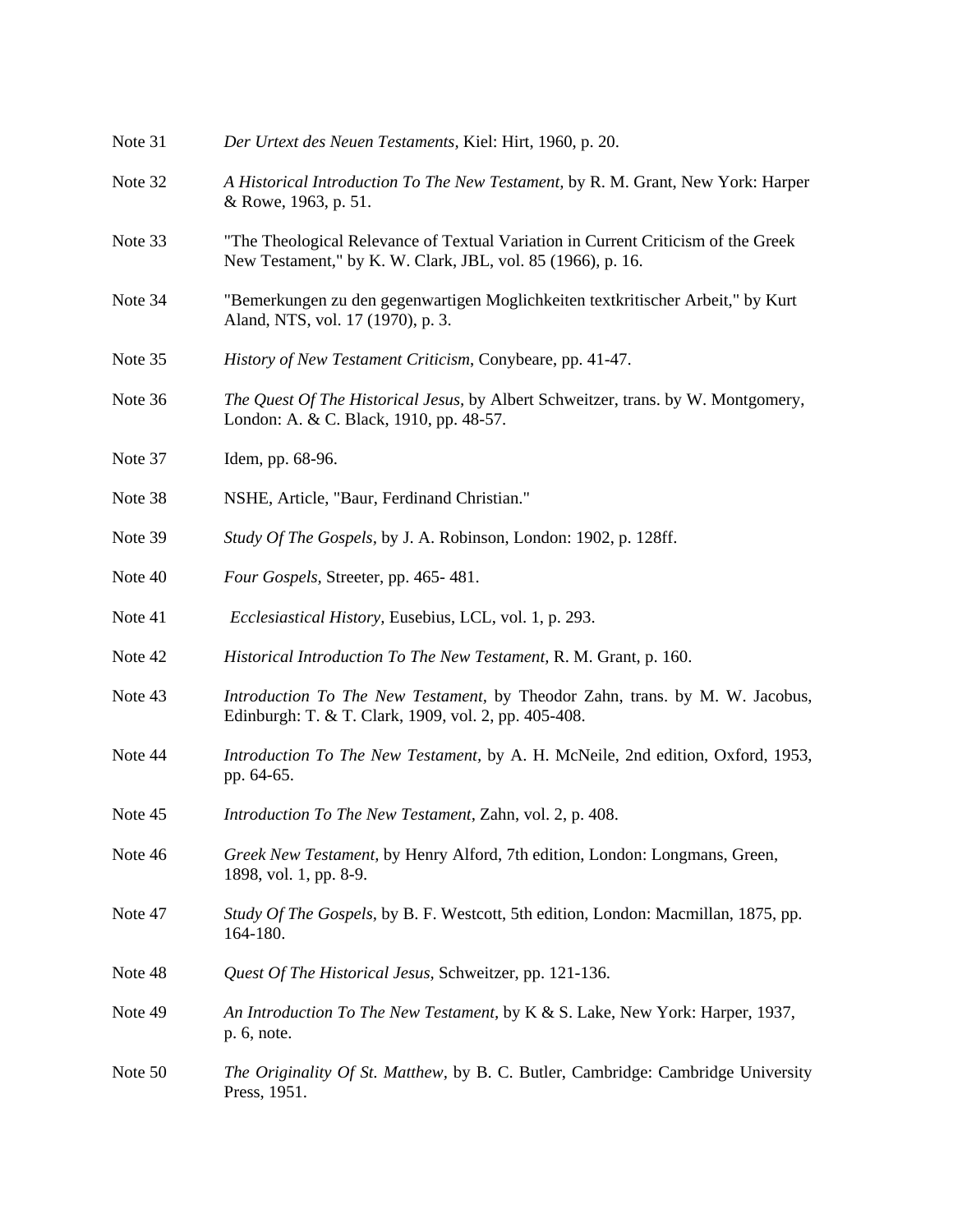| Note 51 | Idem, p. 4.                                                                                                                                                                                                                                |
|---------|--------------------------------------------------------------------------------------------------------------------------------------------------------------------------------------------------------------------------------------------|
| Note 52 | Idem, p. 11.                                                                                                                                                                                                                               |
| Note 53 | Idem, pp. 157-171.                                                                                                                                                                                                                         |
| Note 54 | An Introduction To The Old Testament, by E. J. Young, Grand Rapids: Eerdmans,<br>1949, pp. 120-123.                                                                                                                                        |
| Note 55 | <i>The Five Books Of Moses, by O.T. Allis, Philadelphia: Presbyterian &amp; Reformed</i><br>Pub. Co., 1943, pp. 14-15.                                                                                                                     |
| Note 56 | Idem, pp. 15-17.                                                                                                                                                                                                                           |
| Note 57 | Idem, pp. 17-18.                                                                                                                                                                                                                           |
| Note 58 | W. H. Green, <i>The Higher Criticism Of The Pentateuch</i> , New York: Scribner's, 1906,<br>p. 90.                                                                                                                                         |
| Note 59 | Idem, pp. 92-95.                                                                                                                                                                                                                           |
| Note 60 | Prolegomena To The History Of Ancient Israel, With a Reprint of the Article, Israel,<br>from the <i>Encyclopedia Britannica</i> , by Julius Wellhausen, <i>Preface</i> by Prof. Robertson<br>Smith, Cleveland: World Publishing Co., 1961. |
| Note 61 | Idem, pp. 430-440, 464.                                                                                                                                                                                                                    |
| Note 62 | Idem, pp. 472-476.                                                                                                                                                                                                                         |
| Note 63 | Idem, pp. 24-28, 32-34, 402.                                                                                                                                                                                                               |
| Note 64 | Idem, pp. 20-21.                                                                                                                                                                                                                           |
| Note 65 | Idem, pp. 21-22.                                                                                                                                                                                                                           |
| Note 66 | Idem, pp. 34-39, 294.                                                                                                                                                                                                                      |
| Note 67 | History Of Israel, by John Bright, Philadelphia: Westminster Press, 1959, p. 63.                                                                                                                                                           |
| Note 68 | Idem, pp. 62-63.                                                                                                                                                                                                                           |
| Note 69 | Idem, pp. 129-130.                                                                                                                                                                                                                         |
| Note 70 | Theology Of The Old Testament, by Walther Eichrodt, trans. by J. A. Baker from 6th<br>German edition, Philadelphia: Westminster Press, 1961, pp. 36-38.                                                                                    |
| Note 71 | Understanding The Old Testament, by B. W. Anderson, 2nd edition, Englewood<br>Cliffs, N. J.: Prentice Hall, 1966, pp. 61-65.                                                                                                               |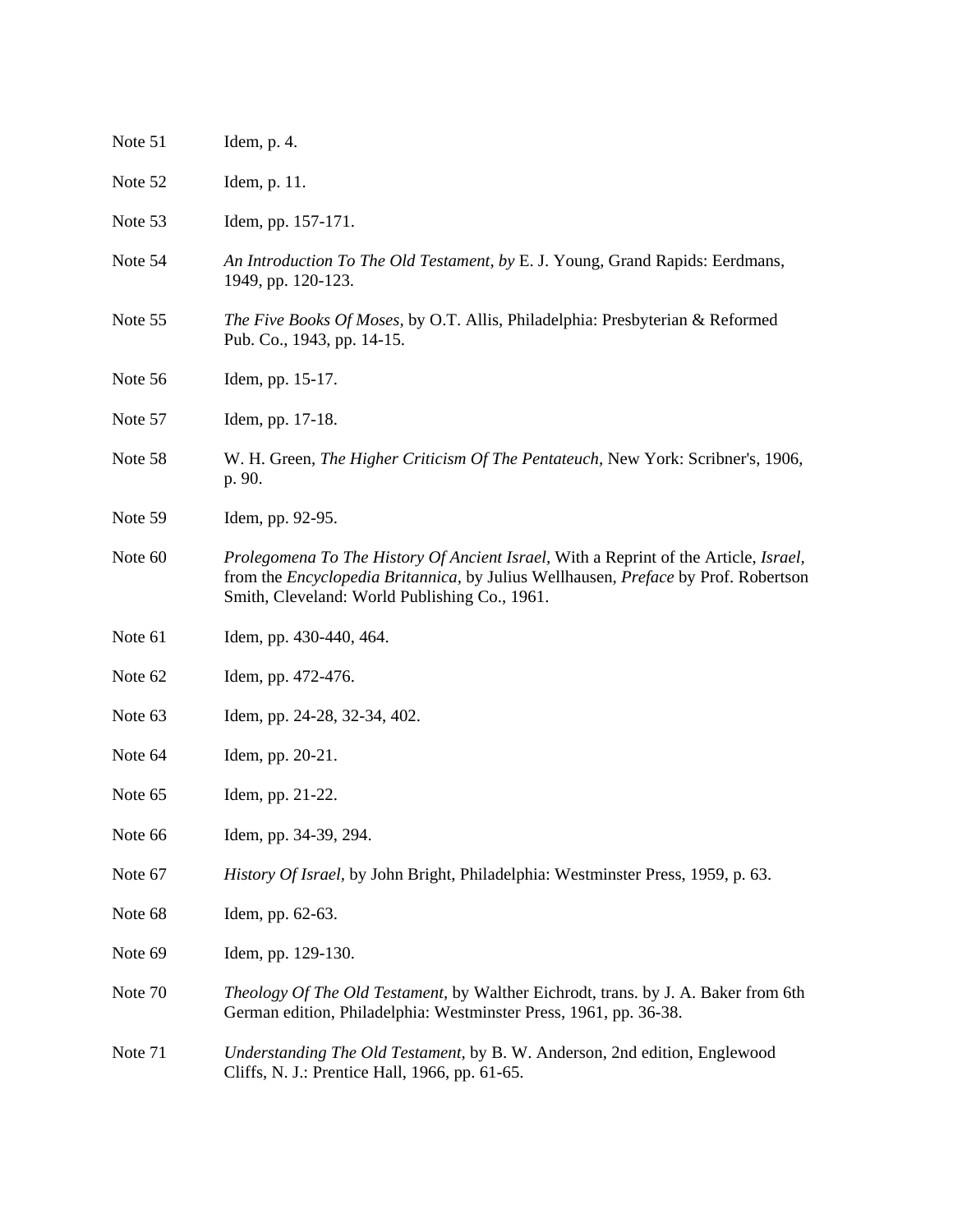| Note 72 | From The Stone Age To Christianity, by W. F. Albright (2nd edition), Baltimore:<br>Johns Hopkins Press, 1946, p. 207.                                                                                                                                                                                                                                                                      |
|---------|--------------------------------------------------------------------------------------------------------------------------------------------------------------------------------------------------------------------------------------------------------------------------------------------------------------------------------------------------------------------------------------------|
| Note 73 | "Law and Covenant in Israel and the Ancient Near East," by G. E. Mendenhall, The<br>Biblical Colloquium, 1955, pp. 32-34.<br>Old Testament Theology, by G. Von Rad, trans. by D. M. G. Stalker, Edinburgh:<br>Oliver & Boyd, 1962, pp. 132-133.                                                                                                                                            |
| Note 74 | W. H. Green, <i>Higher Criticism Of The Pentateuch</i> , pp. 47-52.                                                                                                                                                                                                                                                                                                                        |
| Note 75 | Idem, p. 49.                                                                                                                                                                                                                                                                                                                                                                               |
| Note 76 | Idem, p. 51.                                                                                                                                                                                                                                                                                                                                                                               |
| Note 77 | The Incarnation Of The Son Of God, by Charles Gore, New York: Scribners', 1891,<br>pp. 166, 212-217.                                                                                                                                                                                                                                                                                       |
| Note 78 | What Is Christianity?, by Adolf Harnack, Trans. by T. B. Saunders, New York:<br>Putnam, 1901, p. 51.                                                                                                                                                                                                                                                                                       |
| Note 79 | Idem, p. 65.                                                                                                                                                                                                                                                                                                                                                                               |
| Note 80 | W. Wrede, Des Messiasgeheimnis in den Evangelien, Goettingen, 1901.                                                                                                                                                                                                                                                                                                                        |
| Note 81 | Quest Of The Historical Jesus, Schweitzer, pp. 328-395.                                                                                                                                                                                                                                                                                                                                    |
| Note 82 | Idem, p. 397.                                                                                                                                                                                                                                                                                                                                                                              |
| Note 83 | The Meaning Of Jesus Christ, by Martin Dibelius, trans. by F. C. Grant New York:<br>Scribners', 1939.                                                                                                                                                                                                                                                                                      |
| Note 84 | The New Testament in Current Study, by Reginald Fuller, New York: Scribners',<br>1962.                                                                                                                                                                                                                                                                                                     |
| Note 85 | Theology Of The New Testament, by Rudolph Bultmann, Vol. 1, trans. by Frederick<br>Grobel, New York: Scribners', 1951, p. 30.                                                                                                                                                                                                                                                              |
| Note 86 | "The Synoptic Son of Man Sayings in Recent Discussion," by I. H. Marshall, NTS,<br>vol. 12 (1966) pp. 327-351.<br>The Son Of Man In Myth And History," by F. H. Borsch, Philadelphia: Westminster<br>Press 1967.                                                                                                                                                                           |
| Note 87 | Recent Articles on "the Son of Man problem" include the following:<br>"Exit the Apocalyptic Son of Man," by R. Leivestad NTS, vol. 18 (1972), pp.<br>243-67.<br>"The Man from Heaven in Johannine Sectarianism," by W. A. Meeks, JBL, vol. 91<br>$(1972)$ , pp. 44-72.<br>'The Origin of the Son of Man Concept as Applied to Jesus," by W. O. Walker, JBL,<br>vol. 91 (1972) pp. 482-490. |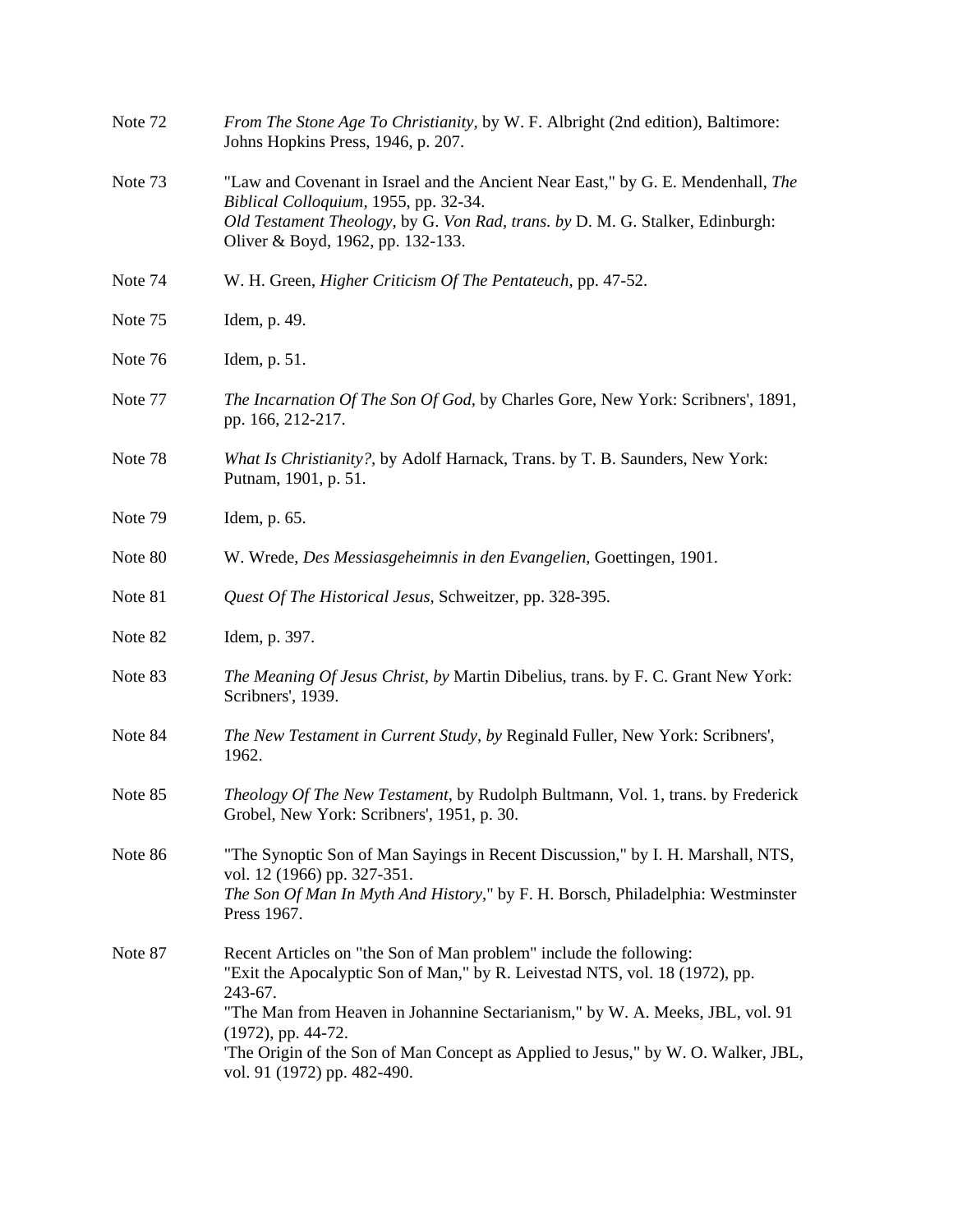| Note 88 | New Testament Christological Hymns, by Jack T. Sanders, Cambridge University<br>Press, 1971.                                               |
|---------|--------------------------------------------------------------------------------------------------------------------------------------------|
|         | "Pauline Theology in the Letter to the Colossians," by E. Lohse, NTS, vol. 15 (1969),<br>pp. 211-220.                                      |
|         | "The Problem of Pre-existence in Philippians 2:6-11," by Charles H. Talbert, JBL,<br>vol. 86, (1967), pp. 141-153.                         |
| Note 89 | An Outline of The Theology Of The New Testament, by Hans Conzelmann, trans. by<br>John Bowden, Evanston: Harper & Row, 1969, p. 32.        |
| Note 90 | Idem, p. 68.                                                                                                                               |
| Note 91 | Theology Of The New Testament, Bultmann, vol. 1, p. 45.                                                                                    |
| Note 92 | Jcseph Butler, <i>The Analogy Of Religion</i> , with an introduction and notes hy Howard<br>Malcom, D. D., Philadelphia: Lippincott, 1881. |
| Note 93 | Paley's Evidences of Christianity, with notes by C.M. Narne, M.A., New York:<br>Carter & Bros., 1854.                                      |
| Note 94 | Natural Theology, by William Paley, D.D., Works vol. 1, Boston: Joshua Belcher,<br>1810.                                                   |

## CHAPTER FOUR

| Note 1 | W. H. Green, <i>General Introduction To The Old Testament</i> , <i>The Canon</i> , New York:<br>Scribuers', 1898, pp. 11-18.                       |
|--------|----------------------------------------------------------------------------------------------------------------------------------------------------|
| Note 2 | De Civ. Dei, xviii, 36.                                                                                                                            |
| Note 3 | <i>Judaism</i> , by G. F. Moore, Cambridge, Mass.: Harvard University Press. 1927, vol. 1,<br>p. 4.                                                |
| Note 4 | <i>The Ancestry Of Our English Bible, by Ira Price, 2nd Revised Edition, by W. A.</i><br>Irwin & A. P. Wikgren, New York: Harper, 1949, pp. 23-27. |
| Note 5 | Idem, p. 35.                                                                                                                                       |
| Note 6 | Idem, p. 52.                                                                                                                                       |
| Note 7 | <i>Handbook To The Textual Criticism Of The New Testament, by F. G. Kenyon,</i><br>London: Macmillan, 1912, p. 210.                                |
| Note 8 | Ibid.                                                                                                                                              |
| Note 9 | Prologus Galeatus.                                                                                                                                 |
|        |                                                                                                                                                    |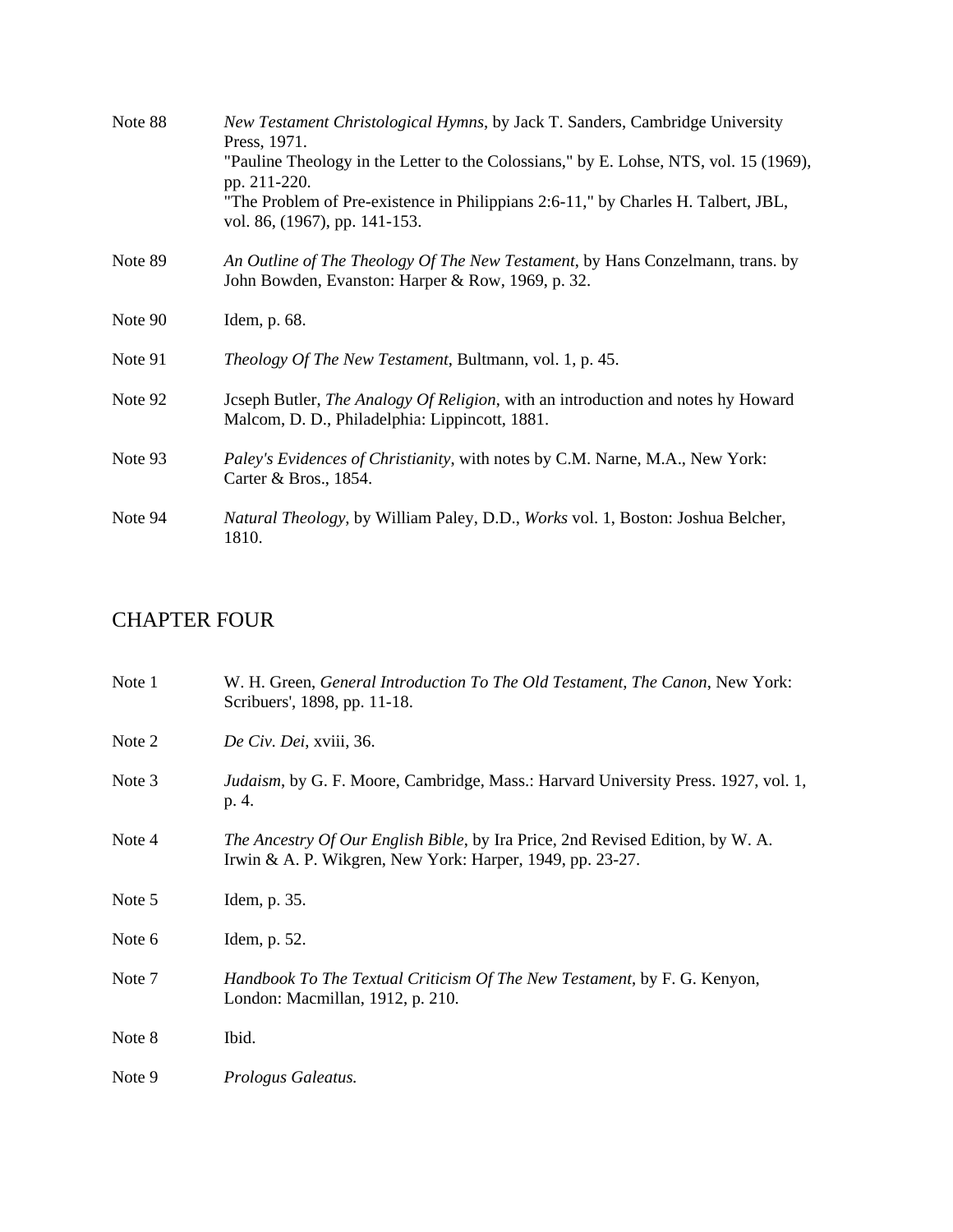| Note 10 | An Introduction To The Apocrypha, by Bruce M. Metzger, New York: Oxford<br>University Press, 1957, p. 171.                                                                                                      |
|---------|-----------------------------------------------------------------------------------------------------------------------------------------------------------------------------------------------------------------|
| Note 11 | Idem, pp. 158-170.                                                                                                                                                                                              |
| Note 12 | The Apocryphal Literature, by Charles C. Torrey, New Haven: Yale University<br>Press, 1945, pp. 20-21.                                                                                                          |
| Note 13 | Idem, p. 15.                                                                                                                                                                                                    |
| Note 14 | Idem, p. 17.                                                                                                                                                                                                    |
| Note 15 | NSHE, Article, "Apocrypha."                                                                                                                                                                                     |
| Note 16 | The Apocryphal Literature, Torrey, p. 23.                                                                                                                                                                       |
| Note 17 | Introduction To The Apocrypha, Metzger, p. 177-178.                                                                                                                                                             |
| Note 18 | A Critical Introduction To The Apocrypha, by L. H. Brockington, London:<br>Duckworth, 1961, p. 136.                                                                                                             |
| Note 19 | The Apocryphal Literature, Torrey, pp. 24-35.<br>Introduction To The Apocrypha, Metzger, pp. 178-180.                                                                                                           |
| Note 20 | Pref. ad Libros Sol.                                                                                                                                                                                            |
| Note 21 | The Bible In The Church, by B. F. Westcott, London: Macmillan, 1901, pp. 163-198,<br>249-255.<br>General Introduction To The Old Testament, The Canon, W. F. Green, pp. 157-177.                                |
| Note 22 | Introduction To The Apocrypha, Metzger, p. 183.                                                                                                                                                                 |
| Note 23 | The Apocrypha And Pseudepigrapha Of The Old Testament, by R. H. Charles, vol 2,<br>Pseudepigrapha, Oxford: Clarendon Press, 1913.                                                                               |
| Note 24 | Jewish And Christian Apocalypses, by F. C. Burkitt, London: Oxford University<br>Press, 1914, pp. 17-18.<br>Epistles Of St. James And St. Jude, by Alfred Plummer, London: Hodder &<br>Stoughton, 1897, p. 441. |
| Note 25 | Jewish And Christian Apocalypses, Burkitt, pp. 37-40.<br>Epistles of St. James And St. Jude, Plummer, pp. 419-425                                                                                               |
| Note 26 | Jewish And Christian Apocalypses, Burkitt, pp. 45-46.<br>First Epistle Of St. Paul To The Corinthians, Robertson & Plummer, ICC, New<br>York: Scribners', 1911, pp. 41 -42.                                     |
| Note 27 | "Jannes And Jambres," by John Rutherford, International Standard Bible<br>Encyclopedia, Chicago: 1937. Origen, Contra Celsum, IV, 51.                                                                           |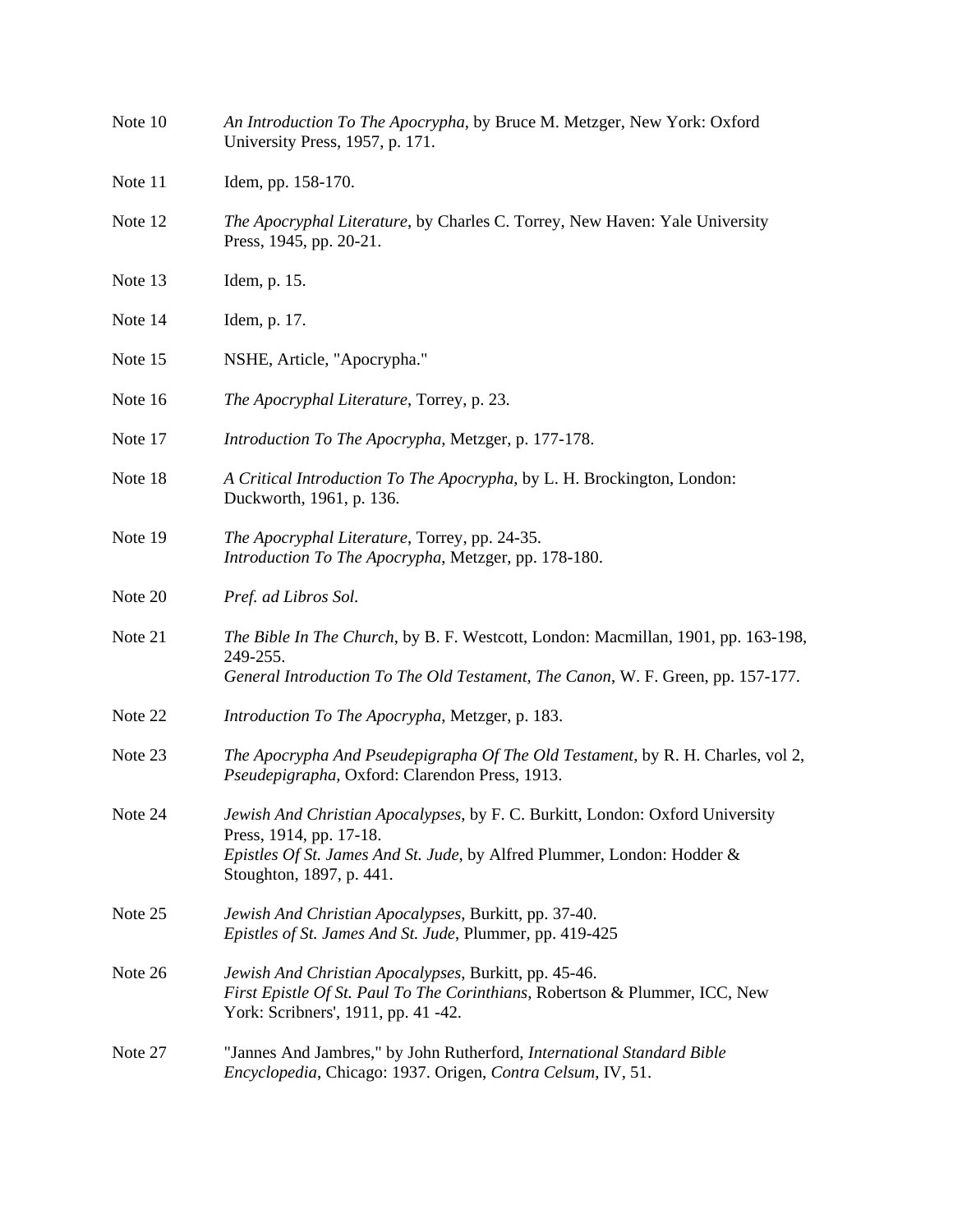| Note 28 | Our Bible And The Ancient Manuscripts, by F. G. Kenyon, London: Eyre &<br>Spottiswoode, 1898, p. 41.                                                                                                                                                                                                                                                                                                         |
|---------|--------------------------------------------------------------------------------------------------------------------------------------------------------------------------------------------------------------------------------------------------------------------------------------------------------------------------------------------------------------------------------------------------------------|
| Note 29 | Second Thoughts On The Dead Sea Scrolls, by F. F. Bruce, Grand Rapids:<br>Eerdman's, 1956, p. 21.                                                                                                                                                                                                                                                                                                            |
| Note 30 | Idem, pp 22-25.                                                                                                                                                                                                                                                                                                                                                                                              |
| Note 31 | Idem, pp. 38-42.                                                                                                                                                                                                                                                                                                                                                                                             |
| Note 32 | Idem, pp. 28-33.                                                                                                                                                                                                                                                                                                                                                                                             |
| Note 33 | Newsletter No. 11, American Schools of Oriental Research, Cambridge, Mass., June,<br>1972.                                                                                                                                                                                                                                                                                                                   |
| Note 34 | "Variant Readings in the Isaiah Manuscripts," by Millar Burrows, BASOR, October,<br>1948, p. 16.                                                                                                                                                                                                                                                                                                             |
| Note 35 | "New Light on Early Recensions of the Hebrew Bible," by W. F. Albright, BASOR,<br>December, 1955, p. 30.                                                                                                                                                                                                                                                                                                     |
| Note 36 | "The History of the Biblical Text in the Light of Discoveries in the Judean Desert"<br>by F. M. Cross, HTR, vol. 57 (1964) pp. 296-297.                                                                                                                                                                                                                                                                      |
| Note 37 | The Judean Scrolls, The Problem And A Solution, by G. R. Driver, Oxford:<br>Blackwell, 1965, pp. 3-6, 239-241, 371.                                                                                                                                                                                                                                                                                          |
| Note 38 | Creeds Of Christendom, Schaff, vol. 2, pp. 79-83.                                                                                                                                                                                                                                                                                                                                                            |
| Note 39 | Some of the best known English works on the history of the New Testament Canon<br>are as follows:<br>History Of The New Testament Canon, B. F. Westcott, London; Macmillan, 4th<br>edition, 1875.<br>Canon And Text Of The New Testament, C. R. Gregory, New York, Scribners' 1907.<br>Text And Canon Of The New Testament, A. Souter, London: Duckworth, 2nd edition<br>revised by C. S. C. Williams, 1954. |
| Note 40 | The Formation Of The New Testament, by E. J. Goodspeed, Chicago: University of<br>Chicago Press, 1926, pp. 28-29.                                                                                                                                                                                                                                                                                            |
| Note 41 | Adversus Praxean, 15.                                                                                                                                                                                                                                                                                                                                                                                        |
| Note 42 | Works. edited by A. Dyce, London: 1838, vol. 3, pp. 347-361.                                                                                                                                                                                                                                                                                                                                                 |
| Note 43 | Introduction To The New Testament, Zahn, vol. 2 p. 477.                                                                                                                                                                                                                                                                                                                                                      |
| Note 44 | The Infallible Word, Philadelphia: Presbyterian Guardian Pub. Co., 1946, p. 162.                                                                                                                                                                                                                                                                                                                             |
| Note 45 | The Westminster Assembly And Its Work, by B. B. Warfield, New York: Oxford<br>University Press, 1931 p. 239.                                                                                                                                                                                                                                                                                                 |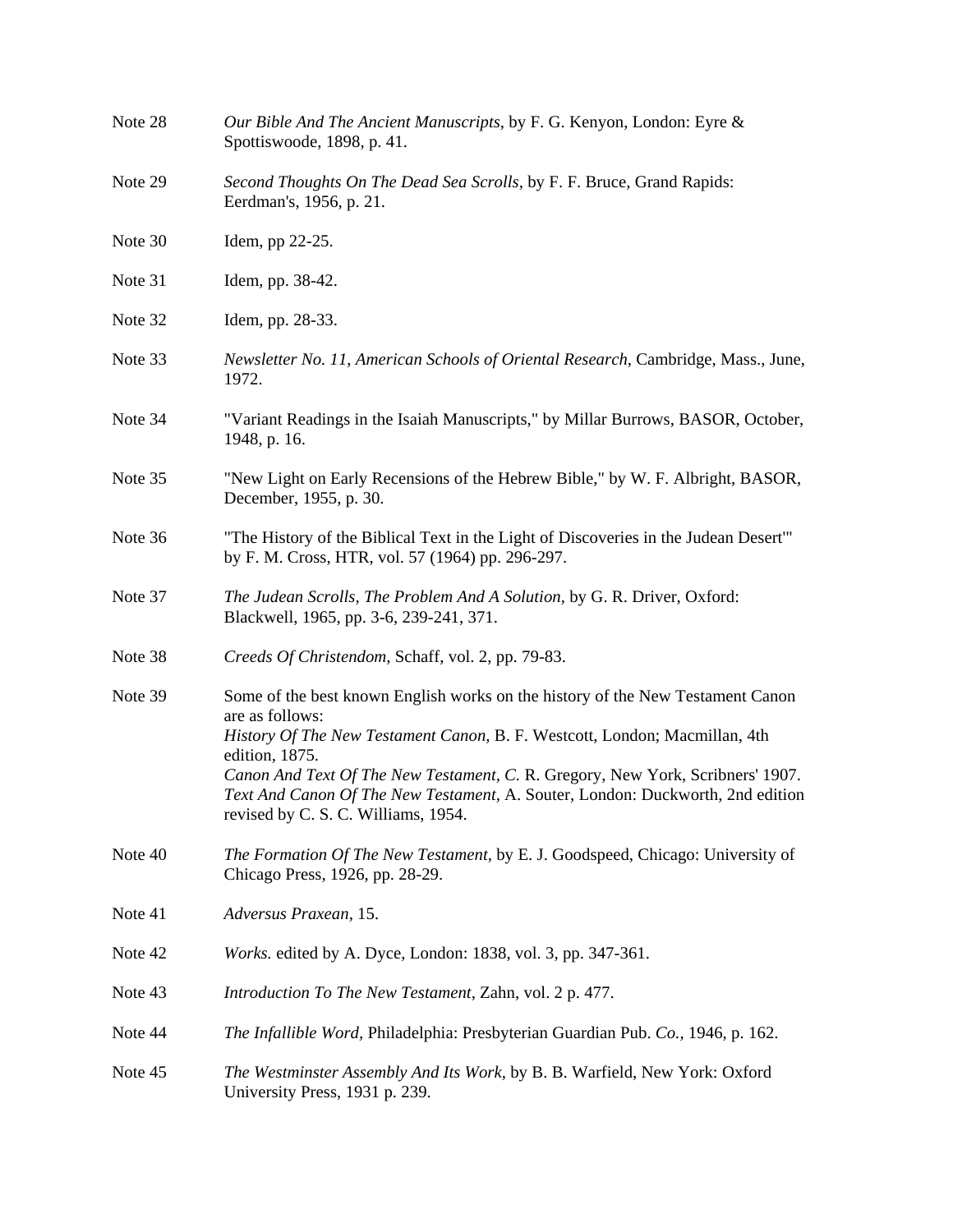Note 46 *Criticism Of The New Testament, St. Margaret's Lectures* 1902, by F. G. Kenyon, London: John Murray, 1903, pp. 31-32.

## CHAPTER FIVE

| Note 1  | "The Greek New Testament: Its Present and Future Editions," by Kurt Aland, JBL,<br>vol. 87 (1968).                   |
|---------|----------------------------------------------------------------------------------------------------------------------|
| Note 2  | The Text of The New Testament, by B. M. Metzger, New York: Oxford University<br>Press, 1964, 2nd edition 1968.       |
| Note 3  | Aland, JBL, vol. 87 (1968), p. 184.                                                                                  |
| Note 4  | Ibid.                                                                                                                |
| Note 5  | Ibid.                                                                                                                |
| Note 6  | Ibid.                                                                                                                |
| Note 7  | Ibid.                                                                                                                |
| Note 8  | <i>Introduction</i> (4th edition), vol. 2, p. 405.                                                                   |
| Note 9  | New Testament Manuscript Studies, edited by Parvis and Wikgren, Chicago:<br>University of Chicago Press, 1950, p. 6. |
| Note 10 | Ibid.                                                                                                                |
| Note 11 | NTS, vol. 12, January, 1966, pp. 176-185; vol. 16, January, 1970, pp. 163-177.                                       |
| Note 12 | An Introduction To Theology, by Cornelius Van Til, 1947.                                                             |
| Note 13 | Text Of The New Testament, Metzger, pp. 72-79.                                                                       |
| Note 14 | Euangelion Da-Mepharreshe, by F. C. Burkitt, Cambridge University Press, 1904,<br>vol. 2, p. 5.                      |
| Note 15 | E.g., Metzger, Text Of The New Testament, pp. 69-70.                                                                 |
| Note 16 | Idem, pp. 70-71.                                                                                                     |
| Note 17 | Idem, p. 69.                                                                                                         |
| Note 18 | Idem, pp. 79-81.                                                                                                     |
| Note 19 | Idem, pp. 81-84.                                                                                                     |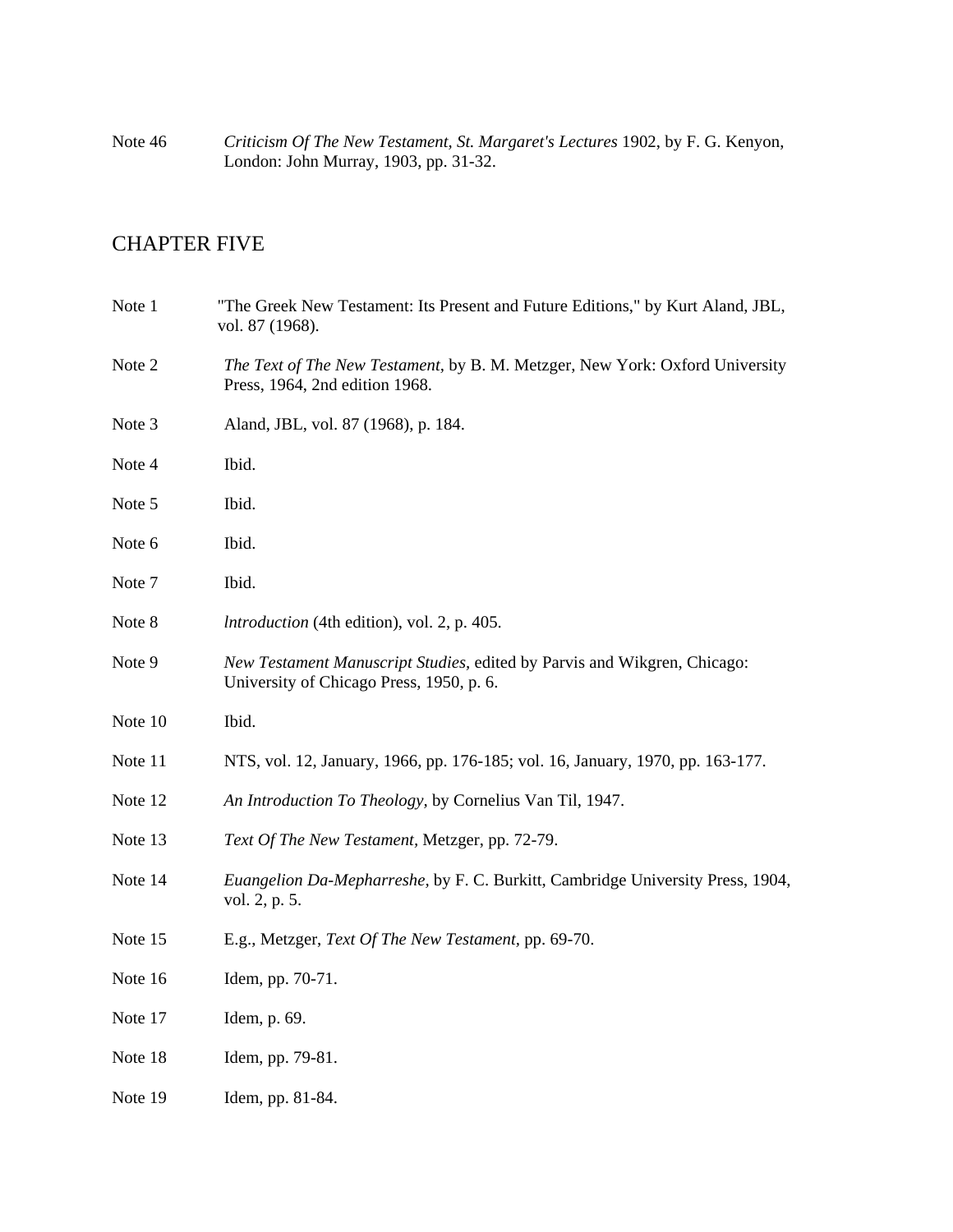| Note 20 | The Beginnings Of Christianity, by J. H. Ropes, London: Macmillan, 1926, vol. 3, p.<br>ccxli.                                          |
|---------|----------------------------------------------------------------------------------------------------------------------------------------|
| Note 21 | The Text And Canon Of The New Testament, by A. Souter, London: Duckworth,<br>1912, p. 124.                                             |
| Note 22 | N. T. In The Original Greek, vol. 2, p. 176.                                                                                           |
| Note 23 | "Luke 22:19b-20," by G. D. Kilpatrick, JTS, vol. 47 (1946), p. 54.                                                                     |
| Note 24 | "The Shorter Text of Luke 22:15-20," by Henry Chadwick, HTR, vol. 50 (1957), pp.<br>249-258.                                           |
| Note 25 | Alterations To The Text Of The Synoptic Gospels And Acts, by C. S. C. Williams,<br>Oxford: Blackwell, 1951, pp. 47-51.                 |
| Note 26 | N. T. In The Original Greek, vol. 2, appendix, p. 73.                                                                                  |
| Note 27 | Introduction To The New Testament, Zahn, vol. 3, p. 87.                                                                                |
| Note 28 | Four Gospels, Streeter, pp. 142-143.                                                                                                   |
| Note 29 | Alterations To The Text, etc., Williams, pp. 51-53.                                                                                    |
| Note 30 | "Neue Neutestamentliche Papyri II," by Kurt Aland, NTS, vol. 12 (1966), pp.<br>193-210.                                                |
| Note 31 | "The Biblical Text of Clement of Alexandria," by P. M. Barnard, TS, vol. v (1899),<br>pp. 1-64.                                        |
| Note 32 | "An Early Papyrus Fragment of the Gospel of Matthew in the Michigan Collection,"<br>by H. A. Sanders, HTR, vol. 19 (1926) pp. 215-224. |
| Note 33 | "A Papyrus Fragment of Acts in the Michigan Collection," by H. A. Sanders, HTR,<br>vol. 20 (1927), pp. 2-19.                           |
| Note 34 | Four Gospels, Streeter, p. 57.                                                                                                         |
| Note 35 | "The Caesarean Text in the Gospel of Mark," by Lake, Blake and New, HTR, vol. 21<br>$(1928)$ , p. 263f.                                |
| Note 36 | Chester Beatty Biblical Papyri, by F. G. Kenyon, London: Emery Walker, 1933,<br>Fascic. II, Gospels and Acts, pp. xi-xxi.              |
| Note 37 | Text Of The Greek Bible, Kenyon, pp. 207-210.                                                                                          |
| Note 38 | Codex B And Its Allies, by H. C. Hoskier, London: Quaritch, 1914, Part I, p. 278.                                                      |
| Note 39 | The Gospel According To Luke, by Alfred Plummer, 4th edition, New York:                                                                |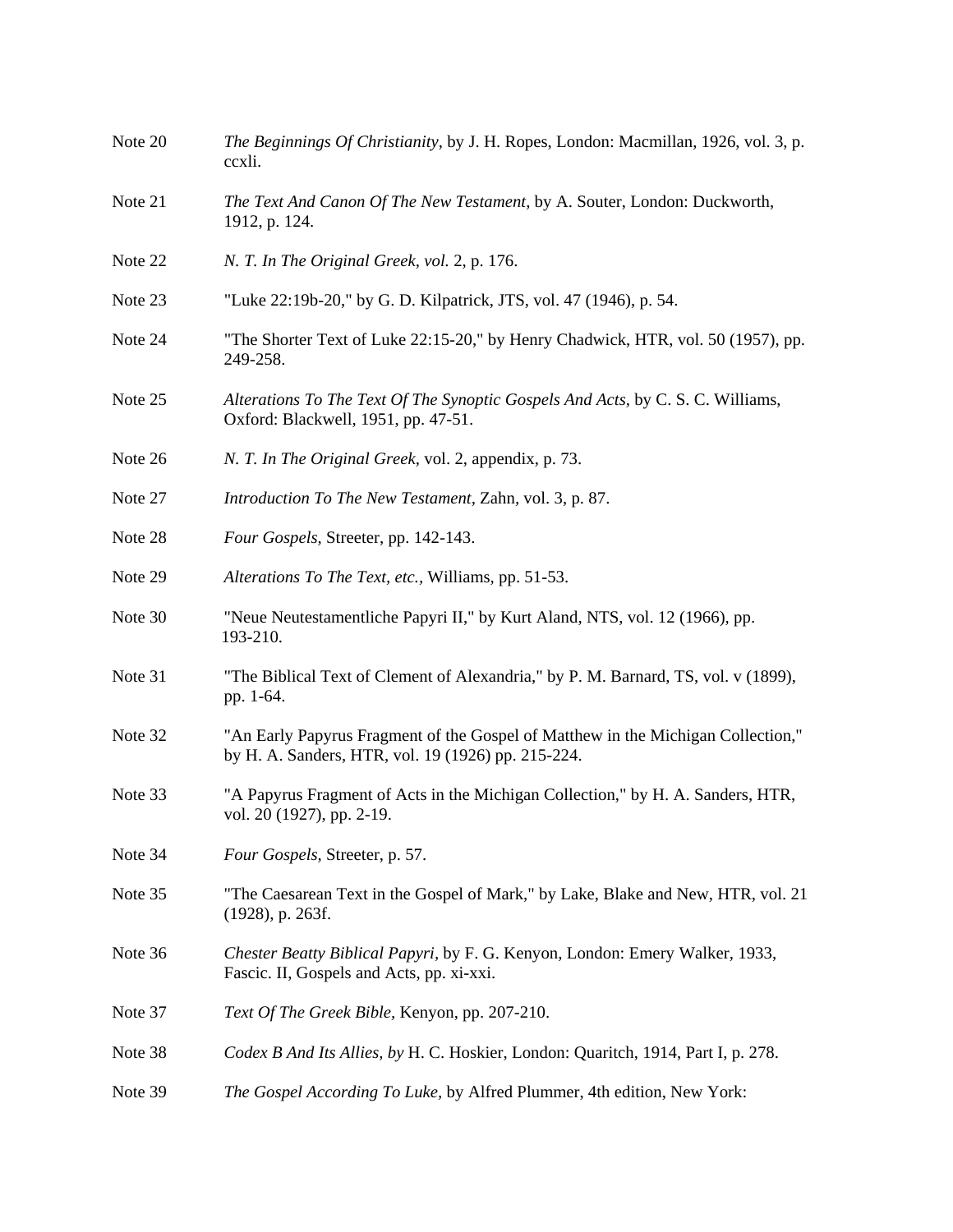Scribners', 1901, p. 537.

| Note 40 | The Gospel According To St. John, by B. F. Westcott, London: Murray, 1892, p. 159.                                                   |
|---------|--------------------------------------------------------------------------------------------------------------------------------------|
| Note 41 | Codex B And Its Allies, Hoskier, Part I, p. 7.                                                                                       |
| Note 42 | Text of The New Testament, Metzger, p. 42.                                                                                           |
| Note 43 | "Whose Name Was Neves," by K. Grobel, NTS, vol. 10 (1964), pp. 381-382.                                                              |
| Note 44 | Commentary On The Gospel of John, by F. Godet, trans. by Timothy Dwight, New<br>York: Funk & Wagnals, 1886, vol. 2, p. 83.           |
| Note 45 | Das Evangelium des Johannes, R. Bultmann, Goettingen: Vandenhoeck & Ruprecht,<br>1941, p. 236n.                                      |
| Note 46 | "Some Notable Readings of Papyrus Bodmer II," by J. Ramsey Michaels, The<br>Biblical Translator, London, vol. 8 (1957), pp. 153-154. |
| Note 47 | "Corrections of Papyrus Bodmer II," by G. D. Fee, JBL, vol. 84 (1965), p. 68.                                                        |
| Note 48 | NTS, vol. 3 (1957), p. 279.                                                                                                          |
| Note 49 | In a letter to the present writer.                                                                                                   |
| Note 50 | "Die Evangelienschrift der Chester Beatty Sammlung," ZNTW, xxii, 4, 1933.                                                            |
| Note 51 | NTS, vol. 10 (1963), p. 74.                                                                                                          |
| Note 52 | Idem, p. 73.                                                                                                                         |
| Note 53 | N. T. In The Original Greek, vol. 2, appendix, p. 67.                                                                                |
| Note 54 | Idem, p. 66.                                                                                                                         |
| Note 55 | Epiphanius, Berlin, Erster Band, p. 40.                                                                                              |
| Note 56 | Four Gospels, Streeter, p. 137.                                                                                                      |
| Note 57 | Alterations To The Text, etc., Williams, pp. 7-8.                                                                                    |
| Note 58 | Studien zur Geschichte des Neuen Testaments und der Alten Kirche, von Adolf von<br>Harnack, Berlin: De Gruyter, 1931, pp. 87-88.     |
| Note 59 | MPG, vol.7, cols. 957-1088.                                                                                                          |
| Note 60 | Tatians Diatessaron, von Erwin Preuschen, Heidelberg: Winters, 1926, p. 288.                                                         |
| Note 61 | MPG, vol. 7, col. 936.                                                                                                               |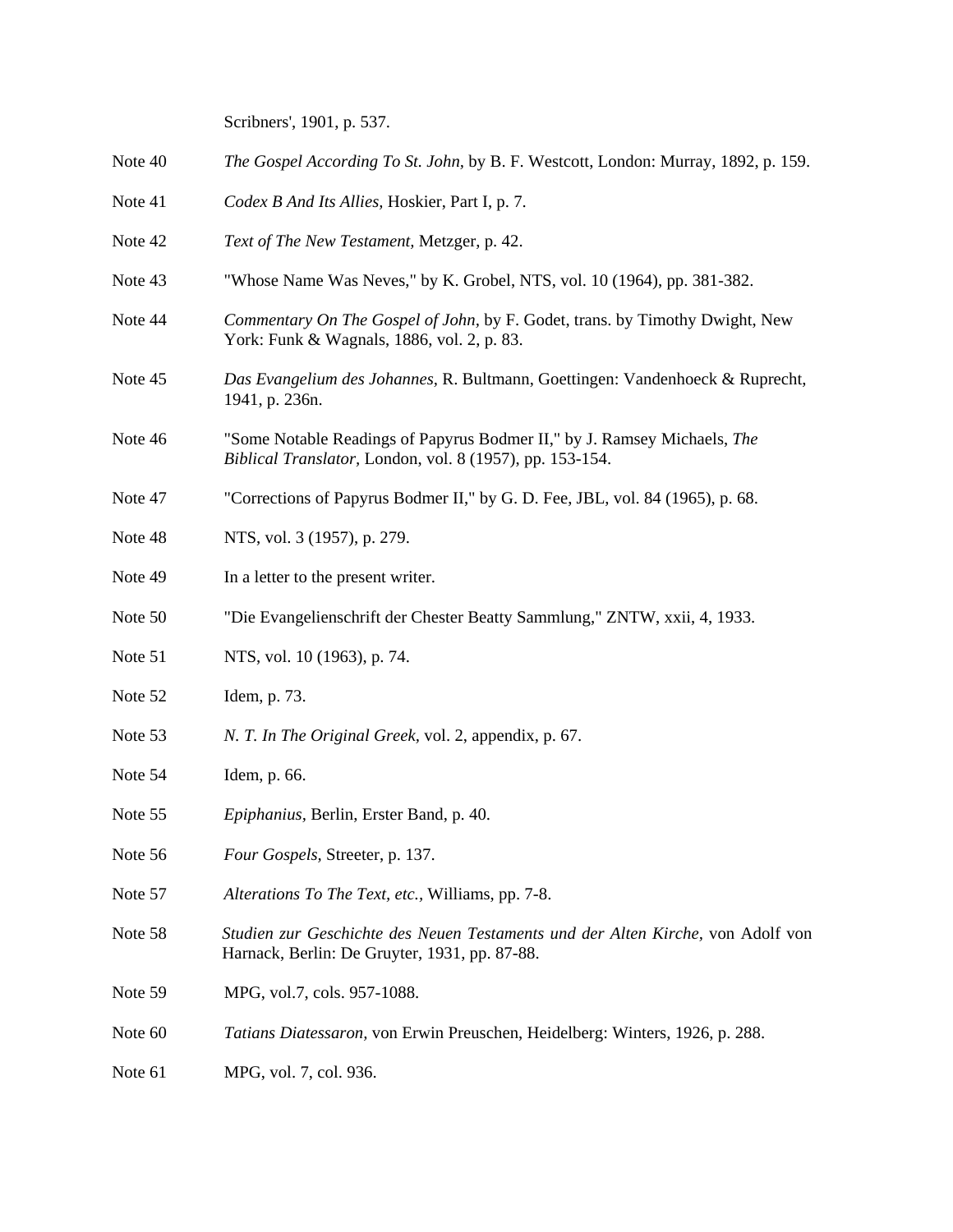| Note 62 | N. T. In The Original Greek, vol. 2, Appendix, p. 68.                                                                                                                                                    |
|---------|----------------------------------------------------------------------------------------------------------------------------------------------------------------------------------------------------------|
| Note 63 | NSHE, Article, "Barnabas."                                                                                                                                                                               |
| Note 64 | Studien zur Geschichte des Neuen Testaments, pp. 96-98.                                                                                                                                                  |
| Note 65 | Four Gospels, Streeter, p. 138.                                                                                                                                                                          |
| Note 66 | Alterations To The Text, etc., Williams, p. 9.                                                                                                                                                           |
| Note 67 | Marcion, Des Evangelium, von Fremden Gott, von Adolph von Harnack, Leipzig,<br>Hinrichs', 1921, p. 54.                                                                                                   |
| Note 68 | The Causes Of The Corruption Of The Traditional Text Of The Holy Gospels, by J.<br>W. Burgon and E. Miller, London: Bell, 1896, pp. 215-218.                                                             |
| Note 69 | "The Excerpta ex Theodoto of Clement of Alexandria," edited with translation by R.<br>P. Casey, Studies And Documents I, London: Christophers, 1934, p. 45.                                              |
| Note 70 | Rechtglaubigheit Und Ketzerei Im Altesten Christentum, von Walter Bauer,<br>Tuebingen: Mohr, 1934, pp. 49, 63.                                                                                           |
| Note 71 | Newly Discouered Gnostic Writings, by W. C. van Unnik, trans. from Dutch (1958),<br>London: SCM Press, 1960, p. 44.                                                                                      |
| Note 72 | The Gospel According To Thomas, Guillaumont et al., New York: Harper, 1959, pp.<br>23, 31, 33, 55.<br>Euangelium Veritatis, edited by Malinine, Puech, Quispel, Zurich: Rascher Verlag,<br>1956, p. 106. |
| Note 73 | The Text Of The New Testament, by K. Lake, 6th edition, London: Rivingtons, 1928,<br>p. 76.                                                                                                              |

## CHAPTER SIX

| Note 1 | Encyclopaedie der Heilige Godgeleerdheid, door Dr. A. Kuyper, Amsterdam:<br>Wormser, 1894, Deel Drie, p. 73. |
|--------|--------------------------------------------------------------------------------------------------------------|
| Note 2 | <i>Christliche Dogmatik</i> , von D. Franz Pieper, St. Louis: Concordia, 1924, Erster Band,<br>p. 290.       |
| Note 3 | <i>The Revision Revised,, by John W. Burgon, London: Murray, 1883, pp. 334-335.</i>                          |
| Note 4 | An Account Of The Printed Text Of The New Testament, by S. P. Tregelles, London:<br>Bagster, 1854, p. 133.   |
| Note 5 | MPG, vol. 6, col. 712.                                                                                       |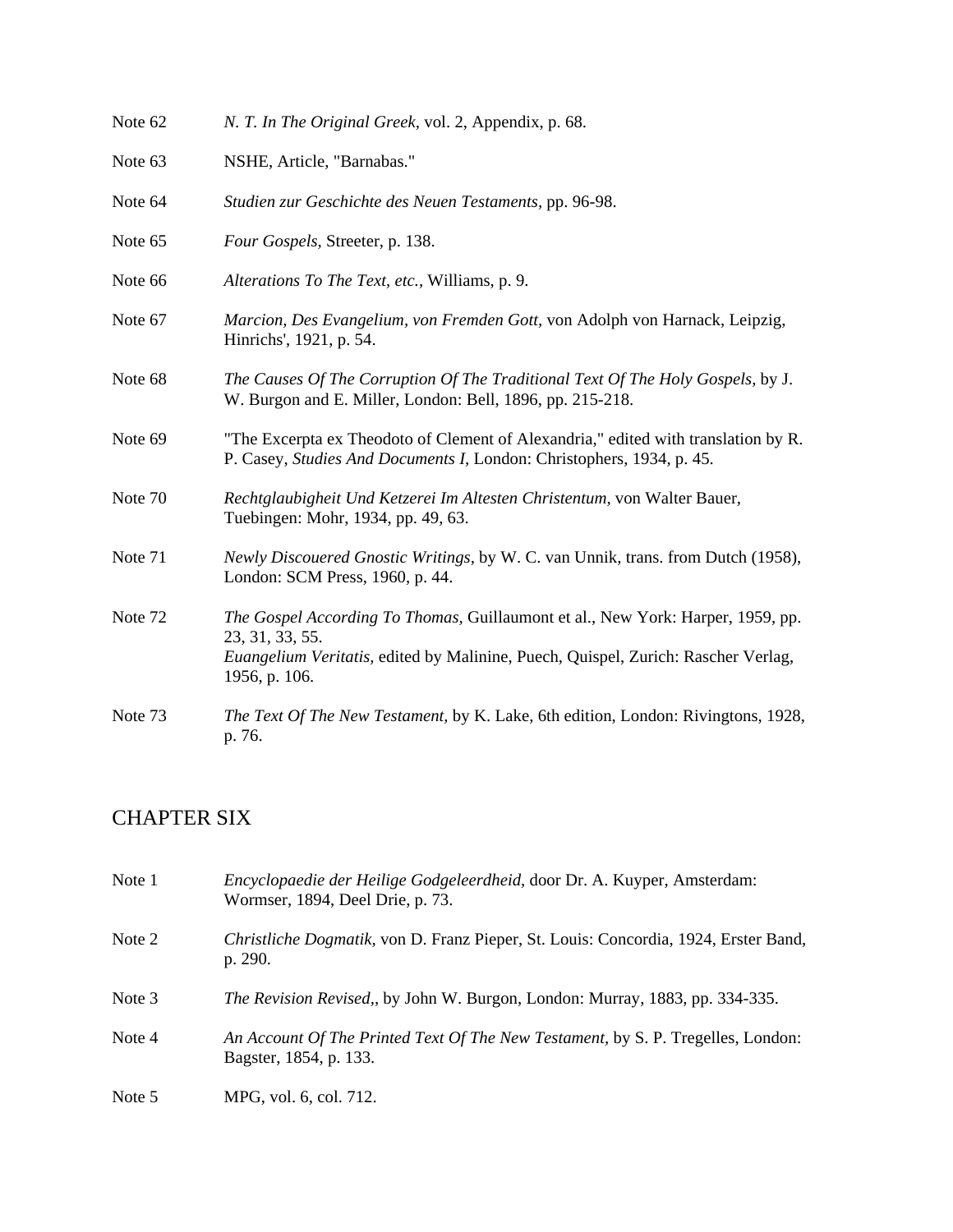| Note 6  | MPG, vol. 7, col. 653.                                                                                                                                 |
|---------|--------------------------------------------------------------------------------------------------------------------------------------------------------|
| Note 7  | S. Hippolyti Refutationis Omnium Haeresium, Goettingen, 1859, p. 42.                                                                                   |
| Note 8  | Gospel According To Matthew, W. C. Allen, ICC, Scribners', 1907, p. 208.                                                                               |
| Note 9  | The Originality of St. Matthew, B. C. Butler, p. 133.                                                                                                  |
| Note 10 | "Codex Bezae," TS, vol. 2 (1891), p. 229.                                                                                                              |
| Note 11 | Valentinus, MPG, vol. 8, col.1057 (ap. Clem. Alex.).<br>Heracleon, Orig., De LaRue, vol. 4, p. 139.<br>Ptolemaeus, Berlin, Epiphanius, vol. 1, p. 456. |
| Note 12 | Berlin, Origenes Werke, vol. 10, pp. 385-388.                                                                                                          |
| Note 13 | Commentary On The Gospel Of John, (Eng. trans.), Edinburgh, 1871, vol. 1, p. 263.                                                                      |
| Note 14 | Historisch-Kritische Einleitung, Leipzig, 1875, p. 782.                                                                                                |
| Note 15 | Theologische Zeitschrift aus der Schweiz, vol. 4 (1893), p. 97.                                                                                        |
| Note 16 | MPL, vol. 1, colt 314. Also, Vienna, Pars I, 1890, p. 205.                                                                                             |
| Note 17 | MPG, vol. 39, cols. 708, 712.                                                                                                                          |
| Note 18 | MPG, vol. 59, col. 204.                                                                                                                                |
| Note 19 | Tatians Diatessaron, Preuschen, p. 131.                                                                                                                |
| Note 20 | Einleitung, p. 782.                                                                                                                                    |
| Note 21 | T Z aus der Schweiz, vol. 4, p. 97.                                                                                                                    |
| Note 22 | MPL, vol. 2, col. 677.                                                                                                                                 |
| Note 23 | Used in regard to the Sinaitic Syriac, Contemporary Review November, 1894.                                                                             |
| Note 24 | Evangelium Secundum Matthaeum, Oxford, 1940.                                                                                                           |
| Note 25 | Didascalia et Constitutiones Apostolorum, F. X. Funk, Paderborn, 1905, vol. 1, pp.<br>213, 410.                                                        |
| Note 26 | MPG, vol. 51 col. 48; vol. 57-58, cols. 282, 301.                                                                                                      |
| Note 27 | MPG, vol. 78 col. 1076.                                                                                                                                |
| Note 28 | Prophezei, W. Michaelis, Zurich: Zwingli-Verlag, 1948, p. 331.                                                                                         |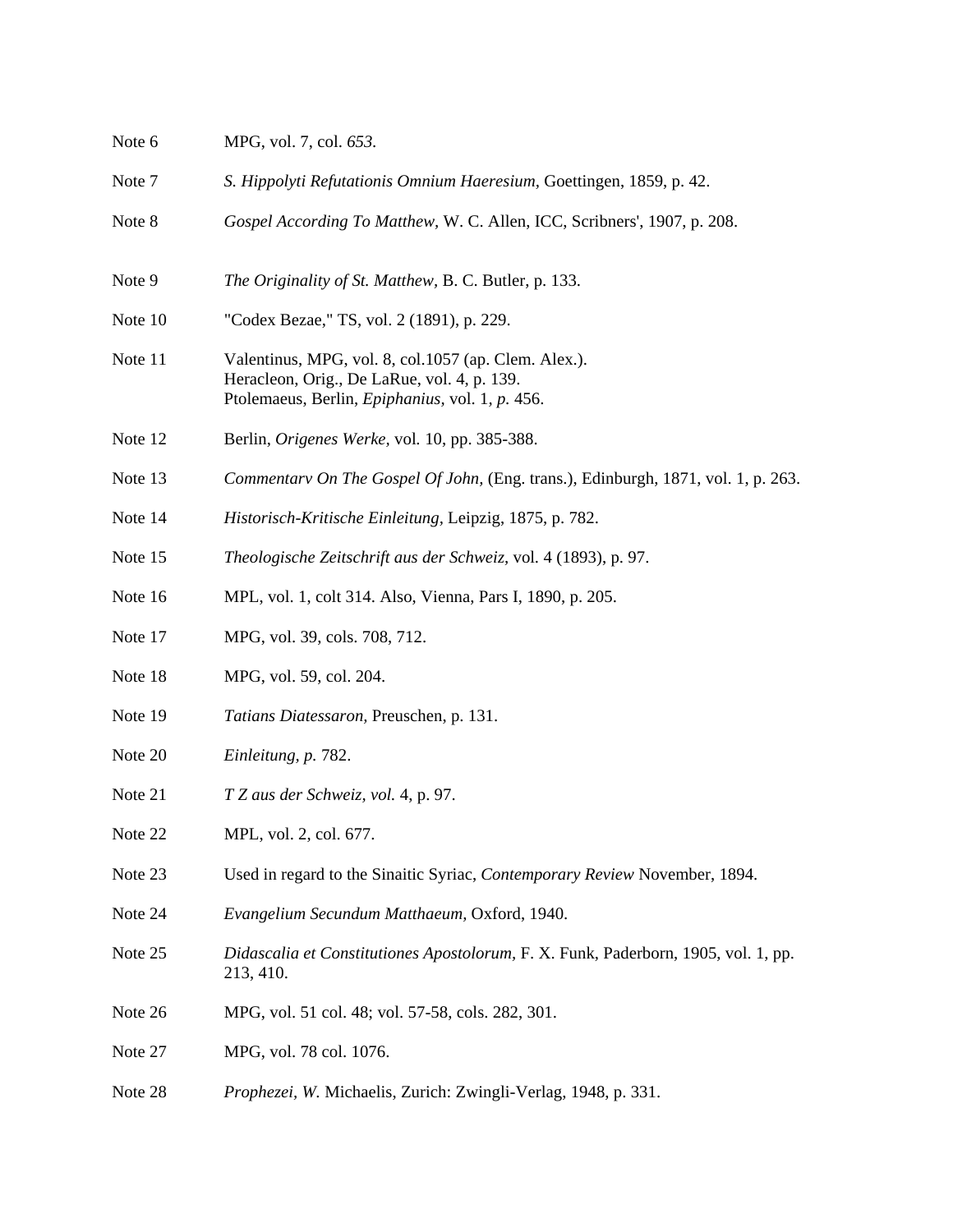| Note 29 | N. T. In The Original Greek, vol. 2, Appendix, p. 9.                                                                                                           |
|---------|----------------------------------------------------------------------------------------------------------------------------------------------------------------|
| Note 30 | LCL, Apostolic Fathers, vol. 1, p. 320.                                                                                                                        |
| Note 31 | The Greek Liturgies, London: 1884, pp. 85, 93, 97, 135, 167, 200, 308-309.                                                                                     |
| Note 32 | Vienna, vol. xxxii, pp. 359-360.                                                                                                                               |
| Note 33 | Vienna vol. xxxxi, p. 387.                                                                                                                                     |
| Note 34 | S. S. Patrum J. B. Cotelerius, Antwerp, 1698, vol. i, p. 235.                                                                                                  |
| Note 35 | MPL, vol. 23, col. 579.                                                                                                                                        |
| Note 36 | Didascalia Apostolorum, trans. by R. Hugh Connolly, Oxford: Clarendon Press,<br>1929, p. 76.<br>Funk, Didascalia et Constitutiones Apostolorum, vol. 1, p. 92. |
| Note 37 | Tischendorf, N. T. Graece, vol. 1, p. 829.                                                                                                                     |
| Note 38 | Didascalia Apost., p. li.                                                                                                                                      |
| Note 39 | LCL, Ecclesiastical History, Eusebius, vol. 1, p. 298.                                                                                                         |
| Note 40 | Idem, vol. 1, p. 296.                                                                                                                                          |
| Note 41 | MPL, vol. 13, col. 1077.                                                                                                                                       |
| Note 42 | Vienna, vol. iii, p. 638.                                                                                                                                      |
| Note 43 | Einleitung, p. 782.                                                                                                                                            |
| Note 44 | T Z aus der Schweiz, vol. 4, p. 98.                                                                                                                            |
| Note 45 | "Codex Bezae," TS, vol. 2 (1891), p. 195.                                                                                                                      |
| Note 46 | N. T. In The Original Greek, vol. 2, Appendix, p. 82.                                                                                                          |
| Note 47 | Idem, p. 86.                                                                                                                                                   |
| Note 48 | "Codex Bezae," TS, vol. 2 (1891), p. 195.                                                                                                                      |
| Note 49 | What Is The Best New Testament? By E. C. Colwell, Chicago, The University of<br>Chicago Press, Copyright 1952 by the University of Chicago, p. 82.             |
| Note 50 | Die Schriften des Neuen Testaments, von Soden, Goettingen: Vandenhoeck &<br>Ruprecht, 1. Teil, 1. Abt., p. 486.                                                |
| Note 51 | Text Of The New Testament, Metzger, p. 224.                                                                                                                    |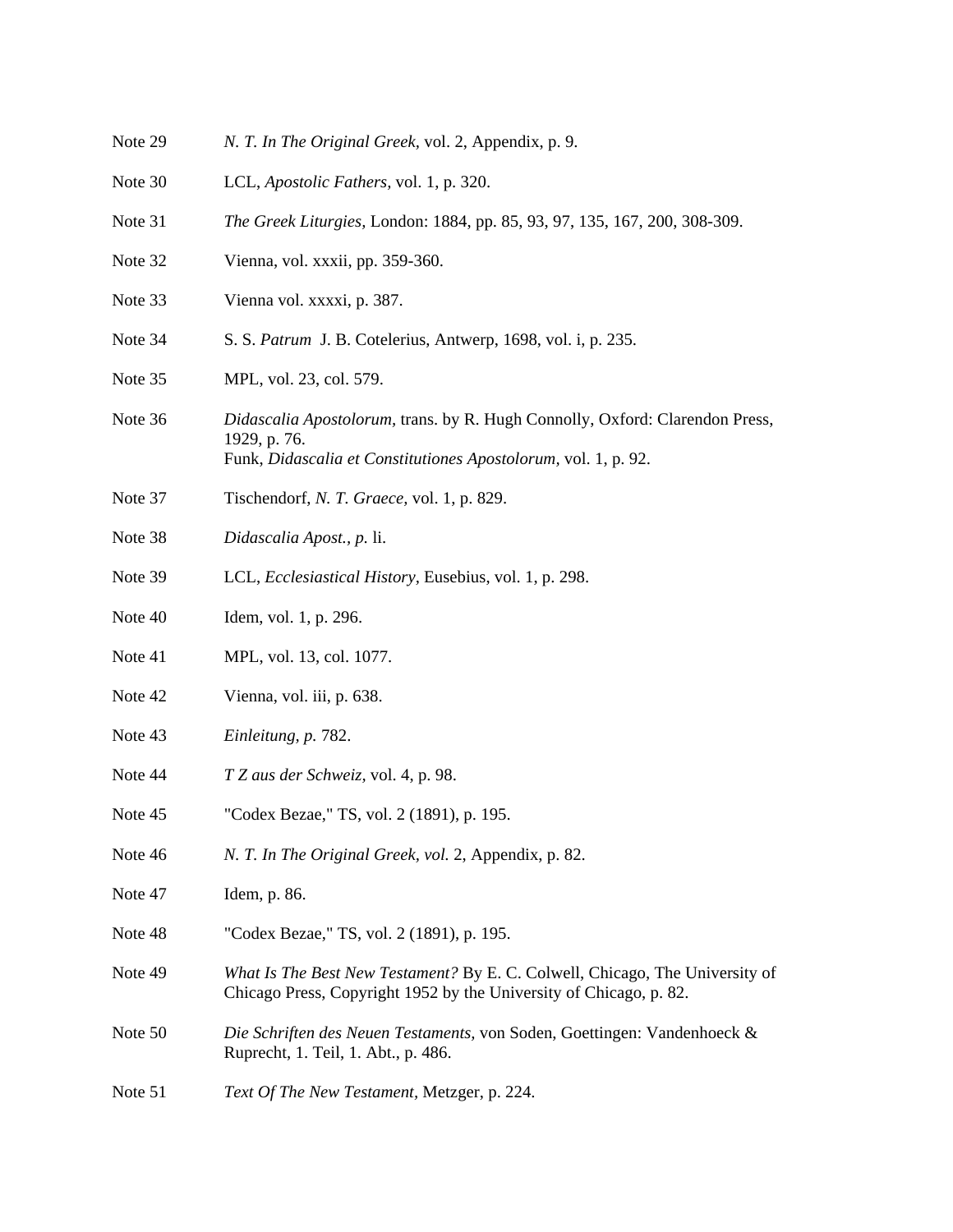| Note 52 | Die Schriften des Neuen Testaments, 1. Teil, 1 Abt. p. .500.                                                                                                        |
|---------|---------------------------------------------------------------------------------------------------------------------------------------------------------------------|
| Note 53 | The Causes Of The Corruption Of The Traditional Text, Burgon, p. 250.                                                                                               |
| Note 54 | Text Of The New Testament, Metzger, p. 223.                                                                                                                         |
| Note 55 | The Causes Of The Corruption Of The Traditional Text, p. 257.                                                                                                       |
| Note 56 | Idem, pp. 259-260.                                                                                                                                                  |
| Note 57 | What Is The Best New Testament?, p. 81.                                                                                                                             |
| Note 58 | T. Z. aus der Schweiz, p. 98.                                                                                                                                       |
| Note 59 | The Causes Of The Corruption Of The Traditional Text, p. 241.                                                                                                       |
| Note 60 | Idem, pp. 237-238.                                                                                                                                                  |
| Note 61 | The Last Twelve Verses Of The Gospel According To St. Mark, by John W. Burgon,<br>Oxford and London: Parker, 1871. Reprint, The Sovereign Grace Book<br>Club, 1959. |
| Note 62 | "The Conclusion of the Gospel According to S. Mark," by J. M. Creed, JTS,<br>vol. 31 (1930), pp. 80-85.                                                             |
| Note 63 | The Gospel Message Of S. Mark, by R. H. Lightfoot, Oxford: Clarendon Press,<br>1950, pp. 80-85.                                                                     |
| Note 64 | JTS. vol. 31 (1930), p. 180.                                                                                                                                        |
| Note 65 | Galilaea und Jerusalem, E. Lohmeyer, Goettingen: Vandenhoeck & Ruprecht, 1936,<br>p. 77.                                                                            |
| Note 66 | Locality And Doctrine In The Gospels, by R. H. Lightfoot, New York: Harper, 1937,<br>p. 77.                                                                         |
| Note 67 | The Gospel Of Mark, by Curtis Beach, New York: Harper. 1959, p. 118.                                                                                                |
| Note 68 | "The Ending of St. Mark's Gospel," by W. L. Knox, HTR, vol. 35 (1942), p. 22.                                                                                       |
| Note 69 | The Four Gospels, Streeter, p. 344.                                                                                                                                 |
| Note 70 | G. A. Juelicher, An Introduction To The New Testament, trans. by J. P. Ward, New<br>York: Putnam's 1904, p. 328.                                                    |
| Note 71 | Alterations To The Text, etc., p. 45.                                                                                                                               |
| Note 72 | JTS, vol. 31 (1930), p. 176.                                                                                                                                        |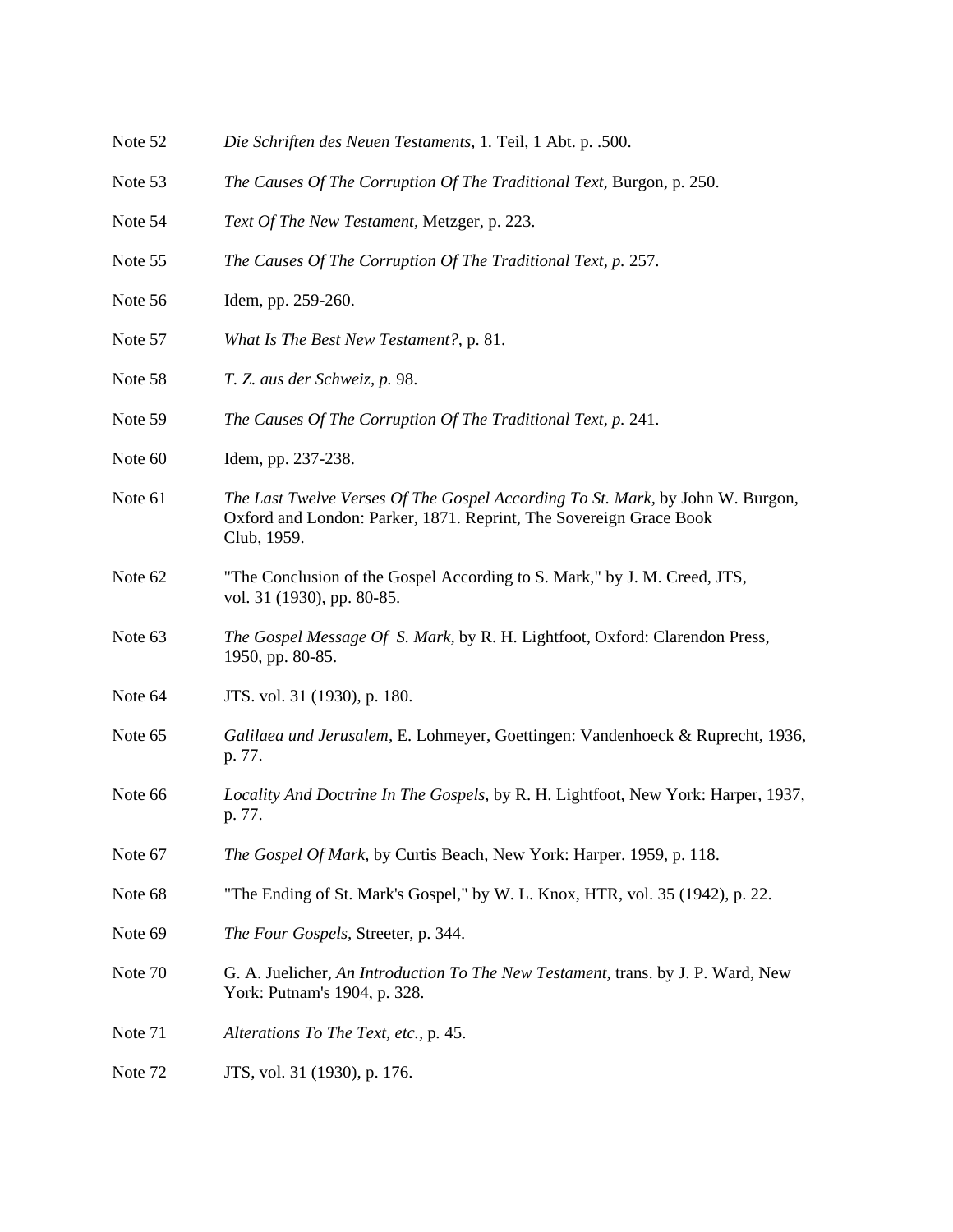- Note 73 MPG, vol. 6, col. 397.
- Note 74 *Tatians Diatessaron,* Preuschen, p. 239.
- Note 75 MPG, vol. 7, col. 879.
- Note 76 Funk, *Didascalia, etc.,* vol. i, p. 460, vol. ii, p. 72.
- Note 77 *The Journal Of Religion,* vol. 17 (1937), p. 50.
- Note 78 JTS, n. s. vol. 2 (1951), p. 57.
- Note 79 *Last Twelve Verses Of Mark,* Burgon, pp. 44-46, 265-266. Reprint, pp. 345-346.
- Note 80 Idem, pp. 239-240; Reprint, 319-320.
- Note 81 *Text Of The New Testament,* Metzger, p. 227.
- Note 82 *Account Of The Printed Text,* Tregelles, p. 256.
- Note 83 *Last Twelve Verses Of Mark, pp.* 142-190. Reprint, pp. 222-270.
- Note 84 *N. T. In The Original Greek,* vol. 2, Appendix, p. 51.
- Note 85 *Four Gospels, pp.* 350-351.
- Note 86 *Last Twelve Verses Of Mark,* pp. 232-235, Reprint, pp. 312-315.
- Note 87 Idem, p. 237. Reprint, p. 317.
- Note 88 Idem, p. 240. Reprint, 320.
- Note 89 Idem, p. 227. Reprint p. 307.
- Note 90 Idem, p. 235-236. Reprint, p. 315-316.
- Note 91 *N. T. In The Original Greek,* vol. 2, Appendix, p. 32.
- Note 92 *The Apocryphal New Testament, by M.* R. James, Oxford: Clarendon Press, 1926, p. 90.
- Note 93 Idem, p. 91.
- Note 94 Idem, p. 92.
- Note 95 Souter, 1947,
- Note 96 MPG, vol. 7, Adv. Haer. III, 11, 7.
- Note 97 Legg, 1940.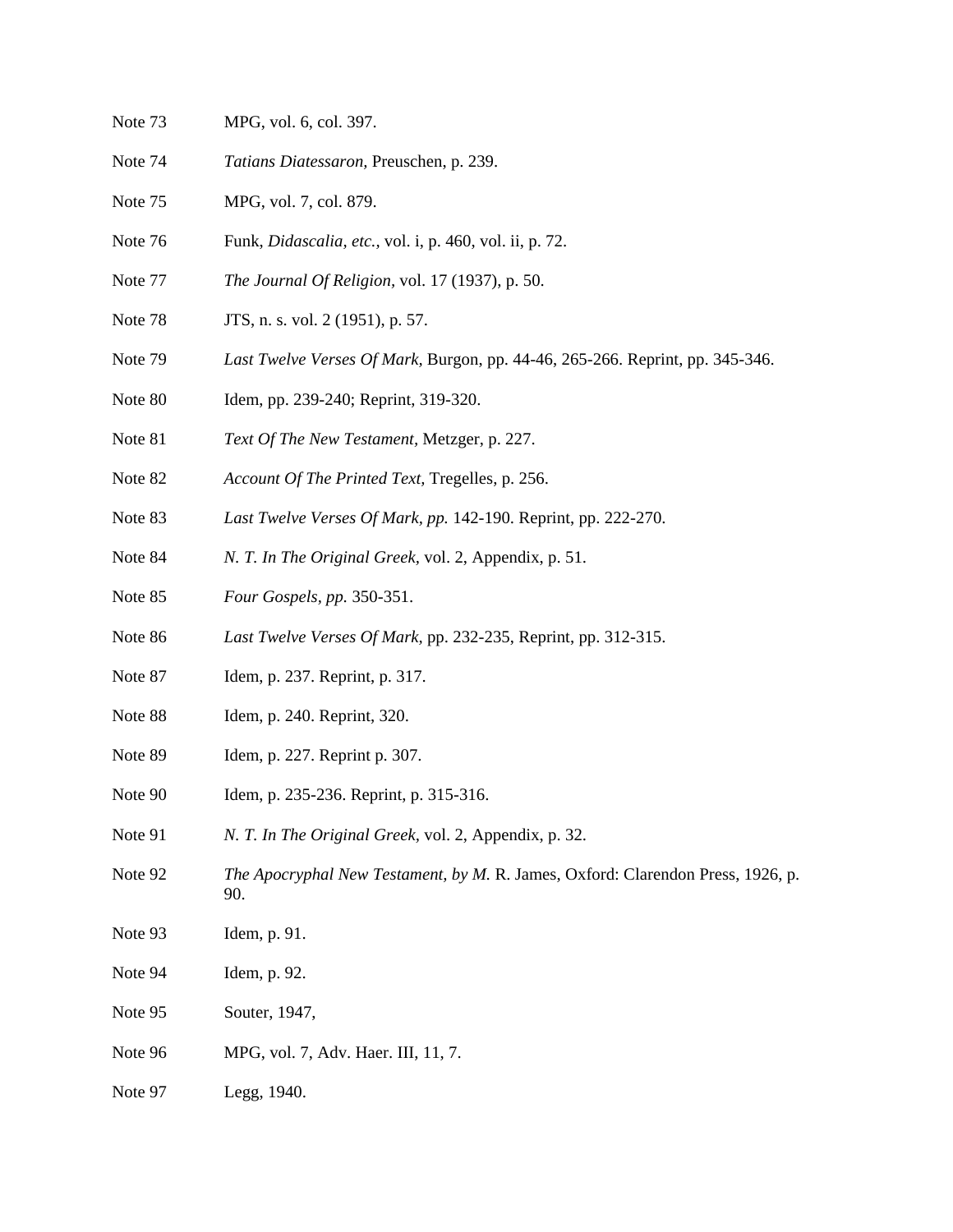Note 98 MPL, vol. 23, col. 576, (Dialogus contra Pelagianos).

Note 99 Souter, 1947.

## CHAPTER SEVEN

| Note 1  | The Washington Manuscript Of The Four Gospels, by H. C. Sanders, New York:<br>Macmillan, 1912.                                                                                                                                                                                                                                                                                |
|---------|-------------------------------------------------------------------------------------------------------------------------------------------------------------------------------------------------------------------------------------------------------------------------------------------------------------------------------------------------------------------------------|
| Note 2  | Idem., p. 41.                                                                                                                                                                                                                                                                                                                                                                 |
| Note 3  | Idem, p. 134.                                                                                                                                                                                                                                                                                                                                                                 |
| Note 4  | Idem, p. 3-4.                                                                                                                                                                                                                                                                                                                                                                 |
| Note 5  | The Text Of The Epistles, G. Zuntz, London: Oxford University Press, 1953, p. 55.                                                                                                                                                                                                                                                                                             |
| Note 6  | JTS, n.s., vol. 11 (1960), p. 381.                                                                                                                                                                                                                                                                                                                                            |
| Note 7  | "Lucian and the Lucianic Recension , of the Greek Bible," by B. M. Metzger, NTS,<br>vol. 8, (1962), pp. 202-203.                                                                                                                                                                                                                                                              |
| Note 8  | <i>The Traditional Text Of The Holy Gospels, Burgon and Miller, London: Bell &amp; sons</i><br>1896, Appendix II,<br>"Vinegar," pp. 254-255.                                                                                                                                                                                                                                  |
| Note 9  | Berlin, Origenes Werke, vol. 2, pp. 164-165.                                                                                                                                                                                                                                                                                                                                  |
| Note 10 | Evangelion Da-Mepharreshe, vol. 2, p. 5.                                                                                                                                                                                                                                                                                                                                      |
| Note 11 | Investigations into the Text of the New Testament used by Rabbula of Edessa,<br>Pinneberg, 1947.<br>Researches on the Circulation of the Peshitto in the Middle of the Fifth Century,<br>Pinneberg, 1948.<br>Neue Angeben Ueber, die Textgeschicht-Zustande in Edessa in den Jahren ca.<br>326-340, Stockholm, 1951.<br>Early Versions of the New Testament. Stockholm, 1954. |
| Note 12 | Evangelion Da-Mepharreshe, vol. 2, p. 225.<br>Streeter, Four Gospels, p. 115.                                                                                                                                                                                                                                                                                                 |
| Note 13 | Handbook To The Textual Criticism Of The New Testament, by F. G. Kenyon,<br>London: Macmillan, 1912, p. 240.                                                                                                                                                                                                                                                                  |
| Note 14 | N. T. In The Original Greek, vol 2, pp. 363-376.                                                                                                                                                                                                                                                                                                                              |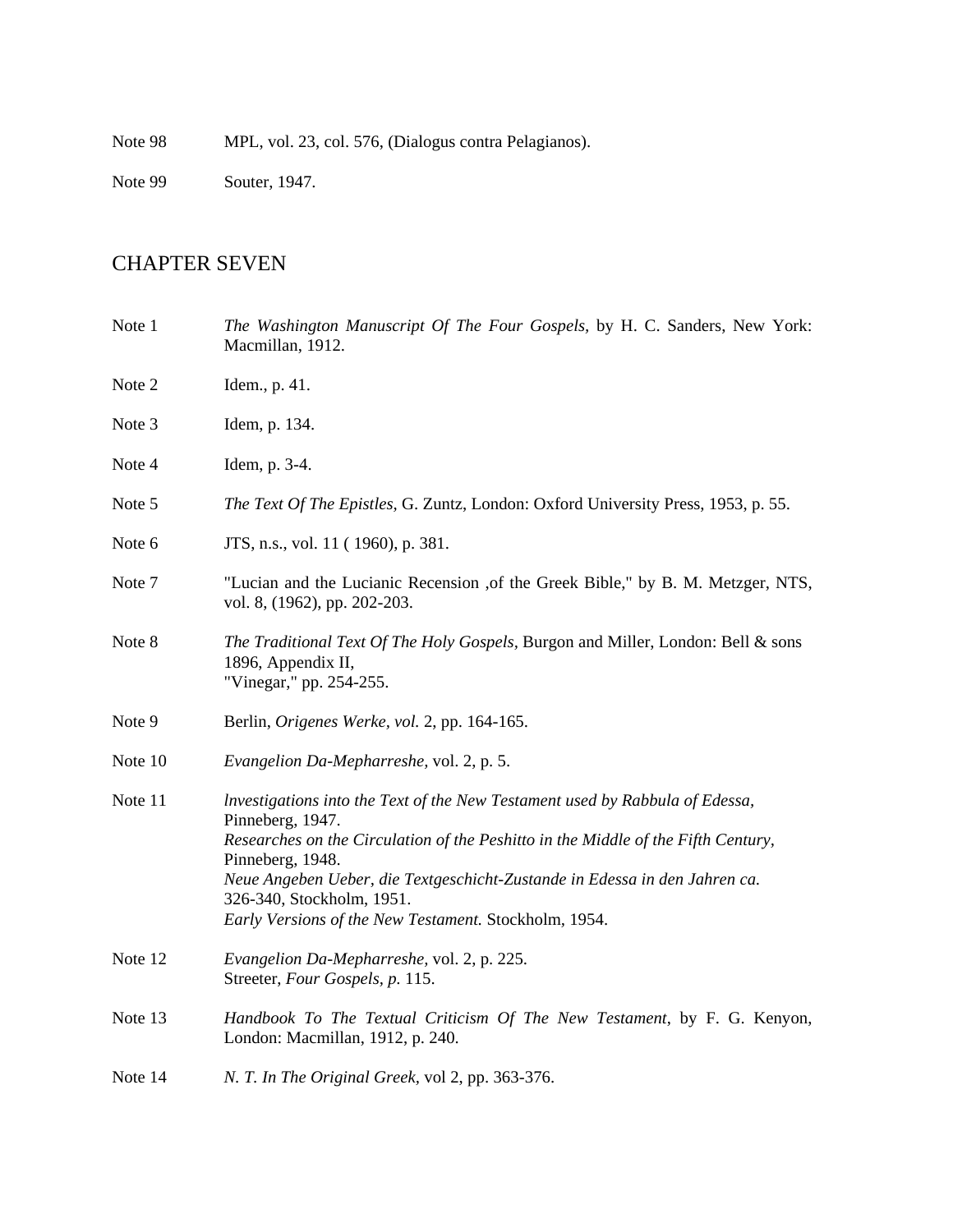- Note 15 *The Revision Revised, p. 262, note.*
- Note 16 *Handbook, p.* 302.
- Note 17 TU, vol. 11 (1894), pp. 97-101.
- Note 18 *N. T. In The Original Greek,* vol. 2, Appendix, pp. 21-22.
- Note 19 *An Atlas Of Textual Criticism,* by E. A. Hutton, Cambridge: Cambridge University Press, 1911, p. 58.
- Note 20 *The Text Of The New Testament,* Metzger, pp. 16-17.
- Note 21 *N. T. In The Original Greek,* vol. 2, p. 117.
- Note 22 Idem, pp. 133-134.
- Note 23 Idem, p. 142.
- Note 24 Idem, p. 143.
- Note 25 *Handbook*, p*.* 302.
- Note 26 "Chrysostom's Text of the Gospel of Mark," by J. Geerlings and S. New, HTR, vol. 24 (1931), pp. 138-149.
- Note 27 "The Matthean Text of Chrysostom in his Homilies on Matthew," by C. D. Dicks, JBL, vol. 67 (1948), pp. 365-376.
- Note 28 JTS, vol. 7 (1956), pp. 42-55, 193-198; vol. 9 (1958), pp. 278-291.
- Note 29 *Studies In The Lectionary Text,* Chicago: University of Chicago Press; Vol. 1, 1933; Vol. 2, No. 3, 1944; Vol. 2, No. 4, 1958; Vol. 3, No. 1, 1958.
- Note 30 "The Text of the Gospels in Photius," by J. N. Birdsall, JTS, n.s., vol. 7 (1956), p. 42.
- Note 31 "The Complex Character of the Late Byzantine Text of the Gospels," by E. C. Colwell, JBL, vol. 54 (1935), p. 212.
- Note 32 Die Schriften des Neuen Testament, 1. Teil, 2. Abt., pp, 707-893.
- Note 33 Idem, p. 712.
- Note 34 "Caesarean Text of the Gospel of Mark," HTR, vol. 21 (1928), pp. 339ff.
- Note 35 Idem, pp. 341-342.
- Note 36 "The Byzantine Text of the Gospels," by K. and S. Lake, *Memorial Lagrange,* Paris,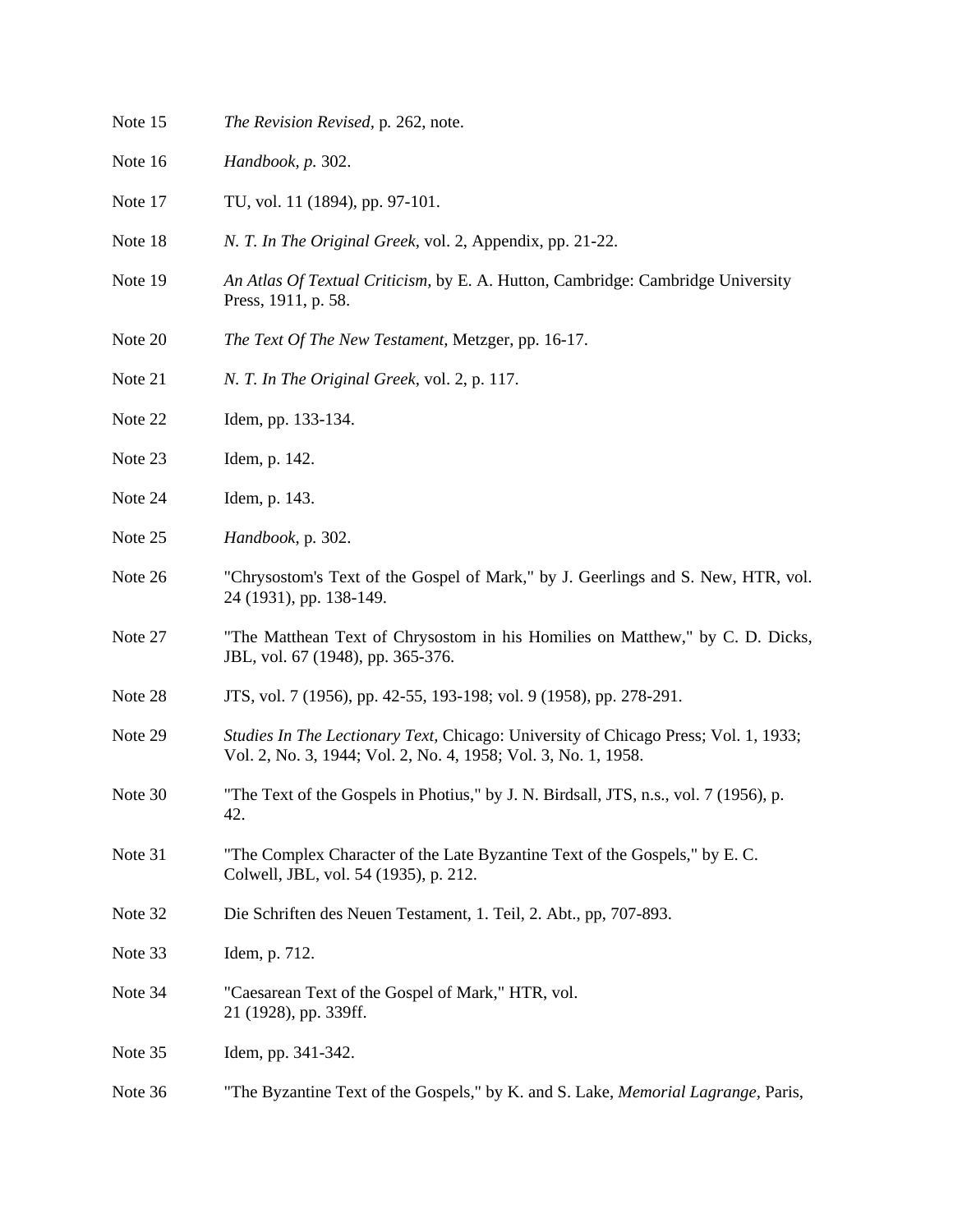Gabaldi, 1940, p. 256.

Note 37 **HTR**, vol.21 (1928), p.341.

- Note 38 "The Significance of the Papyri for Progress in New Testament Research," by Kurt Aland, *The Bible in Modern Scholarship,* Nashville: Abingdon Press, 1965, pp.342-45.
- Note 39 JTS, n.s., vol. 7 (1956), p. 43.
- Note 40 **NTS**, vol. 10 (1963), pp. 73-74.
- Note 41 **HTR**, vol. 21 (1928), pp. 345-346.
- Note 42 Ibid.
- Note 43 See Note 29.
- Note 44 See Note 28.
- Note 45 See Notes 10 and 11.
- Note 46 *N. T. In The Original Greek,* vol. 2, p. 152.
- Note 47 *The Text Of The Greek Bible,* Kenyon, pp. 216-218.
- Note 48 B. B. Warfield, *Studies In Tertullian And Augustine.* New York: Oxford University Press, 1930.
- Note 49 M. R. Vincent, A *History of Textual Criticism,* New York: Macmillan, 1899, p.79.
- Note 50 A. Souter, *The Text and Canon of the New Testament,* London: Duckworth, 1912, p. 117.

## CHAPTER EIGHT

- Note 1 *Works,* edited by A. Dyce, London: 1838, vol. 3, pp. 347-361.
- Note 2 De La Rue, vol. 1 p. 16.
- Note 3 *Erasmus*, T. A. Dorey, London: Kegan Paul, 1970. *Erasmus of Christendom,* by Roland H. Bainton, New York: Scribner's, 1969. *Principles and Problems of Translation,* by W. Schwarz, Cambridge: University Press, 1955, pp. 92-166. *Erasmus,* by Preserved Smith, New York: Harper, 1923. NSHE, Article, "Erasmus," by Ephraim Emerton.
- Note 4 *Desiderii Erasmi Roterdami Opera Omnia,* Hildesheim: Georg Ohms, 1962,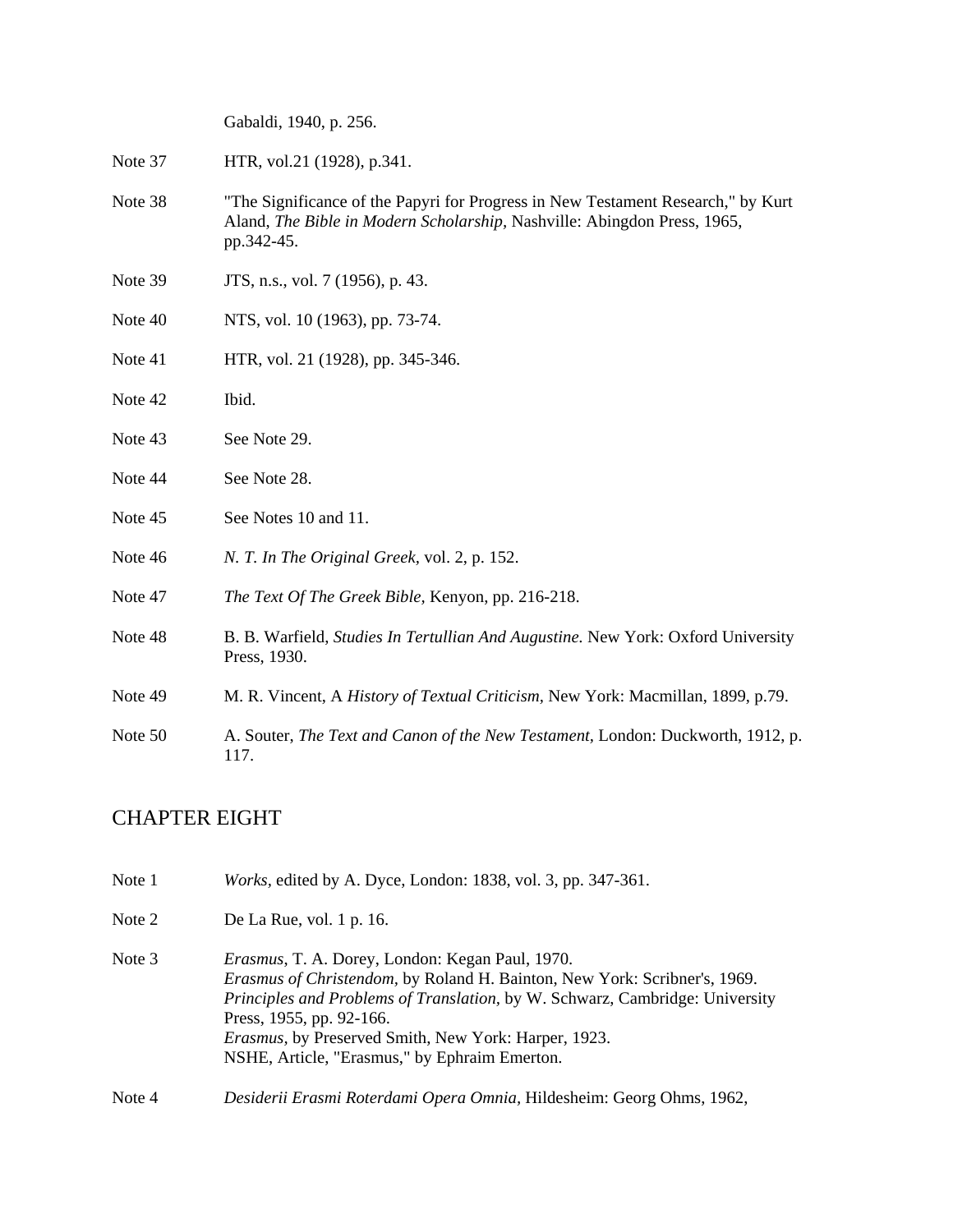|         | Unveranderter reprographischer Nachdruck der Aufgabe Leiden, 1705.                                                                                              |
|---------|-----------------------------------------------------------------------------------------------------------------------------------------------------------------|
| Note 5  | NSHE, Article, "Erasmus".                                                                                                                                       |
| Note 6  | Principles and Problems of Translation, Schwarz, pp. 96-97, 132-39.                                                                                             |
| Note 7  | Idem, pp. 163-64.                                                                                                                                               |
| Note 8  | Ibid.                                                                                                                                                           |
| Note 9  | Erasmus of Christendom, Bainton, p. 181.<br><i>Erasmus</i> , Smith, p. 180.                                                                                     |
| Note 10 | Erasmus, Smith, p. 181.                                                                                                                                         |
| Note 11 | The first, 2nd, and 4th editions of Erasmus' New Testament are accessible at the<br>University of Chicago.                                                      |
| Note 12 | Plain Introduction, Scrivener, vol. 2, pp. 182-84.                                                                                                              |
| Note 13 | "Principles and Problems of Translation, Schwarz, p. 139.                                                                                                       |
| Note 14 | "nisi me consensus orbis alio vocaret, praecipue vero auctoritas Ecclesiae." Note on<br>Rev. 22:20.                                                             |
| Note 15 | Works of Martin Luther, Philadelphia: Muhlenberg Press, 1932, vol. 6, pp. 476-89.<br>(Prefaces to Hebrews, James, Jude and Revelation).                         |
| Note 16 | HTR, vol. 21 (1928), p. 340.                                                                                                                                    |
| Note 17 | The Acts Of The Apostles, by J. A. Alexander, New York: Scribner, 1967, vol. 1, pp.<br>349-50.                                                                  |
| Note 18 | The Beginnings Of Christianity, London: Macmillan, 1933, vol. 4, p. 101.                                                                                        |
| Note 19 | Concerning The Text Of The Apocalypse by H. C. Hoskier, London: Quaritch, 1929,<br>vol. 1, pp. 474-77, vol. 2, pp. 454, 635.                                    |
| Note 20 | NSHE, Article, "Stephanus".                                                                                                                                     |
| Note 21 | Text and Canon of the New Testament, Souter - Williams, pp. 87-88.                                                                                              |
| Note 22 | Calvin's Commentaries, Edinburgh: Calvin Translation Society, 1845-55. Reprint,<br>Grand Rapids: Eerdmans, 1948-49.                                             |
| Note 23 | "Codex Bezae and the Geneva Version of the Bible," by B. M. Metzger, New<br>Testament Tools and Studies, Grand Rapids: Eerdman's, 1968, vol. 8, p. 143, note 2. |
| Note 24 | See Scrivener, <i>Plain Introduction</i> , <i>vol.</i> 2, p. 193, note 1.                                                                                       |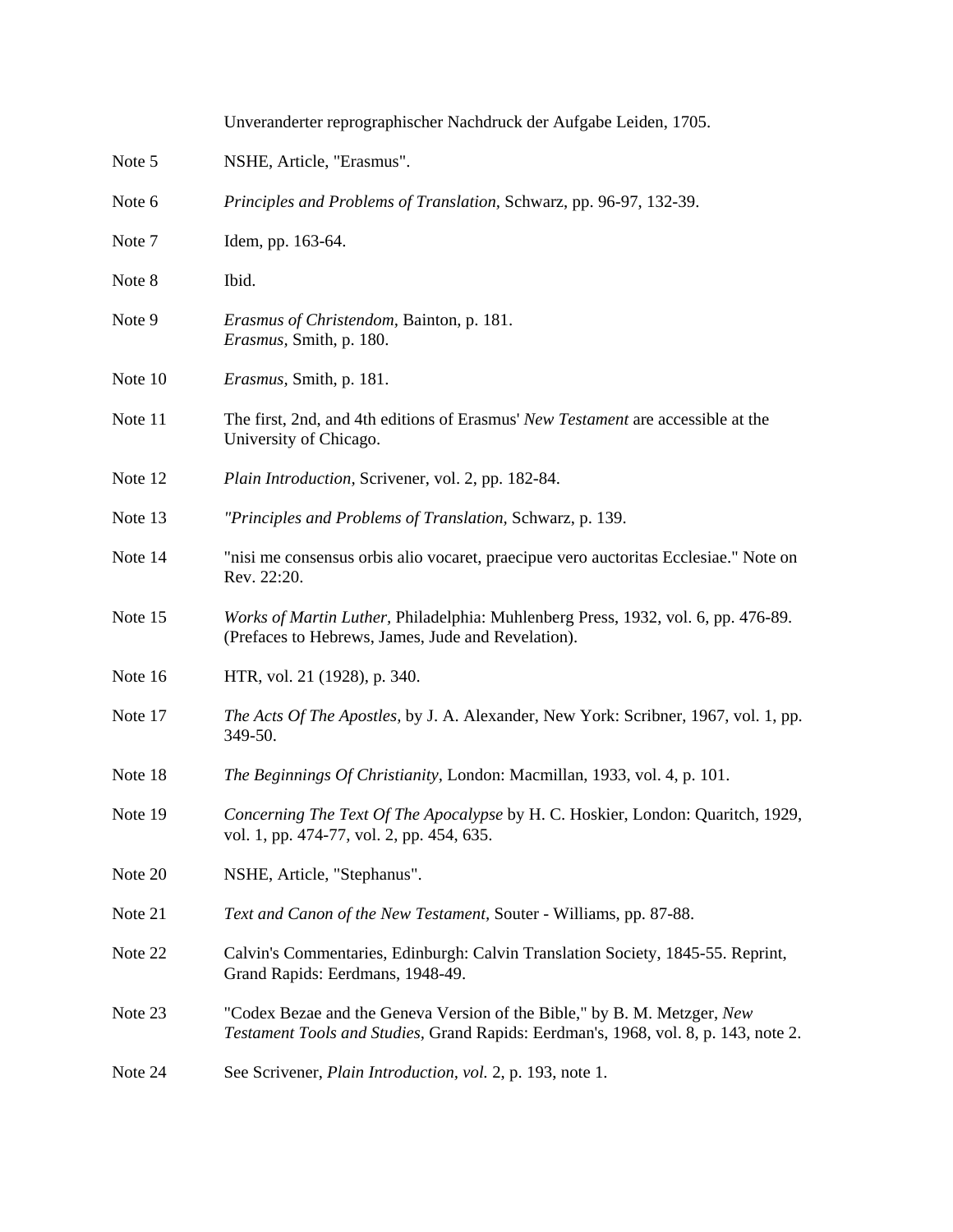- Note 25 Article, "Elzevir", Encyclopedia Americana.
- Note 26 *Die Katholischen Briefe,* 3rd. edition, Tuebingen, 1951.
- Note 27 *Commentary On The Johannine Epistles,* ICC, New York: 1912.
- Note 28 *The Text Of The New Testament,* pp. 101-102.
- Note 29 Vienna, vol. iii, p. 215.
- Note 30 MPL, vol. 67, col. 555.
- Note 31 *A Plain Introduction, etc.,* Scrivener, Vol. 2, p. 405.
- Note 32 Vienna, vol. xviii, p. 6.
- Note 33 MPL, vol. 62, colt 359.
- Note 34 Vigilius Tapensis, MPL, vol. 62 col. 243. Victor Vitensis, Vienna, vol. vii, p. 60. Fulgentius, MPL, vol. 65, col. 500.
- Note 35 MPL, vol. 70 col. 1373.
- Note 36 MPL, vol. 42 col. 796.
- Note 37 NSHE, Article, "Monarchianism."
- Note 38 For a convincing defense of the *Johannine Comma* see Bengel's *Gnomon* in loco.
- Note 39 See Price, Irwin, Wikgren, *The Ancestry Of Our English Bible,* pp. 225-267. Also H. W. Robinson, *The Bible In Its Ancient And English Versions,* Oxford: 1954, pp. 128-195.
- Note 40 Price, op. cit., pp. 268-277. H. W. Robinson, op. cit., pp. 196-234.
- Note 41 *The Authorized Edition of the English Bible,* by F. H. A. Scrivener, Cambridge: University Press, 1884, pp. 296-97.
- Note 42 Idem, pp. 55-60.
- Note 43 Idem, p. 117.
- Note 44 Idem, pp. 302-03.
- Note 45 Idem, pp. 1-145.
- Note 46 H. W. Robinson, op. cit., p. 37.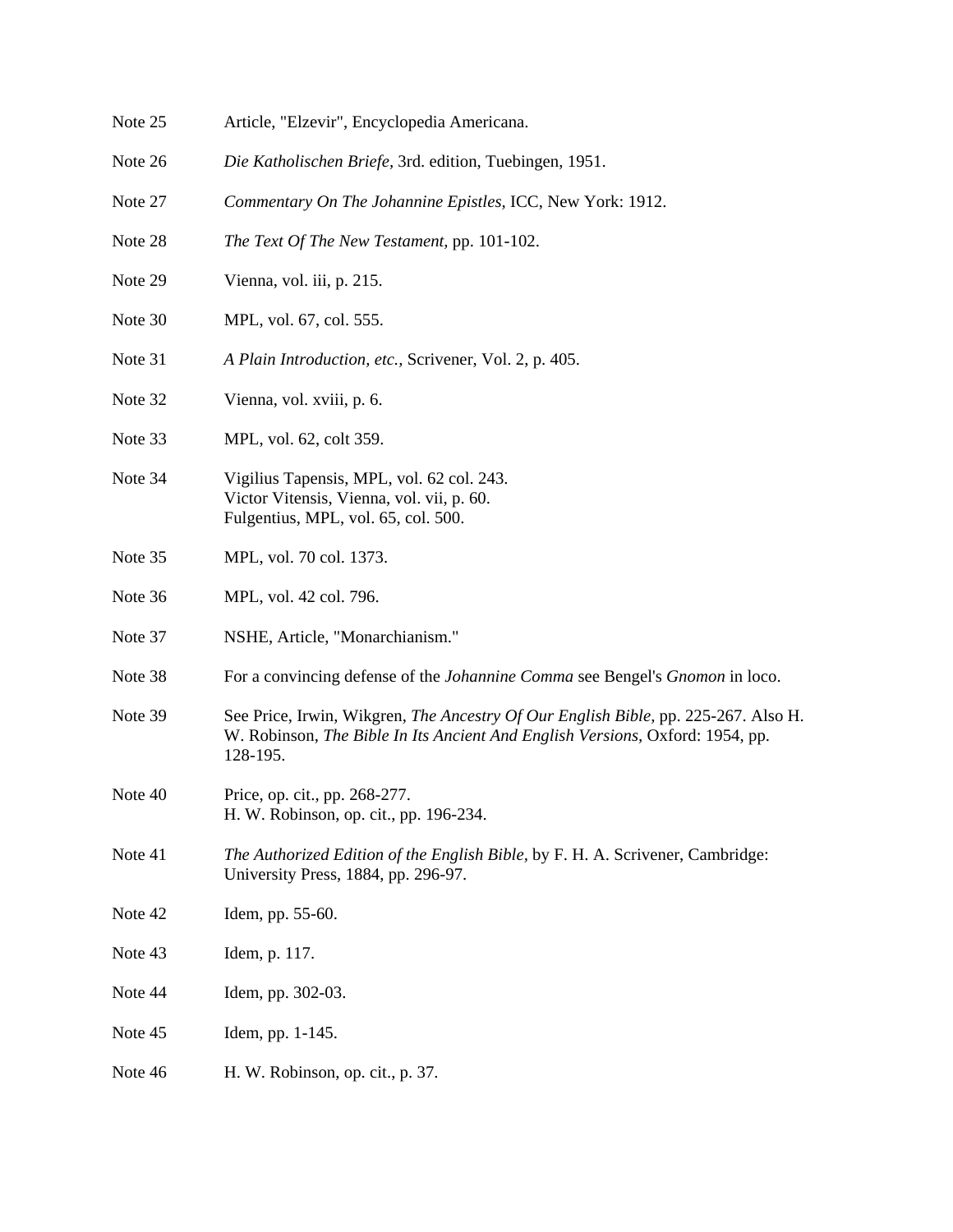| Note 47 | Introduction to the RSV Old Testament, quoted in Revised Version Or Revised<br>Bible?, by O. T. Allis, Philadelphia: Pres. & Rfd. Pub. Co., 1953, p. 51.         |
|---------|------------------------------------------------------------------------------------------------------------------------------------------------------------------|
| Note 48 | Lounsbury, History Of The English Language, p. 287, quoted in Revision Or New<br>Translation?, by O. T. Allis, Philadelphia: Pres. & Rfd. Pub. Co., 1948, p. 55. |
| Note 49 | The New Testament, An American Translation, by E. J. Goodspeed, University of<br>Chicago Press, 1923, Preface.                                                   |
| Note 50 | Historical Introduction To The New Testament, R.M Grant, p. 56.                                                                                                  |
| Note 51 | Authorized Edition of the English Bible, p. 60.                                                                                                                  |
| Note 52 | Idem, pp. 58-59.                                                                                                                                                 |
| Note 53 | Idem, pp. 56-57.                                                                                                                                                 |
| Note 54 | See The New Testament Octapla, edited by Luther A. Weigle, New York: Nelson,<br>1962.                                                                            |
| Note 55 | Authorized Edition of the English Bible, pp. 56-60, 242-63.                                                                                                      |
| Note 56 | A Full Account and Collation of the Greek Cursive Codex Evangelism 604, by H. C.<br>Hoskier, London: David Nutt, 1890, Appendices B & C.                         |
| Note 57 | Ibid.                                                                                                                                                            |
| Note 58 | The New Testament in Greek According to the Text Followed in the Authorised<br>Version, Cambridge University Press, 9th Printing, 1949.                          |
| Note 59 | The New Testament, The Greek Text Underlying the English Authorised Version of<br>1611, London: The Trinitarian Bible Society, 1976.                             |
| Note 60 | J. A. Alexander, The Psalms, New York: Scribner, 1860, Vol. 1, p. viii.                                                                                          |
| Note 61 | See K. Aland, NTS, vol. 10 (1963), p. 74.                                                                                                                        |
| Note 62 | H. W. Robinson, The Bible In Its Ancient & English Versions, pp. 227-234.                                                                                        |
| Note 63 | H. W. Robinson, op. cit., pp. 235-274<br>Price, Ancestry Of The English Bible, pp. 278-316.                                                                      |
| Note 64 | "The New American Revision of the Bible," by F. C. Grant, ZNW, Band 45 (1954),<br>Heft 3-4, pp. 219-220.                                                         |

## **CHAPTER NINE**